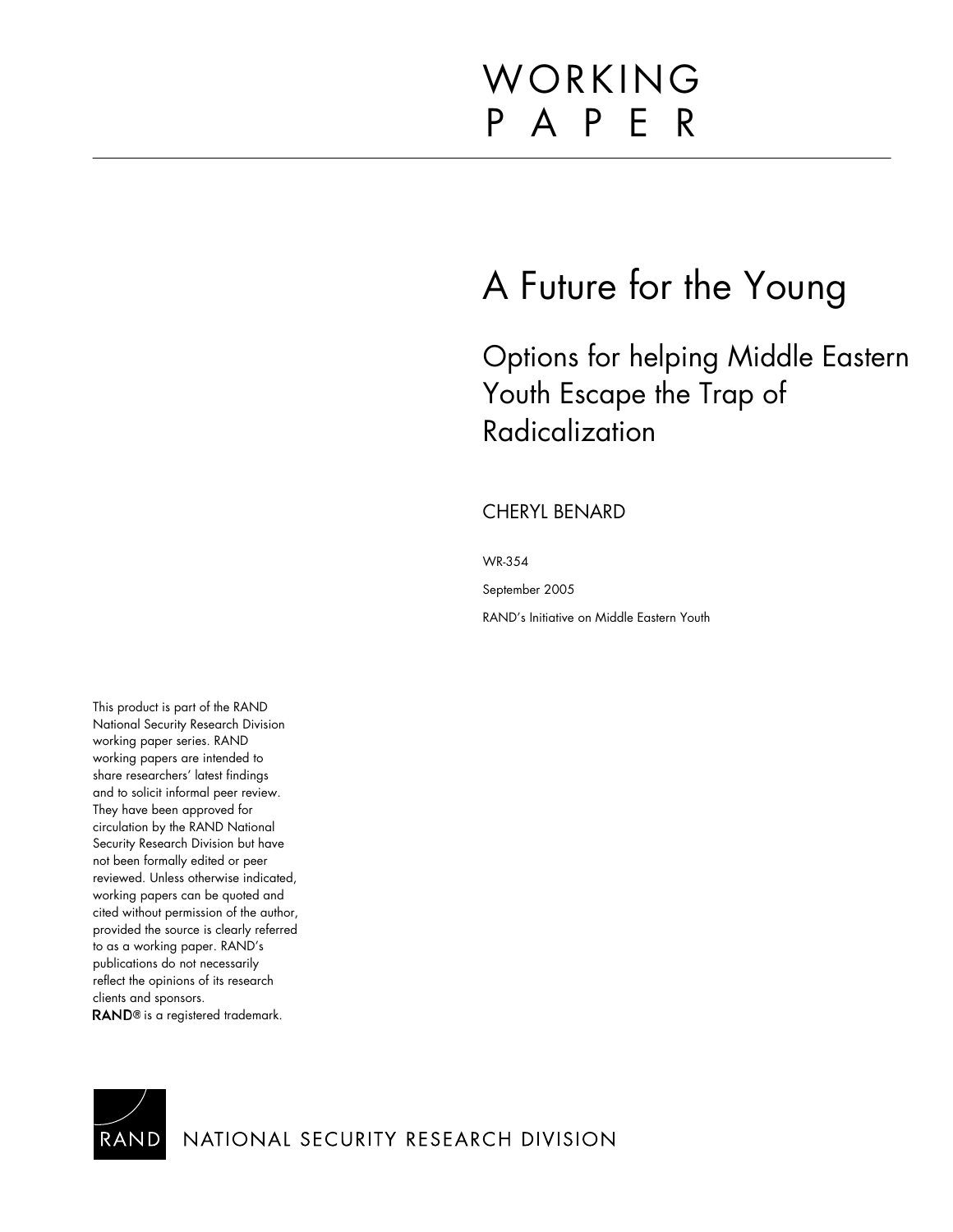# *A Future for the Young*



## *Options for Helping Middle Eastern Youth Escape the Trap of Radicalization*

Sponsored by RAND's Initiative on Middle Eastern Youth Working Paper component of prior RAND Conference September 22-23, 2005

This product is part of the RAND Corporation conference proceedings series. RAND conference proceedings present a collection of papers delivered at a conference or a summary of the conference. The material herein has been vetted by the conference attendees and both the introduction and the postconference material have been reviewed and approved for publication by Center for Middle East Public Policy (CMEPP).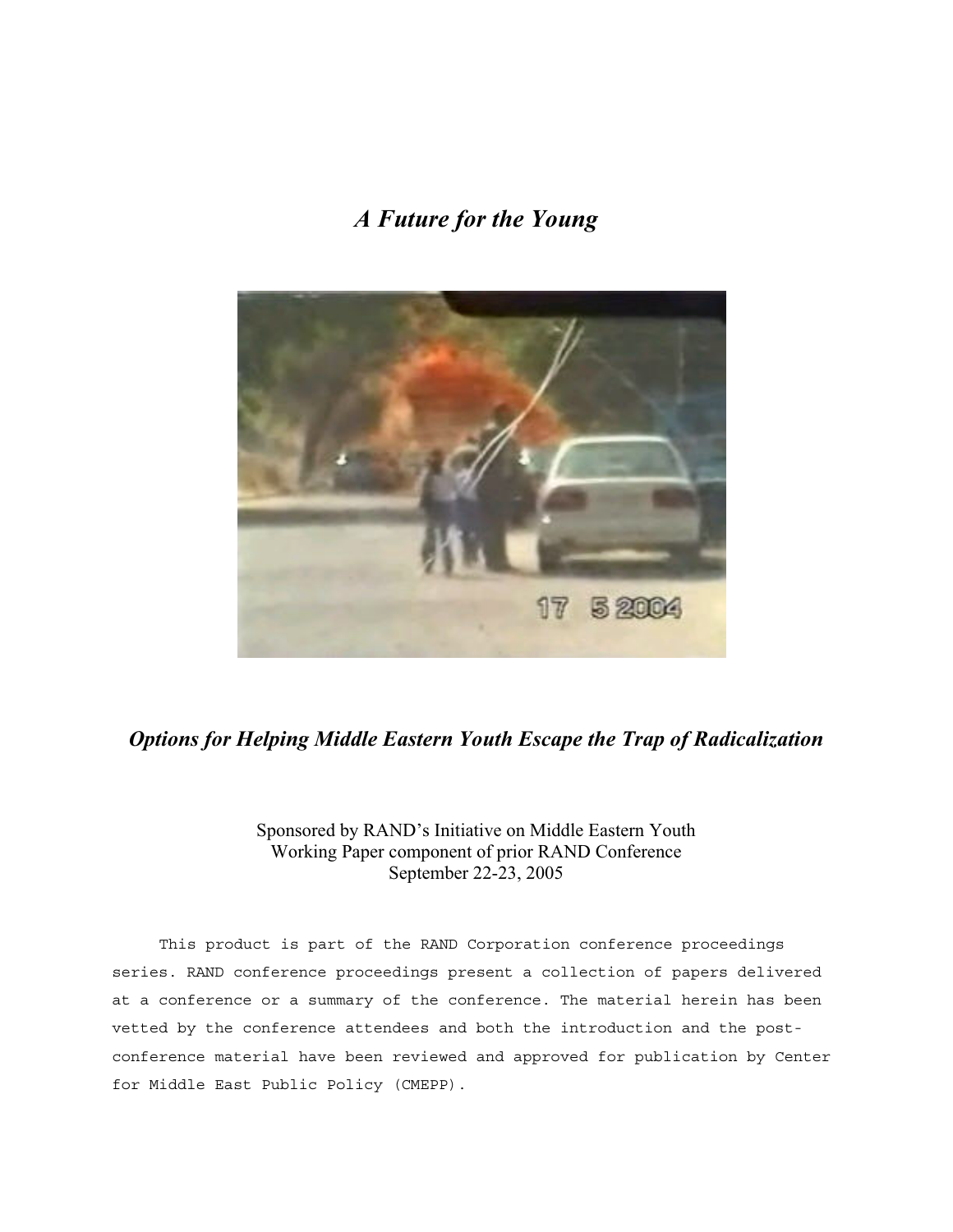#### **Preface**

In the battle of ideas that has come to characterize the struggle against Jihadist terrorism, a sometimes-neglected dimension is the personal motivations of those drawn into the movement. RAND's Center for Middle East Public Policy and the Initiative for Middle East Youth (IMEY) sponsored a workshop in late September of 2005 to address the issue of why young people enter into Jihadist groups and what might be done to prevent it or disengage members of such groups once they have joined.

 At the initiative of Dr. Cheryl Benard, Director of IMEY, specialists from the United States, Europe, Afghanistan and Iraq ere invited to attend and present and discuss their findings. RAND expresses its appreciation for their participation in what was a stimulating and thought-provoking meeting. These are the proceedings of that workshop.

The RAND Center for Middle East Public Policy is part of International Programs at the RAND Corporation, which aims to improve public policy by providing decision makers and the public with rigorous, objective research on critical policy issues affecting the Middle East.

For more information on the RAND Middle East Public Policy, contact the Director, David Aaron. He can be reached by e-mail at David\_Aaron@rand.org; by phone at 310-393-0411, extension 7782; or by mail at RAND, 1776 Main Street, Santa Monica, California 90407-2138. More information the Initiative on Middle Eastern Youth please see www.rand.org/imey. Also you may contact Director Cheryl Benard at CBENARD@rand.org or at 703-413-1100, extension 5791, or her Research Assistant, Kristen A. Cordell at KCordell@RAND.org, or 703-413-1100 extension 5331.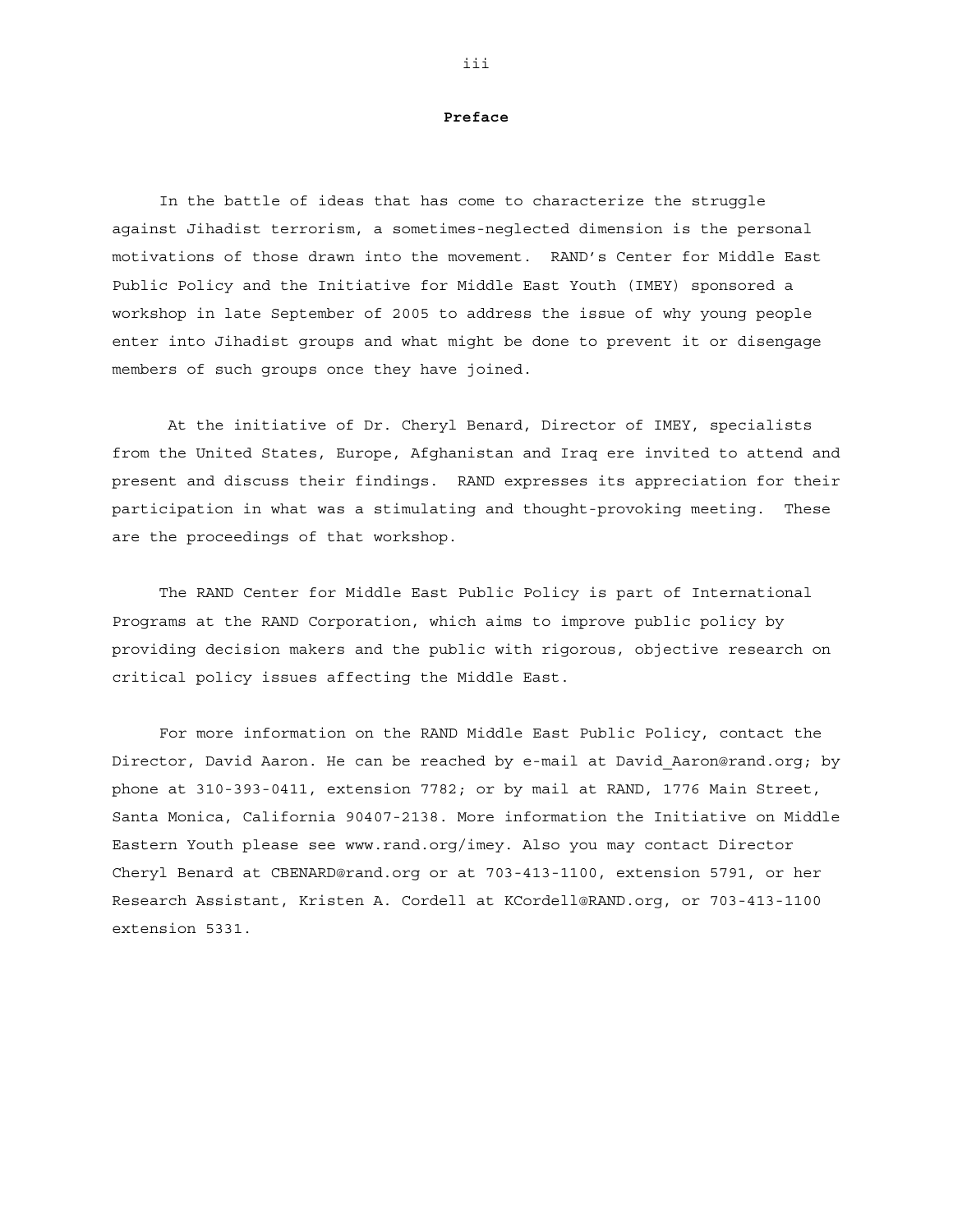### **Positive Options to Deter Youth Radicalism**  September 22-23, 2005

**This working conference explored the hypothesis that youth recruitment into jihadist extremist groups can in part be viewed as a subset of broader youth vulnerability to fringe movements, such as left wing terrorism, the neo-Nazi movement, street gangs and cults.** 

**It surveyed some of the things we have learned about these other phenomena and considered their applicability to the case of jihadist recruitment.**

Specifically, it considered:

 What motivates young people to join radical fringe movements? Which kinds of young people seem especially vulnerable? What personal needs and hopes are addressed by such groups?

 Are there phases of membership during which attachment is stronger/weaker? What do we know about the composition and psychology of radical cells and groups?

 Under what circumstances does an individual's loyalty to the extremist group falter? How can this process be encouraged and facilitated? What kinds of support do individuals need, once they decide to withdraw and return to mainstream society?

 What competitive alternatives might prevent young people from being drawn into these movements in the first place?

 In the minds of young people, what kinds of things diminish the appeal and glamour of radical engagement? In examining radical propaganda vehicles and recruitment messages, what inconsistencies do we find that can be expanded and exploited?

 In troubled social and political circumstances, what resources within families and communities can be mobilized to prevent the radicalization and support the healthy development/reintegration of its young people?

iv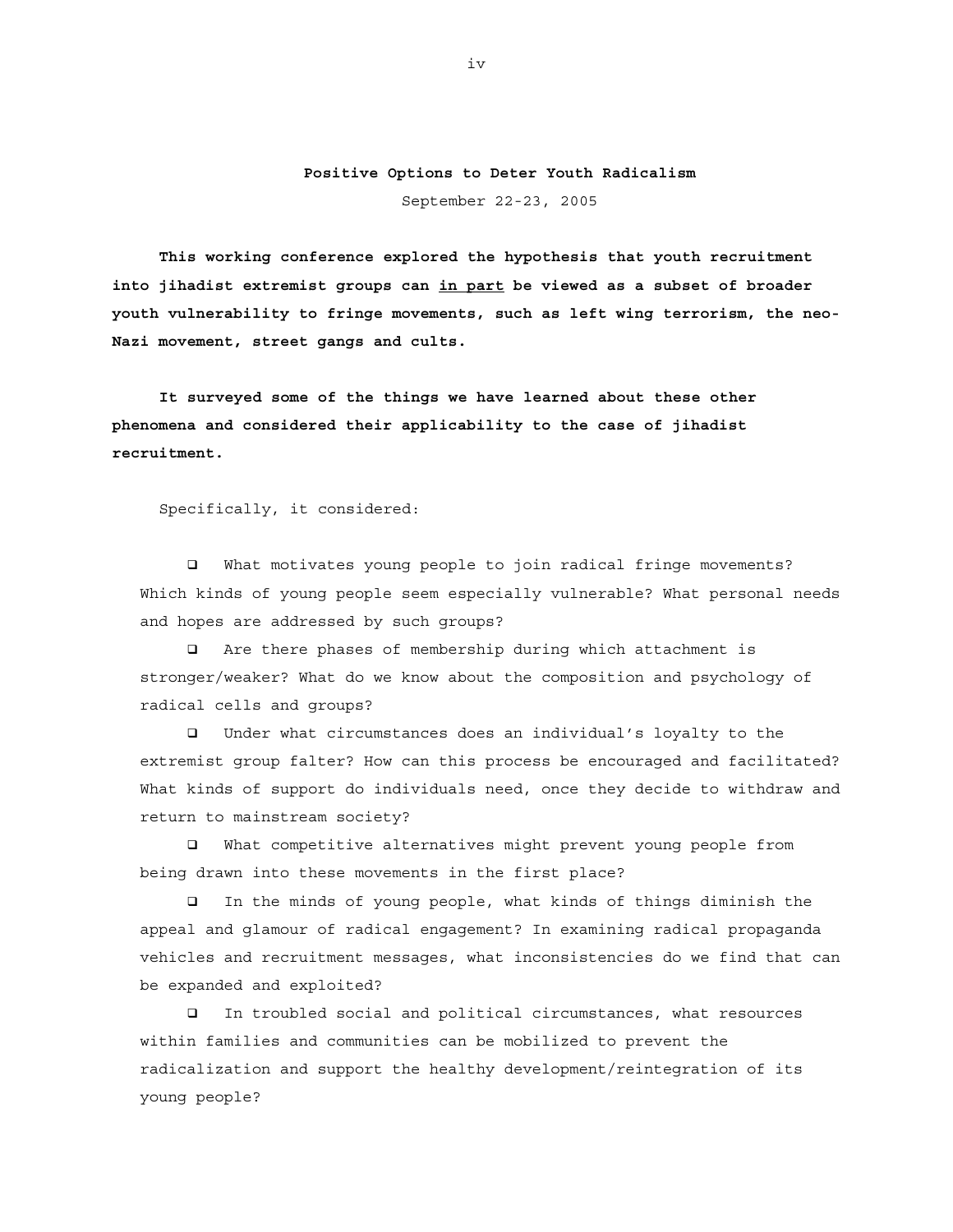The presentations and the discussion focused on three contemporary cases: Diaspora radicalization, jihadist recruitment in the Islamic world, and the Iraqi insurgency. It drew on previous and additional cases, including inner city street gangs, the Baader Meinhof gang, the IRA and others.

The conference concluded with two workshops, discussing:

 *Future research directions: multidisciplinary issues, collaborative tools* 

*Policy implications: conclusions, suggested programs* 

**The presentations posted here will be made available shortly in a forthcoming print publication.**

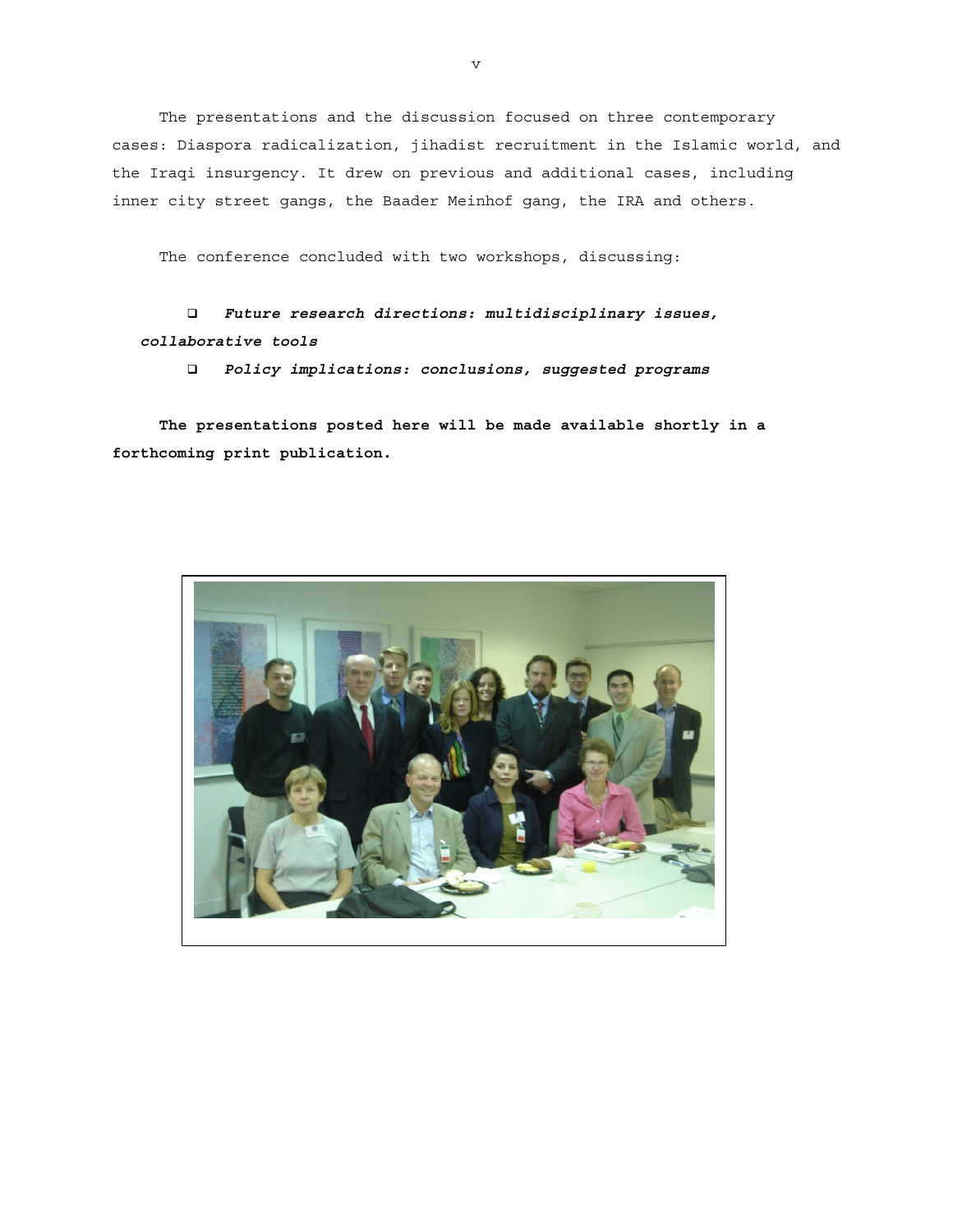#### **Presenters and topics:**

**Tore Bjørgo**, Norwegian Institute of International Affairs and Norwegian Police University College. Reducing Recruitment and Promoting Disengagement from Extremist Groups: The Case of Racist Sub-Cultures.

**Petter Nesser**, Norwegian Defense Institute. Profiles of Jihadist Terrorists in Europe.

**Sharon Curcio**, Military Intelligence Technician. The Dark Side of Jihad: How Young Men Detained at Guantanamo Assess their Experiences.

John Horgan, University of St. Andrews, Scotland. Psychological Factors Related to Disengaging from Terrorism: Some Preliminary Assumptions and Assertions.

**Paul Dercon,** AIVD. Dawa to Jihad: New Developments in Dutch Policy.

**Cheryl Benard,** RAND. Cybermullahs and the Jihad – Radical Websites Fostering Estrangement and Hostility among Diaspora Muslims.

**Ed O'Connell,** RAND, and **Cheryl Benard,** RAND. The Myth of Martyrdom: Young People and the Insurgency in Iraq.

**Jonathan Powers,** War Kids Relief Project, Vietnam Veterans of America Foundation. Mounzer Fatfat, Ministry of the Interior, Iraq. Vietnam Veterans of America Foundation.

**Michael Taarnby,** Ministry of Justice, Denmark. Yemen's Committee for Dialogue: the Relativity of a Counter Terrorism Success.

**Aida B. Balsano**, Tufts University, Eliot-Pearson Department of Child Development. The Role of Developmental Assets and Youth Engagement in Promoting Positive Development Among Youth.

**Susie Kay,** Hoop Dreams. Hoop Dreams Scholarship Fund.

**Michael D. Wiatrowski,** National Center for Education Statistics. Discussion leader: Working Groups 1 and 2.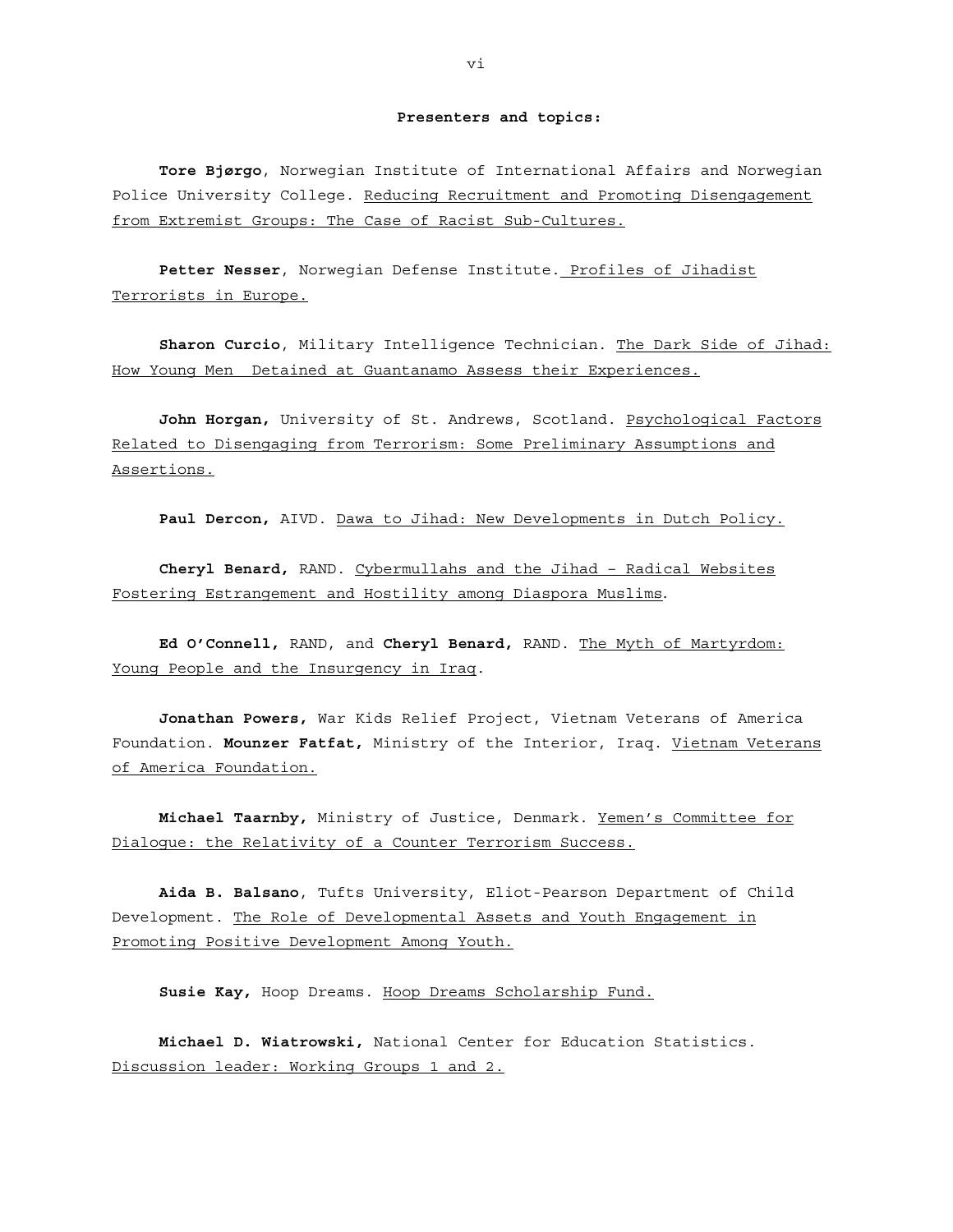#### **1. REDUCING RECRUITMENT AND PROMOTING DISENGAGEMENT FROM EXTREMIST GROUPS: THE CASE OF RACIST SUB-CULTURES -- DR. TORE BJØRGO1**

Neo-Nazi and other right-wing extremist groups are behind many instances of xenophobic violence, racist harassment, and extremist propaganda. It is therefore important to reduce the size of the neo-Nazi and racist youth scene as much as possible. This article will explain how this can be achieved by addressing processes of recruitment and disengagement.

The size of the radical movement matters. With close to 3,000 participants, the Nazi scene in Sweden has reached a critical mass, and has become a social movement. Their activist scene also has a large number of sympathizers – several thousands – who may serve as a pool of recruits. These sympathizers also constitute a big and profitable 'home market' for White Power music, magazines, and other 'nationalist' products. There is a large pool of talent among the participants of the scene – including musicians, artists, writers, computer specialists, academics, university students, and others with a wide range of skills. This provides opportunities for specialization among a variety of interests and tasks within the movement. Through the last decade, an elaborate organizational, economical and media infrastructure has been built up by the Swedish neo-Nazis. To some young people, it is socially attractive to join the scene. Many stay on in the movement for many years, providing experience and stability. Although they mainly recruit among teenagers, the average age in the neo-Nazi scene is relatively high. It can no longer be described mainly as a youth scene. Many activists are in their 20s and 30s, and have been involved for ten years or more. Due to its size and numbers, the movement (or local group) is not as vulnerable if leaders are put in prison – there are several

<sup>1</sup> The author of this article has received financial support from the Norwegian Nonfiction Literature Fund, from the Norwegian Directorate of Immigration (UDI), and from the Research Council of Norway. An earlier version of this paper has been published (in German translation) in *Journal für Konflikt- und Gewaltforschung,* Vol. 4, Jan. 2002, pp. 5-31.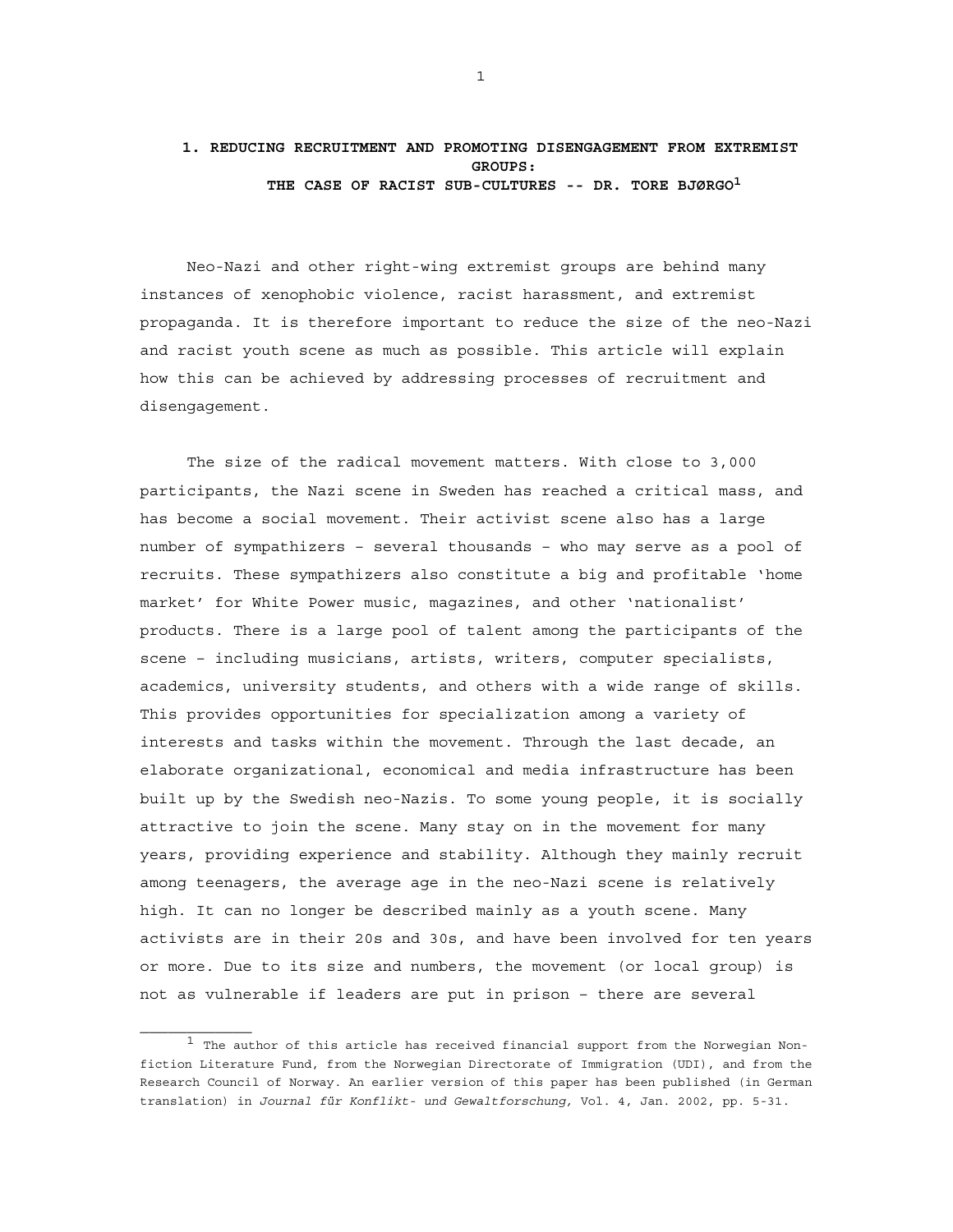alternative leaders who could take over. The movement is also sufficiently strong and intimidating to provide some protection against outside enemies.

In Norway, the situation is significantly different. There are 100–200 active participants concentrated in five to ten locations. Members are young and have relatively short careers in the movement – only a few continue to be active after they turn 20. Thus, the average age is lower than in Sweden. Few have more than basic education, and the pool of talent and skills is very limited. As a result, organization is weak, magazines and music productions have a low quality, and the few local groups that exist are small. There is a very limited infrastructure in terms of music bands, magazines and other media enterprises. To outsiders, the Nazi scene looks like a group of losers, and it is not very attractive to join. The local groups are thus also vulnerable to arrests or defection of leaders and core members – there are few replacements available to take over from those who leave. As a result, the Nazi scene in Norway lacks the critical mass it needs to flourish in the ways it does in countries like Sweden and Germany. However, even if the scene has a limited size at the national level, some of the local groups have a sufficient size and strength to have 'street credibility' – they are able to intimidate people and dominate the streets in their community, or at least a limited territory. In addition, such local groups may reinforce their strength by being connected with other groups nationally or internationally.

So size matters at all levels. And age matters as well. How can we then influence the size and career patterns of the neo-Nazi and racist youth scene?

One approach is to focus on the population balance of the group in a demographic sense. The relevant parameters here are the number of people joining the scene, the number of people leaving the scene, and the length of time they remain in the movement.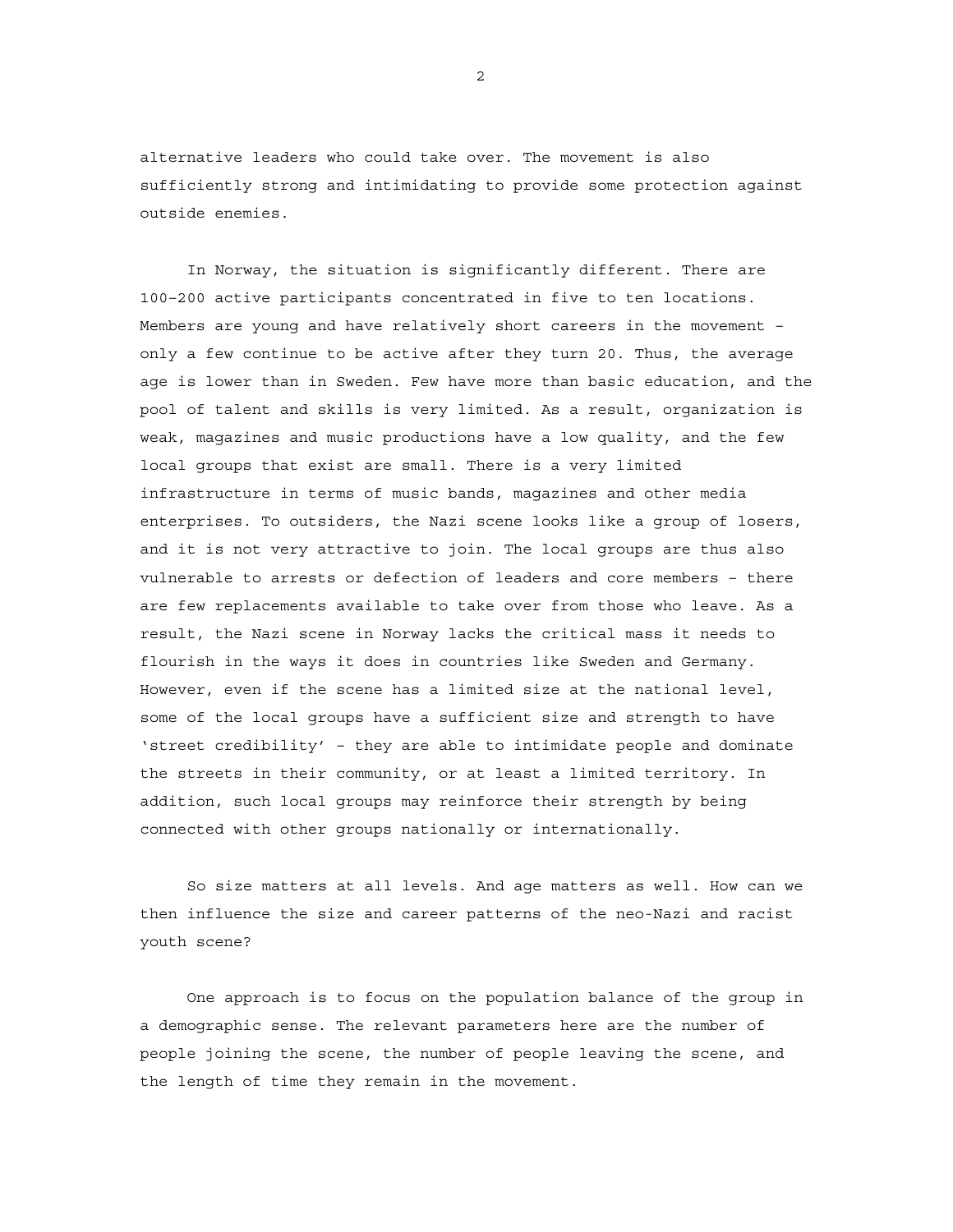## Changing the population balance of extremist groups



Figure 1: Population balance

Put simply, if there are more people joining the group than those who leave, the group is growing, as illustrated in Figure 1. And conversely, if there are more people who quit than the number of new recruits, the group is in decline and may disappear unless they are able to turn the trend. However, if the overall Nazi scene is large, it is possible to desert a "sinking" group and join a more successful one.

New extreme groups emerge constantly. However, most of them fall apart after a few months or years – only in rare cases are they able to survive for a decade or more. These few 'successful' groups are more likely to keep most of their members over an extended time, and be able to replenish their ranks with new recruits. Other groups suffer from steady defection and turnover in membership without being able to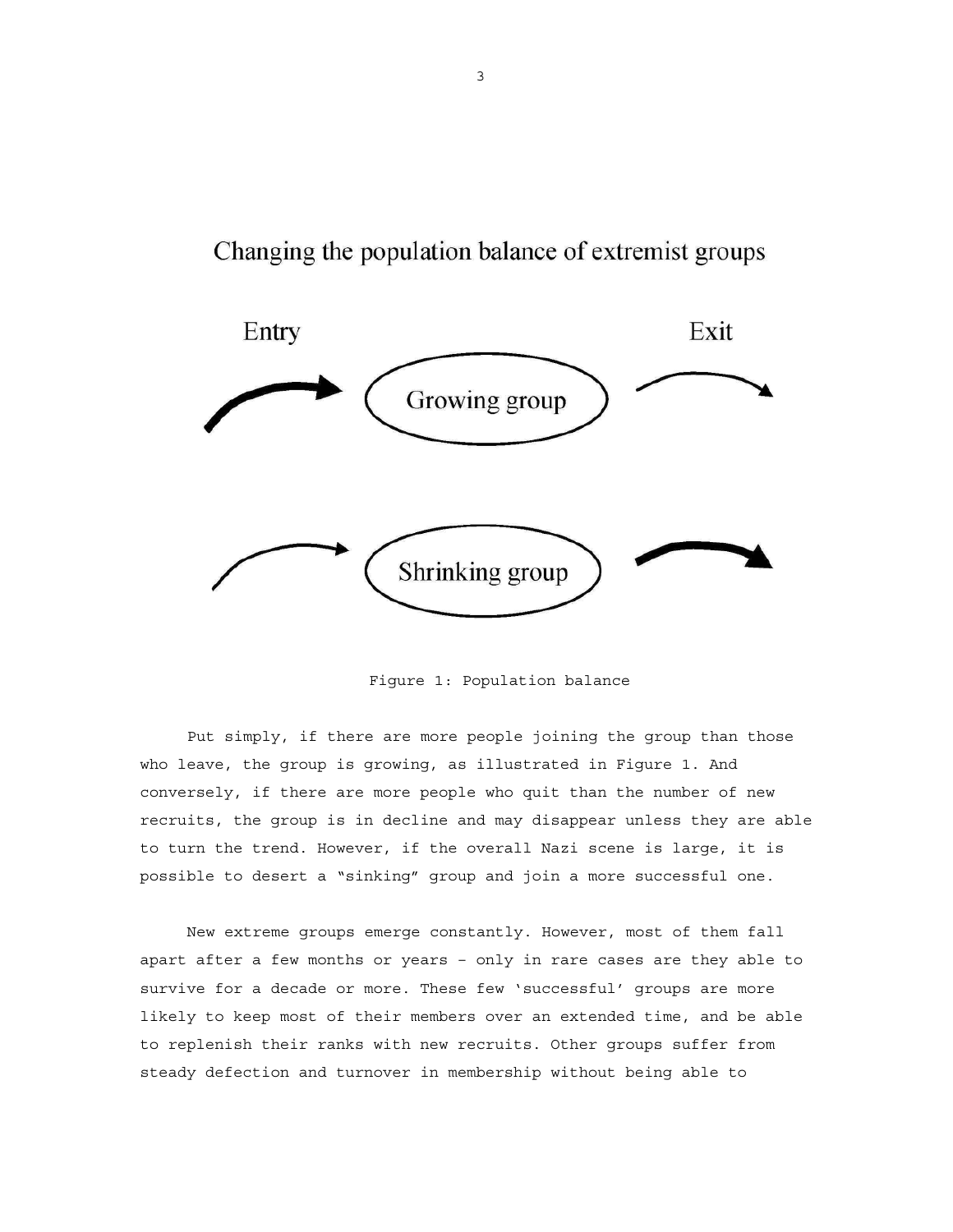recruit a sufficient number of newcomers to keep the group strong enough to survive.

Most of those who have joined the racist scene do disengage sooner or later. The goal therefore is to get them to quit *sooner* rather than later – before they hurt others; before they have internalized a racist world-view and a violent pattern of behavior; and before they have ruined their own future by getting a criminal record and a Nazi stigma. The longer they stay the more difficult it is to get out. And the more long-term and experienced activists the movement can produce, the stronger the Nazi scene will become. Experience shows that, it is easier to influence a teen-ager to quit than to get an adult veteran of the movement to do so.

So how can we influence the processes of recruitment to and disengagement from extremist groups? At a minimum, we need to have some answers to the following questions:

> Why do young people join racist groups? What are their motives and circumstances for joining?

> What happens to them once they have become part of the scene?

> Why do most of them eventually disengage? What are the circumstances and motivations?

And what factors and obstacles prevent the rest of them from doing so?

Elsewhere, I have explored these processes in greater detail.<sup>2</sup> In the following, I will focus on some of the main issues underlying these questions.

 $\mathcal{L}_\text{max}$ 

 $2$  The following is based on empirical research that is presented in more detail in Bjørgo, Tore, *Racist and Right-Wing Violence in Scandinavia: Patterns, Perpetrators, and Responses*, Oslo: Tano Aschehoug, 1997. Full bibliographical references are provided in that study but are minimized here for reasons of space and readability. The generalizations below are based on interviews with more than 70 former and present participants in the far-right scenes in Norway, Sweden and Denmark.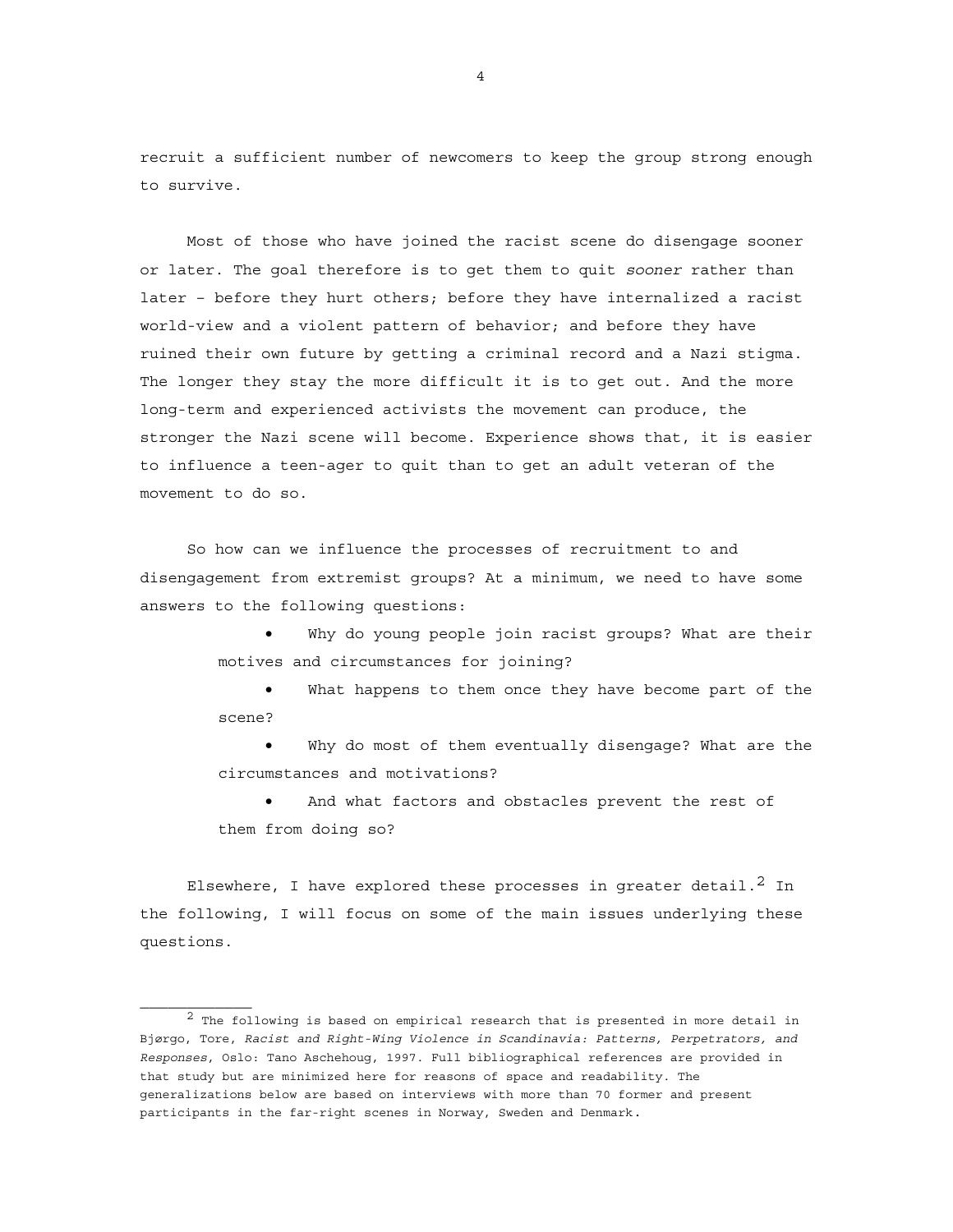#### **ENTRY**

 $\mathcal{L}_\text{max}$ 

Extremist groups can fulfill or promise to fulfill certain fundamental social and psychological needs held by young people. These groups appeal to different types of persons who may join for very different reasons or combinations of reasons. Only a minority of recruits join the right-wing extremist scene because they agree with its *ideology and politics*. In most cases, young people do not join racist groups because they are racists, but they gradually adopt racist views because they have become part of a racist group.

New recruits are usually less concerned about politics or ideological content, but they frequently have vague feelings of hostility against foreigners. They may respond to what they experience as *provocative and outrageous behavior by immigrants*, such as having been robbed, threatened or beaten up. Or they may feel that they get less access to social services and other scarce goods than those offered to immigrants and asylum-seekers. Some consider immigrants and asylumseekers as competitors for scarce economic resources, such as jobs, housing and social services. Sometimes immigrants serve as convenient scapegoats for their own misery.

Young people frequently join militant racist groups (or other gangs) to get *protection* against various enemies or perceived threats – whether that be school bullies or immigrant youth gangs. Racist youth groups sometimes actively seek out individuals who are in need of protection and offer them security in the group.<sup>3</sup>

Some of those joining the racist scene are individuals who have no friends and are primarily looking for *friendship, community, and acceptance*. Having failed to be accepted into other groups, they enter

 $\sim$  5  $\sim$  5  $\sim$  5  $\sim$  5  $\sim$  5  $\sim$  5  $\sim$  5  $\sim$  5  $\sim$  5  $\sim$  5  $\sim$  5  $\sim$  5  $\sim$  5  $\sim$  5  $\sim$  5  $\sim$  5  $\sim$  5  $\sim$  5  $\sim$  5  $\sim$  5  $\sim$  5  $\sim$  5  $\sim$  5  $\sim$  5  $\sim$  5  $\sim$  5  $\sim$  5  $\sim$  5  $\sim$  5  $\sim$  5  $\sim$  5  $\sim$ 

<sup>3</sup> The protection factor came out strongly in our new study: Bjørgo, Tore, Yngve Carlsson, and Thomas Haaland, *Generalisert hat – polariserte fellesskap: Om konflikter mellom ungdomsgrupper i en norsk by (Generalized hatred – polarized communities: On conflicts between youth groups in a Norwegian city*), Oslo: NIBRs pluss-serie, 2001.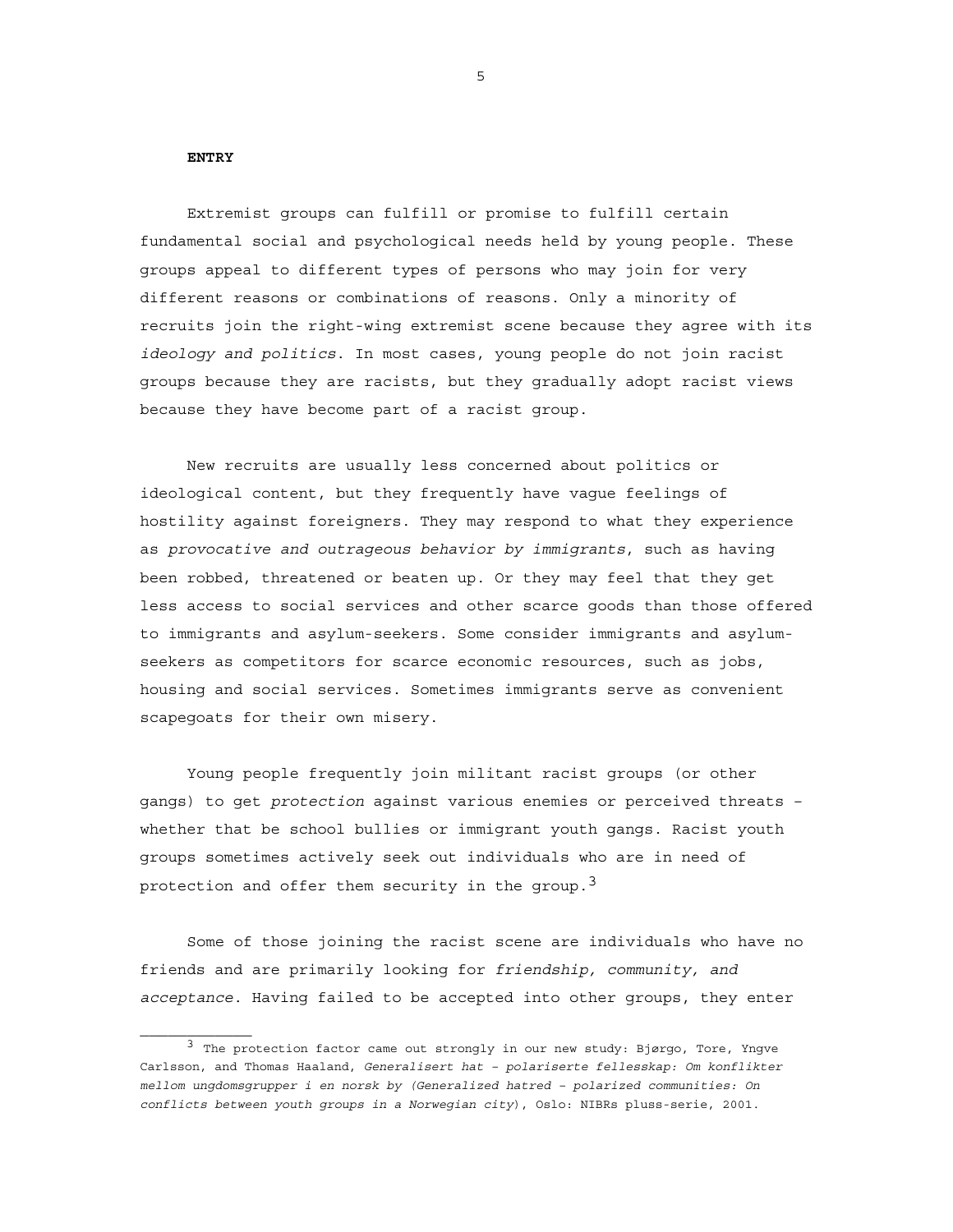the first door open to them. They often find that the racist group is quite forthcoming and accepting, and in some respects more tolerant than many mainstream youth groups are. However, this holds true only for limited acceptance at the margins. To be accepted into the inner circle is much more difficult. Some individuals of this type may go to great lengths to win that acceptance. Being highly susceptible to group pressure, they may even carry out acts of violence and other crimes in order to be accepted as a full member or to elevate their status within the group.

*The search for status and identity* is a main factor when youths join racist groups and youth gangs in general. Individuals who have failed to establish a positive identity and status in relation to school, work, sports or other social activities and settings sometimes try to win respect by joining groups with a dangerous and intimidating image. When they don the 'uniform' of the local skinhead group or a neo-Nazi movement, they find that other kids who in the past used to bully them now yield to them. Although often mistaking fear for respect, by joining a racist group they perceive a clear difference in the way others relate to them.

In interviews, former and present members of racist youth groups have also mentioned several additional reasons that played a role when they joined the scene. To youths coming from a troubled family background, the extremist group provided a substitute family, and older leaders also frequently served as father figures. Some young people described themselves as 'tasters' or 'drifters' who join and leave a series of movements, organizations, and subcultures out of curiosity more than real commitment. Several described themselves as thrill seekers who wanted to test their own limits. To some, there was an element of youth rebellion and a wish to provoke their parents and surroundings – and becoming a neo-Nazi was highly effective in this respect. The violent and militaristic aspects of these groups were also attractive to some young men.

 $\sim$  6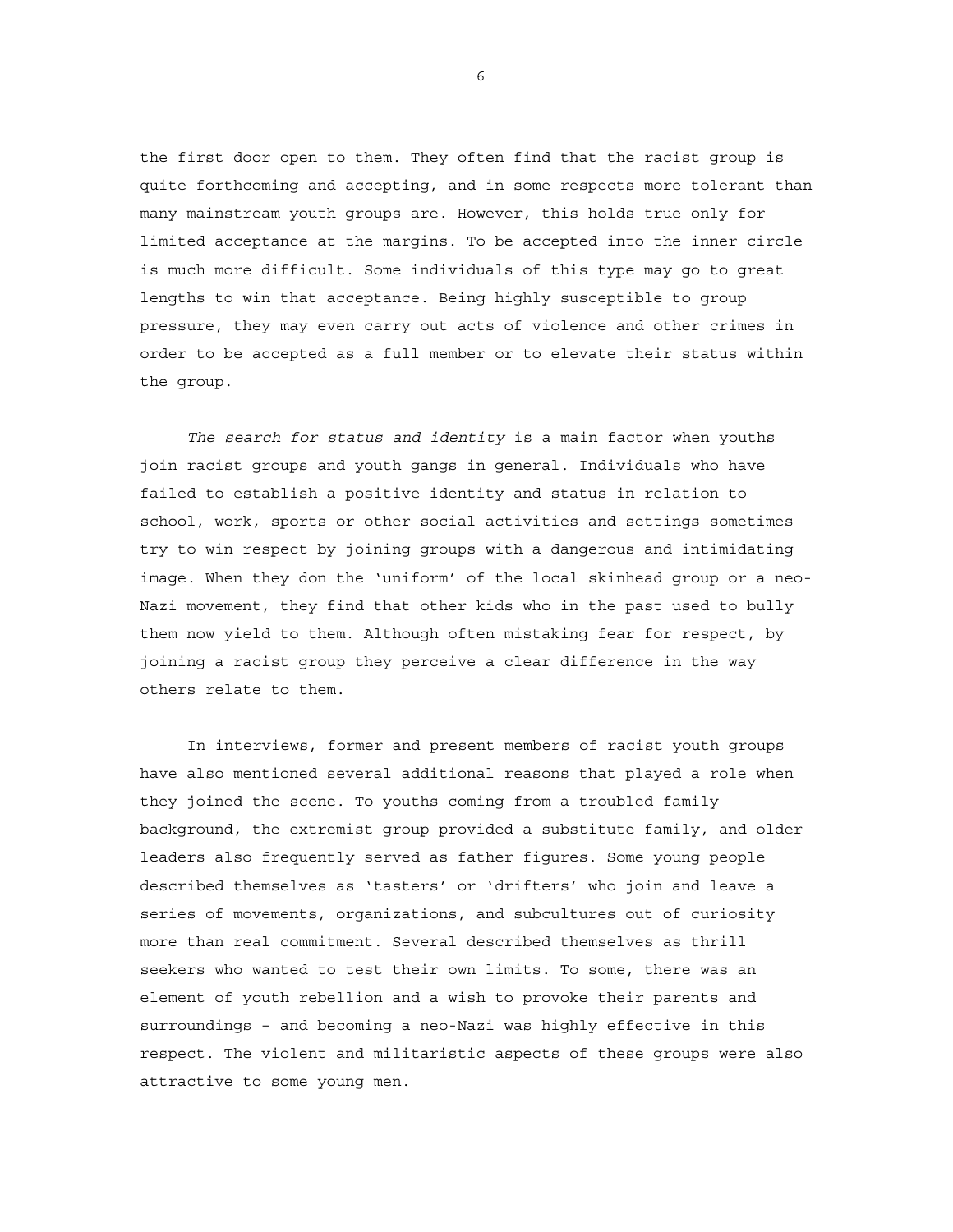#### **COMMUNITY-BUILDING AND BRIDGE-BURNING**

Once a young person has established contact with a radical nationalist, racist or neo-Nazi group, what happens to him or her? For some of the newcomers, very little. They hang around for a while, find that it was not quite what they expected, and leave to search for something better or more exciting elsewhere. The shorter the time they have been inside, and the less they have been involved, the easier it is to get out.

Others have very different experiences, and undergo two parallel and mutually reinforcing processes: inclusion and socialization into a new reclusive and stigmatized community, and a cutting of ties to the 'normal' community outside. As these dual processes progress, it becomes increasingly difficult – sometimes almost impossible – to leave the group.

Newcomers in the group have described how they have gone through a process of socialization. They learn from the others how to behave in order to find their place in the 'family'. One important part of this is the installation of a sense of security consciousness. New members are instructed on which things to stay quiet about, what they can talk about on the phone or send by mail, and where they can safely go and not go in town. There is an element of realism behind these concerns. However, this security consciousness also creates a sense of paranoia among members, a pervasive feeling of belonging to a small group that is surrounded by enemies. This may serve to strengthen group cohesion and loyalty, and add to the mystique and excitement of belonging to a 'dangerous' and more or less clandestine group. At the same time, however, the suspicion that enemies may have infiltrated the group reinforces an atmosphere of distrust and paranoia. New members are not trusted, and even long-term members may occasionally be suspected of being traitors. The fear of being considered untrustworthy or even accused of being an infiltrator is a powerful factor promoting conformity and submission to group values among newcomers.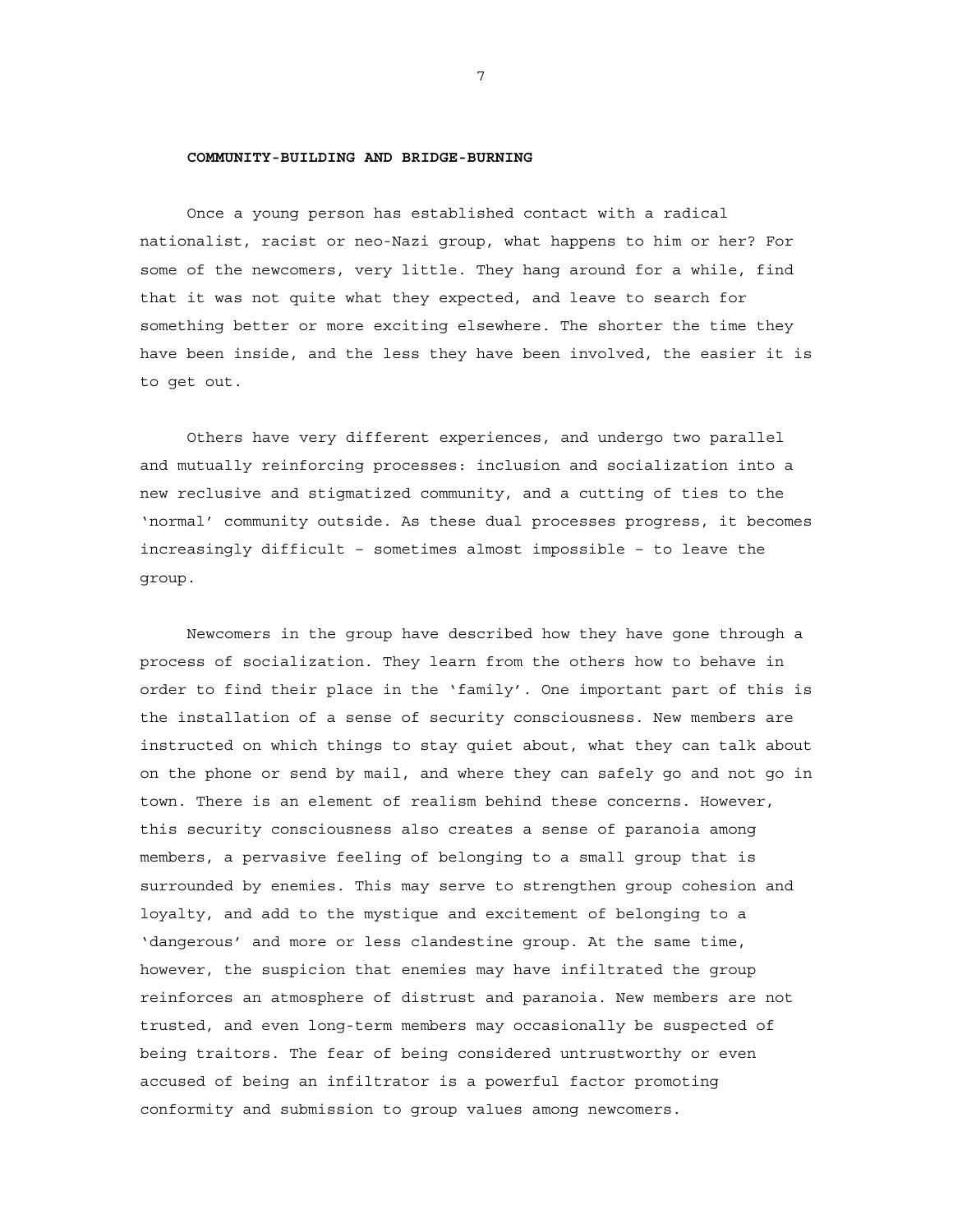Sooner or later, most new members will experience violent confrontations with "enemies" such as anti-racists, "foreigners" or the police. Such confrontations are significant events to those who participate, whether the battle ends by victory, defeat or arrest. Regardless of the outcome, these events tend to give the participants the feeling that they share a common fate. Victories are sources of shared pride, defeats give rise to hatred and bitterness against the common enemy. Although violence and harassment from militant antiracists may serve to raise the costs of joining a racist group, and may sometimes scare recruits into pulling out, the effect is often the opposite. They are pushed further into the scene and become more hateful and violent than they were before as a result of the violence they have been exposed to. These violent confrontations tend to change profoundly how they relate to violence – both in terms of the legitimacy of using violence, and by making them more familiar with the practice of it.

Becoming socialized into a new community, with a world-view and value system completely at odds with mainstream society, and building bonds of loyalty to the new 'family', represent one fundamental process individuals go through when they join a racist group. An equally important process takes place more or less simultaneously: the severing of ties to 'normal' society, as well as to family and friends. Society for its part stigmatizes the individuals as despicable Nazis and racists. This experience is described by one 17 year old Norwegian activist; "As soon as it was known to others that I was with the nationalist group, I was branded. It did not take long before everyone knew that I had become a 'neo-Nazi'. Old friends suddenly shied away from me."

The practice of using a specific dress code, style, symbols or tattoos all identifying the person as a member of the racist or Nazi scene obviously reinforces this stigmatization process. The purpose of using such uniforms and symbols is not only to express loyalty in relation to the group, but also to provoke reactions from the social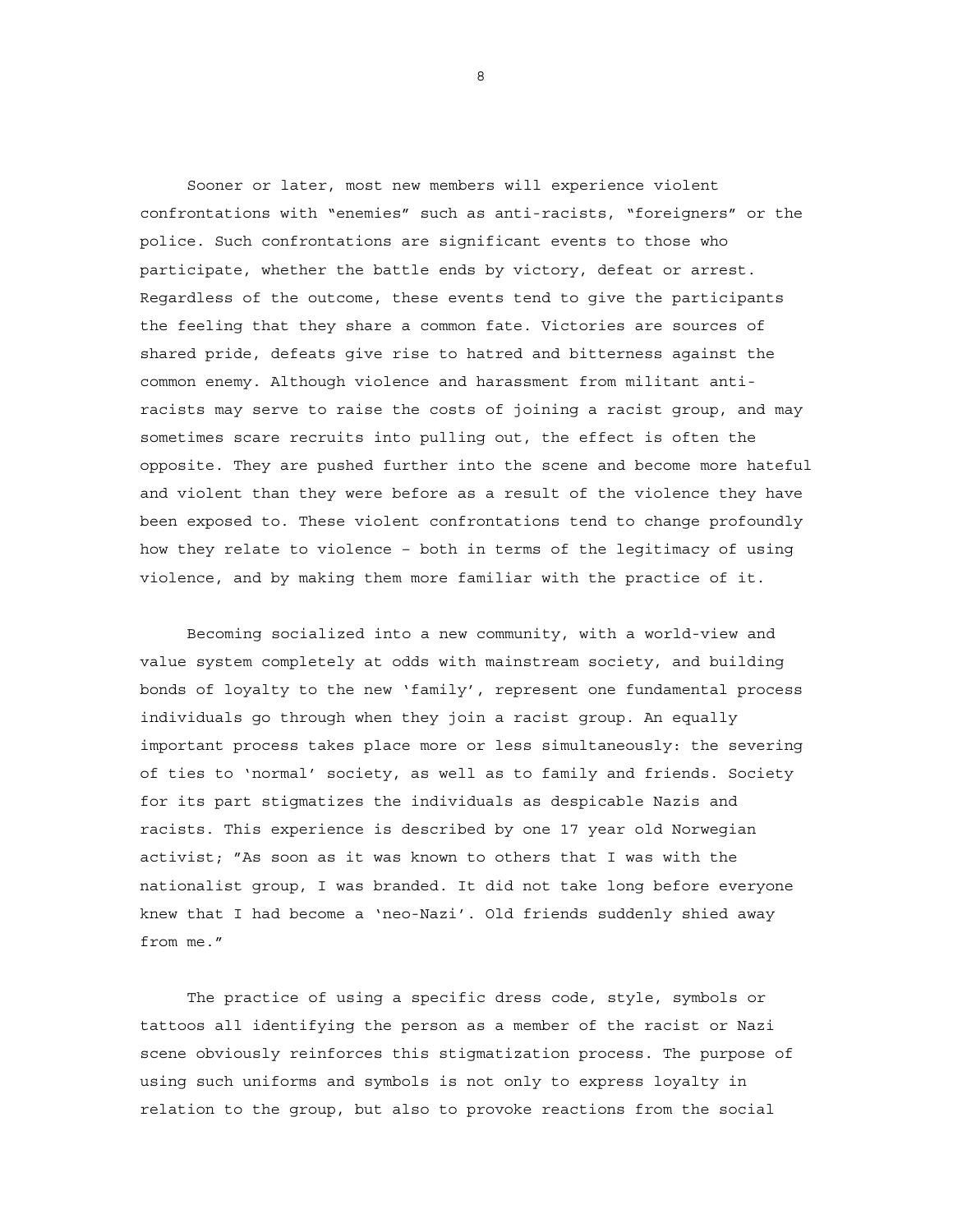surroundings. When newcomers are encouraged to dress up in "full gear" and wear it in public, one purpose is to test their loyalty, dedication and courage by exposing them to negative sanctions from the community. Letting them be branded as Nazis, or even beaten up by militant antiracists, sorts out the "hard" from the "soft", pulls those who pass the test further into the group, and cuts off their normal social relations and routes of retreat back into mainstream society. Bridges are burnt behind them.

#### **REASONS FOR CONSIDERING LEAVING THE GROUP**

At some stage, most activists consider leaving the group and starting to live a "normal" life. What kinds of experiences and factors contribute to this decision? Those who quit the group are usually affected by a combination of several factors. The more reason they perceive, the stronger is the urge to quit.

It is useful to make a distinction between 'push' and 'pull' factors. 'Push' relates to negative social forces and circumstances which make it unattractive and unpleasant to remain in a particular social environment, whereas 'pull' refers to factors attracting the person to a more rewarding alternative.

#### Push factors:

*Negative social sanctions* may make some of those who join racist groups reconsider their affiliation. These may range from parental disapproval and social isolation to criminal prosecution by the police, and harassment or violence by militant anti-racists. Such sanctions are normally more effective vis-a-vis new recruits who have not yet established strong ties of loyalty and have not yet severed their ties to the 'normal' community. However, some of these negative sanctions, such as branding them 'racists' and 'Nazis', may have the unintended effect of pushing new recruits further into the stigmatized group, thereby diminishing their exit options and strengthening their loyalty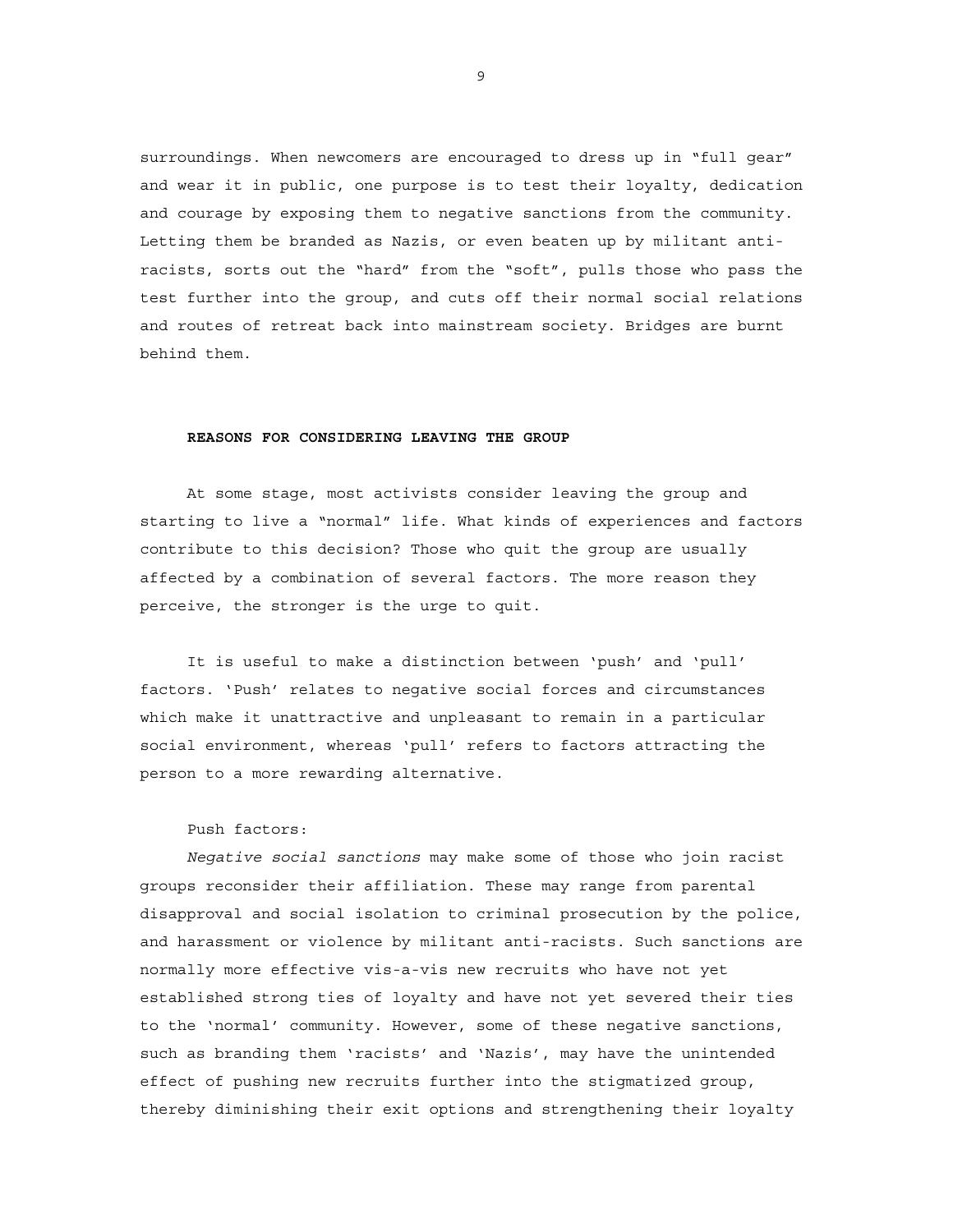to the group. This is especially the case when negative sanctions are not combined with positive incentives to choose an acceptable alternative path.

Some activists *lose faith in the ideology and politics of the group or movement*. They experience self-doubt where they come to feel that what they have believed in and fought for is wrong, morally or politically. However, it is probably more common that beliefs change *after* leaving the group, and as a consequence of the dissociation, while it is less common that they change before, and that this is a cause for leaving the group.

A more common feeling among some activists, however, is that *'things are going too far'*, especially in terms of violence. They may feel that there are too many violence-prone and extremist people joining the group, doing wild things they themselves cannot accept or do not want to be associated with. Some also fear that the violent conflict with militant anti-racists is escalating and getting out of hand, and that people on both sides may get killed.

Some grow *disillusioned with the inner workings and activities of the group*. Senseless fighting and drinking is one frequently mentioned source of disillusionment. The lack of real loyalty among the members of the group is another. Even those they held to be close friends may stab them in the back, betray or cheat. Paranoia within the group also makes people accuse one another of being infiltrators or potential traitors. Some new members are dismayed by the ways in which veteran activists try to manipulate and control the younger ones, involving them in illegal activities, and trying to cut off their other options.

Even long-term activists are vulnerable to the risks of *losing confidence, status and position in the group*. Although most youth groups do not have formal leadership hierarchies, they are nevertheless highly status-oriented. This makes members highly vulnerable to various accusations and rumors. We have already noted the pervasive paranoia and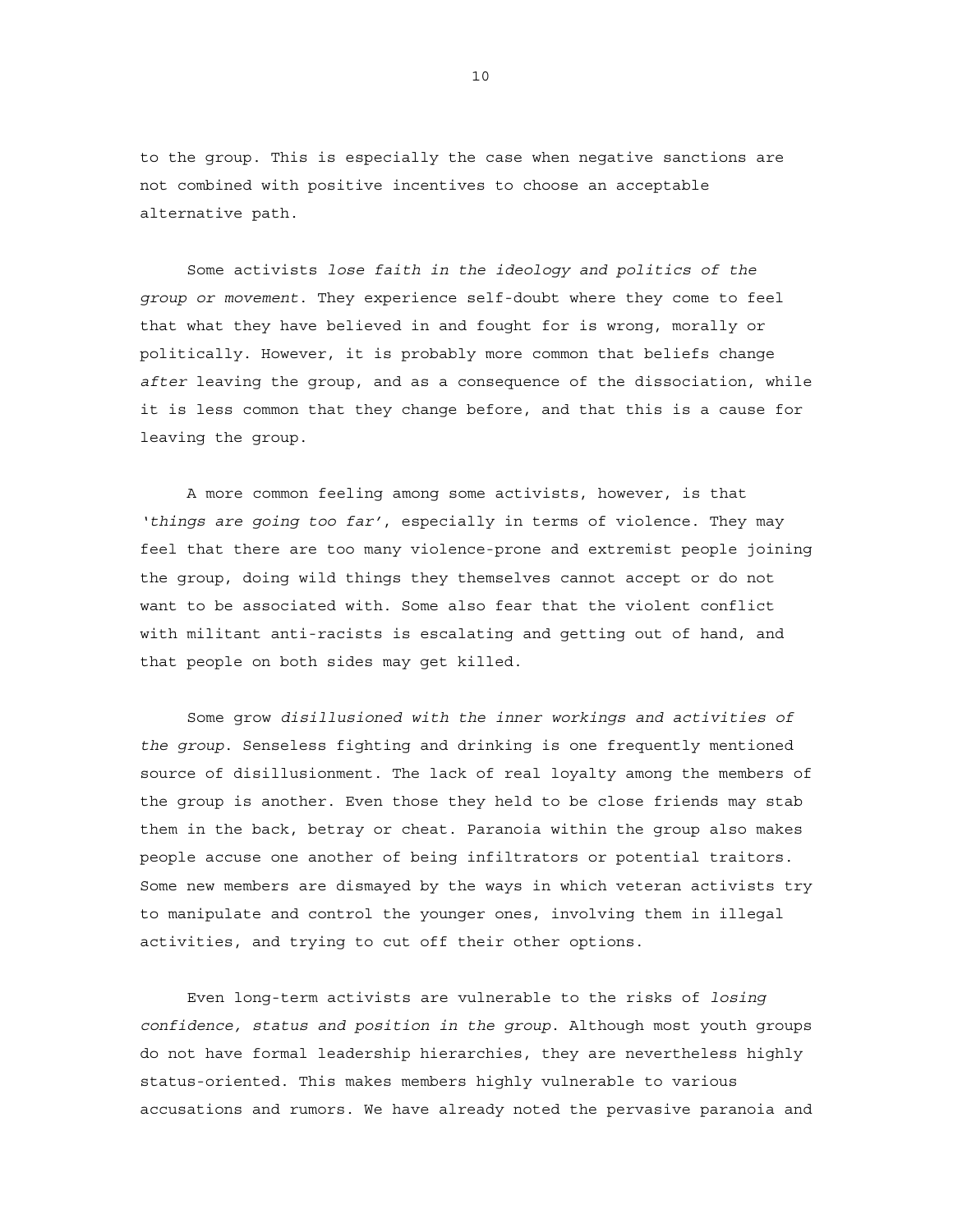fear of infiltrators expose people to accusations of being traitors or informers. In such situations, when a person's standing and reputation in the group has declined, the option of quitting will seem more attractive than at a time when he or she is respected and well regarded by the others.

A common feeling among many 'front-line' activists is that after a while they *become exhausted and can no longer take the pressure*. Life in a skinhead gang or a neo-Nazi group can be quite exciting at times, involving an almost constant feeling of high tension and uncertainty. These adrenaline highs make 'normal' life outside seem almost unbearably dull. However, few people can continue to live this kind of life year after year without becoming emotionally and physically burnt-out. The negative aspects of being stigmatized, socially isolated, constantly exposed to violent attacks by opponents, and consumed by intense hatred towards various enemies also tend to take their toll as time goes by.

#### Pull factors:

The negative aspects of life as an activist in a stigmatized, extremist group often create *a longing for the freedoms of a 'normal' life*. The notion of being able to live a relaxed life, going about one's own affairs without always having to be on guard against enemies and traitors, without fear of violence, without being stigmatized and isolated, and without all the restrictions of a more or less underground existence can become increasingly attractive.

At some point, activists in militant nationalist or racist youth groups feel that they are *getting too old for what they are doing*. They no longer have the same need for excitement; they may have less energy, and want to lead a more settled and a calmer life.

Young activists are acutely aware that being publicly known as neo-Nazis, racists or radical nationalists may jeopardize their *career prospects and personal futures*. Few European countries practice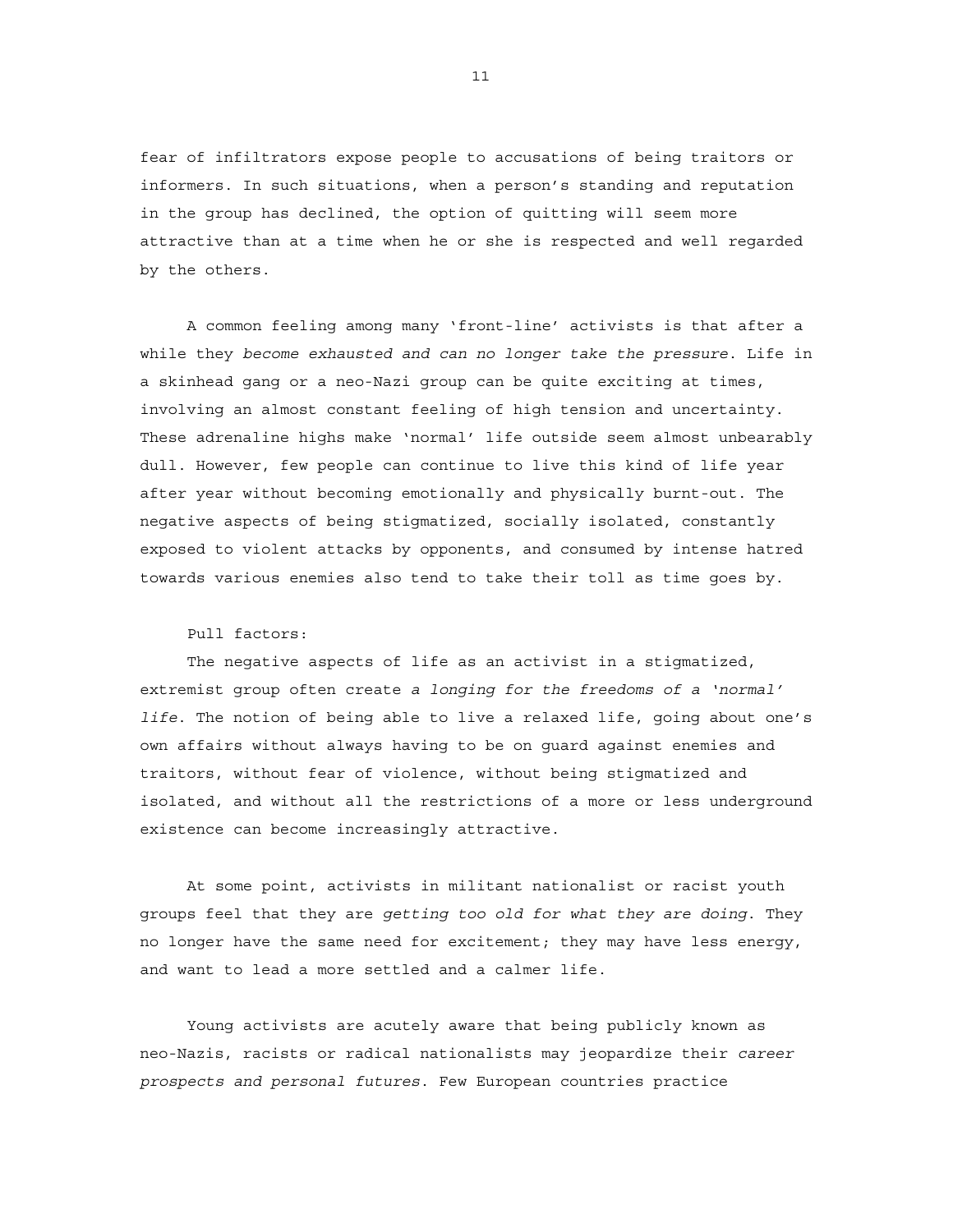*Berufsverbot4* against political extremists in a formal or legal sense (Germany is a notable exception), but it is nevertheless a fact of life that certain types of political extremists are unlikely to be hired for certain jobs, or may be fired once their affiliation becomes known. Thus, for a youth who has ambitions of obtaining a higher education and an interesting and relevant job, it is not a good idea to continue as a racist or neo-Nazi activist.

One of the strongest motives for leaving a militant racist or nationalist youth group is the wish *to establish a family with new responsibilities for spouse and children.* Getting a girlfriend (or boyfriend) outside the group is a frequent cause of quitting. Such situations obviously involve establishing new bonds of loyalty and setting new and different priorities. This may lead to a fundamental conflict of loyalty that can only be resolved by leaving one or the other - the extremist group, or the girl (/boy) friend or family.

#### **FACTORS INHIBITING DISENGAGEMENT**

 $\mathcal{L}_\text{max}$ 

Although activists may develop multiple strong reasons for leaving the group, they may still face strong factors sufficient to discourage them from taking such a step. These relate to the processes of bridgeburning and community-building that they went through when they initially became part of the group.

The group may have several *positive characteristics* that may be considered too valuable to leave behind. High investments have been made by the individual in terms of friendship and social support. The racist group provides community, a substitute 'family', identity, security against external threats and enemies, excitement and adventure. Even if a person has completely lost faith in the group's ideology and politics,

<sup>4</sup> German term for legal prohibition against getting certain jobs.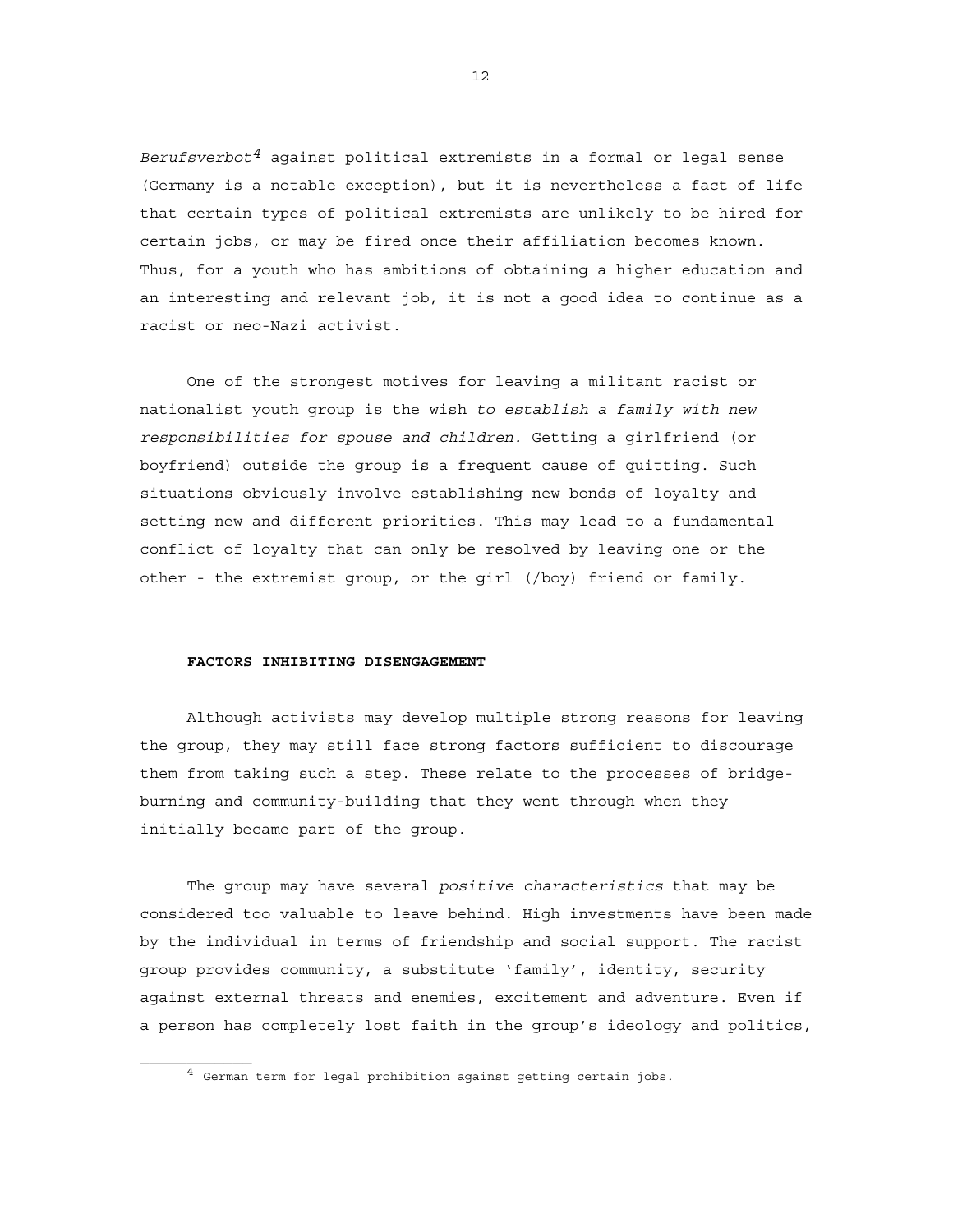ties of friendship and loyalty may in some cases constitute a sufficient reason for staying with the group.

Potential defectors may also fear *negative sanctions from the group* – sometimes with good reason. How tough they are on defectors varies from group to group. Some groups let people go without a significant penalty. Other groups consider quitters to be traitors who must be punished or threatened back into the fold. In general, new recruits, who have only on the periphery of the scene and have not been initiated into any of the group's secrets, may leave without any consequences. It is quite different for long-time activists who have been part of the core group. Such persons know things about the group and their fellow members that may cause serious problems if this information gets out. Leading activists who defect quite commonly receive death threats, and some have been targets of severe violence.

*Loss of protection against former enemies:* A person who quits a racist or neo-Nazi group that has been involved in an ongoing violent struggle with militant anti-racists or violent immigrant youth gangs, may find that former enemies do not necessarily believe that the disengagement is genuine. Also they may not care. Militant opponents sometimes continue to assault and harass a person after he or she has quit the racist group. Worse, the act of leaving the racist group may mean losing the relative protection they enjoyed by being part of a violent gang or organization. The fear of finding themselves in such a precarious situation may serve to dissuade potential defectors from quitting, while the actual experience of such exposure may prompt others to return to the fold.

*Nowhere to go:* One of the main reasons why potential leave-takers may end up in precarious situations is that former social relations with friends and family were broken or impaired when they joined the racist group. If the person in question tries to withdraw from the group without making a sharp and (in the eyes of the racist group) provocative breach, his or her supposed change of heart will often be met with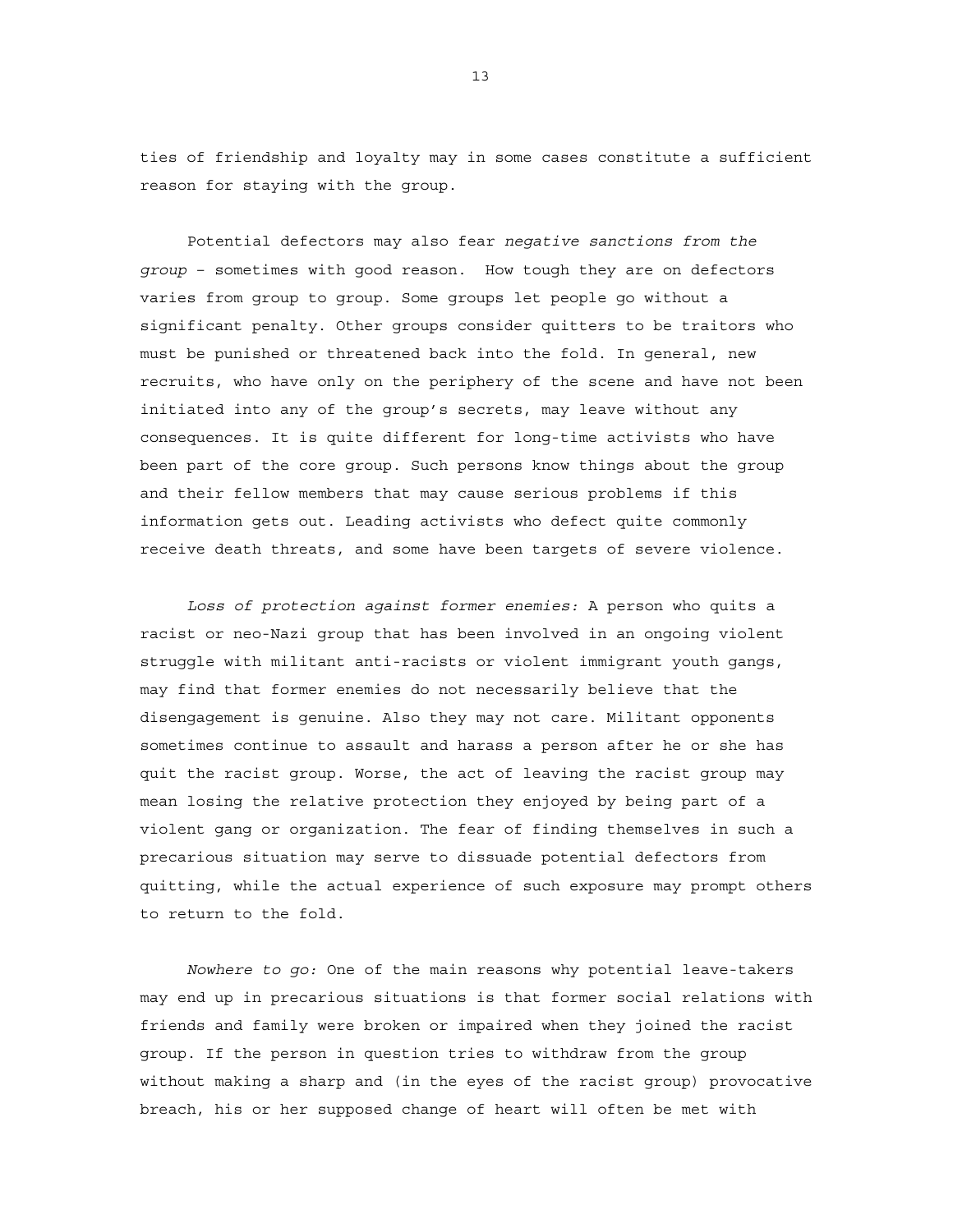suspicion by former associates. Without moral support and protection, the person risks ending up in a social vacuum. Breaking away from an intense social group, many ex-members of neo-Nazi groups describe their new life as being characterized by loneliness and social isolation. They may also fear that their career prospects have been ruined beyond compare.

#### **EXIT OPTIONS**

Thus, members of racist groups who for various reasons consider quitting will often decide to stay because they find the alternatives even less attractive. The following overview will discuss various strategies former activists have used or may use to detach from racist groups, and will outline and evaluate the pros and cons of the main options open to persons considering to leave.

The most obvious and spectacular strategy is to make a straight and public break with the racist movement, renouncing the attitudes and the ideologies it represents. This strategy may involve a full confrontation with the group from which the person is disaffiliating, as well as with former friends, and a total upheaval of values and lifestyle. Such a dramatic breach will therefore in most cases entail psychological strains as well as serious security risks. This highprofile form of disengagement is the exit strategy normally associated with a small number of leading activists. Such individuals have fewer alternative exit options available than the more anonymous activists, who can pull out with less fuss and less risk of being hampered by their extremist past. To well-known activists, a clean and public breach with their past offers them an opportunity to – almost literally – begin a new life.

A number of activists break more or less publicly with the racist groups they belonged to by citing family obligations or other nonpolitical reasons, and without making a complete break with the ideology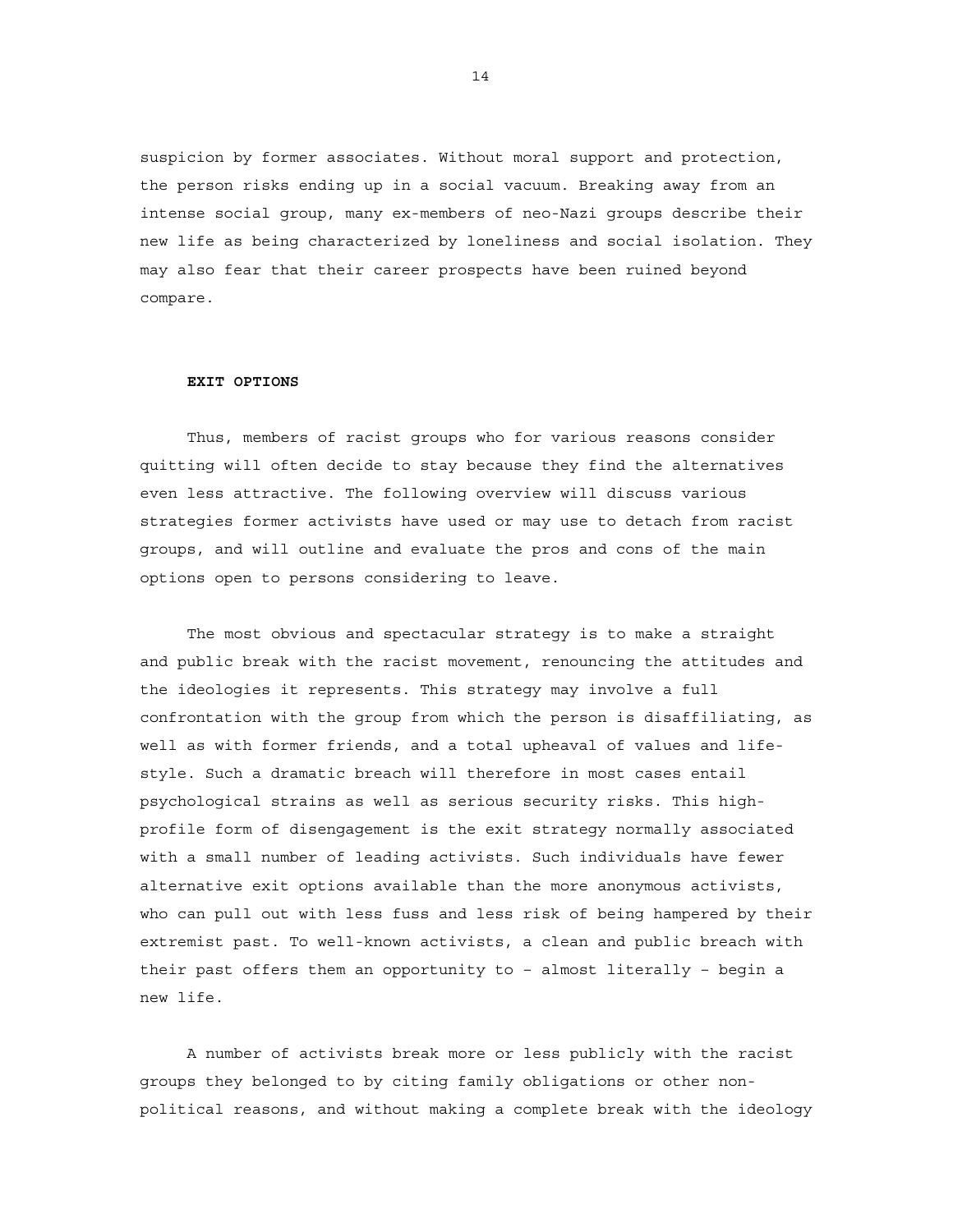and politics of the movement as such. However, the outcome of this more cautious exit strategy is often that the persons in question end up in a highly precarious situation: They may be exposed to harassment and social ostracism from both their former group and from former enemies, but without gaining the support and protection of a new social network. Such 'half-hearted defectors' are often regarded with suspicion, by mainstream society, and are suspected of still harboring racist views. Their attempts to establish new social networks and associations may be perceived as 'Nazi infiltration'. Their past tends to haunt them, hampering both their social and professional prospects – especially if their racist activism was publicly known. Such defectors therefore run the risk of ending up in social isolation and loneliness. After a while, many of them long for their old group, with its sense of community and comradeship. However, this 'half-way' form of dissociation is often only a stage in a process that might eventually end in a full breach. As we have noted earlier attitudes tend to change after a change of group affiliation, rather than vice versa. It may take time to readjust to a new reality. One should therefore not expect defectors from Nazi groups to hold politically correct views the day after their disengagement.

Group members who are *not* publicly known as racist activists have good prospects of a successful reintegration into mainstream society by taking a low-key approach, *withdrawing gradually without ever making an open or public break*. During a lengthy period they gradually make themselves marginal to the group, taking less and less part in political or social activities. Drifting away, they lose interest in the group and make the group lose interest in them. This form of quiet defection is unlikely to provoke reprisals from the movement. In mainstream society, few will know that they were ever part of a racist movement, and, ideally, those who do know will keep it to themselves. Their problem, however, is 'the racist skeleton in the closet'. Throughout the rest of their lives, there is always a risk that the past may return to haunt them. An exit strategy based on withdrawal from the extremist group without ever making a clean and public break may be quite expedient in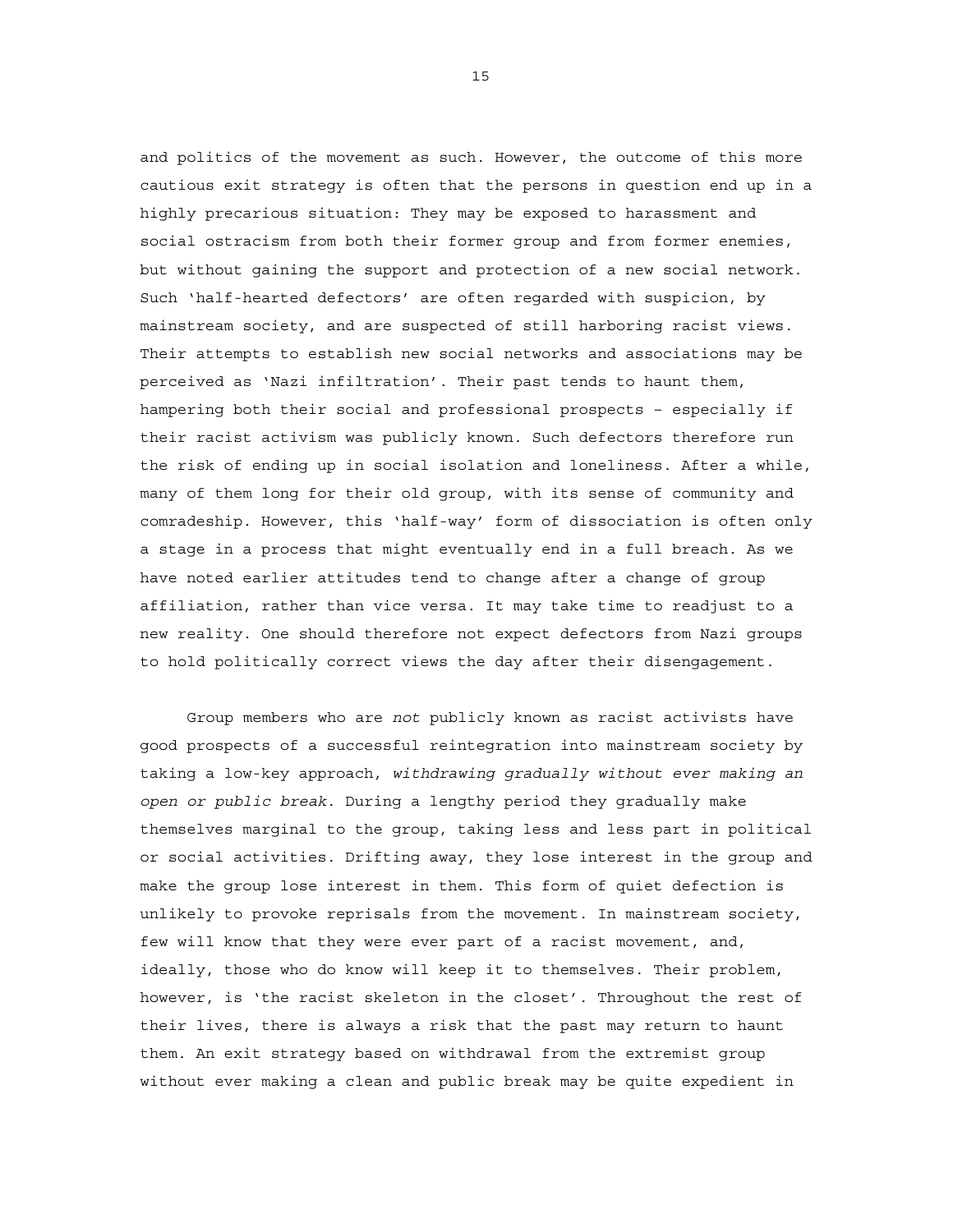the short run, causing few or no negative sanctions. The long-term outcome may be less beneficial.

#### **FROM UNDERSTANDING TO INTERVENTION**

I have described some of the factors and processes that lead young people into racist groups, and have discussed what motivates many of them to eventually disengage, and what prevents them from doing so. Most of these factors can be influenced through deliberate interventions.

I have focused on youths because most of the recruitment takes place among young people. They are easier to influence – for better as well as for worse. We know that young people join these racist groups because the groups fulfill certain basic social and psychological needs. By intervening early with youths that are flirting with the racist scene, and offering alternative means to solve their needs, it is possible to prevent them from becoming fully part of the group and adopting its racist values and a violent mode of behavior. Thereby we can reduce recruitment.

It is also possible to increase the individual's motivations to quit the group. The strongest motivations will obviously come as the result of a combination of push and pull factors. Push alone, or pull alone, will not work. If interventions make it costly and unpleasant to remain in the racist group, then, at the same time, more attractive alternatives must be made available, if we want members of such groups to seriously consider disengaging.

However, there are obstacles to disengagement. Many of those breaking with extremist groups do fear reprisals from former friends and former enemies. Some of these people have an obvious need for protection, or at least to find ways to handle their fear. And they also need new social networks and futures.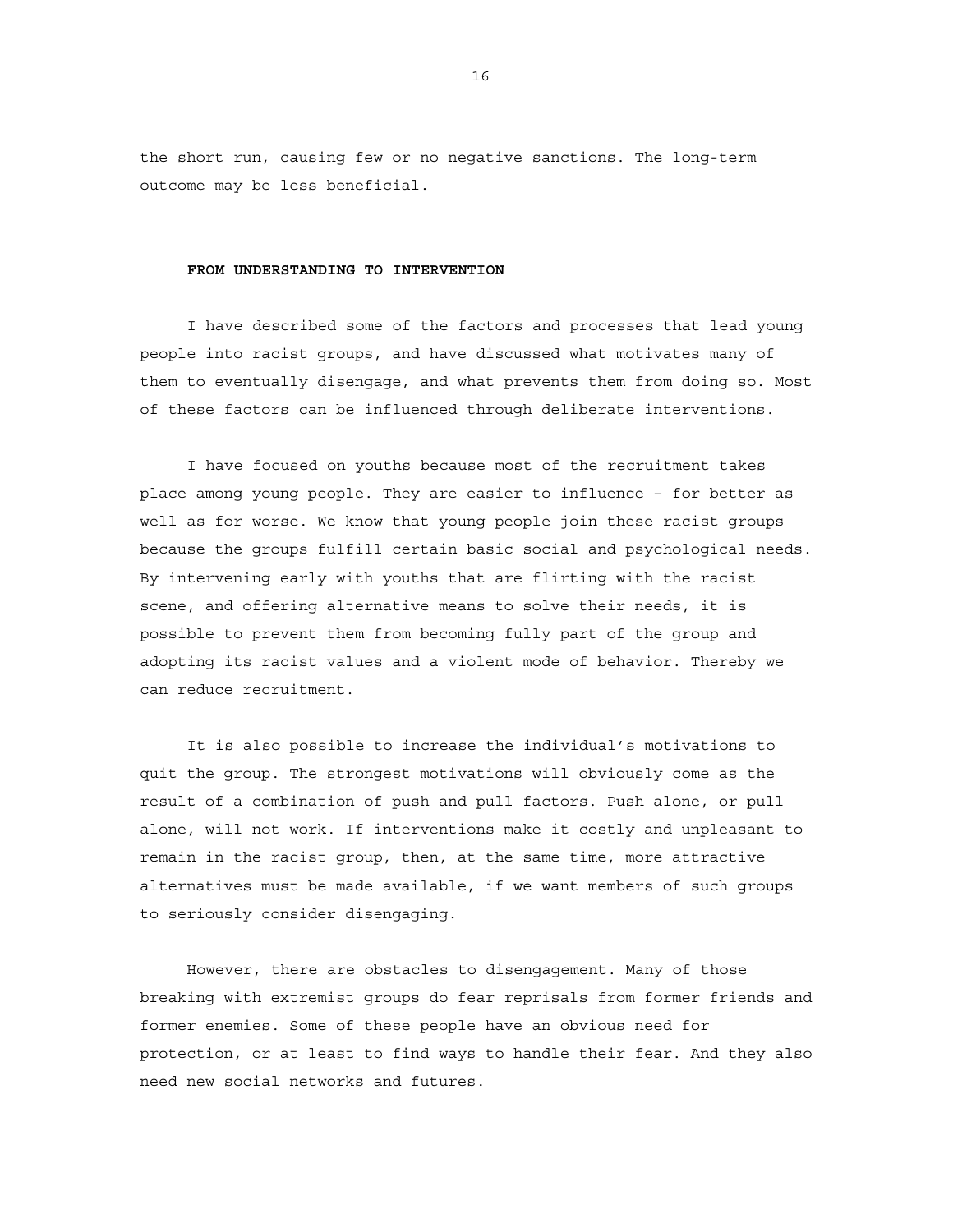These considerations, led to the establishment of the so-called "Exit Project".

#### **THE EXIT PROJECT**

 $\mathcal{L}_\text{max}$ 

During the early and mid-1990s, several local communities in Norway were facing serious problems with xenophobic violence and racist youth groups. After a particularly nasty series of incidents in the town Brumunddal, central and local authorities eventually took the problem seriously and made heavy investments in research and development on how to handle this and similar situations. The three-year "Action Plan Brumunddal", based on and followed up by substantial research,  $5$  had a very positive outcome. The action plan included broad mobilization of public agencies as well as civil society. Some of the interventions focused on reintegrating a group of young marginalized men who had directed their frustrations and anger against immigrants. Xenophobic violence stopped, and the local racist youth scene dissolved.

During this period, local and central authorities in Norway were much more on the offensive compared to the typical response a few years earlier, when denial, belittling or panic were the usual responses to problems of xenophobic violence and racist youth groups. Experiences and knowledge gained from various local projects were also documented and accumulated systematically for later use.<sup>6</sup>

<sup>5</sup> In particular Eidheim, Frøydis, *Hva har skjedd i Brumunddal* (*What happened in Brumunddal?*), Oslo: NIBR rapport 1993:20, 1993; and Carlsson, Yngve, *Aksjonsplan Brumunddal – ga den resultater?* (*Action Plan Brumunddal – Did It Produce Results?)* Oslo: NIBR-rapport 1995:13, 1995. Parallel to the Brumunddal studies, there were also two ongoing doctoral projects focusing on other racist youth scenes by Katrine Fangen and Tore Bjørgo, respectively.

<sup>6</sup> Cf. Carlsson, Y., *Industribygda og rasismen (An Industrial Village and Racism)*, Oslo: NIBR-rapport 1997:17, 1997; Carlsson, Y. & H.v.d. Lippe, *Velstandsbydelen og rasismen (An Affluent Suburb and Racism*). Oslo: NIBR-rapport 1999:9, 1999; Bjørgo, Tore & Yngve Carlsson, *Vold, rasisme og ungdomsgjenger: Forebygging og bekjempelse* (*Violence, Racism and Youth Gangs: Prevention and Intervention)*, Oslo: Tano Aschehoug, 1999.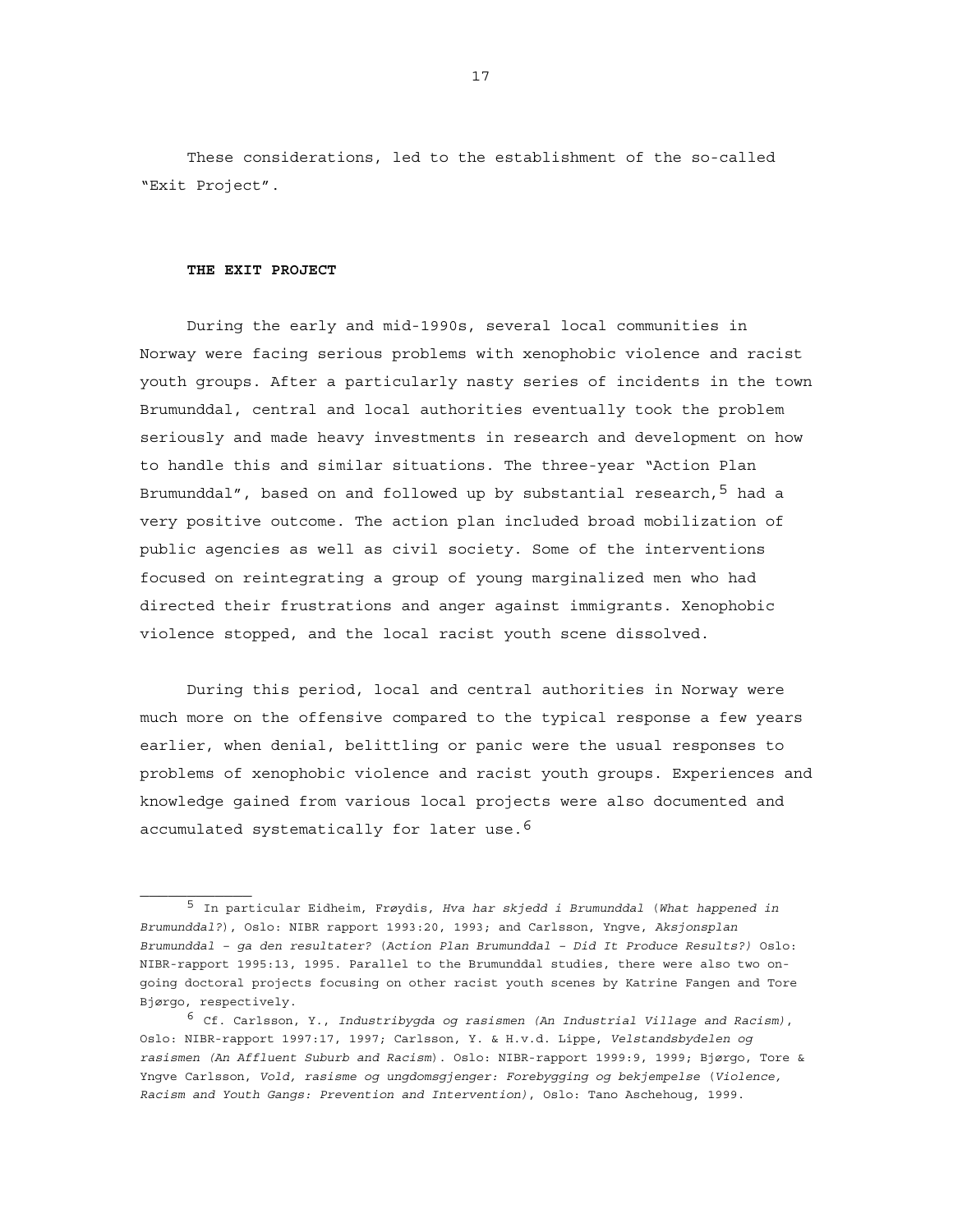One lesson from Action Plan Brumunddal was that interventions can have a significantly stronger impact if public agencies collaborate and coordinate their efforts among themselves as well as with community organizations and NGOs. Another lesson was that in order to get rid of local racist youth groups, it is necessary to find ways to reintegrate the young marginalized participants back into society.

Local actors also found it highly useful to involve external experts as advisors to a community in crisis. As a consequence of the latter lesson, the government decided to establish a permanent pool of experts, "*The Interdisciplinary Advisory Service for Local Action against Racism and Xenophobia"*, coordinated by the Directorate of Immigration (UDI). At present, this advisory service consists of 14 researchers and practitioners, including police officers, social workers, pedagogues, conflict mediators, and others, engaged to do counseling jobs on a free-lance basis. Together, they provide complementary forms of expertise to municipalities and local agencies that have to deal with problems they do not locally have experience with how to handle, such as racist violence or local neo-Nazi groups.<sup>7</sup>

Another important useful function of the advisory service has been to accumulate experiences from many affected. Rather than having to 'reinvent the wheel' every time a new local community has a problem with xenophobic violence or racist youth groups, the advisory group is accumulated and systematized knowledge can be consulted for methods and practical experiences that might be of relevance.

Bringing together a group of experts from different professional backgrounds also became an incubator for new ideas and methods. Thus, several members of the advisory service started to work closely together to develop more effective methods to reduce and dismantle racist groups. One of the outcomes of this process was "Exit". The Exit project was

 $\mathcal{L}_\text{max}$ 

<sup>7</sup> *Mobile Beratungsteams* provide similar services in Eastern Germany.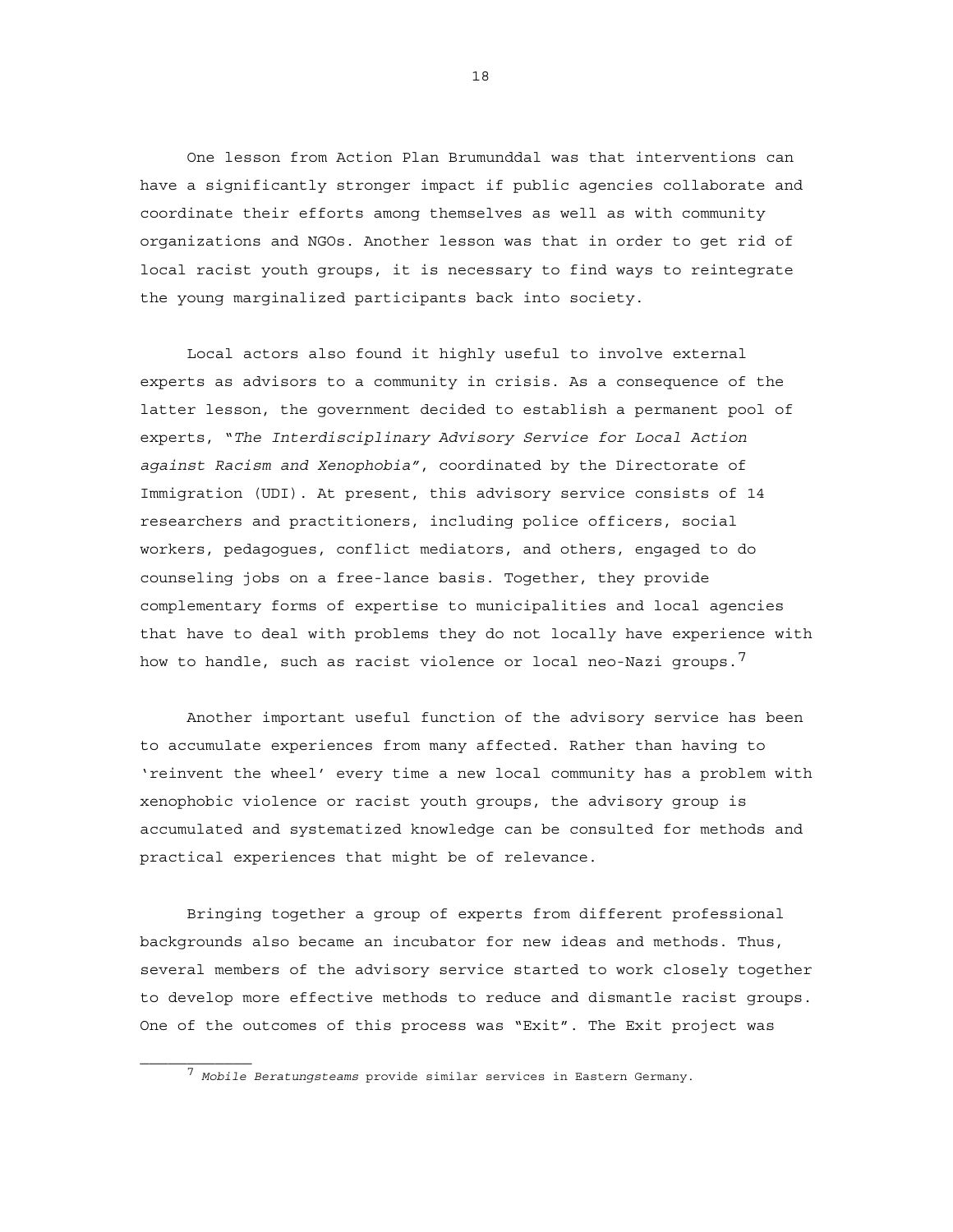developed in Norway during the period 1995 to 1997, when it was formally established as a project.

#### **The emergence and proliferation of the Exit approach**

During 1995 and 1996, Norwegian police made a series of mass arrests and other interventions in the racist youth scene. The participants turned out to be young, sometimes 13 years of age or below. Many parents were shocked to learn what their children had become involved with, and were desperate to get their children out of the racist scene. In close co-operation with a preventive police unit in a part of Oslo (Manglerud), some parents established parental network groups to support each other and to pool their efforts. These parental groups turned out to be useful. Within a few months, almost all the children of these parents had withdrawn from the racist scene.

Two preventive police officers and this author then started to develop a more general project for parental network groups and other methods to get young people out of racist groups. The project was formally established in mid-1997, funded as a three-year development project by the Ministry of Justice, the Ministry of Children and Family, and the Directorate of Immigration. The NGO 'Adults for Children' hosted the project that eventually was named 'Project Exit – Leaving Violent Youth Groups'. The Exit project had three main objectives:

> aiding and supporting young people who want to disengage from racist or other violent groups,

supporting parents with children in racist or violent groups, establishing local networks for parents,

developing and disseminating knowledge and methods to professions working with youths associated with violent groups.

The Norwegian Exit project decided to work mainly through local agencies by providing them with relevant know-how and methods, rather than building a separate Exit agency to take care of these youths. Thus,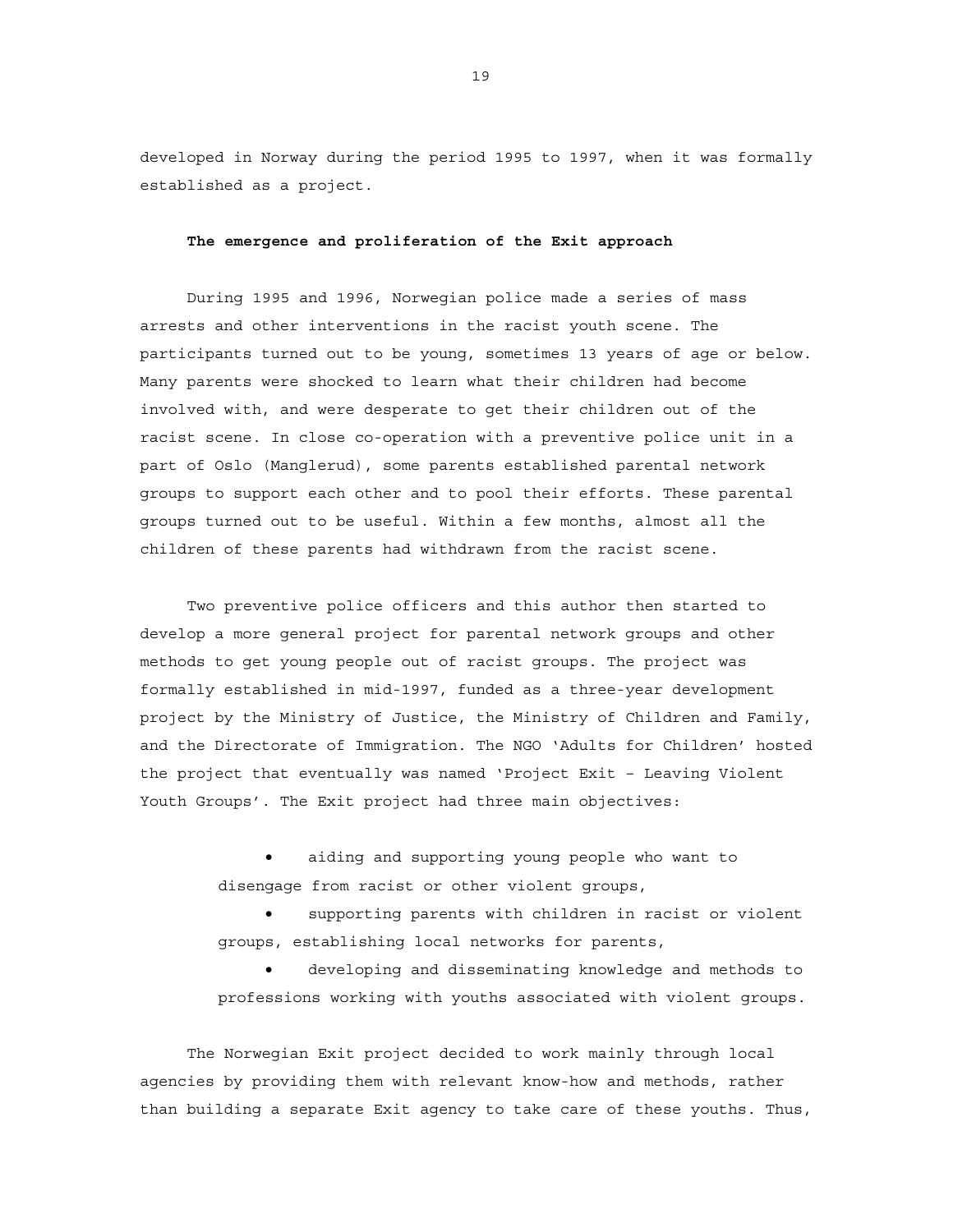it was the local youth workers, child welfare officers, teachers, and police officers that worked directly with the youths. The Exit project has trained more than 700 practitioners from various agencies and professions in prevention and intervention in relation to racist and violent youth groups. 8

Inspired by the Norwegian model, *Exit in Sweden* was established in mid-1998. The goals were similar but they were implemented differently. The Swedish Exit organization (and its regional branches) works directly with the individuals who contact Exit. Staff members also make school visits to talk to students about neo-Nazism, and train teachers, social workers, and police officers. The head of Exit in Sweden, Kent Lindahl, and several staff members are themselves former participants in the neo-Nazi or the 'White Power' movement. This gives them significant credibility when they talk to young people, and makes it easier to establish contact with individuals that are thinking of disengaging from the Nazi movement.

*Exit Deutschland* was established in Autumn 2000, led by the NGO *Zentrum Demokratische Kultur*. Also, German authorities set up their own parallel *Aussteigerprogramm*. By mid-2001, such programs had been established in 11 of the 16 states of the German federation, run by various state agencies<sup>9</sup>.

There is also an Exit project in Finland and some elements of the Exit approach are being adopted in Switzerland as part of a more comprehensive governmental action plan against neo-Nazism.

 $\mathcal{L}_\text{max}$ 

<sup>8</sup> Bjørgo, Tore, Odd Arild Halhjem, and Taran Knudstad, *EXIT – Ut av voldelige ungdomsgrupper: Kunnskap, erfaringer og metoder i lokalt tverrfaglig og tverretatlig arbeid (Exit – Leaving Violent Youth Groups: Knowledge, Experiences, and Methods in Local Inter-Agency Work)* Oslo: Voksne for Barn, 2001. The Exit handbook is available on Internet: http://www.vfb.no/nedlasting/Haandbok.pdf .(An Exit handbook is available in Norwegian)

<sup>&</sup>lt;sup>9</sup> Verfassungsschutz, the Criminal Police, the State Office for Youth Affairs and Social Welfare, and others.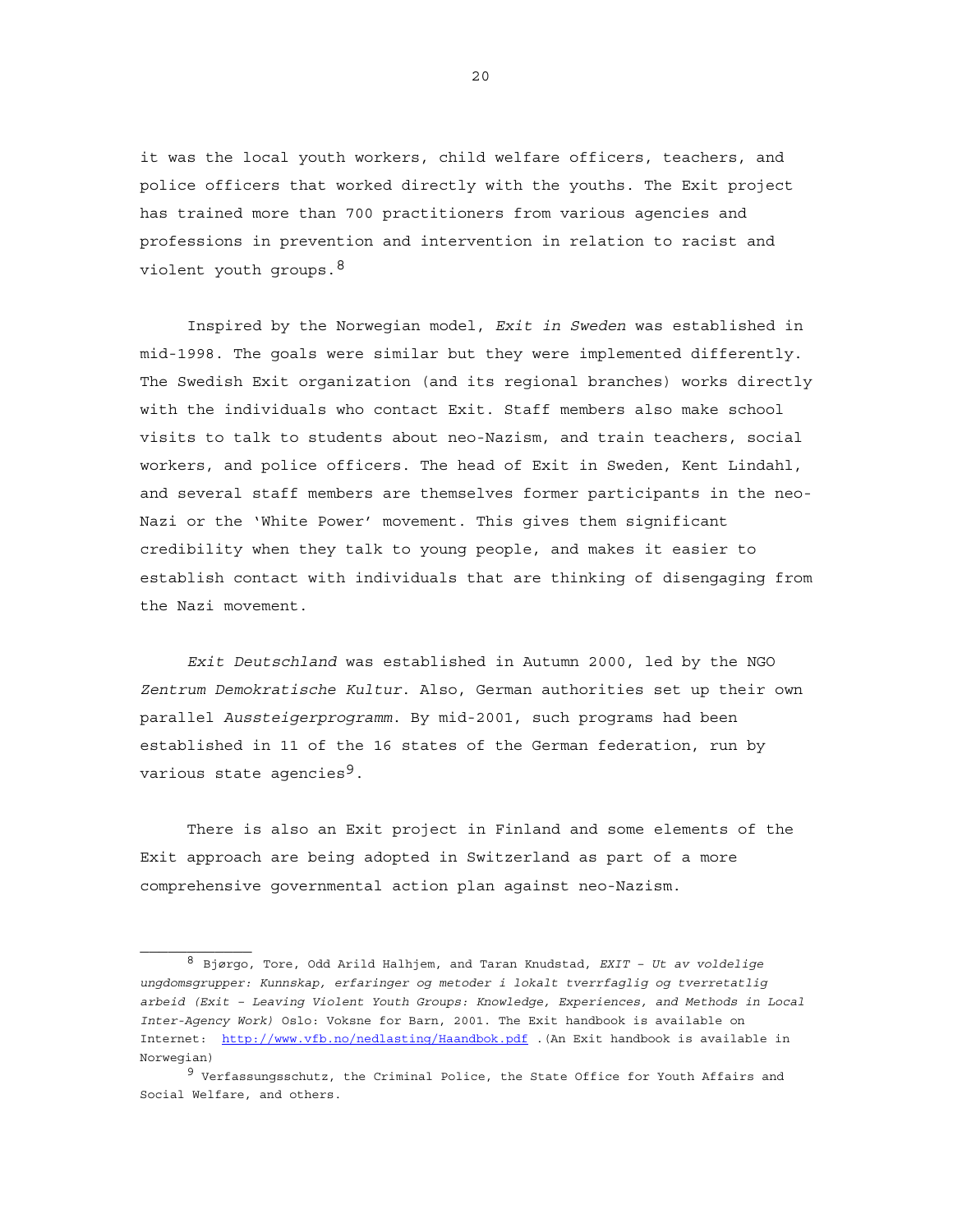#### **Three methods to promote disengagement from racist groups**

Three of Exit's main methods are described below in more detail. The first two focus on early intervention through parental involvement; the third deals with support to persons wanting to disengage.

#### Parental network groups

Parents are in a strong position to influence their children's behavior, although this influence declines as the child grows up. Parents where young teen-age children have become involved with racist or other violent groups may profit from collaborating with other parents in a similar situation. These parents have a strong need for knowledge and information on what is going on in these groups. By sharing information amongst themselves, parents can together build a better understanding of the milieu that has drawn their children in. They can also benefit from bringing in knowledgeable outsiders, such as police officers, researchers, or ex-gang-members.

In such a forum, parents can discuss their dilemmas, comparing notes on how strict the restrictions should be that they put on their children and their behavior, how to avoid pushing the children away by imposing rules and sanctions that are too harsh, and the like. Parents may also reach agreements on some common positions such as what sorts of events their children will be allowed to take part in, what will be acceptable in terms of (Nazi-style) fashions, or this can strengthen the parents' ability to monitor, control, and care for their children.

Further, having children the neo-Nazi scene can be socially stigmatizing for the entire family. Most of these parents feel a strong need to talk with someone about their problems but do not dare to bring it up in their regular circles. A closed forum with others who are in a similar situation offers an opportunity to talk freely. Single parents in particular need the support such a parental network can provide. And, the example of parents who succeeded in getting their children out of the racist scene may provide encouragement and inspiration to others.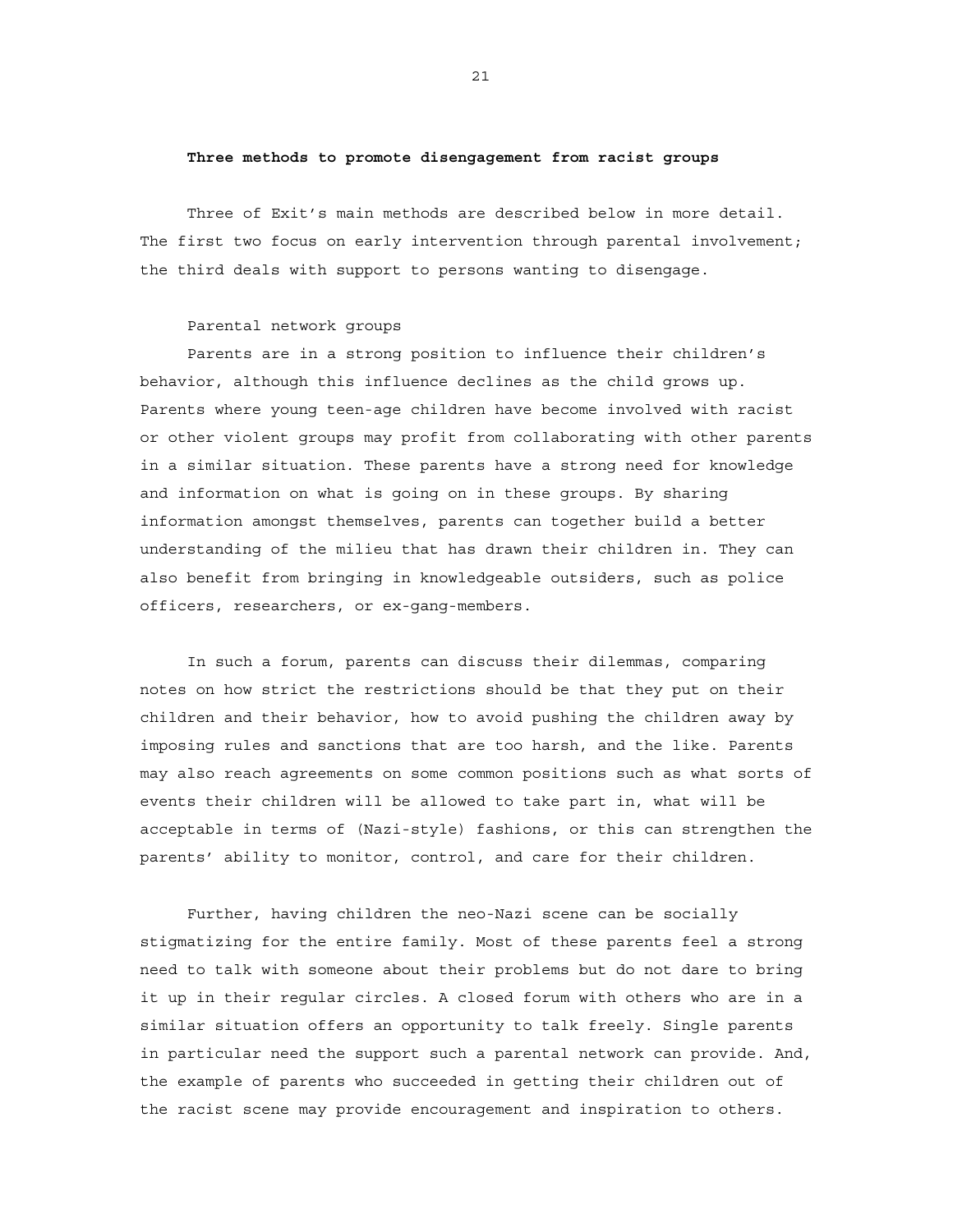A parental network may also play an important role in disseminating information to parents regarding upcoming events. For example, the parental network can be informed by the police that a Naziconcert or a large confrontation between rival groups is coming up. This may enable parents to keep their children at home during the event, preventing them from becoming victims or perpetrators of violence, or from being arrested.

There are significant differences among the various parental groups. Some consist of parents with strong personal resources. They have in some cases been able to run the network group mainly on their own. Several of these groups have been highly successful – getting all their children out of the racist scene within a few months. Other parental groups have consisted of parents with weak resources, experiencing personal and family problems, and often holding attitudes that do not differ much from those of their children in the racist group. However, even these parents have often realized that their children are involved with something that will hurt their future. Groups consisting of such parents will usually require outside support. A professional or at least some more resourceful person will have to come in from outside to organize the networking group and to keep it functional over time. These external helpers have often served as liaisons between parents and the police or social agencies.

Not all parents are motivated to take part in such a networking group. Some do not see anything problematic in their children's involvement with a racist group – either because they are happy that their child has finally found some friends, or because they hold views similar to those of their children. Some parents are racist themselves. Others do not realize – or do not want to acknowledge – what their children are involved with. They are afraid of being branded as bad parents who have raised their children to hold problematic values. Some parents feel helpless, apathetic, or just indifferent. And to some it is a completely unthinkable idea to take part in a networking group where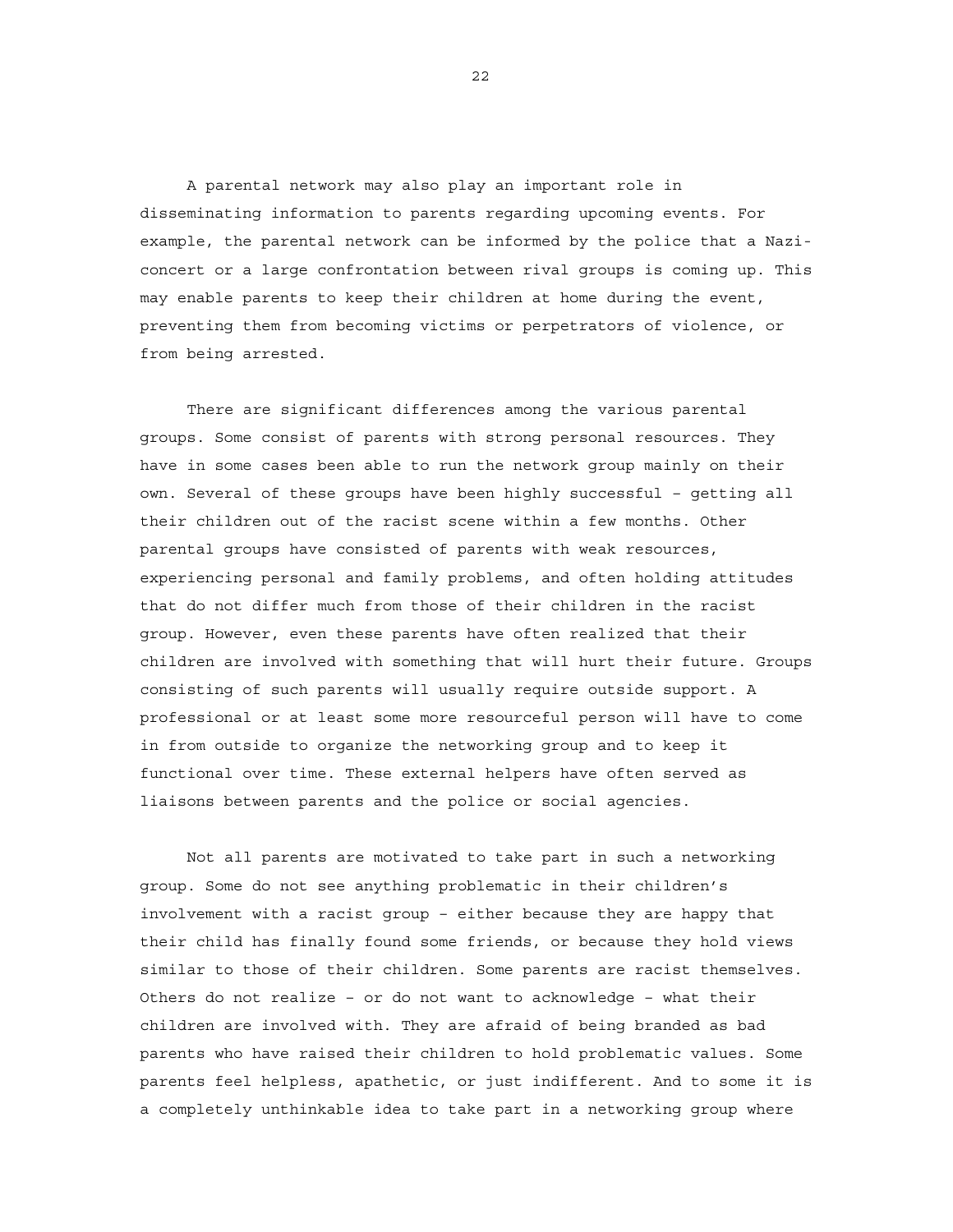they have to talk to strangers about their personal problems. Thus, parental networking groups are not for everyone.<sup>10</sup>

#### The Empowerment Conversation

 $\mathcal{L}_\text{max}$ 

Bjørn Øvrum, one of the police officers who helped found the Exit project, has developed another powerful method of early intervention. 'The Empowerment Conversation' can be applied when a police officer, a teacher, or a youth worker detects that a child or youth may be involved in worrisome activities. The professional will then invite the young person together with the parents to take part in a voluntary conversation, centering around the symptom that gave rise to that worry. This could be theft, drug use, tagging, or participation in a racist group or another type of gang. The child and the parents will be informed of the likely consequences of this behavior if it continues. The purpose of the conversation is not to punish but to create the basis for reorientation and change in behavior of the child or youth, and to mobilize the parents' engagement and resources. The professional asks for the parents' consent to share information with other relevant agencies in order to create a coordinated effort and to help the child. If consent is given, this makes it possible to collaborate better by avoiding obstacles often caused by the strict rules of confidentiality practiced by social agencies. The conversation session should be seen as the starting point in a process of reorientation, with other relevant agencies (school, social workers, etc.) becoming involved in the next stages.

The conversation is based on a structured procedure. The professional, the parents and the child together discuss the behavior that gave rise to the meeting, and what they believe has caused that behavior. If, for instance, the young person is participating in a violent or extremist group, the youth is asked what he or she believes

 $10$  The method of parental network groups appears to have been quite successfully implemented in some communities in Norway and Sweden, but less so in other communities and countries – primarily because of differences in the attitudes and resources of the parents in question.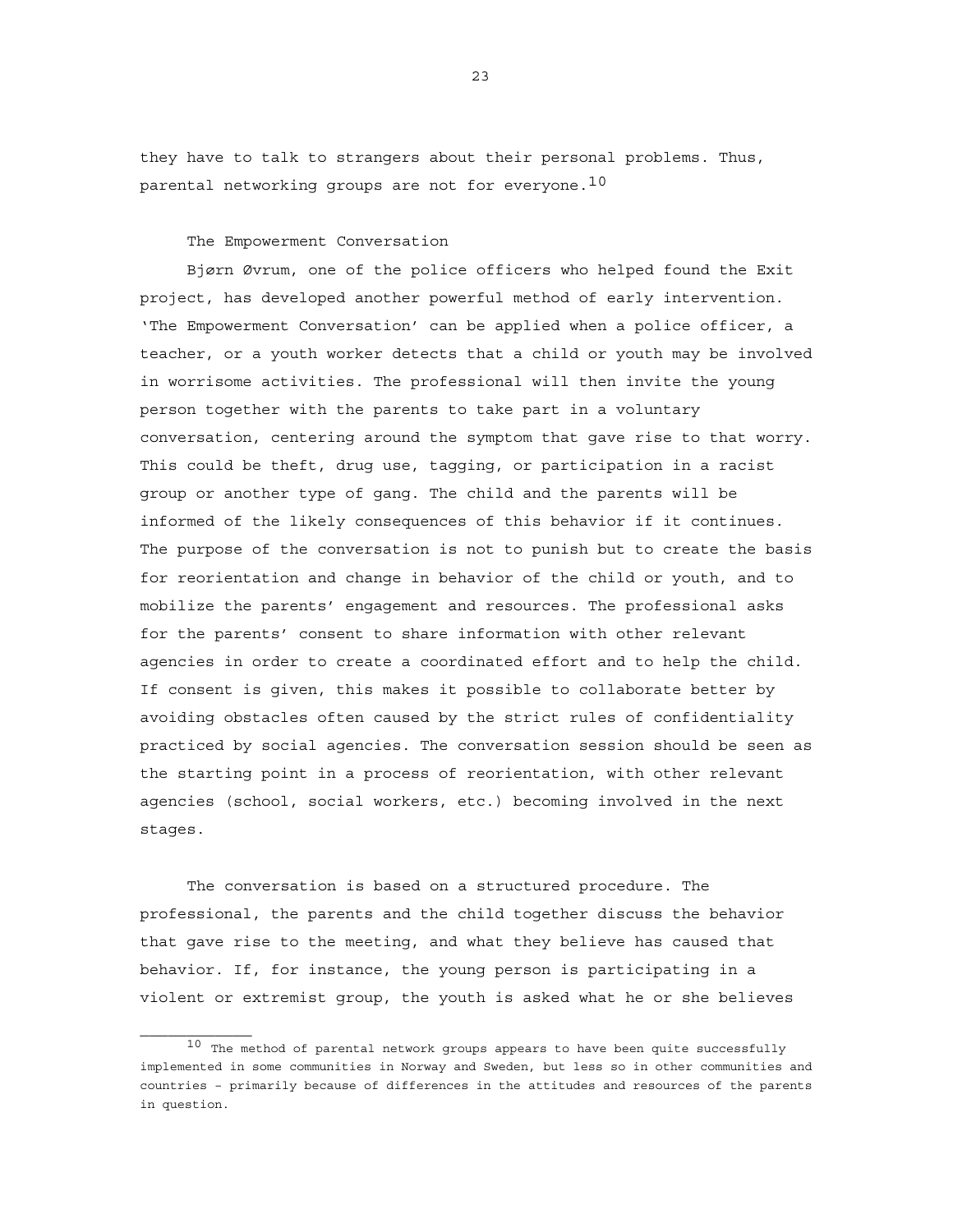is leading him/her to get involved with such a scene. The youth will then be presented with a set of alternatives (Is it for example a need for protection, thrill seeking, friendship, or status?) For each type of cause there are corresponding options that can be discussed with the parents and the child. If, for example, the probable cause of the problematic behavior was thrill seeking, they can discuss what kinds of legal and socially acceptable alternatives are available, and how the young person can realize his or her wishes for an exciting leisure time. Together with the youth and the parents, the professional tries to look forward, focusing on solutions in order to stimulate a process of reorientation and alteration of behavior.

Although the Empowerment Conversation model was originally developed during preventive police work with racist youth groups, it can be applied for many other types of youth delinquency problems as well. The Norwegian police have recommended it for more general use. Youth workers, teachers, and other professionals are being trained to apply it. Results so far are very promising.

The five-stage program of disengagement

 $\mathcal{L}_\text{max}$ 

The Swedish Exit Program has developed a five-stage program describing the process a person typically will go through when leaving the movement and re-establishing themselves into mainstream society, and explaining what Exit can contribute to help them through this process:  $^{11}$ 

x*Phase of Motivation:* The young person is still part of the White Power scene, but has started to have second thoughts about it, and questions his/her involvement. At this point they contact Exit and probe the possibilities for disengagement and assistance. Exit answers questions, provides information, and offers a contact person 'who has been where you are and knows how it is'.

 $11$  The following description is based on the evaluation report on Exit in Sweden by the Swedish Council for Crime Prevention, titled *Exit för avhoppare: En uppföljning och utvärdering av verksamheten åren 1998-2001 (Exit for quitters: A follow-up and evaluation of activities during 1998-2001)*, Stockholm: BRÅ-rapport 2001:8, 2001, pp. 20-23.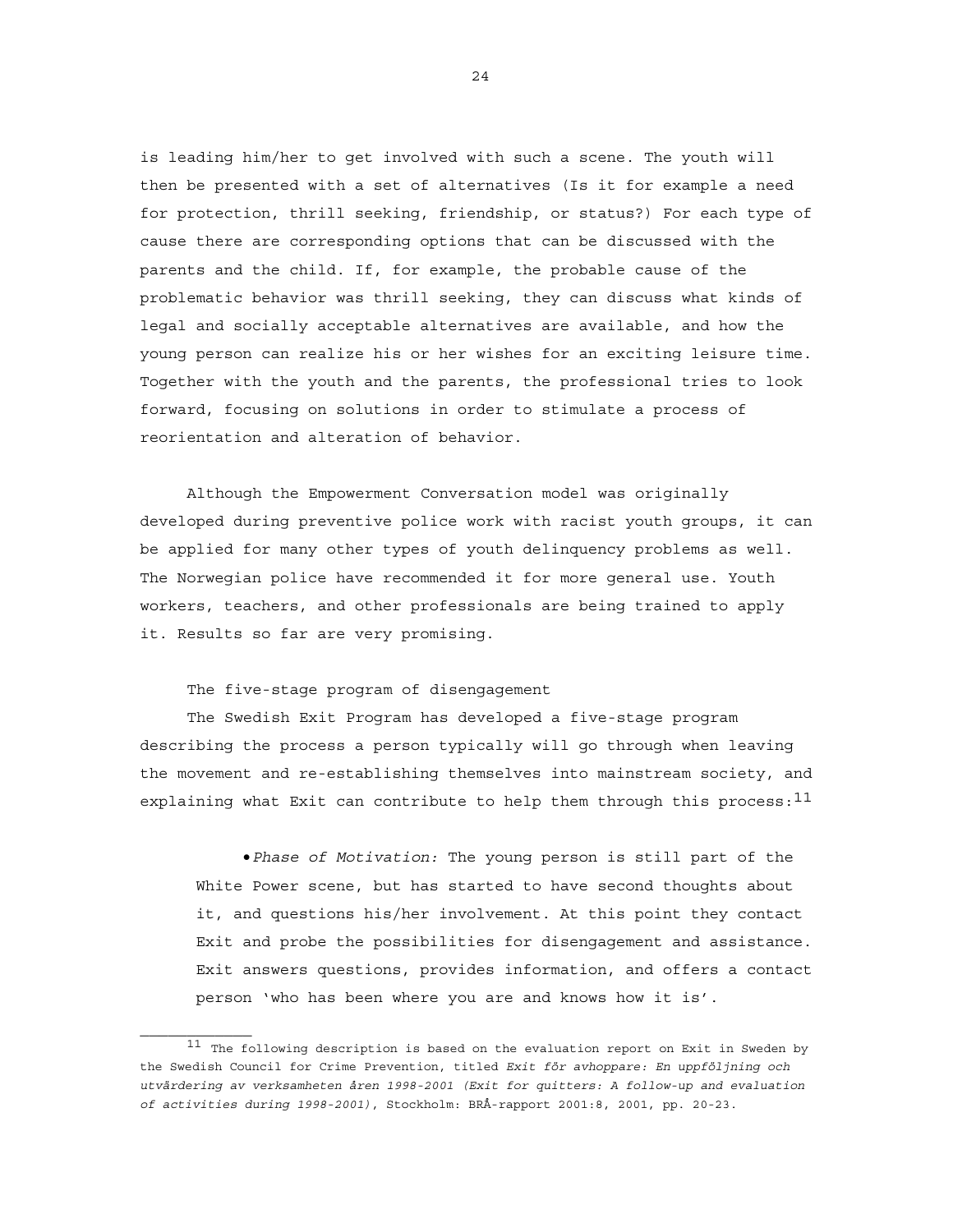x*The Phase of Disengagement:* The person has made the decision to leave the White Power scene. Some have already quit when they contact Exit, others need practical help and advice to do so. Exposed to threats from former friends, and left without a social network, this is a chaotic period. They need someone to talk to, and they need help from Exit (and sometimes the police) to assess the threat in a realistic way. In some cases they will have to move to a different community, and may be in need of financial assistance and social services. The contact person from Exit is available by phone around the clock, and can serve as a guide and liaison to social agencies, the police or other resources. The personal support from the contact person, providing an opportunity to talk out the doubts, fears, problems and thoughts about the future is of great importance in this stage.

x*The Phase of Establishment:* The break is now completed. The young person has secured a place to live and finances (usually with support from the parents or by assistance from social services). Some have a job, others study or get job training, and some have still not found anything to do. But they have cut their ties to the White Power scene and to their former friends within that scene. They are usually in a social vacuum, with a very limited social network, and often feel empty and alone. At this stage the contact person tries to provide new links to 'normal' life, and to expand their social networks. For example, Exit organizes joint activities for persons who have disengaged from the White Power scene, bringing them together with youths from different and more mainstream backgrounds. Group discussions are useful at this stage.

x*The Phase of Reflection:* At this stage the person starts to free up to the kinds of things they have been involved with during their time in the Nazi movement, such as violence, crimes, extreme ideologies of hatred, and recruitment of others into similar activities. Some now experience problems with anxiety, depression, insomnia, or alcohol. Some also need professional help to deal with their violent impulses, traumas, or their lack of confidence.

<u>25</u>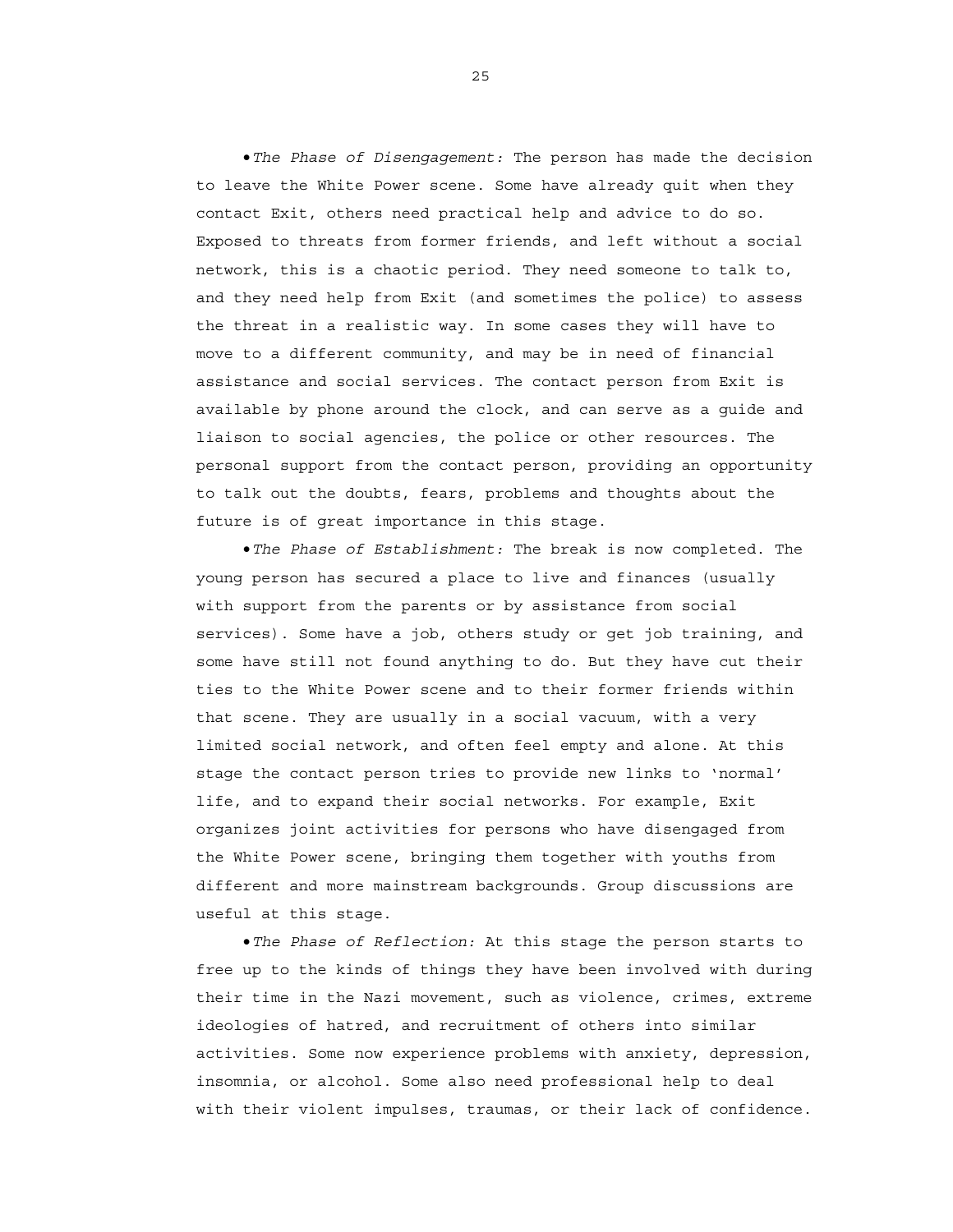The Exit staff may refer them to a therapist. Many ex-activists need to reflect on why they got involved with the scene, where the hatred came from, and how to go on with a normal life. Most of the racist thoughts and impulses disappear during this process. Some leave their racist views behind when they break with the group; others need more time to change their worldview.

x*The Phase of Stabilization:* at this stage, the young person has regained a 'normal' life with job, studies, and sometimes a family of their own. They have turned away from hatred, racism, crime, and alcohol abuse. However, they still fear that their past will ruin their future, and they feel guilt and shame for what they have been involved with. Exit no longer works actively with persons in this phase but many of them still keep in touch with their contact person. Exit's period of active involvement usually lasts between six and 12 months.

#### **DOES IT WORK?**

This article has argued for the importance of reducing recruitment to racist youth groups, and promoting a preferably early disengagement. It has also described some methods to achieve this, as developed in the framework of the Exit projects in Norway and Sweden.

Parental network groups and 'the Empowerment Conversation' have been effective forms of early intervention. In several cases, recruitment to local racist youth groups has been reduced to almost zero. Using these methods, local police, youth workers and other agencies are now equipped to act promptly once they notice that young people are flirting with such groups. There is reason to believe that the early intervention approach is one of the reasons why the neo-Nazi scene in Norway remains relatively small, young, and is characterized by short careers and few 'veterans'.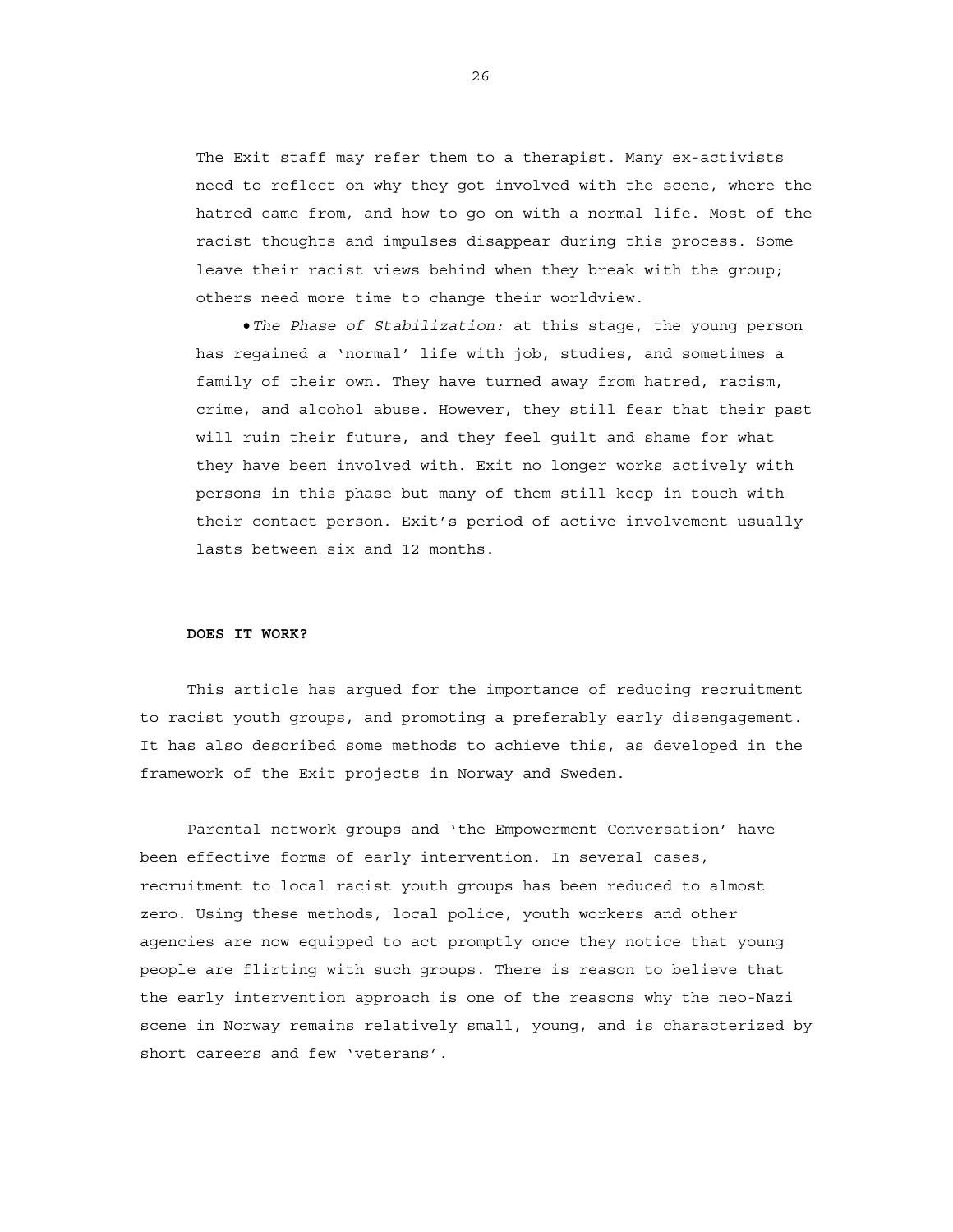Although parental networking groups are not suitable to all affected parents, the results have been quite good. About 130 parents representing 100 youths/children participated in such parental network groups in Norway between 1995 and mid-2000. By the end of that period, only about 10 of these youths were still involved with the racist scene. Of the 90 who quit, obviously the parental groups were not the only factor that mattered – many left for other reasons – but the parental involvement played a decisive role in many cases. $^{12}$  An evaluation of a local Exit project in the city of Kristiansand also concluded that the parental network groups seemed to have achieved highly positive results.13

When it comes to providing disengagement assistance to older and more established neo-Nazis activists, the Norwegian Exit project has been less successful. The Swedish offshoot of the Exit project, however has achieved better results. 14

 During its three first years of operation, 133 persons turned to Exit Sweden for help, and 125 of these have left the White Power movement. Interviewed ex-activists, parents, and institutions that had cooperated with Exit expressed a very high level of satisfaction with Exit's work and contribution. Several ex-members and parents stated that

http://www.bra.se/dynamaster/publication/pdf\_archive/0111226980.pdf

 $^{12}$  This is confirmed by an interview study of 11 parents whose children had been involved in the neo-Nazi scene. The children of ten of these informants had left the group at the time of the interview. Eight of the informants claimed that the main cause for this was their own persistent efforts to get their children out – which were made possible by their participation in parental network groups. The study concludes that such parental network groups are highly useful. In a local Exit project in the Kristiansand area (a city on the Norwegian south coast), from1996 to 2001, an inter-agency task force consisting of police officers, youth workers, social workers, teachers, and the Exit worker together used this method in combination with other methods with 60 youths. By the end of that period, 49 of these youths were no longer part of the Nazi scene. Olsen, Hilgunn, *Å være foreldre til en nynazist (To be parents of an neo-Nazi)*, Oslo: Department of Criminology, 2001. http://www.jus.uio.no/ifk/Nett-krim/Olsen.pdf

<sup>13</sup> According to ten involved parents responding to a questionnaire. Cf. Carlsson, Y. & T. Haaland, *Voldelige ungdomsgrupper - intervensjon på kommunenivå. Erfaringsrapport fra Kristiansand 2001-2004*, Oslo, 2004, pp 60-62.

<sup>14</sup> See previous note for bibliographical details. An English summary of the evaluation report is available at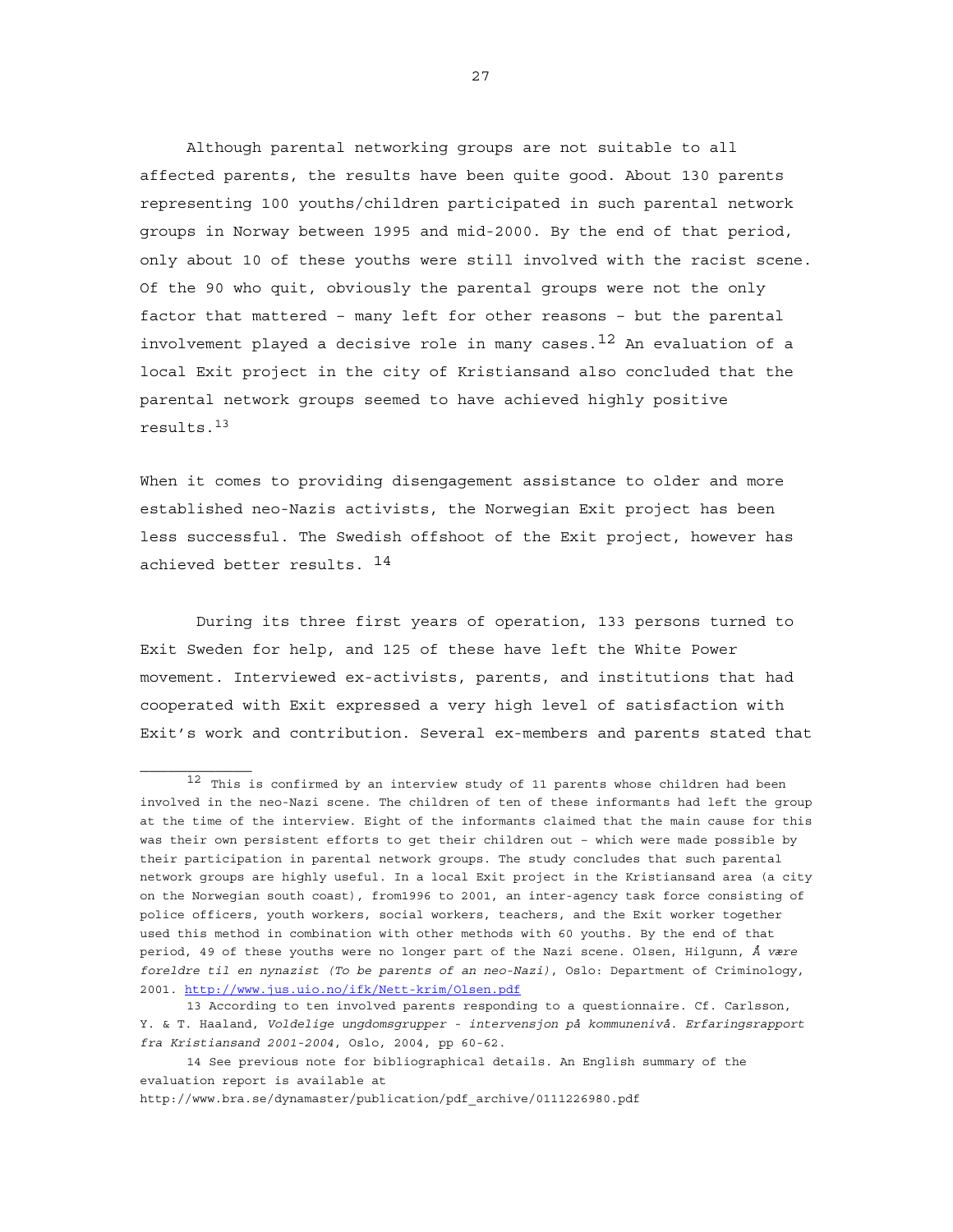they would not have been able to get through it alone, and that Exit's help was invaluable.

Thus, methods to reduce recruitment and promote disengagement represent a realistic approach and should be key components in a more comprehensive policy to fight racist violence and right-wing extremist groups.

#### **Can the Exit approach be applied to other forms of violent extremism?**

Similar approaches have been tried out in a number of countries to facilitate disengagement from terrorist groups of various orientations. There are several varieties of this strategy that follow differing approaches. Some focus on radicals who are in prison or detention, others on persuading militant activists to surrender. Some try to reduce the size of the terrorist movement by reducing the number of active participants, and may require only a personal change of mind and behavior away from violent extremism as the precondition for an individual radical to be released from prison. Other approaches provide amnesty only in exchange for testimony against former colleagues in the terrorist group.

One example of the first variety is being tried in Yemen. Through the so-called Committee for Dialogue, Islamic clerics enter into dialogue with imprisoned jihadists.<sup>15</sup> A similar approach has been tried in Singapore.

The imprisoned leaders of the Egyptian Islamic Group, the militant Islamist organization which was behind a wave of terrorist attacks, including a massacre of tourists in Luxor and an attempted assassination of President Mubarak, have distanced themselves from terrorist

 $\mathcal{L}_\text{max}$ 

<sup>15</sup> See Michael Taarnby's paper, *Yemen's Committee for Dialogue: the relativity of a counter terrorism success*, also in this volume.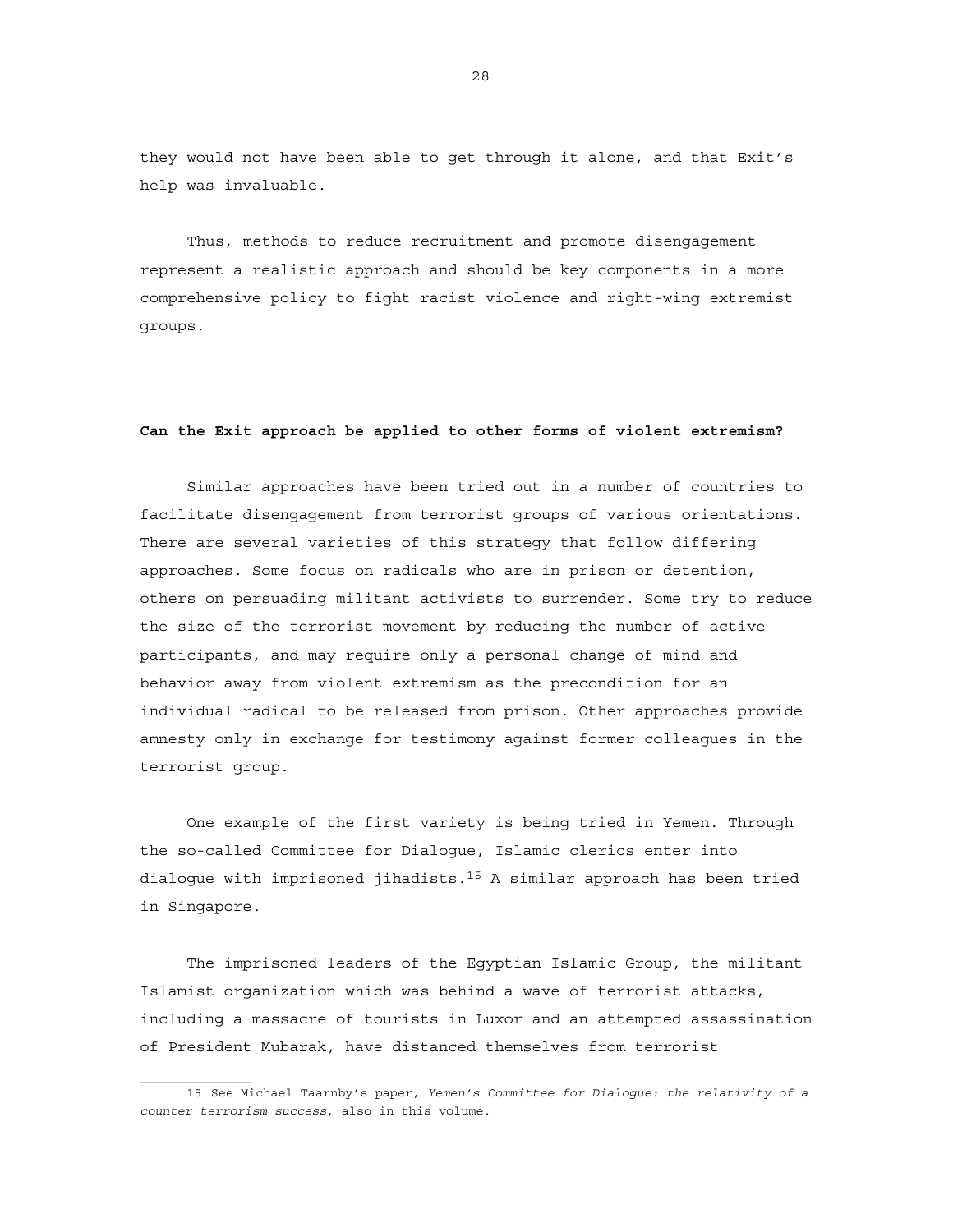strategies and means, mainly because they realized that the population had turned against them.16

In Italy, members of the Red Brigades as well as the Mafia were offered reduced sentencing or even amnesty if they agreed to testify against their comrades. This *pentiti* system was an important tool in breaking up both the Red Brigades and the Mafia in the 1970s, 1980s, and early 1990s. However, abuses including false testimonies and conviction of innocent persons undermined the *pentiti* system. Similar approaches have been applied – with mixed success – in Northern Ireland, Spain, Germany, and elsewhere.<sup>17</sup>

Another approach is to aim for a *collective* disengagement from terrorism, by giving entire terrorist movements the opportunity to opt for a non-violent strategy by joining the political process instead of continuing their terrorist struggle. If defeating and dismantling the terrorist organization fails, this is another way to end a terrorist campaign. This approach seems to have been relatively successful in Northern Ireland and at least promising in other conflict areas such as Sri Lanka and Israel/Palestine. Co-opting militant dissent into the political process may also be a way to prevent radicalization of opposition movements into terrorism.18

<sup>16</sup> Cf. Sageman, Mark, *Understanding Terrorist Networks*, Philadelphia: University of Pennsylvania Press, 2004, pp. 46-47; 148.

<sup>17</sup> Cf. Chp. 6 in: Horgan, John, The Psychology of Terrorism, London: Routledge, 2005; Jamieson, Allison "Entry, Discipline and Exit in the Italian Red Brigades", *Terrorism and Political Violence*, Vol 2, No. 1, 1990, pp. 1-20.

<sup>18</sup> In a forthcoming edited volume with the working title Leaving Terrorism Behind: Individual and Collective Disengagement, Tore Bjørgo and John Horgan will explore the various experiences and approaches to end or reduce terrorist campaigns by providing individual terrorists (or militant activists) and terrorist groups with opportunities to leave the path of terrorism. John Horgan's paper, also in this volume, describes this project in more detail.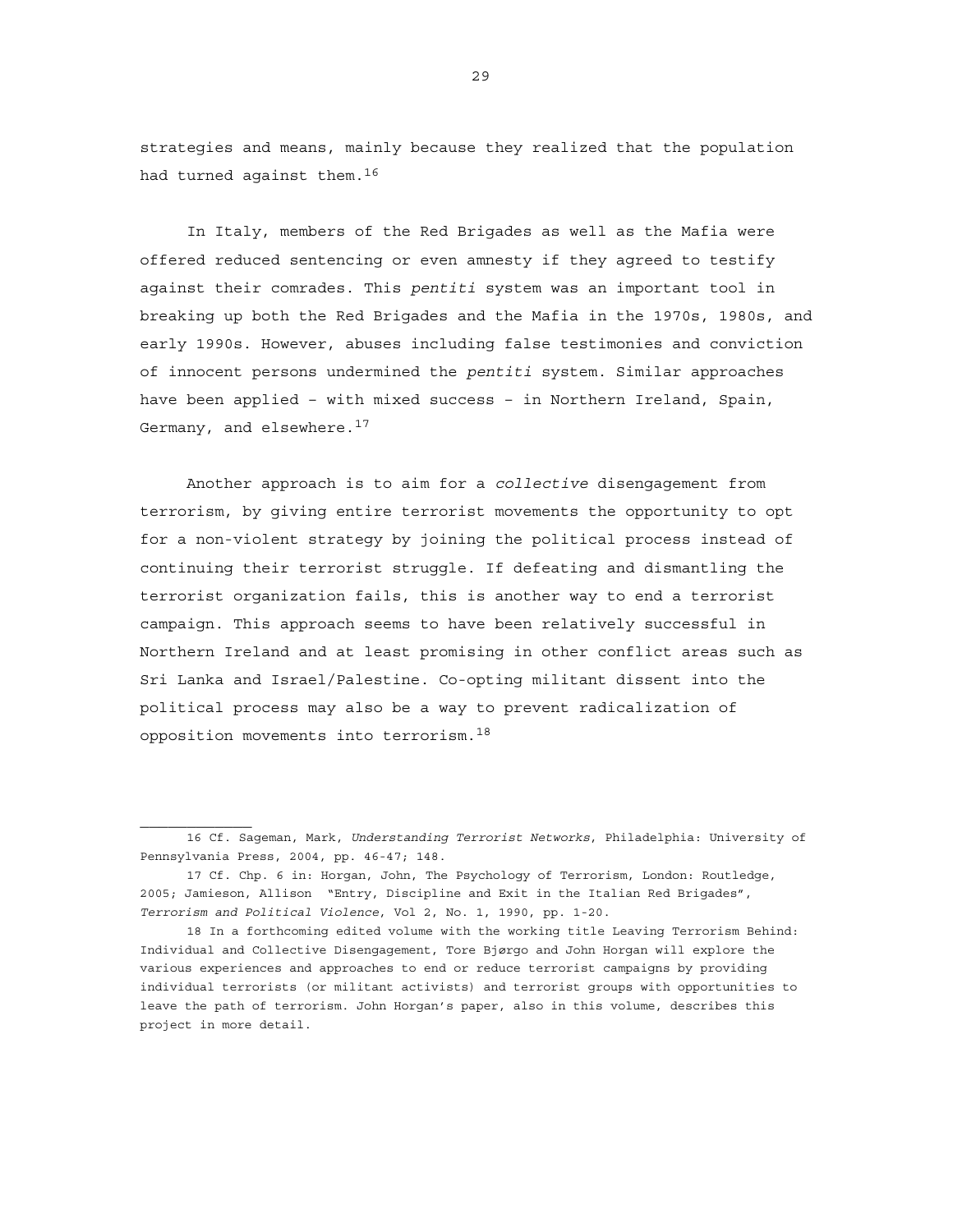#### **Dr. Tore Bjørgo**

Dr. Tore Bjørgo is Research Director and Professor of Police Science at the Norwegian Police University College and Senior Research Fellow at the Norwegian Institute of International Affairs (NUPI). A social anthropologist by training, he received his doctoral degree from the University of Leiden, where he was a research associate. His main fields of research have been political extremism and terrorism, racist and right-wing violence, delinquent youth gangs, international crime, and political communication. He has authored or edited ten books, including *Political Communication* (1987, 1992, in Norwegian, Danish and Swedish), *Racist Violence in Europe* (1993), *Political Terrorism* (1993, in Norwegian), *Terror from the Extreme Right* (1995), *Racist and Right-Wing Violence in Scandinavia: Patterns, Perpetrators, and Responses* (1997), *Nation and Race: The Developing Euro-American Racist Subculture* (1998), *Violence, Racism and Youth Gangs* (1999, in Norwegian), *Generalized Hatred, Polarized Communities* (2001, in Norwegian) and *Root Causes of Terrorism* (2005).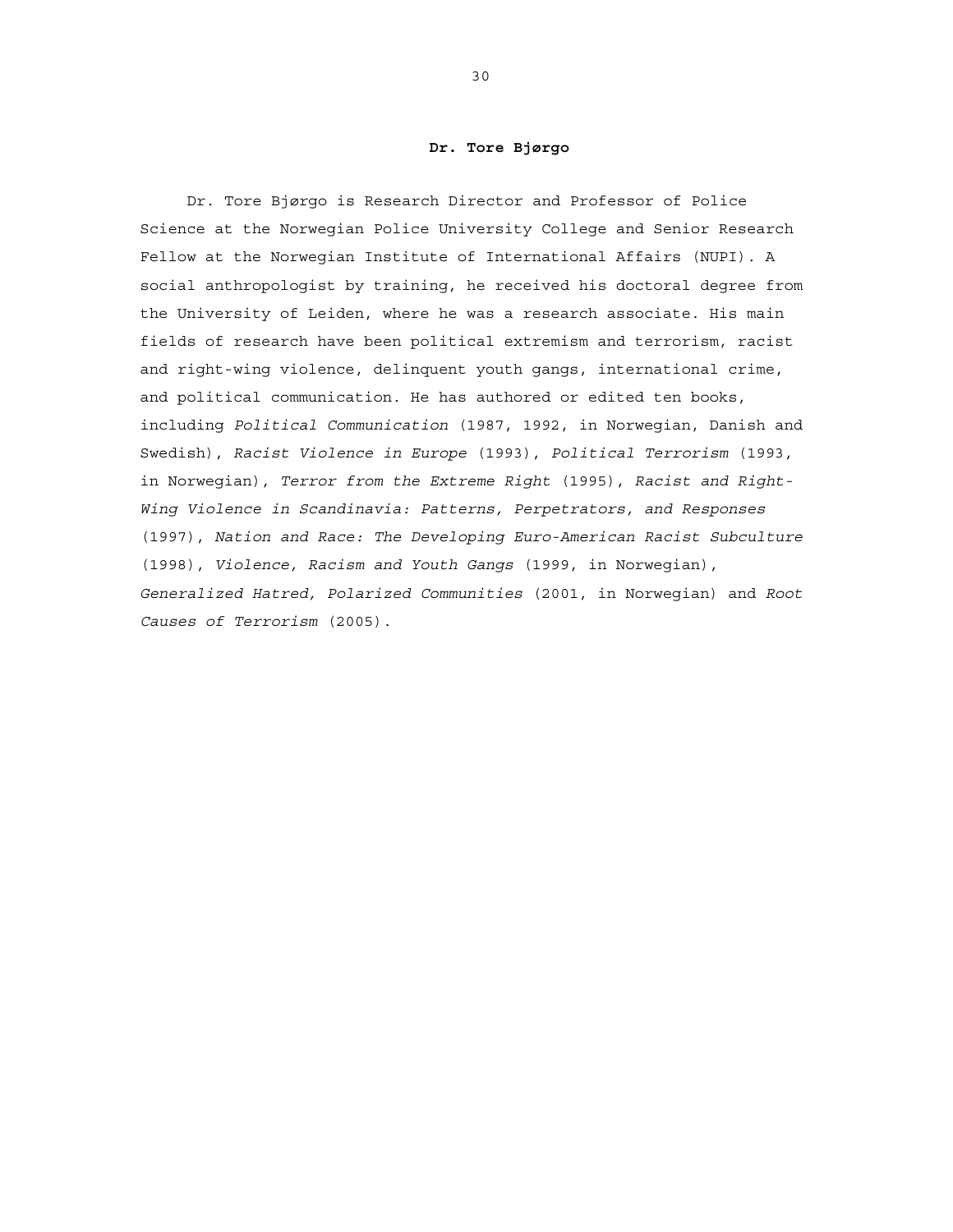# **2. PROFILES OF JIHADIST TERRORISTS IN EUROPE - PETTER NESSER1**

#### **Introduction**

 $\mathcal{L}_\text{max}$ 

What kinds of people join the jihad in Europe? The question is straightforward, but methodologically challenging, defying simple answers. Jihadist terrorism<sup>2</sup> in Europe involves a very diversified group of individuals, encompassing multiple nationalities and ethnic backgrounds, ages, professions, social backgrounds and personalities. Moreover, their affiliations with known jihadist groups and organizations appear to vary significantly, while the information available about the lives of the jihadist terrorist suspects and convicts is often limited and biased.

Over the last three years, the terrorism research group at the Norwegian Defense Research Establishment (FFI) has gathered open source information about jihadist terrorism inside Europe. The sources include press articles, court documents, transcripts of interrogations and interviews. We have conducted case studies, examining the profiles of core members of jihadist terrorist gangs that planned, prepared and implemented terrorist attacks in the region.<sup>3</sup> By identifying commonalities and differences amongst these persons, we are able to

<sup>1</sup> Researcher, The Transnational Radical Islamism Project, Norwegian Defense Research Establishment (FFI), P O Box 25, N-2027 Kjeller, Norway Email: petter.nesser@ffi.no, Visit our website at www.ffi.no/TERRA

<sup>2</sup> When I use this term in this study, it refers to acts (or intended acts) of political communicative violence, mainly targeting civilians or "soft targets", aimed at spreading fear amongst, and paralyzing those governments and populations who are perceived as, enemies. I define terrorism as jihadist in the case that such acts (or intended acts) of violence can be attributed to clearly identifiable radical Islamist individuals or groups. 3 Nesser, Petter, Jihad in Europe, Kjeller: Norwegian Defense Research Establishment, 2004, report 2004/01146; Nesser, Petter, The Slaying of the Dutch Filmmaker, Kjeller: Norwegian Defense Research Establishment, 2004, report 2005/00376; Nesser, Petter, "Post-Millennium Patterns of Jihadist Terrorism in Western Europe - Part I", JANE's Terrorism and Insurgency Centre, 27 May 2005.; Nesser, Petter, "Post-millennium patterns of jihadist terrorism in Western Europe - Part II", JANE's Terrorism and Insurgency Centre ,08 June 2005.; Nesser, Petter, "Jihadism in Western Europe after the Invasion of Iraq", Studies in Conflict and Terrorism, forthcoming in 2005/2006.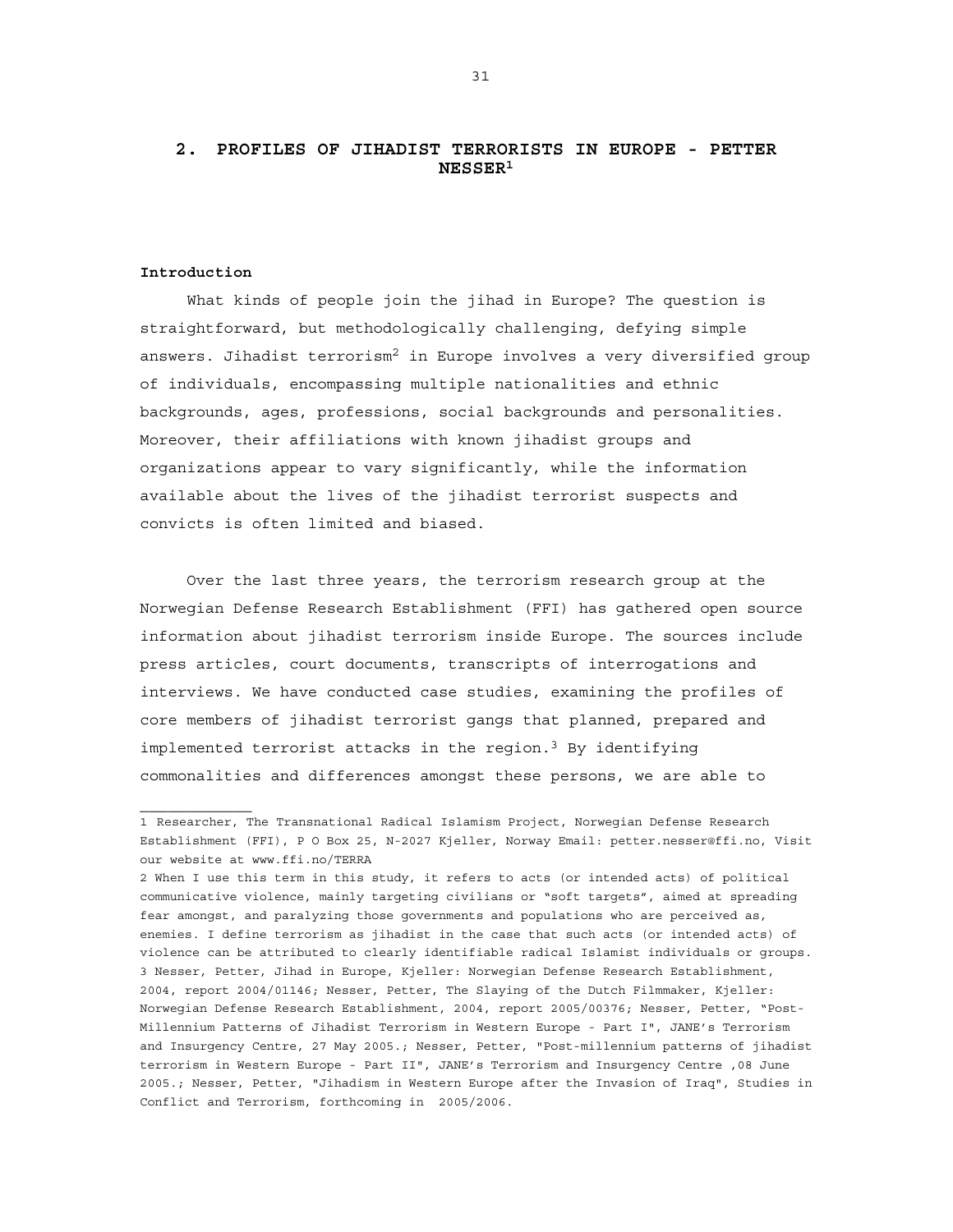provide some solid insights into the composition and group dynamics of the cells, and to establish tentative typologies of the various kinds of people involved in jihadism in Europe. The search for the "typical terrorist" is a recurring theme in the study of terrorism. Although leading experts agree that the search for one single terrorist personality or psychological profile is futile4, it is helpful to establish typologies of various people and personalities who have been involved in extremism and political violence. Although quite rare, one can find examples on such typologies by social scientists in the research literature.5

In the following I will first address the scope of jihadist terrorism in Western Europe over the last five years, addressing the main operational and motivational patterns. Secondly, I will present my findings on the composition and structure of the jihadist cells, i.e. group profiling. Thirdly, I move on to individual profiling and a tentative, descriptive typology of jihadist terrorist profiles in Europe based on qualitative empirical analyses.6 Finally, I will conclude by commenting on changes over time and discussing some implications of my findings as they relate to the future threat of jihadist terrorism in Europe.

<sup>4</sup> e.g. Horgan, John in Andrew Silke et al, *Terrorists, Victims and Society*, West Sussex: Wiley, 2003; Tore Bjørgo et al, *Root Causes of Terrorism, Myths, reality and ways forward*, London and New York: Routledge, 2005; Bjørgo, Tore, *Racist and Right-Wing Violence: Patterns, Perpetrators, and Responses,* Oslo: Tano Aschehoug, 1997.

<sup>5</sup> See e.g. Willems, Helmut, et al., *Fremdenfeindliche Gewalt: Eine Analyse von Täterstrukturen und Eskalationsprozessen*, Bonn, 1993.; Willems, Helmut, "Development, Patterns and Causes of Violence against Foreigners in Germany: Social and Biographical Characteristics of Perpetrators and the Process of Escalation," in Tore Bjørgo, ed., *Terror from the Extreme Right*, London: Frank Cass, 1995; and a modified version of Willems typology in Bjørgo, Tore, *Racist and Right-Wing Violence: Patterns, Perpetrators, and Responses,* Oslo: Tano Aschehoug, 1997.

 $^6$  As I am a political scientist by education, and not a professional profiler, it must be stressed that the typologies represent empirically generated *hypotheses* by an analyst who possesses detailed knowledge about jihadist terrorism in Europe.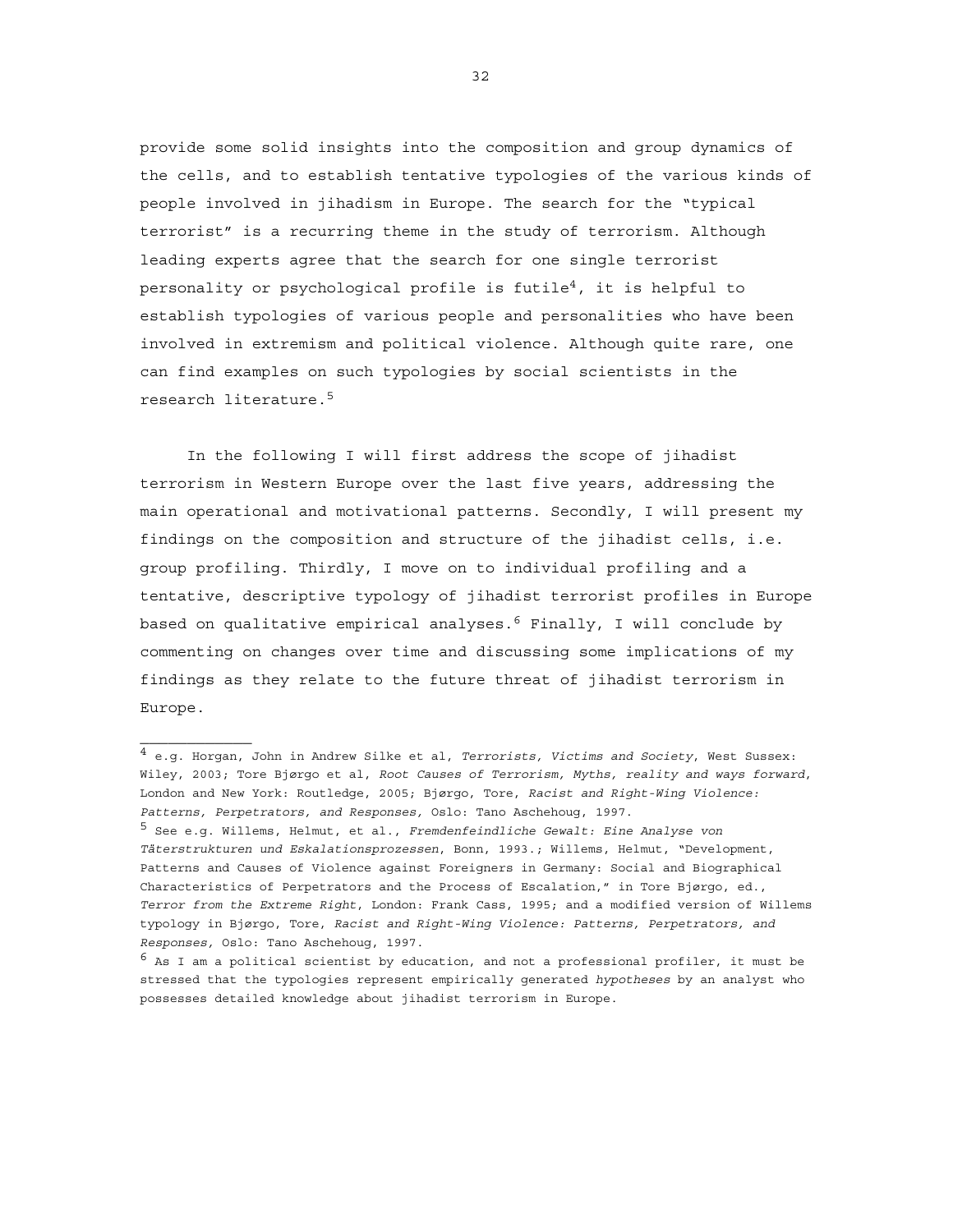#### **Jihad in Europe, Scope and Patterns**

The terrorist attack against subways and a bus in London on 7 July 2005 was the third jihadist terrorist attack in Europe<sup>7</sup> after 2000, and the second resulting in mass casualties. European security services have thwarted many terrorist conspiracies by jihadists in Europe. Levels of jihadist terrorism in Europe have increased commensurate with the intensification of the efforts of the global jihad movement spearheaded by the al-Qaeda group  $8$ , and the "global war on terror" initiated by the Bush administration.

Recent acts of jihadist terrorism in Europe have involved multinational, transnationally operating terrorist cells, groups or gangs that were directly associated with, or inspired by Al-Qaeda. There is little evidence of an overarching organizational structure for the jihad in Europe. The cases surveyed indicate that these are semiautonomous groups, sometimes interacting with each other based on personal relationships between the members. However, several of the terrorists were allegedly affiliated with, and received assistance from, European support networks of Middle Eastern and North African jihadist movements, such as the Algerian GSPC, the Northern Iraqi Ansar al-Islam, and the Moroccan-dominated Moroccan Islamic Combatant Group (MICG). Such groups have a local agenda, combating the local regimes, but over the last years they have strengthened their ties to Al-Qaeda and the global jihad.<sup>9</sup>

Although in principle the cells were multinational, in reality members of one ethnic background tended to dominate them. The core of

<sup>7</sup> Western Europe; not including Russia and Turkey.

 $8$  In this text I utilize a very strict definition of Al-Qaeda. The term is used about the core group of people dominated by ethnic Arabs interacting with the top Al-Qaeda leaders for shorter or longer periods of time. My use of the word corresponds, by in large, to Jason Burke's expression "Al-Qaeda hardcore", see Burke, Jason, *Al Qaeda, Casting the Shadow of Terror*, London and New York: I.B. Tauris, 2003.

<sup>9</sup> See Nesser, Petter, *Jihad in Europe*, Kjeller: Norwegian Defense Research Establishment, 2004, report 2004/01146.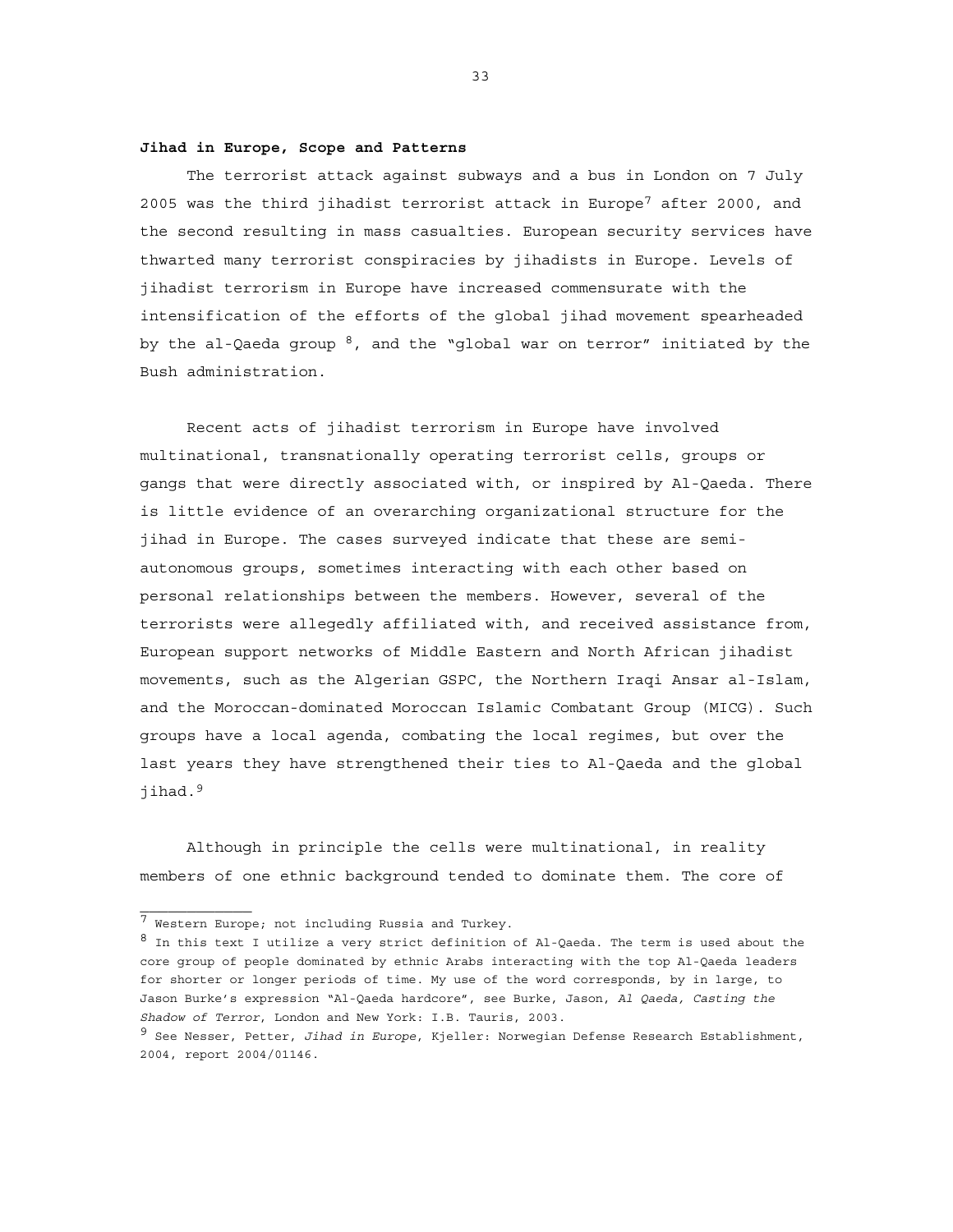the cell often came from the same area in Europe or abroad.<sup>10</sup> In addition to conceiving attack plans, the jihadist terrorist cells in Europe gathered funds, weapons and falsified documents for jihadist groups and individuals operating in other countries. The terrorists were trained in clandestine operations and terrorist tactics. Key operatives had received military and terrorist training in jihadist training camps run by Al-Qaeda and likeminded groups in Afghanistan and Pakistan.<sup>11</sup> In some cases, the Al-Qaeda link was very direct and tangible in the sense that members of the cells met, befriended each other and swore allegiance to prominent leaders of the global jihad such as Osama Bin Laden, Abu Zubaydah, Ayman al-Zawahiri and Abu Musab al-Zarqawi. The jihadists planned to attack a wide specter of targets including religious, political, military, economic and civilian sites, symbols and infrastructure. US symbols and installations were frequently targeted, as were the populations of central European countries, whole governments supported and contributed to US military operations abroad. The terrorists preferred low-tech weapons, mainly homemade bombs, but they were also interested in manufacturing and utilizing poisons. Although their choice of weapons was traditional, they used sophisticated means of communication. They were indeed Internet savvy, exchanging messages and information using the web. Cell phones and laptops were common equipment in their terrorist "tool-kits".

Members of the terrorist gangs had clearly defined roles and tasks. There was a cell leader and coordinator (often the oldest and most experienced person), a chief of communication, a chief of finances, sometimes a designated suicide-bomber, etc. However, although the core had a fixed structure, there were fuzzy cell boundaries. The cell would receive support from various "hangarounds" ranging from organized jihadist groups, extremist sympathizers, family, friends, criminals,

 $10$  Most probably common ethnic background made it easier to trust each other, but cells were also built upon other bonds (e.g. family relations, common experience in jihad camps, etc).

<sup>11</sup> However, there have been cases, such as the Madrid bombings, in which investigators have not been able to track the perpetrators to jihad training camps, suggesting that the bombers were self-taught, or had an "instructor" visiting them in Spain.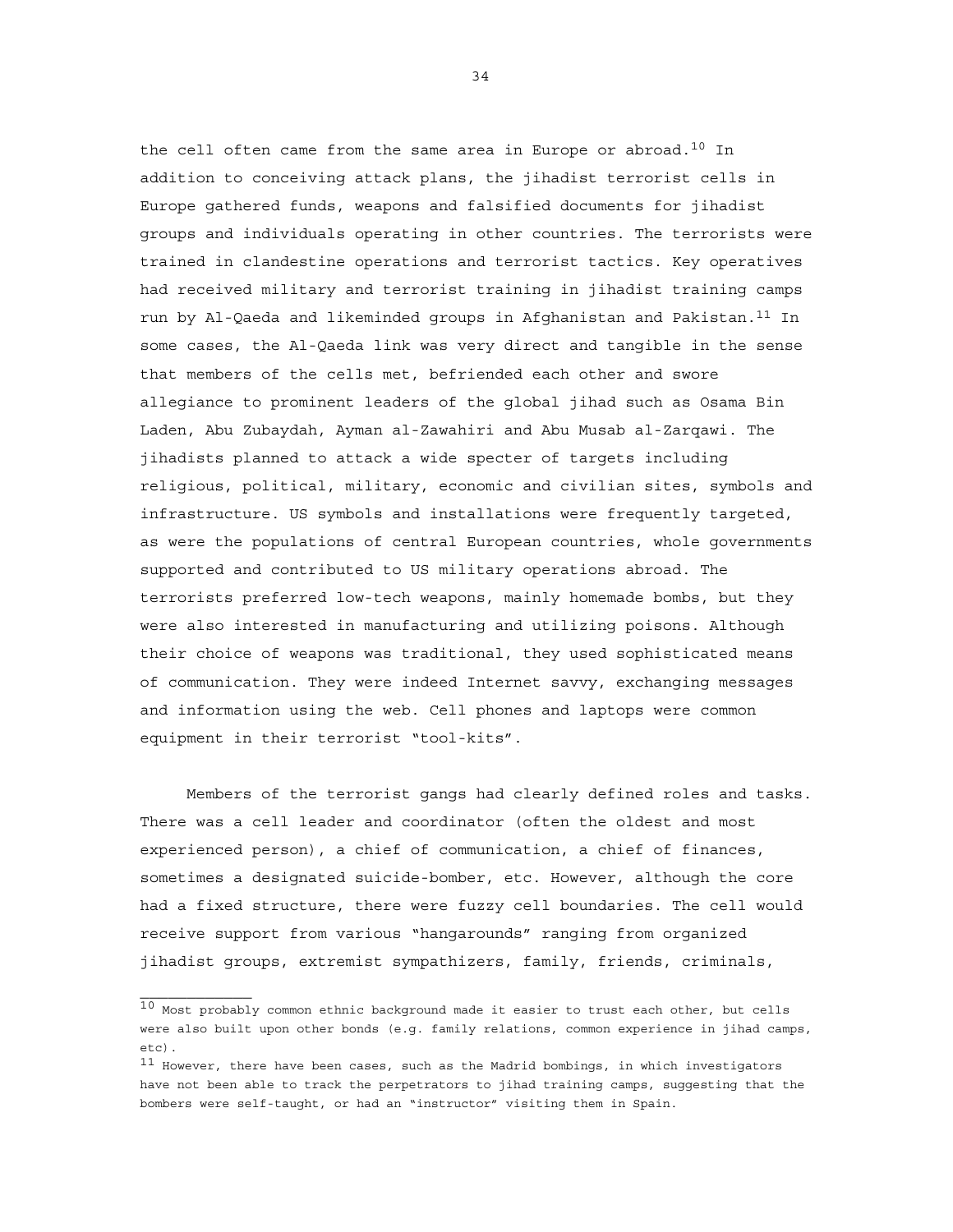etc. The supporters would not necessarily know about upcoming operations. The conspiracies involved contacts and coordination between jihadists belonging to different terrorist cells in several European countries, and often these contacts were based upon personal relationships established in jihadist training camps in the Muslim world, or in the Islamist underground milieus of European cities.

Individual terrorists, or terrorist groups, also maintained contacts with militants in other regions of the world. To a certain extent, the jihadist groups resembled gangster or Mafia gangs, because there was internal hierarchy, and the cell members developed strong social bonds amongst each other. Sometimes the conspiracies involved families in the manner of the Mafia. However, the "gangs of jihad" had different goals than those of criminal gangs and the Mafia. Although social bonds held the members of the cell together, and the cell in this way offered the social gains of friendship and identity, the group as a whole had a mainly ideological-political purpose: to punish the enemies of Islam and to reestablish the Rule of God on earth. They were not involved for profit's own sake, such as is the case with many criminals.

The most commonly experienced motivation for resorting to terrorism at the group level appears to be the doctrines and ideas of global jihad against aggressors attacking Islam and Muslims. In accordance with Al-Qaeda's ideology they linked together the symbolically important jihadist struggles in Palestine, Algeria, Chechnya and the Iraq war, with regional European issues such as tightened security, restrictive immigration legislation, as well as prosecution of jihadists in European countries in the aftermath of  $9/11.^{12}$ 

The video statement by the leader of the terrorist cell behind the London attacks, Mohammed Siddique Khan, illustrates how the terrorists

<u>35</u>

<sup>12</sup> Nesser, Petter, "Post-millennium patterns of jihadist terrorism in Western Europe - Part I", *JANE's Terrorism and Insurgency Centre* 27 May 2005; Lia, Brynjar, and Thomas Hegghammer, "Jihadi Strategic Studies - The alleged Al-Qaeda policy study preceding the Madrid bombings," *Studies in Conflict and Terrorism* Vol 27, No. 5, September - October 2004, pp. 355-375.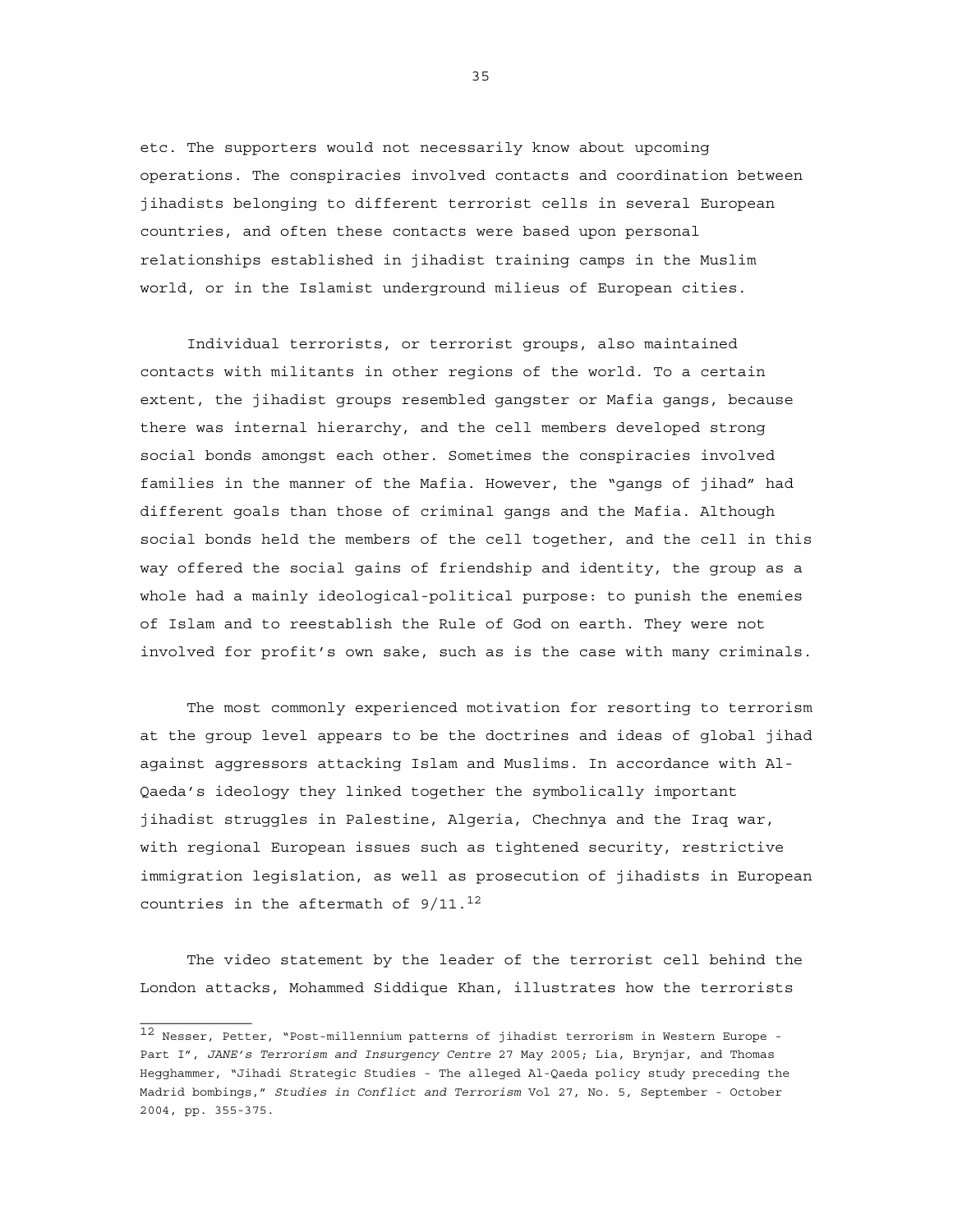perceive themselves as soldiers in a global battle, defending Muslims against aggressors all over the world. $13$  As for the individual terrorists' motivations for joining the jihad and taking part in terrorism, social and personal grievances and frustrations seem to contribute significantly to making potential recruits receptive to the propaganda of jihad groups. To some discontented Muslim youths in European suburbs, these groups offer the social gains of friendship and companionship, a newfound cultural identity, spirituality, and a consistent ideology that clearly defines the "evil forces" of world politics. For the individual, the newfound identity resolves the problem of a division between the modern West, and the traditional Islamic culture. The activist suddenly has a new independent platform, allowing him to be in opposition against both Western modernity and Islamic traditionalism.14

### **The typical cell – composure, structure and recruitment**

So, what characterizes the gangs that want to punish, pressure and terrorize the enemy on European territory? The terrorist cells have typically consisted of a small number (5-10) of male Muslim immigrants (first and second generation) in their 20s and 30s. Most often they are of North African ancestry. However, during 2003 and 2004, several Pakistani dominated terrorist cells and support cells were detected in the UK, Italy, France and Spain. The terrorist profiles also included several ethnic Europeans who had converted to Islam, but they constitute a small minority. The cells involved political refugees, as well as legal and illegal immigrants. From 2003 onwards, one increasingly sees second-generation immigrants participating. Furthermore, the recruits to jihad groups are becoming younger. In fact, recent cases, such as the

<sup>13 &</sup>quot;London bomber: Text in full," *BBC News* 02 September 2005. http://news.bbc.co.uk/1/hi/uk/4206800.stm.

<sup>14</sup> Roy, Olivier, *Globalised Islam: The Search for a New Umma*, London: Hurst, 2004; Nesser, Petter, *Jihad in Europe*, Kjeller: Norwegian Defense Research Establishment, 2004, report 2004/01146.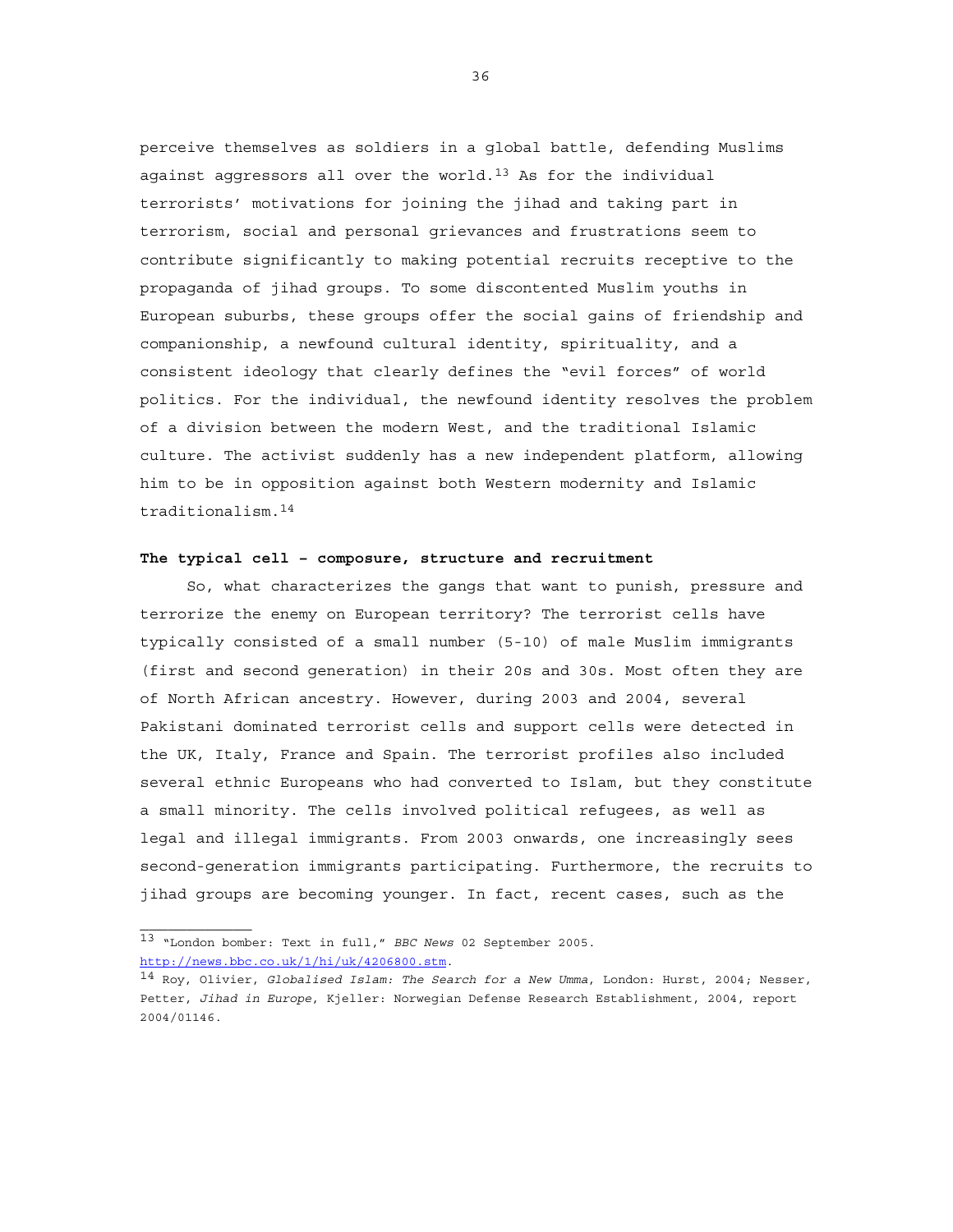killing of Theo Van Gogh and planned truck bombings in the UK thwarted in March 2004, involved teenagers.15

The terrorist gangs were comprised of criminals, drug addicts or socially misplaced people, but also persons who were gifted, educated, employed and who appeared to be assimilated into European societies. Indeed, several terrorists appeared to be well "settled," having wives and children, steady jobs, proper housing, etc. The majority did not appear to have been fundamentalists or politically active during their upbringing or prior to becoming involved with extremists and radicals. Several people arrested and convicted for jihadist terrorism have been described as "model immigrants", who adapted to Western habits and ways of life. Very few of them resembled the stereotypical profiles of Islamic fundamentalists. Family and friends often expressed disbelief that a friend, sibling or son had become a Holy Warrior, and they portrayed them as warm and caring people with no violent tendencies. $1^6$ However, other accounts of the same people portray them as frustrated, angry young men, capable of resorting to violence under specific circumstances. As people change over time and under new influences, and can play different social roles; then both characterizations might be valid.

*The terrorists were most often recruited to the jihad while residing in European countries*.17 A typical pattern is that young "identity seeking" male immigrants become "newborn Muslims", in interaction with friends or acquaintances, and then develop an interest in jihad. It is indeed a typical pattern that individuals would bring

<sup>15</sup> Nesser, Petter, *The Slaying of the Dutch Filmmaker*, Kjeller: Norwegian Defense Research Establishment, 2004, report 2005/00376; "He Was Not Political. He Wanted to Play Cricket for England," *The Herald,* 1 April 2004.

<sup>&</sup>lt;sup>16</sup> It is a quite common phenomenon that militant Islamists have been depicted as warm, sensitive and caring people. We have seen this in studies of Palestiniean and Saudi Arabian martyrs. These character traits also seem to be be reflected in their choices of professions. Amongst the Saudis, there were a considerable number of teachers and nurses etc. See e.g. Hegghammer, Thomas, "Twenty-Five Years of Martyrdom: Profiles of Saudi Martyrs from 1980s Afghanistan to Modern-Day Iraq", unpublished paper.

<sup>&</sup>lt;sup>17</sup> However, there were examples of operatives who were recruited in North Africa, in Pakistan, or other places.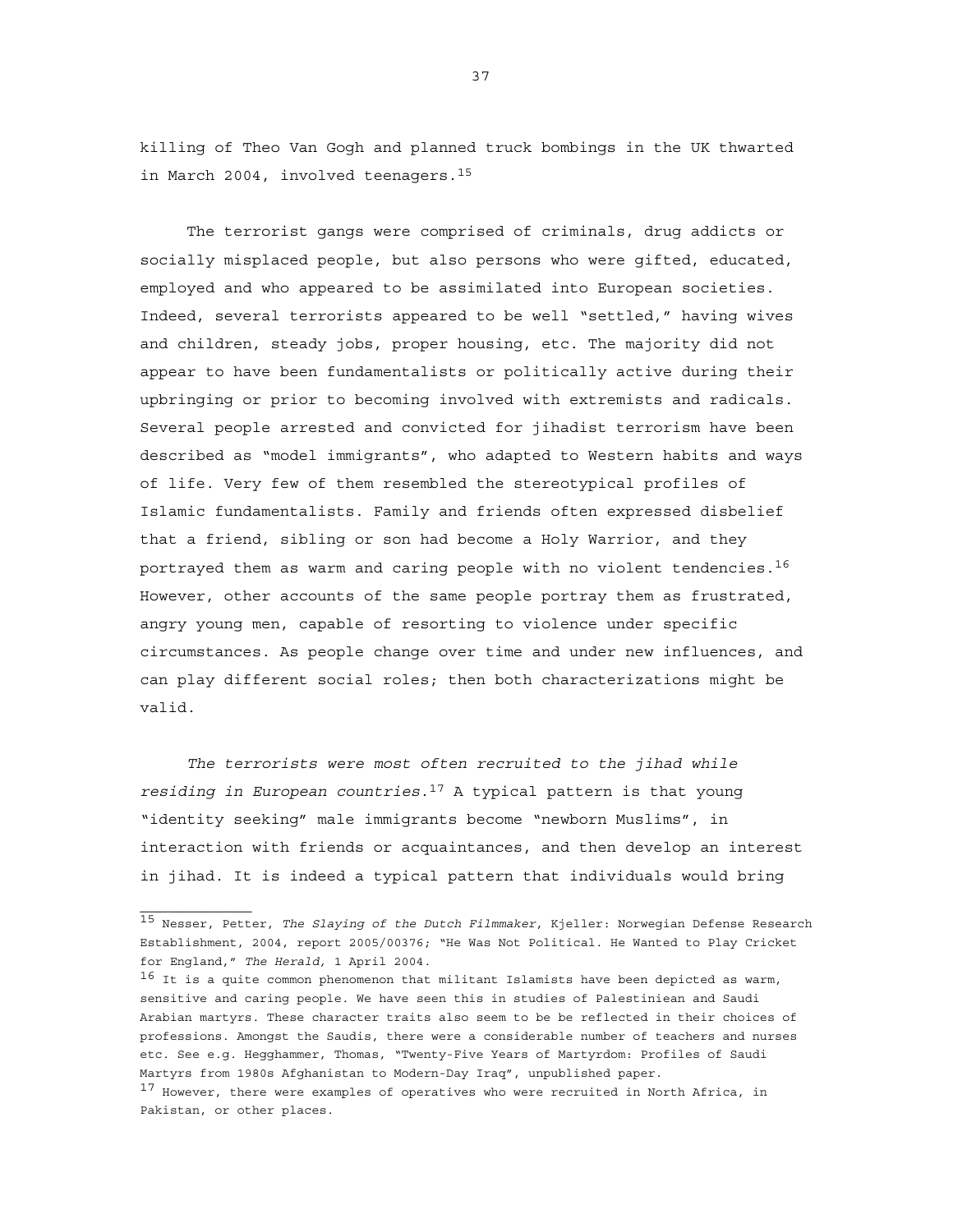their friends into jihadist groups.<sup>18</sup> Often, they were recruited and radicalized during transitional phases of their lives or during times of personal crisis, such as a death in the family, loss of employment, depression, divorce, etc. In a few cases, the 9/11 attack was identified as a turning point and a source of inspiration. Recruits visited radical mosques or frequented radical milieus, and at some point encountered people - referred to in the literature as "gatekeepers"- who taught them about jihad and instigated them to join the battle.<sup>19</sup> They were advised to enlist at religious schools and training camps in Pakistan/Afghanistan, Chechnya or Kashmir. The "gatekeepers" were typically "jihad-veterans", people who fought in the Afghan, Bosnian or Chechen jihads, and/or trained in Al-Qaeda camps in Afghanistan during the 1990s.

### **Tentative typology of cell members**

My analysis focuses on the core group of each terrorist cell, the cell leader and the cadre who were posed to participate in the attacks. Based on observations of what the terrorists said and did themselves, and how others depicted them, I singled out four profiles that recurred across cases; *the entrepreneur, the impressionable whiz kid, the misfit and the drifter*.20 These are "ideal types" discerned by certain characteristics and similar backgrounds. The categories are by no means exhaustive. Some cell members defied categorization, while in other cases, it was impossible to find information about their backgrounds. In

 $^{18}$  Ganley, Elaine, "French Trial Highlights Role of Friendship in Europe's Complex Networks of Muslims," The Associated Press, *Militants*, 14 March 2005; Sageman, Marc, *Understanding Terror Networks*, Philadelphia: University of Pennsylvania Press, 2004; Taarnby, Michael, *Recruitment of Islamist Terrorists in Europe, report*, Aarhus: Danish Ministry of Justice, 2005; and Roy, Olivier, Chp. 7 in: *Globalised Islam: The Search for a New Umma*, London: Hurst, 2004.

<sup>19</sup> For the best discussions of the recruitment processes, see Sageman, Marc, *Understanding Terror Networks*, Philadelphia: University of Pennsylvania Press, 2004; Taarnby, Michael, *Recruitment of Islamist Terrorists in Europe, report*, Aarhus: Danish Ministry of Justice, 2005; and Roy, Olivier, Chp. 7 in: *Globalised Islam: The Search for a New Umma*, London: Hurst, 2004.

 $20$  To some extent, the typology corresponds to one developed by the German sociologist Helmut Willems classifying perpetrators of xenophobic violence, modified by Tore Bjørgo, and adapted to violent right-wing extremists. See Bjørgo, Tore, *Racist and Right-Wing Violence: Patterns, Perpetrators, and Responses*, Oslo: Tano Aschehoug, 1997.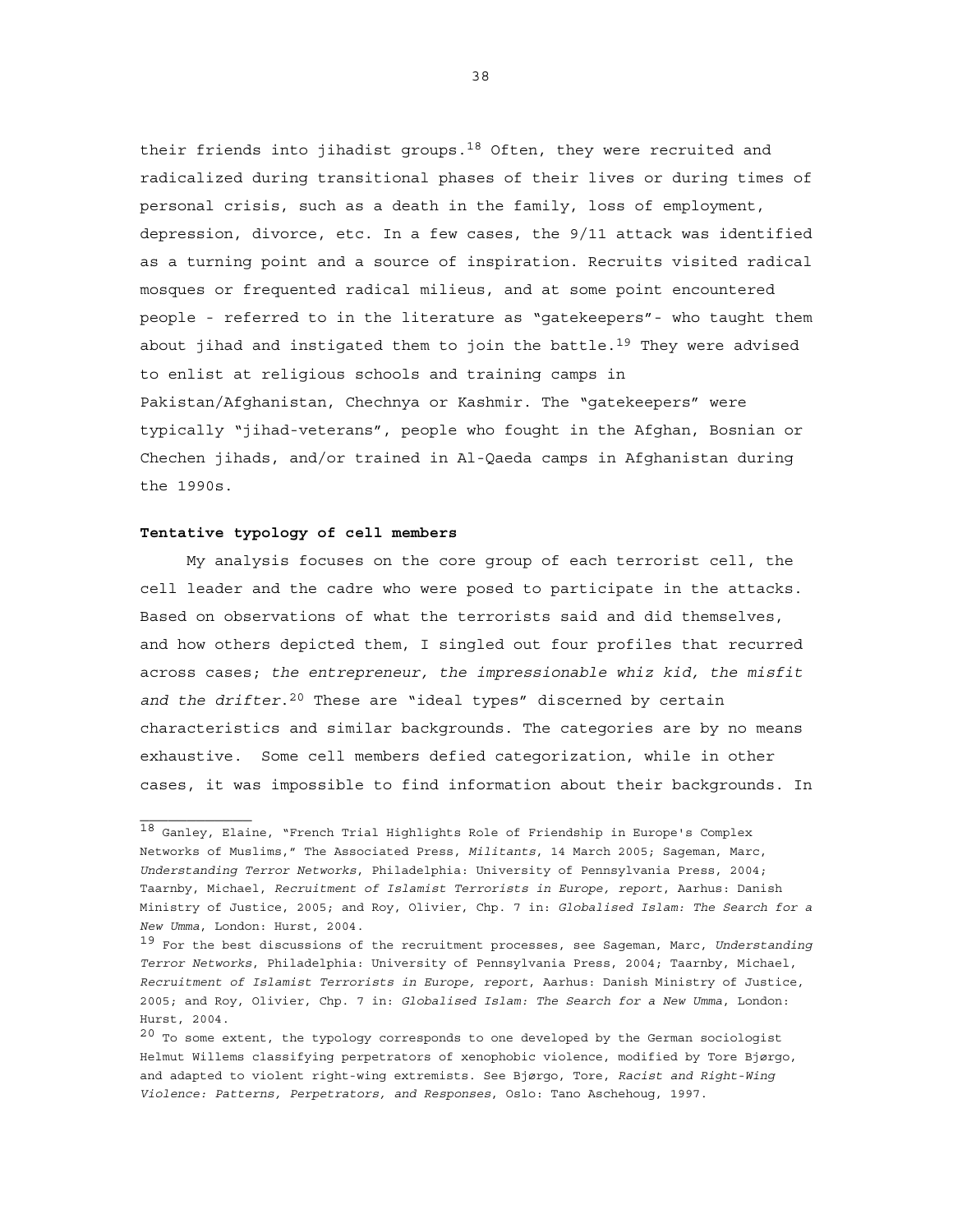addition, certain cells were dominated by one category of people, for example, some cells feature more misfits (i.e. people with troubled backgrounds, such as drug addicts and criminals) than others. Once the cells consolidated, they constituted micro-societies, with their own logic and dynamics. There were examples of infighting within cells, whereby members disagreed with and challenged decisions of the cell leader.<sup>21</sup> Roles and tasks of cell members could change during the course of preparations for attacks.

### **The entrepreneur**

The entrepreneur is the crucial profile; he is the person who makes things happen. No jihad cell forms without him. He is typically the oldest and most experienced man in the group, central to the recruitment and radicalization of the younger cell members. The entrepreneur has an "activist mindset", being driven by ideas rather than personal grievances. He is interested in and committed to social issues and politics, he demands respect from his surroundings and he has a strong sense of justice. He is not into party politics, but he might dedicate himself to NGO activity. He has an "entrepreneurial spirit" (thus the name), and wants to build something for himself and those he considers "his people", based on ethnicity, common background and destiny, faith, or other bonds. *In the end he takes on a "project" for the holy warriors*. He has high aspirations, and sometimes he has failed ambitions on his record. The entrepreneur is affiliated with jihadist groups and individuals, e.g. prominent radical sheikhs, and he is in charge of the cell's external relations with jihadist milieus, religious and operational mentors. Inspired, supported and guided by his mentors, the entrepreneur facilitates and controls the activities of the cell. He might be educated and employed such as the leaders of the Madrid and London cells, but not necessarily. Previous cell leaders lacked higher education, and got by on odd jobs, welfare, legal and illicit business

 $^{21}$  A terrorist cell belonging to the al-Tawhid movement plotting attacks against Jewish targets in Germany in 2002, experienced infighting between one of the cell members and the leader, resulting in interference by the cell's external mentor, Abu Musab al-Zarqawi, who is the overall chief in command of the al-Tawhid movement. Source: German court documents with author.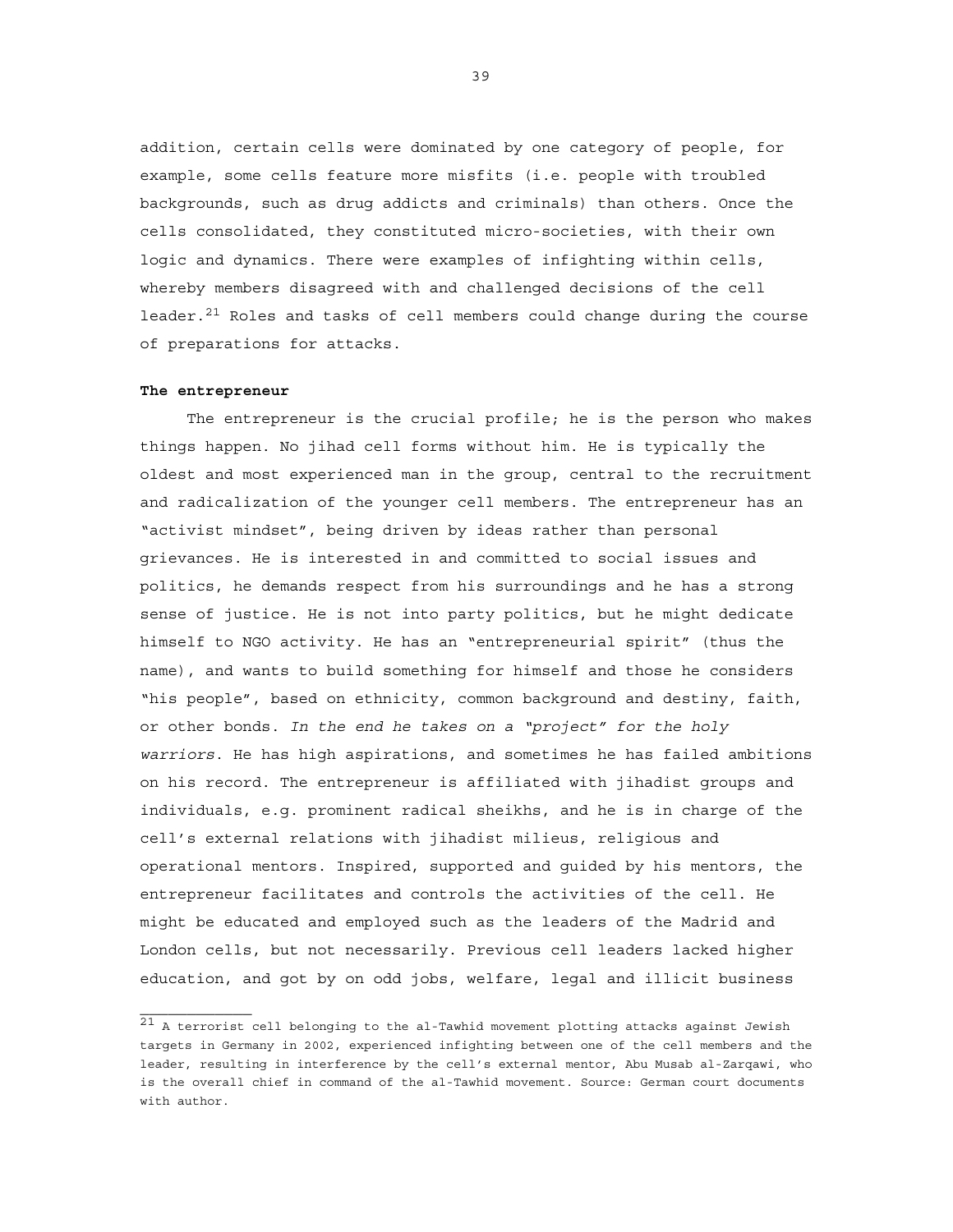activities, as well as funding by jihadist individuals or groups such as Al-Qaeda. The entrepreneur is typically married with children, but so are several of his accomplices in many cases. He might have participated in jihad in his original home country, or in Afghanistan, Pakistan, Chechnya, Bosnia, or other places. In future cases he might have a jihad history from Iraq. The entrepreneur can be seen to be functioning as a "gatekeeper" for his accomplices, but he himself relates to a senior "gatekeeper", often a prominent sheikh (such as Abu Qatada), in order to connect to the jihad.

The terrorist cell leader Jamal Beghal, born in Algeria and raised in France, fits the entrepreneur profile. The bright and charismatic activist supported the jihad in Algeria and GIA's terrorist campaign in France, and eventually became a global fighter. Beghal was married to a French woman, and they had children. He forged contacts with an influential jihadist cleric in the UK. Later he encountered top Al-Qaeda leaders in Afghanistan, and recruited North Africans and Frenchmen for terrorist operations against US targets in Europe. Affiliates of the terrorist cell explain in interrogations how Beghal converted his accomplices to Islam (i.e. recruited them for jihad, in this context). They also depict him as a frenetic person, always on the move, giving orders, making appointments, moving money, people, documents and messages, as well as traveling extensively to Saudi-Arabia and Afghanistan, among other places.  $22$ 

22 Erlanger, Steven, and Chris Hedges, "Missed Signals; Terror Cells Slip Through Europe's Grasp," *New York Times* 28 December 2001, http://www.pulitzer.org/year/2002/explanatoryreporting/works/122801.html; Chichizola, Jean, "The Afghan, the Convert, and the Unknown Kamikaze," *Le Figaro* 18 March 2004 via FBIS; Smolar, Piotr, "Converts to Radical Islam, a Growing Minority of Activists, " *Le Monde* 04 June via FBIS; Nesser, Petter, *Jihad in Europe*, Kjeller: Norwegian Defense Research Establishment, 2004, report 2004/01146.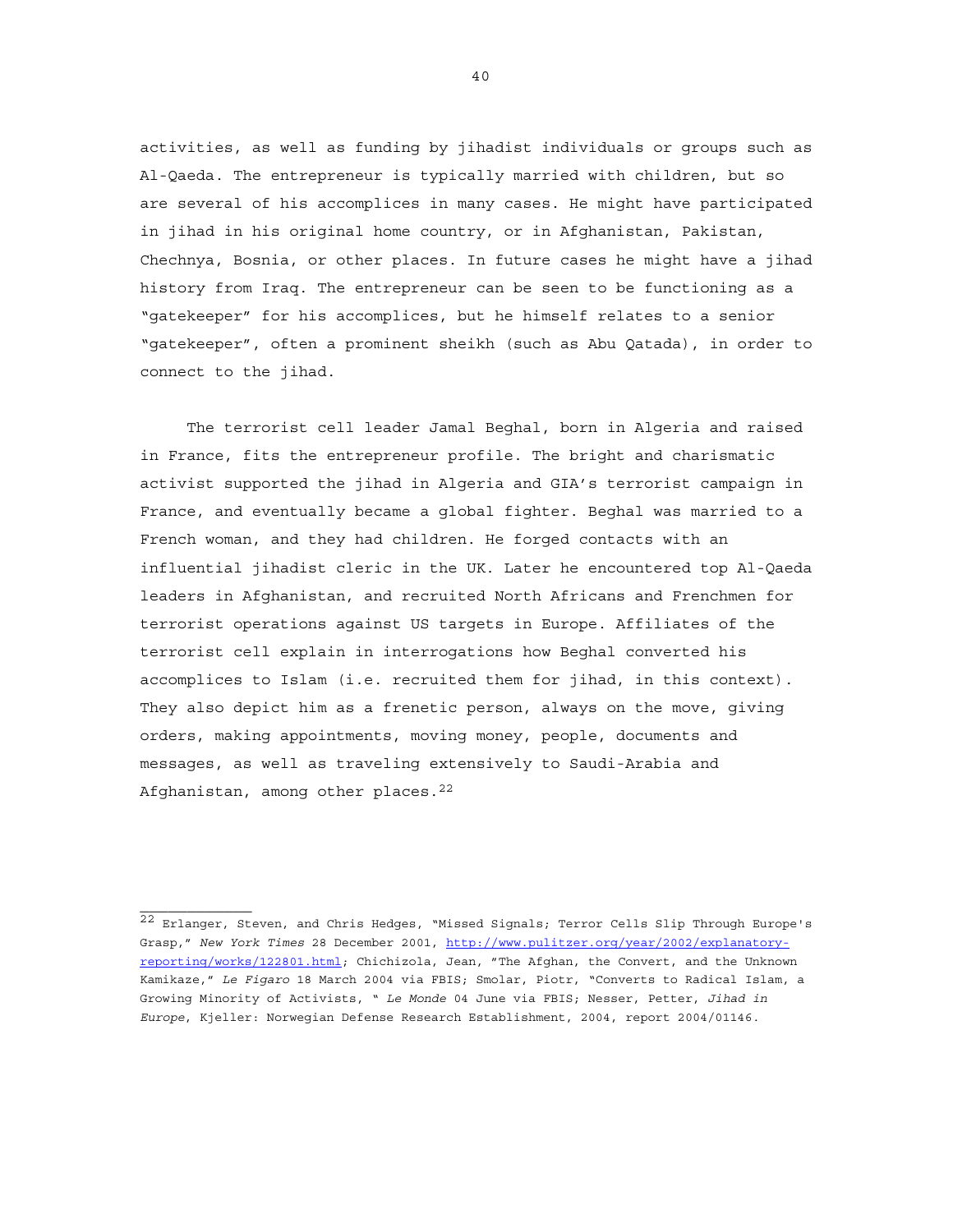

Figure 1: Mohammed Siddique Khan

Mohammed Siddique Khan, who headed the London cell, is another typical jihadist entrepreneur. He was a second-generation immigrant, born, raised and educated in Leeds, in the UK. He worked as a school mentor for troubled immigrant kids and was a political activist for the Kashmiri Welfare association. He set up two gyms with government funding, one in 2000 and one in 2004, the first as an initiative for the Kashmiri Welfare association, the latter on behalf of a local mosque. In the gym he set up in 2004 in Lodge Lane, the members of the terrorist cell worked out together. In keeping with his entrepreneurial spirit, Khan also ran an Islamic bookshop, which additionally served as a meeting place for the group. Khan appears to have made connections to jihadists in the UK and in Pakistan. His name came up in the investigation of a foiled bomb plot in the UK in March 2004. Khan traveled to Pakistan in October 2004 together with his accomplice Shehzad Tanweer, and probably, Khan spent time in a jihad training camp run by Kashmiri insurgents. One does not know the extent to which he was connected to Al-Qaeda members, but his testament leaves no doubts that he was inspired by the movement's doctrine.  $23$ 

Other leading figures related to jihadist terrorism in Europe who to some degree appear to match the entrepreneur profile are: Ridwan al-

 $\mathcal{L}_\text{max}$ 

<sup>23</sup> Tumelty, Paul, "Reassessing the July 21 London Bombings," *Jamestown Foundation Terrorism Monitor,* 08 September 2005

http://jamestown.org/terrorism/news/article.php?articleid=2369778; Macintyre, Ben, "Hitchhikers to Heaven who created Hell on Earth," *The Times,* 16 July 2005 http://www.timesonline.co.uk/article/0,,22989-169609400.html; Nesser, Petter, "The London Bombs", unpublished paper.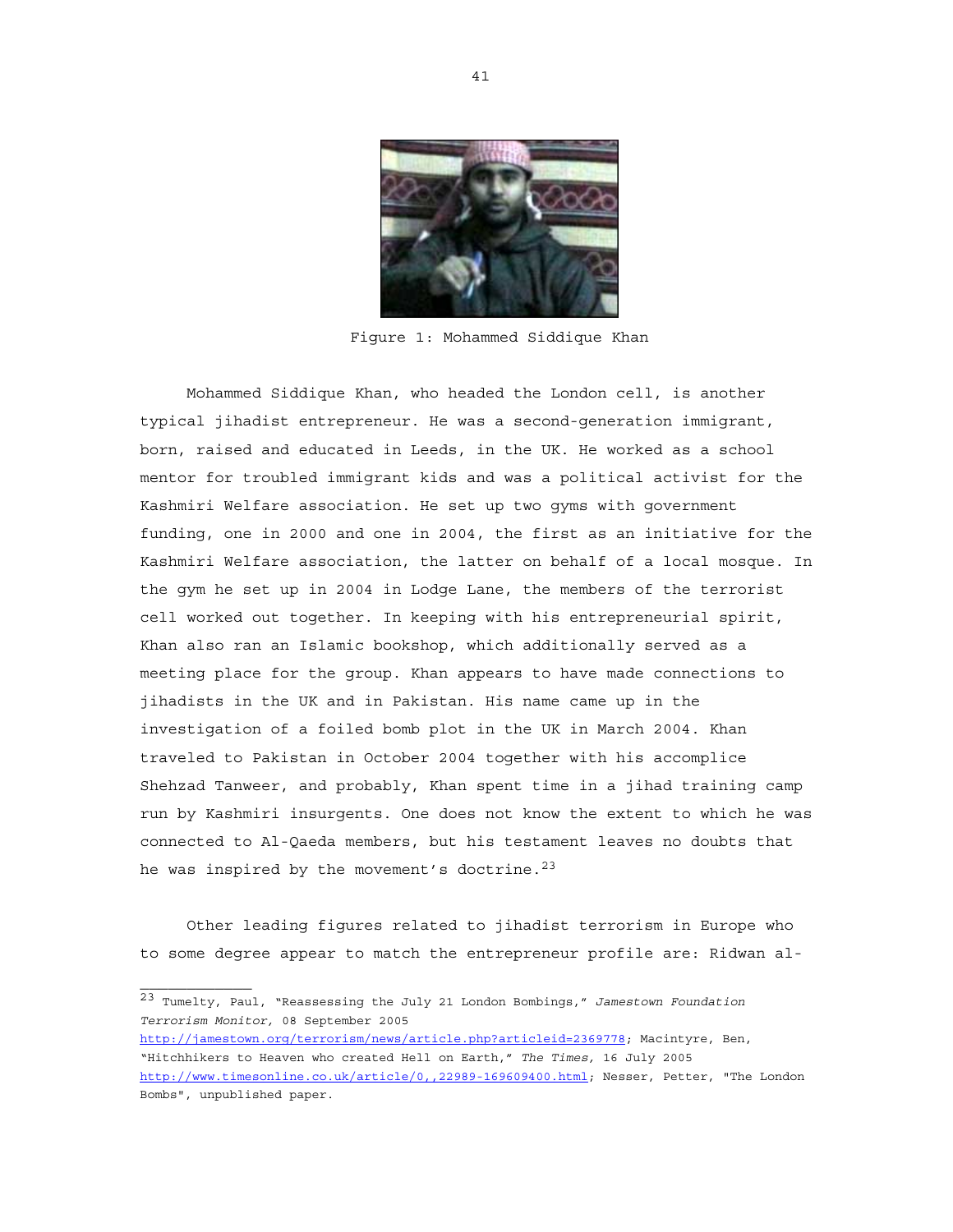Issa, and perhaps Muhammad Bouyeri, both of the Hofstad group; Mohammed Abu Dhess heading a cell belonging to the Zarqawi led al-Tawhid movement planning terrorist attacks against Jewish targets in Germany in 2002; Merouane Benahmed, leader of the so-called *Chechen Network* planning to attack the Russian embassy in Paris in 2002; and Sarhane Abd al-Majid al-Fakhet al-Tunisi, the operational leader of the Madrid attacks.

#### **The impressionable whiz kid**

The second of our "types" appears to hold a special position vis-àvis the cell leader. The impressionable whiz kid is someone the leader respects and trusts with important tasks. One might see him as the protégé who admires and looks up to the leader. Typically he is the most gifted and intelligent of the young terrorists. Sometimes the bright youngster can be the *de facto* second in chief of the cell. This profile is almost without exception an educated and well-mannered person, who excels in what he does, professionally, academically, and socially. Through being educated, he provides the cell with needed expertise (for example, bomb making skills or IT-skills). *The profile appears to have an activist mindset also, and, as with his leader, he typically carries a strong sense of justice.* Being young and inexperienced, he is quite easily manipulated by elders he respects. The presence of such a character in the cells tells us something about the sophistication of the entrepreneur and the ideology he offers his younger accomplices. It means that the jihad appeals to highly intelligent, socially skilled and well-off people, social segments that, according to rational choice arguments, would have a lot to lose by engaging in terrorist activity.

One typical example of the impressionable whiz kid is the French-Algerian Kamel Daoudi who belonged to the group of Beghal. Daoudi was born in Algeria and raised in the French suburbs. He was in a math and science program in high school, and went on to study computer sciences at the university before he dropped out after experiencing some personal difficulties and perhaps minor psychological problems. In search for an identity and a firm direction in life, he was drawn towards extremist milieus, and encountered Jamal Beghal, who made him part of his group.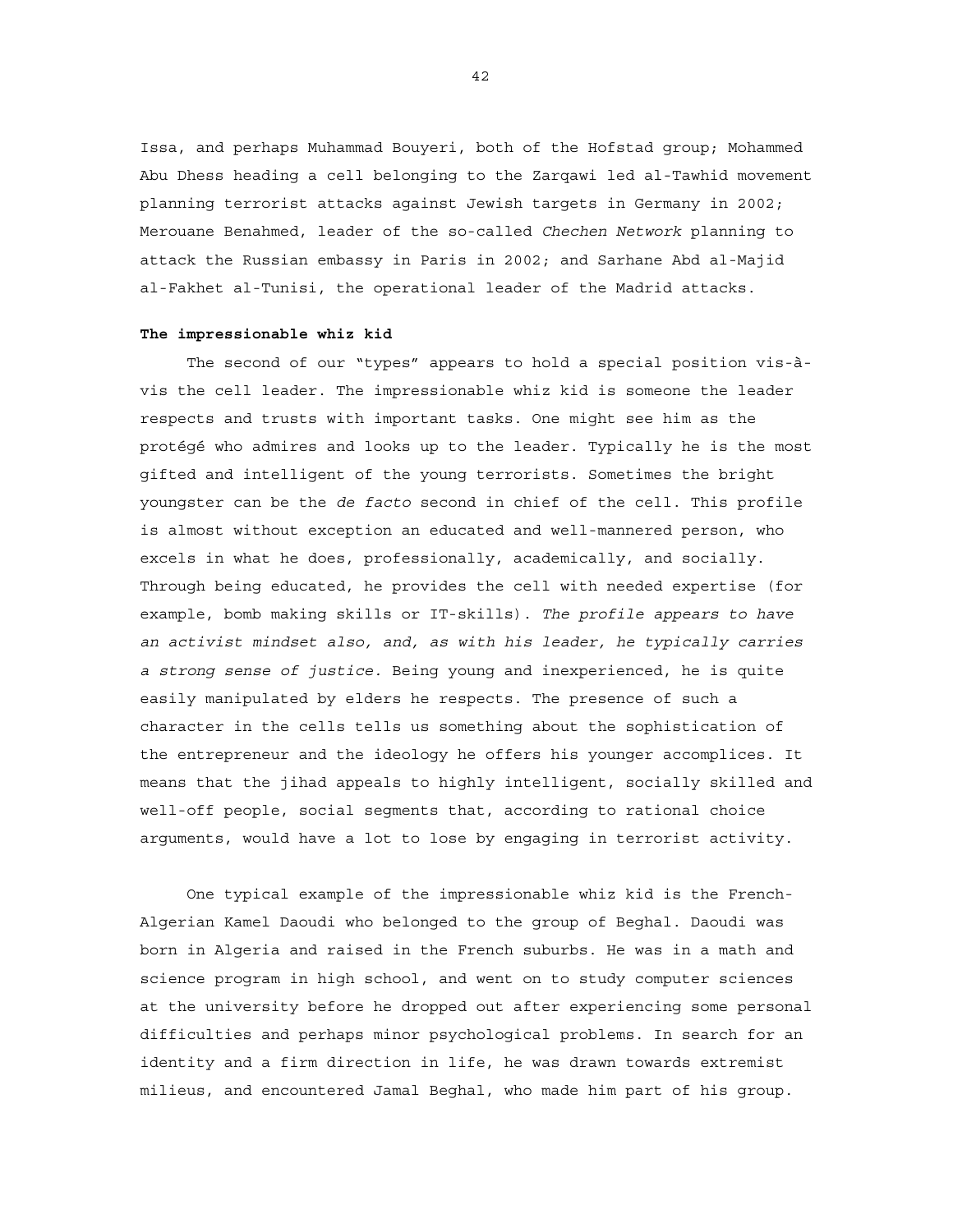Daoudi was a key node in this terrorist network, trusted with being in charge of the terrorists' communications on the Internet. He was connected to all the key players in the plot, and traveled with Beghal to London and Afghanistan. Daoudi stated in a letter that he embraced Islam in anger because of French support for the Algerian regime, and because of the alienation he felt as a second-class citizen in Paris. $^{24}$ 



Figure 2: Shehzad Tanweer

Another typical whiz kid is a Briton of Pakistani descent, Shehzad Tanweer, who launched a suicide attack against the London subway on 7 July 2005. Tanweer was a successful athlete, who studied sports science and did well. He trained at the gym set up by Khan. He accompanied Khan on his trip to Pakistan in November 2004, returning to the UK in February 2005. Tanweer also joined Khan on a rafting trip in Northern Wales on 4 June 2005, another sign that that he was the entrepreneur's protégé. His family and friends in the UK portray him as a warm, nonviolent person, obsessed with cricket, and with no particular interest in politics. However, they noticed he started to act more religiously the months before the attacks. Relatives he visited in Pakistan say he voiced anti-Americanism and hailed Bin Laden while he was there, and that he complained about the situation in Kashmir, and said India committed atrocities against Muslims.

<sup>24</sup> McTernan, Oliver, "How to Win the Religious wars," *The Guardian,* 08 November 2004 http://www.guardian.co.uk/religion/Story/0,2763,1080654,00.html; Crumley, Bruce, "The Boy Next Door. How a Mild-Mannered Science Student became the Target of an International Terrorist Hunt," *Time Europe,* 25 August 2003, http://www.time.com/time/europe/eu/magazine/0,13716,182925,00.html .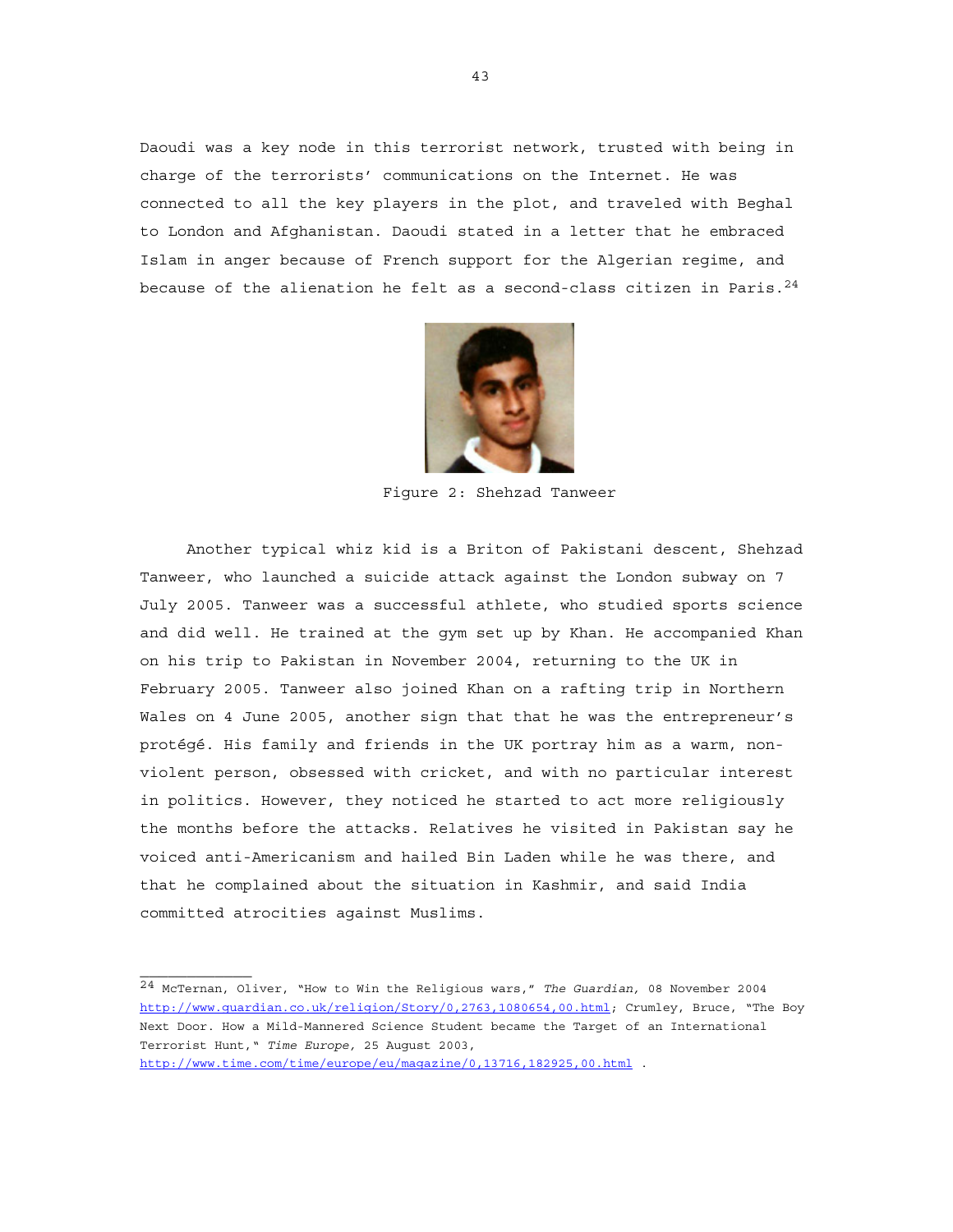Another convicted jihadist who might fit the whiz kid profile is Salim Bokhari of the cell that planned to bomb the Notre Dame cathedral in Strasbourg back in 2000.<sup>25</sup> This category might also include Mohammed Bouyeri, who seems to be a mixed profile, *a whiz kid and an entrepreneur.* The chemistry-savvy Menad Benchellali of the *Chechen Network* that planned to bomb the Russian Embassy in Paris in 2002, and Jamal Zougam of the 2004 Madrid cell, also fit the profile to some degree.

### **The misfit**

The misfit is someone who performs less well socially, and often has a troubled background as well as a criminal record. He differs from the entrepreneur and the whiz kid because he is not an idealist, appearing to have a somehow "weaker" and more hesitant personality. He joins the jihad to cope with personal problems or out of loyalty to his friends, or some combination of the two. The misfit might be recruited in prison, or he might meet militants in the criminal underworld (as criminal activities are part of the financing of terrorist cells). The misfit is seldom educated, but he is typically "street smart" and physically fit. Several of the misfits were into sports, and some of them were very talented. The age of the misfit varies, but he is younger than the entrepreneur. He might be a friend or acquaintance of the cell leader or one of the other cell members, and they may propose to straighten him out and get him back on the right path by joining the jihad. Some misfits have violent tendencies and some have been convicted for acts of violence in the past. Physically fit, inclined to show violent tendencies, and used to the adrenalin rush often associated with crime, the misfit is suitable for being entrusted with important tasks at the preparatory and operational level, such as being in charge of acquiring weapons and bomb making materials.

The Tunisian Nizar Trabelsi, the designated suicide bomber of Beghal's cell, is in many ways the typical misfit. Trabelsi was a

<sup>25</sup> See e.g. "Inside story, A Jihad warrior in London," *The Guardian,* 09 February 2004, http://www.guardian.co.uk/g2/story/0,3604,1143819,00.html.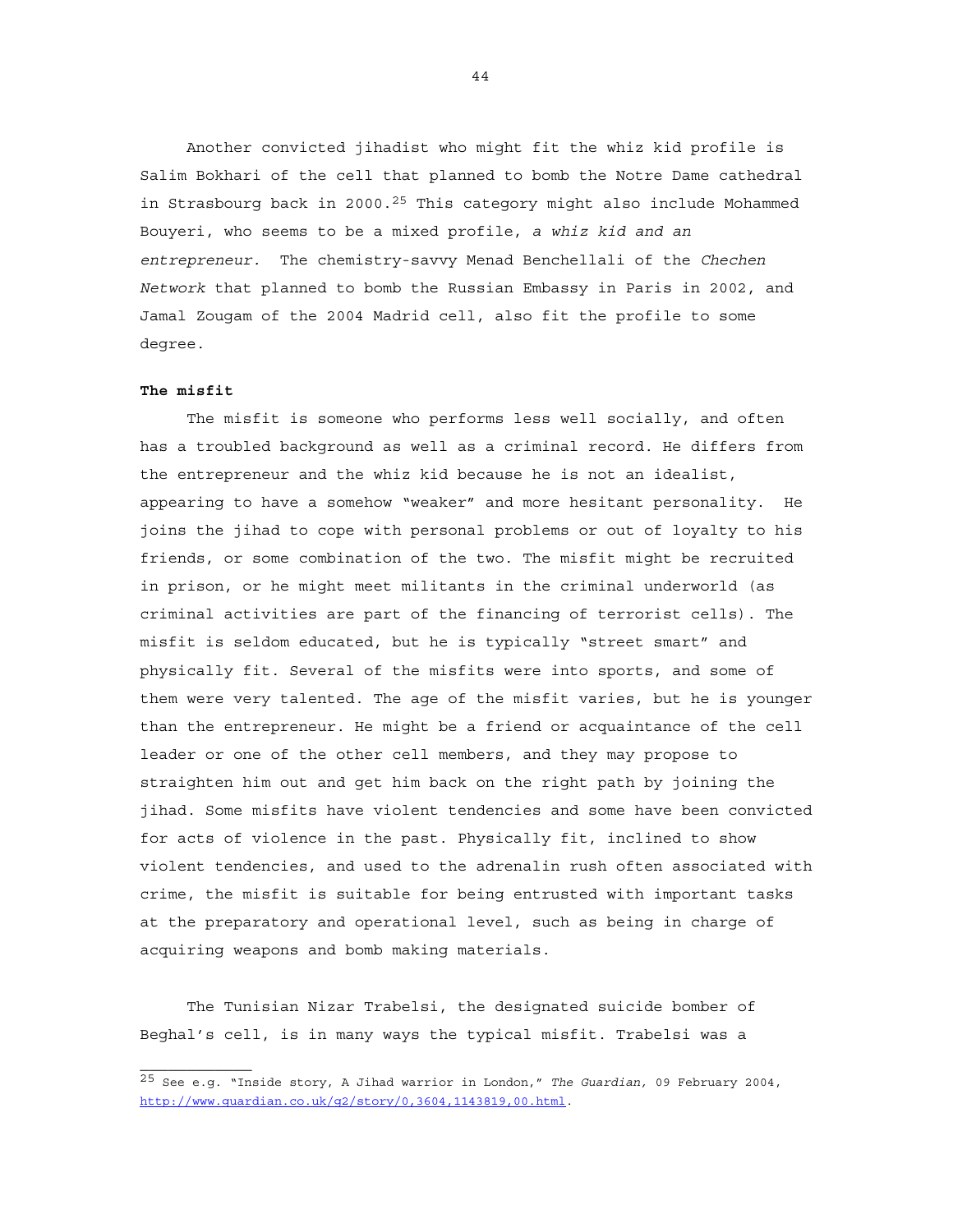successful athlete, a professional soccer player, playing the top leagues of Germany and Belgium. At some point he plunged into crime and became a drug addict, and his marriage fell apart. There were reports that he experienced racism on the part of teammates, and this was one of the reasons he stopped playing soccer. He traveled to Afghanistan together with Beghal and his cadre. Because of his contacts, he was able to meet "The Sheikh" himself, Bin Laden, and he even stayed at his house for a while in Kandahar. He appeared to be driven more by loyalty to Al-Qaeda leaders and their accomplices than political grievances, although he did refer to the situation in Palestine during his trial.<sup>26</sup>

The youngest of the London bombers, Hasib Hussain, might fit the misfit profile. The youngster had a troubled social background, compared with the other members of the cell. He dropped out of school, smoked marijuana and was involved in fights with racists. His parents sent him to Pakistan for religious studies, hoping that this would straighten him out. He returned a fundamentalist, subsequently hooking up with the other members of the terrorist cell back in Leeds. $27$ 



Figure 3: "shoe bomber" Richard Reid

26 See e.g. Andreoli, Marcella, "Under Orders From Osama," *Panorama,* 22 April 2004 via FBIS; "Al-Qaeda suspect tells of bomb plot" *BBC News,* 27 May 2003, http://news.bbc.co.uk/1/hi/world/europe/2941702.stm 27 Cobain, Ian, "The boy who didn't stand out," *The Guardian,* 14 July 2005,

http://www.guardian.co.uk/attackonlondon/story/0,16132,1528199,00.html; Nesser, Petter, "The London Bombs," unpublished paper.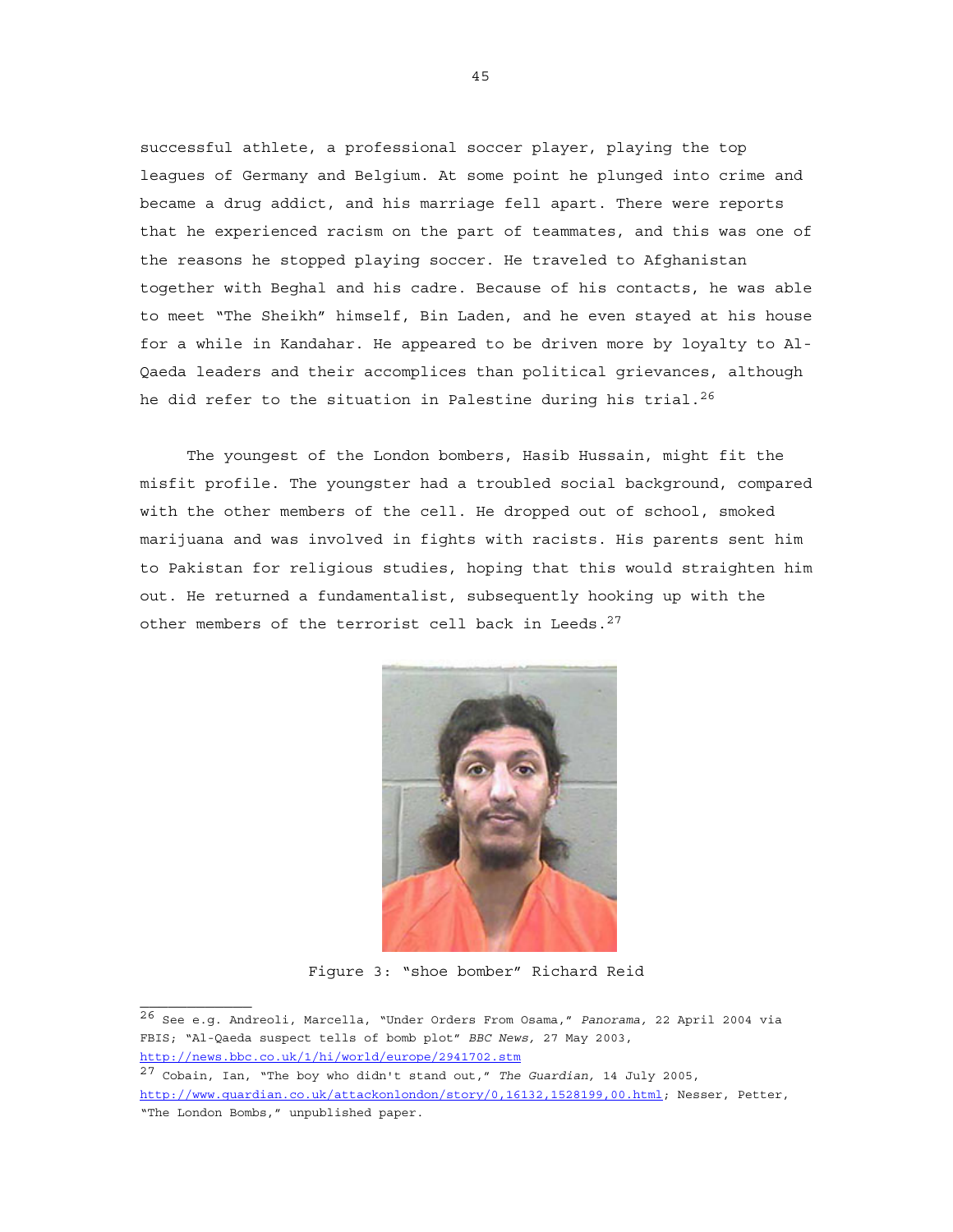The so-called "shoe-bomber", Richard Reid, is another typical misfit, a streetwise criminal with a troubled background. He was well connected to jihadists in the radical milieus in London, including people in Beghal's cell. Reid attempted to launch individually a suicide bombing on a trans-Atlantic flight, but failed. Examples of others who might be categorized as misfits are Jason Walters of the Hofstad group; the Courtallier Brothers of the Beghal cell; Shadi Abdullah of the al-Tawhid cell; Lamine Marouni of the Frankfurt cell and Jamal Ahmidan of the Madrid cell.

## **The drifter**

The drifter is not a clear-cut profile. He tends to be someone who is "going with the flow" rather unconsciously. He is not ideologically committed when he joins the jihadist group. He becomes part of the cell by being in the wrong place at the wrong time, or having social ties to the wrong people. One might surmise that he could have gone in a very different direction if he connected with other people and other milieus. It is his social networks (friendship, common background, shared experience), which determine where he ends up, rather than personal grievances associated with the misfit, or political grievance associated with the entrepreneur and the whiz kid. It can be difficult to differentiate the drifter from the other profiles, as he might have a similar educational background, profession and general background. The drifters are typically not entrusted with very important tasks in the group, and might not be privy to details about the terrorist operation. However, they do fulfill important support functions for the group.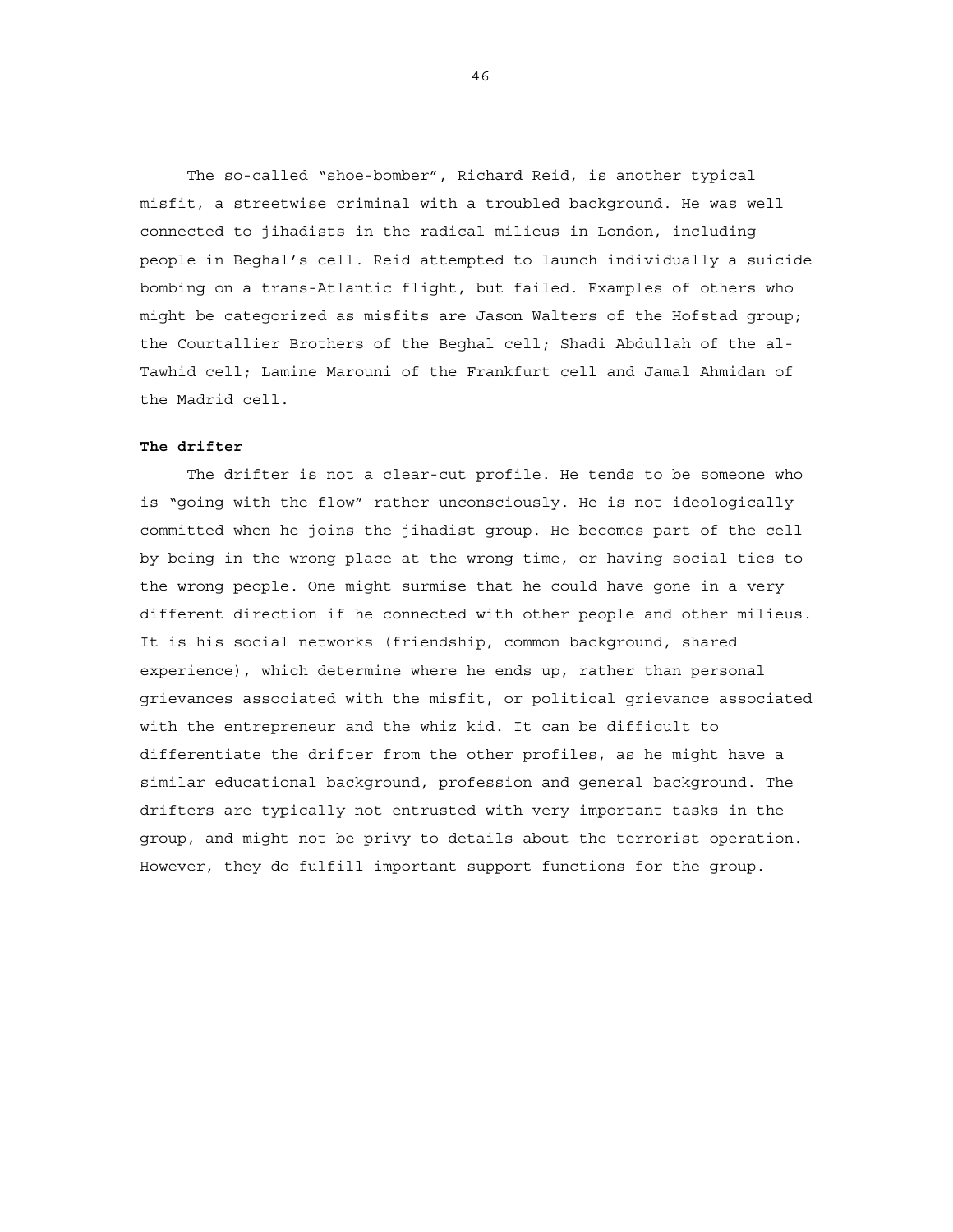

Figure 4: Johann Bonte

Examples of typical drifters could be Abdelkrim Lefkir, who worked in a marketplace together with Jamal Beghal, and the Frenchman Johann Bonte, who is Beghal's brother-in-law.28 They were recently convicted of supporting Beghal's group, and being part of the activities of the group. Yet they appear to have been at the mere fringes of the cell. Others who might fit the affiliation are people who played less important roles in other detected cells, such as Djamel Moustafa<sup>29</sup> of the al-Tawhid terrorist cell planning operations in Germany in 2002.

### **Affiliates/supporters**

Surrounding the core group constituting the terrorist cell there were a number of affiliates that knowingly or unknowingly, willingly or unwillingly, fulfill various support functions for the conspirators, without being part of the cell. These affiliates can be friends, wives, other relatives, criminals, or other people that the terrorists exploit. The affiliates may sympathize with the broader aims and the means of the terrorists, or they may not.

#### **Concluding remarks**

 $\mathcal{L}_\text{max}$ 

Going through the biographies of people engaged in jihadist terrorism in Europe (i.e. the core members of well-known terrorist cells), I find that the ideal-types above, and combinations of the

<sup>28</sup> Ganley, Elaine, "French Trial Highlights Role of Friendship in Europe's Complex Networks of Muslim Militants," *The Associated Press,* 14 March 2005.  $^{29}$  "German terror trial defendant breaks year's silence, promises to testify," The *Associated Press,* 12 January 2005 via Lexis-Nexis.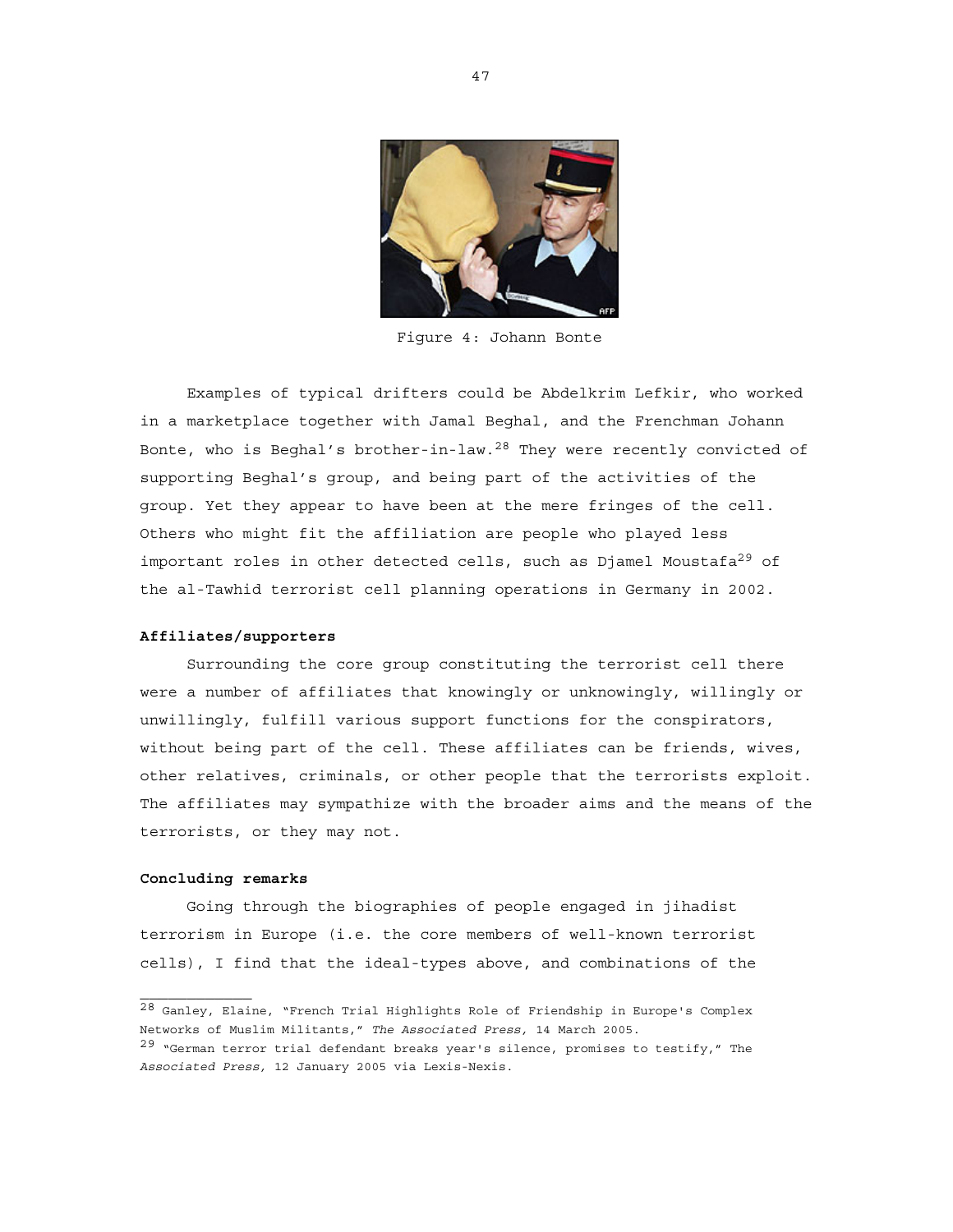types, apply across the cases. $30$  One might of course use additional categories in order to place those who defy the typology, or one might develop and rename categories to improve their descriptive and explanatory utility. However, in a new field of research I hope that the present typology is a viable contribution to the analyses of jihadist terrorism in Europe. The typology tells us important things about the jihadists: for example, it emphasizes the crucial role of the entrepreneur in establishing and sustaining the cell it also shows that he defies the stereotypical profile of a fundamentalist. This might help explain why several entrepreneurs of jihadist terrorism in Europe escaped closer scrutiny by European security services. In fact many key members of terrorist cells, entrepreneurs and whiz kids, such as Jamal Beghal, the leader of the Madrid cell Sarhane Bin Abd al-Majid al-Fakhet al-Tunisi, Mohammed Siddique Khan, Mohammed Bouyeri, and others, appear to have been watched and questioned by police and intelligence services before they launched or attempted to launch operations in Europe.  $31$ However, partly because the security agencies might have had had a particular set of assumptions concerning the type of person who might become a jihadist, they were deemed harmless, not important players, or not likely to resort to terrorism.

The fact that the entrepreneur appears to be ideologically driven, and the absence of socio-economic factors explaining his rage, calls for concern. The question of how is it possible to keep these highly intelligent people (entrepreneurs and whiz kids) from buying into the political arguments and instigation for jihad by radical clerics and operatives remains a tremendous challenge for the domestic and foreign policies of Western societies.

 $30$  One of the values that my typology adds is that the cases and individuals addressed are indeed representative for jihadists who had a firm intention to resort to violence. 31 e.g. Contenta, Sandro, "Fear replaces tolerance as racism sweeps Holland," *Toronto Star,* 27 November 2004, p. A01, via Nexis Lexis; Golden, Tim, and Don Van Natta Jr., "Suspect in Madrid Bombings Was Under Scrutiny in 3 Countries", *New York Times,* 17 March 2004, http://www.nytimes.com/2004/03/17/international/europe/17TERR.html; Paul Tumelty, "An In-Depth Look at the London Bombers," *Jamestown Terrorism Monitor,* 28 July 2004, http://jamestown.org/terrorism/news/article.php?articleid=2369753.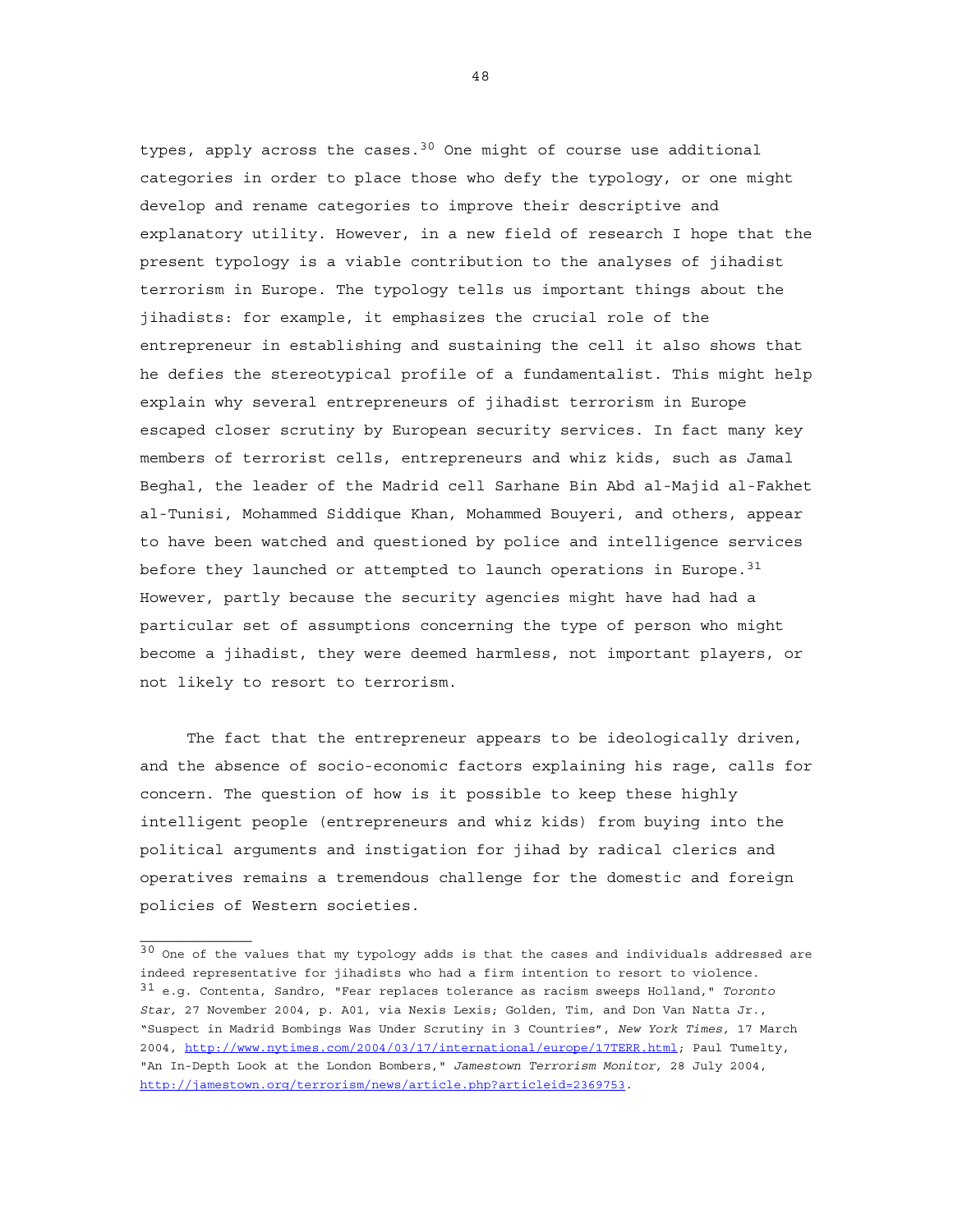As for misfits and drifters, social grievance and social networks appear to be key determinants, pointing to the importance of improving integration and taking care of alienated disenfranchised immigrants who suffer deprivation, and offering them jobs and respect, steering them away from extremism.

In terms of future detection of terrorist cells, it is useful to note that the entrepreneur and his accomplices always seem to have some kind of connection to more organized jihadist milieus. They do not exist in a vacuum. This makes it at least possible to spot and intercept individuals and groups planning and preparing terror.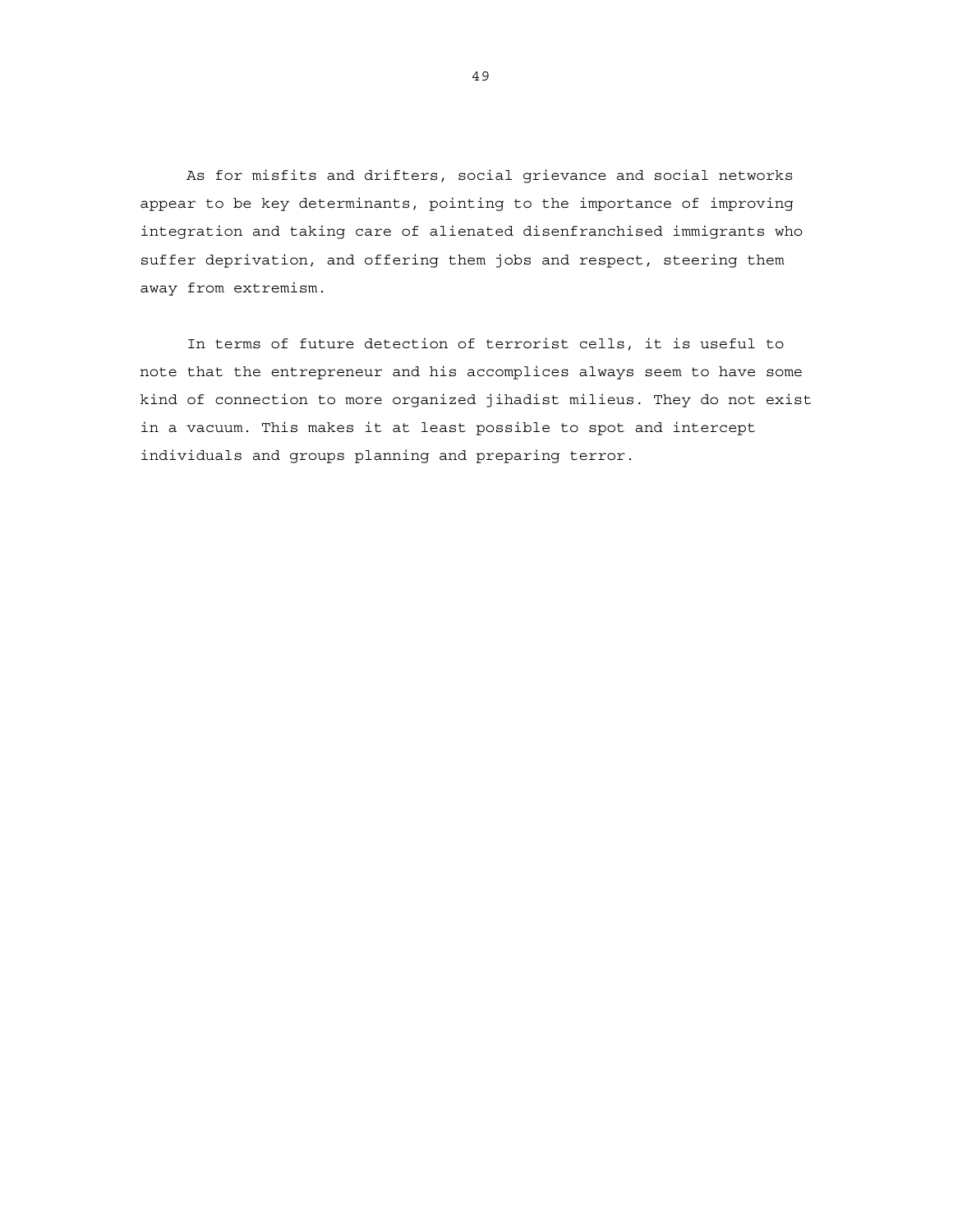#### **3. THE DARK SIDE OF JIHAD: HOW YOUNG MEN DETAINED AT GUANTANAMO ASSESS THEIR EXPERIENCES -- SHARON CURCIO**

#### **Introduction**

 $\mathcal{L}_\text{max}$ 

From November 2003 to July 2004, the author was assigned to Guantanamo Bay Detention Center and tasked with reviewing the interrogation transcripts of approximately 600 young men held at that facility.  $1$  In addition to the factual materials that were at the core of that assignment, this review also elicited some significant patterns that emerged from the anecdotal and narrative content of the interviews. These patterns pertain to the mechanics and the motives of recruitment; the experiences of the young men while in their training camps, in combat situations, and during their subsequent flight; and perhaps most significantly, to their shifting attitudes and mindsets as their venture into jihad unfolded and – ultimately – began to fall apart. These observations are shared here in the belief that they reveal opportunities to deter, reclaim and in some cases reintegrate young men such as the detainees described below.

#### **Interview Methodologies at Guantanamo**

The civilian and military interrogators in Guantanamo were focused on obtaining facts, especially operational facts, from the interrogations. Sociological and psychological data, such as the detainees' subjective or emotional reactions to their experiences and the situations they encountered, were neither sought nor systematically

<sup>1</sup> The transcripts summarize only the statements of those who were willing to talk to interrogators. These anecdotal collections do not reflect the comments or opinions of one group of young men at Guantanamo: the UBL bodyguards. The majority of this group did not cooperate with interrogators, and their profiles may be different.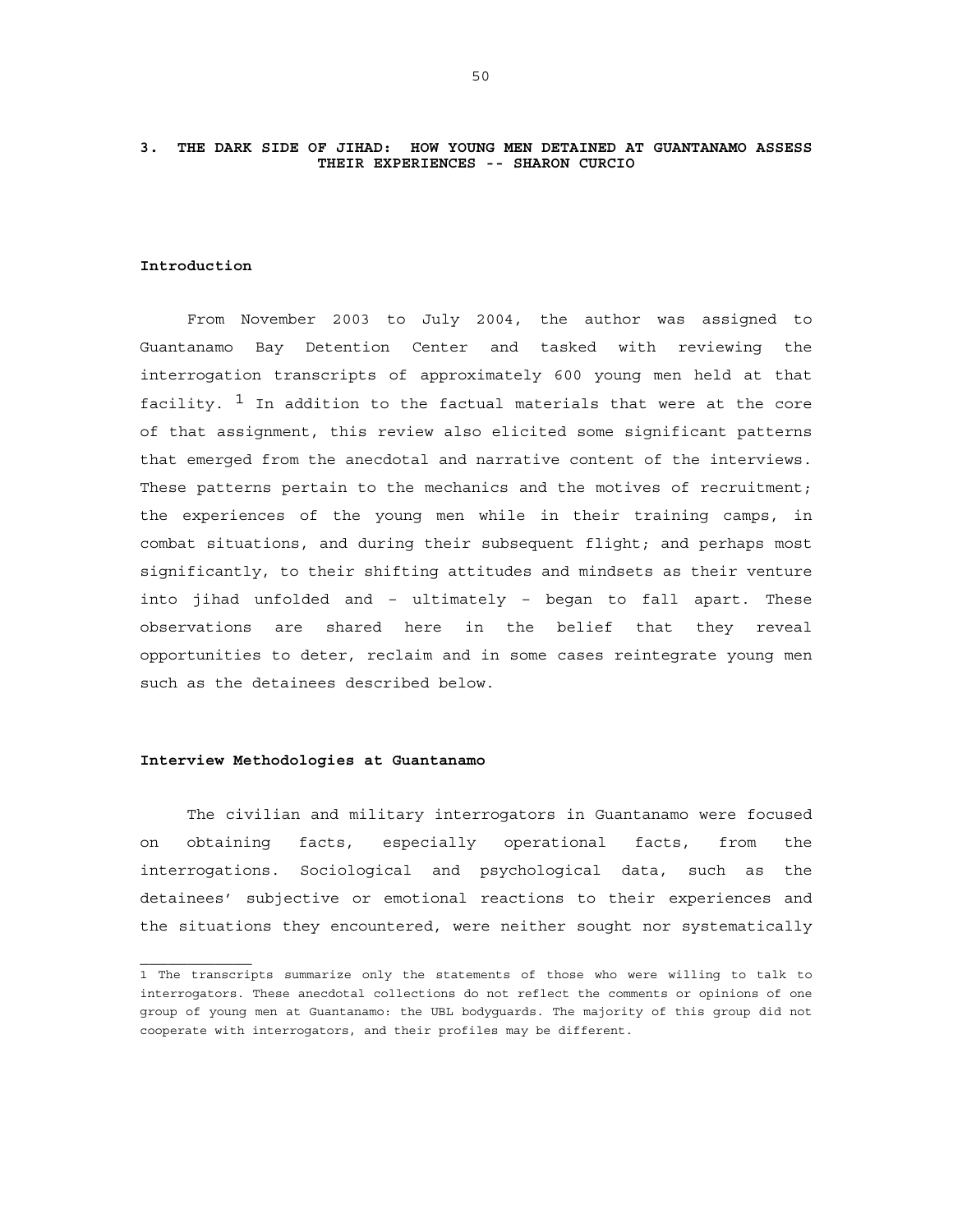recorded. Interrogators were looking for concrete information, i.e. "who were you with, where did you go, how long were you there, what did you do there, and what did you do next". Interrogators wanted detainees to provide a time/place record of their journey and actions. In follow-on meetings, they were looking for additional detail or for inconsistencies in the detainee stories. Expectations, attitudes, and responses were noted only coincidentally. However, it is precisely these peripheral details that provide us with glimpses into the motivational structure and the mindset of young recruits to the jihad. Their narratives include pivotal moments of doubt and second thoughts. Their stories could serve as important warnings to their peers who may be considering a similar "career path." Their stories also point to weaknesses in the recruitment, training and deployment of young extremists by their handlers, and to possible opportunities to turn and re-socialize these young men.

#### **The Unexpected Side of jihad**

 $\mathcal{L}_\text{max}$ 

In the accounts of many young men<sup>2</sup> who went to participate in jihad in Afghanistan, one striking theme is the extent to which they found themselves confronted with situations and outcomes they had not anticipated and did not feel prepared for. Many detainees related what we can refer to as "they never told me" events and experiences. They were left to deal with difficulties they had not been prepared for, ultimately including the utterly unimagined situation of imprisonment.

**<sup>2</sup>** "Young men" for the purposes of this paper is defined as those between the ages of eighteen to twenty-five The group of young men who opted to talk to interrogators numbered about 50. Perhaps 15% of this group had some form of higher education. Of those with "some college", 90% were students of Islamic Studies. The group was mixed in terms of national background and included North Africans, individuals from the Gulf States, Central Asians and European. The group reporting the highest level of "some college" were those from the Gulf States (i.e. Kuwait, Saudi Arabia, etc.) excepting the Yemeisi, who more frequently reported no college and greater non-completion of high school or its equivalent..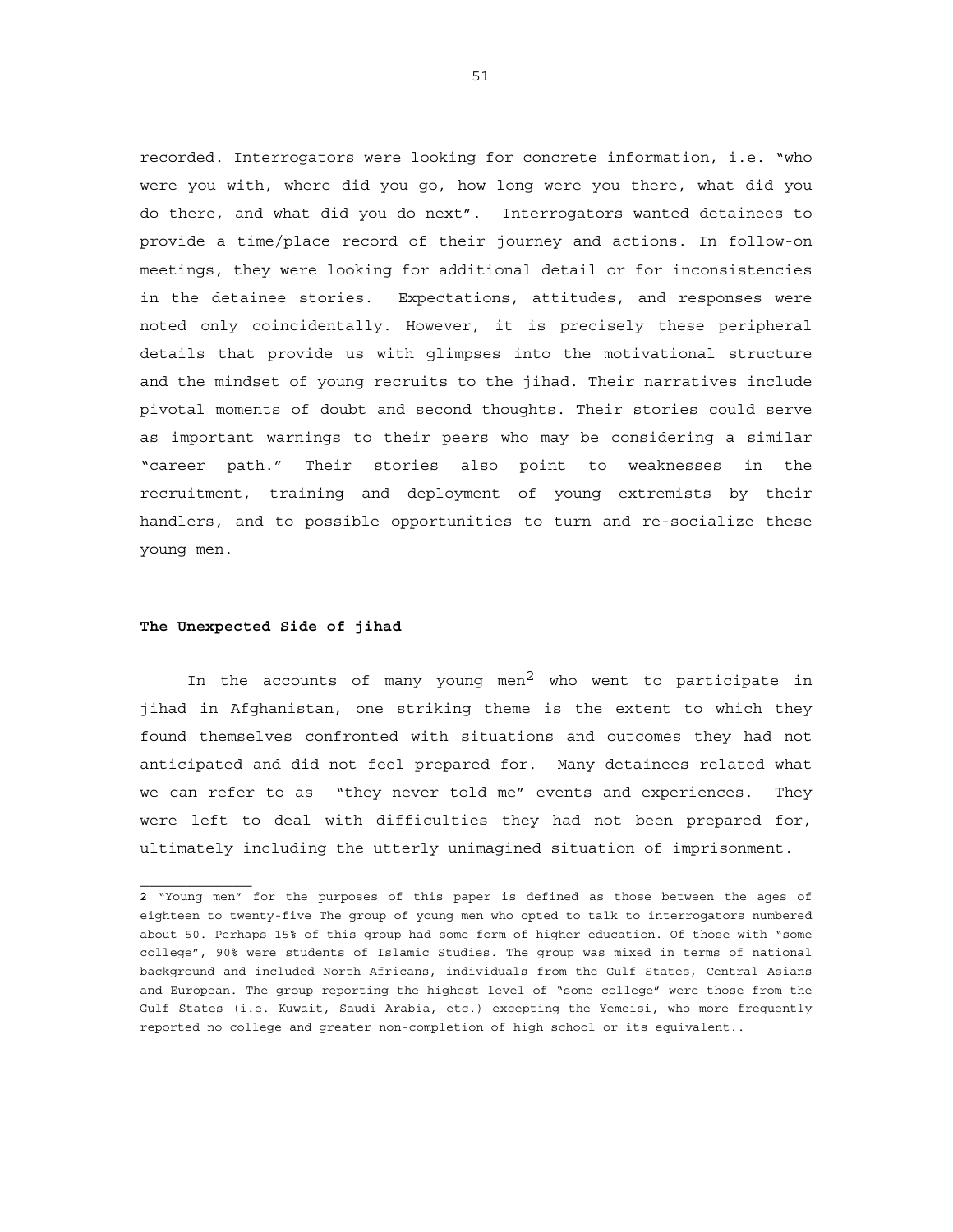As one pores through the stories of young men who left to go to a training camp, and to engage in the jihad in Afghanistan, one finds that a number of them left comfortable lives in the Gulf States, Saudi Arabia or Western Europe. Their travels, the actual training, and the experience of combat led them to encounter situations they were unable to handle. Only in the aftermath would many admit how difficult and unforeseen much of this had been. Quite a few of those recruited for jihad in Afghanistan, for example, report that they never expected to fight against the U.S. Their recruiters had sold them on the idea of going to Afghanistan by arguing that this would give them an opportunity to observe a "real" Islamic state (under the Taliban) or that it would enable them to attend training camps and get the skills they would need to protect their families and fight for Islam. Several detainees had expected to proceed from the Afghan training camps to Chechnya, where they could participate in jihad. Few expected to remain in Afghanistan and become engaged in fighting there.

#### **Reasons for Joining jihad**

 Many of the young men had been motivated by Imams and recruiters in their local mosques to leave their countries of origin for Afghanistan, or Chechnya, or Palestine. Visual displays of persecuted Muslims were well-used by the recruiters, and recruits were routinely exposed to films that featured suffering women and children in refugee camps in Chechnya, Palestine or Afghanistan. Multiple persuasions were employed to motivate the young to go to Afghanistan: to perform "zakat", i.e. to distribute charitable donations to widows, orphans and refugees; to teach the Koran; to visit a country governed by Sharia (strict Islamic rule); to perform one's duty as a Muslim male and learn to use weapons to protect one's family; to help Muslim brothers fight off oppressors; to fight against the West, and to stop the corruption threatening Islam everywhere. Besides one-on-one recruitment practices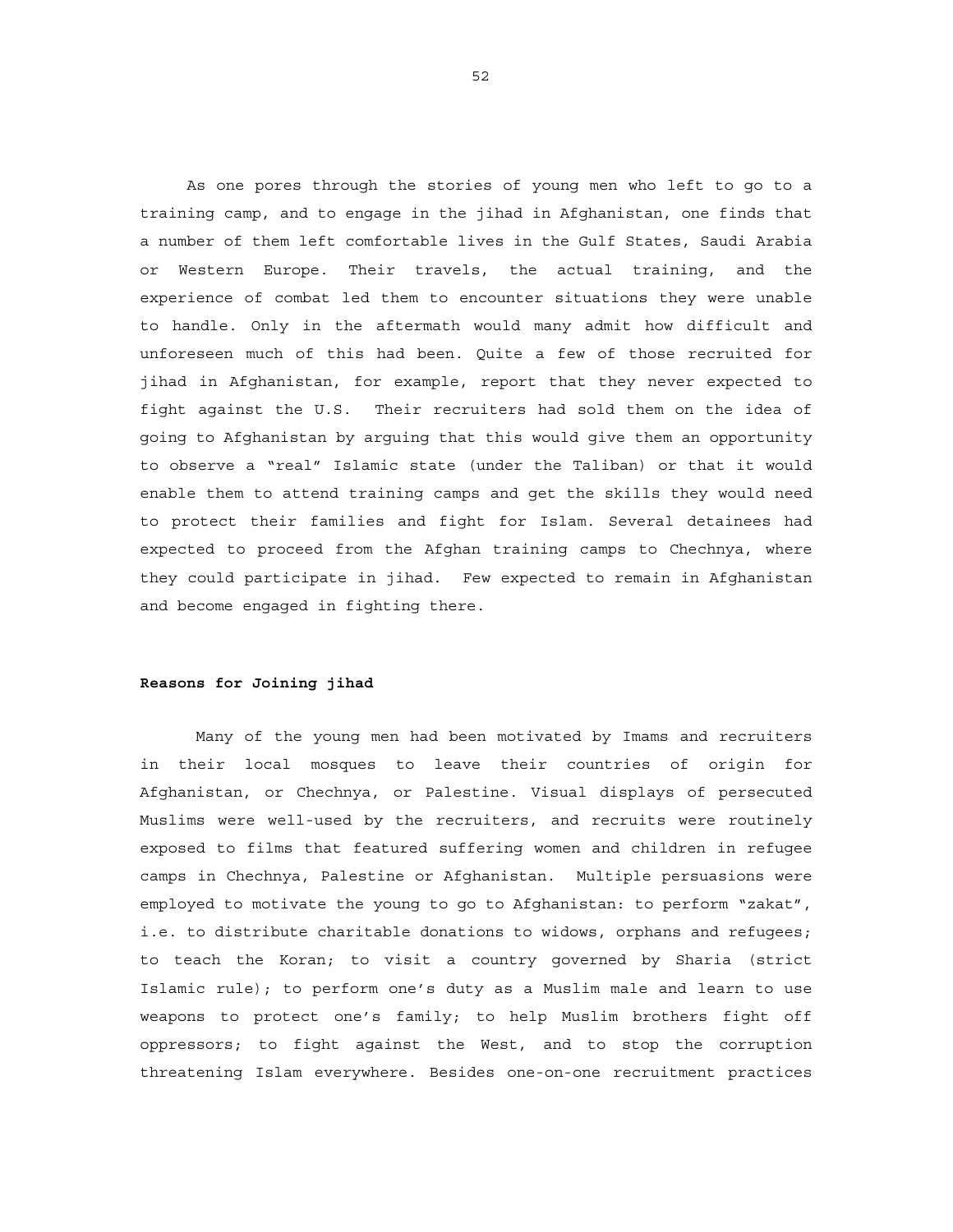with visual aides, it is interesting to note that detainees also mention radio ads as a method of recruitment.

Equally compelling were the other reasons a young Muslim male might want to leave home: unemployment, a failed business, a criminal conviction with impending jail time or a drug or alcohol problem. Unemployment motivated a number of Gulf States detainees, particularly young unskilled and semi-skilled laborers. For them, going on jihad was "alternative employment". In contrast, educated young Saudis departing for jihad were more likely to be motivated by a sense of self-discovery and challenge. They felt inspired to go and observe a "pure" Islamic state, as Afghanistan was touted to be. This proved to be a great hook for the more idealistic and wealthier youth. A number of young Saudis with college level education left on jihad, not because they had economic or academic difficulties, but to see how the Taliban had put the rule of Islam (Sharia) into motion in Afghanistan in contrast to the Western tainted Saudi monarchy they despised. For the religious and the political alike, jihad offered a chance to put their spiritual and physical lives in order.

Those with "some college" may have been employed at the time of their recruitment, but took a sabbatical from their jobs or simply quit. Some intended merely to teach the Koran or Arabic in Afghanistan. This group was often funded with personal savings or family contributions, or received a stipend from a religious group. The larger portion of the group, who had no higher education and were more likely to be jobless, went to Afghanistan in connection with a Muslim NGO to work in distributing aide or supplies. Others were routed directly to terrorist training camps. This latter group generally did not have personal funds, so NGOs, the recruitment network and religious groups paid for their travel.

**Background of the Recruits**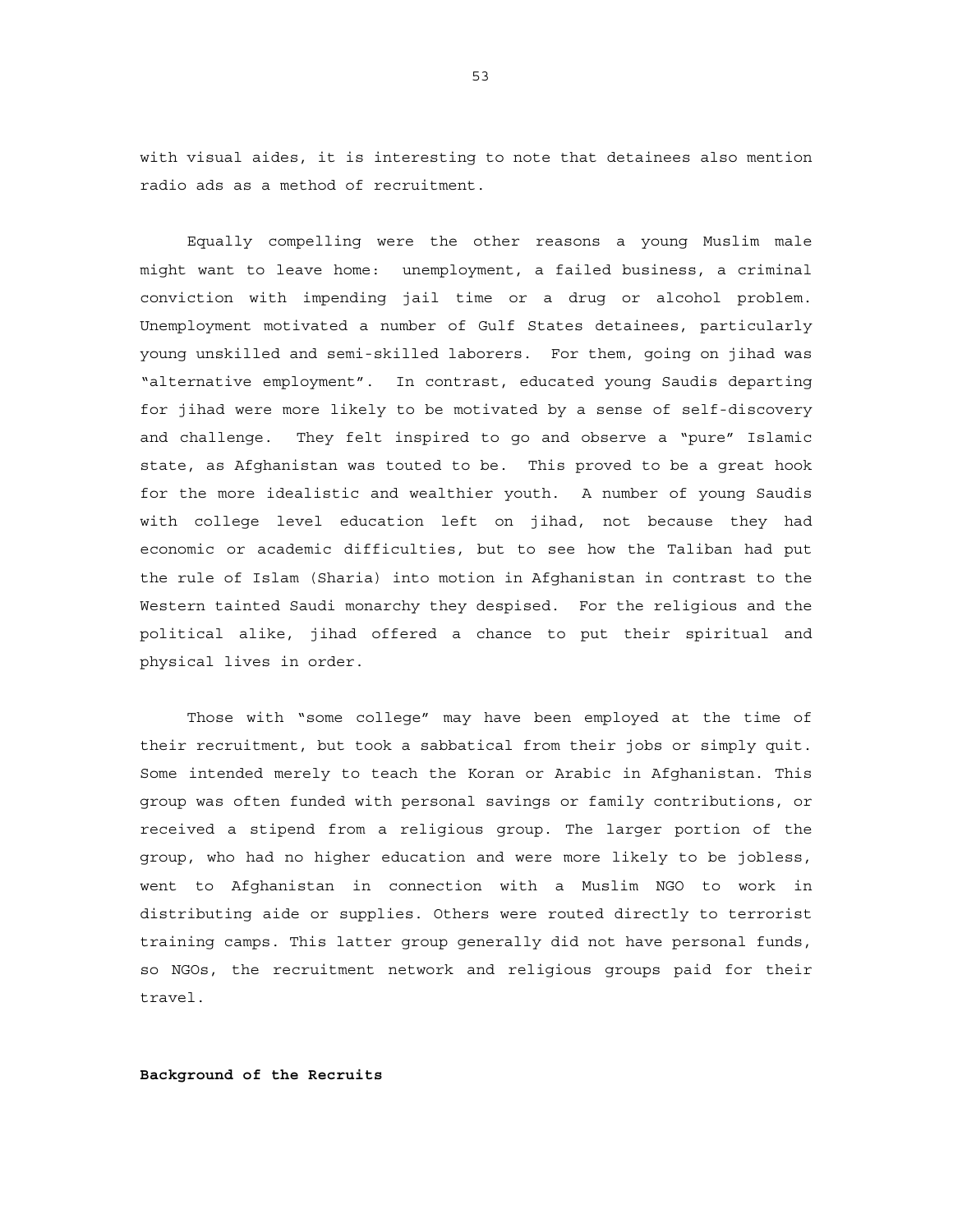2001 was a banner year for recruiting youth for jihad. Recruitment intensity ran strong, with imams and recruiters busily dispatching the boys and young men they had managed to persuade. Once they reached the training camps, the caves of Tora Bora or the prisons of Pakistan, many of these young men discovered that they had undertaken a journey no one had realistically described to them beforehand. Indeed, the risks had been purposely omitted to avoid discouragement, while the promised rewards were intangible. A few said they went to be paid as a cook or a driver for the Taliban or an NGO. But the majority of the young men had said "yes" to jihad in a spontaneous, impulsive manner. Ten to twenty per cent of the group admitted that they not told their parents they were leaving home.

 In general, the group was not very cosmopolitan. One young Saudi related that, prior to going to Afghanistan, he had been abroad only once before, on a shopping trip to Bahrain. Apparently, his father had permitted the shopping trip, and then later approved of his son's foreign travel "to train." While it would be inaccurate to say that all of these young men had such limited travel experience, the Gulf State and Saudi detainees for the most part were not widely traveled. Some of the Saudis had taken pleasure/leisure trips out of the country; fewer Yemenis had been able to afford to do so. Many young detainees mentioned being recruited via the hajj experience. The hajj is a pilgrimage to Mecca with religious activities that last a week. The intensely emotional setting of this event was used by more than one clever Al Qaeda recruiter to connect a young man to his next great religious experience: jihad. This was made easier by the fact that, embedded in jihad, are elements seductive to young adults: the rite of passage into manhood and the clear demonstration of one's commitment to Islam, the religion of one's fathers.

Getting the Saudis and the young men from the Gulf States to their destination proved to be difficult, hence the need for facilitators. Recruits from Europe and Africa were characterized by more extensive foreign travel and often had the ability to speak several languages.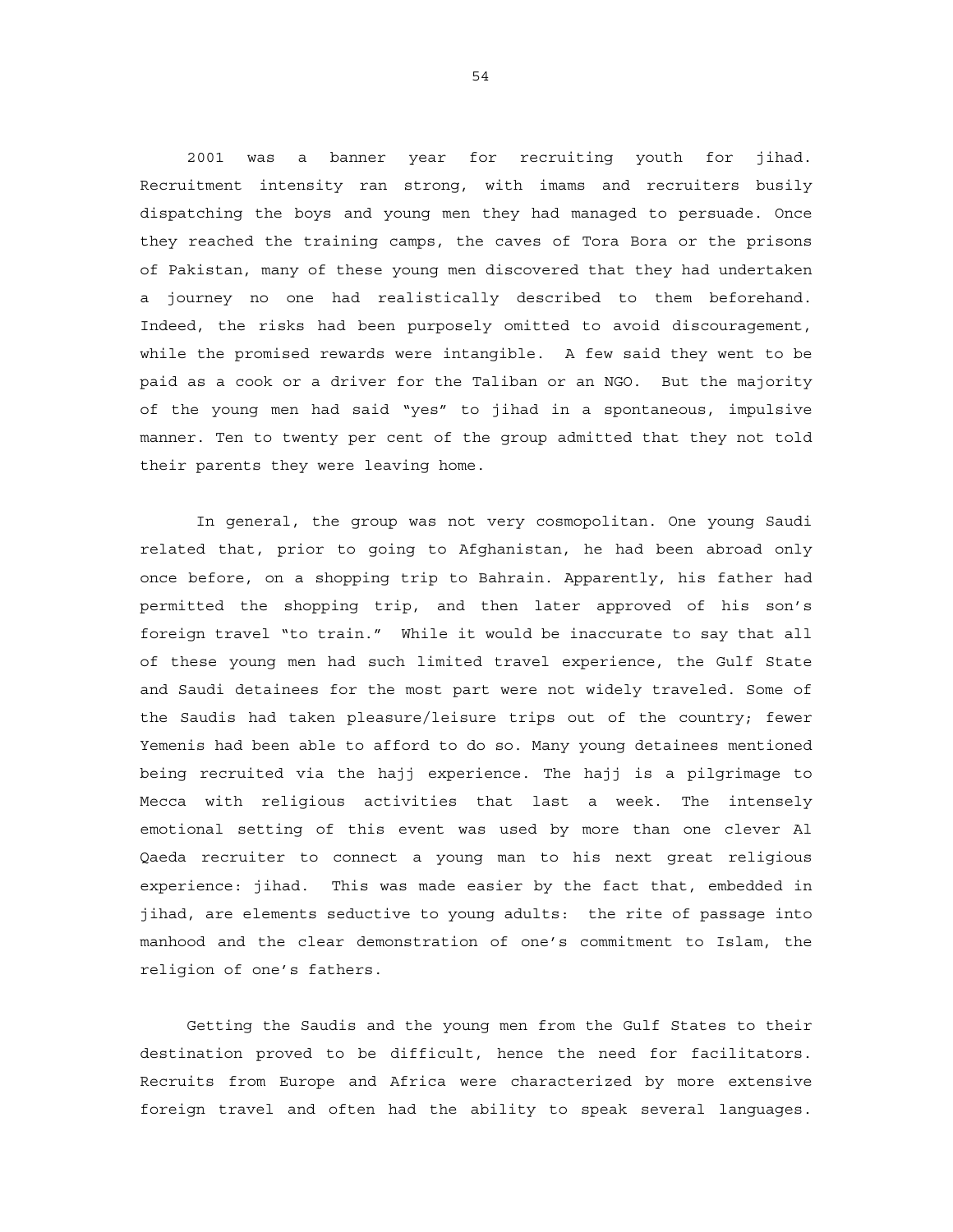They displayed a better ability to get around alone, and could often negotiate their travels more independently. The minimal travel experience of Gulf State and Saudi young men, however, called for additional support. They were more likely to be made to travel in pairs or in a group. Facilitators made sure that they would be received by the right persons in the right places, and would successfully reach their training destinations. Another interesting note is that no detainee ever mentioned that a contact or facilitator failed to appear. The facilitators were precise in meeting recruits, intercepting them at the right time and getting them from point to point across several countries.

## **Conditions in the Afghan Training Camps**

Training facilities in Afghanistan were language specific. Since a shared language speeded up learning, training camps were largely organized by language group. Al Qaeda trained Arabs; Libyans trained North Africans; Uzbeks trained other Uzbeks and Tajiks. Leaving Western Europe or Saudi Arabia behind and going to Afghanistan also meant doing without the medical system and level of care one was accustomed to. Many detainees reported that they became ill at camp within the first month. It was apparently common for a recruit to come down with malaria and dysentery while in training; these and other illnesses could incapacitate the person for months. Central Asians, Europeans and Africans mention sickness experienced at the training camps less often. Gulf State and Saudi recruits talk about extended, debilitating illnesses that prevented them from finishing their training and even left them useless for combat. A few said that they had found it necessary to abandon the training altogether, and head to the border alone to reach Pakistan for medical treatment. The perception was that Pakistan offered "real" doctors and medical facilities whereas Afghanistan did not. Some tried to return home for treatment. Others said that when they became seriously ill at camp, they were removed to a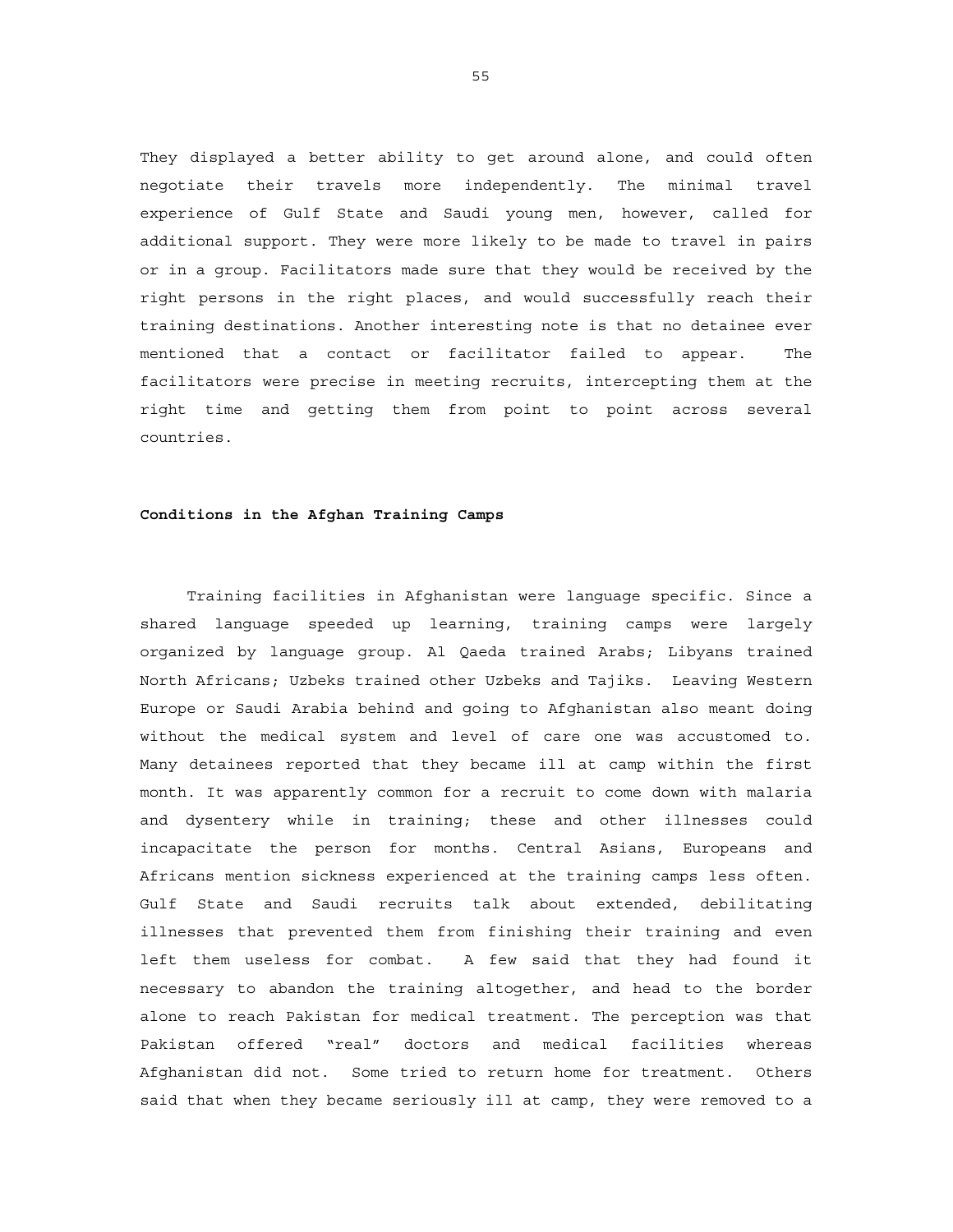safe house or to a hospital (the one in Kunduz was mentioned specifically). In the camps, one could get a wound bandaged but there were no other medical supplies. The detainees were quick to realize that those in the camps "practicing medicine" were not real doctors. Therefore sick detainees used an unusual amount of initiative when it came to leaving a camp to seek medical attention.

It is striking that the recruiters in Saudi Arabia or Yemen allowed young men to leave for a destination without vaccinations for common regional illnesses (malaria, or yellow fever or tetanus). Al Qaeda knew what recruits would be exposed to in Afghanistan, yet neglected to educate them about the most common health risks and did not vaccinate them. Money for jihad was spent on plane tickets, hotel reservations, and transportation to safe houses and training camps, yet Al Qaeda put at risk, and lost, a significant amount of man power and man hours as its recruits fell ill in Afghanistan. It could be that Al Qaeda did not use the medical technology available to protect soldiers because their strategy was focused on the mass consumption of recruits, especially these quickly recruited, quickly trained and perhaps not very valuable foot soldiers. Even in detention, a number of the young men continued to hold frightening memories of the sicknesses they endured in the training camps or on the battlefield. Death for the cause of jihad and martyrdom were glorified in their propaganda, hence Al Qaeda may have felt that it had license to throw bodies into the fray. As many as a one-quarter of those in training camps reported getting an illness and suffering with it for months. By overlooking the medical underpinnings of a military operation, Al Qaeda actually commanded far less actual manpower than the number of recruits suggested. Sickness dramatically reduced Al Qaeda's ability to effectively help the Taliban and to stay the Northern Alliance's advance.

Besides lack of medical care, the young recruits also reported low levels of sustenance. Many reported having felt depleted and vulnerable. This army did not "travel on its stomach": camp food was mainly gruel. Recruits were given a subsistence diet and were expected to endure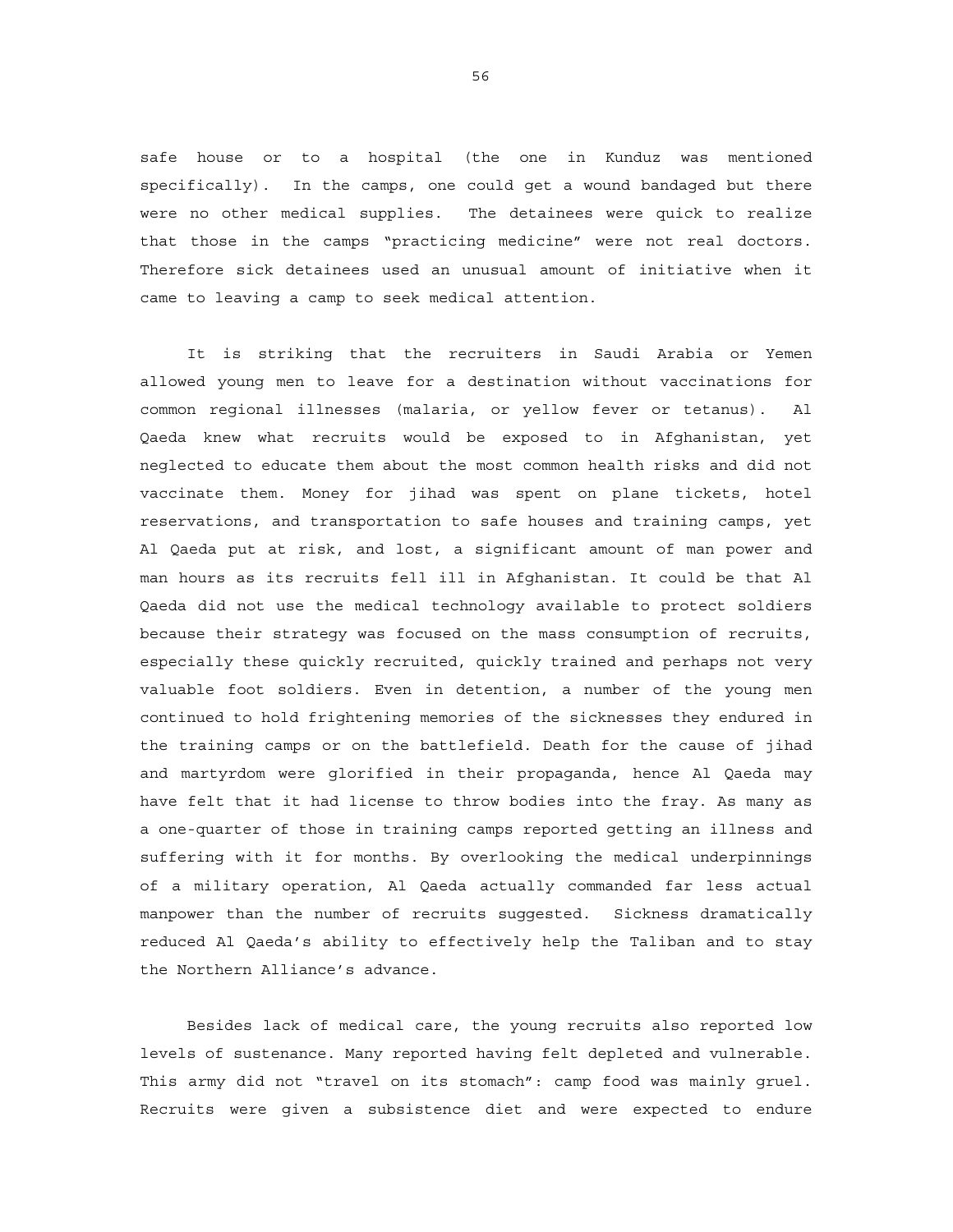"rough" physical conditioning at camp. Physical output and the lack of nutrition undoubtedly weakened the immunity of many, and they more readily succumbed to illnesses. $3$  Some young men reported that rather than complain about conditions, they would seek to leave the camp. A few just walked out, abandoning training and making their way to the nearest town in an effort to return home. One young man who had volunteered for jihad refused to carry a weapon. He offered his services as an unarmed guard. For that "offense" he was sent to serve as a guard with a Pakistani group of soldiers – this was intended as an insult, because in the racist Saudi worldview that informs Al Qaeda's thinking, Pakistanis are considered inferior. Nevertheless, this young man had joined up with the Pakistani group and served there without complaint. Approximately fifteen of the detainees reported being arrested at a hospital in either Pakistan or Afghanistan. Many were unsure as to how they had gotten there. Some recalled that an Afghan local had taken them. Many did not know how long they had been there. Identified as Arabs or as foreign fighters by those at the hospital, they were promptly arrested by the Northern Alliance, or a Pakistani authority, and later given over to US forces.

## **The Stripping of Identity**

 $\mathcal{L}_\text{max}$ 

Recruitment for jihad often necessitated the need for an alias. Many young men had settled upon a new name by the time they reached the

 $3$  Medical screening of those sent from Bagram to Guantanamo revealed a high incidence of stomach ulcers. Many detainees also needed medications to improve their psychological or psychiatric functioning. The afflictions found among detainees ranged from depression to the more serious bi-polar and schizophrenic disorders. The medical staff at Guantanamo believed that the fasting regimen of Islam may have contributed to the high incidence of ulcers found in the detainee population. As for the mental imbalances that many detainees suffered, long-term nutritional deficiencies, and the subsistence diets that are part of war did not contribute to psychological well-being. In fact, limited diets deprive the body of the chemical elements necessary for balanced functioning and give rise to chronic low blood sugar levels. This then leads to irritation, excitability, mood swings, and depression. Diet clearly affects mental health, but the degree to which nutritional deficiencies and the subsistence diets of Jihadists lead to extremist behavior has yet to be fully explored.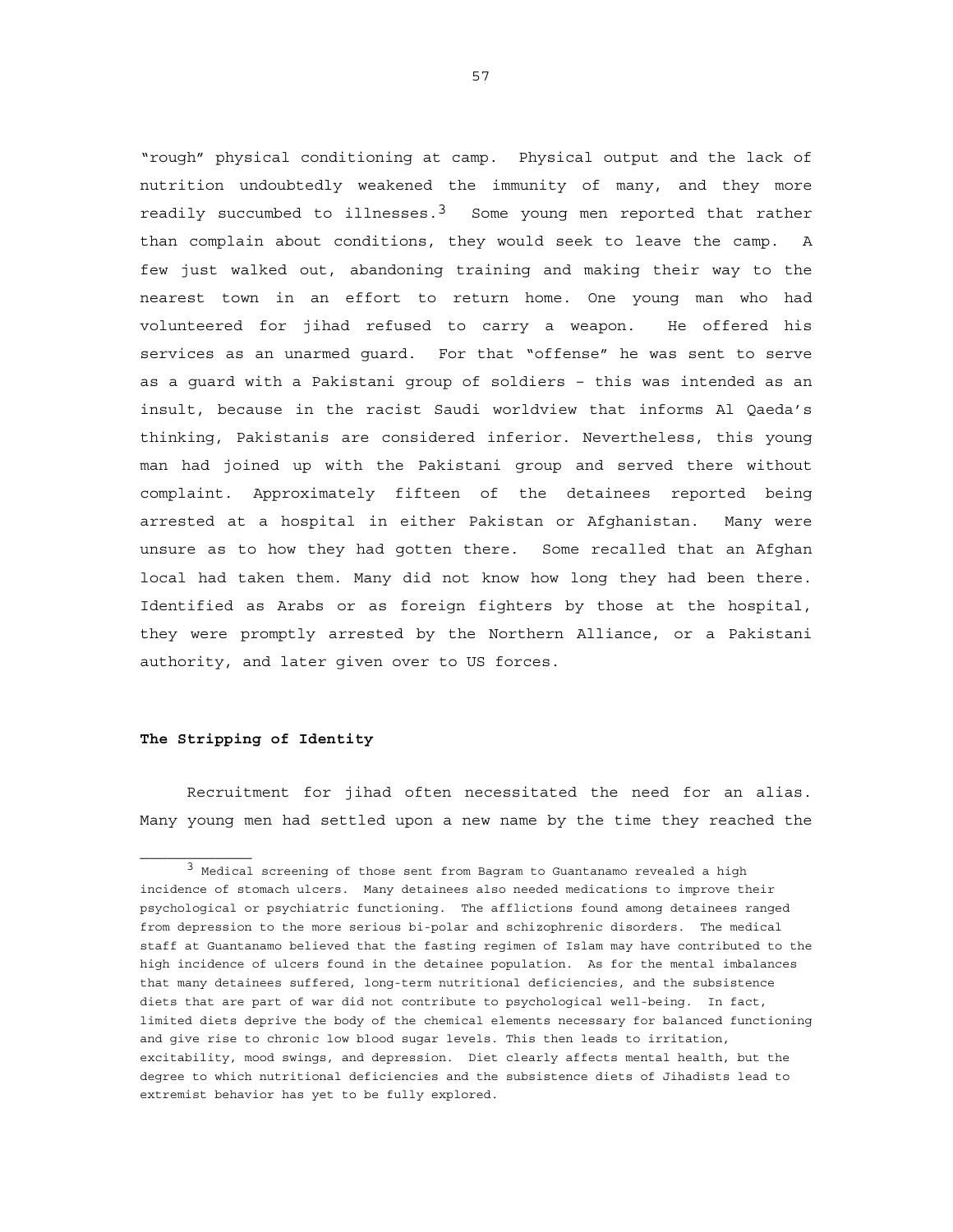last of the safe houses they would stay at before arriving at the training camp. Supposedly this new name gave a measure of safety to the new recruit and protected his identity as well as that of his family. Just as they adopted a new identity, they were also asked to surrender any passports or national identification cards that could link them to their former selves. The recruits generally did not object to this, feeling that it was better to place their documents in safekeeping than to risk losing them. They took for granted that they would get these documents back when their training was completed, or when their participation in jihad concluded. Trust accounts for passports and other ID were set up and each recruit was given a retrieval number. The recruits never questioned whether the passports and IDs that they left in the safekeeping would remain in the locations where they were deposited.

#### **Miscalculating the Response to 9-11**

This particular batch of recruits had the bad fortune to be in Afghanistan when 9-11 occurred. Some of them were still in the training camps; others were already deployed on the fronts. When news of 9-11 reached these young men, it was natural for them to ask their older and more experienced trainers, some of them former Soviet mujahideen, what significance this had and what might happen next. Universally, they were told that "nothing" would happen. Therefore, many initially shrugged off any worry of post 9-11 retaliation. Many were aware that the Taliban had been hosting Osama Bin Laden, and they knew that Bin Laden moved among the training camps freely. Many had even heard him speak. Approval for the 9-11 attacks, not surprisingly, ran high. Islamic brothers had brought down a symbol of the West and Bin Laden had won a victory. Now, their superiors were assuring them that no danger would accrue to a foreign fighter in Afghanistan in consequence.

But what were the grounds for this widespread belief that "nothing" would happen? Apparently, this expectation was based on a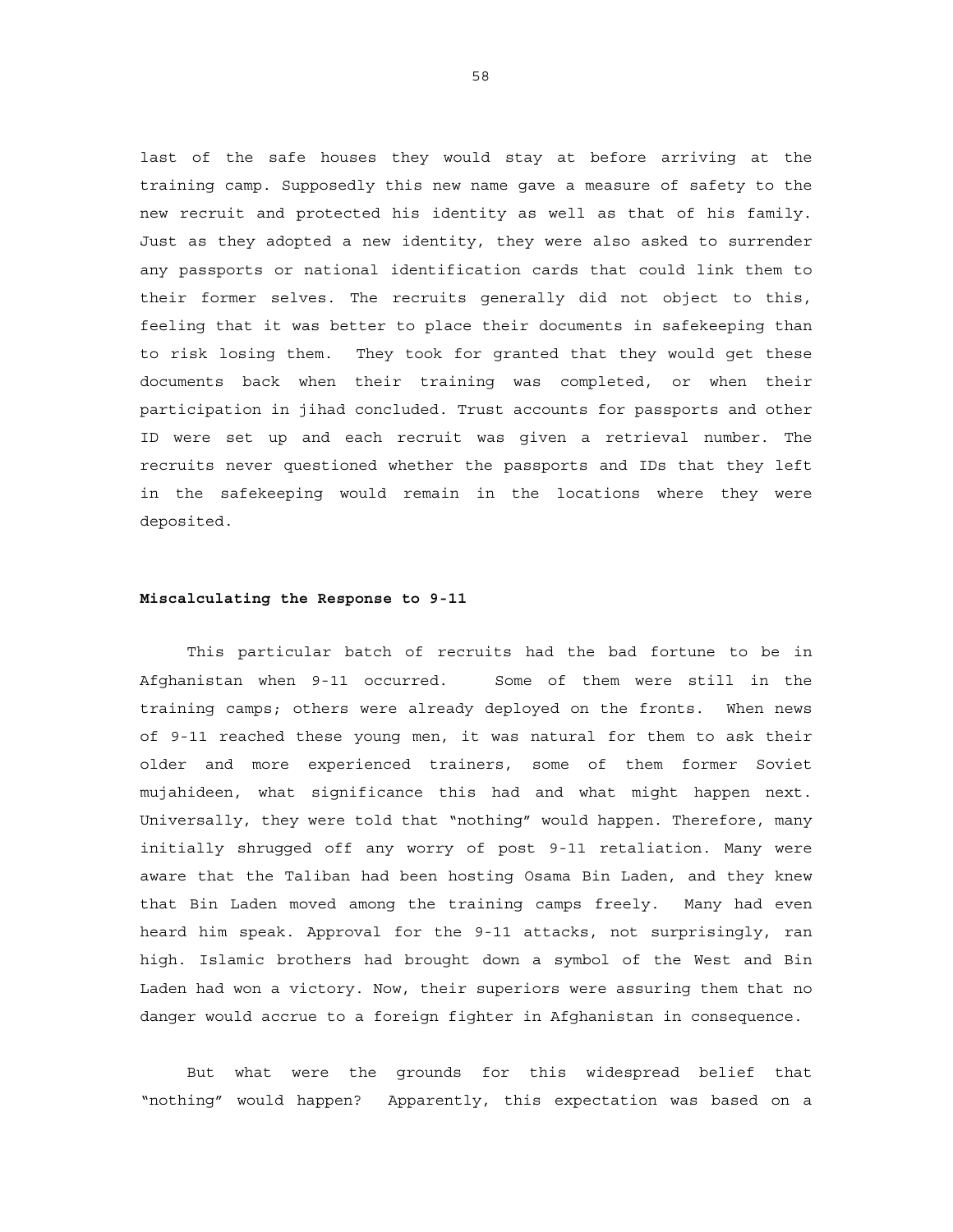pattern Al Qaeda believed it discerned in U.S. action. After Khobar Towers as well as the USS Cole incident, the US had not taken strong retaliatory action. The expectation was that this pattern would continue. It is also possible that Al Qaeda just wanted to prevent panic. Though they may have suspected that a larger, far more dangerous game might just have begun, this may be a thought they did not wish to share with their untried young recruits. Whether the answer stemmed from an incorrect prediction of the likely US response, or was a move calculated to keep the troops calm, the result was that these youths, along with the former Soviet mujahideen, and the fighters from Bosnia and Chechnya, all sat patiently together on mountain slopes in Afghanistan waiting to fire upon the Northern Alliance, but expecting nothing more dramatic than that.

### **Escape from a War Zone**

Six weeks after 9/11, the United States embarked on Operation Anaconda and began dropping bombs on suspected Al Qaeda targets in Afghanistan. Training facilities were these targets. By mid October, recruits from Europe, Africa, Central Asia, Saudi Arabia and the Gulf States were running for their lives. One detainee explicitly said that when he looked up and saw U.S. planes, he knew that he did not want to fight the Americans. Many felt that they had signed up to fight the Northern Alliance, but had not bargained on the US entering the fray. Even the older men, who had said nothing would happen, were now desperate to leave Afghanistan. Many young men sought cover in the Tora Bora Mountains but were caught up in the bombing and suffered shrapnel wounds, or even lost limbs; some endured single and double amputations later. Several reported stepping on mines in and losing a leg. One African fighter in his mid thirties had his fingers amputated from the frostbite he endured in Tora Bora. Many were now sheltering in caves in the Tora Bora Mountains, not dressed for the cold weather, wondering if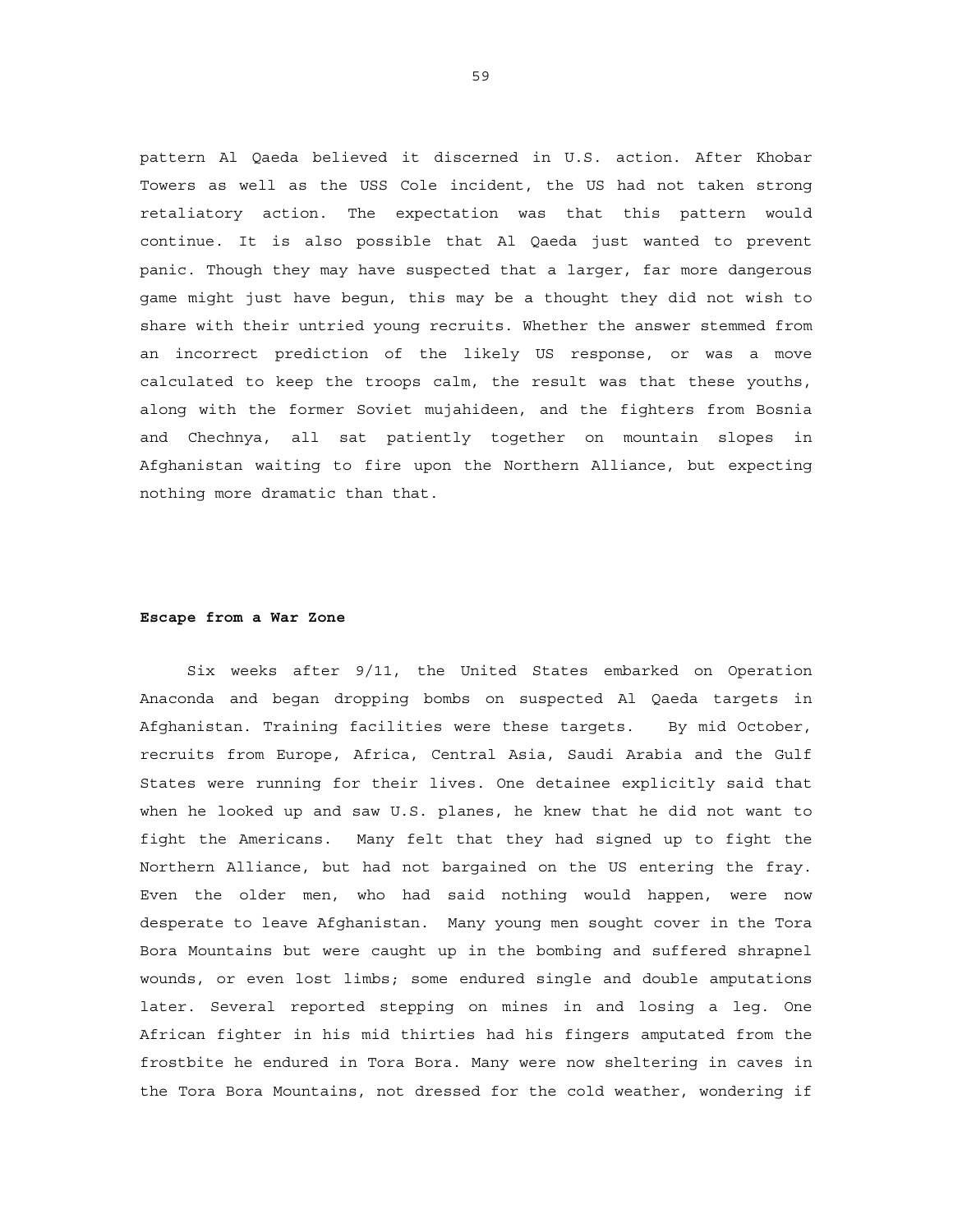supplies would be coming, and distrustful of the individuals they were now encamped with. They reported shock at the intense bouts of bombing. Several mentioned that while in the mountains headed to the Pakistani border it had seemed wise to ditch their weapons.

For most, this was a nightmarish and chaotic interlude. Some were able to hire local guides to get them out of the mountains, traveling on foot for many days in hopes of reaching the border. Some banded together in small groups. Those who were wounded in the border area could sometimes rely on a local Afghan to transport them somewhere else for medical help, but others were betrayed and turned over to the Northern Alliance. Several experienced abusive treatment in Northern Alliance prisons. Others reported that they could have purchased their freedom from the Northern Alliance but did not have enough money to satisfy the price demanded. A number of detainees retroactively concluded that if they had known what they had to face in jihad, they would not have participated except in direct defense of their homeland.

#### **Stranded in jihad**

It was not until the US bombing scattered the young men in the Arab units supporting the Taliban that the issue of national identifications and passports surfaced again. As they tried to escape Afghanistan and cross into other countries, the loss of their official papers became a major worry. Most knew where they had left their passport or ID card, but had no hope of going back to that location to retrieve it. On the one hand, they hoped that having a false name and no identification would make it more difficult for the arresting authority to prove that they were Arabs. But on the other hand, some thought that having a passport would give them some claim to assistance from their respective embassies. Interestingly enough, forged IDs or passports were rare. "Foot soldiers" rarely possessed forged documents; evidently Al Qaida reserved these for higher-level operatives.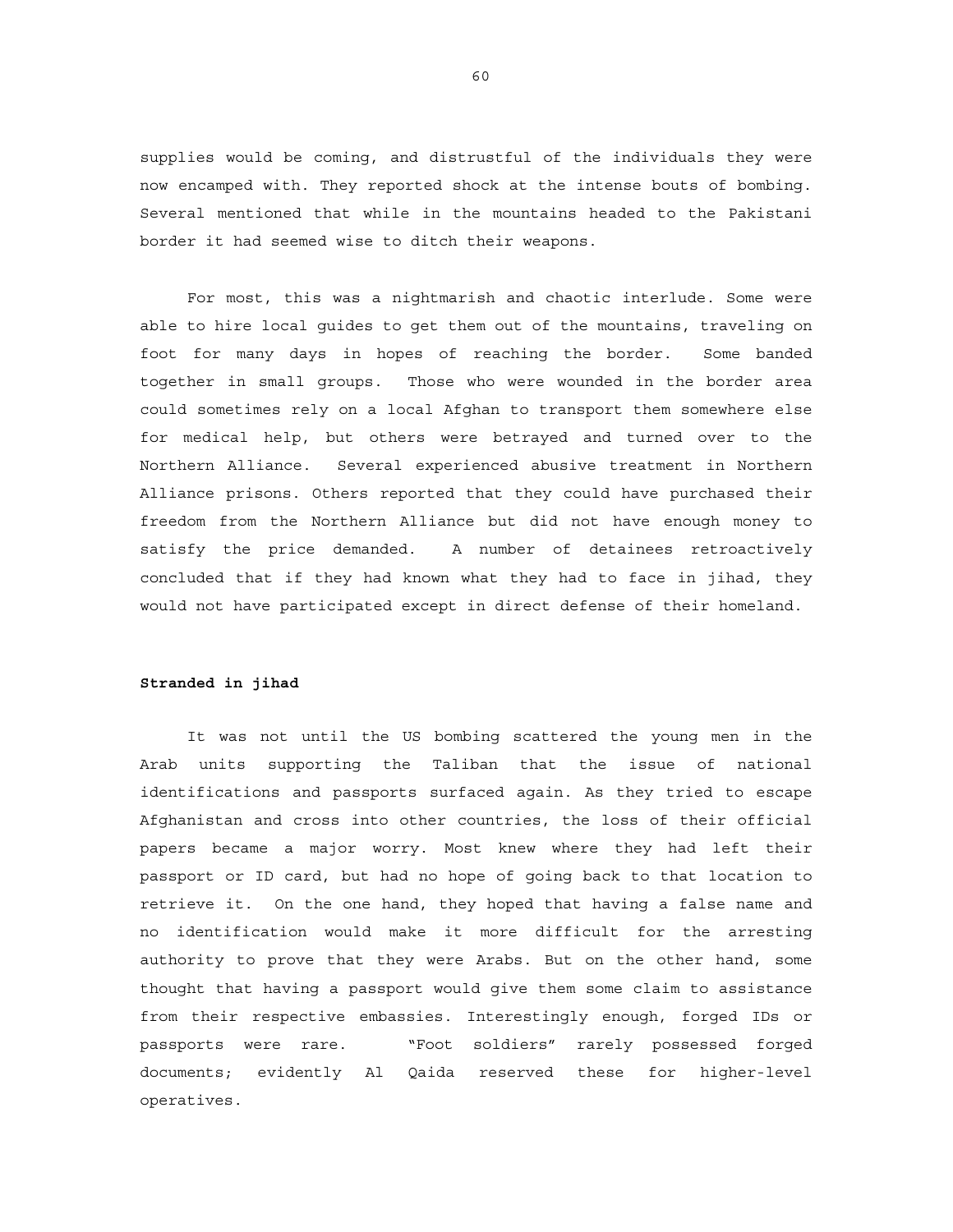A number of detainees said that once Kabul fell, locals warned them to leave Afghanistan, since foreign fighters were being rounded up and arrested. Many detainees then hired Afghan guides to help them cross into Pakistan. Many detainees said that not having passports, identification, or other travel documents heightened their fears of being isolated, trapped and stranded in a hostile place. One young detainee commented that when it came to getting Arabs out of Afghanistan safely, "Al Qaeda took care of their own". Other recruits, he believed, were left to their own devices.

Generally, Arab embassies did not attempt to locate and assist their nationals who had been arrested as foreign fighters. One Saudi representative was observed outside of a prison near Kandahar. It is not known whether this representative was passing through the area on some other business or whether he was sent to specifically examine the prison. This representative did not talk to any of the Saudi detainees. The more sophisticated Gulf State and Saudi recruits seemed clear about why their governments were not looking for them or attempting to aid them. After all, both Al Qaeda and other jihadists oppose the current Saudi government and other Arab governments, which they consider corrupt and illegitimate. But the more naïve recruits insisted that as holy warriors who were fighting for Islam, they deserved support from their governments. They were quite disappointed when help was not forthcoming.

#### **The Unknowns of Capture and Captivity**

Perhaps the greatest shock that young men on the battlefield, hiding in caves or in hospitals faced was capture, followed by a series of detentions by different authorities and culminating in their transfer into U.S. custody. The young men who were in prisons in either Afghanistan or Pakistan recall rough handling during interrogations and in their daily treatment. A few observed that other prisoners disappeared from their midst. Whether these men were released or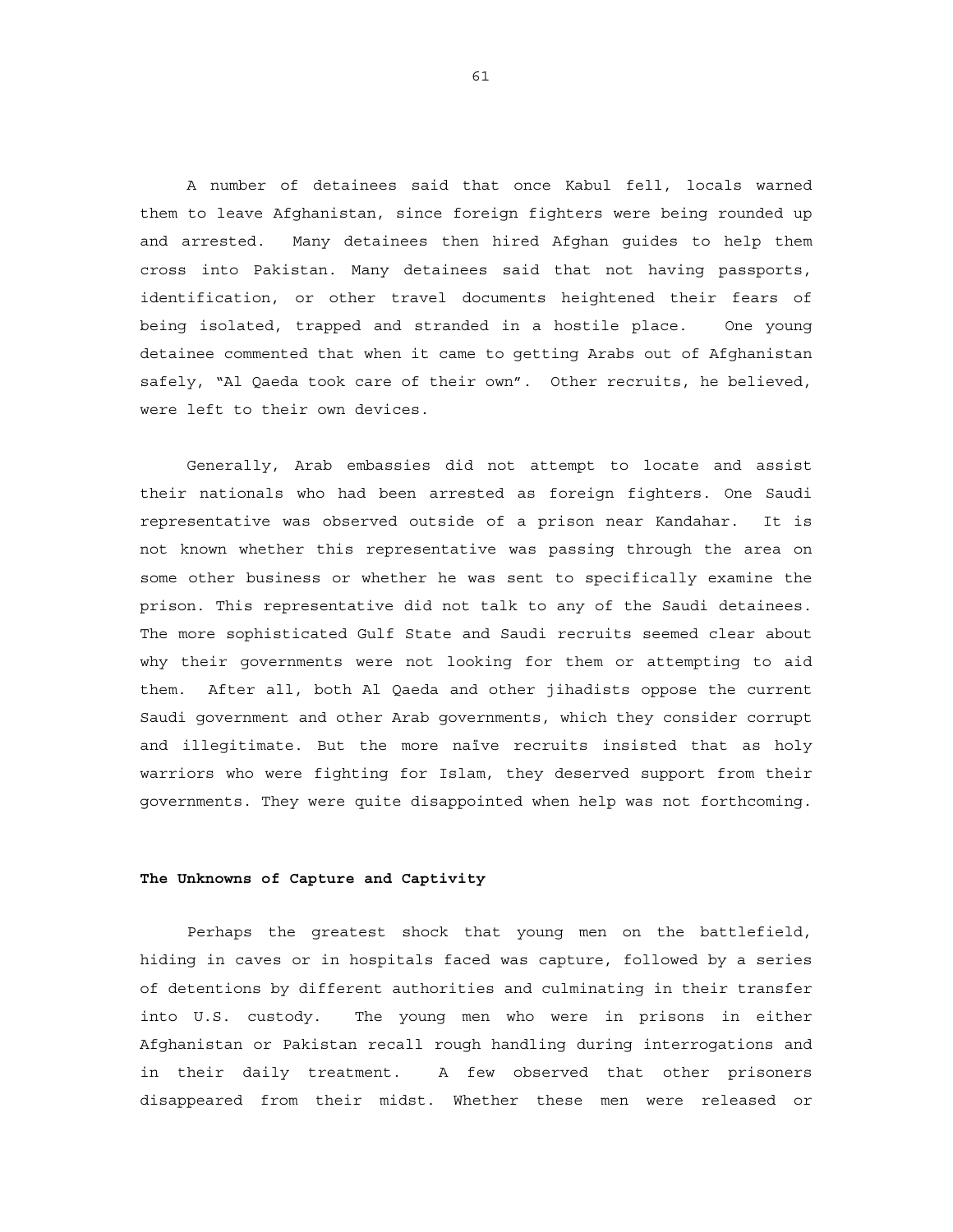murdered remains unknown. These disappearances created unease in the group and caused many to wonder if they, too, would "disappear." Several reported that they had witnessed other prisoners being killed. A few recognized some former Taliban interrogators and torturers among the detainees in Guantanamo, and stated that these men had mistreated them in previous confinements. A handful of young men in detention described surviving the Mazar-E-Sharif uprising. One had been shot twice but had managed to crawl to a basement to hide. He had survived a week of explosions and flooding to emerge alive.

The experience of a prolonged detention in a foreign land was one outcome that none of the jihadists appeared to have anticipated. Imams, recruiters and trainers had spoken of martyrdom, but no one had mentioned imprisonment. Recruits were never warned of the hardships of incarceration and were not prepared for this experience.

### **Reframing jihad**

Does the experience of captivity and imprisonment change the younger soldier more than the older? Are the younger jihadists more likely to take action against the US once released? Will a prison experience leave the younger men more likely to again engage in jihad against the West, or have they become sufficiently disenchanted to refuse its call? It is striking that a number of detainees have already psychologically re-framed their jihad experience. Many now state new parameters for engaging in jihad. Some say that they would only go on jihad again if it meant direct "homeland defense". Several stated that they would never participate in jihad again. Others said that they had now fulfilled their obligation and need not go on jihad again. Perhaps one in four of the young detainees would go on jihad again, but the greater portion of them would not. Interestingly, this distinguishes them from the older detainees, who appear to hold more strongly to their former convictions. Several narratives from older men explicitly captured the comment that it had been a great regret to them not to die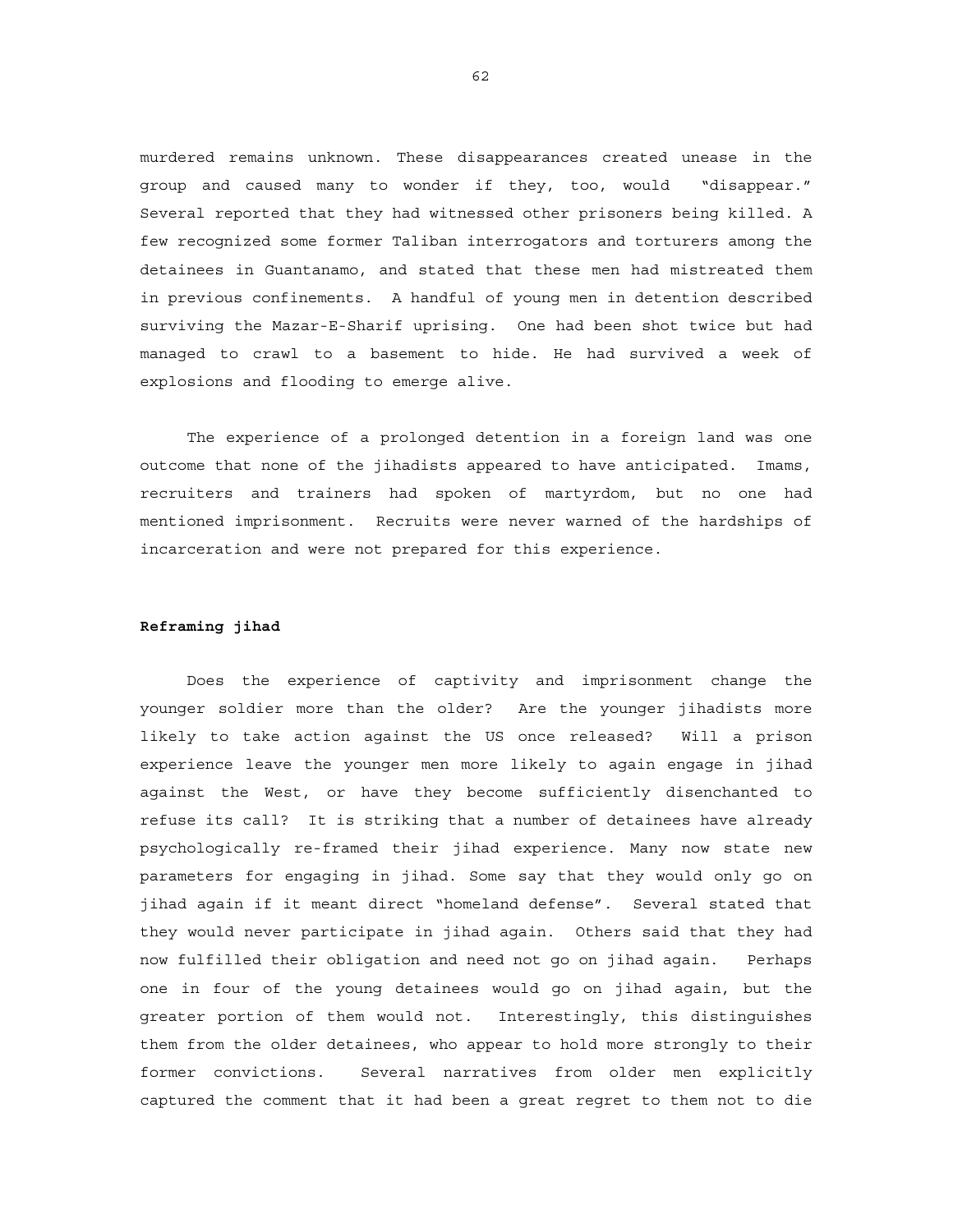for Islam and achieve martyrdom status. The older men appear to be more "hard core" than the younger detainees, perhaps because they are more deeply patterned in their beliefs and behaviors. On first review, they do not appear as amenable to "rehabilitation", that is, to being returned to mainstream society and becoming more moderate in their beliefs. It is more likely that we can expect them back in the global fray, even at a more advanced age.

The younger men, on the other hand, demonstrate less rigidity in belief and behavior. They have already begun to show more fluidity in thinking as they re-frame jihad. Their repeated perception of disillusionment, of having been sold a false bill of goods, seems particularly worthy of further exploration. If there is any group worth the effort of a carefully planned psychology operations (PSYOP) effort to show them the dark side of jihad, it is clearly the young. An information campaign can educate young Islamic males to the negative realities and horrors of jihad. While going off to war may seem like a solution to life's problems for the jobless and the addicted, and while even the rigors of training, the risks of battle and the glories of martyrdom may appear quite glamorous, the same is not true of the malaise of prolonged detention, the betrayal by "brother Muslims" and the loss of health and limbs.

The experiences of these detainees could provide a powerful argument to dissuade other young people from joining jihad. Young jihadists in captivity draw many conclusions that their peers should be exposed to: that recruiters lied to them, that allies sold them out, that they were used and undervalued by their jihadist leaders, and that captivity is a probable and highly undesirable outcome. This message could be an effective counterbalance to the image of heroic jihad.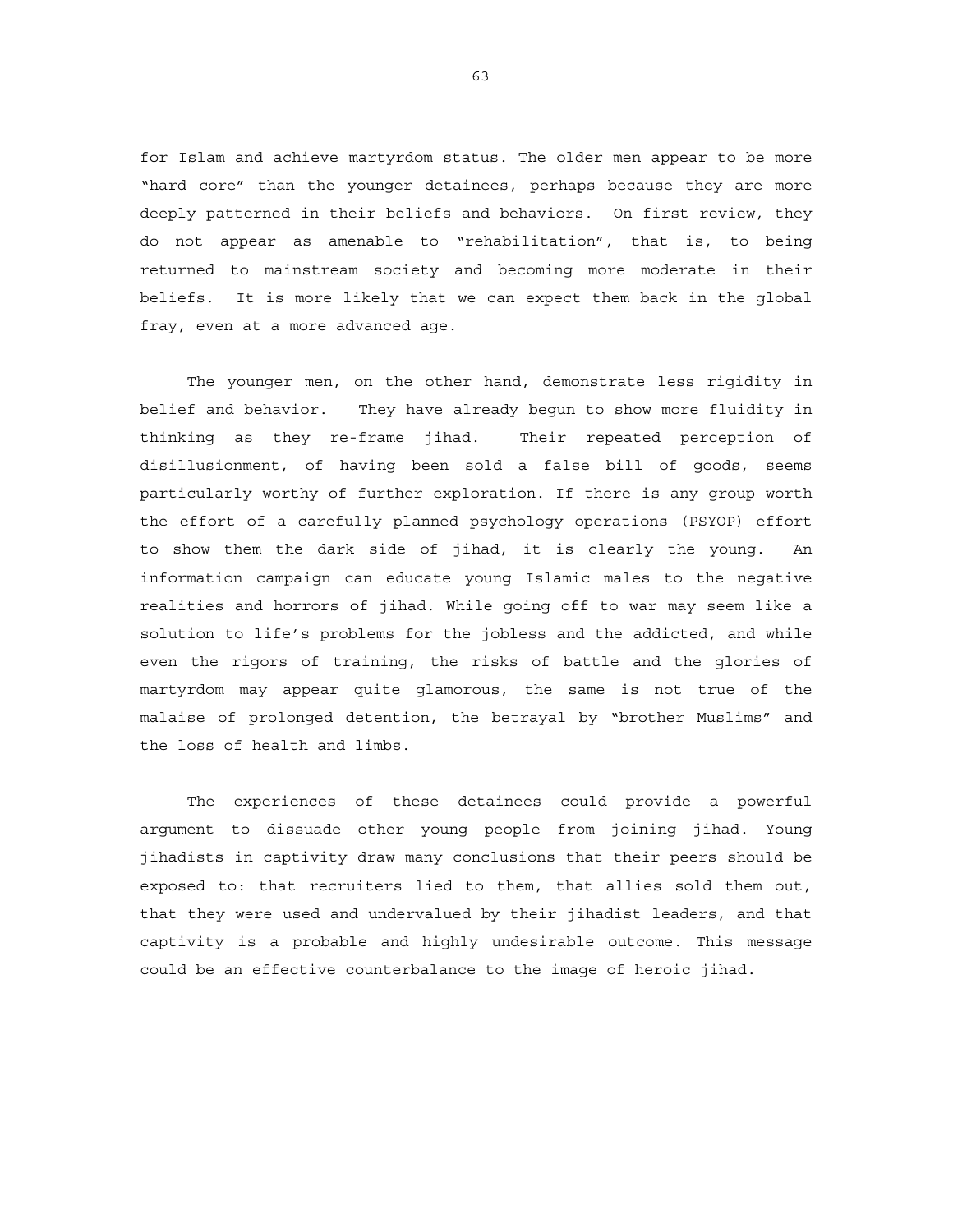#### **Sharon Curcio**

Sharon Curcio has a B.A. from Carnegie-Mellon University in Pittsburgh, PA and an MBA in marketing from Washington University in St. Louis, MO. Ms. Curcio spent ten years in consumer marketing and advertising in New York and in Miami, and worked for such firms as The General Electric Company, Wells, Rich Green Advertising, DMBB (formerly Benton & Bowles Advertising), the Block Drug Company and Storer Communications. In 1984 she assisted former Florida State Senator Jack Gordon in setting up the Institute for Public Policy and Citizenship Studies at Florida International University, and taught for FIU as well as for the University of Miami, the Miami-Dade Community College system and for Dade County Public Schools. She currently continues to work in public education in California.

As an Army Reserve Intelligence Officer, CW-3 Sharon Curcio has been a military analyst for eighteen years with experience in multiple theatre (PACOM, CENTCOM, and SOUTHCOM) operations and intelligence requirements. She was called to active duty in late 2003, and served most of 2004 at Guantanamo Bay as a Fusion Analyst in Joint Interrogation Group (JIG). Her study of the differences in Jihadist thinking between younger and older generation GTMO detainees appears in her *"Minds Unalike*" white paper which was published in "MIPB" and in "Military Review."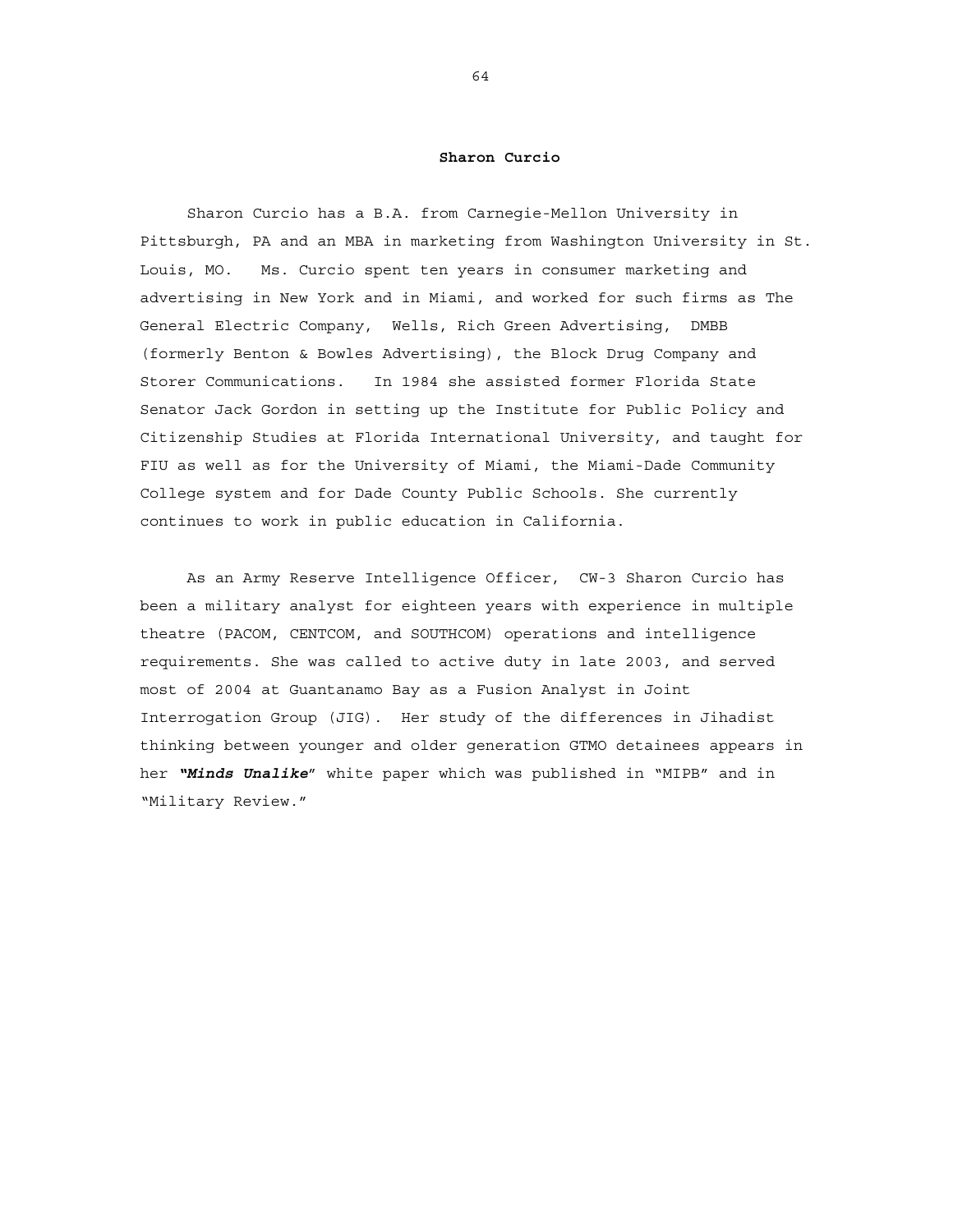## **4. PSYCHOLOGICAL FACTORS RELATED TO DISENGAGING FROM TERRORISM: SOME PRELIMINARY ASSUMPTIONS AND ASSERTIONS – JOHN HORGAN1**

#### **Introduction**

The relatively poor progress in attempting to resolve outstanding theoretical issues in the study of terrorism represents one of two major obstacles to conceptual development in the area (the lack of empirical data with which to test our hypotheses being the second). Given this, however, we sometimes are too quick to presume a lack of relevance of existing conceptual anchor points, perhaps especially when they emerge from disciplines other than our own. The consequent danger of being without intellectual starting points when studying terrorism is that we can quickly find ourselves with other problems, becoming so absorbed by the complexity of conflicting explanations that we fail to see common themes, and more importantly, fail to focus on more practical objectives.

Related to this, it ought to be pointed out that currently there is not merely confusion about what a 'psychology of terrorism' implies, but that even in some of the simplest critical analyses of the concept of the terrorist or of terrorism, a multiplicity of inconsistent and confusing uses of psychological findings emerges. Because of this confusion, some may conclude that an attempt to develop a psychology of terrorism (let alone a psychology of 'disengagement' from terrorism) is an unattainable objective. The current state of knowledge and debate on this issue suggests that we should attempt to develop a more sophisticated way of understanding involvement in terrorism. This may include an exploration of ways in which our understanding of

<sup>1</sup> Senior Research Fellow at the Centre for the Study of Terrorism and Political Violence. School of International Relations, University of St. Andrews, Scotland. Email: john.horgan@st-andrews.ac.uk. Some of the examples presented here are taken from my earlier chapter 'Leaving Terrorism Behind' in Silke, A.(Ed), *Terrorists, Victims, Society*, London: Wiley, 2003, and from Horgan, J. *The Psychology of Terrorism*, London: Routledge, 2005, in which these issues are explored in fuller detail.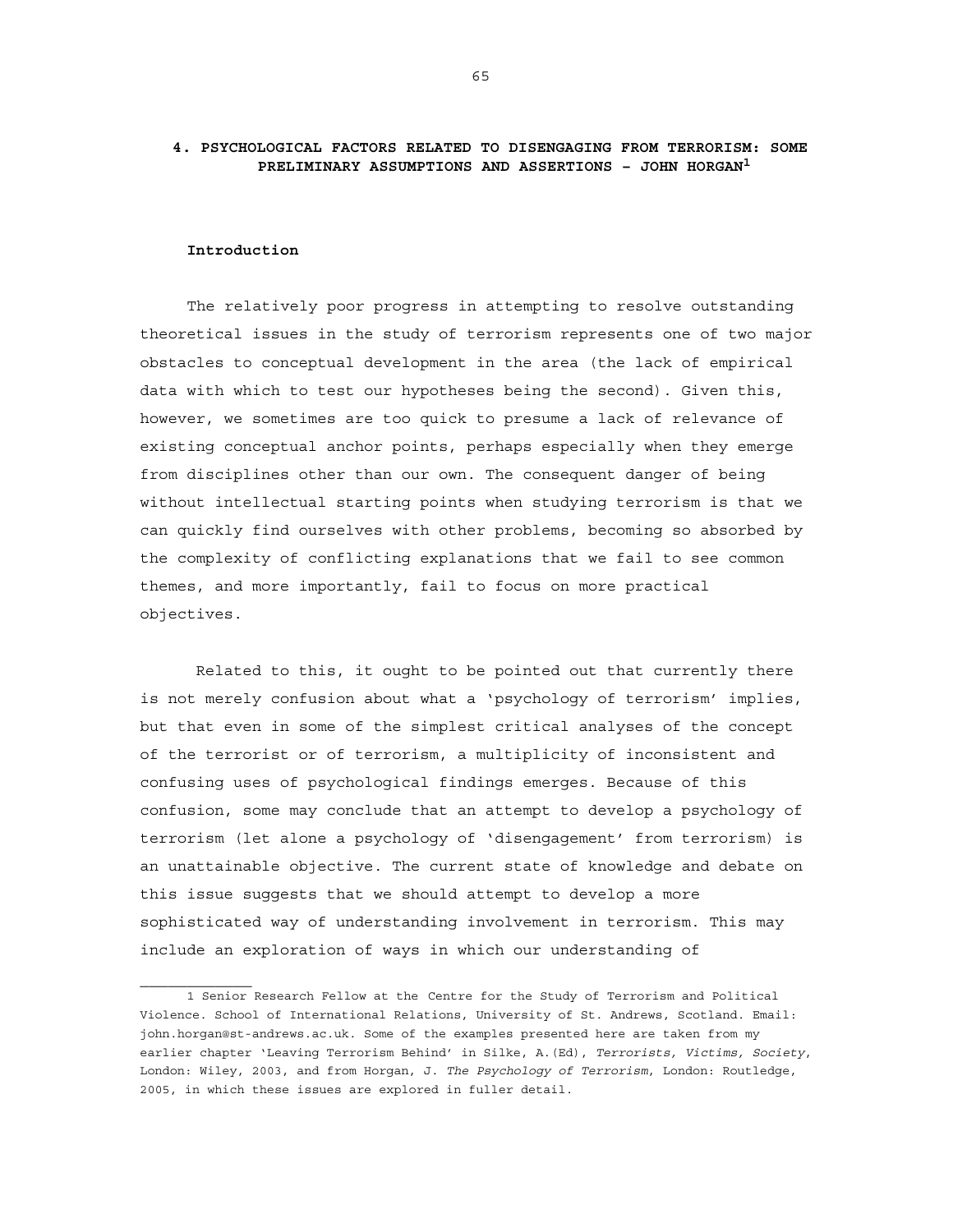psychological processes can inform and improve our understanding of terrorism (and all that that implies). We may also find that 'description' represents a more realistic objective than 'explanation', given our current conceptual and theoretical limitations.

With this in mind, the arguments based in this paper as they relate to understanding 'disengagement' from terrorism remain tentative hypotheses, and until the relevant data are identified and these hypotheses tested, we ought to treat them as limited. Despite these necessary limitations, the views expressed in this paper represent a different approach to understanding the terrorist to those that have traditionally characterized psychological issues in understanding the development of the terrorist. As explained in detail in two other recent papers<sup>2</sup>, acknowledging that involvement and engagement in terrorism is best thought of as a *process* brings fresh perspectives via critical distinctions that enable us to understand the reality of involvement in terrorism as well as provide a conceptual base from which we might develop beneficial analyses. By considering involvement in terrorism in terms of *process*, we also help to move aspects of these debates away from complex but essentially sterile discussions that postulate terrorism as some sort of abstract event. This allows us instead to focus on identifiable behaviors and their antecedents, and on expected consequences and outcomes that are associated with terrorism. Furthermore, this way of thinking attempts to capture a meaning for psychological approaches that do not depend upon narrow definitions derived from elsewhere, or from definitions that have to be so general as to be meaningless and of no real utility to anyone.

This perspective represents a very different approach to traditional analyses of the terrorist in that there is an explicit effort made to consider the broader issue of involvement in terrorism as

<u>66 and 2001 and 2001 and 2001 and 2001 and 2001 and 2001 and 2001 and 2001 and 2001 and 2001 and 2001 and 200</u>

<sup>2</sup> Horgan, J. and Bowman, L. 'A Psychological Approach to Understanding Initial and Increasing Involvement in Terrorism and Implications for Counterterrorism', *Studies in Conflict and Terrorism,* forthcoming; Taylor, M. and Horgan, J. 'A Conceptual Framework for Addressing Psychological Process in the Development of The Terrorist', *Terrorism and Political Violence,* forthcoming.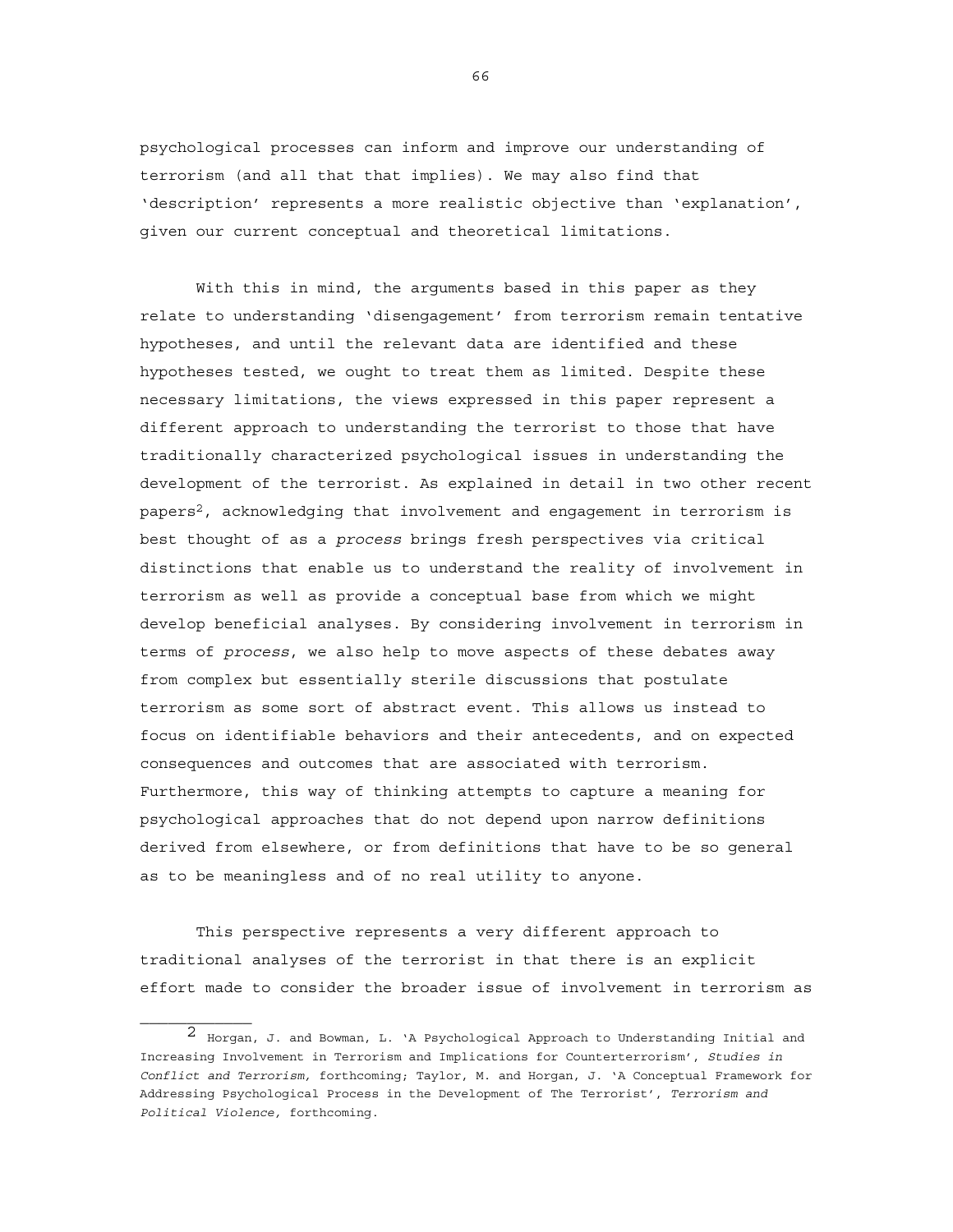a process comprised of discrete phases: **'becoming'** a terrorist<sup>3</sup>, **'being'** a terrorist (understood as both a) remaining involved and b) engaging in terrorist offences) and **'disengaging'** from terrorism.4

A critical conceptual point that is important for informing response strategies (at whatever stage they may be focused) is that the factors that impinge upon the individual at each of these phases may a) not be necessarily related to each other, and b) may not necessarily reflect upon each other. In other words, answering the call of one of these phases of the process may not reveal anything useful or insightful about the other. This logic is consistent with Rational Choice perspectives in criminology. The implications of thinking about terrorism in such a way are essentially a recognition that answering questions about why people may wish to become involved in terrorism then may have little bearing on the answers that explain what they do (or are allowed to do) as terrorists (or something else), or how they actually become and remain involved in specific terrorist operations. Similarly, answering questions about what keeps people involved with a terrorist movement may have surprisingly little if any bearing on what subsequently sees them disengaging from terrorist operations or from the organization (and/or broader movement) altogether.

#### **Becoming Involved in Terrorism**

<sup>3</sup> The term 'becoming a terrorist' might be more usefully reinterpreted as 'initially becoming engaged and/or involved in doing terrorism'.

<sup>4</sup> Horgan, John, *The Psychology of Terrorism*. London, UK: Routledge, 2005.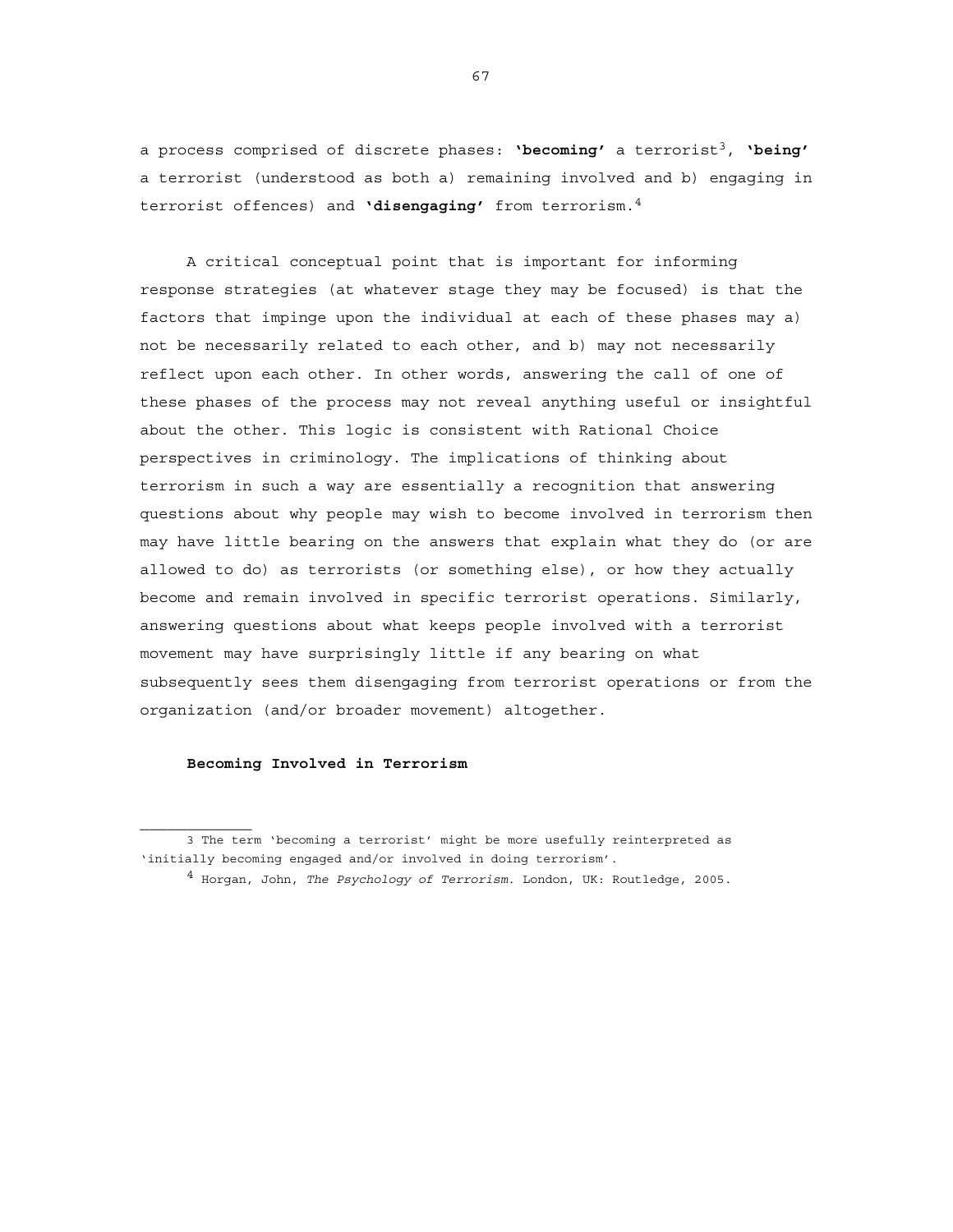In attempting to make practical progress here, identifying issues relating to 'how' people become involved may be more valuable than attempting to arrive at answers 'why' people become involved. Essentially then we need to shift our expectations away from the goal of arriving at a simple, and probably naïve, answer about terrorist motivation. This complexity is captured well by Taylor and Quayle<sup>5</sup> who describe involvement in terrorism as:

"… in this respect no different from any of the other things that people do. In one sense, embarking on a life of terrorism is like any other life choice … To ask why an individual occupies a particular social, career or even family role is probably a deceptively easy but essentially unanswerable question. What we can do, however, is to identify factors in any particular situation that helps us understand why particular life choices have been made. This same analysis applies to the development of the terrorist."

The common personal, situational, and cultural factors across accounts that reveal why and how people become involved are usually quite broad and seem unrelated in a practical sense, in that rarely is there a clear, singular, involvement catalyst that is identifiable in that decision. Even when an individual him or herself suggests the perceived presence of such a catalyst, we ought to interpret its significance with great caution since personal accounts often obscure acknowledgement of the expected positive features of involvement. We might run the risk therefore of forming quite an incomplete and biased interpretation of an already biased account. When we are in a position to consider accounts from activists around the world, different qualities are certain to emerge, with different emphases on particular 'push' and 'pull' factors, reflecting different roles held by different people under different degrees of ideological content, social, ideological and organizational control, commitment, etc. Sometimes the

 $\mathcal{L}_\text{max}$ 

<sup>5</sup> Taylor, M. and Quayle, E. *Terrorist Lives,* London: Brassey's, 1994.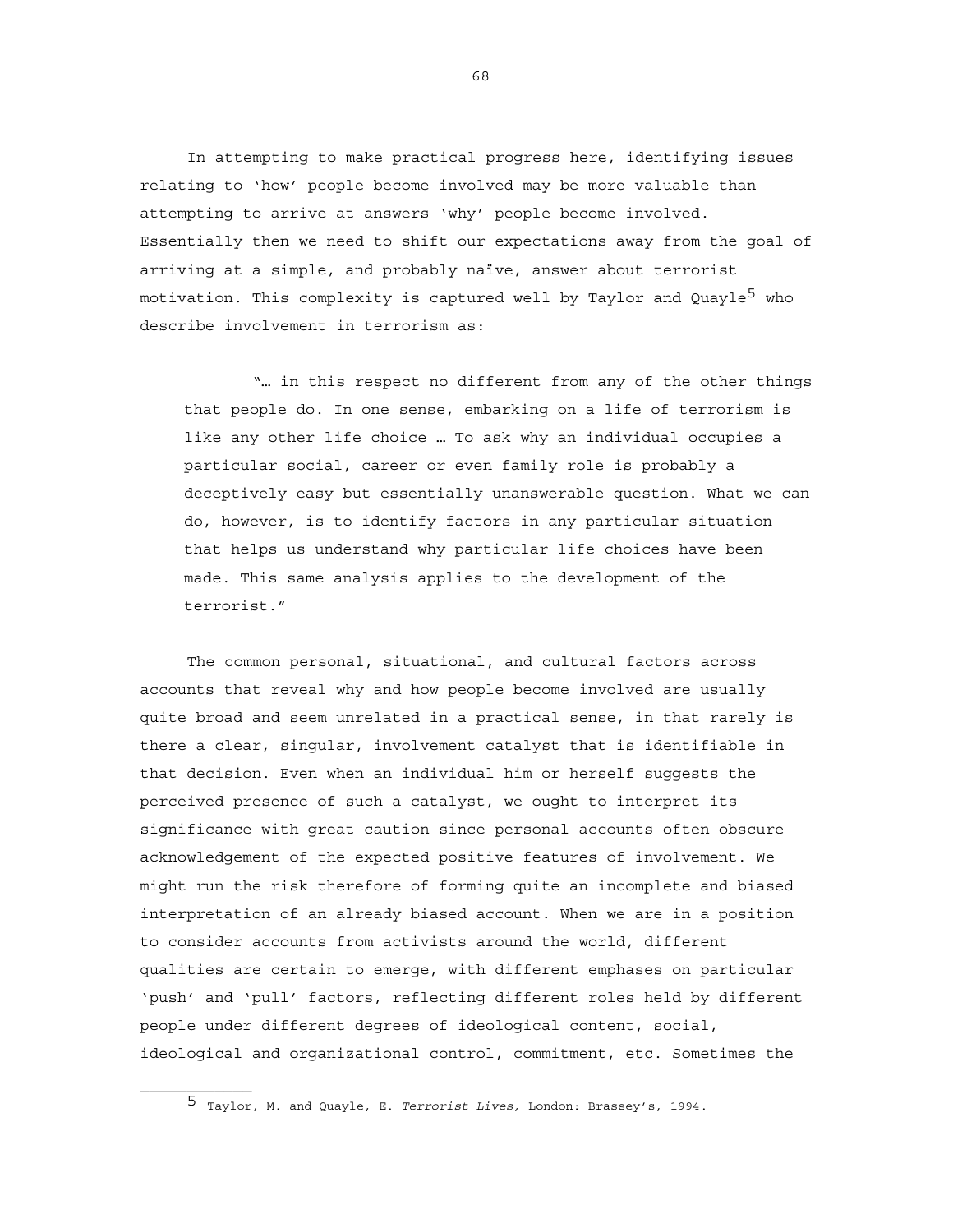extent to which evidence of the presence of these issues emerging in interviews can simply reflect the degree to which an individual activist is articulate or not, and whether he or she has verbalized openly the rationale or morality of his or her activities and other such coincidentals. Frequently the terrorists providing the accounts will have acquired the ability to couch an explanation for their behavior (at whatever stage of the process) into such an elaborate, spiritually or ideologically dogmatic framework that we receive very little (if any) notion of the specific limiting factors that may have impinged upon individual thinking and personal decision-making that led the individual either into the movement in the first place, or further into a sense of 'increased' involvement and engagement.

A sense of gradual socialization into terrorism appears to be a common theme, with an initial sense of involvement seemingly characterized by gradual increases in commitment. Group factors are also centrally important in attempting to identify supportive qualities of initial engagement. Overall, we get a sense that the boundaries between apparent *degrees* of involvement are often more psychological than physical (although engaging in actual terrorist operations can bring with them a sense of ritual aimed at unambiguously solidifying commitment to the group and its activities), with a sense of premium attached not only to membership, but moreover to certain, specific roles.

There are frequently overlooked and misinterpreted positive features of increased engagement for the individual terrorist. These include the rapid acquisition of some sort of skill or skills (be they physical or psychological); an increased sense of empowerment, purpose and self-importance; an increased sense of control which appears to reflect the common effects of ideological control and self-propaganda, as well as the use of particular involvement steps as currency, which mirrors the point above about the necessary distinctions between degrees of involvement. Additionally, the individual terrorist gains a tangible sense of acceptance within the group, and in combination with this, the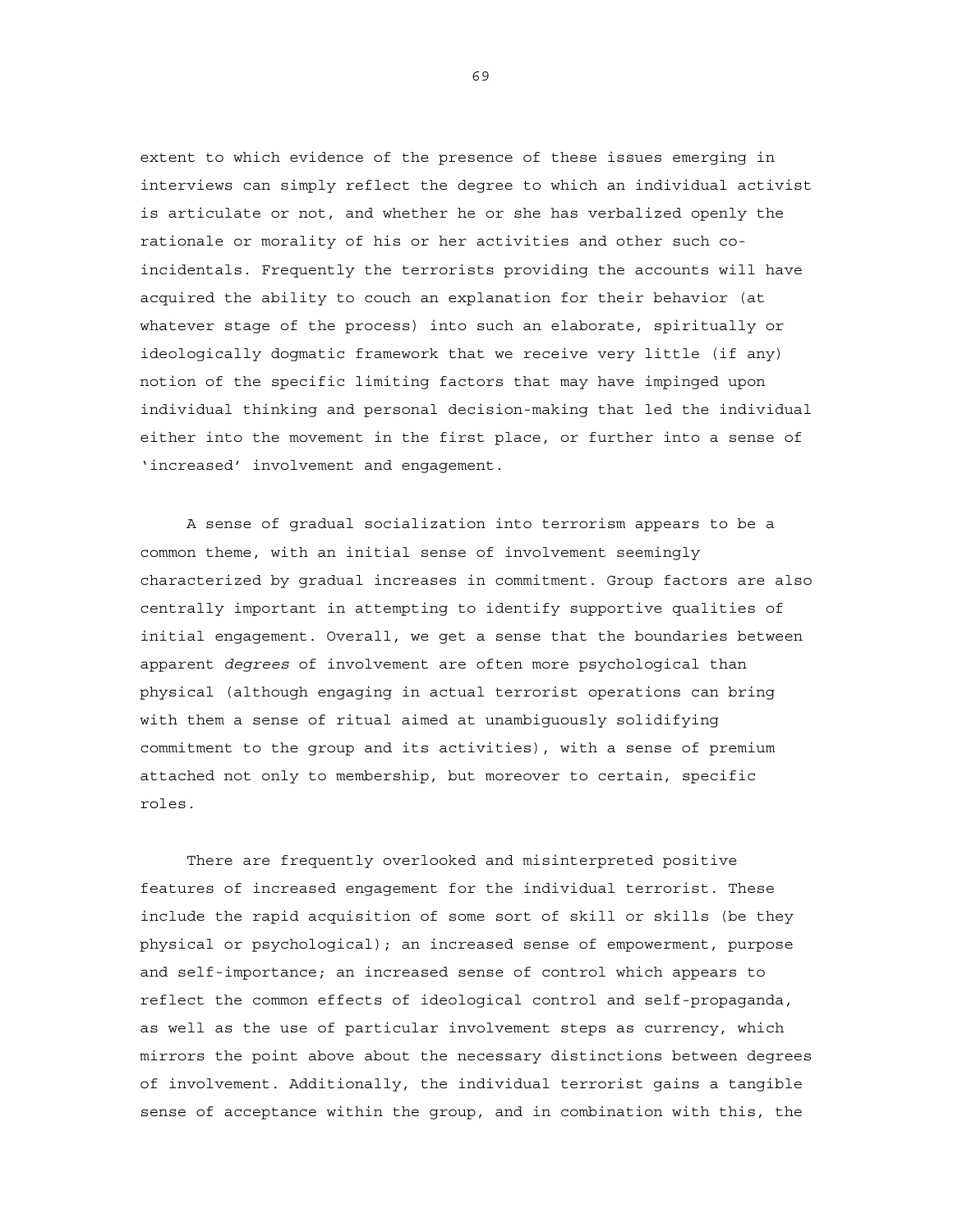acquisition of real status within the broader community, which is often expressed subsequently via identification with the broader supportive community. A perceived sense of reward quite possibly represents the only common denominator across all potential terrorists in terms of understanding the common factors that impinge upon the wide variety of different people who engage in terrorist movements in very diverse ways.

Although it is not difficult to identify the broad socio-political preconditions for a climate that is conducive to the emergence of terrorism6, it remains the case that few people will be led by that climate to engage in terrorism, let alone in specific violent terrorist activity. In a more detailed analysis, I have identified factors that may help us understand why this sense of *openness to engagement* is more readily found in some people than in others<sup>7</sup> -- even within the same group of people, all of whom may have been clearly exposed to the same assumed generating conditions to terrorism. For all terrorists in all movements, involvement is perhaps best characterized by development based on initial supportive qualities that vary in their significance for the individual, the individual group, and the relationship which both of these have with each other and with their surrounding environment (environment here refers to a broad array of competing influences, be they physical, ideological, social etc.). The reality is that there are many factors (often so complex in their combination that it can be difficult to delineate them, particularly when considering practical counter-terrorism initiatives) that can come to bear on an individual's intentional or unintentional socialization into involvement with terrorism.

 In recognizing the group dimension to involvement in terrorism (at whatever stage the individual may be), the consequences of what that recognition implies are obvious: psychological qualities of group membership quickly become apparent for the extreme potential both to attract members as well as to bind them together via sustained

<sup>6</sup> Bjorgo, T.(Ed.), *Root Causes of Terrorism*, London: Routledge, 2005.

<sup>7</sup> Horgan, John, *The Psychology of Terrorism*. London: Routledge, 2005, Chapter 4.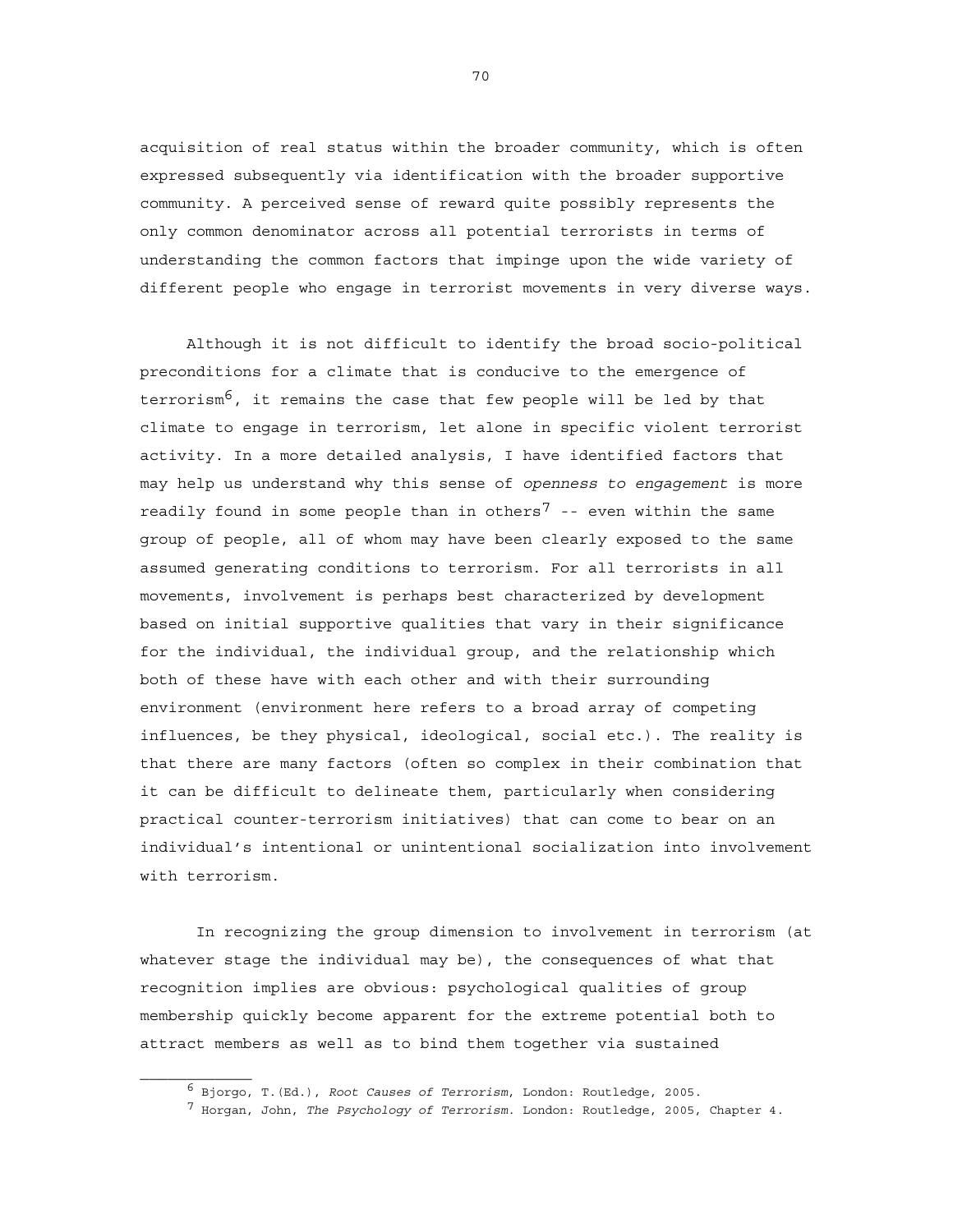commitment and engagement. Extreme conformity and strict obedience are organizational cornerstones that leaders will put in place through various mechanisms to enhance the effective maintenance of what is already a difficult, secret, and above all *illegal* movement. It follows then, that maintaining such conformity is paramount, and having a shared purpose or sense of unity and direction, which in itself is catalyzed by having a clearly identifiable enemy (and its activities), facilitates this. We have also seen that the distinction between where one lies with respect to the 'initially becoming involved' and 'being involved' is in one sense as much a psychological issue as anything else, but thinking of participation in terrorist events as a possible delineation point is useful: any remaining hurdles of finally having one's identity reaffirmed within the terrorist group often comes through engagement in activity considered centrally valuable to the organization.

#### **Disengaging from Terrorism**

I will not discuss the phase of 'being a terrorist' as it has been extensively discussed elsewhere<sup>8</sup>, but will instead move directly to the final phase - disengagement. At the outset, it seems noteworthy to state that we know very little about what happens for the individual terrorist to leave terrorism behind. It is obvious that the psychological research community has for far too long focused on issues to do with becoming involved, leaving a significant gap in our knowledge. A disheartening reason for this is an ambivalent perception by researchers towards issues concerning and arising from, disengagement. Many researchers assume that terrorists and their movements are somehow no longer 'relevant', or deserving of serious, urgent study, once their involvement in terrorism has ceased (or the movement has entered a cease-fire or peace process). Yet it is precisely at this phase that former terrorists are most likely to be willing to speak to researchers and grant interviews. From a policy perspective, it is clear that

<sup>8</sup> Horgan, John, *The Psychology of Terrorism*. London: Routledge, 2005, Chapter 5.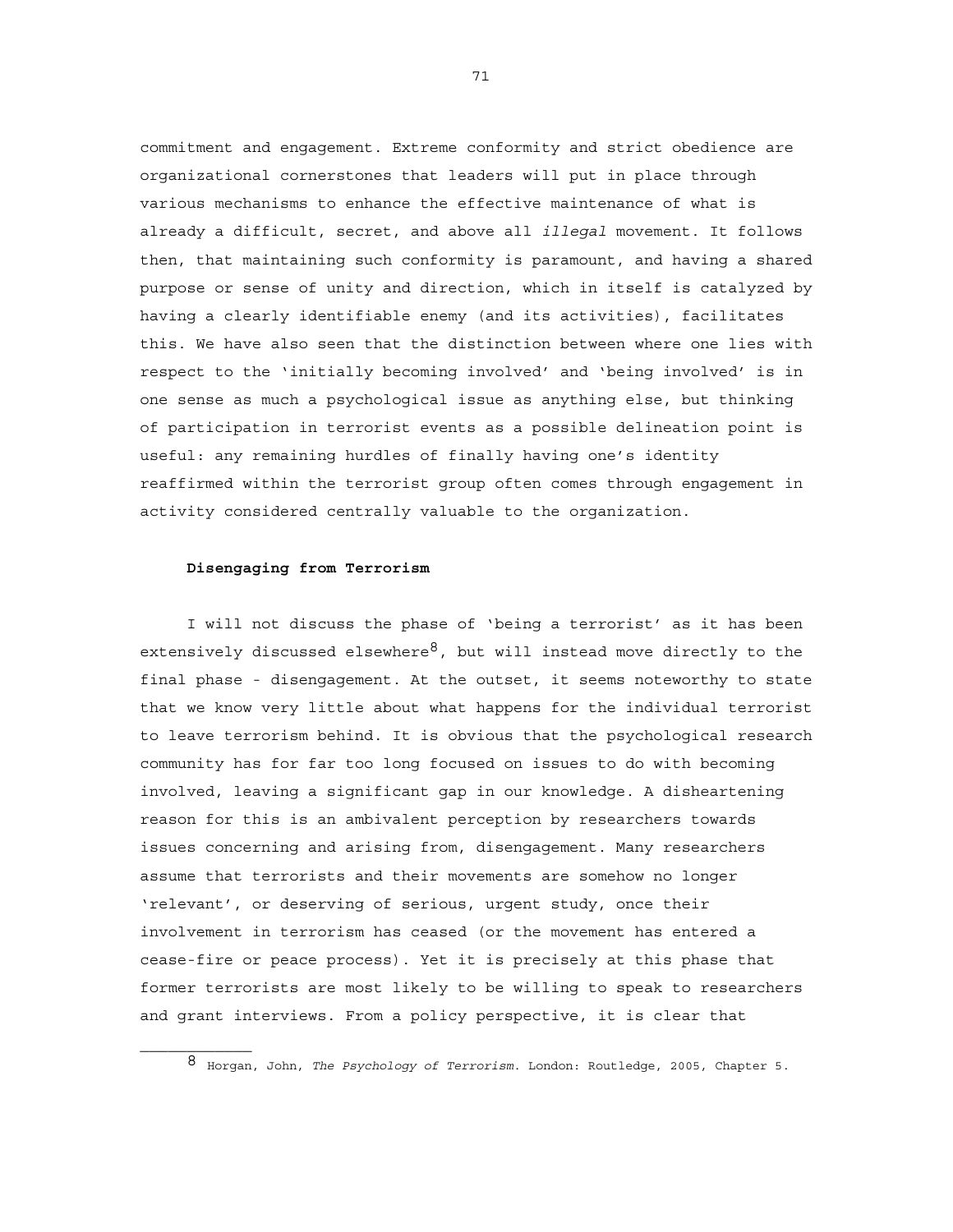understanding and encouraging disengagement could have a crucial role to play in countering extremist violence.

In thinking about disengagement from terrorism, there are questions we need to answer in relation to what happens to people who leave terrorism, issues relating to what influences them to leave (either voluntarily or involuntarily), as well as the implications of such movement. Indeed, a broader issue here, and one that is especially relevant given the complexity of what 'becoming involved' seems to now suggest, concerns what we mean by 'disengaging' or 'leaving' at all. Leaving terrorism might on the one hand suggest critical cognitive and social changes, in terms of leaving behind the shared social norms, values, attitudes and aspirations so carefully forged while the individual was still a member of a terrorist group. On the other hand it might indicate some continued adherence to these values and attitudes, and engaging in some other socially relevant behaviour but no longer engaging in actual terrorist operations.

Obviously, disengagement cannot be studied in isolation. To gain a fuller understanding of how and why people leave terrorism behind we do need to consider the varied and complex reasons as to why and how people join a terrorist group in the first place, and also how and why they remain in an organization. Also, we will need to consider reasons that can inhibit or block the exit (be it **psychological**—e.g. through disillusionment with some aspect the group— or **physical**—e.g. through apprehension by the security services, or the decision to call a ceasefire). To further complicate matters, we might think of each of these as either **voluntary** in origin (e.g. the decision that continued membership of the group is no longer as important as some overriding personal issue) or **involuntary** (e.g. an individual is forced to leave in the face of some external issue such as the reality of arms decommissioning, or some new legislative initiative, and the implications this has for organizational dissipation), or a combination, for instance in the form of an outright rejection of the group's ideals as a result of a political shift in the group's stance.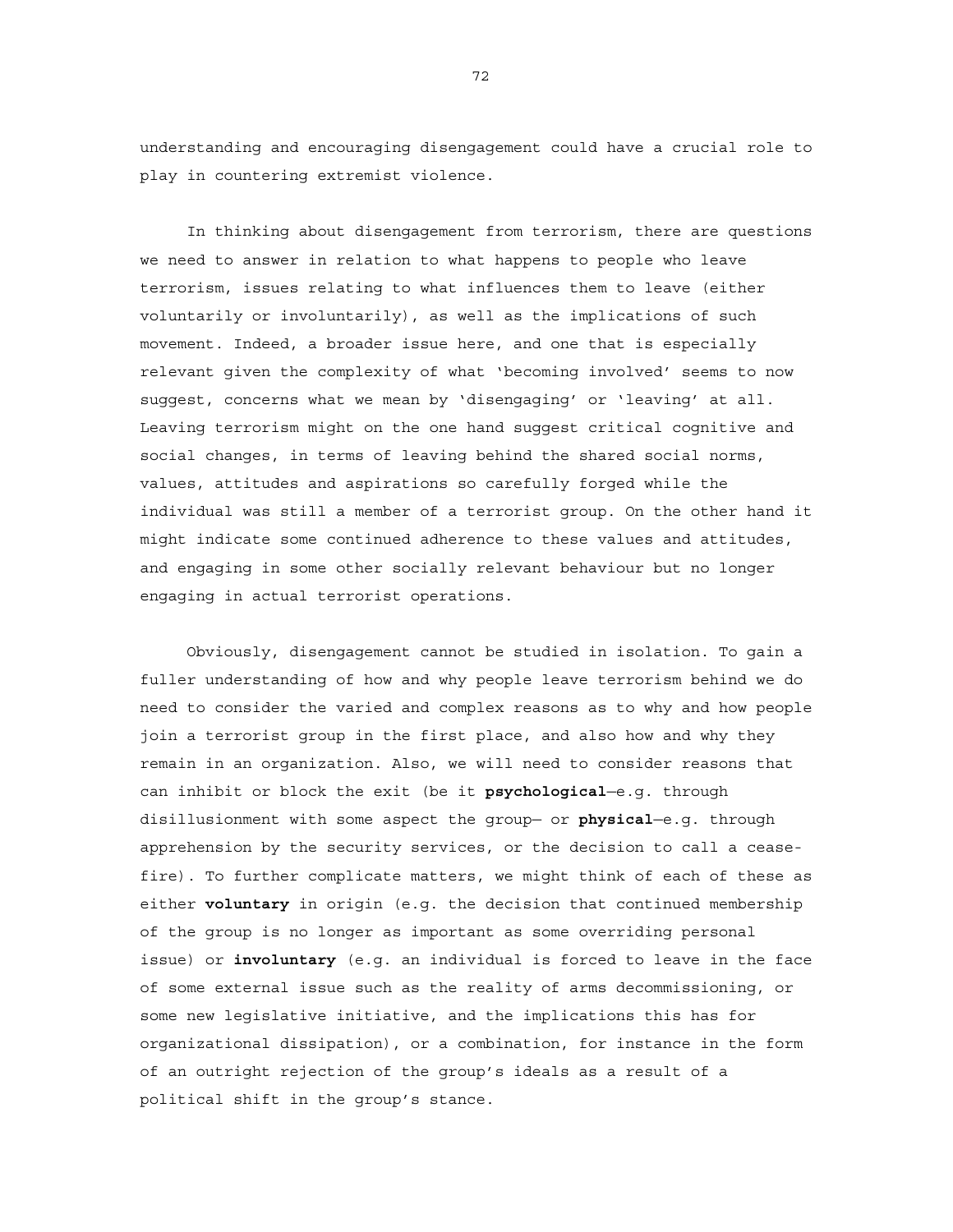We already then have two broad possible categories with in which we can consider the influences 'pushing or 'pulling' a person to leave terrorism behind: voluntary and involuntary disengagement.

#### **The Seeds of Psychological Disengagement**

A successful terrorist movement will successfully attract new members by creating and fostering positive perceptions about involvement. If effective, this means that some people will actively seek out involvement in a terrorist movement. It is often the case that in earning trust, respect and a place in the terrorist movement, members (or potential recruits) will encounter psychological barriers that they must overcome or to which they must adapt. If not, the seeds of what we might term 'psychological' disengagement will already begin to set, and a variety of influences appear to directly or indirectly facilitate (or even encourage) the prospect of leaving.

The perceived or actual rewards involved in terrorist groups can include an enormous amount of excitement, status, purpose, admiration, coupled with what McCauley and Segal<sup>9</sup> refer to 'mutual solidarity and feelings of comradeship', and these supportive qualities of involvement are exceptionally important, especially given the kinds of new demands facing the terrorist recruit. Indeed, given illegal underground life more generally, these features can become quite potent. The reality of balancing out the negative features of increased, sustained and focused involvement with the positive supportive qualities is rarely straightforward, however, and the negative intensity of the group is demonstrated by many accounts of members who have left the organisation and have written memoirs or autobiographies. For instance, Michael

<sup>9</sup> McCauley, C. R. and Segal, M.E., 'Terrorist Individuals and Terrorist Groups: The Normal Psychology of Extreme Behaviour', in J. Groebel and J. H. Markstein (Eds.), *Terrorism: Psychological Perspectives,* Seville: University of Seville Publications, 1989, pp.41-64.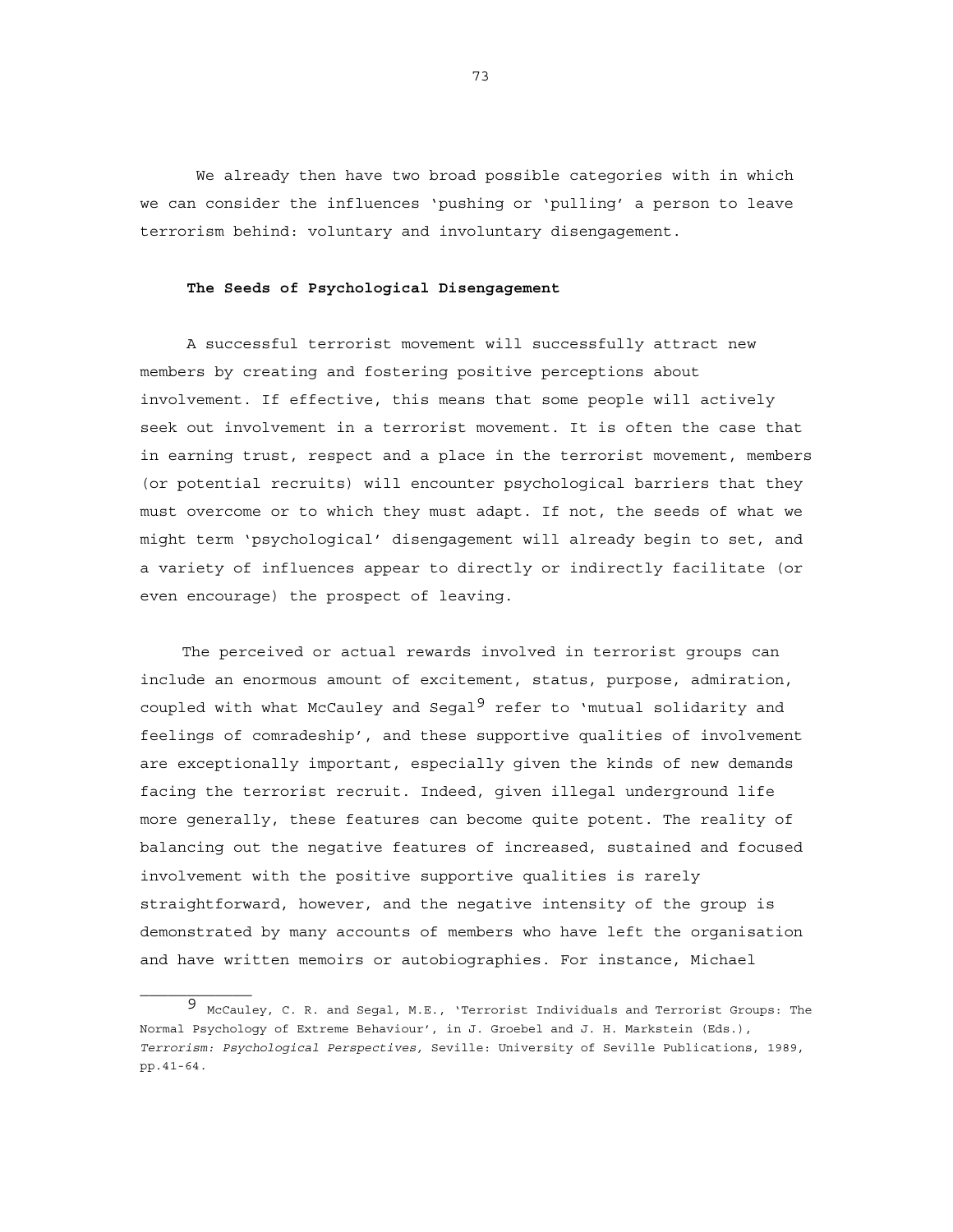Baumann $^{10}$ , a former member of the German 2nd June Movement, reflects on the negative influence exercised by the power of the group:

… the group becomes increasingly closed. The greater the pressure from the outside, the more you stick together, the more mistakes you make, the more pressure is turned inward … this crazy concentration all day long, those are all the things that come together horribly at the end, when there's no more sensibility in the group: only rigid concentration, total pressure to achieve, and it keeps going, always gets worse.

Increased security often brings greater pressure arising from attempts to safeguard against infiltration or internal disputes. In February of 1969, Japanese police discovered 14 bodies in the snowy mountains outside Tokyo. It transpired that they had all been members of the Japanese Red Army, and had been tortured and killed by their fellow members as a result of internal squabbling over ideological issues.

While some recruits will adjust to the pressure, others do not. Again, there is little reliable data on this issue, but we do know that individual terrorists make requests to 'leave', having decided that the lifestyle is not for them. Anecdotal evidence suggests that sometimes this is not a problem, given the implicit assumption that the member will 'not talk'. Indeed the Italian Red Brigades (on which Jamieson $^{11}$ gives perhaps the best glimpse into the factors affecting disengagement) appeared to have realized the importance of identifying probable 'dropouts' from the outset: "when a firing group went into action, one, or at the most two, 'novices' were taken along to provide cover and to test their nerve and reliability under pressure." The Red Brigades adopted

<sup>10</sup> Cited in Alexander, Y. and Myers, K.A.(Eds), *Terrorism in Europe*, London: Croom Helm, 1982, p.174.

<sup>11</sup> Jamieson, A., *The Heart Attacked: Terrorism and Conflict in the Italian State,* London: Marian Boyers, 1989.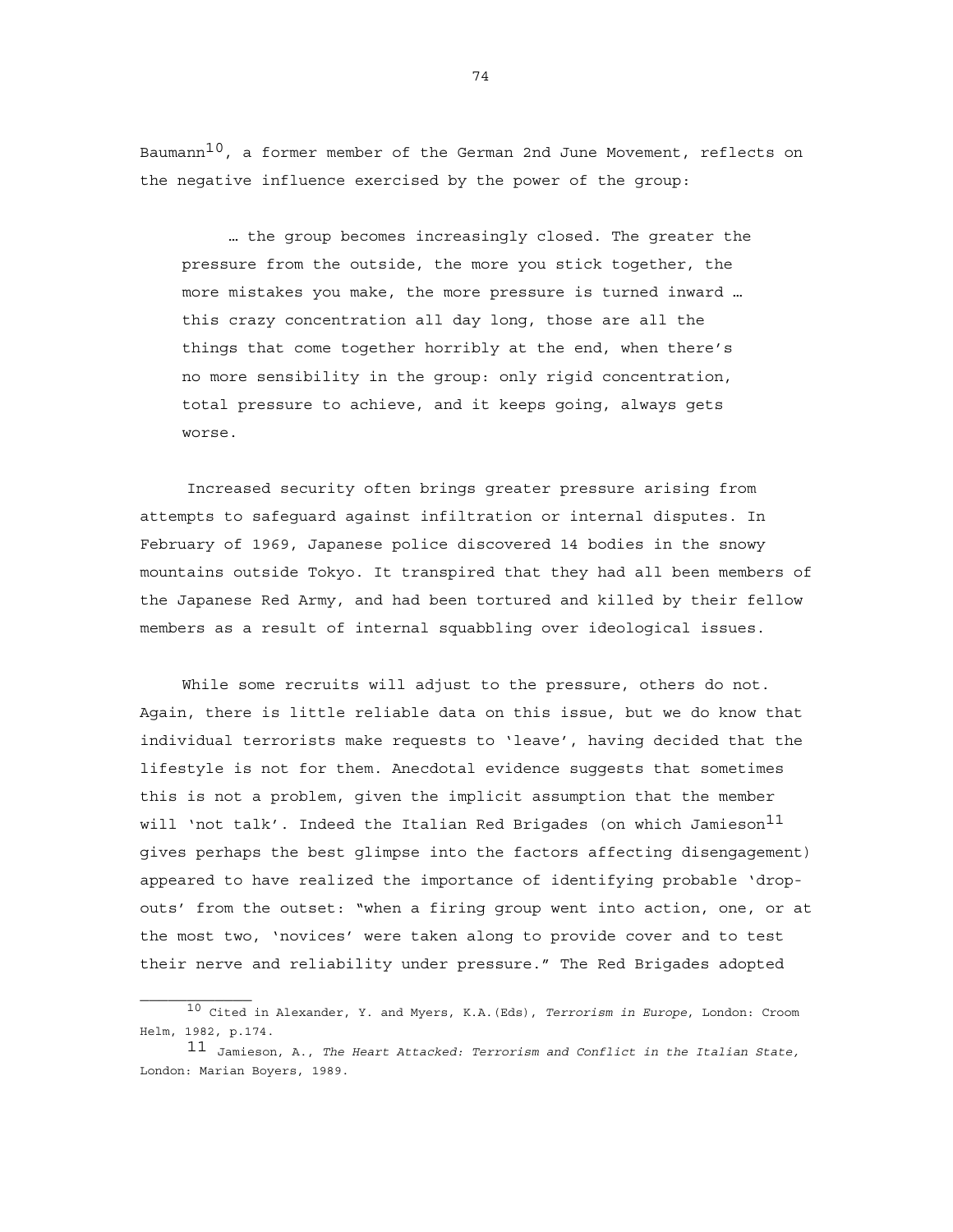what was tantamount to a crude psychometric screening tool via assessment under extraordinary pressure.

For many facing self-doubt, however, leaving may not be so easy. After all, regardless of what stage along the 'becoming involved' and 'being involved' continuum a person lies, the organization will seek a return on their investment and a promise to keep one's mouth shut may not be enough. The leadership of the Baader-Meinhof group never hesitated to clarify this: "Whoever is in the group simply has to hold out, has to be tough." $^{12}$  In later stage they threatened that the only way out for any doubters would be "feet first." Similarly, Spire<sup>13</sup>, a former member of the French Communist Party, describes the fear of ostracism and marginalization if one "challenges the ideology … or the fashionable beliefs." Spire described in detail his own attempts to rationalize "breaches of faith, oppression, and political crimes" because he felt "terrified at the thought of being marginalized by beloved fellow comrades and colleagues." Adriana Faranda of the Italian Red Brigades also reflects on the pressures associated with membership and the negative social and psychological consequences of sustained membership:

… choosing to enter the Red Brigades—to become clandestine and therefore to break off relations with your family, with the world in which you'd lived until the day before—is a choice so total that it involves your entire life, your daily existence. It means choosing to occupy yourself from morning till night with problems of politics, or organization, and fighting; and no longer with normal life—culture, cinema, babies, the education of your children, with all the things that fill other people's lives. These things get put to one side, ignored, because they simply do

<sup>12</sup> Post, J.M., 'Group and Organisational Dynamics of Political Terrorism', in P. Wilkinson and A.M. Stewart (Eds.) *Contemporary Research on Terrorism*. Aberdeen: Aberdeen University Press, 1987, p.310.

<sup>13</sup> Spire, A., 'Le Terrorisme Intellectuel', *Patio*, Vol. 11, 1988, 150-158.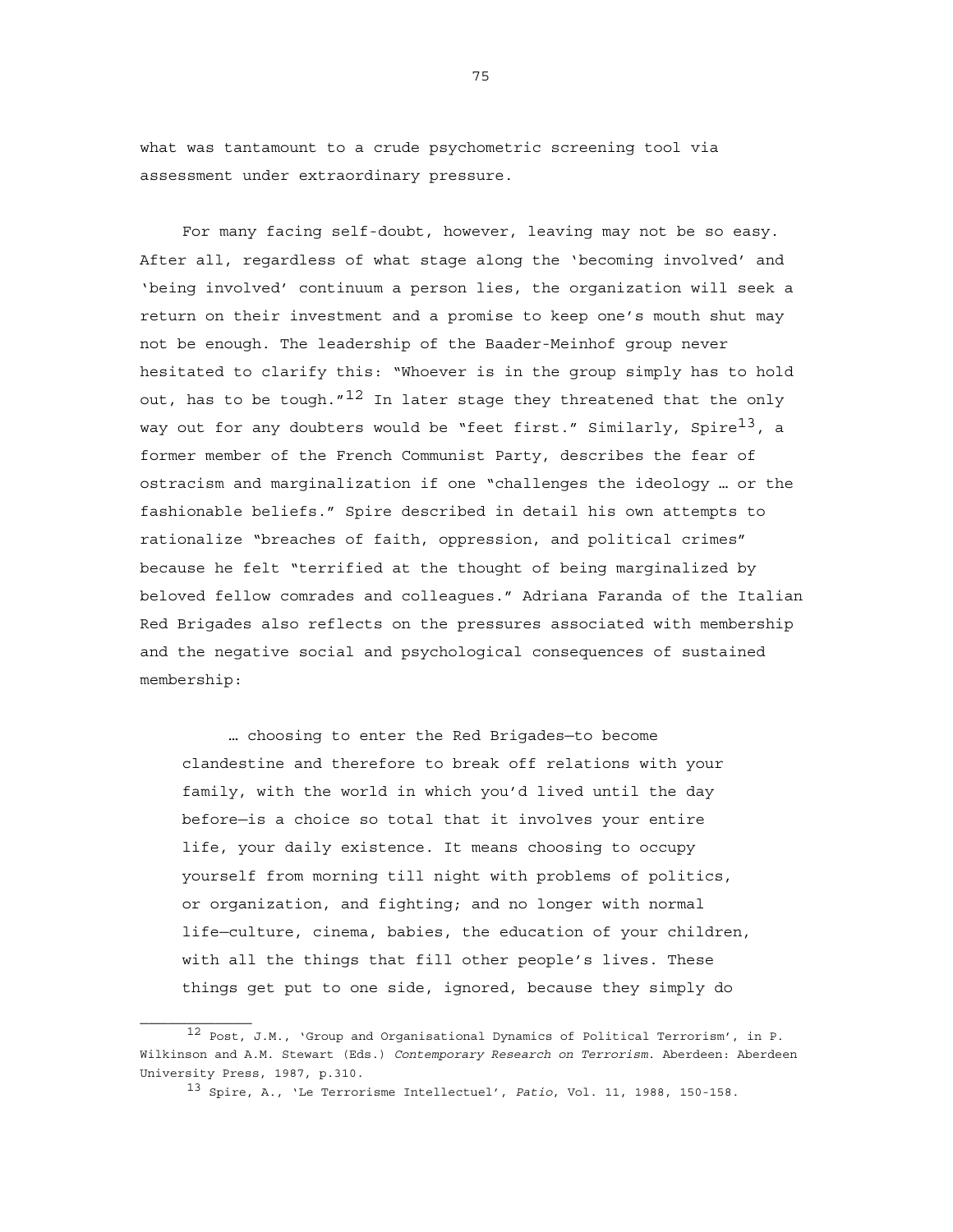not exist any more. And when you remove yourself from society, even from the most ordinary things, ordinary ways of relaxing, you no longer share even the most basic emotions. You become abstracted, removed. In the long run you actually begin to feel different. Why? Because you are different. You become closed off, become sad, because a whole area of life is missing, because you are aware that life is more than politics and political work.14

Another significant pressure that may later catalyze the move (psychological or physical) to leave is the uncomfortable individual realization that the initial aspirations and personal hopes associated with membership are quite removed from the day-to-day reality of what the duties and responsibilities of this new role involve. Brockner and Rubin15 developed the notion of *psychological traps,* which refer to situations where an individual, having decided upon some course of action that the he or she expects will return a reward (in the broadest possible sense), for example joining a terrorist group or remaining in such a group, finds that the actual process of goal attainment requires a continuing and repeated 'investment'. This 'repeated investment', in a psychological sense, will probably be required of that individual to sustain his or her involvement, but still the achievement of the eventual goal may continue to be a very distant realization. Brockner and Rubin note that somewhere in this process will be an inevitable stage when people find themselves in a 'decisional no-man's land', facing the realization that they have made quite a substantial investment but have still not yet achieved their expected goal.

At this point, the individual is at a crossroads, and experiences a decisional crisis. The investment of time, energy and hope may seem too large (especially when combined with the intense social, group, and

<u>76 до едно</u>го производство в селото на 176

<sup>14</sup> Jamieson, A., *The Heart Attacked: Terrorism and Conflict in the Italian State,* London: Marian Boyers, 1989, pp.267-268.

<sup>15</sup> Brockner, J. and Rubin, J.Z., *Entrapment in Escalating Conflicts,* New York: Springer-Verlag, 1985.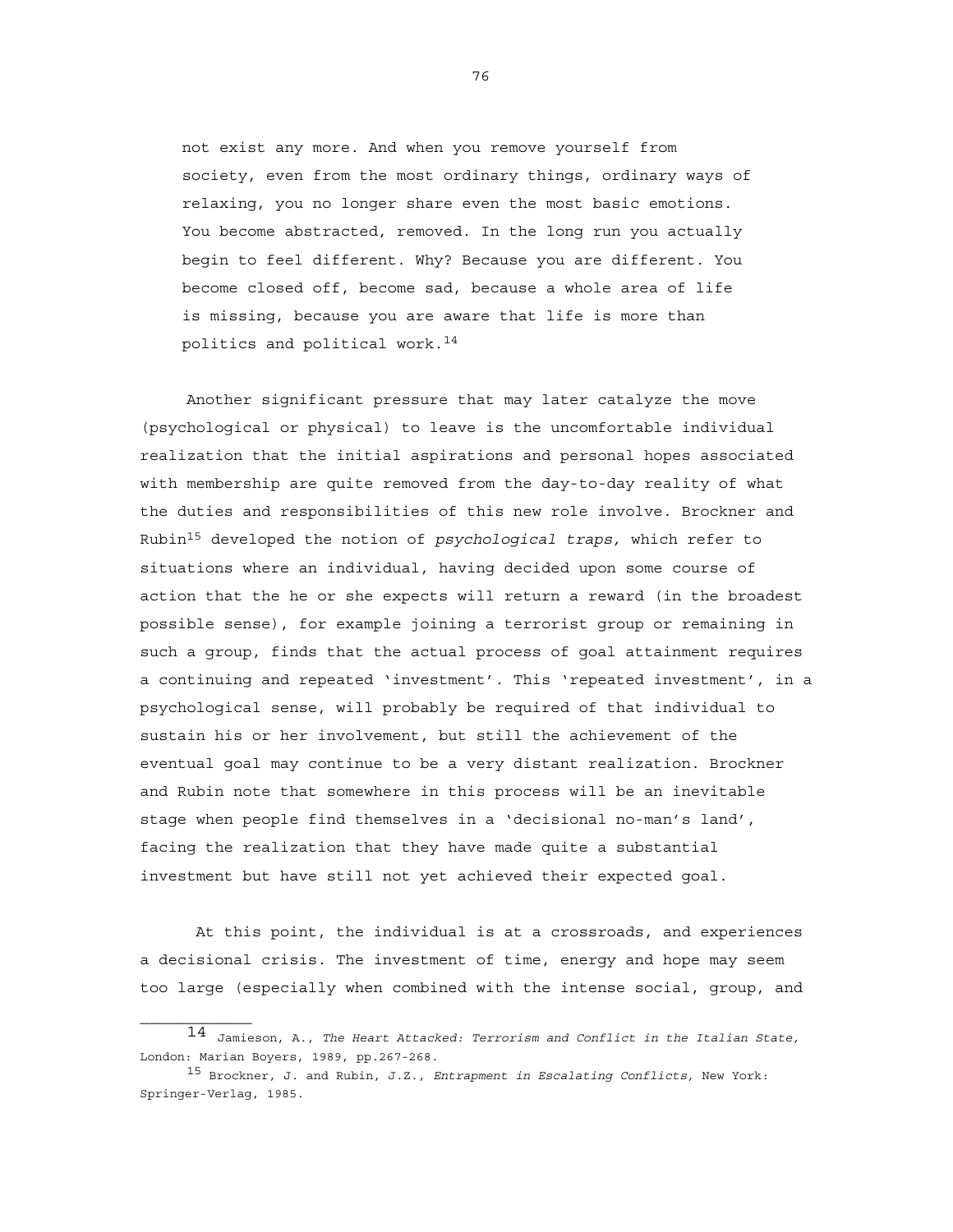ideological pressures one must bear per se as a result of membership). On the other hand, withdrawal means the abandonment of what has gone before, and the individual may feel a commitment if only to personally justify the investment already made. The ensuing entrapment, as Max Taylor describes, encompasses "the spiraling of commitment, so frequently seen in members of terrorist groups."16

Rubin<sup>17</sup> identifies three critical qualities of these traps: (a) The ability to lure or distract the trap's victim into behavior which may be quite socially psychologically costly to him, (b) the construction of the trap allows only decisions that permit greater movement into the trap, and (c) efforts to escape serve only to increase the trap's bite. The longing for one's former "normal" life, with social contacts, the ability to walk the streets or to simply engage in a romantic relationship are all examples of personal factors which, at any stage of the process, may become prioritized (perhaps arising from, and leading to, distinct emotional states that could be seen to characterize a greater openness to embracing such possibilities) and thereby facilitate at least the beginning of psychological disengagement (probably at the moment doubt arises). What path the member chooses to follow subsequently will be subjected to all of these and further influences.

## **Other psychological influences**

Jerrold Post<sup>18</sup> highlights the fact that the group pressures can have a variety of implications for decision-making within that group. Individual judgment in most decision-making groups tends to be "suspended and subordinated to the group process."19 Post describes Janis' work on groupthink, the phenomenon that occurs in situations

 $19$  Ibid.

<sup>16</sup> Taylor, M., *The Terrorist,* London: Brassey's, 1988, p.168.

<sup>17</sup> Cited in Taylor, M., *The Terrorist*. London: Brassey's, 1988.

<sup>18</sup> Post, J.M., 'Group and Organisational Dynamics of Political Terrorism', in P. Wilkinson and A.M. Stewart (Eds.) *Contemporary Research on Terrorism,* Aberdeen: Aberdeen University Press, 1987, p.310.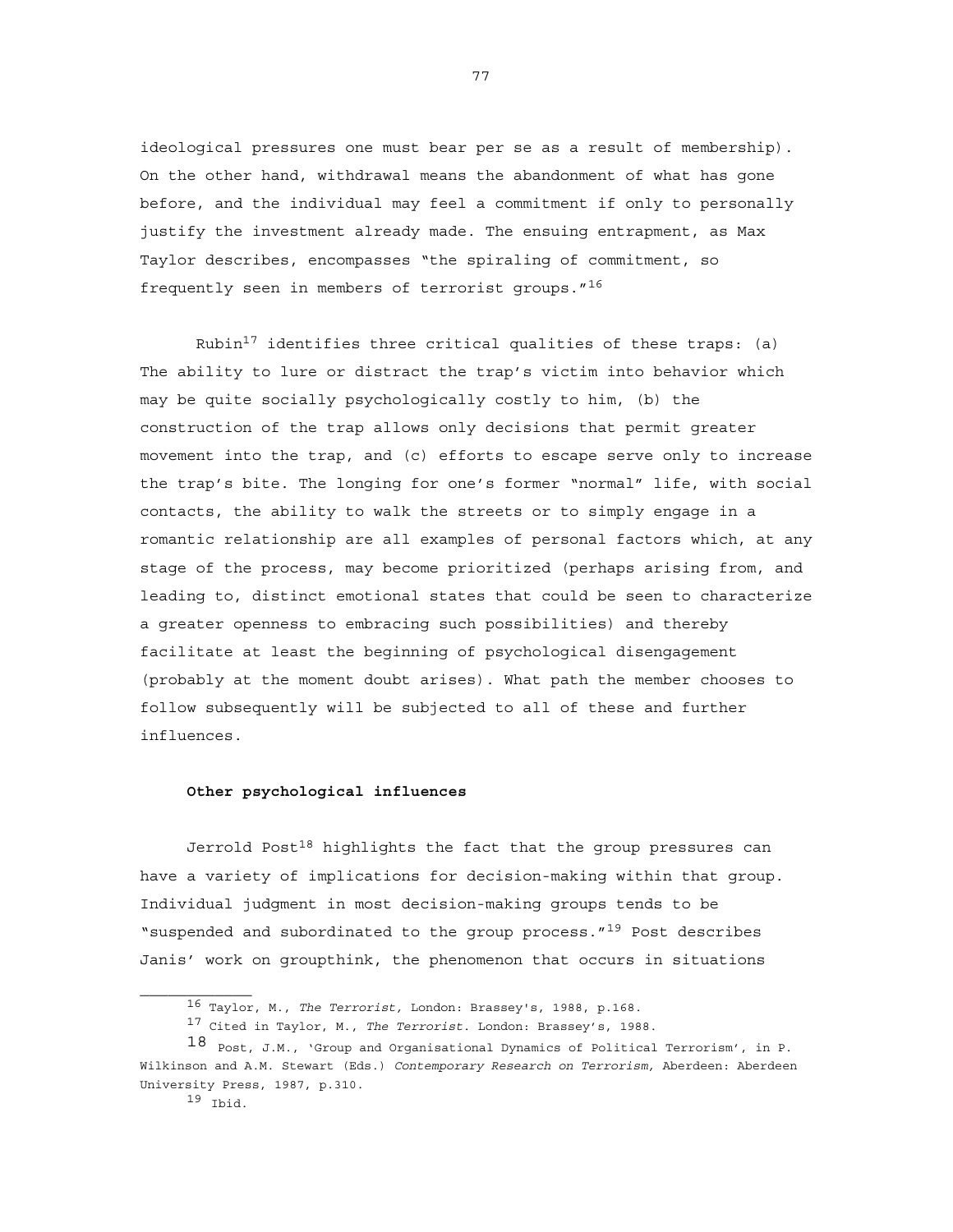where group cohesiveness is high and the ability of the group to engage in critical decision-making processes is interfered with. In such cases, the desire of group members to portray unanimity in the context of their decision-making appears to take precedence over their motivation to 'realistically appraise' alternative decisions. The group becomes blind to the possibility that its decision might not be the most effective, and ultimately this may prevent the group from attaining its goal. Post notes that there is an overwhelming sense of 'wishful thinking' in such groups, but emphasizes that the processes by which such faulty decisionmaking can occur are quite simple: when one joins a group, the group's views become evident from discussion, and new members may seek approval by sharing those views in an attempt to display commitment to the group's ideal and thereby demonstrate loyalty.

At the same time, however, the terrorist may find that some of his or her most deeply held political ideals – the ones that led them to become involved the movement in the first place – are being compromised as a result of the stifling organizational 'climate' within the group or through the role of certain individuals within it. This can give rise to enormous dissent, whether expressed overtly or not. A good example comes from an interview conducted by the author in Northern Ireland in early 1999. The following interview segment illustrates how several factors can come into play and how conformity, obedience, groupthink and the influence exerted by a minority can – eventually -- lead to a change in direction for the group, and can contribute to one member's gradual disillusionment with the movement:

The meeting was called, and we all knew there was going to be trouble. We were all told we had to be there and I'd say a lot of fellas were told they were going to be told off in front of everyone. [The leader] came in and called things to order. He went around to each of us and wanted reports. When he came to me I was last, but I had to speak up. I told him that our arms situation was in dire straits and unless we were going to do something about it quick, let alone about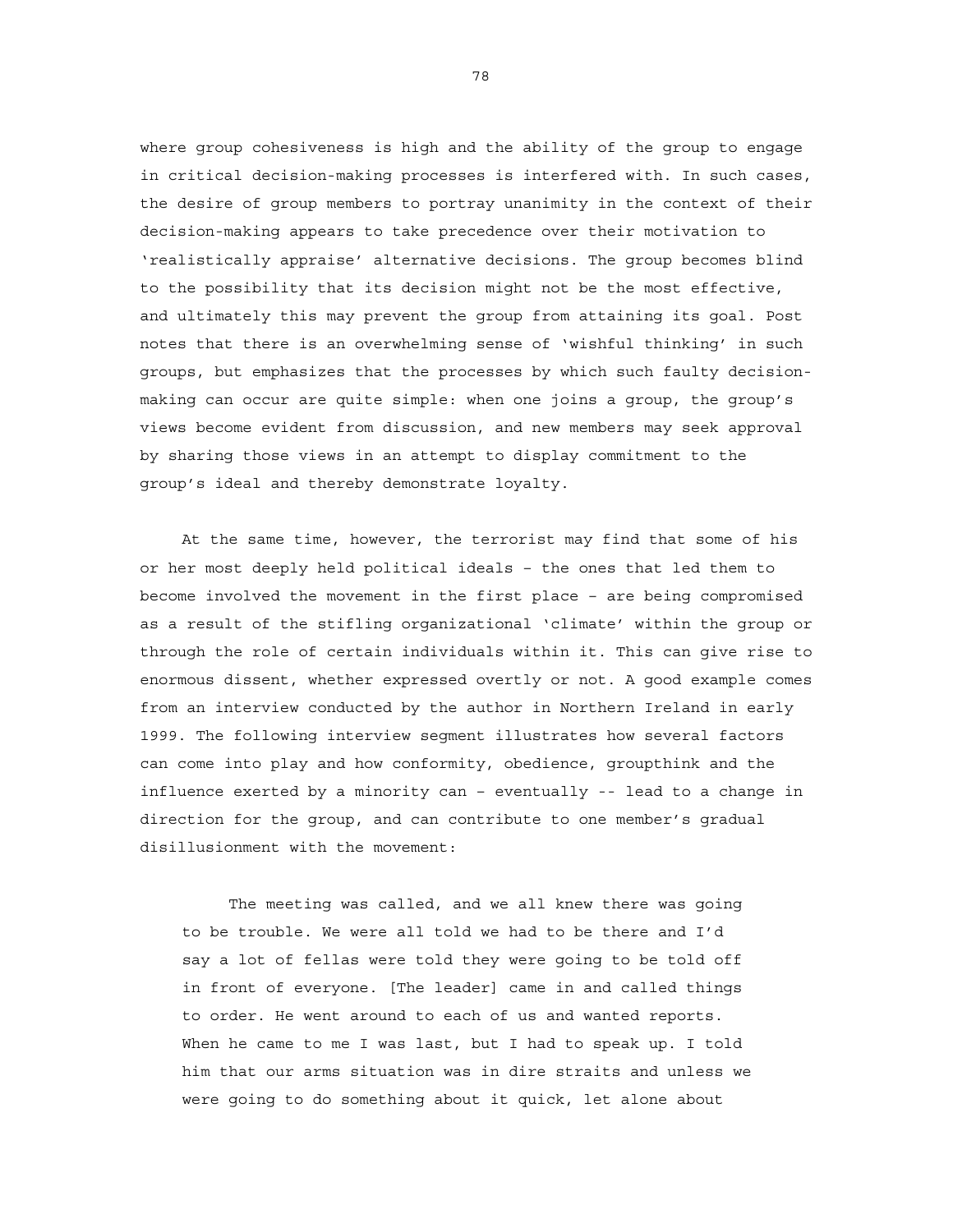the lack of funds, that we were just shooting ourselves in the foot. I had the greatest faith in that man, but he had this way of not wanting to see the reality of things as they were. So I said, we need to elect a Quartermaster, and that person would have complete responsibility for the procuring of the stuff as well as managing it, you know? He wasn't pleased at that because like I said, his ideas about the organization was that it was 'grand', 'no problem' like. When the meeting ended, one of the lads caught up with me on the steps, and I never liked the [man] anyway, but he actually shook my hand! He said 'congratulations, that needed to be said'. No one else would have said it if I didn't open up my mouth.

The organization this person belonged to was the Official IRA, a movement that became defunct in the early 1970s primarily because it was unable to develop an effective political presence. This interviewee, one of the founding members of the group, left the movement and eventually emigrated:

I went to [country X] for several years I was just so pissed off with the whole thing. We were originally established to espouse socialism. And I know we offended a lot of people [laughs] especially since we were simply spouting every party line that came from Moscow, but [the leader] brought the trouble on himself by not being in touch with the mood on the ground and I never really patched things up with him after that … It's miserable when you … believe in it, believe in the movement and the, ah, initial socialist ideals I suppose. I gave up my house, my car … you had people give up their farms, and for what in the end? Arguing about guns all the time because we'd no money.

This man's disillusionment appears to have developed over some time. Comparison with Alison Jamieson's interviews with Faranda reveals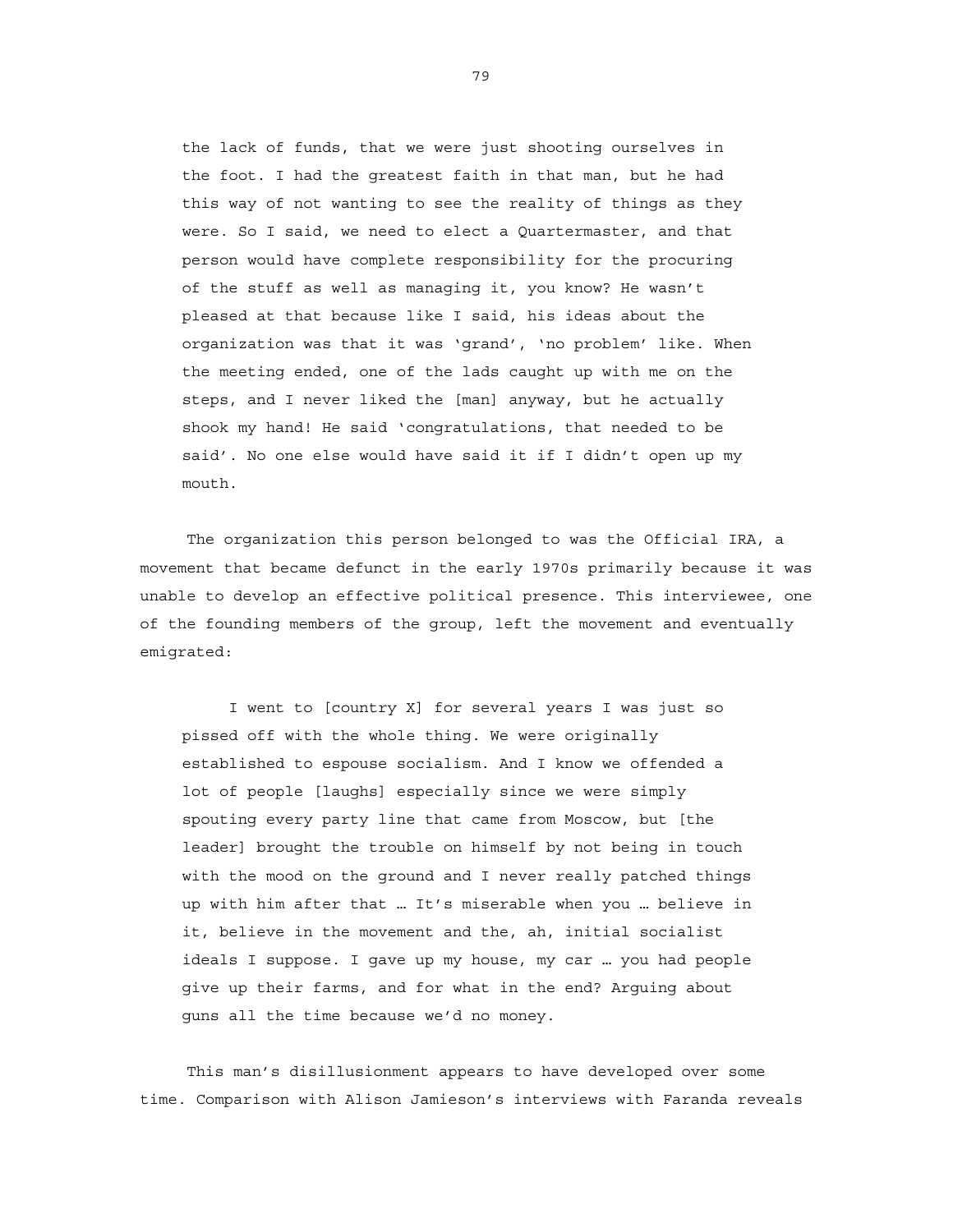unmistakable similarities. Faranda described her 'dissociation' from the Red Brigades as:

… a process which matured very gradually … it's not a traumatic leap, it's more a matter of a thousand little stages. It encompasses everything though; reasoning, valuations, questions which involve not just one action, not one way of conducting the armed struggle, not one revolutionary project—everything. It involves the revolution itself; Marxism, violence, the logic of enmity, of conflict, of one's relationship with authority, a way of working out problems, of confronting reality and of facing the future … I haven't taken one huge traumatic leap. It's not as if I was one person one day and a different one the next.

What is significant here is that both of these accounts point to a gradual process of disengaging that appears similar to the process that characterizes involvement in terrorism in the first place.

For others, however, singular catalytic events appear to spur a more abrupt psychological disengagement. Sean O'Callaghan<sup>20</sup>, the former Provisional IRA (PIRA) terrorist who subsequently became the most important informer against the PIRA for the Irish and British security services, describes one of his most important memories as a young PIRA member:

I come from the South. I come from a Republican family and was heavily influenced in 1969 by the pogroms in Belfast and loads of nationalist refugees fleeing south. I joined the Provisional IRA at 15 and I ended up in East Tyrone and started to become very aware that the Provisional campaign on the ground was extremely sectarian. That began to worry me. Once in 1975 I was sitting in a flat in Monaghan, along with

<sup>20</sup> This example cited in Horgan, John, *The Psychology of Terrorism*, London: Routledge, 2005.; also see O'Callaghan, S. *The Informer,* London: Granta, 1998.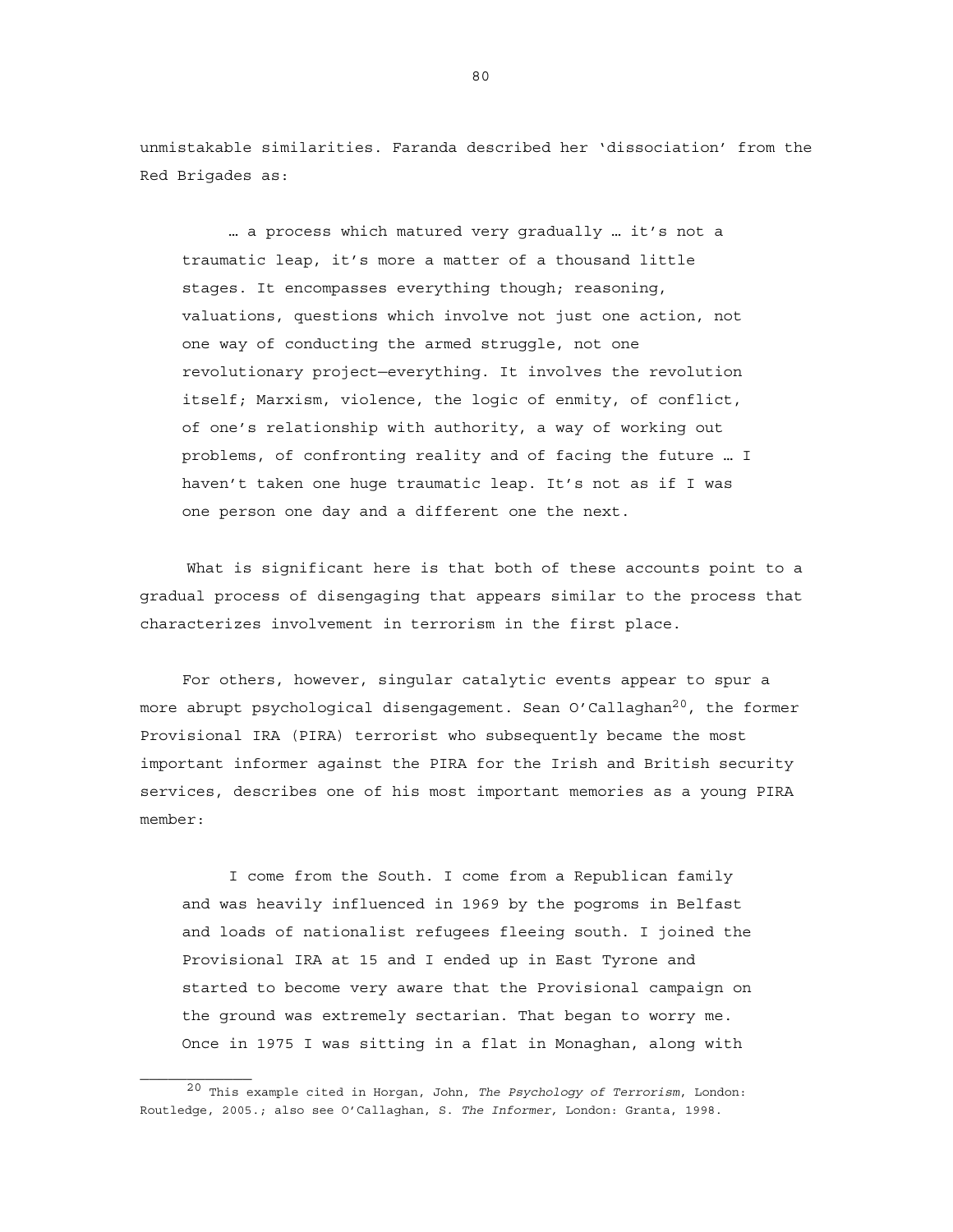about eight or ten people from the East Tyrone IRA who were on the run. A news item came on the television. A policewoman had been killed in a bomb explosion in Bangor. A person, who later became chief of staff at the IRA for many years, turned to me and said, 'I hope she's pregnant and we get two for the price of one'. I'd been brought up in a kind of romantic, nationalist background in the deep south and I wasn't prepared or able to cope with that kind of hate and bigotry.

O'Callaghan describes this as the defining moment that caused him not only to question his own involvement in the movement, but subsequently to inflict damage on the movement -- by turning informer. Of course, we cannot generalize from single examples, but as with the recalled and presumed significance of single events (either to characterize involvement or disengagement), their true significance is likely to emerge when acting upon some state of 'readiness' or openness towards disengagement. It is likely that O'Callaghan had prior doubts about his commitment to the movement before the above event that seemed to propel him into greater certainty that he wanted to leave.

In summary, we can tentatively identify factors that appear to contribute to a move towards psychological disengagement:

- 1. Negative sentiments as a result of experiencing the qualities associated with sustained, focused membership (e.g. the influence of unbearable group and organizational psychological pressures) and as a result;
- 2. A sense of changing priorities (e.g. the longing for a social/psychological state which (real or imaginary) the member feels is lacking, or existed before membership, often a result of self-questioning but mostly following prolonged social/psychological investment as a member from which little return appears evident);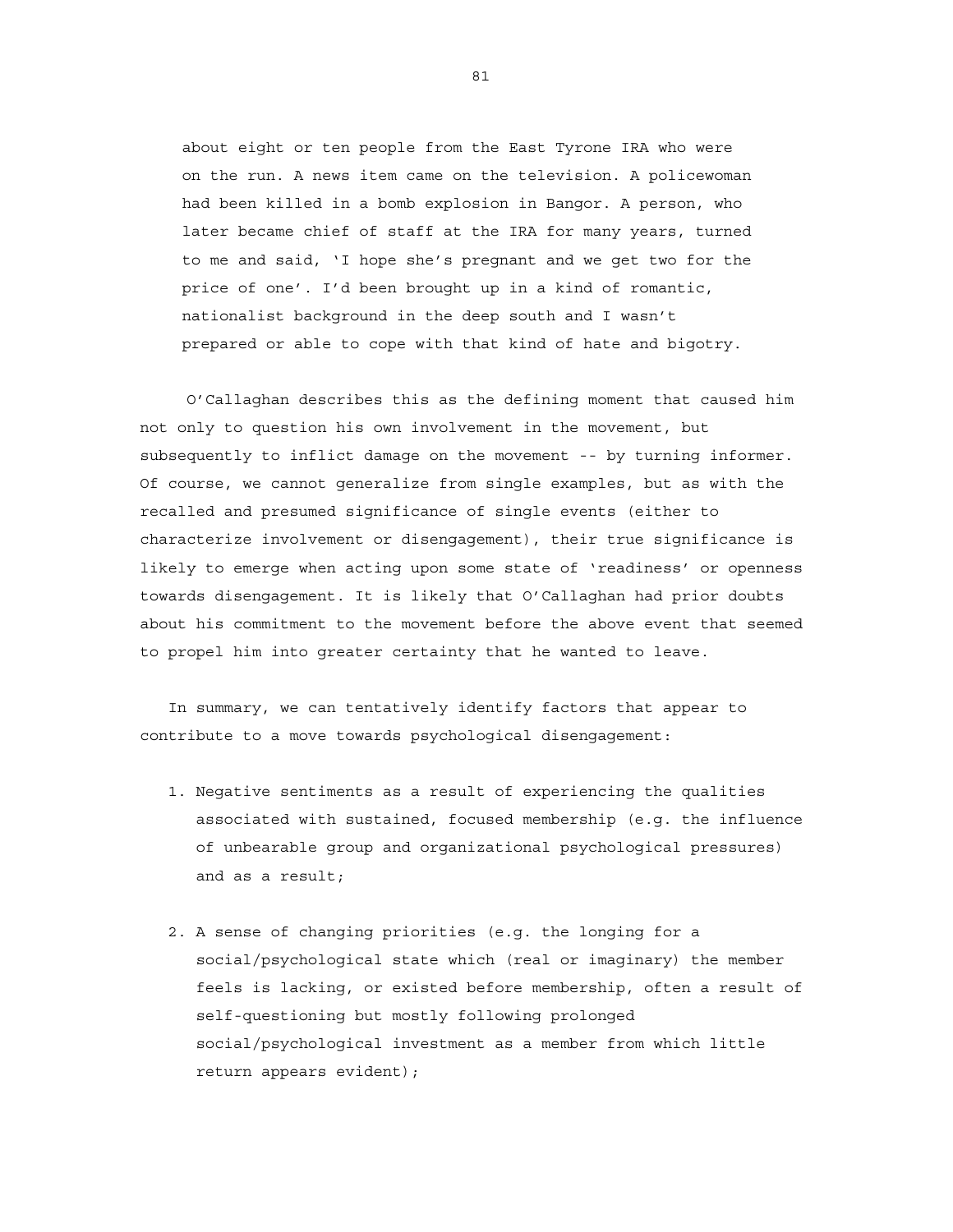3. A sense of growing disillusionment with the avenues being pursued (e.g. with the political aims (as illustrated in the Official IRA interviewee example); or with the operational tactics and the attitudes underpinning them (as illustrated by O'Callaghan's statement).

## **Physical Disengagement**

In many ways, the reasons for what might be called 'physical' disengagement may be easier to identify. Relevant disengagement behaviors and their antecedents might be thought of as 'physical' where there is a change in the role of an individual terrorist away from opportunities to engage in violent behavior, whether or not this move results in a lessening of commitment to the group. Often there can be physical disengagement from terrorist activity per se, but no change or reduction in ideological support (or indeed, the social and psychological control that the particular ideology exerts on the individual). Indeed, in some cases physical disengagement from terrorism (in terms of being removed from the activity of committing terrorist violence) might involve any of the following, none of which should be considered exclusive:

- Apprehension by the security services, perhaps with subsequent imprisonment (or if not, forced movement by the leadership of the member into a role whereby he or she is less likely to risk arrest);
- x Forced movement into another role, for example as a result of disobeying orders: at the very least ostracism may occur, if not outright execution, but if there is some mitigating circumstance the member may instead be pushed into another functional role;
- An increase in 'other role' activity whereby the original role becomes displaced (e.g. an area of specialization that relates directly to the commission of terrorist offences such as

<u>82</u>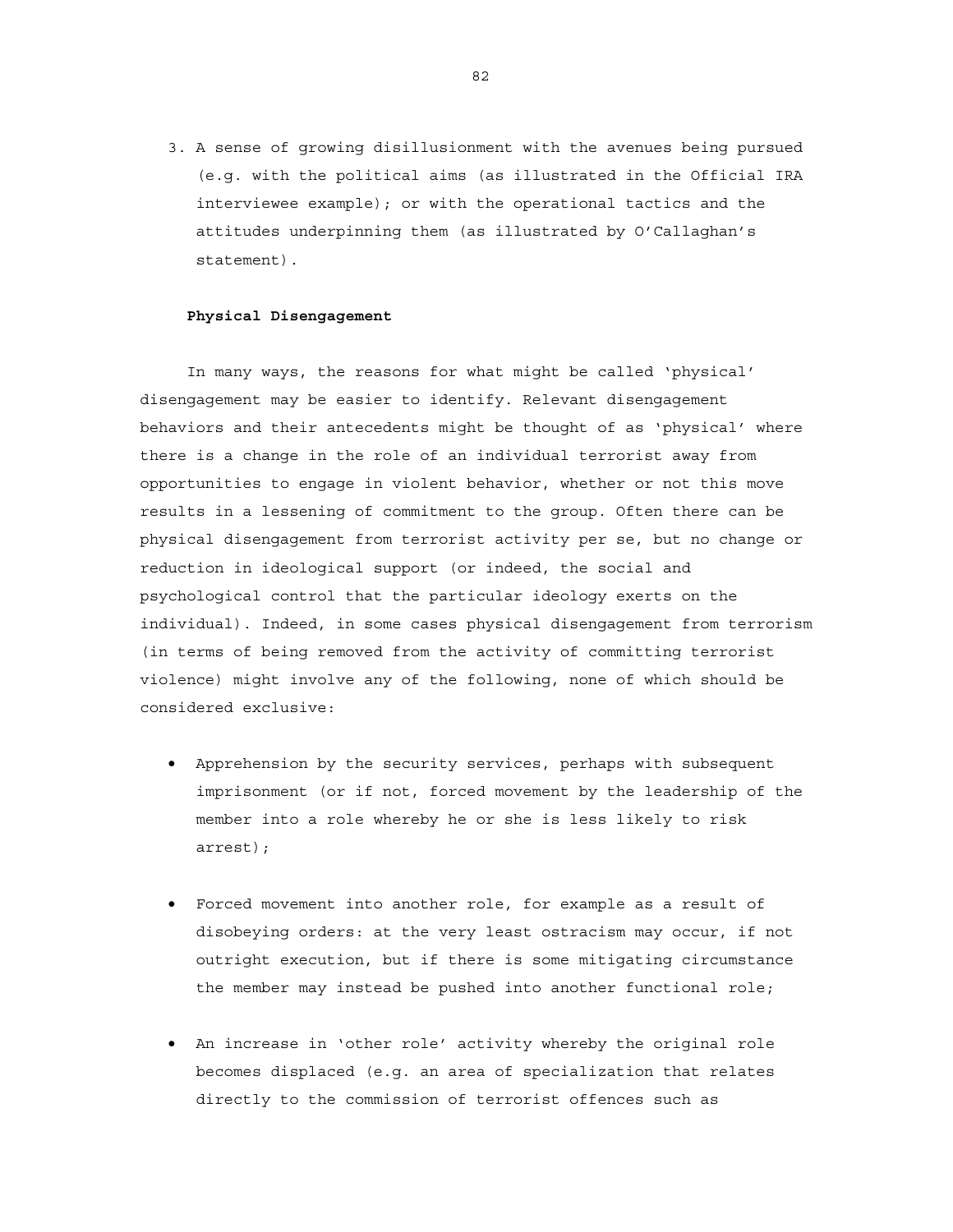exploiting one's technical acumen by assisting in the preparation of equipment), or increased involvement in political activity (often as a result of imprisonment, which, ironically for some represents a final consolidation of communal identity);

- x Being ejected from the movement (e.g. for improper use of arms, money, etc. or some disrespectful behavior that warrants dismissal but not execution);
- x As with psychological disengagement, a change in priorities.

The crucial difference between physical and psychological disengagement is that the terrorist may continue playing a part in the movement but may move into another role/function in order to facilitate new personal circumstances (e.g. getting married or having children, and moving into a support or ancillary role as a result): they may still continue to engage in 'terrorism'-related behaviors, but not in a direct way with respect to 'terrorist events' or operations per se. The other direction from which this role change might emerge is from the leadership, who may place a heavier emphasis on political activity in the months approaching an election. In simple practical terms, this might involve an active terrorist engaging in distributing posters or helping to organize political rallies.

A vital source from which one can formulate hypotheses relating to disengagement processes is analysis of organizational issues, as far as the terrorist leadership is concerned, both with respect to promoting engagement and inhibiting any form of (but especially psychological) disengagement. In any case, a clear priority for research will be in understanding role migration between and within members.

#### **Implications of leaving**

The focus of this paper so far has been on tentative attempts to identify some of the influences that might contribute to disengagement.

<u>83 and 2012</u>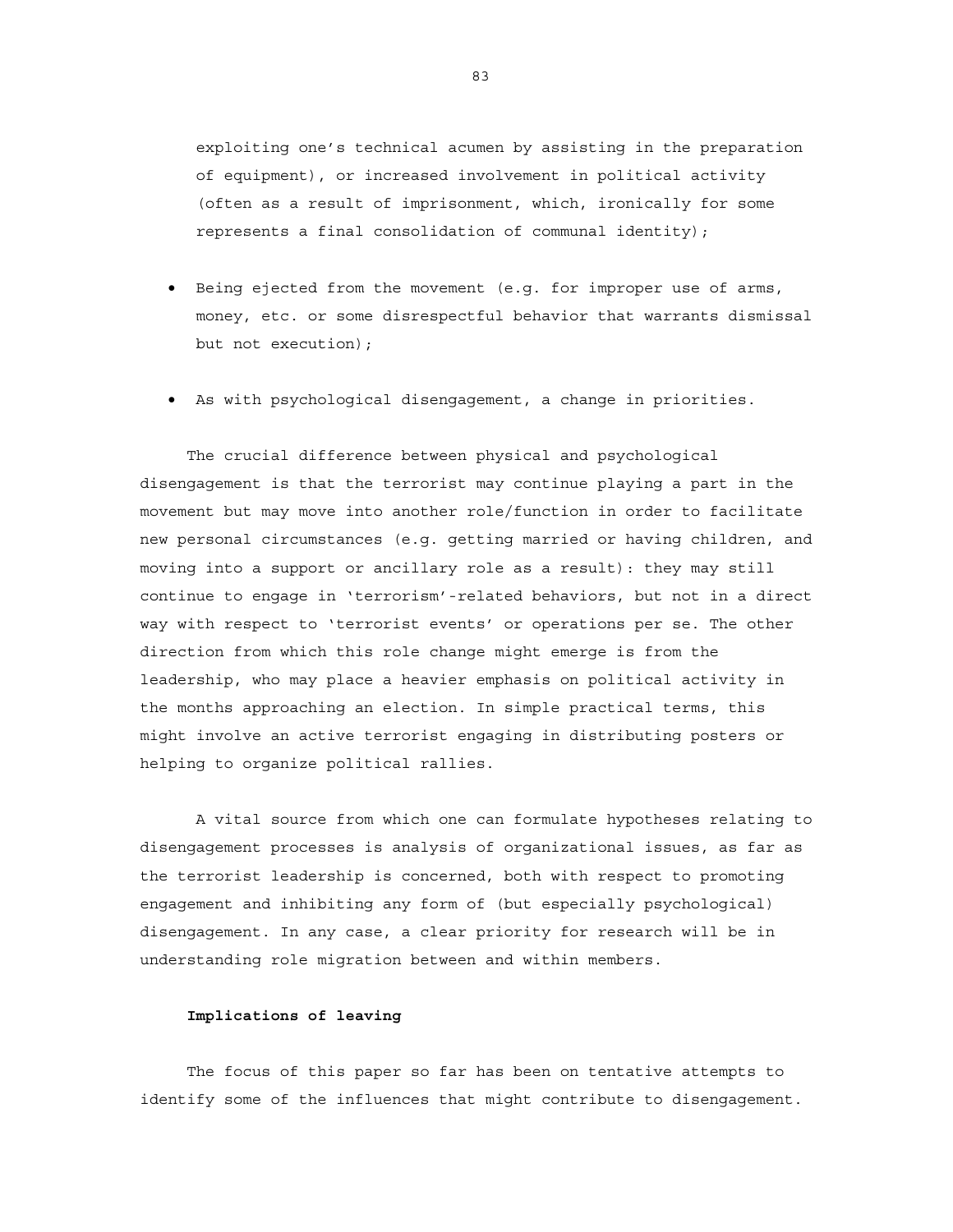However, a further illustration of just how complex the issue is can be found when we consider the actual implications of leaving. Terrorists who leave a movement (for whatever reason) might not necessarily have appreciated the extent to which certain aspects of their lives will be limited thereafter. The psychological pressures that follow the former terrorist wherever he or she goes sometimes become so intense as to convince him or her into surrendering. For instance, Kuldip Singh, a former member of the Khalistan Liberation Force, surrendered to the police in 2000 for crimes committed in 1991.<sup>21</sup> Police reports stated that Singh's confession was spurred by his wish to start a new life following his trial. That same year, Hans Joachin Klein, a former colleague in arms of Carlos the Jackal, was tried before a court, 25 years after his role in the infamous Carlos-led attack on the Organization of Petroleum-Exporting Countries (OPEC) oil ministers' meeting in 1974 and after a lifetime on the run from the authorities. And in the same year, the founding member of the Japanese Red Army terror group, Fusako Shigenobu was arrested in western Japan after more than 25 years underground. While protection from the enemy may not be enough to keep the members part of the group at the initial phase(s), there may be little to protect them from relentless law-enforcement and intelligence efforts to bring them to justice.

 Security services will often attempt to recruit ex-terrorists in an effort to persuade them to provide evidence against a terrorist movement. This may even become a factor in facilitating a way out of the group for an individual in the first place. Sean O'Callaghan occupies a valuable educational role in raising awareness about the Provisional IRA. Eamon Collins, another PIRA informer, gave evidence (as did O'Callaghan) at the trial of an alleged PIRA leader. Government credibility is crucial if disengagement is to be promoted as a possible counter-terrorism strategy, but the tactics used by many governments have been less than tasteful in attempting to procure 'supergrasses' in Northern Ireland or the more imaginative 'pentiti' program in Italy

<sup>21</sup> These examples from Horgan, John, *The Psychology of Terrorism*, London: Routledge, 2005.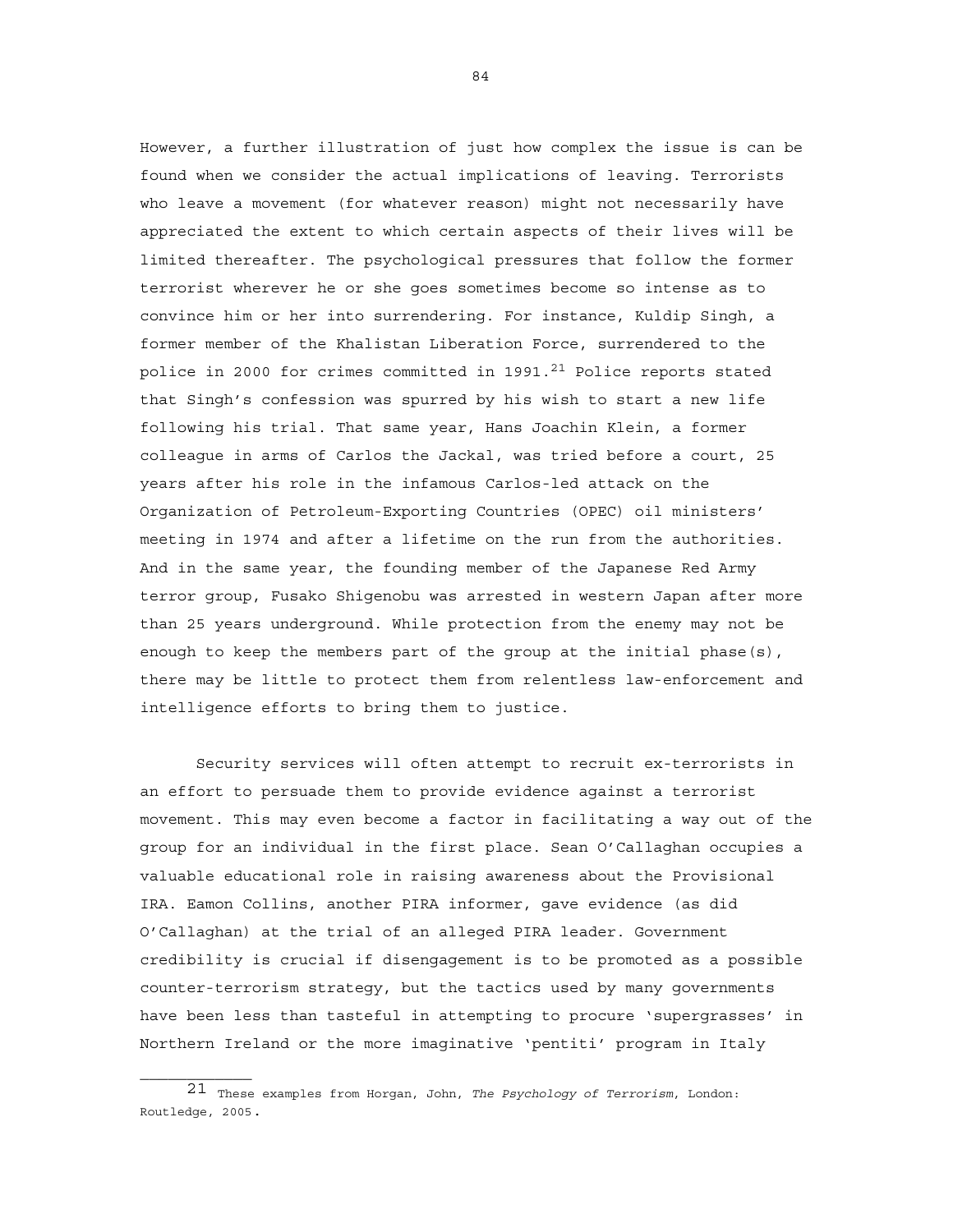where former terrorists (and members of the Mafia) received reduced sentences or other concessions for their assistance in police investigations.

The Irish and British governments continuously attempted to facilitate organizational disengagement by Irish Republicans by reiterating their view that they did not view the PIRA's engagement in arms decommissioning as an act of 'surrender'. This in effect was part of a 'face-saving' strategy via which the PIRA leadership could attempt to gradually de-escalate its campaign (on all levels bar political). However, the reintegration of terrorists into society poses significant challenges in ways perhaps not considered at the time of the formulation of these policies. In Northern Ireland, despite the monumental progress made in the region, forgiveness does not come cheap, and while highlevel terrorist violence may currently remain a thing of the past, the civil violence and naked sectarianism slowly destroying community-based peace efforts have not been encouraging signs of expected progress.

Even when the entire terrorist movement begins to dissipate, the route members may take can vary enormously. Some might drift towards other illegal activity (such as organized crime), an option made easier if the individual was involved in similar activity whilst a member of the terrorist organization (e.g. in the context of fundraising). In such circumstances, the individual may still attempt to employ the nom de guerre of the movement in the face of threats from rival groupings. Others might drift into social isolation and the psychological problems this can create (depression, substance abuse, etc.), while others might find employment and a healthy life with new relationships.

Often the perceived availability of viable avenues might reflect such issues as: (a) the extent of the person's involvement in the group (e.g. very part-time, part-time, or full-time), (b) the extent to which psychological support and identity comes solely from the terrorist group itself, and (c) whether or not the terrorist feels that his or her (perhaps lifetime) commitment to the group has actually been worth it.

<u>85 and 2001 and 2001 and 2001 and 2001 and 2001 and 2001 and 2001 and 2001 and 2001 and 2001 and 2001 and 200</u>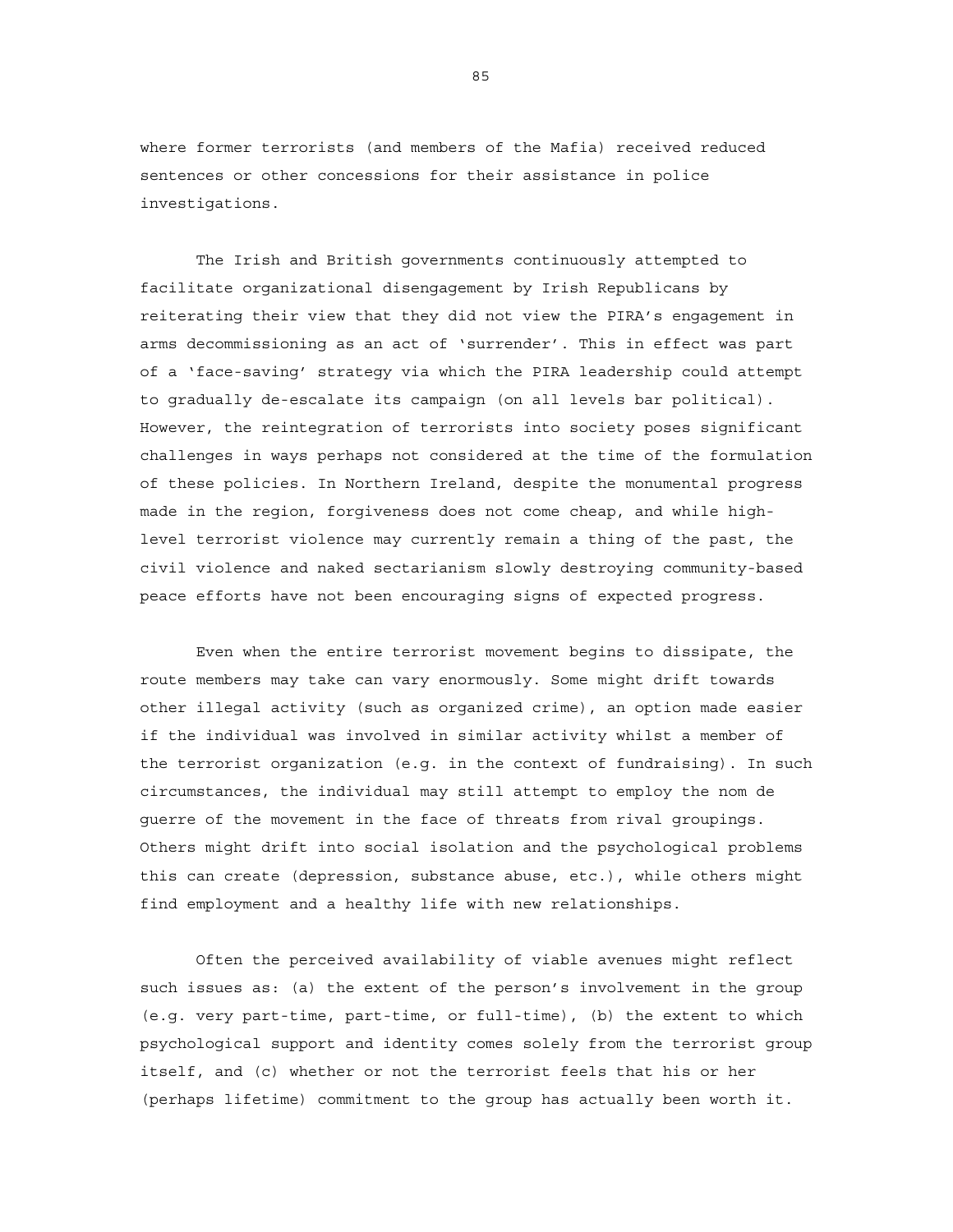Following the decommissioning announcement, many Irish Republicans have continued their soul-searching, and some security analysts believe that it is possibly only because the other dissident groups in Ireland are perceived as either in complete disarray (i.e. the Real IRA) or too 'ideologically motivated' (i.e. the Continuity IRA) that there has not been a mass shifting of allegiance.

#### **Understanding disengagement**

As acknowledged at the beginning, it is too ambitious to provide a detailed discussion of disengagement from terrorism from the kinds of individual and group psychological perspectives offered here. In the absence of data, the assertions in this paper can only be considered preliminary; we are only at the beginning stages of uncovering the 'story' of disengagement. Still, we do now have some potential starting points. If anything concrete has emerged from the preceding examples it is surely that our notion of 'leaving terrorism' needs to be considered in a sophisticated way, with the same levels of complexity as the complex combination of factors that push and pull individuals into terrorism in the first place. This does not devalue the any present or future process-based model of terrorism, but we do need to recognize the disengagement phase as the least-informed.

In the preceding discussion, we might well have considered disengagement from a variety of levels of analysis. In many cases, the 'ending' of terrorism is a process that for a terrorist organization begins and progresses over a significant period of time and that often starts with the realization that terrorist violence on its own rarely, if ever, manages to achieve its aims. In the case of the Provisional IRA, the joint development of what senior Republican Danny Morrison once famously described as the "ballot box and armalite strategy"—the pursuit of the movement's political aspirations along with an increasingly discriminating and tactical use of its 'armed struggle'— probably signaled the beginning of the process that recently culminated in decommissioning.

<u>86 and 2001 and 2002 and 2003 and 2003 and 2003 and 2003 and 2003 and 2003 and 2003 and 2003 and 2003 and 200</u>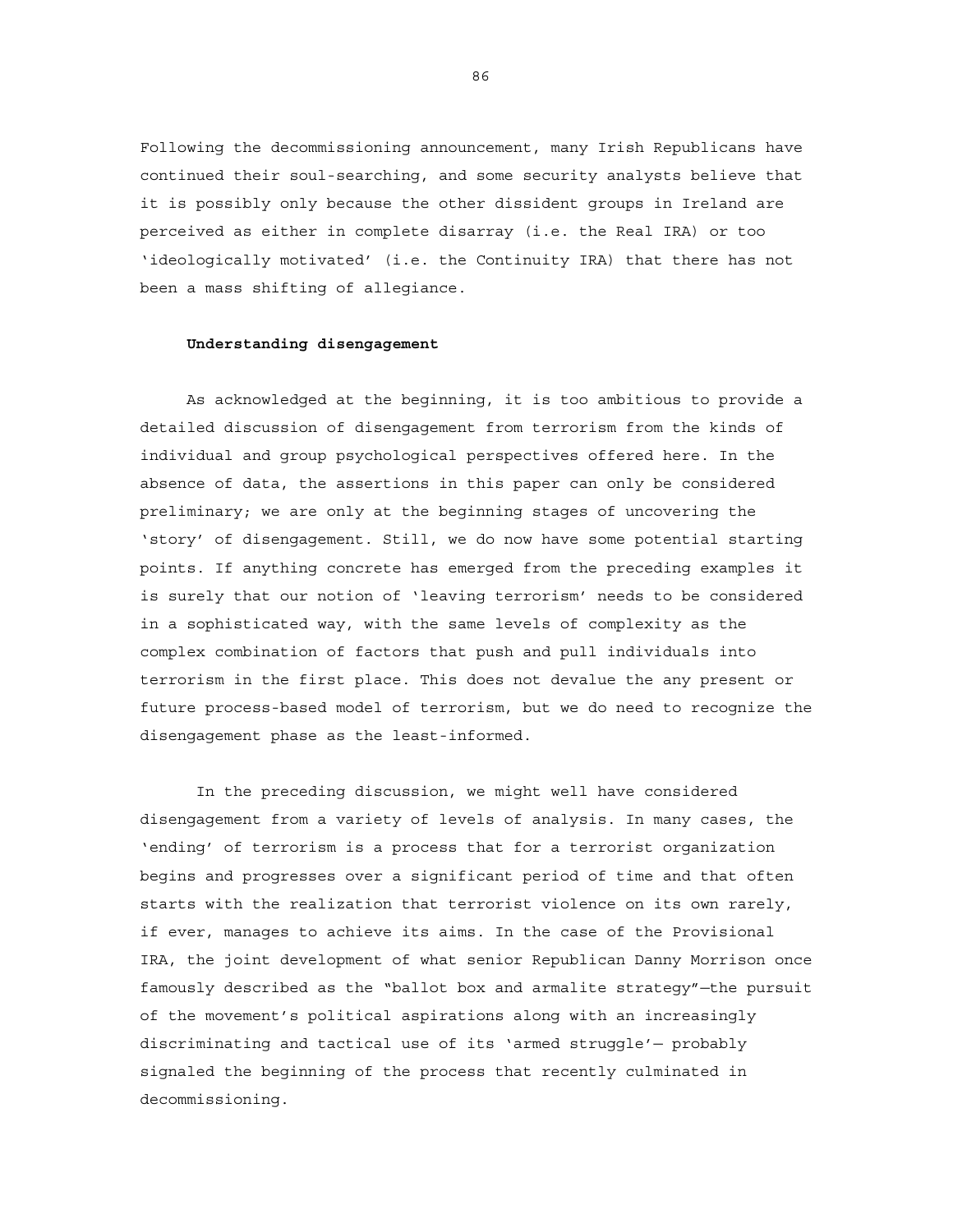It might be too obvious at this point to suggest that more research is needed, but given the lack of basic data (from which we might in the future move from the merely speculative more easily), at least the call for more research in this particular area should be forgiven: most of the examples in this paper derive from European accounts, perhaps unsurprisingly given that it has been home to the most commonly-studied terrorist movements. There is practically no data on these issues regarding movements like Al Qaeda. There are many questions to be answered and the following list of research issues might represent a modest beginning to such a process. Their common emphasis does not rest on identifying implications for law enforcement or policy concerns (we may be too early in our thinking about disengagement to try to do this), but on illustrating psychological principles inherent in thinking about disengagement as an important research topic per se:

- x Assessing and understanding the nature and extent of the roles played by individual terrorists within their organizations in terms of promoting either momentary or long-term de-escalation of tactical activity, strategic activity or indeed of an entire campaign;
- An exploration of the measures taken (if any) within terrorist organizations in the psychological preparation of organizational de-escalation (with an impending disintegration);
- An analysis of what terrorist documentation and training material has to say about individual disengagement;
- An exploration of what happens to members during temporary cessations of organizational terrorist activity (e.g. during ceasefires) and the steps taken (if any) to attempt to maintain organizational unity;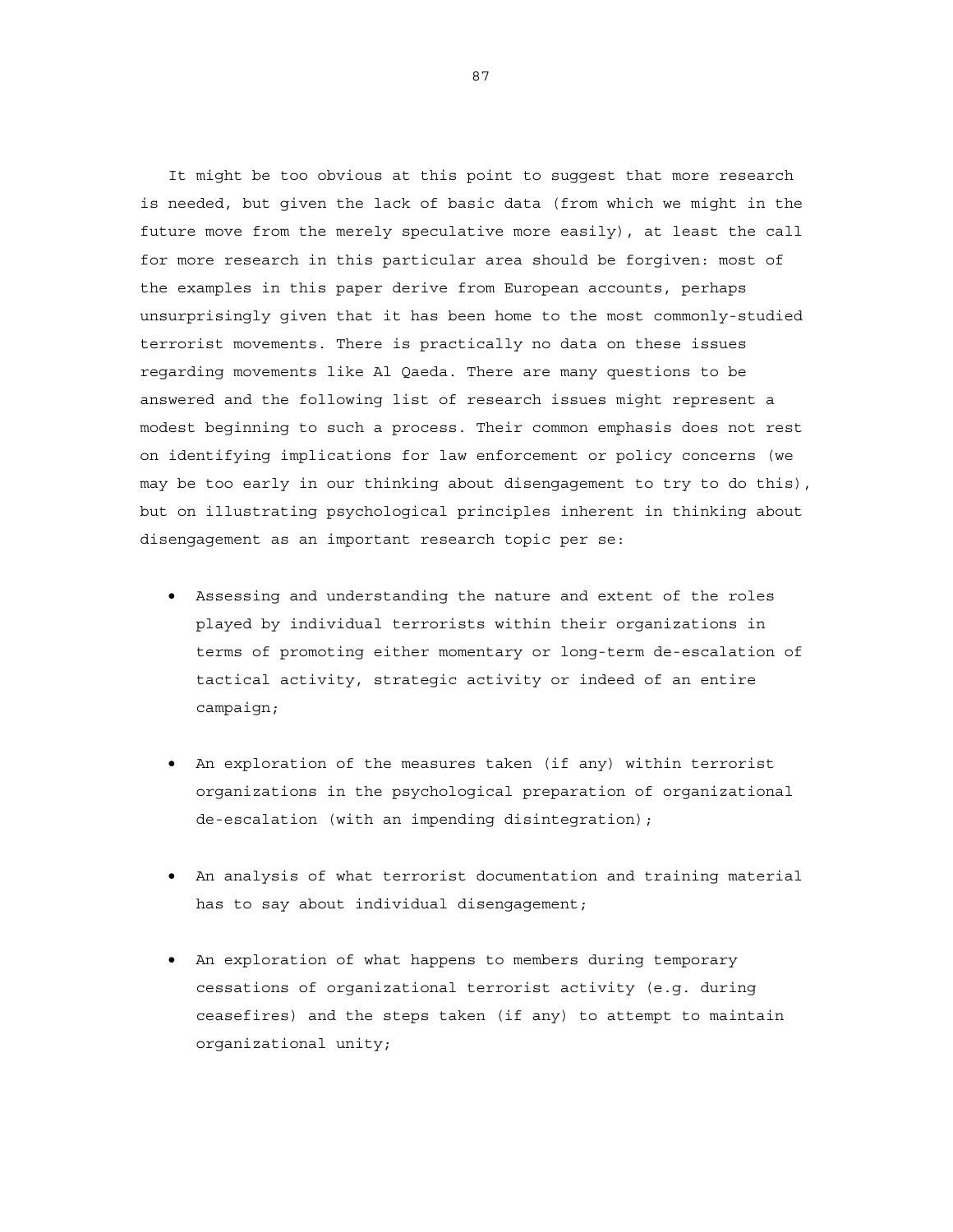- An exploration of ex-member lives outside the terrorist structurewhat are the psychological effects of increased isolation from the group? This might be considered at a variety of levels—personal, family, etc.—and explored as a function of varying pressures on the individual depending on the social, political or organizational climate;
- An exploration of the factors that lead to partial disengagement from role-specific behaviors: for example voluntary movement away from involvement in actual operations (e.g. shootings, bombings) to voluntary involvement in other activities (e.g. political, organizational, financial etc.);
- An exploration of how and to what extent former terrorists express remorse, and what actions are taken (if any) to alleviate the associated stress;
- x Comparative analyses of the experiences of involuntarily disengaged terrorists (e.g. imprisoned terrorists or those who have been moved into other roles, and those affected by organizational disintegration etc.); similarly, comparative analyses between different forms of political extremism;
- An examination of the possibility that different roles and functions within terrorist organizations have varying attrition rates with respect to voluntary disengagement (e.g. fundraisers vs. gunmen vs. bombers vs. organizers vs. political actors etc.): we might ask what are the psychological implications of performance within specific organizational functions and are some roles more likely than others to result in voluntary disengagement? This, incidentally, would serve a dual function in moving the nature and direction of other psychological research from the profiling of 'terrorists' per se to the profiling of organizational roles and functions as well as an appreciation of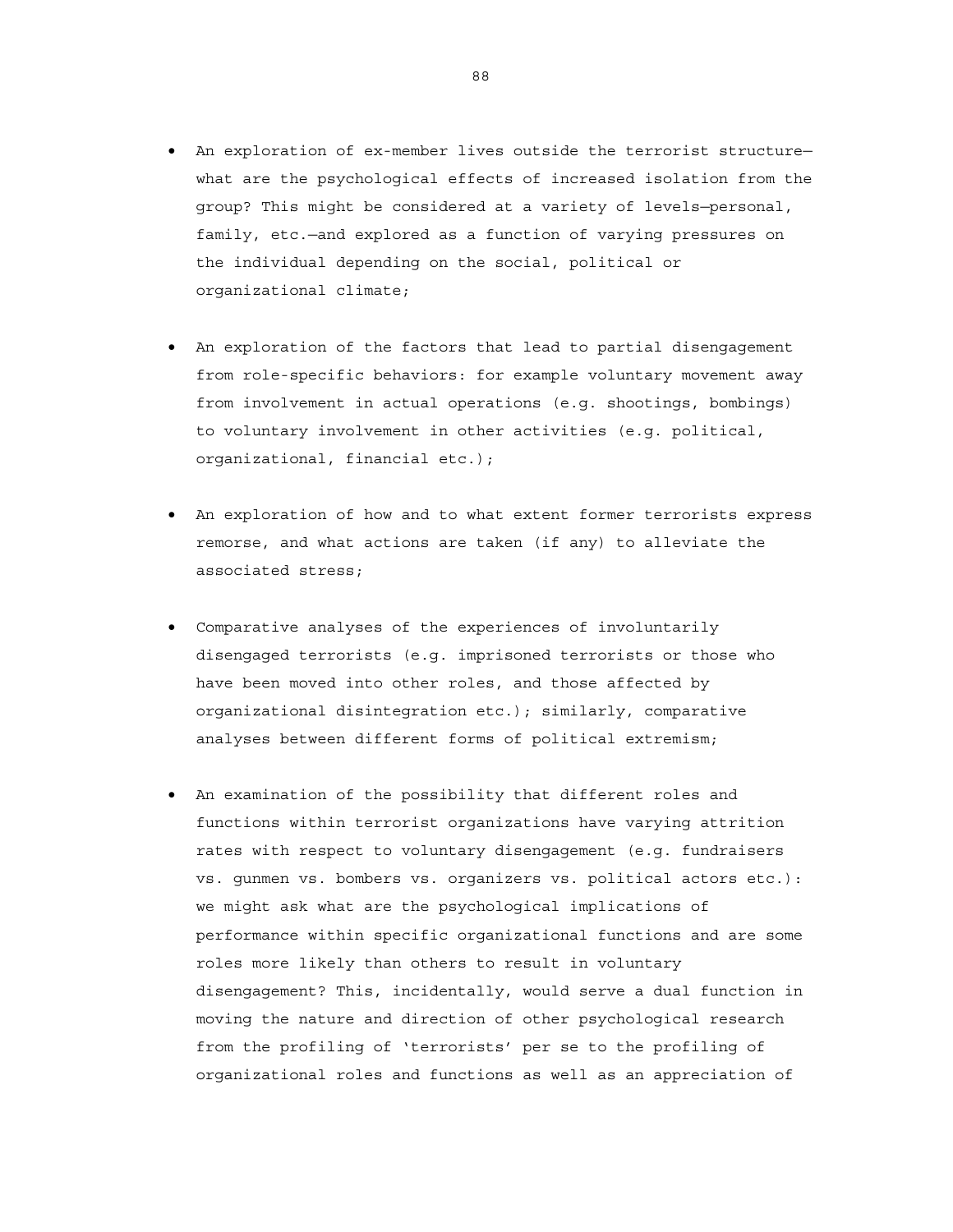the sense of the factors that contribute to migration between roles.

The most readily available data from which we might construct a model of disengagement comes from dated autobiographical sources, and while more basic research using such sources ought to be encouraged, caution must be exercised in assessing the value of the data from such sources. Rather than attempting to seek some 'truth' in such sources, a more promising avenue would be to explore the nature of the accounts presented in such texts, perhaps in an effort to identify common themes and processes. This would be one clear way of moving towards a different kind of terrorist 'profiling' that would offer important benefits over vague attempts at constructing personality-based profiles for unclear purposes.

Reliance on autobiographical sources will always suffer from a variety of problems, perhaps the most obvious being that there is little autobiographic material available. First-hand research, primarily via interview, is necessarily limited by a number of different practical issues, not least fears for personal safety. Such research is clearly possible, and the experiences of a small number of researchers have demonstrated that terrorist organizations generally tend to co-operate and be facilitative of researchers' approaches (with the proviso that the researcher is assumed to play some potential role in achieving a greater audience, for instance), and in the context of disengagement we might be able to identify potential interviewee types as physically or psychologically disengaged, 'involuntarily disengaged' across either physical or psychological dimensions, as well as whether or not they are now to be viewed as 'repentant' or 'unrepentant' (this final dimension contains obvious implications for questioning styles and interrogative strategies on the part of the interviewer).

To try to answer why people leave terrorism in straightforward terms obscures the complexity of the question and the possible assumptions that underpin it. It is for this reason that the question

<u>89 and 2012</u>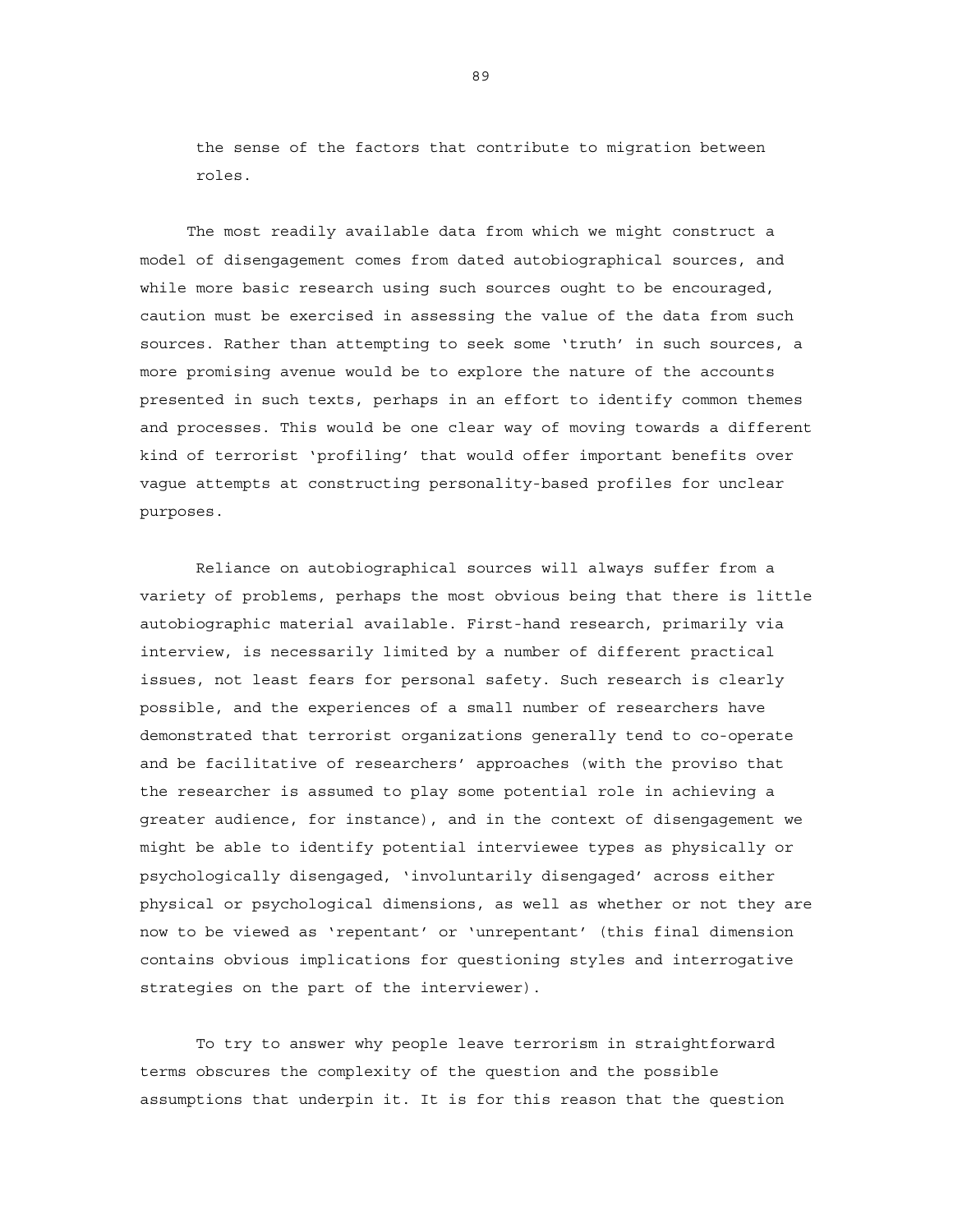'Why do people leave terrorism?' is as conceptually and pragmatically difficult to answer as 'Why do people become terrorists?' Leaving terrorism may be the result of circumstances outside of one's control, or just like joining a terrorist group it may even resemble a decision made from an array of personal, social or occupational choices. If, as has been frequently argued, terrorism is a product of its own time and place, this thinking can also be extended to terrorist decision-making and to the processes influencing how terrorists see themselves. Disengagement from terrorism from an individual perspective ought to be viewed with the same complexity as issues relating to the phase of initially becoming involved in the first place. If at some future point there are calls for taxonomy of the factors contributing to disengagement (some have been suggested here), researchers will first and foremost to acknowledge the dynamic processes influencing individual behavior regarding any stage, role or function of the terrorist group for the individual involved.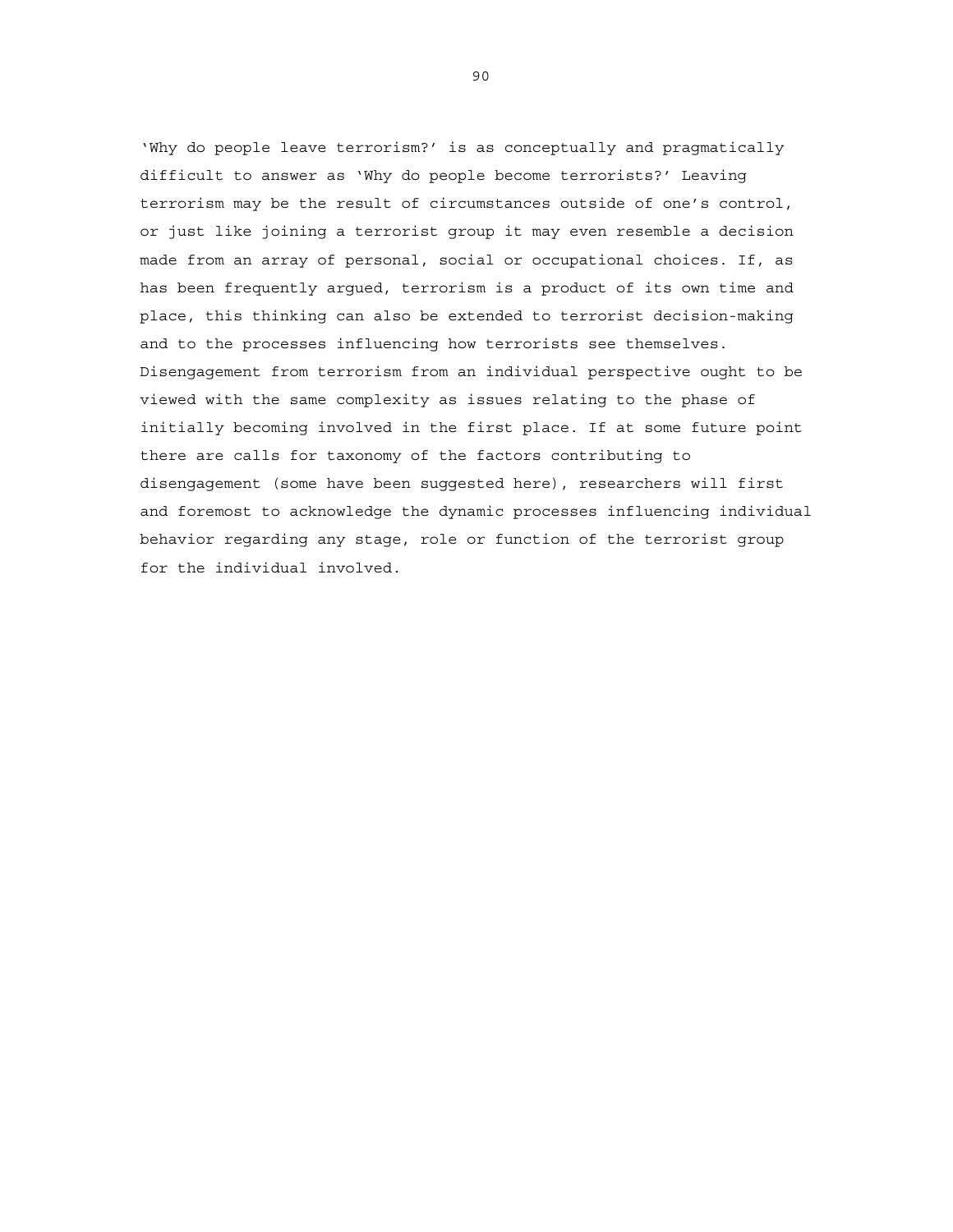## **Dr. John Horgan**

Dr. John Horgan recently joined the School of International Relations at the University of St. Andrews, Scotland, having previously lectured at University College, Cork, Ireland. He has a background in criminal and forensic psychology and has spent several years researching Irish Republican terrorism. He has a PhD from University College, Cork, and his principal research interests address psychological aspects of insurgent terrorism and radicalization, the relationship between ideology, fundamentalism and violence, and a variety of issues related to counterterrorism. His work has been widely published and his most recent book is 'The Psychology of Terrorism' (2005, Routledge).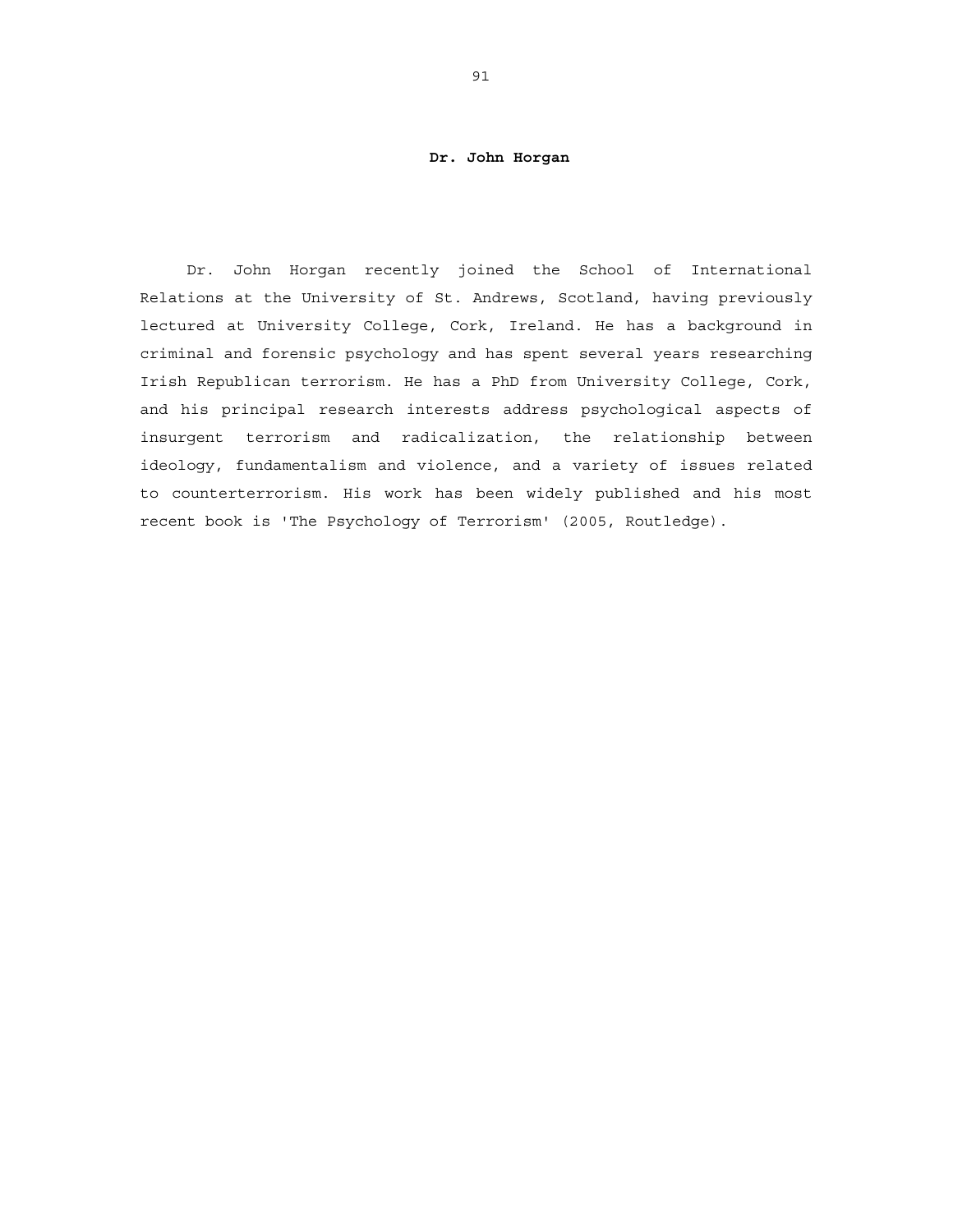# **5. CYBERMULLAHS AND THE JIHAD – RADICAL WEBSITES FOSTERING ESTRANGEMENT AND HOSTILITY AMONG DIASPORA MUSLIMS -- CHERYL BENARD**

Considerable attention has been paid to the disruptive activities of terrorist recruiters, radical preachers and extremist mosques within the Diaspora communities of Europe. During 2005, the trial of Dutch assassin Mohammed Bouyeri, the London subway bombings and the protracted riots in France have further underscored the broad range of potentially explosive problems posed by inadequately assimilated Muslim minorities in the West.1

Even as Western governments and institutions begin to understand the dimensions of the problem confronting them, and try to craft more effective integrative approaches, fundamentalists are working to exploit and intensify the estrangement between minority Muslims and the majority populations. This article will look at one of the more creative media they employ for the purpose: websites purporting to give non-political lifestyle advice.

In addition to the ordinary tribulations of adolescence and young adulthood, young Diaspora Muslims face additional challenges that can understandably lead them to seek religiously informed guidance and advice. They may be curious about their origin and uncertain about their identity; they may want a stronger connection with their religious heritage; they may have questions about their faith and how to best live that faith in a modern non-Muslim environment. Youthful rebellion, estrangement from their parents, a natural impulse to curiosity and independence may make them reluctant to turn to their family or their neighbors for advice. Additionally, they may live in a disadvantaged and dysfunctional environment. Searching for answers, one of the places they turn is the Internet. And radical Islamists have been astute in identifying this as an opportunity. Instead of

<sup>1</sup> Neurink, Judit, "'Mujahideen of the Lowlands' on Trial in the Netherlands," *Terrorism<br>Monitor*, Vol 3, No. 24, December 20, 2005; and Radu, Michael, "Europe, Fall 2005: Gangs<br>in Search of an Ideology," *Foreign Policy* No. 7, November 2005.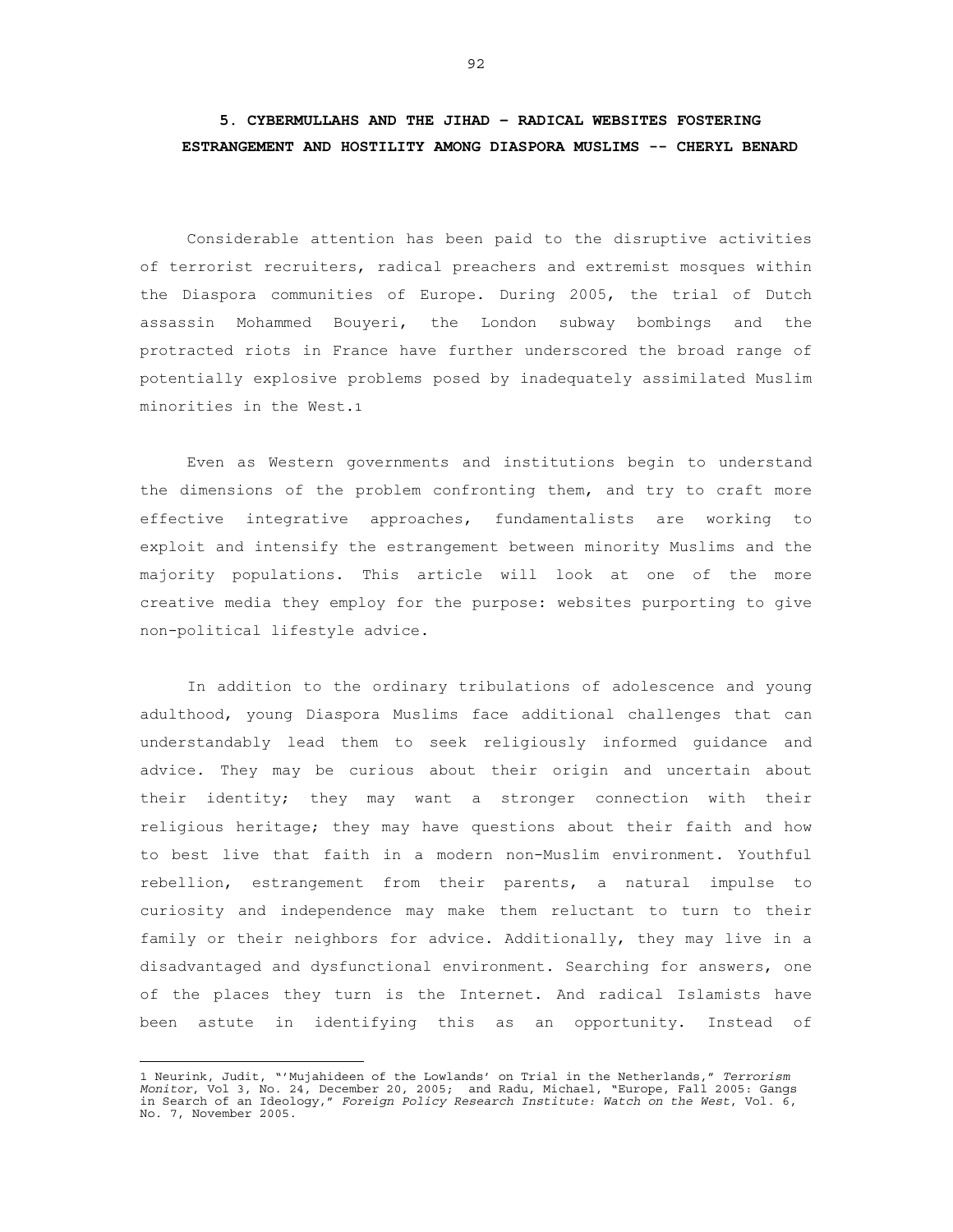constructive advice or objective religious information, however, these young people are receiving guidance calculated to disrupt integration, foster hostility and make their own lives more difficult.

In some instances, the advice is merely inept and inappropriate, drafted by far-away Saudi scholars who have little personal knowledge of the societies they are condemning or the social situations for which they are providing guidance. The constant advice to seek out a workplace in which women and men are strictly segregated is a good example – such workplaces are hard to find in continental Europe. More often, the advice is overtly ideological and malicious, inviting disregard for the ethical and legal systems of the host countries and displaying a desire to foster alienation, enmity and violence.

In almost all cases, following the advice is likely to make the questioner's life more difficult, success and social acceptance more unlikely. That individual's opportunities in school, in the neighborhood, in the workplace and in society at large will be negatively impacted. And when that happens, the websites will be ready to explain and exploit the disappointment and alienation that result. The two levels of effects are briefly outlined in Table 1.

| Primary effects:                 | Secondary effects                 |
|----------------------------------|-----------------------------------|
| Build "wall of resentment"       | Foster non-rational, non-critical |
| Prevent integration              | thinking                          |
| Make social and economic failure | Discourage problem-solving        |
| more likely                      | approach                          |
| Create psychic preconditions for | Encourage obedience to clerical   |
| violence                         | authority                         |
| Deliberate effort to heighten    | Unintentional consequence of the  |
| alienation                       | mental and geographic location of |
|                                  | the authoring clerics             |
|                                  |                                   |

Table 1: Effects of Internet manipulation of Muslim Youths

While fundamentalists have recognized the existence of a specific population segment anxious to receive guidance and therefore open to being influenced, both mainstream Islam and secular social institutions of the countries in question have not. As a result, radicals have been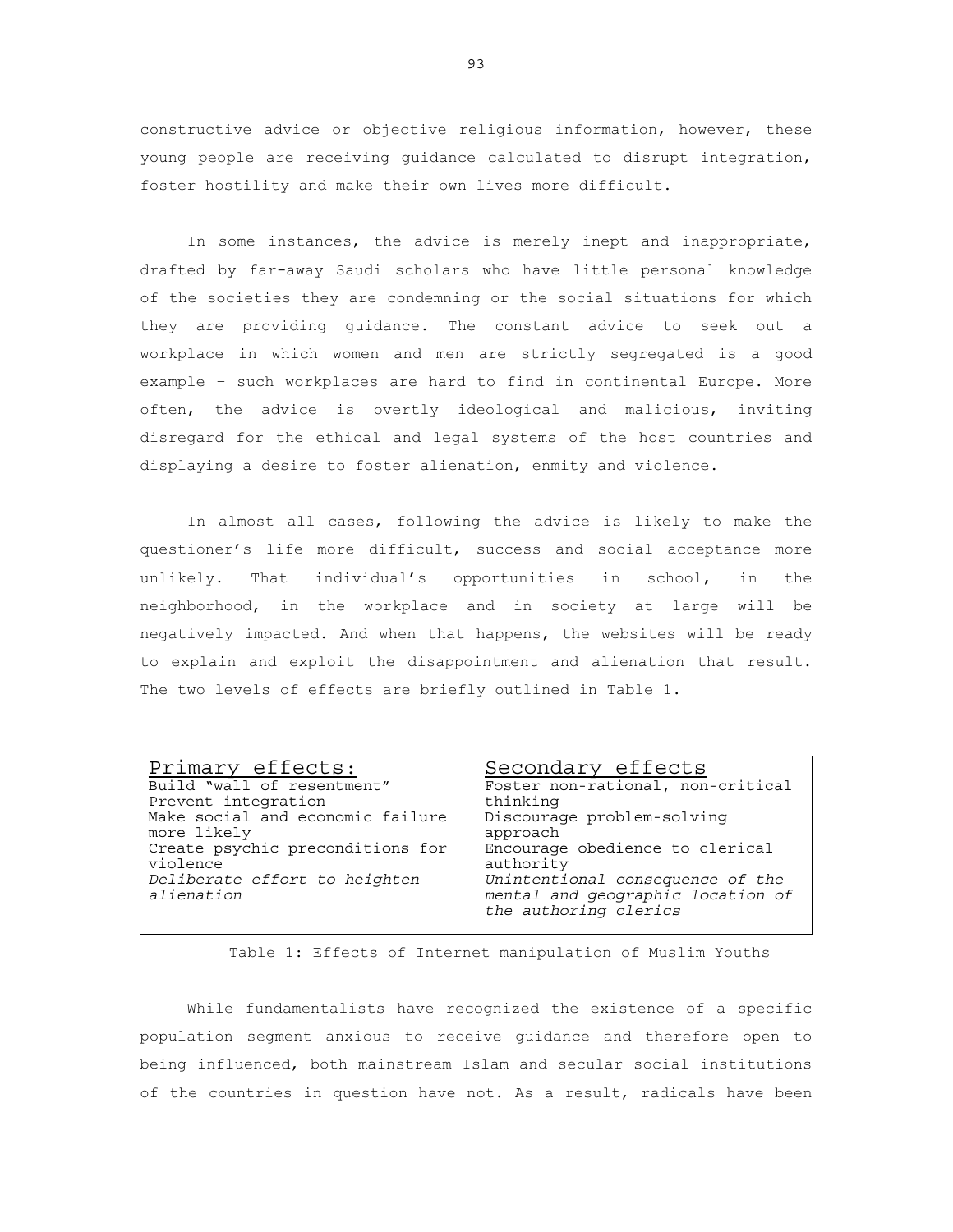able to monopolize the advice-dispensing business. Young Western Muslims cannot peruse multiple websites hosted by scholars belonging to a variety of schools of Islamic thought, eventually finding the one that seems most convincing and personally resonant. Rather, this market is cornered – and four years after 9-11 continues to be cornered – by the extremists.2

The past decade has seen the emergence of a large number of websites devoted to the Islamic perspective. Many of them include political forums, chat rooms, news commentaries and the like, and span a broad ideological and theological range. Some of these are supported by Western funding or are part of programs launched by Western governments.3 While many of these offer basic information about Islamic doctrine, they do not include the specific feature of allowing a reader to pose a personal dilemma or problem to an expert and obtain advice. Individual clerics sometimes post their own views and fatwas on personal websites, but these address a very limited number of randomly chosen topics. Also, if they are translated at all, the English is often of poor quality, sometimes to the point of being nearly incomprehensible.4

A few broader, larger sites stand out for the obvious expense and professionalism with which they are maintained, for the extensiveness of their archived topics, and because of their popularity. The two that will be referenced in this paper are the Islam Q&A Website (www.islamqa.com) and Islam Online (www.islamonline.org). 5 The Islam Q&A Website is a Saudi-oriented site, addressed to expatriates and online in seven languages, English, French, Spanish, Indonesian, Chinese, Persian, and Arabic. Islam Online is based in Qatar, and stands under the guidance of that country's preeminent cleric, Yussuf

<sup>2</sup> This is true for the print media as well. For example, a recent study conducted by Freedom House found an abundance of anti-Western, anti-democratic Wahhabi literature still being distributed by U.S. mosques in the spring of 2005. See *Saudi Publications on Hate Ideology Fill American Mosques*, Washington , DC: Freedom House, 2005. 3 See for example the website www.qantara.de, supported by the German Foreign Ministry. 4 See for example the website of the Grand Mufti of Syria, www.drhassoun.com 5 Other sites, such as www.ourdialogue.com , are derivative of www.islamqa.com and recycle its material.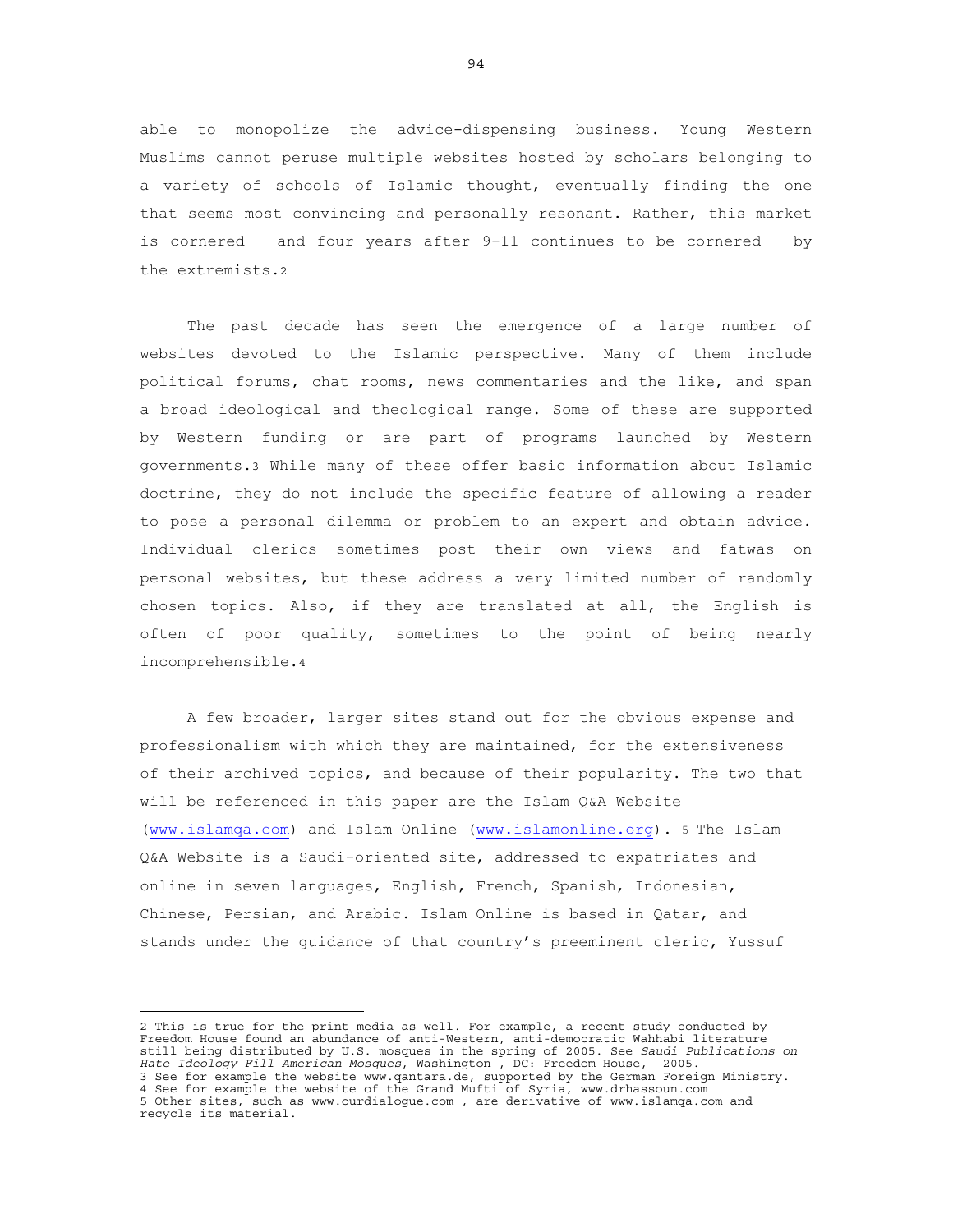Qaradawi.6 Both sites are Wahhabi in orientation. The Islam Q&A Website is sparse and straightforward, while Islam Online is slick and modern in its design, and includes peppy features such as "live fatwa" and "cyber counselor".

Both offer rare access to the content of the radical message. While it is much more difficult to discover what is being said in back street mosques or by itinerant radical preachers, in the case of these websites, the desire to address and influence the Diaspora makes it necessary for their sponsors to use a public platform and the English language. Perhaps in the expectation that most outsiders will not ever come across these sites or if they do, will be distracted by the apparently trivial everyday nature of their content, little effort is made to mask the often overtly subversive content. For example, while Qaradawi himself has generally attempted to position himself as a moderate, on this website he publishes unequivocally extremist statements.7

Who makes up the clientele of these websites? Though the questioners are not formally described, their texts generally give insights into their age, circumstances, and location. Most are young, under 30. Often, they are at odds with the religious stance of their parents – whom they consider either too secular or too traditional – and are looking for a posture of their own. Some are recent immigrants or new converts. The vast majority of their questions address common dilemmas of daily life: feeling unpopular, worrying about finding a job, wanting to meet a member of the opposite sex, facing some minor ethical dilemma and the like. Only a few questions address issues of religious doctrine or of politics.

<sup>6</sup> Qaradawi has shown strong interest in European Diaspora Muslims and has had a leading role in the European Council for Fatwa and Research. See van Bruinessen, Martin, "Making and Unmaking Muslim religious authority in Western Europe," Paper presented at the Fourth Mediterranean Social and Political Research Meeting, Florence, Italy, March 2003. let.uu.nl/.../personal/publications/making\_authority.htm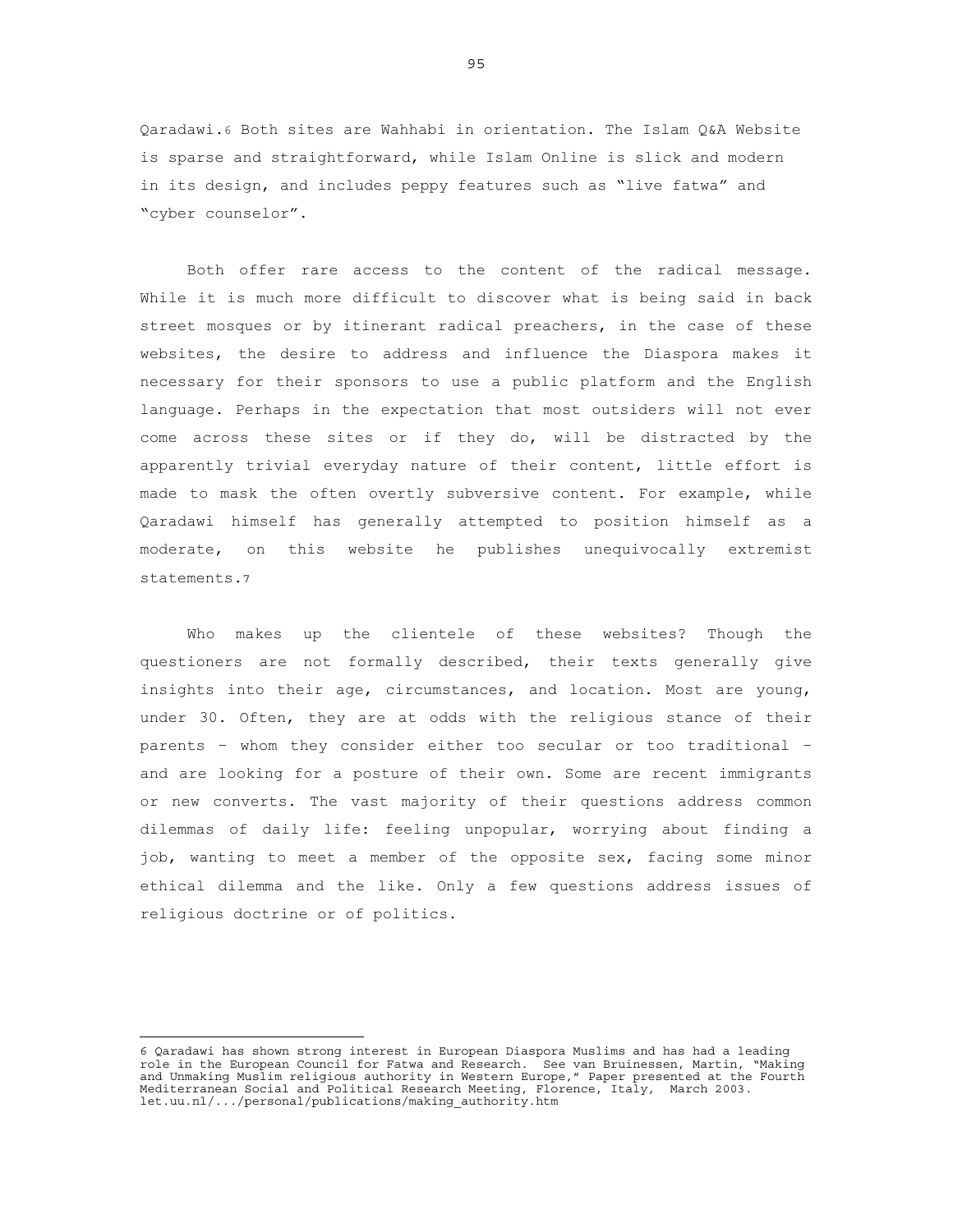We begin with a typical question, posed by a high school student somewhere in the European Diaspora, looking for guidance on how to interact with his non-Muslim classmates.8

## Question:

"In the Quran, it says that we cannot take the kuffar as awliyaa (protectors), but what does that mean? I mean, to what degree? If I'm at school, can we play basketball with them? Can we talk to them about basketball and stuff? Can we hang out with them as long as they keep their beliefs to themselves?"

#### Answer:

"Praise be to Allah.

Firstly, Allah has forbidden the believers to take the kaafireen as friends, and he has issued a stern warning against doing that…Elsewhere Allah states that taking them as friends incurs the wrath of Allah and his eternal punishment…One of the forms of making friends with the kaafirs which is forbidden is taking them as friends and companions, mixing with them and eating and playing with them…You should not sit and chat and laugh with them…it is not permissible for a Muslim to feel any love in his heart towards the enemies of Allah who are in fact his enemies too."9

Consider the ramifications of this reply. You may attend their schools, but while you are there, in their midst, you must hold fast to the notion that these people are your enemies. Not even the most

<sup>8 &</sup>quot;Islam Q&A Website -- Basic Tenets of Faith, Question # 59879." www.Islamqa.com, (as of 2.22.05). His question is indexed under "What is meant by taking the kuffar as friends? Rules on mixing with the kuffar." Regarding that terminology: "kaafir" is the term for "unbeliever" – kuffar and kafiruun are plural forms. The term is not exactly an insult, but almost. It is certainly not a designation that would generally be considered polite in the contemporary world. Perhaps the best word for it is "anachronistic", befitting an earlier time and a context when it seemed normal to refer to others as heathens, as the godless and the damned. It would not be considered appropriate, today, for non-Muslims to refer to Muslims as "heathens"; kaafir has the same connotation.

<sup>9 &</sup>quot;Islam Q&A Website -- Basic Tenets of Faith, Question # 59879." www.Islamqa.com, (as of 2.22.05)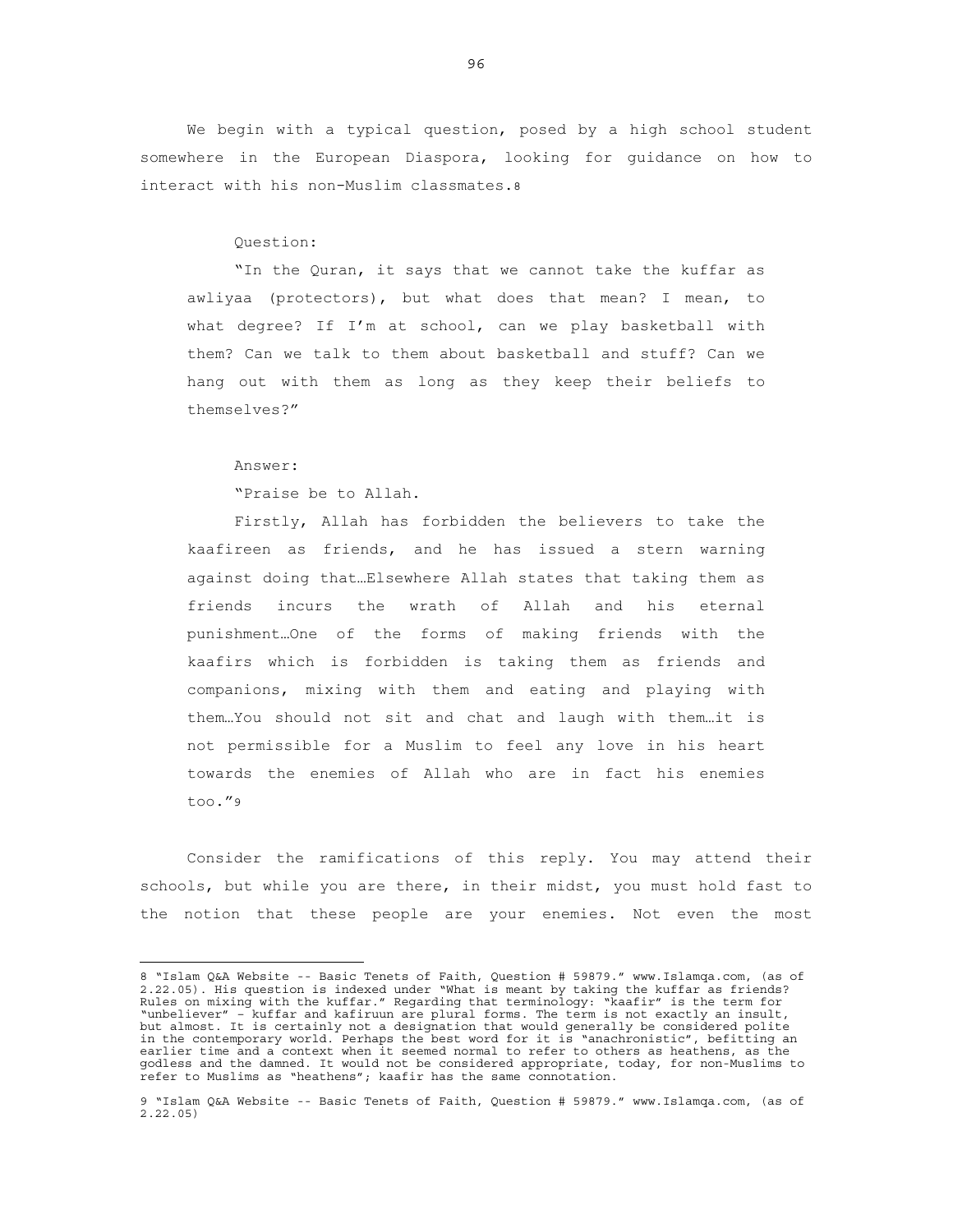superficial and harmless social interaction with them is allowed. Interfaith dialogue? This posture does not even allow interfaith sports. You can face "eternal punishment" for a game of basketball.

This response is in no way exceptional; the same message is echoed again and again in multiple variations. Here, an immigrant woman wants to be friends with her neighbor:

## Question:

"Is it allowed for a muslim woman to be friends with a non-muslim woman who is very decent, without neglecting her own religion and is there a severe punishment for it?

#### Answer:

"Praise be to Allah.

Undoubtedly making friends with a kaafir woman will…lead some ignorant people to disapprove of the ruling of Allah that the kaafirs are disbelievers who will abide in Hell forever…Visiting kaafirs in order to have a good time with them is not permitted, because it is obligatory to hate them and shun them."10

Harsh words, all the more so because the phrasing of the question suggests that this is probably not the hoped-for response. After all, our questioner stressed the "decency" of her friend, separated the agenda of their simple human relationship from the issue of religion, and even poignantly inquired about the severity of her punishment, were she to disregard the advice and stay friends with the other woman anyway. What compelled her to write in the first place? Inner ambivalence? A warning from some disapproving outside observer? And what will she do now? She can, presumably, shun her friend. Will she also endeavor to hate her?

<sup>10&</sup>quot;Islam Q&A Website -- Basic Tenets of Faith, Question # 23325." www.Islamqa.com, (as of 2.22.05)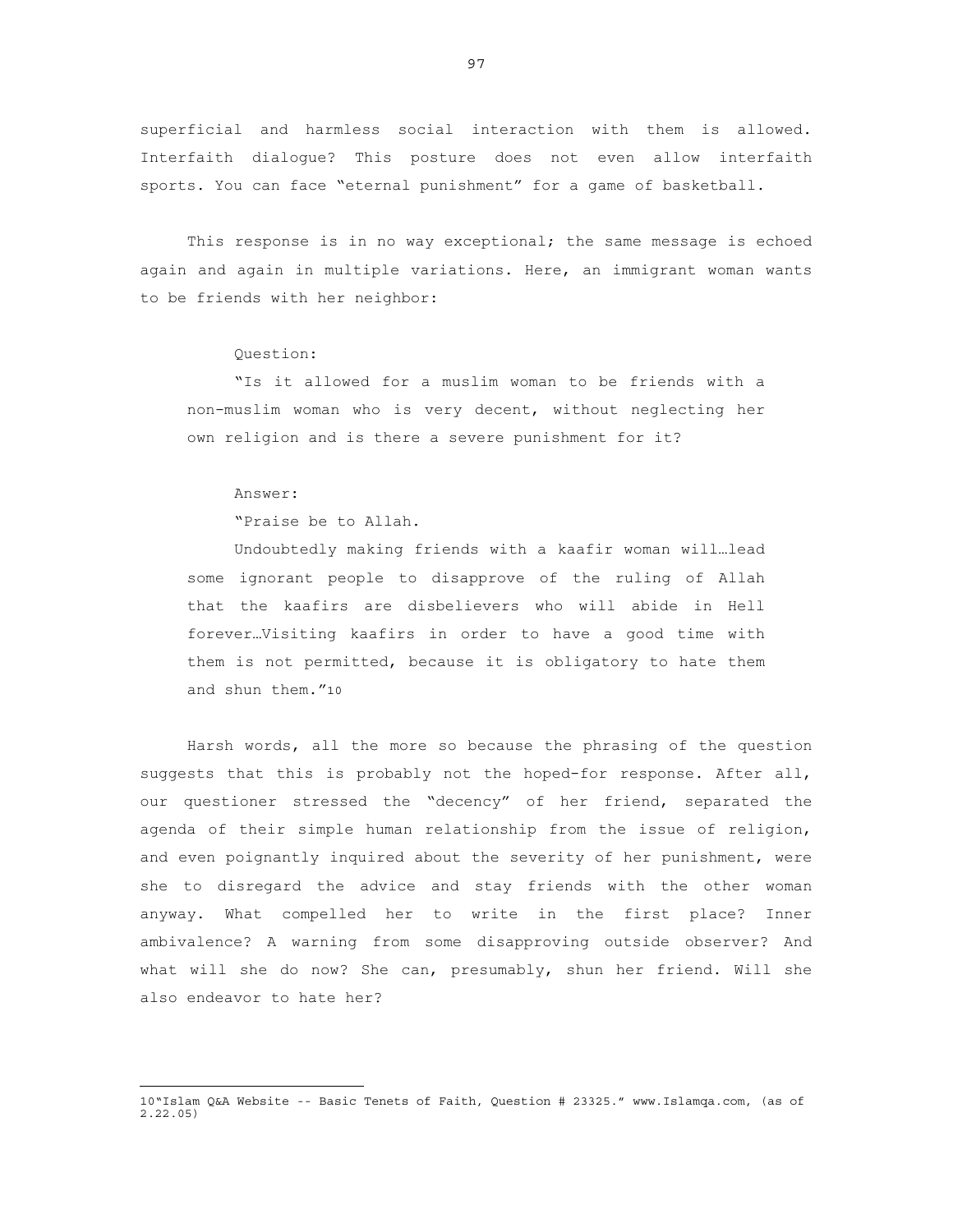A second set of questions addresses the domain of the workplace. Here, the sort of advice being handed out will almost certainly be a hindrance to economic opportunities and advancement:

### Question:

I'm a male college student who has begun the process of looking for a job. Our school tells us that it is key, when interviewing for a job, to look the job recruiter in the eye, and not to stare at the ground. Nowadays, women are often the ones giving the interviews, and I was wondering if it is okay to look at her, since she might get a bad impression of me if I stare at the ground. Please help. Thanks."

## Answer:

Praise be to Allah.

What your teacher has told you goes against the words of Allah. "Tell the believing men to lower their gaze... That is purer for them. Verily, Allah is all-aware of what they do."

And the Prophet…said…"Avert your gaze."

Who is more deserving of being obeyed, Allah and His Messenger, or your teachers?!"11

Within institutions such as the workplace, Muslims are encouraged to cultivate a mentality of unfriendly separation, to be a cultural fifth column within the dominant society.

Question: Is working in a company that is owned by a kaafir regarded as taking the kuffar as close friends?"

## Answer:

Praise be to Allah.

Working for kaafirs and doing business with them is not regarded as taking them as close friends, but…it is

11"Islam Q&A Website -- Basic Tenets of Faith, Question # 13819." www.Islamqa.com, (as of 12.14.05)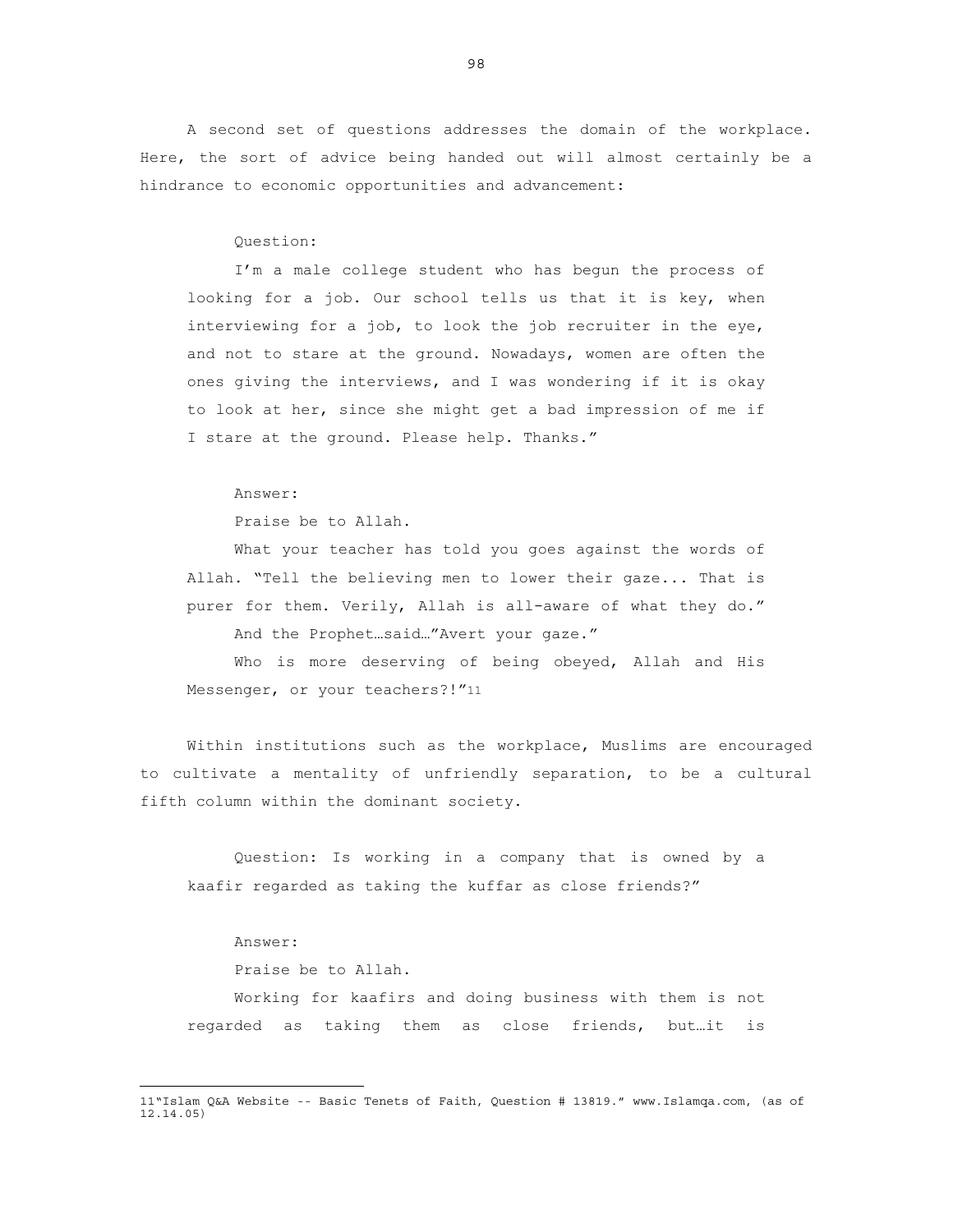not…permissible for him to love those people in his heart, or to praise them in absolute terms…

The kinds of friendship that are forbidden include…supporting them with words that justify their ways, and feeling proud of their ways…. And if any amongst you takes them as friends and supporters, then surely, he is one of them. Verily, Allah guides not those people who are the polytheists and wrongdoers and unjust…"12

It seems inevitable that the non-Muslim co-workers will detect this basic posture, which can hardly be beneficial for the overall atmosphere and the possibilities for teamwork and collaboration.

Finally, what about the domain of public life and citizenship?

## Question:

What is the ruling on taking European nationality for a Muslim who has come to a European country fleeing from oppression in his homeland, where he has lost his identity papers and has lost all hope of going back to his country?

Given that bleak scenario, we might expect a degree of gratitude to the country and society that took this shipwrecked individual in, offering him safety and a new beginning. This is not, however, how the Saudi advisors see things.

#### Answer:

…There should be a legitimate need for taking the nationality, such as the benefits for which the Muslim has settled in the kaafir country being dependent upon his taking the nationality. Otherwise that is not permissible for him, because taking the nationality is an obvious manifestation of befriending the kuffaar, and because it involves speaking

<sup>12 &</sup>quot;Islam Q&A Website -- Basic Tenets of Faith, Question # 67610." www.Islamqa.com, (as  $of 2.22.05)$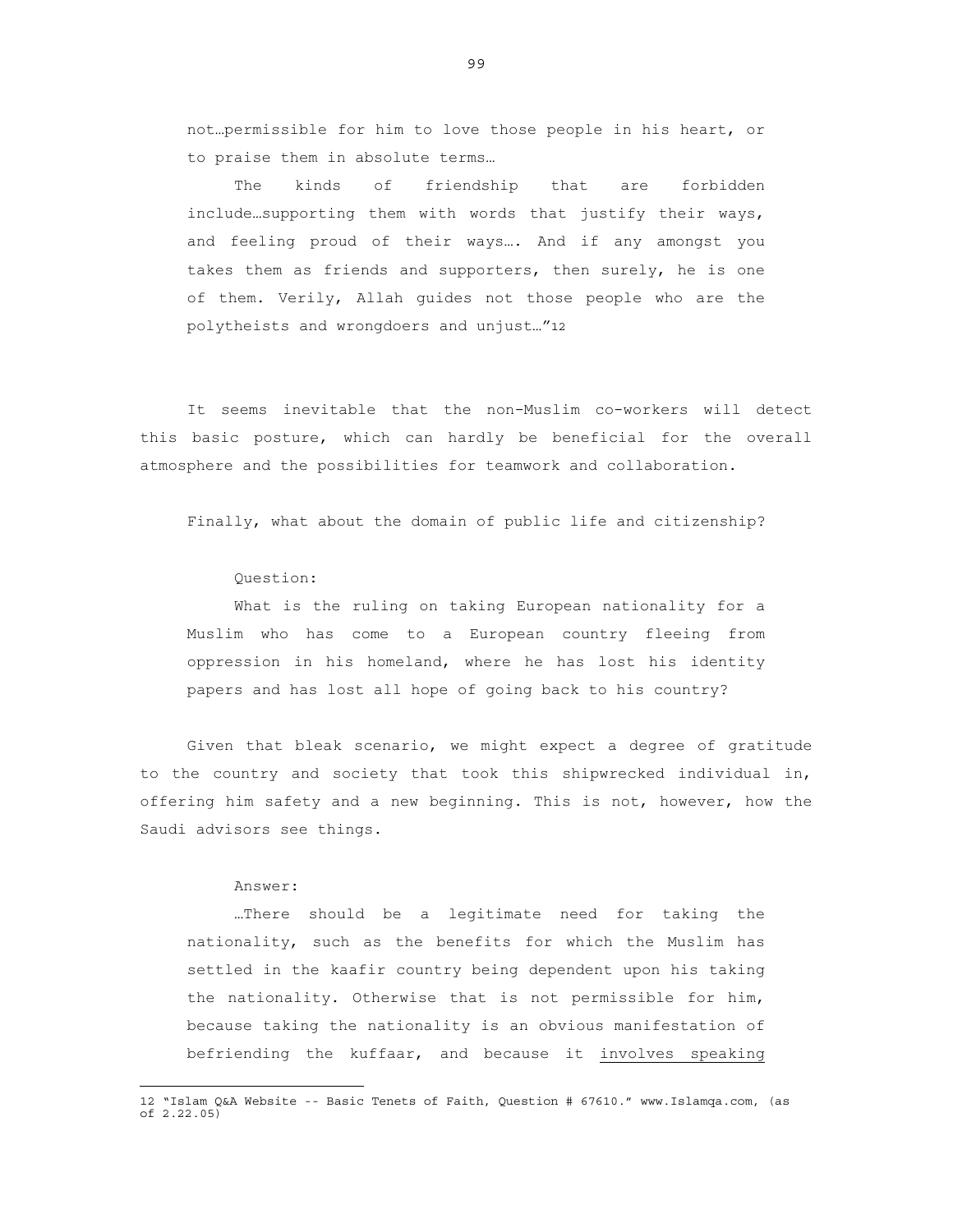words which it is not permissible to believe in or adhere to, such as approving of kufr or man-made laws. Moreoever, taking the nationality may lead to staying in the kaafir land permanently, which is not permissible…I hope that Allah will forgive the Muslims who settle in kaafir lands…"13 (emphasis mine)

Let us take a moment to reflect upon this opinion. It is herein presented as acceptable – in fact as obligatory – for Muslims to perjure themselves, to take an oath of loyalty and citizenship to the new country, promising to respect its constitution and its laws, while inwardly rejecting the substance of that oath. Muslims may do this for opportunistic purposes, for the "benefits" it brings. But they must not regard their new home as permanent, and even as an interim solution, it is regrettable. Obviously, if even a small number of naturalized Muslims can be persuaded to this view, European states have a serious problem – they will then have citizens who do not feel bound to obey their laws or feel loyal, and to whom swearing an oath is meaningless.

The final question to be considered in this paper will make it clear where such a philosophy14 can lead.

#### Question:

"I've read that in Islam it is a greater sin to kill a Muslim than a non-Muslim. However, on death a Muslim will be in Paradise whereas the non-Muslim will be in Hell. To kill a

<sup>13 &</sup>quot;Islam Q&A Website -- Basic Tenets of Faith, Question # 14235." www.Islamqa.com, (as of 2.22.05)

<sup>14</sup> For an enlightening summary of the recommended conduct associated with that philosophy, see especially: "Islam Q&A Website -- Basic Tenets of Faith, Question # 2179." www.Islamqa.com, (as of 2.22.05), which contains an 18 point list of the things that are not permitted to a Muslim versus a non-Muslim, such as: "Accepting their kufr and doubting that it is kufr at all, or refraining from labeling them as kaafirs, or praising their religion.

Referring to them for judgment. Befriending and liking them.

Becoming members of their societies, joining their parties. Taking them as friends in general terms, taking them as helpers and supporters, throwing in one's lot with them.

Praising them and their civilization and culture, defending them, and admiring their behavior and skills, without taking note of their false ideology and corrupt religion. It is also forbidden to honor them, give them titles of respect, initiate greetings to them, give them the best seats in gatherings, and make way to them in the streets. The Prophet said: 'Do not be the first to greet a Jew or a Christian (do not initiate the greeting) and if you meet one of them on the street, then push him to the narrowest part of the way.'

Seeking forgiveness for them and asking Allah for mercy for them."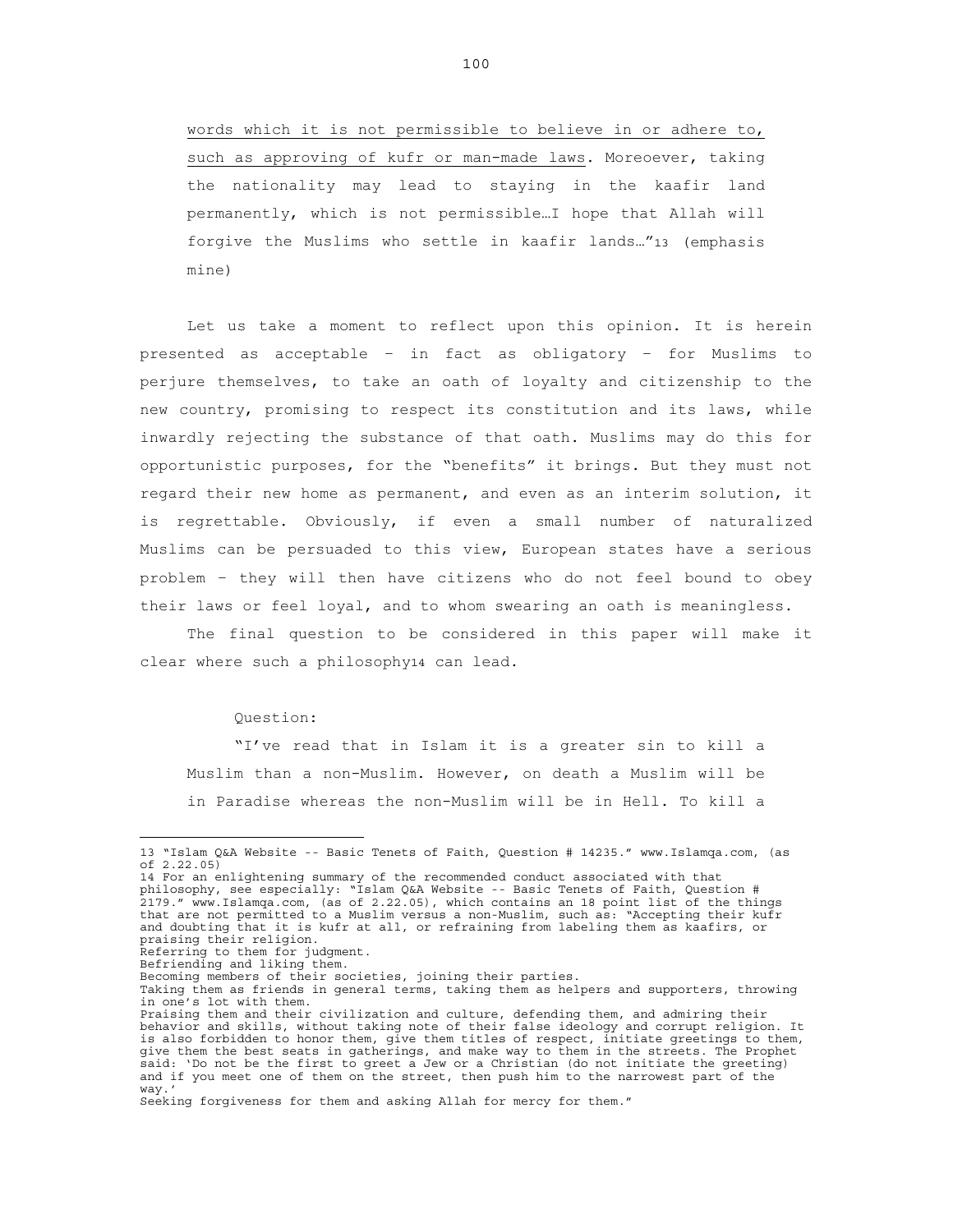non-Muslim is to deny them forever the chance of becoming a Muslim, and condemn them to Hell. Is this not then a greater sin?"

Again, it is tempting to try and picture the questioner and to imagine the context. Who is asking this, and why? We don't know. All we have is the answer, which is chilling enough.

#### Answer:

#### Praise be to Allah.

Killing a non-Muslim when he is a mu'aahid is a sin, one of the major sins. But with regard to non-Muslims who are at war with the Muslims and do not have a peace treaty with the Muslims or are not living under Muslim rule, then Muslims are commanded to kill them, because Allah says (interpretation of the meaning)15: 'Fight those of the disbelievers who are close to you, and let them find harshness in you.' (Al-Tawbah 9:123)

But this should be in the case of jihad under the leadership of one of the leaders of the Muslims, or his deputy."

Let us review this advice in the light of Muslim orthodoxy. Islam has several relevant categories to describe non-Muslims. A first important distinction was that between Christians and Jews, who are fellow monotheists, on the one hand, and polytheists and atheists on the other. The second was that of "dhimmis", of Christians and Jews who lived under Muslim rule but, in exchange for certain payments, were to be left unmolested. A third category was that of mu'aahids, citizens of non-Muslim nations who had a peace treaty with a Muslim ruler. The Islam Q&A Website departs completely from Islamic orthodoxy when it defines Christians and Jews as unbelievers, a distinction that Islam reserves for polytheists and atheists.

<sup>15</sup> This remark in parentheses is from the original, and occurs with some frequency in the responses.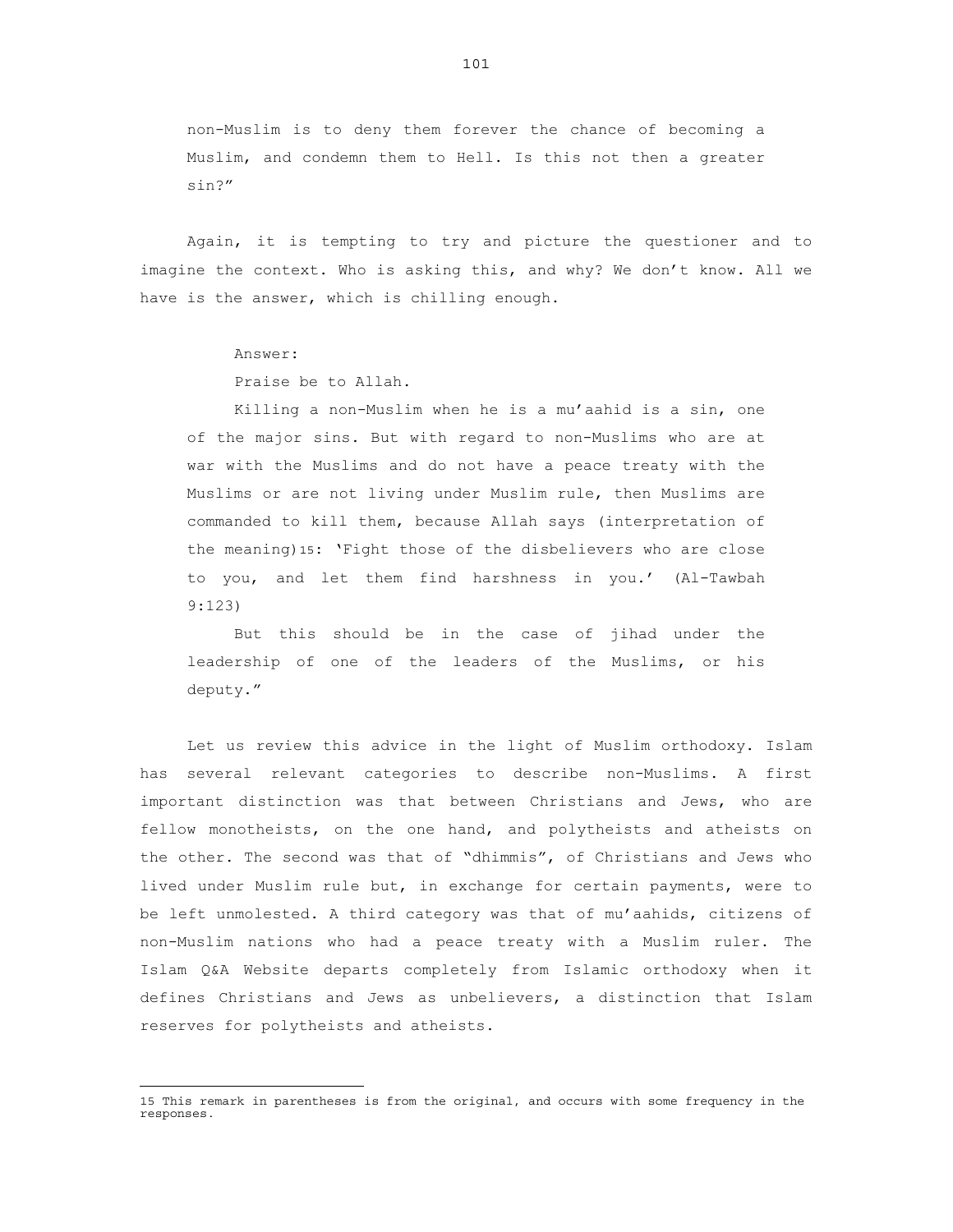The concept of a mu'aahid, meanwhile, is historic, not contemporary. There is no such thing as a mu'aahid in today's world – there is no officially "Christian" state that has a formal peace treaty with a unified empire or acknowledged ruler of Islam.

Further, the answer refers to non-Muslims who are at war with the Muslims. This is an ambiguous use of language. From reading radical texts, we know that some fundamentalists consider the entire West to be "at war" with Islam, not just in Iraq or Palestine, but categorically through its global cultural domination. But this reply goes much further. If you are a non-Muslim and you have no peace treaty with the Muslims – which we have just established to be an anachronism and thus not possible – and you do not live under Muslim rule, then you are fair game – and worse. Indeed, Muslims are then "commanded" to kill you. The addendum – that it may be better if the Muslims do not individually go out to kill their non-believing neighbors, but should do so in an organized fashion under the guidance of a leader, is hardly reassuring.

Rather, it closes the circle between the supposed "religious advice" offered by these websites, and the overt political incitement to be found on overtly political and terrorist sites.

On matters of social interaction, the website Islam Online takes a somewhat milder position. In the interest of first convincing and thereafter possibly converting non-Muslims, it recommends a more cordial, open interaction with members of other faiths. It is adamant about rigorous hijab and endorses polygamy. Under its hip façade, it offers occasional glimpses into its underlying radical politics. In September 2005 for example, Qaradawi – who generally delegates the "dear Abby" role to other clerics - chose to personally address an issue related to jihad. His reply is well worth an attentive reading:

"The meaning of Jihad in our present time particularly refers to striving to liberate Muslim lands from the grip of the disbelievers who usurped them and imposed on them their own laws in lieu of the Divine Law. Those disbelievers may be Jews, Christians or both or even pagans…Disbelievers are all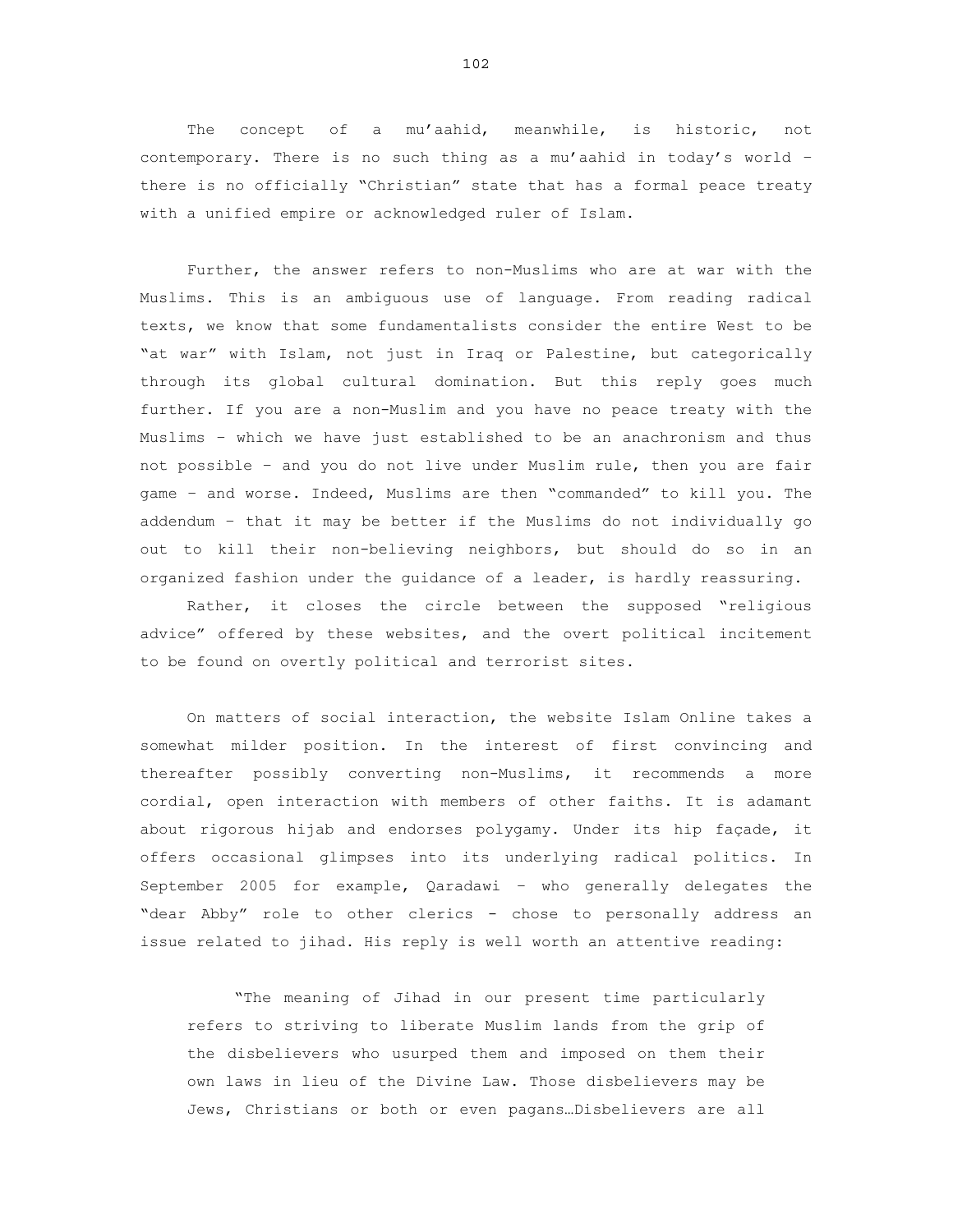alike. Capitalists, Communists, Westerners, Easterners, People of the Book and pagans are by no means different from one another. They should all be fiercely fought if they attempt to occupy any part of the Muslim land. This duty falls on those closest to the occupied land, who should be aided by those closest to them, who, in turn, ought to be aided by those closest to them, till it becomes incumbent on all Muslims to take part in jihad…If war is waged anywhere to achieve this goal…it is undoubtedly a Jihad for the sake of Allah. It thus needs to be financed from the money of Zakah…" 16

While European Diaspora Muslims are the primary intended audience of these websites, they have a presence in the United States as well, where in some instances they have been able to use American academic institutions as providers of a platform. For example, the University of Texas in Houston and the University of Southern California host Muslim student websites that not only endorse the Islam Q&A Website as the place to "get your questions answered" but also provide instructional texts explicitly calling upon American Muslims to engage in conduct which is illegal in this country, including felonious restraint, false imprisonment, wife beating and polygamy.17

These websites highlight the existence of an underserved need, and the ability of extremists to skillfully identify and exploit "public diplomacy" opportunities. Clearly, a number of individuals from the

<sup>16 &</sup>quot;Islam Online -- Fatwa Bank," posted 9.13.05. Islamonline.net, (as of 9.21.05) www.islamonline.net/servlet/Satellite?pagename=IslamOnline-English-Ask\_Scholar. The exact question was whether zakat money could be used to finance "a journey to take part in jihad". The answer must thus be interpreted to mean that the travel of insurgents and terrorists can be financed by Islamic charities.

<sup>17</sup> They state, for example, that "a husband has the legal right to restrict his wife's freedom of movement. He may prevent his wife from leaving her home without his permission…"; "the wife may not legally object to the husband's right to take another wife"; and "a refractory wife has no legal right to object to her husband's exercising his disciplinary authority. Islamic law, in common with most other systems of law, recognizes the husband's wife to discipline his wife for disobedience." Rahman I. Doi, Abdur, "Women in Society", USC-MSA Compendium of Muslim Texts Website. www.usc.edu/dept/MSA/humanrelations/womeninislam/womeninsociety.html (as of 2.22.05) It is not clear which "most other systems of law" the author is referring to; United States law is not among them, and the conduct recommended in this paragraph is criminal in this country. The French and Italian governments have expelled Islamist clerics for endorsing wife beating, polygamy, and social unrest. "France deports controversial imam," *BBC News*,10.5.04, http://news.cbbc.co.uk/2/hi/europe/3717452.stm .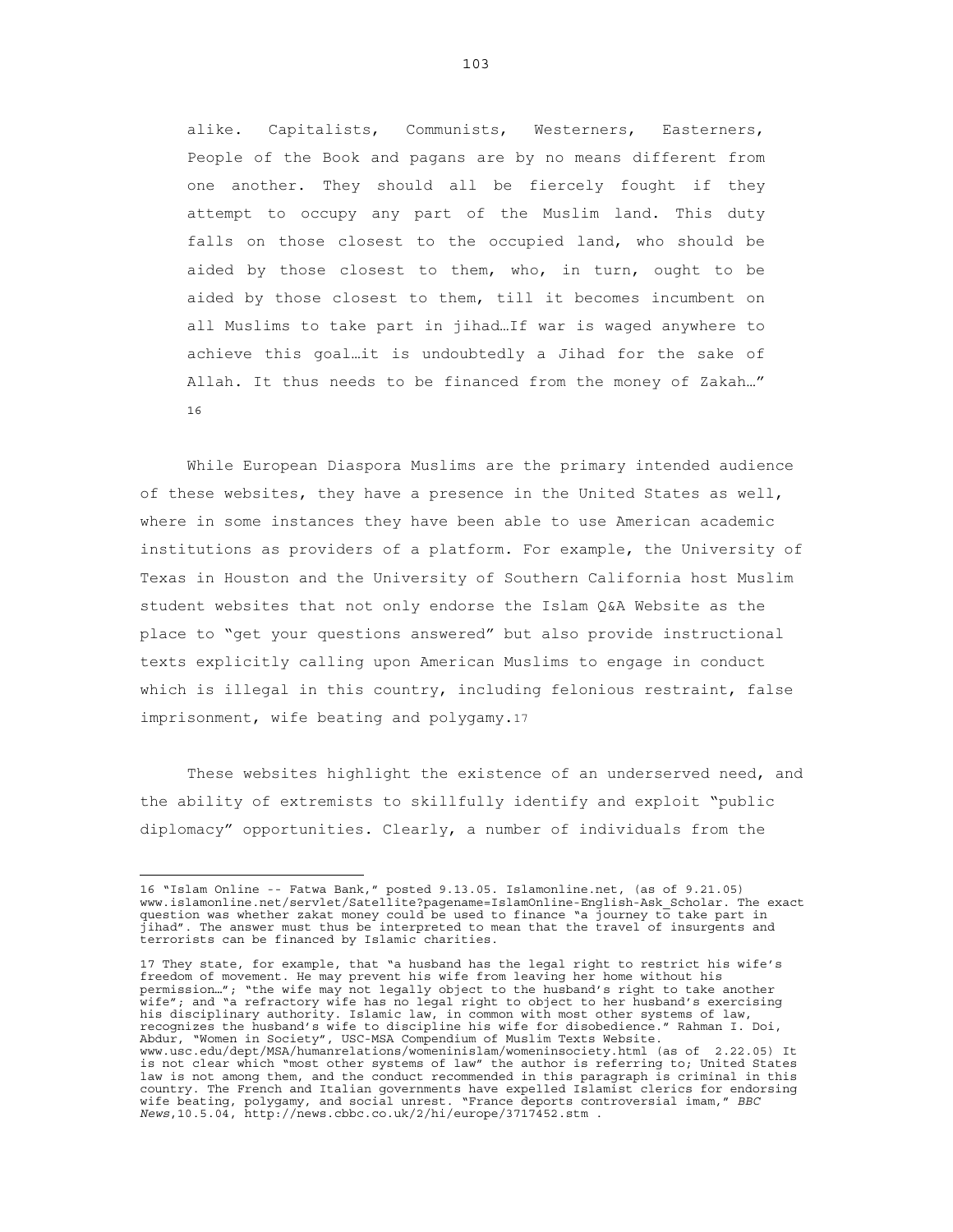Muslim Diaspora community are in search of guidance and advice that addresses their day-to-day problems within the framework of their religious and cultural background. Just as clearly, the extremists have identified this need and are attempting to exploit it. The number of individuals significantly radicalized by these websites is probably small. However, the more likely effect of obstructing integration and communal peace is harmful too. By making it more difficult for Muslims to lead successful and adjusted lives in the West, and encouraging them to view themselves as perpetual outsiders and foreigners, these messages contribute to the risk of greater social disruption in the future. By encouraging the existence of an unassimilated minority community permissive to Islamist sedition and violence, they also pose a security threat. The risk is especially great because at the present time, the radicals hold the monopoly in this field, with moderate and secular messages underrepresented.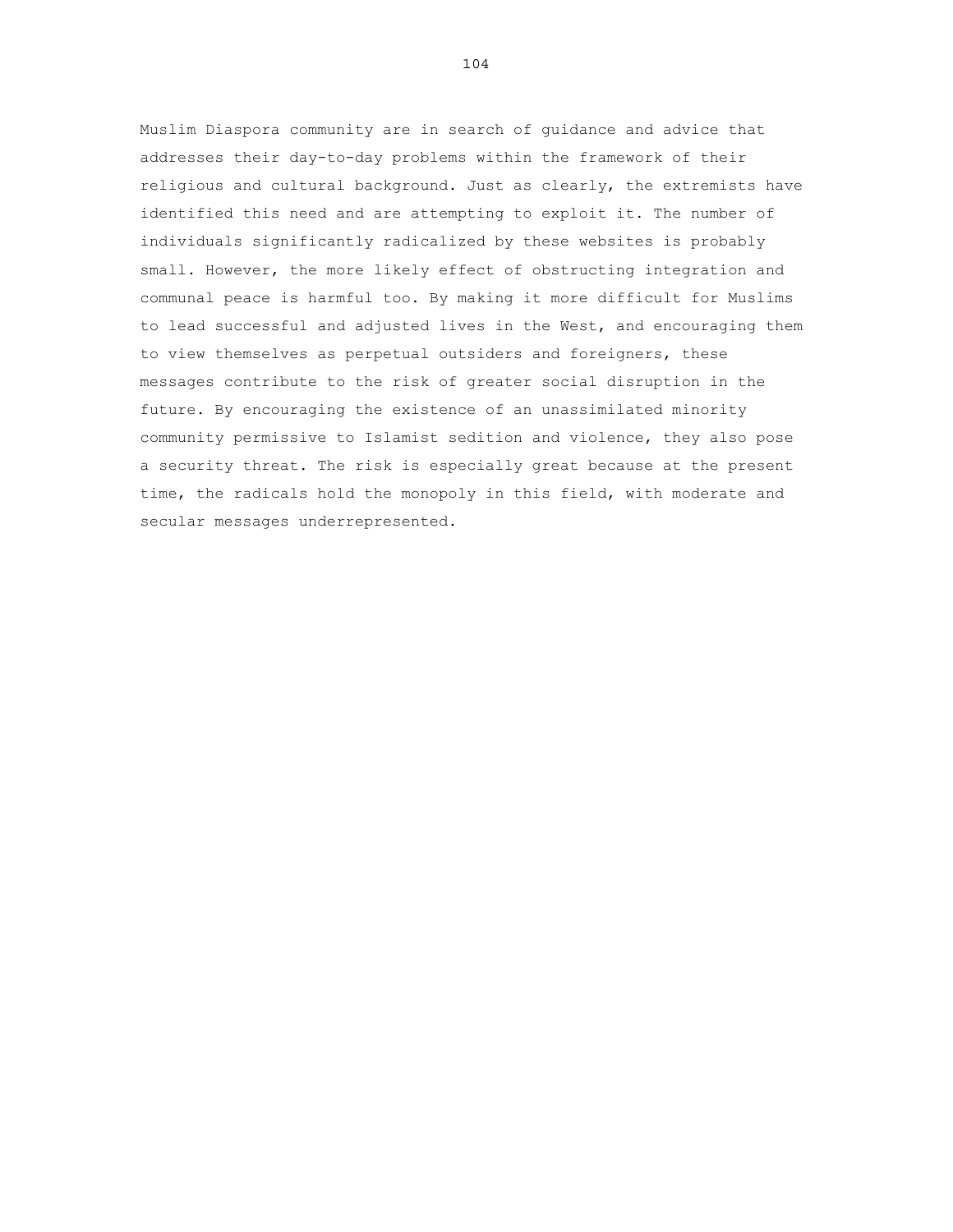# **Cheryl Benard, Ph.D.**

Cheryl Benard, Ph.D. (Director of IMEY) is a senior political scientist with the RAND Corporation. She received her B.A. in political science from the American University of Beirut and her doctorate (sub auspiciis praesidentis) as well as the postdoctoral degree granting tenure ("Habilitation") from the University of Vienna, where she later taught and became an associate professor.

Benard's career has spanned two continents. Her focus has been on published results with a high degree of accessibility for policy makers, media and the interested public. For this she has been the recipient of several awards, including the Theodor Kery Prize for Socially Relevant Research and the Donauland Prize for Nonfiction Writing, and her book publications have been translated into many languages including Turkish, French, Italian, Swedish, Spanish, Hungarian, Russian, Hebrew and Chinese. Her previous research has ranged from refugee and immigrant integration; police intervention in domestic disputes; ethnic cleansing in Bosnia; changing socialization patterns; integration of women into the European military; and problems in the delivery of humanitarian crisis relief; school reform issues; radicalization and youth; and issues of multicultural education.

Benard has been a member of numerous academic and governmental advisory commissions to evaluate reform programs in areas such as basic training in the military, rule of law issues in peacekeeper training, curriculum and school reform, teacher training, gender-unbiased development aid, and the integration of handicapped children.

Since writing her dissertation on Arab nationalism, Islam and the Middle East have been strong themes in Dr. Benard's work. Her study of the Iranian revolution was entitled *The Government of God*, (Columbia U. Press). In another project, she surveyed and analyzed the social and political consequences of Muslim communities and centers in Europe and investigated links between culture centers and expatriate political organizations and known terrorist organizations.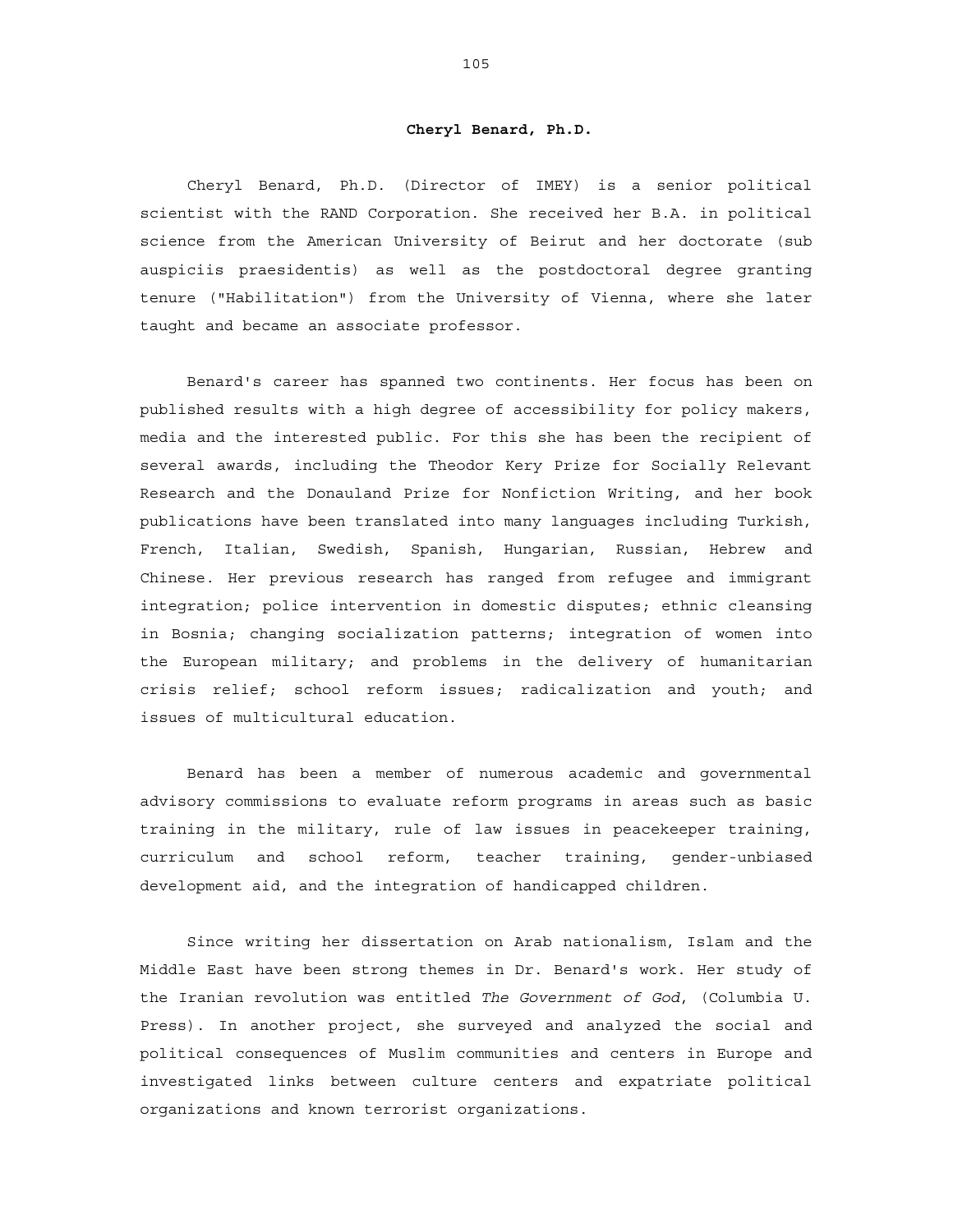For the U.N. Women's Division, Dr. Benard participated in a crosscultural survey of gender-specific human rights violations. She has published widely on women in the Muslim world and women in development. The Afghan situation has been of particular interest to her since the 1980's. Some of her publications are *Veiled Courage* (Random House 2002) which describes various forms of civil resistance against the Taliban during the years of their rule, and *Civil Democratic Islam* (Rand 2004) which suggests a way to better understand Islamic groups and movements by aligning them along a differentiated ideological spectrum. Dr. Benard was recently featured as the cover story for her essay, *"Strengthening the Partnership"* (W.O.M.E.N. Inc 2005) in *In Touch* magazine it discusses military civilian cooperation in humanitarian aid. Other recent works include a feature, *"Hizb ut Tahrir – Bolsheviks in the Mosque"* in the Journal of Central Asian Studies. Dr. Benard is also co-author of *The Muslim World After 9/11* (RAND 2004).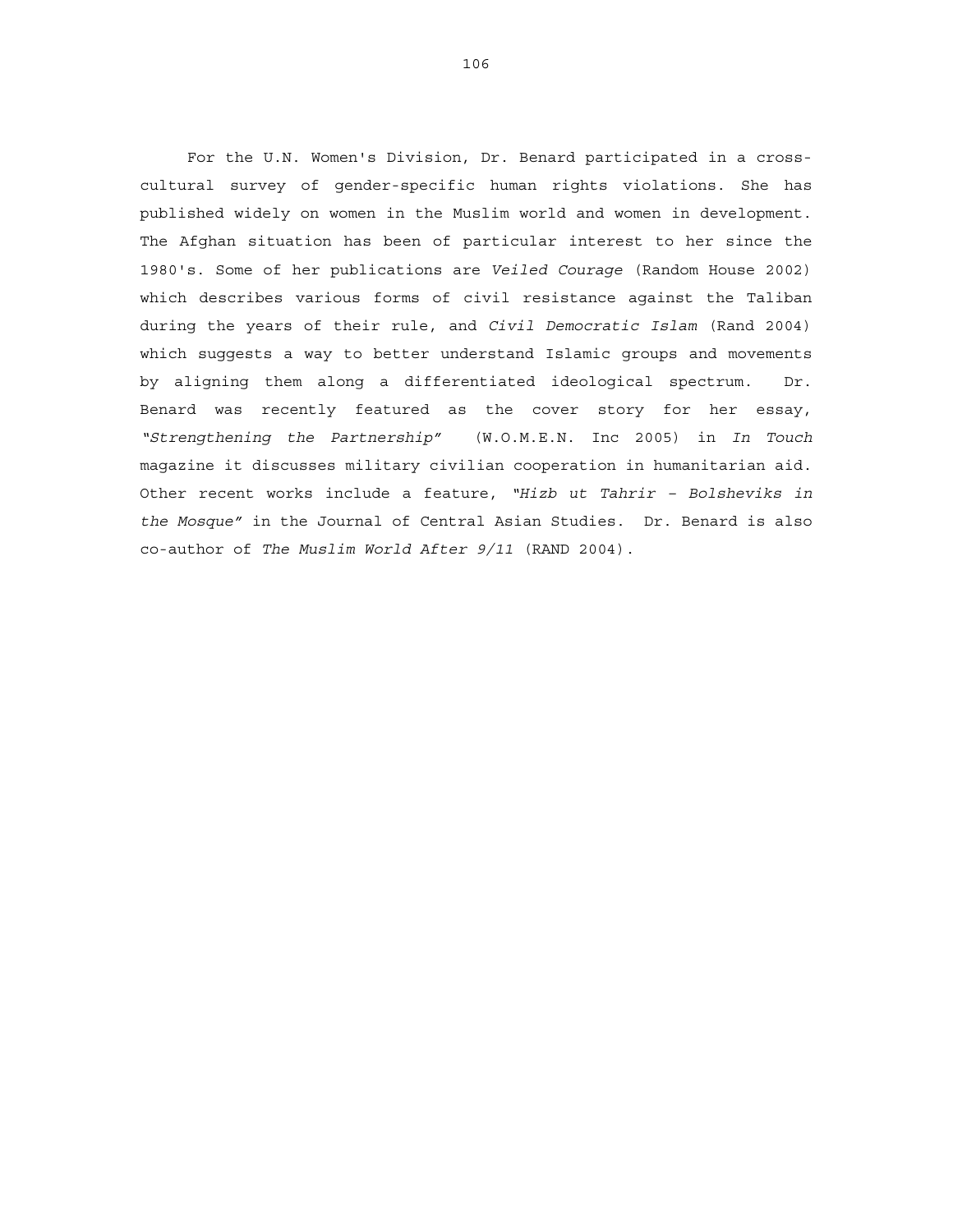# **6. THE MYTH OF MARTYRDOM: YOUNG PEOPLE AND THE INSURGENCY IN IRAQ -- ED O'CONNELL, CHERYL BENARD**

On many levels, today's insurgency in Iraq manifests itself as a "youth issue."

Young people are increasingly found among the daily victims, killed because they happened to be in the wrong place, in the proximity of a roadside bomb or a suicide attack, or in the case of young recruits to the military or police, because they were among those deemed collaborators deserving a death sentence.

Additionally, Iraqi youths are well represented among the perpetrators of this daily violence, recruited as 'paid-for-hire' insurgents to emplace bombs by the side of the road. Military units patrolling the streets of Iraq report that they are increasingly forced to engage young boys -- and as of late, girls as well -- in combat.

On still another level, we must also count the young attackers themselves as victims of exploitation. Insurgent recruiters exploit their youthfulness – their naivety, blind idealism, spontaneity, their admiration for a charismatic leader, and their inability to properly weigh the consequences of their actions. $^1$  And, whether they succeed or fail, are themselves killed, go on to kill again, or land in detention, their acts are likely to have deep consequences for their subsequent mental and physical well being. $2$ 

In the chaotic, confusing, and complex environment of today's Iraq, the brutalization of its next generation is an imminent danger. Describing the murder of four U.S. contractors engaged in reconstruction work in Iraq, the Daily Telegraph provides a chilling account of the

<sup>&</sup>lt;sup>1</sup> Observers believe that the young are being increasingly drawn into the insurgency, attracted by the seeming glamour and drama of its operations. Schuster, Henry, "Iraq Insurgency 101," *CNN News*, October 12, 2005, http://cnn.worldnews.com

<sup>2</sup> See for example Grossman, D, *On Killing. The Psychological Cost of Learning to Kill in War and Society*, New York: Little, Brown, 1995.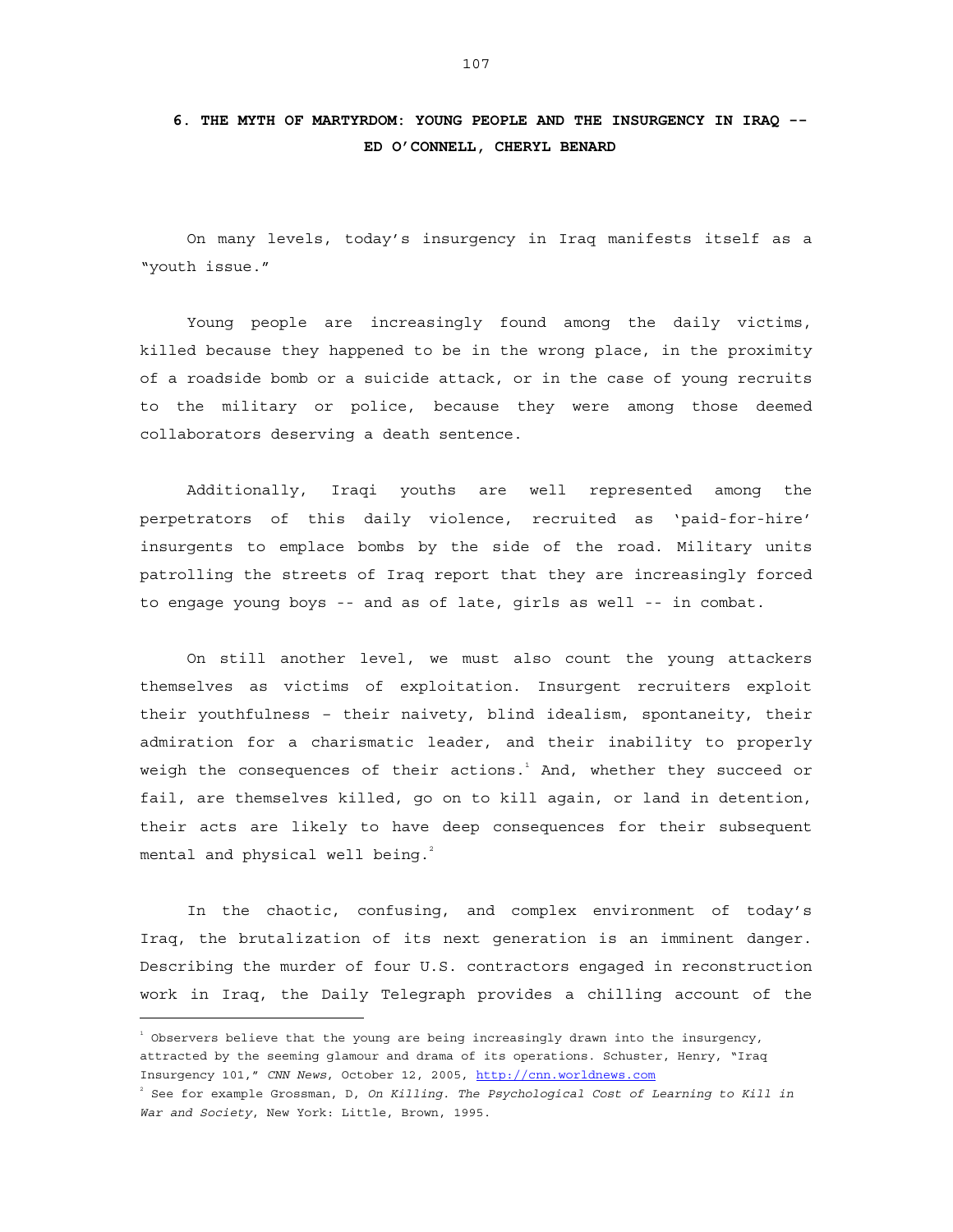involvement of children. The contractors, whose convoy had accidentally strayed from the designated route, were dragged from their vehicles by an angry mob. Three were shot, and the remaining one was doused with gasoline and set on fire. "Barefoot children, yelping in delight, piled straw onto the screaming man's body to stoke the flames," the newspaper reported.<sup>3</sup> Adults tolerated and presumably encouraged this: a devastating lesson in hate for the children involved and for those merely standing by.<sup>4</sup>

The absence of peace and of any safe places must also be presumed to take a toll on the young. Iraqi schoolchildren witness the murder of their teachers in front of their eyes; and have themselves been killed when insurgents attacked their school or when unexploded ordinance combusted in their schoolyard;<sup>5</sup> a recent attack killed children and their mothers waiting to receive donated toys and food outside of a hospital.<sup>6</sup>

Such direct experiences of violence aside, all young Iraqis are at risk of mental, emotional and spiritual harm as their lives stagnate in a toxic mix of fear, boredom and hopelessness. What is it like to be young in today's Iraq? Daily life is a grim affair, with few or no social or leisure outlets and a future that must seem, at best, elusive. Even the more privileged urban young share in the desolation; typically, after a short school day, they are whisked home to the relative safety of locked family compounds. Older teens, and young adults with some sort of work, do not fare much better. A young print shop worker interviewed

<sup>3</sup> Cited in Ward Anderson, John and Steve Fainaru, "U.S. Confirms Killing of Contractors in Iraq," *The Washington Post*, October 23, 2005, p. A16. 4

See Sternberg, Robert J., ed., *The Psychology of Hate*, Washington, D.C.: American Psychological Association, 2005.

<sup>5</sup> Finer, Jonathan, and John Ward Anderson, "A Shot to the Heart in Baghdad, One Child Killed in Attack on School," *The Washington Post*, October 21, 2005, p. A 15; "Two Killed in Baghdad School Attack," *Middle East Online*, February 16, 2004, www.middle-eastonline.com/english/?id=8909; Sinan, Omar, "Iraqi Schools Increase Security," *Associated Press*, October 3, 2005, www.boston.com/news/education; "Tip Helps US Soldiers Foil Car Bomb Attack Near School," *News Release, Headquarters United States Central Command*, October 6, 2005, www.centcom.mil/CENTCOMNews/news\_release.asp?NewsRelease+20051021.txt ; 6 Tomlinson, Chris, "Car bomb kills 30 near Iraq hospital," *Chicago Sun-Times*, November 25, 2005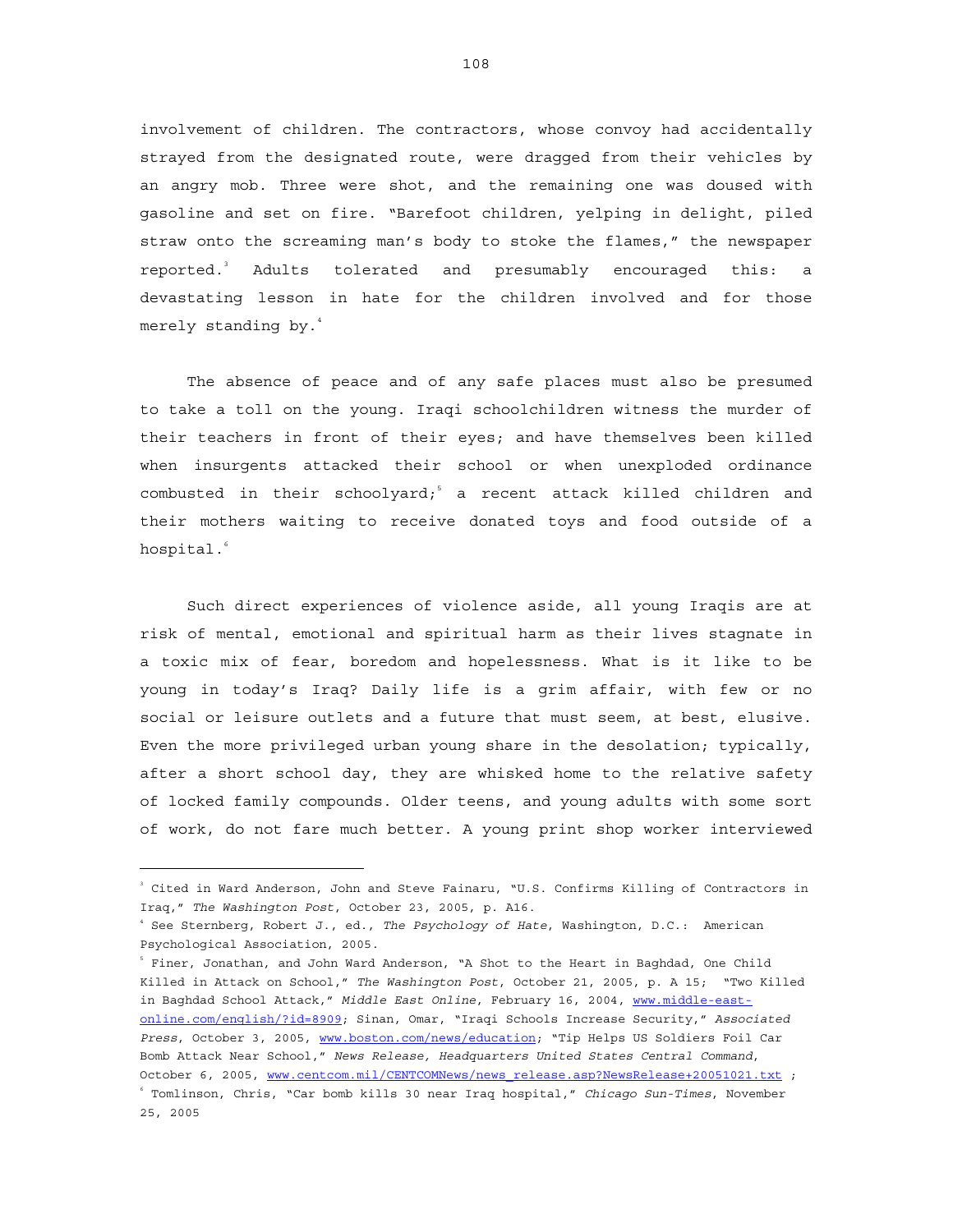during the summer of 2005 responded to questions about how he spent his days. <sup>7</sup> Head down and hands behind his back, the shy 17-year-old explained that his parents had banned visits to the local mosque after work, because they feared that insurgents might recruit him. Other activities young people enjoy, such as clubs, sports venues and cafes, were nonexistent. Instead, he returned every evening to an overcrowded home shared by many relatives and retreated upstairs to sit on the edge of his bed. "I stare at the wall for a few hours," he said. What he was describing was a sort of living death, where any way out – however destructive - might begin to seem like a preferable option. For some, including the large numbers of street children, drug use and gluesniffing serves as that option; as a quick but toxic escape from the reality of their lives. Others are drawn far too easily into petty criminality and from there, into the insurgency.

Lastly, the ongoing conflict in Iraq is a youth issue because of the pivotal significance of the young generation in determining the long –term viability of a nation-building and democratization effort. For this reason, experts advise that youth should be considered a "crosscutting issue", i.e. an issue of relevance for all or most sectors of post-conflict recovery and therefore demanding inclusion in planning for all sectors.<sup>10</sup>

<sup>7</sup> O'Connell, Ed,"A Future Beyond A Funeral," *The Washington Post*, August 5, 2005.

<sup>8</sup> For a discussion of the relationship between sexual repression and terrorism, see Hoffman Baruch, Elaine, "Psychoanalysis and Terrorism," *Psychoanalytic Psychology*, Vol 20, No. 4, 2003, p. 698 ff.

<sup>9</sup> Wilding, Jo, "Glue and the circus," *Iraq Diaries*, 11 January 2004,

www.electroniciraq.net; Wilkinson, Gina, "Growing number of street children in Baghdad," *The World Today*, 11 September 2003, www.abc.net.au; Hasan Arebee, Amar, "Iraq's outcasts. Many orphans and other poor children are forced into begging and prostitution," *Iraqi Crisis Report*, 6 June 2003, www.iwpr.net .

 $10$  see for example Kievelitz, Uwe, Thomas Schaef, Manuela Leonhardt, Herwig Hahn, and Sonja Vorwerk, "Practical Guide to Multilateral Needs Assessments in Post-Conflict Situations," *Gesellschaft fuer Technische Zusammenarbeit, UNDG, UNDP, World Bank Joint Guide*, 2003.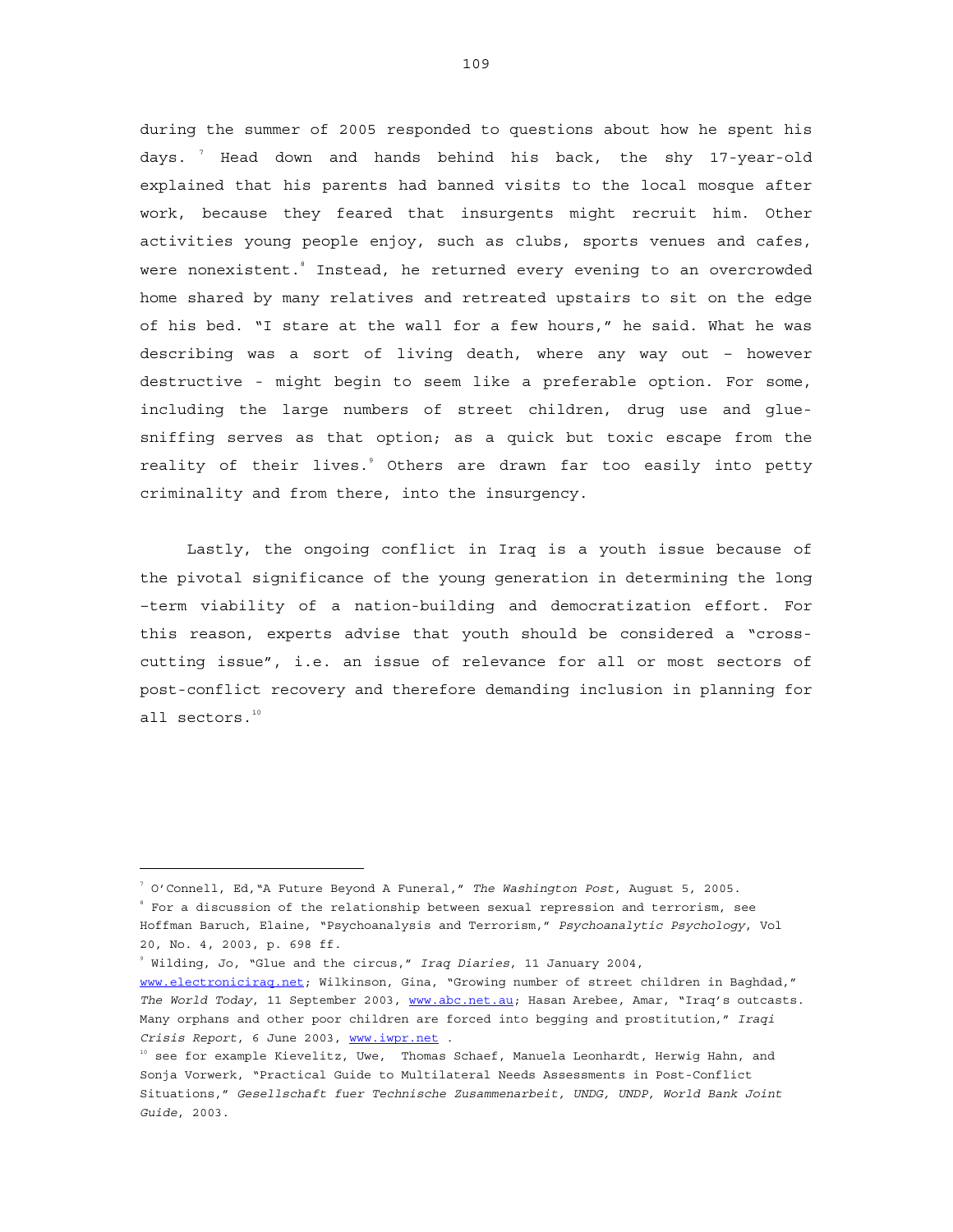

Figure 1: A cellblock at Abu Ghraib

Like many other extremist, violent movements, Islamist terrorism too feeds on the vulnerabilities of the young. Amrozi, the inappropriately smiling young Jamaat Islamiyah terrorist responsible for the Bali bombings, the confused young American Johnny Walker Lindh, and the Pakistani youths involved in the London subway bombings of 2005, are all examples of how Islamic extremists exploit and brainwash young people.11 Among the recruits are some who are mentally disturbed or psychologically disoriented, and an increasing number who are not just young, but indeed are still children.<sup>12</sup> And this holds true on a global scale. European security experts report that the typical age of radical recruitment in Diaspora communities is now 13 or 14, that schoolchildren are being lured to jihad through Internet websites and chat rooms.<sup>13</sup>

 $11$  For a description of the operating procedures of an insurgent recruiter and handler, see Ghosh, Aparisim, "Professor of Death,*" Time*, October 17, 2005.<br><sup>12</sup> Prusher, Ilene, "As Life Gets Bleaker, Suicide Bombers Get Younger,*" Christian Science* 

*Monitor,* March 5, 2005; Schweitzer, Yoram, "Briefing: Suicide bombers", *Wide Angle: PBS*, www.pbs.org/wnet/wideangle/shows/suicide/briefing.html, notes the growing use of 10 to 14 year olds as suicide bombers, their prime asset being the fact that people would assume them to be harmless.

<sup>13</sup> Benard, Cheryl, and Angel Rabasa, *Eurojihad*, forthcoming RAND publication, 2006.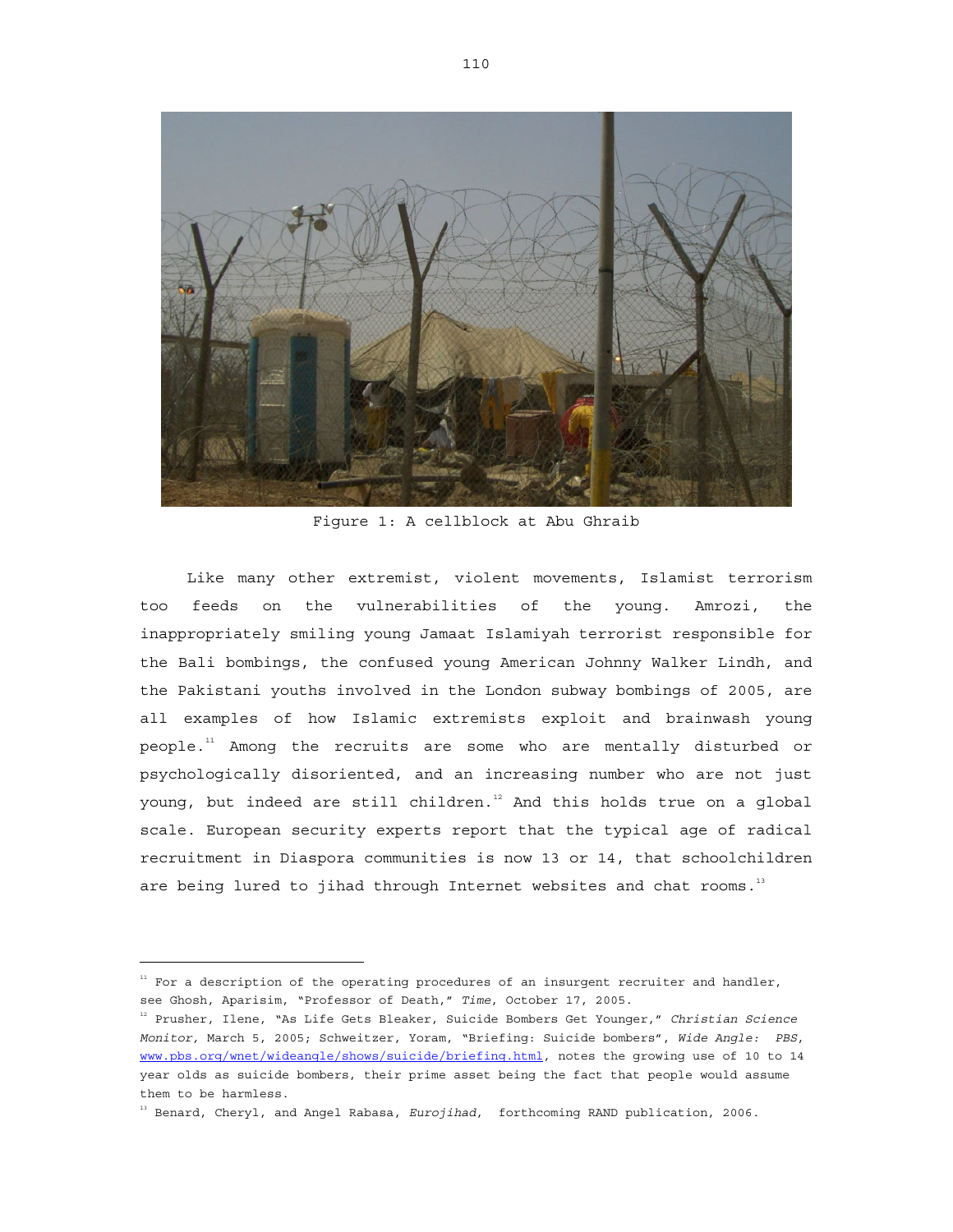In Iraq, insurgent groups do not hesitate to turn children of that age group into killers. The Baghdad Correctional Facility Abu Ghraib (pictured in figure 1) today houses an appalling number of local teenagers. For \$50 to \$100, they were persuaded to plant an IED, shoot a mortar or fire a machine gun at coalition troops. Upon capture, they are detained in a special section of the prison, surrounded by a high wall of barbed wire. To find themselves in Abu Ghraib, alone, charged with murder, must surely be a terrifying experience. Under this pressure, some youths manifest serious psychological distress and behavioral disturbances (though in some cases they may have been predisposed for this already).<sup>14</sup> No one warns child jihadists about these dark possibilities during their initial recruitment, nor do their recruiters conduct any assessments of their mental and psychological competency before deploying them. In a recent operation in Tall Afar, the Iraqi military numbered among its prisoners a 10-year-old Syrian boy who had made his way across the border to wage jihad. Inglorious imprisonment in a faraway place was surely not what he signed up for.

Anger at their crimes and actions aside - is there a way to rehabilitate these young individuals? If they emerge from capture and detention unaffected, what will they do next? And most importantly, how can others like them be deterred from joining the insurgency in the first place?

These questions remain open and beg attention. Meanwhile, however, we know quite a bit about how these young people are recruited. "Inspirational" videos are one popular and effective medium. These are distributed underground, shown on the Internet and used in mosques and other recruitment venues as a tool to rouse the emotions of young male viewers.<sup>15</sup>

<sup>&</sup>lt;sup>14</sup> Guards at Abu Ghraib relate that one such 'paid-for-hire' young insurgent, only 13 years of age, commonly throws his feces. This is a form of behavioral disturbance associated with prolonged confinement in closed institutions such as prisons, mental wards, nursing homes and zoos. See for example "Behavioral Symptoms," www.nhionline.net <sup>15</sup> In the presentation of another conference contributor, Sharon Curcio, we saw that videos of this nature were often a prime motivator leading young people to sign up for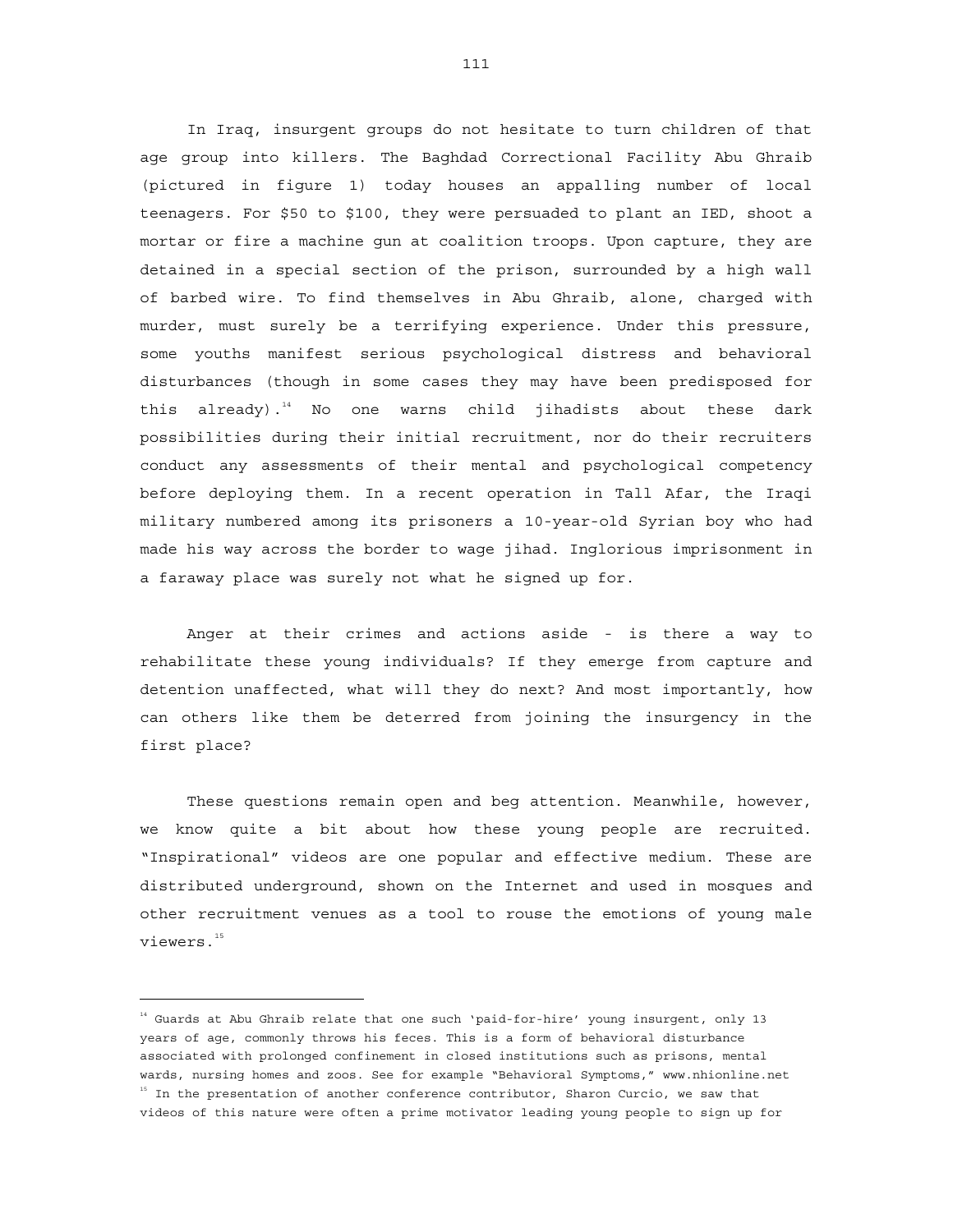As we will see from some examples, these videos rely less on the discerning eye than on making a quick emotional impact. Upon closer scrutiny, their producers often discredit themselves. Shot live, these films provide revealing glimpses into the mindset and mechanics of radical groups. They offer numerous – as yet largely unutilized – access points for counter-information warfare. We could turn these videos into tools that deter rather than inspire recruitment by warning the target audience to be more perceptive, more critical and less vulnerable to brainwashing.



Figure 2: Propaganda Video of Car Bombing

jihad, sometimes on the spot. See also Hassan, Nasra, "Are You Ready? Tomorrow You Will Be in Paradise," *Times Online*, July 14, 2005.

## 112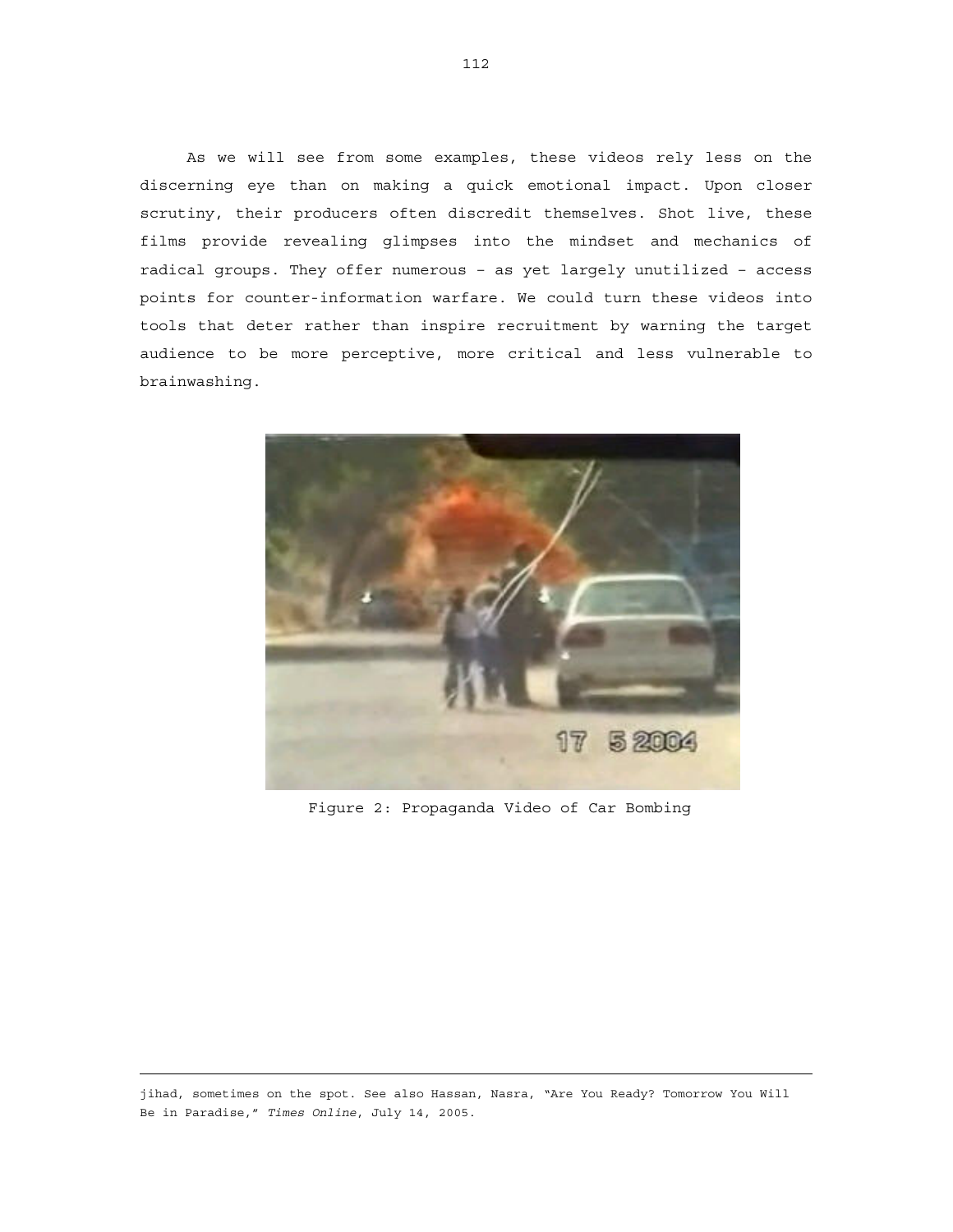For example, the video from which figure 2 was taken is meant to convey the excitement of an actual insurgent attack. It is filmed from the triggerman's vantage point as he waits for the right moment to detonate a bomb placed earlier inside a parked car a hundred yards away. First, a group of U.S. soldiers walk by – a desirable target for the insurgents. Immediately behind them come two Iraqi schoolchildren, a young boy and girl. The bomber does not hesitate to sacrifice their lives. In the last frame, the windshield has already cracked and a fireball is roaring up the street. There will be no way for the children to escape its blast, though the video concludes without showing the grisly end to what its authors deem "a heroic operation". The lyrics of the video's background music go something like this: "Cut off all passages of escape, corner them, slaughter them where you find them." In the vicarious adrenalin rush of an actual filmed bombing, further heightened by the effect of dramatic music, young viewers may not be inclined towards sober analysis. Take away these manipulative devices, and they may be more prepared to ask themselves whether it is really all right for a self-appointed jihadist to deliberately end the lives of innocent Iraqi children.



Figure 3: Young Suicide Bomber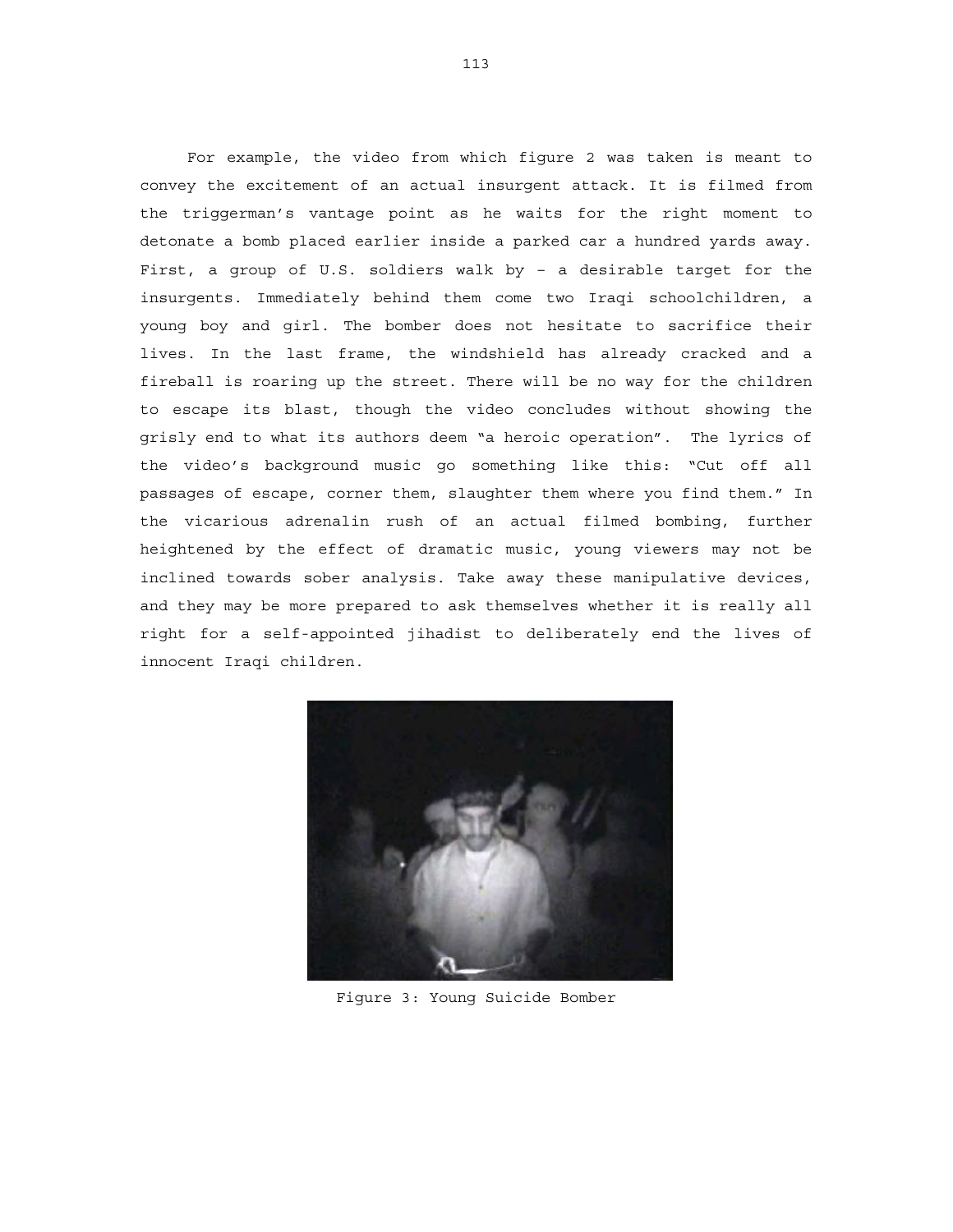This same easy distortion is reflected in a second video, from which figure 3 was taken. In this clip, we see a teenage boy awakened in the middle of the night. He is a suicide bomber, but as is frequently the case, the exact day and details of his deployment were probably not shared with him.<sup>16</sup> Looking startled, he is hustled out of bed and rushed to an abandoned field. A group of masked, armed men await him – his comrades. He says his last goodbyes and reads a "prepared statement" for the camera, then he is outfitted with the lethal tools for his suicide mission, heaved into a truck and sent off into the night – a videoequipped vehicle following him to document his end.<sup>17</sup> On the face of it, he is a heroic suicide bomber achieving his desired martyrdom – but only if no one gives this tape a second look.

This young man is 17 or 18. Speaking with a Saudi accent, he appears to be a foreign jihadist. He looks stunned, tired, at times even reluctant, as his companions call out their slogans: "We won't forget you…I say goodbye to you…I long to be with you again…I almost die myself from the thought of your leaving us." With the headband of an Iraqi truck driver strapped around his forehead, to facilitate his passage thru Coalition checkpoints, and with a whole group chanting and cheering him to his death, there is no turning back. The young man reads the scripted text put in front of him. "I have fire in my heart from departing. God willing the word of God will be victorious tonight. By my explosion, God will be most exalted!"

As terrorism expert Bruce Hoffman explains, the hours leading up to the suicide mission are carefully choreographed to keep the attacker on course. "'Minders' sequester the bomber in a safe house, isolating him or her from family and friends…A film crew makes a martyrdom video, as much to help ensure that the bomber can't back out as for propaganda and recruitment purposes."<sup>18</sup>

<sup>&</sup>lt;sup>16</sup> This is common practice. See also Ghosh, Aparisim, "Inside the Mind of an Iraqi Suicide Bomber," *Time*, July 4, 2005.<br><sup>17</sup> On the ritualistic aspects of suicide bombings, and the choreography of these

operations, see Hassan, Nasra, "Are you Ready? Tomorrow you will be in Paradise…", *Times Online*, July 14, 2005, www.timesonline.co.uk

<sup>18</sup> Bruce Hoffman, "The Logic of Suicide Terrorism," *The Atlantic Monthly*, June 2003, p. 3.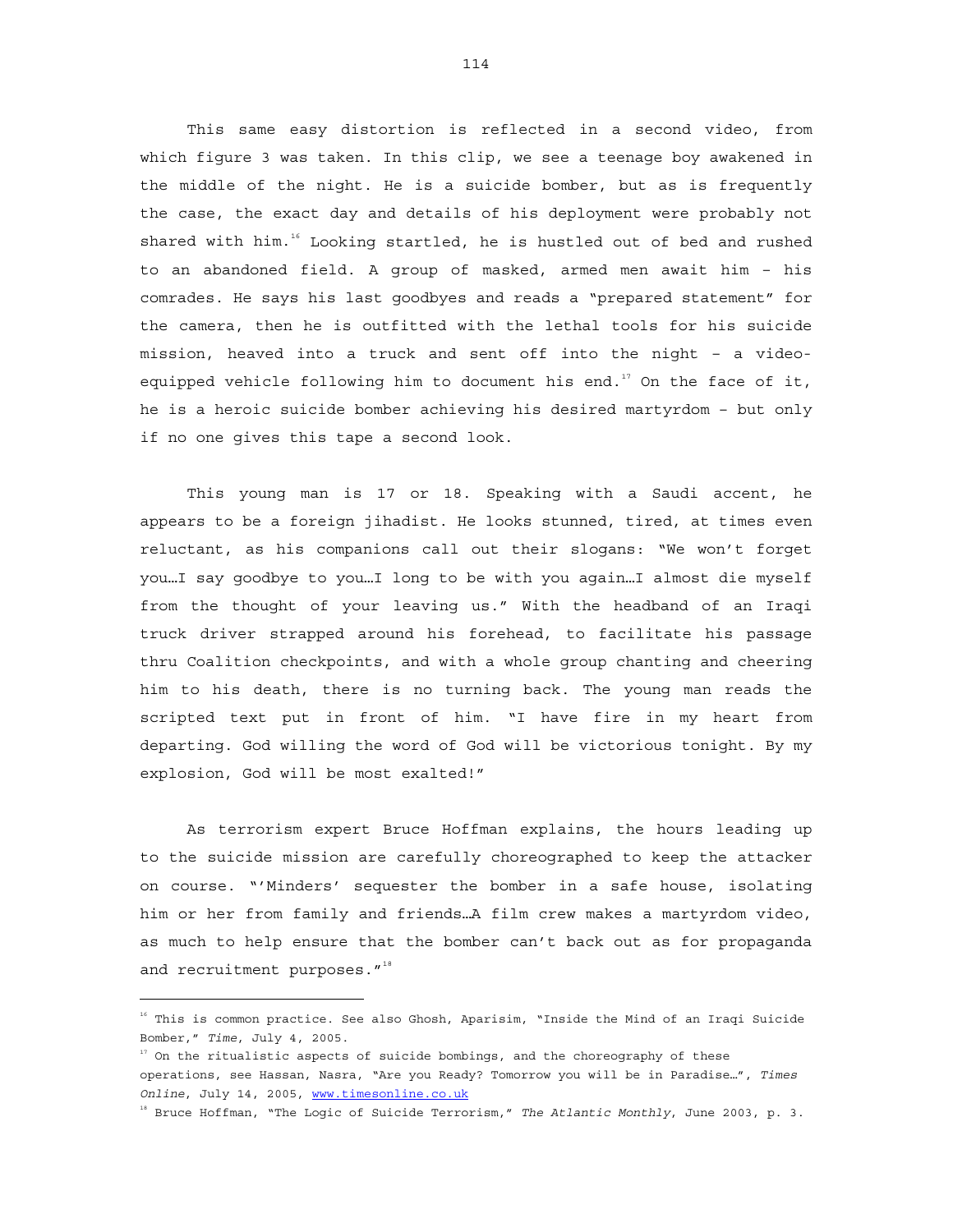Peer pressure and the sheer dynamics of the unfolding event allow for no change of heart, even if the individual had second thoughts.

From extensive studies, we have a good understanding of the coercive dynamics behind suicide bombings. The selected individual is often the weakest member of his cell – tacitly determined to be expendable. In the weeks and days before the event, he is isolated from his usual associates, closely supervised by his handlers. The group that sends him off does not necessarily consist of friends or close companions, who might cloud the event with personal sentiments. As one expert notes, the young person drawn into a terrorist organization has

"little or no opportunity to exit alive…In the case of the foot-soldiers, who are recruited to carry out the violent attacks and to become suicide bombers, the entire operation of recruitment, training, and implementation…may take no more than 24 hours. Within those 24 hours, the recruited individual is typically given a great deal of positive attention and treated as a kind of celebrity, particularly by the recruiter and by a charismatic cell leader who stays by their side constantly to make sure they don't back out as well. $^{\prime\prime}$ <sup>19</sup>

The image of the courageous, self-sacrificing individual choosing death is, in many cases, far from the truth; instead, this is often just a young person rushed and manipulated by a variety of psychological techniques into a corner he cannot get himself out of. Anyone "doing the forensics" on these videos will soon uncover a prevailing message: that the people manipulating these youths don't value them as human beings, don't respect their free will and have no compunctions about sacrificing the youths' lives. $20$ 

<sup>19</sup> Moghaddam, Fathali, "The Staircase to Terrorism, A Psychological Exploration," *American Psychologist*, Vol 60, No. 2, 2005, p. 161 ff.<br><sup>20</sup> Some attackers may be led to believe that they will merely deposit the explosives and

have time to get to safety, when in fact their leaders intend to kill them along with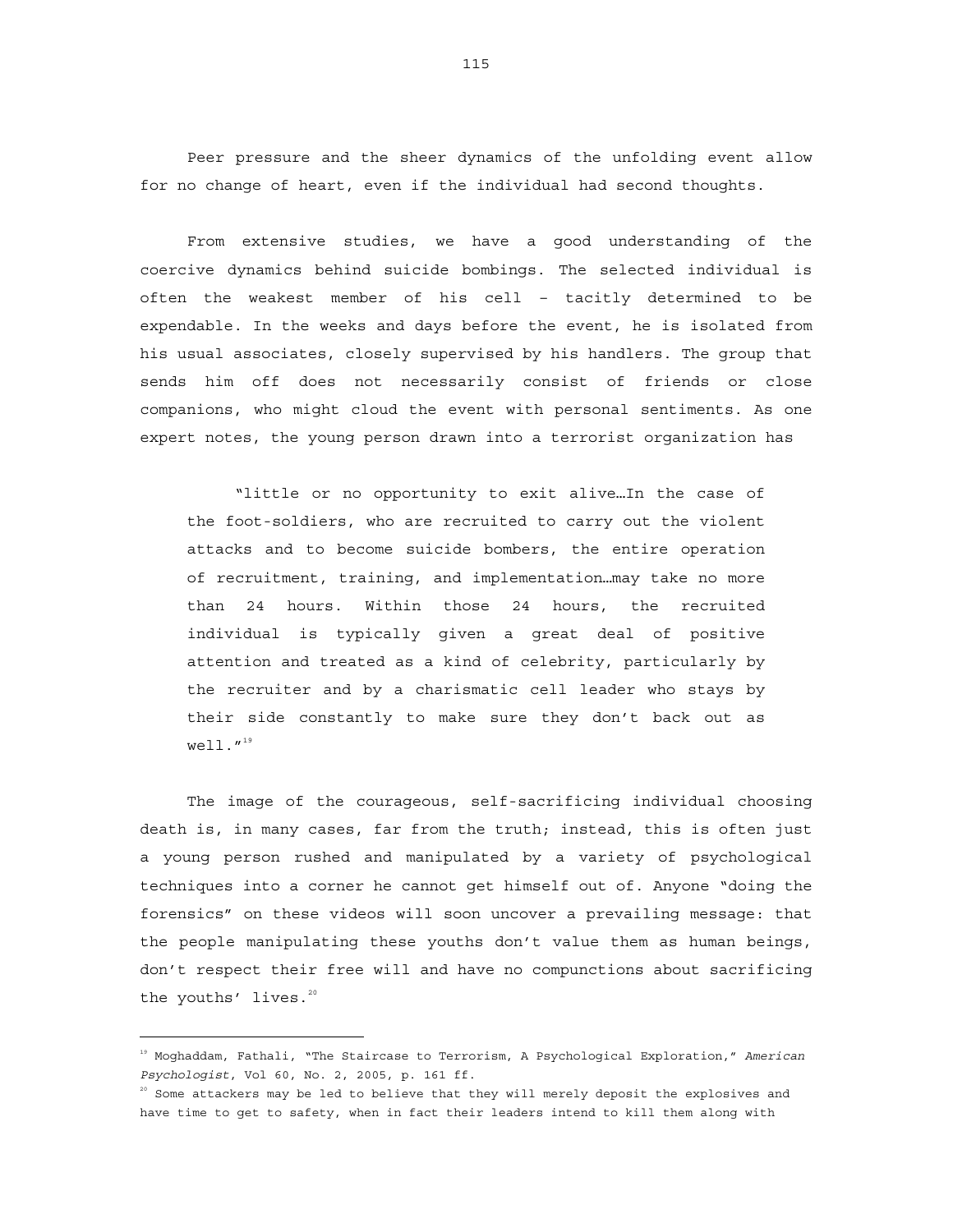But how are young men brought to the point where they agree to sacrifice their own lives for the cause of jihad? Recruitment techniques include videos detailing the suffering of women and children at the hands of evil "Crusaders." One such video making the rounds in the Iraqi insurgent underground is staged to show a brutal house search performed by actors playing the roles of U.S. troops. In the background, a terrified young girl weeps while her brother narrates, "Father, can't you hear me? My little sister is crying…she is calling. Father was a martyr…if only he were here…a bunch of monkeys is entering our house… $''^{21}$ 



Figure 4: Propaganda video portraying harassment

In this propaganda video, shown in figure 4, actors portraying American soldiers break into an Iraqi home and terrorize the women and children.

This script pushes all the buttons. The father is dead, a martyr who sacrificed his life. His surviving dependents should be honored and cared for in his memory, but instead they are left helpless and humiliated – an outcome that is shameful for the entire community. The valorous brother wants to defend his womenfolk, but he's too young to be able to take any action, arousing in the viewer sympathy, guilt, and the desire to step in and help the young boy. This resonates with audiences

their victims, by remote detonation. See also O'Sullivan, John, "Perhaps London bombers were dupes, not suicidal," July 19, 2005.

<sup>21</sup> Date, name of video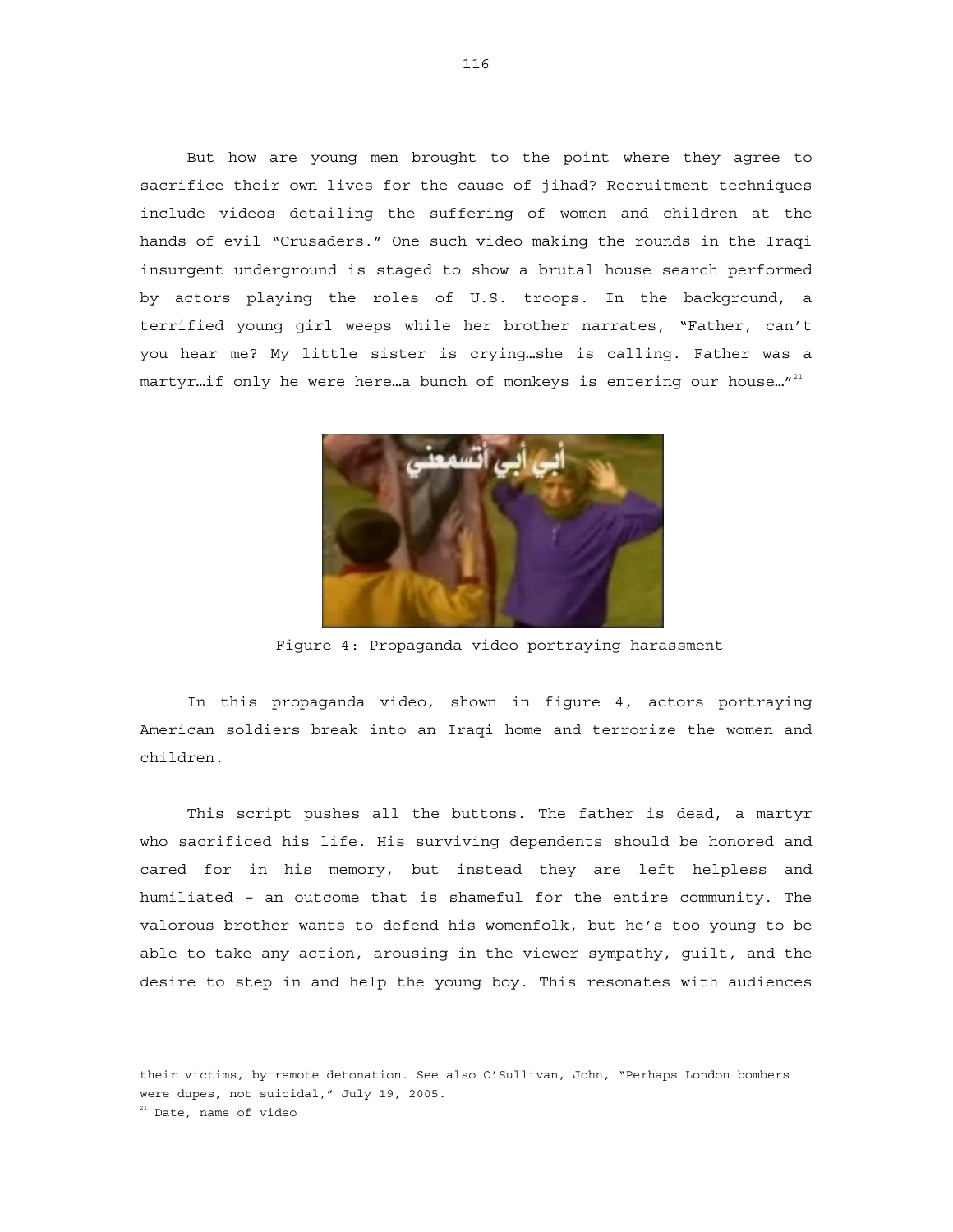because house searches are, in fact, a clumsy tool, widely resented and viewed as a collective humiliation.



Figure 5: "Winds of Victory" video segment

The next video we will consider, shown in figure 5, is again devoted to the topic of martyrdom. Part of a series called "The Winds of Victory", it features an eerie, howling wind as its "theme song." The video features a direct appeal to a young man's desire to become a "zefa" or an escort of the beautiful virgins occupying paradise. This appeals to what is denied to youths in life – al hur aleen (the beautiful ladies of paradise). More than one analyst has noted the connection between the sexual repression inherent in Islamic extremism and its pronounced death cult:

". . . hatred of one's sexual impulses is probably involved in suicide bombings Because the 'martyrs' look forward to a reward of 72 virgins in paradise. . . their death wish also involves the hope of delayed gratification in a sexually purified heaven. $12^{22}$ 

On that note, it is interesting that suicide bombers who blow themselves up in a vehicle refer to the car as their "bride".<sup>23</sup> Further

<sup>22</sup> Elaine Hoffman Baruch, op.cit., p. 698.

<sup>23</sup> Haqqani, Husain, and Daniel Kimmage, reviewing the online propaganda book "The Martyrs of the Land of the Two Rivers," *The New Republic Online*, 10.3.05 (CHECK THIS REFERENCE)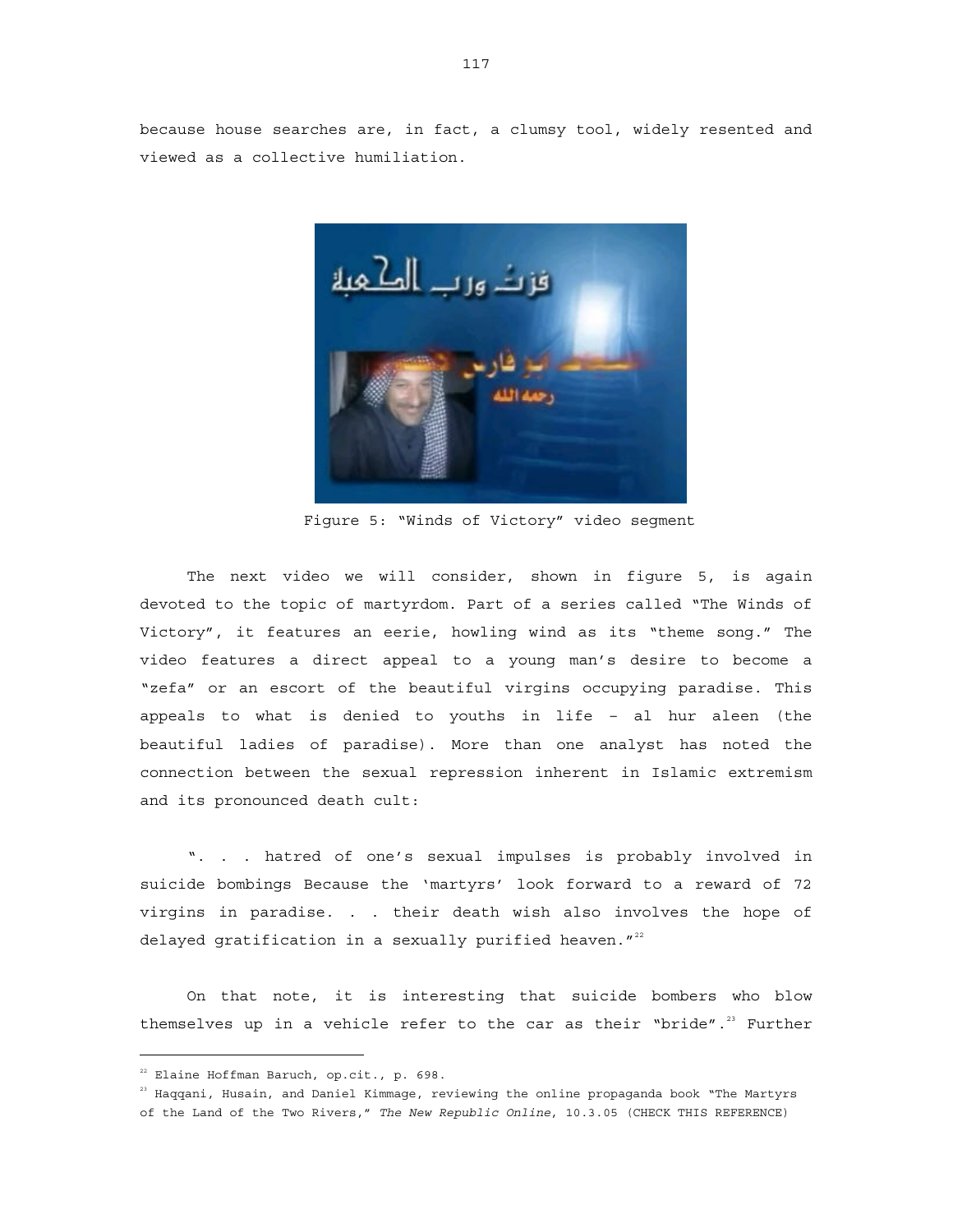illustration of conflicted sexual attitudes underlying the martyrdom myth can be found in Al Qaeda's online training magazine, Al Battar. Issue 7 of that publication includes, besides weapons instruction and criteria for victim selection in urban attacks, a sentimental poem by a martyr to the beautiful celestial woman who will be his reward; by contrast, notice the fears associated by the writer with 'real' women: "When I saw her, the sweetness of her beauty lived in me…when I talked to her I felt that paradise is for me…I do not write poems for girls on this earth, I have nothing to do with them…If one of them looks her best, I know that she is just the devil in concealment..."<sup>24</sup>

The particular scene depicted in figure 5 celebrates prior martyrs, showing their names and faces, then causing each of them visually to ascend up a basement staircase towards a celestial light, symbolizing their instant welcoming into heaven. The accompanying commentary lauds each dead jihadist and says: "In the name of God and the Kaaba.<sup>25</sup> Don't be sorry - he is alive and happy in heaven. He said goodbye to the earth. In heaven he is destined for eternity."



Figure 6 – Bereaved Iraqi mothers confront jihadist killers

 $^{24}$  Hamad Al-Aslami, "Al-Ayna", in The Battar Training Camp, Issue 7, March 2004; the entire poem may be seen at www.homelandsecurityus.com/battar7.asp

<sup>&</sup>lt;sup>5</sup> Black stone in Mecca around which pilgrims make their circuit.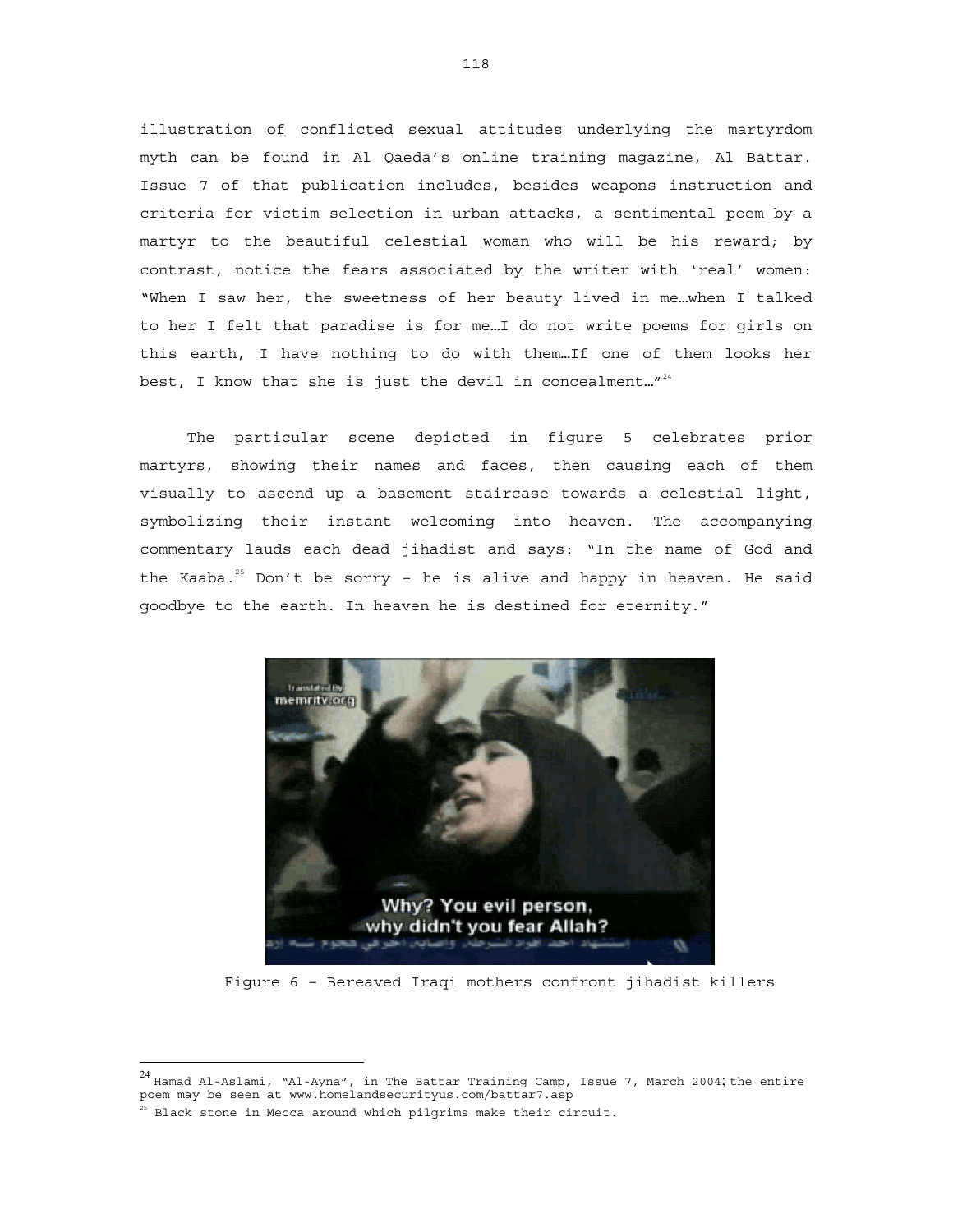Given their inherent cynicism and their neurotic content, these messages are vulnerable to being successfully exposed and countered. One program that takes this approach quite effectively is called "Terrorism in the Grip of Justice," a now-popular TV program that was developed by the Iraqi Ministry of the Interior. In this program, from which figure 6 was taken, local and foreign jihadists are brought into a room where they are confronted by mothers whose sons have been killed in insurgent attacks. Emboldened by their grief, these women scream, curse and weep as they recall their cherished, lost children. Advancing on the terrorists, they berate them for their parts in the destruction of Iraqi families and communities. Confronted with the rage of these mothers, terrorists who started by swaggering assertively into the room are instantly deflated and rendered speechless. The program is especially powerful because it reverses the assertion, on the part of the terrorists, that they are the defenders of Arab women and children. Instead, here we see mothers – a powerful symbol in Islamic and traditional iconography – who have been robbed of their children by jihadist violence, and who are now publicly accusing the terrorists of having destroyed what they held most precious in their lives. And we see the supposedly heroic jihadists reduced to stammering inarticulate apologies, unable to make their case or to defend their actions in the face of these mothers.<sup>26</sup>

## **Policy recommendations**

Jihadist propaganda aimed at seducing young recruits should be more assertively countered. One way of accomplishing this is to deconstruct it, exposing the flaws within several of its strongest themes. This includes countering the impression that the volunteers are honored and valued for their violent acts, that they have made a considered and free decision, that their families and the population at large agrees with their acts and venerates them. Instead, one can demonstrate that ordinary Muslim families and communities are repulsed

<sup>&</sup>lt;sup>26</sup> Public messages by fathers condemning the seduction of their sons into death missions can also be powerful. "Suicide bomber's dad blasts terror leader," *Pravda*, 10.19.2002, www.pravda.ru .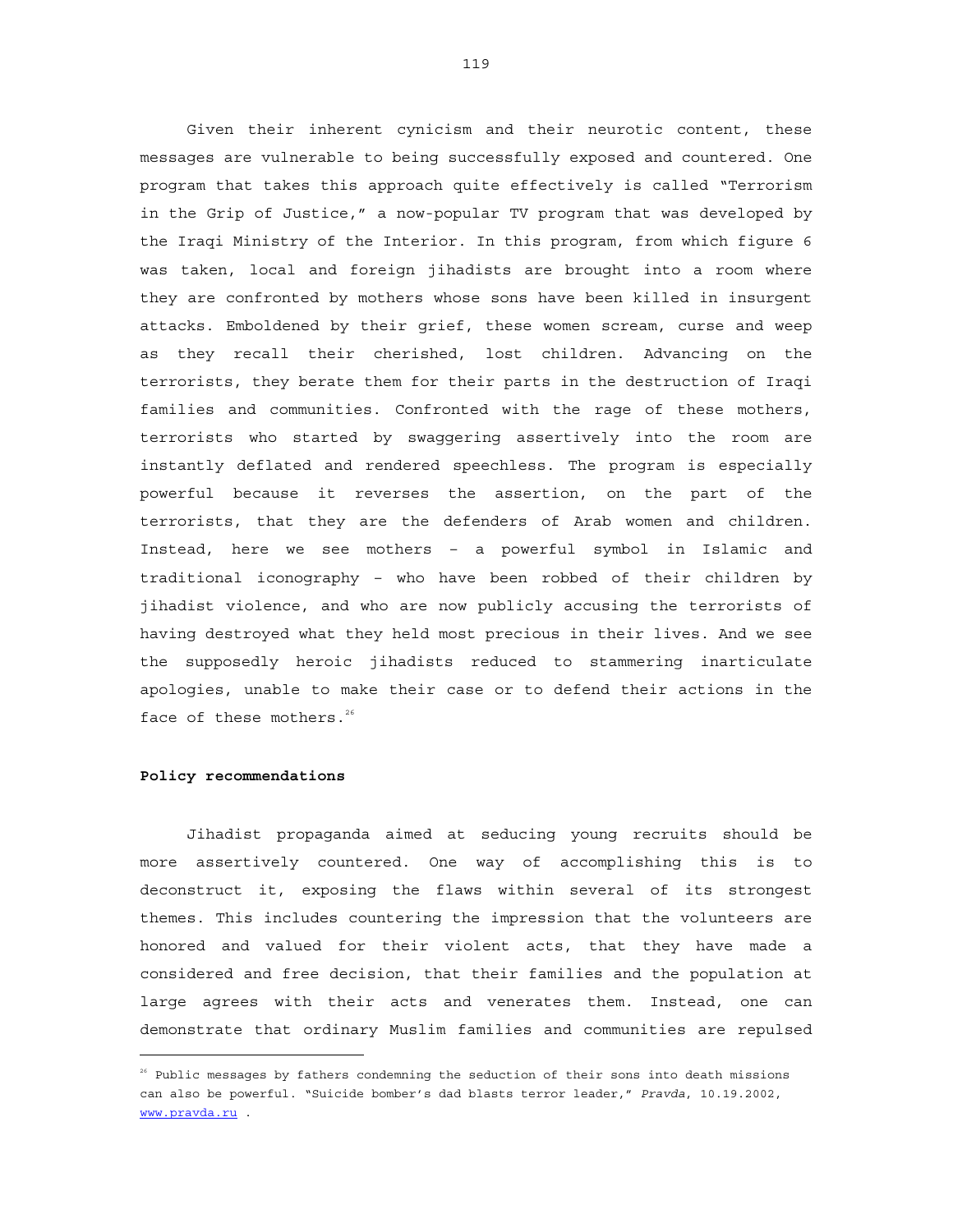by these acts<sup>27</sup>; that the suicide attacker was chosen not because he is so cherished by his group but because they consider him expendable; that many do not go to their deaths freely at all but are tricked or pressured into doing so; that their act causes not jubilation, but suffering on the part of ordinary parents and families. The inglorious but quite likely outcomes of radical engagement should be made very clear to young people who may be considering that avenue: imprisonment, detention, lifelong ostracism from normal mainstream society, disapproval of family and neighbors, and the possibility that by the time one changes one's mind, it may be too late. Anything that encourages a reasoned decision rather than an impulsive act should be supported.

In situations where large numbers of young people are deprived of any constructive outlet for their time and energies, setting up alternative outlets should be a priority. These include programs in the field of leisure activities, training and future vocational prospects, and should be combined with civic learning and where feasible, with opportunities for constructive civic engagement.

 $^{27}$  a development supported by recent opinion polls, see for example the results of a 17 country poll by The Pew Global Attitudes Project, "Support for Terror Wanes Among Muslim Publics, Islamic Extremism: Common Concern for Muslim and Western Publics," July 14, 2005, www.pewglobal.org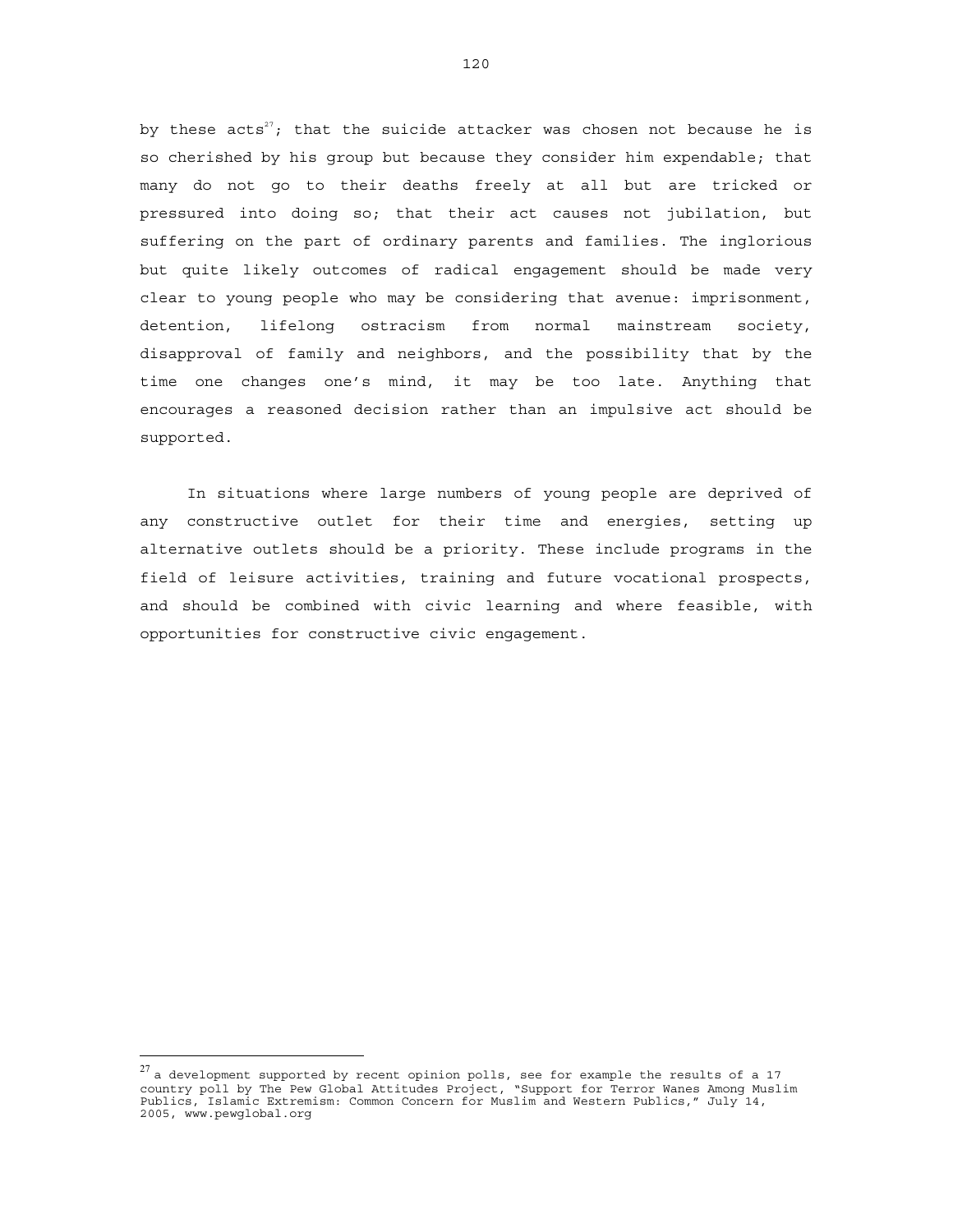# **Cheryl Benard, Ph.D.**

Cheryl Benard, Ph.D. (Director of IMEY) is a senior political scientist with the RAND Corporation. She received her B.A. in political science from the American University of Beirut and her doctorate (sub auspiciis praesidentis) as well as the postdoctoral degree granting tenure ("Habilitation") from the University of Vienna, where she later taught and became an associate professor.

Benard's career has spanned two continents. Her focus has been on published results with a high degree of accessibility for policy makers, media and the interested public. For this she has been the recipient of several awards, including the Theodor Kery Prize for Socially Relevant Research and the Donauland Prize for Nonfiction Writing, and her book publications have been translated into many languages including Turkish, French, Italian, Swedish, Spanish, Hungarian, Russian, Hebrew and Chinese. Her previous research has ranged from refugee and immigrant integration; police intervention in domestic disputes; ethnic cleansing in Bosnia; changing socialization patterns; integration of women into the European military; and problems in the delivery of humanitarian crisis relief; school reform issues; radicalization and youth; and issues of multicultural education.

Benard has been a member of numerous academic and governmental advisory commissions to evaluate reform programs in areas such as basic training in the military, rule of law issues in peacekeeper training, curriculum and school reform, teacher training, gender-unbiased development aid, and the integration of handicapped children.

Since writing her dissertation on Arab nationalism, Islam and the Middle East have been strong themes in Dr. Benard's work. Her study of the Iranian revolution was entitled *The Government of God*, (Columbia U. Press). In another project, she surveyed and analyzed the social and political consequences of Muslim communities and centers in Europe and investigated links between culture centers and expatriate political organizations and known terrorist organizations.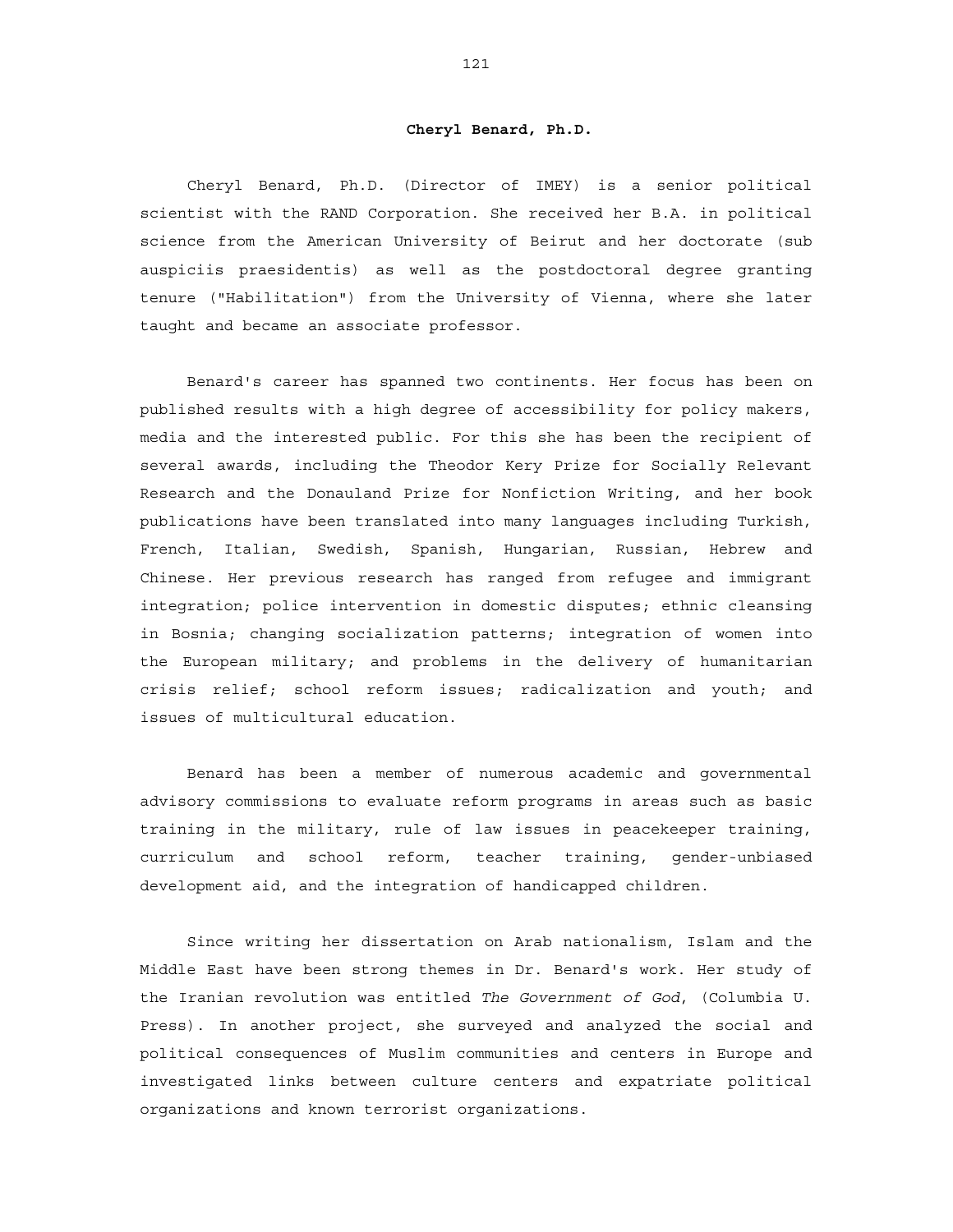For the U.N. Women's Division, Dr. Benard participated in a crosscultural survey of gender-specific human rights violations. She has published widely on women in the Muslim world and women in development. The Afghan situation has been of particular interest to her since the 1980's. Some of her publications are *Veiled Courage* (Random House 2002) which describes various forms of civil resistance against the Taliban during the years of their rule, and *Civil Democratic Islam* (Rand 2004) which suggests a way to better understand Islamic groups and movements by aligning them along a differentiated ideological spectrum. Dr. Benard was recently featured as the cover story for her essay, *"Strengthening the Partnership"* (W.O.M.E.N. Inc 2005) in *In Touch* magazine it discusses military civilian cooperation in humanitarian aid. Other recent works include a feature, *"Hizb ut Tahrir – Bolsheviks in the Mosque"* in the Journal of Central Asian Studies. Dr. Benard is also co-author of *The Muslim World After 9/11* (RAND 2004).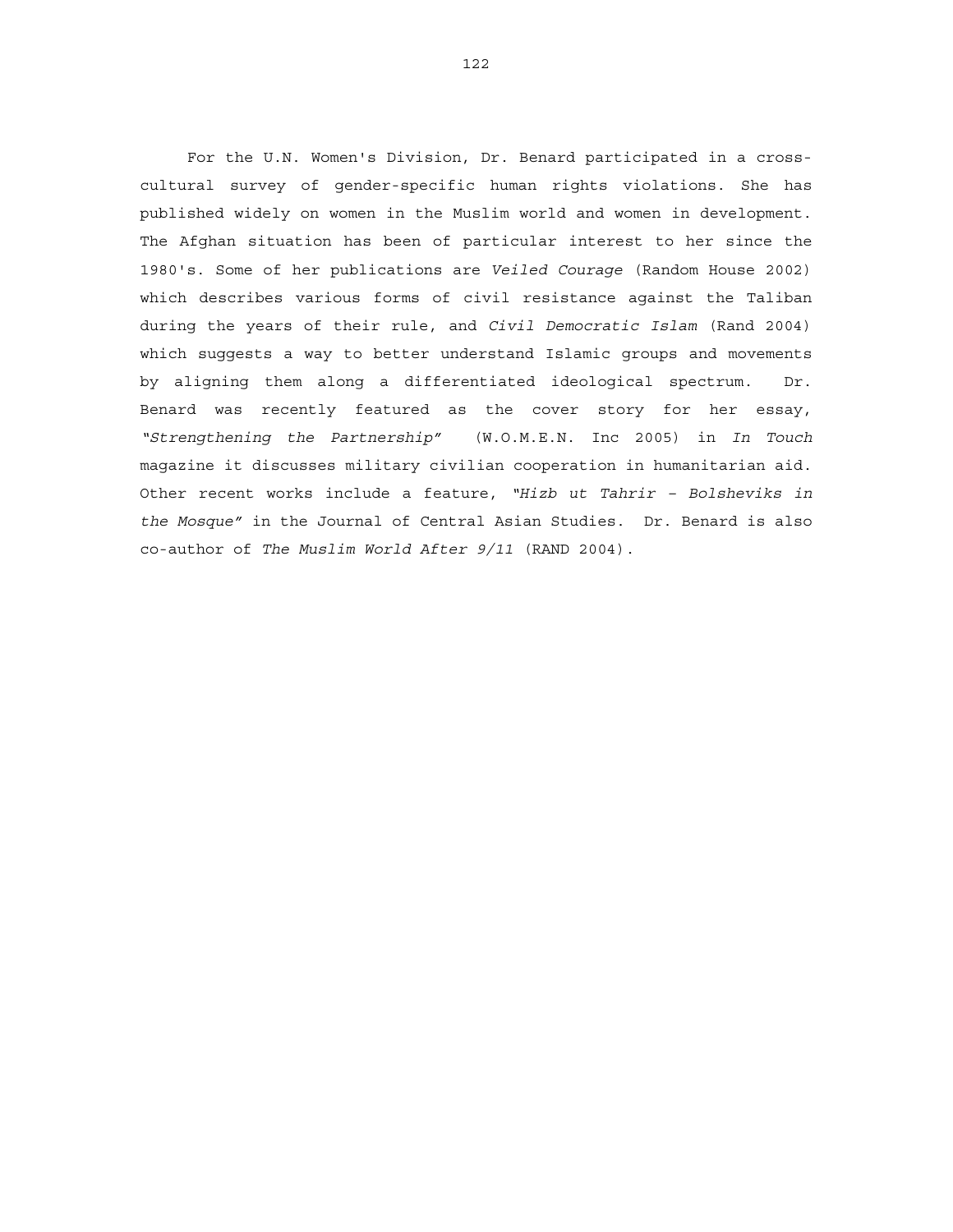# **LT COL (RET.) EDWARD (ED) O'CONNELL**

Lt Col (Ret.) Edward (Ed) O'Connell was commissioned in the U.S. Air Force in 1983 and spent more than 20 years as an intelligence officer. During the first Gulf War Ed initially served as the Air Force targeting liaison onboard the USS Saratoga and later on a combat assessment team surveying Iraq. He was selected as the Deputy Chief of Staff for Air Force Intelligence fellow at RAND from 1993 to 1994 and subsequently served as Chief, Commander's Action Group at the Air Intelligence Agency. Ed's last active-duty assignment was Chief of Current Ops Targeting Branch, HQ USCENTCOM J-2, during the War in Afghanistan. He is currently a senior defense analyst in RAND's Washington office. Ed has co-authored of a study for the Air Staff on "Non-kinetic Operations in Operation IRAQI FREEDOM," is authoring a publication for RAND on the emerging arena of Strategic Communications, and is serving as the RAND Team Lead for the IED Defeat effort in Baghdad. Last summer Ed served a two-month assignment in Baghdad, Iraq where he was a member of an Army Information Operations (IO) Combined Arms Assessment Team (CAAT) and was asked to stay on by the Multinational Force Iraq (MNF-I) Deputy Chief of Staff for Strategic Communications to advise him on this area. Ed is a graduate of the Naval War College, the Foreign Service Language Institute, and a distinguished graduate of the Joint Military Intelligence College.

Ed can be reached at: apaddy2@hotmail.com oconnell@rand.org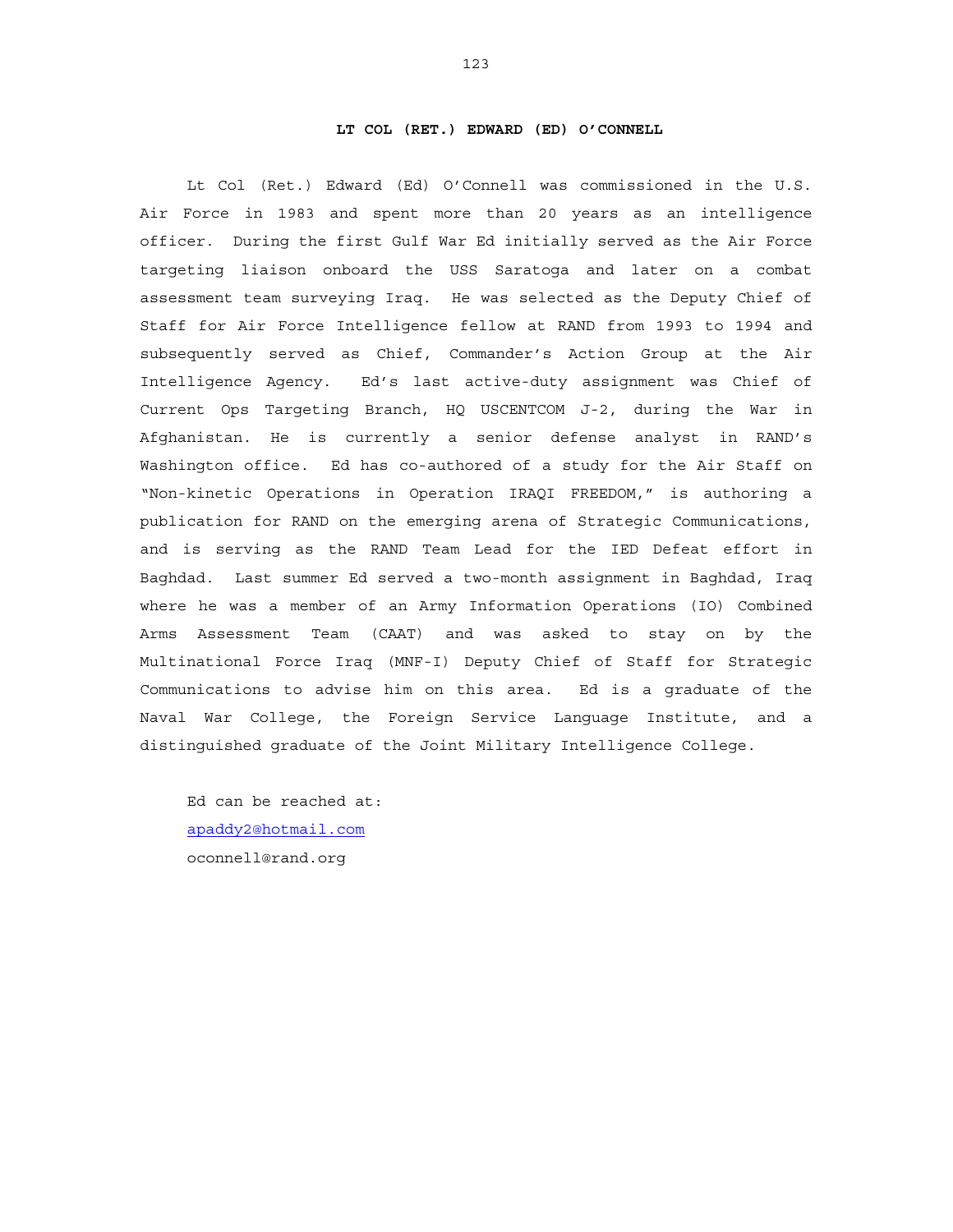

**7. VIETNAM VETERANS OF AMERICA FOUNDATION -- JONATHAN POWERS AND MOUNZER FATFAT, MINISTRY OF THE INTERIOR, IRAQ** 

As a Captain in the Army's  $1<sup>st</sup>$  Armored Division, Jonathan Powers led reconstruction efforts in the Northern sector of Baghdad, Iraq. Daily his unit witnessed homeless children lining the highways selling cigarettes or setting up soda stands only hoping to make enough money to survive the night. Each month Captain Powers' unit would visit desperately crowded orphanages and provided them whatever support they could because no other group was helping the children. War, sanctions, and now occupation in Iraq has resulted in an increasing number of children in need of assistance while the state homes are steadily in decline because of decreasing resources. After returning from Iraq, Captain Powers began working with the Vietnam Veterans of America Foundation (VVAF), a Nobel Prize winning international humanitarian organization, to develop a program to assist the most innocent victims of this war, the children.

The VVAF's War Kids Relief was conceived in the summer of 2005 as project to address the needs of orphans and street kids in Iraq. It does so by organizing a network of safe havens through existing orphanages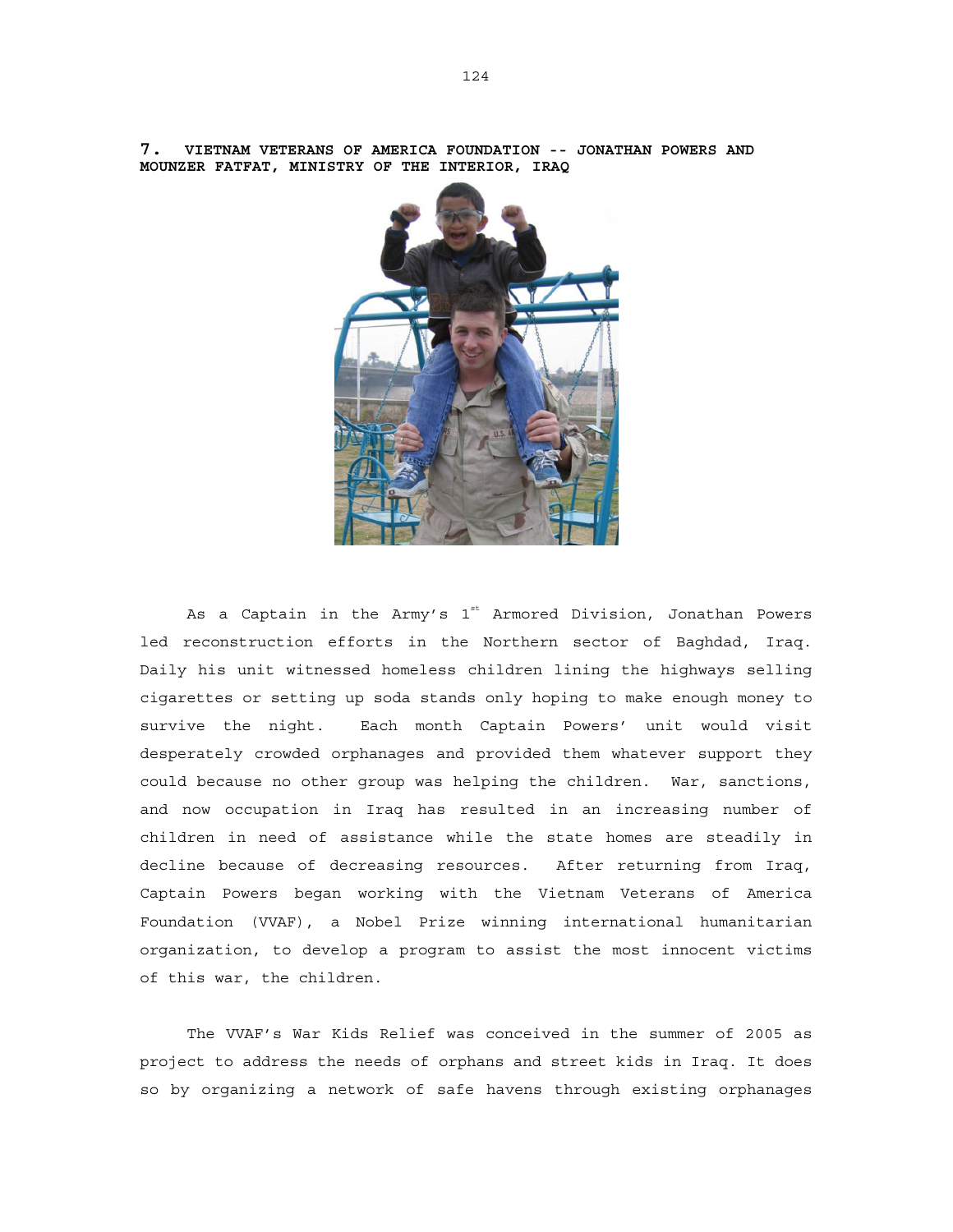and helping them to develop programs that would teach vocational and life skills to children with no place to call home – who might otherwise land in the hands of insurgents. This program will work with orphanages in the network to create a "Family Program" that reintegrates the children into family situations, and will facilitate construction and staff training for a Baghdad Career and Life Skills Center, developing a safe haven and educational site for orphaned children and young adults. You can read more about the project at the Vietnam Veterans of America Foundation website (http://vvaf.org).

Abandoned children in Iraq do not all fit the traditional definition of an "orphan", as many are economic orphans whose parents are not able to support them because of the tough economic conditions in the war zone. Economic orphans are forced into orphanages or out in the streets to live under bridges, in abandoned basements, or wherever they can find shelter between their long days of working in the streets. The number of children in need of government supported institutions and programs are increasing as the number of institutions and programs are in steady decline. It is becoming increasingly important that we engage these children, as they are becoming the targets of insurgent recruiters who hope to persuade them into joining their fight against the new government.

The youth of Iraq are in dire need of "Positive Youth Development  $(PPID)$ " so that they are able to develop the assets needed to become socially active and productive citizens. Programs must be implemented and resources must be provided to engage the community to mold these children's personalities so they are able to thrive. War Kids Relief will provide these children the framework needed to learn life skills necessary and become productive citizens, through its network of safe

 $^1$  See Aida Balsano's chapter in this volume for a more in depth description of this concept, or Benson, P. L., Scales, P. C., Hamilton, S. F., & Semsa, A., Jr., "Positive Youth Development: Theory, Research, and Applications," In W. Damon & R. M. Lerner, Eds., *Handbook of Child Psychology,* Vol. I: *Theoretical Models of Human Development*, 6th ed., Hoboken, NJ: Wiley, forthcoming.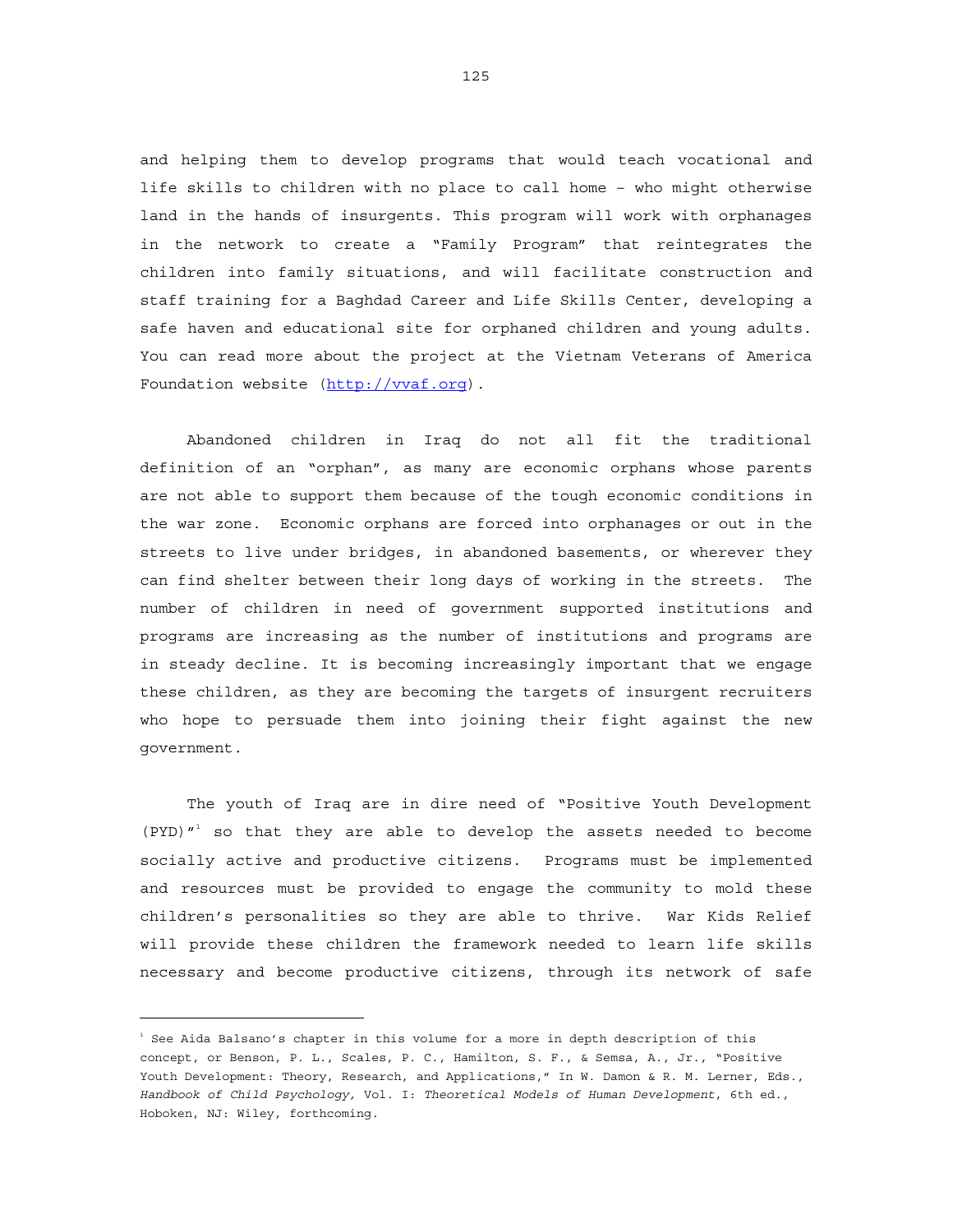havens and by providing vocational training, computer classrooms, counseling, family reintegration, and more.

The program, like others working in areas of conflict, has to contend with security and movement issues as well as general project monitoring. These obstacles can be overcome by utilizing the resources available such as local organizations and the government ministries. For programs to succeed in these areas of conflict they must provide ownership to the locals and the community while providing faith in the new government. By working with local organizations instead of only American organizations, it also lowers the aggression toward the children and providers by insurgents.

Dr. Mounzer Fatfat, the Senior Advisor to the US Ambassador to Iraq, intends to utilize the existing 150 youth centers and 300 sports clubs in Iraq to provide a gathering point for youth programs that will provide PYD for the children of Iraq. Dr. Fatfat and Captain Powers are now working on a proposal to put computer classroom in 100 of those Youth Centers throughout Iraq's 18 provinces. Collaboration between multiple Ministries is critical as each have a vital role to play in addressing this problem. It is also important to utilize proven programs that have worked in other parts of the world and adjust them to best fit the local community. Minimal resources have been allocated to these efforts and work is needed to bring more attention to this longterm solution to the problems facing Iraq. The fight for peace in the world begins with the children, and their problems have not yet been addressed.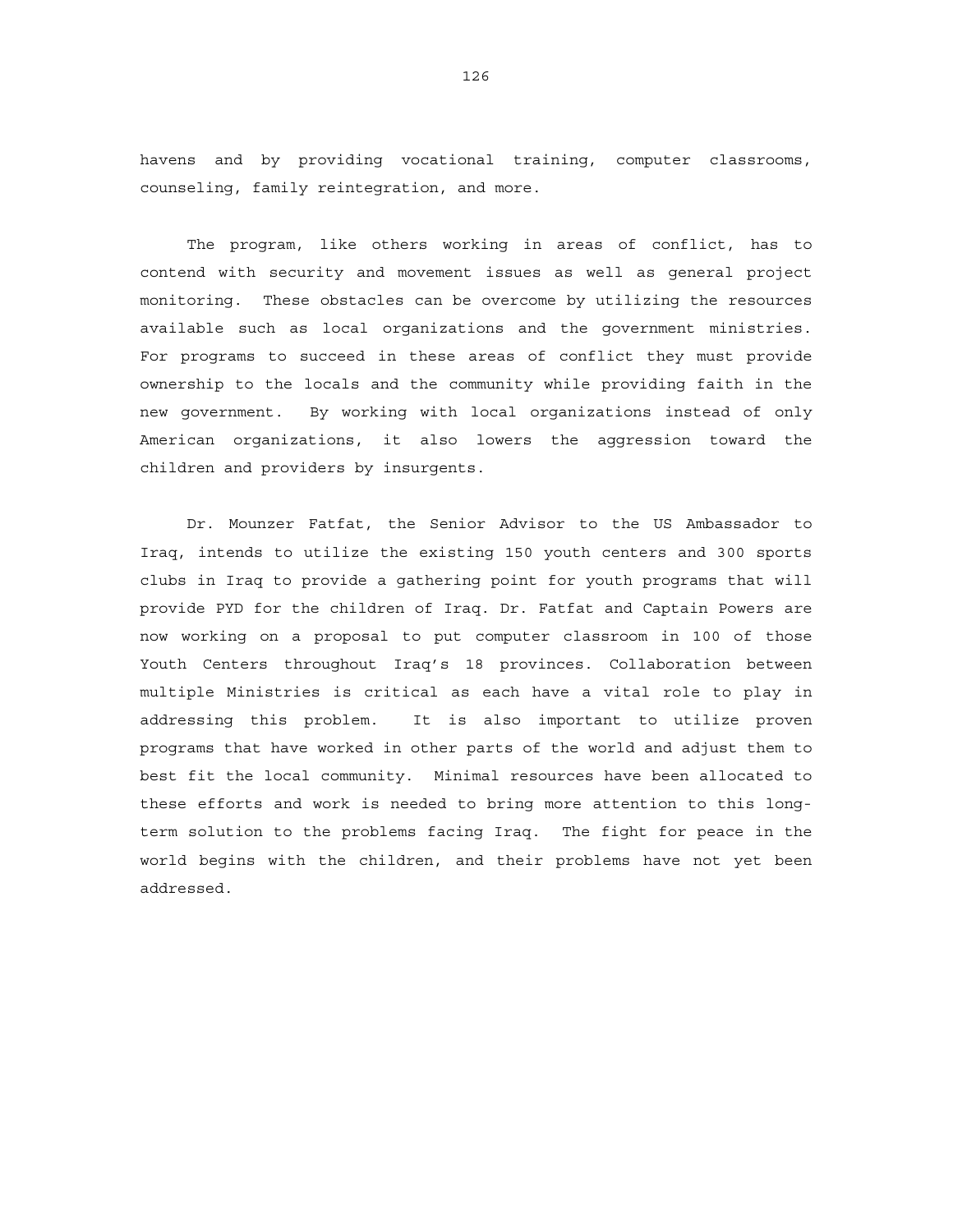### **Jonathan Powers**

Army Captain Jonathan Powers spent 14 months serving in Iraq, just after major combat concluded, and as the first uprising of the insurgency took place. Capt. Powers' experiences while serving there were at best heartbreaking, as he patrolled neighborhoods in Baghdad and witnessed firsthand the devastation that war brings to a country.

In particular, Powers recalled visiting St. Hannah's Orphanage when a nun took him aside and requested that he and other soldiers not return to the orphanage. She knew such a visit would attract the attention of insurgents, leading to the likely massacre of the children. This and many other horrific moments inspired Powers to launch a program that provides aid and assistance to Iraq's orphans and street kids with the Vietnam Veterans of America Foundation.

Upon returning from Iraq and completing the active duty component of his military obligation, Powers took up teaching in Buffalo, NY, but was soon prompted by his experiences to join a six-week publicity tour for the documentary film *Gunner Palace* - a film in which he appeared that explored the day-to-day lives and experiences of those in his battalion. Powers traveled with director and producer Michael Tucker to introduce the film in markets across the country, where the film was screened and followed by a Q&A with Tucker and Powers. While on the *Gunner Palace* tour, Powers also had the opportunity to assist in hosting a screening on Capitol Hill, where he briefed members of the House and Senate (including Sen. John Kerry, Sen. Max Cleland and Sen. Jim Jeffords) about his experiences. Additionally, Powers served as a media spokesperson for the documentary, appearing on *CNN, Fox News, MSNBC,* and *MTV,* as well as in the *Washington Post, New York Times, USA Today* and the *Los Angeles Times.* After the *Gunner Palace* tour concluded, he quickly realized that he still had a strong desire to do more for those in Iraq.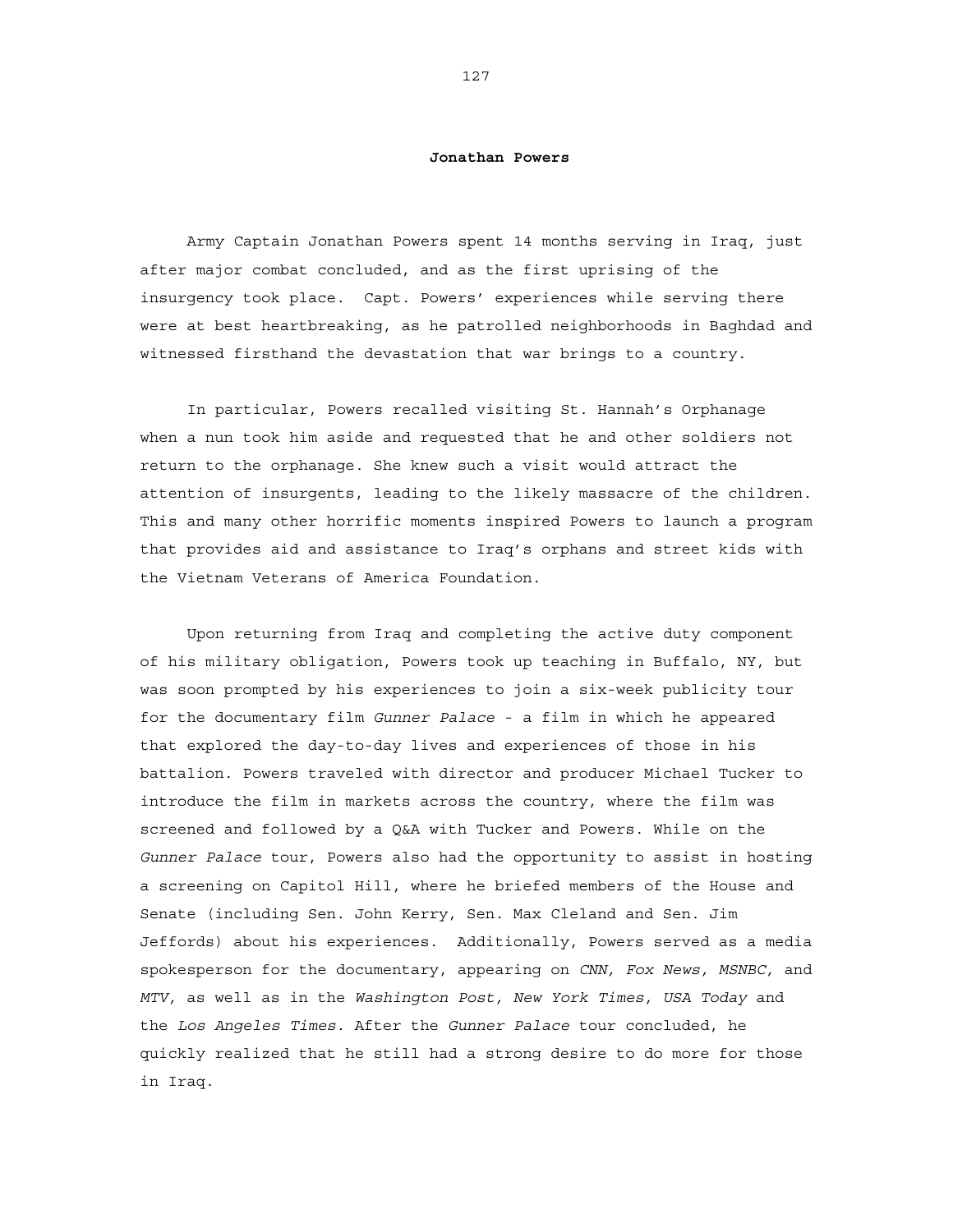Powers is currently the Program Director of the Vietnam Veterans of America Foundation's War Kids Relief Project. He is currently raising money and building corporate sponsorships in order to develop a final program that will reach thousands of children who have been orphaned or abandoned as a result of the war in Iraq. War Kids Relief was recently featured on NBC Nightly News during the Making a Difference segment when it was officially launched in early November.

Powers is a 2000 graduate of John Carroll University with a degree in Education.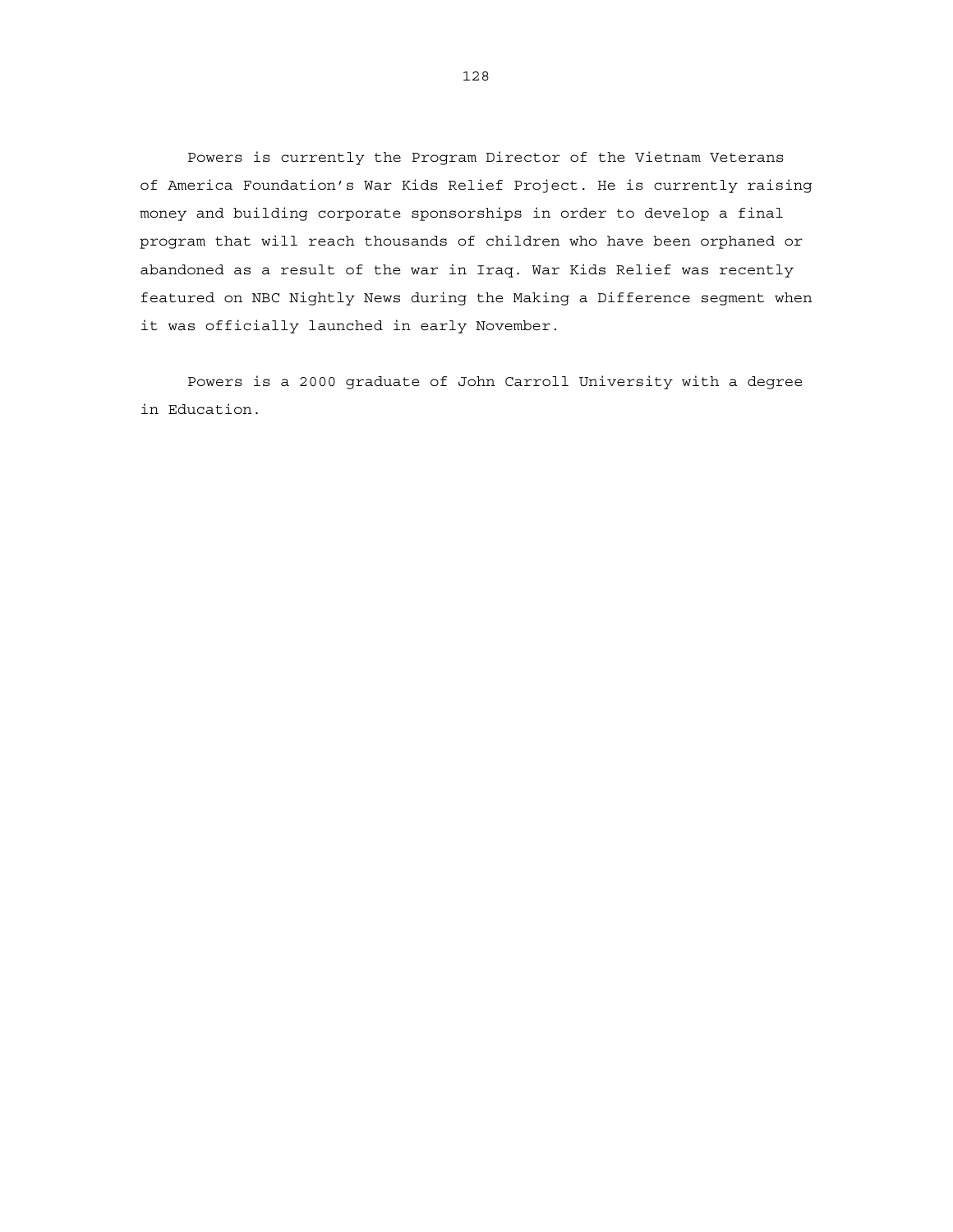# **8. YEMEN'S COMMITTEE FOR DIALOGUE: THE RELATIVITY OF A COUNTER TERRORISM SUCCESS – MICHAEL TAARNBY**

Well before 911, Yemen was faced with a terrorist threat on a scale matched by very few other countries. It was not a case of unravelling the occasional sleeper cell but rather a question of how to handle thousands of jihadists, quite a few of whom returned to Yemen with combat experience and motivation. One prominent figure, Sheikh Abd al-Majid al-Zindani, dispatched several thousands of young Yemenis to Afghanistan and has been singled out by the UN 1267 Sanctions Committee for his association with Al Qaeda.<sup>1</sup> By the time the young jihadists returned to Yemen after defeating the Soviet Union they had acquired a new sense of mission that was directly confrontational to the government. 2

This extremely complex situation required delicate handling, and perhaps the most interesting approach to resolving it is Yemen's creation of the Committee for Dialogue. The Committee was established in August 2002, when the president of Yemen Ali Saleh summoned five senior clerics who would form the nucleus. Since its inception, the Committee has expanded its membership to 24, which today also includes four ministers. The president of the Committee is Judge Hamoud Abdulhameed Al-Hittar, who is also president of the court of appeal for Sana'a and al-Jawf governorates. The motivation for president Saleh's bold initiative sounded like this,

"We have a group of young people who hold dangerous beliefs. Those people have not committed any crime, but if we

http://globalsecurity.org/intell/library/news/1994/afghan\_war\_vetrans.html

 $\mathcal{L}_\text{max}$ 

<sup>1</sup> State Department, Global Patterns of Terrorism – Yemen: An overview 1998- 2004. http://www.state.gov/g/inl/rls/nrcrpt/2005/vol2/html/42395.htm

 $2$  "Arab Veterans of Afghanistan war lead new Islamic holy war." Global Security Intelligence, Oct 28, 1994.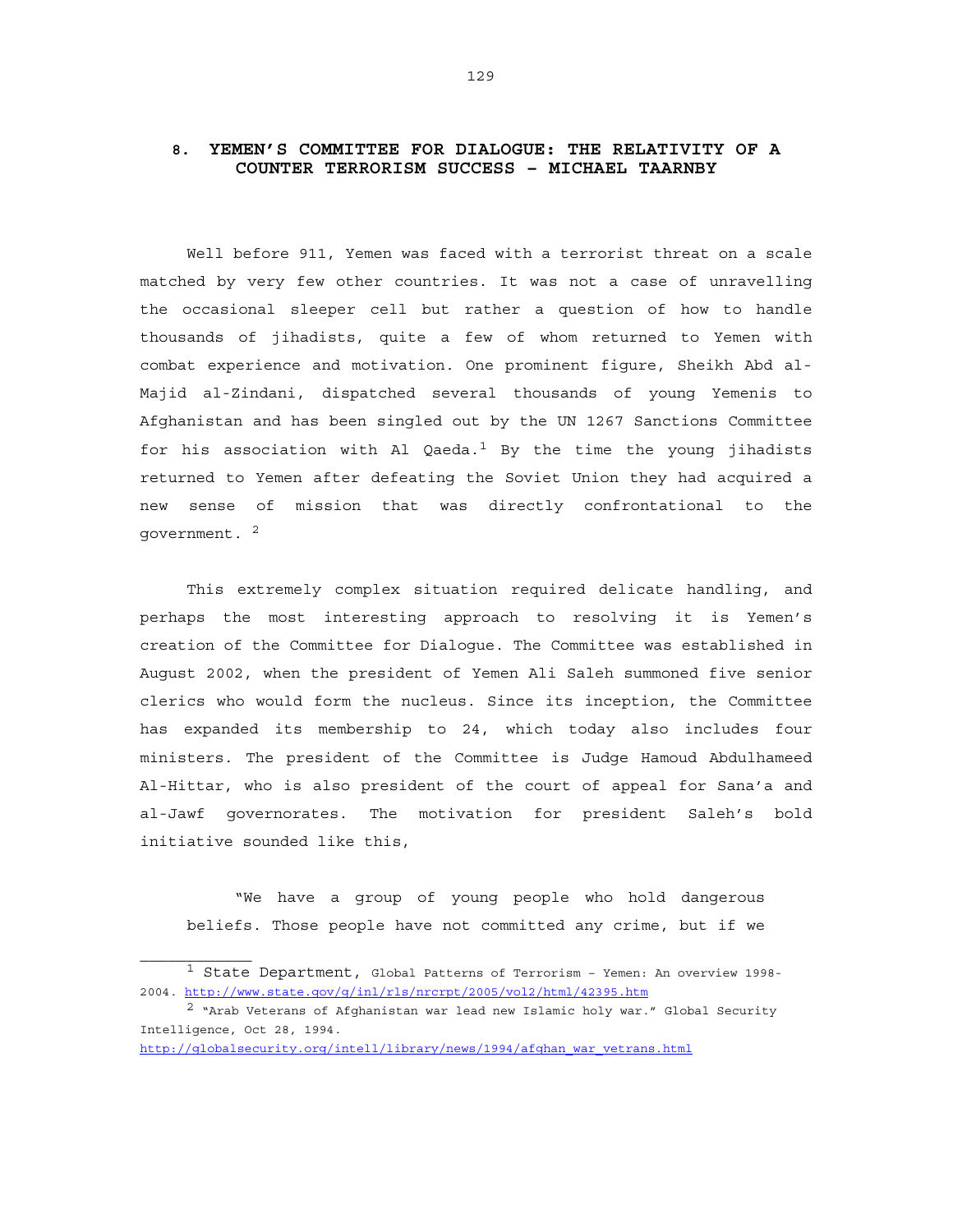leave them on their own, they could cause great harm to themselves and to the country. We need to talk to them."3

The work of the Committee has confused, aggravated and astounded a number of international observers who follow Yemen's unique approach to counter-terrorism. What at first glance might appear as a haphazard strategy is in fact much more complicated and made to fit the local circumstances. Some have accused Yemen of being soft on terrorism, conveniently ignoring the substantial number of terrorists being convicted and executed. Moreover, the scheme does not cover those convicted of attacks.

It appears that Yemen, while keeping a keen eye to international opinion and developments, has created a counter-terrorism strategy that deals harshly with immediate threats, yet focuses on long-term and lasting solutions.

### **Justice for all**

 $\mathcal{L}_\text{max}$ 

Since the war on terrorism began in earnest several hundred young radical Islamists were arrested and imprisoned without trial. Knowing fully well that these suspects were innocent according to the Yemeni penal code, they were nevertheless considered as potentially dangerous to society because of their militant views and known associates. Realising that the suspects eventually had to be put on trial or released, a decision was made to see if they could be convinced of the futility of their jihadist lifestyle. The Committee was to be the instrument to carry off this daunting task of dialogue where it matters - with known Al Qaeda sympathizers.

Expecting little and hoping for the best, the members of the Committee outlined an approach to dialogue with the detainees that would turn out to be as effective as it was simple. The process of dialogue

<sup>3</sup> Watkins, Eric, "Yemen's Innovative Approach to the War on Terror," *Terrorism Monitor,* 24 February 2005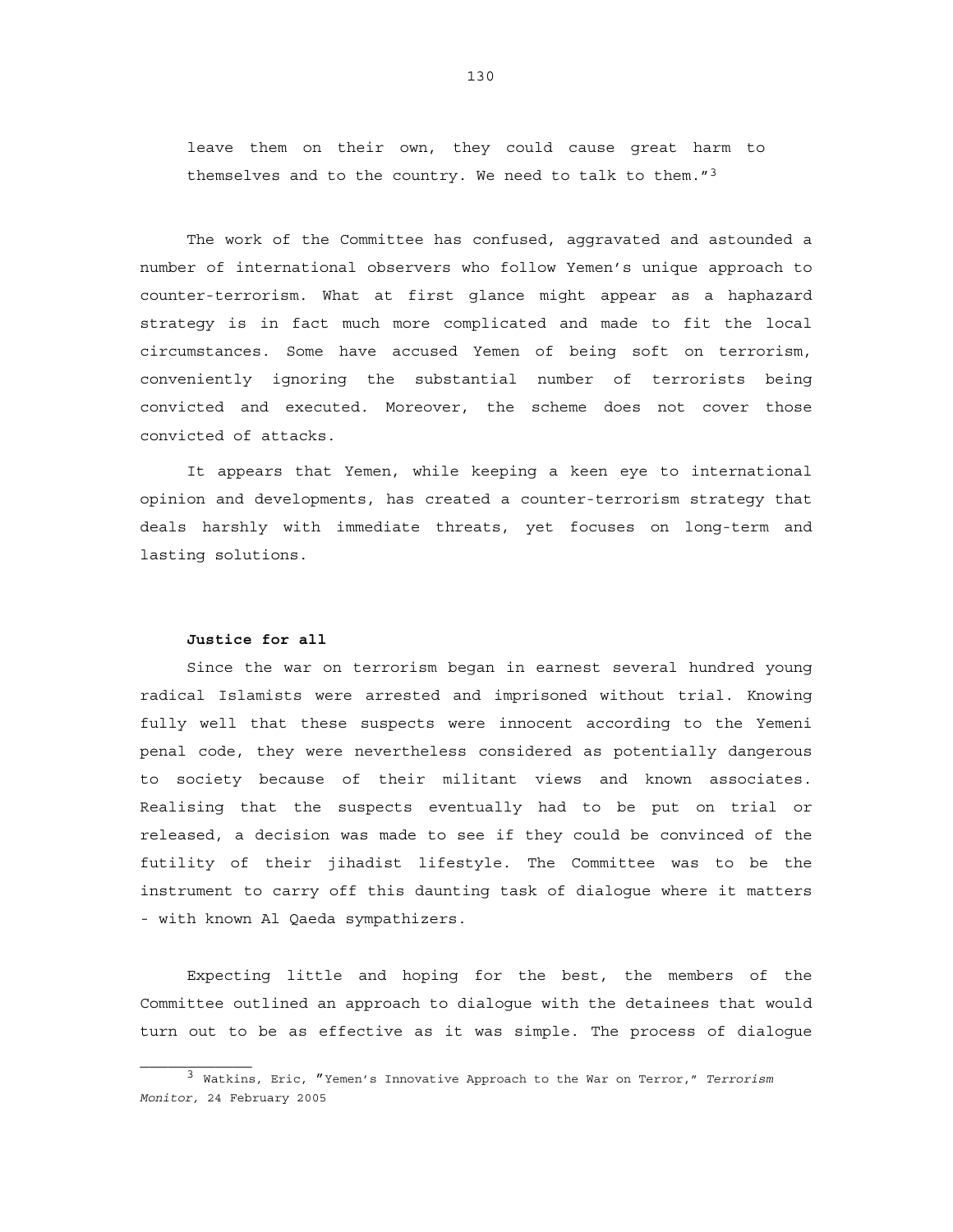between the clerics and the radical Islamists is founded on a singlepage manual. The translation of the document follows below.

### **Rules of the Dialogue**

- \* Recognition of one another
- Legitimacy of the dialogue
- Definition of the goal of the dialogue
- \* Definition of the locality of the dialogue
- Definition of the terminology of the dialogue and definition of the point of reference in case of disagreements
- Allow both parts of the dialogue the chance to discuss the topic of the dialogue
- Organize the dialogue's main topics, then the sub-topics
- \* Choose an appropriate time and place
- \* Begin with the objects of the agreement
- Follow the scientific methods in the dialogue
- \* Search for the truth and avoid prejudices
- Delineate the conclusive and the hypothetical wordings, and separate independent judgements from personal Fatwa's
- \* Accept the results of the dialogue

#### **The Dialogue's Ethics**

- \* Mutual respect between the two parts
- Respect difference of opinion and commitment to good conduct in case of disagreement
- The two parts must respect freedom of opinion and freedom of expression
- \* Strive for equality in the discussion, exchange of views and comments while also considering boring prolongations, incorrect abridgements and interruptions in the discussion
- Strive for high quality in the presentation and correctness in the expression
- $\hat{\mathbf{v}}$  Be a good listener and respect the other person's point of view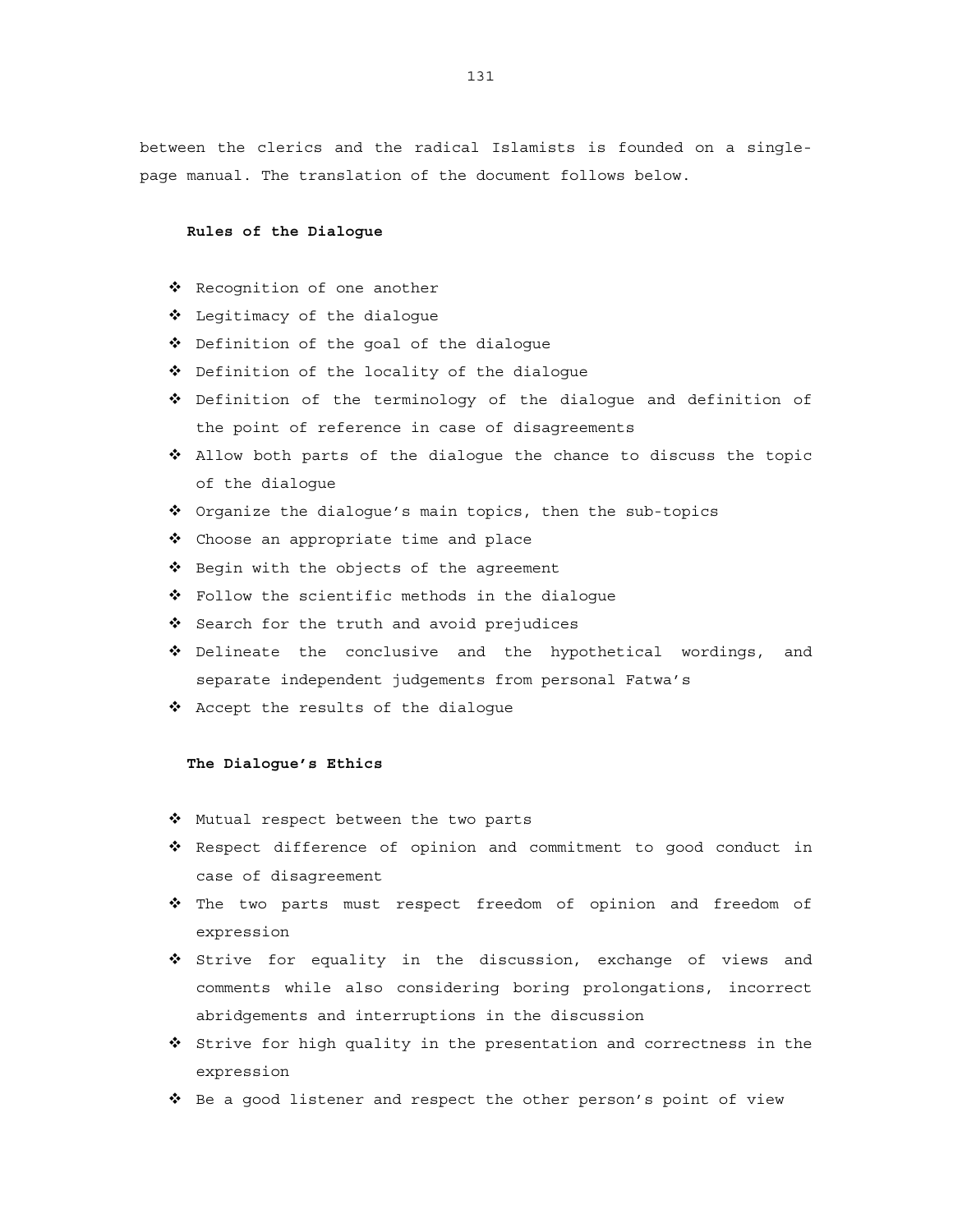- Strive for self-control, calmness and non-aggressiveness
- \* Be patient, trustful and humble
- Consider the other person's feelings and conditions and avoid irony and satire in expression
- Commit to objectivity and prioritize the ideas according to their topics
- \* Set up the argument and the discussion in the best manner
- When encountering disputed matters, stick to the agreed upon point of reference
- $\mathbf{\hat{P}}$  Be fair and avoid aggressiveness and stupidity
- $\bullet$  Keep a calm voice
- \* Recognize mistakes and welcome what is correct

This interesting document differs from any Western interrogation manual both in size, scope and working principle. The foundation of the dialogue is equality and respect; literally a conversation between individuals of equal standing. The basic fact that one part of the dialogue was behind bars appears not to have had much influence on the process. The manual is simple in the extreme in that it stresses the need for mutual respect and recognition, courteous behaviour and a duty to speak the truth, common definition of goals and methods, recognition of differences and agreement to revert to common ground when the dialogue stalls. As such the manual more resembles a form of social contract than an interrogation checklist - which it is certainly not.

At the very heart of the matter is the very fundamental assumption that the militants are not evil, but have internalised mistaken views on Islam that can be corrected through dialogue and education. This assumption is a far cry from the notion often expressed by Western terrorism experts and practitioners alike.

Typically at the first meeting between the detainees and the clerics there is an unavoidable suspicion that must be dealt with immediately. Unsurprisingly, the detainees have been quite sceptical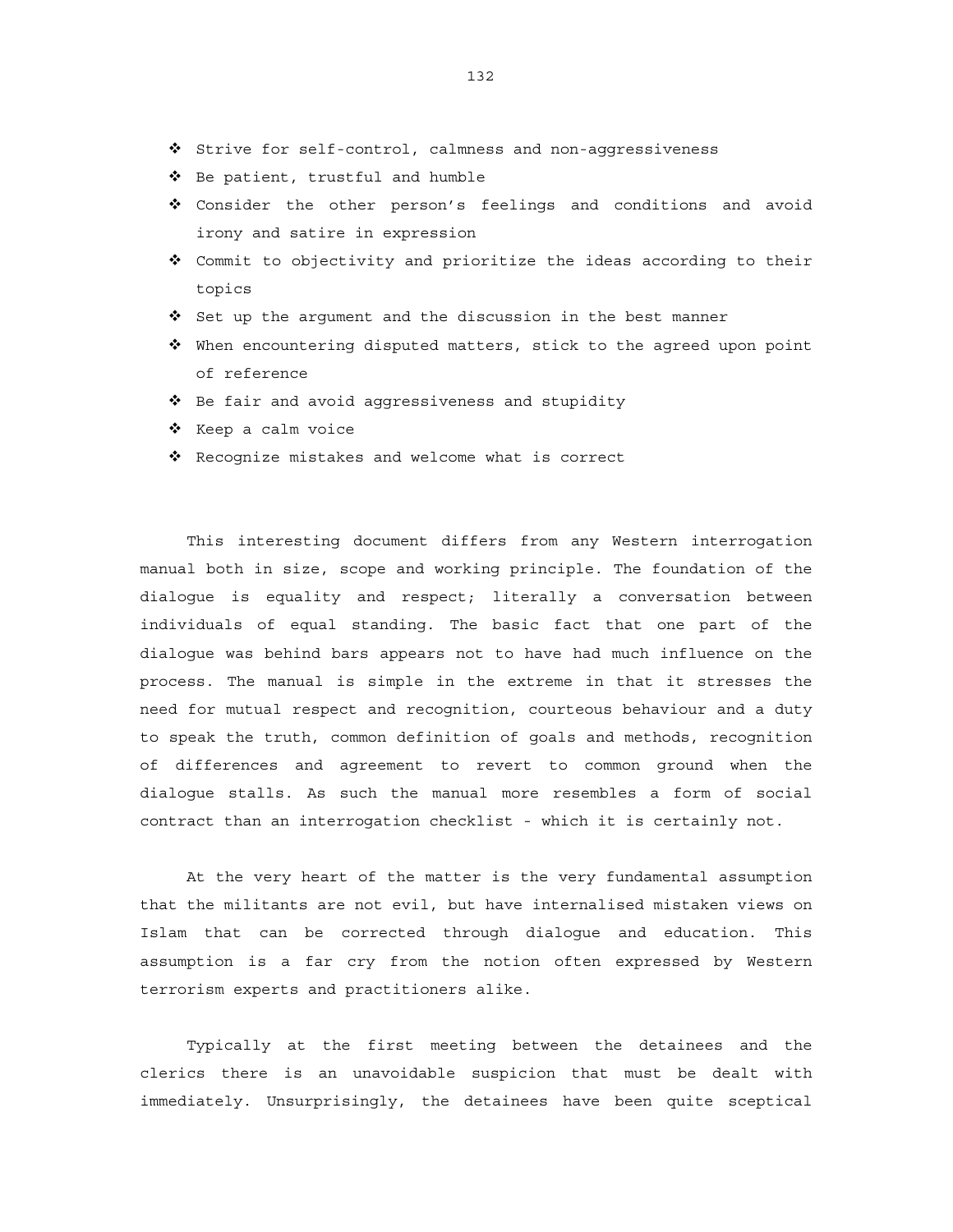about the motives of the clerics and have bluntly asked them why they came. The clerics then proceed to explain that the purpose of the visit is to initiate a dialogue to exchange views on important matters of mutual interest, although seen from different angles. Knowing fully well the detainees' obsession with their religion it was explicitly stated that the foundation of the dialogue would be the Quran, the Sunna and the Hadith's and nothing else.

In an interview in 2004 Al-Hittar stated that dialogue would be used "to uproot the intellectual causes and reasons for terrorism. Because terrorism has faulty intellectual foundations."4 Quite often the detainees have memorized certain chapters of the Quran, but were unqualified to interpret the meaning of the verses and to place them in a religious and historical context.

On the matter of contextual interpretation, one issue that has been invoked time and again by Al-Hittar is the fact that the Quran contains 124 verses that specifies that non-Muslims must be treated with charity and dignity – but only one verse that urges Muslims to fight nonbelievers. In this context, the militants are invited to use the Holy Scriptures to legitimise attacks on civilians, which they cannot.<sup>5</sup> Two issues have been central in the discussions. The notion that non-Muslims are legitimate targets in the name of jihad and that Yemen's political system is un-Islamic.

The meetings are conducted in small groups, usually between five and seven people, and the way to attract their interest was through the proposal of an all or nothing deal. The clerics who approached the detainees insisted that the dialogue would center on the interpretation of the Holy Scriptures. If the detainees could persuade the clerics of the legitimacy of their jihad, then they would join them. If not, the

133

<sup>4</sup> Johnsen, Greg, "A Benevolent Alternative to Osama Bin Laden," *Pacific News Service*, 20 January 2004.

<sup>5</sup> Brandon, James, "Koranic Duel Ease Terror," *The Christian Science Monitor*, 4 February 2005.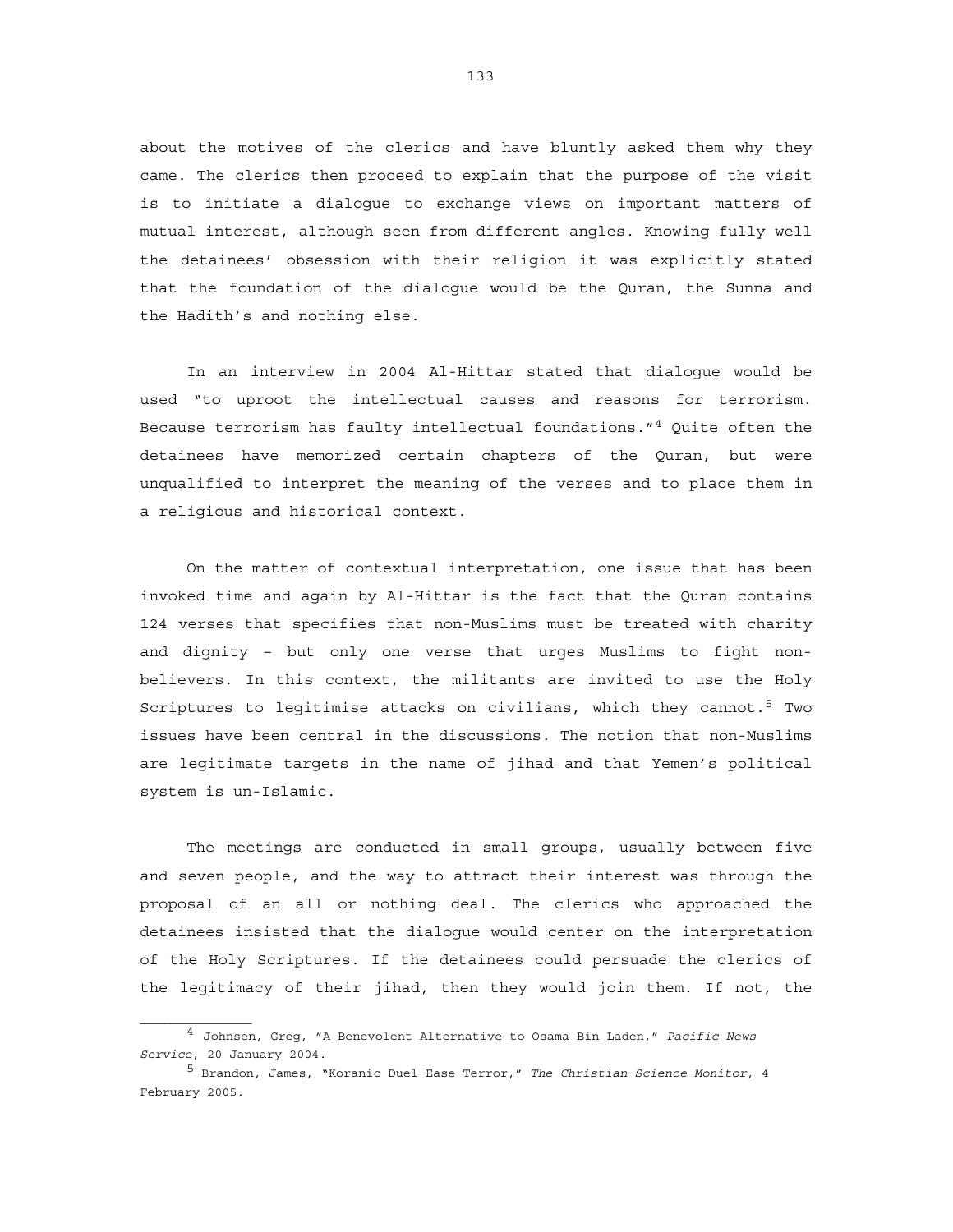detainees would have to give up the idea of armed struggle. Somewhat surprisingly to the clerics, the detainees were eager to accept the deal. However, their arrogance and zeal was seldom matched by their knowledge of the scriptures, and in the end they were not able to present a convincing concept of the jihad based on the authoritative sources. Over time it was proven that the legitimacy of the jihad as outlined by Osama Bin Laden does not stand up to closer examination.

The detainees are a quite heterogeneous group with members from The Aden-Abyan Islamic Army, the Al-Houthi's, Takfir Wal-Hijra, Al Qaeda and a number of Afghan veterans.<sup>6</sup> These members are self-taught and not very responsive to sincere religious dialogue. This rogue's gallery represents a variety of challenges. When asked about the significance of Afghan veterans among the detainees, Al-Hittar was quick to emphasize that an Afghan experience did not necessarily turn Muslims into mindless killers.

While it is certainly true that the hard core of Al Qaeda in Yemen are more often than not acquainted through a lengthy stay in Afghanistan, quite a few gave up the jihad or got involved in the domestic political scene, quite legally. Those detainees who had been exposed to Al Qaeda's ideology for some time were among the hardest cases. Their belief in the mission, their sense of superiority and the endless reference to the Holy Scriptures made them difficult partners in an open dialogue to say the least.

In terms of their social background there is no clear profile of the Al Qaeda sympathizer. They came from all segments of society, including the very top and the very bottom, and were united only in their adherence to Al Qaeda's ideology and their dedication to the cause.

<sup>6</sup> Interview with Al-Hittar in Sana'a by the author, 21 June 2005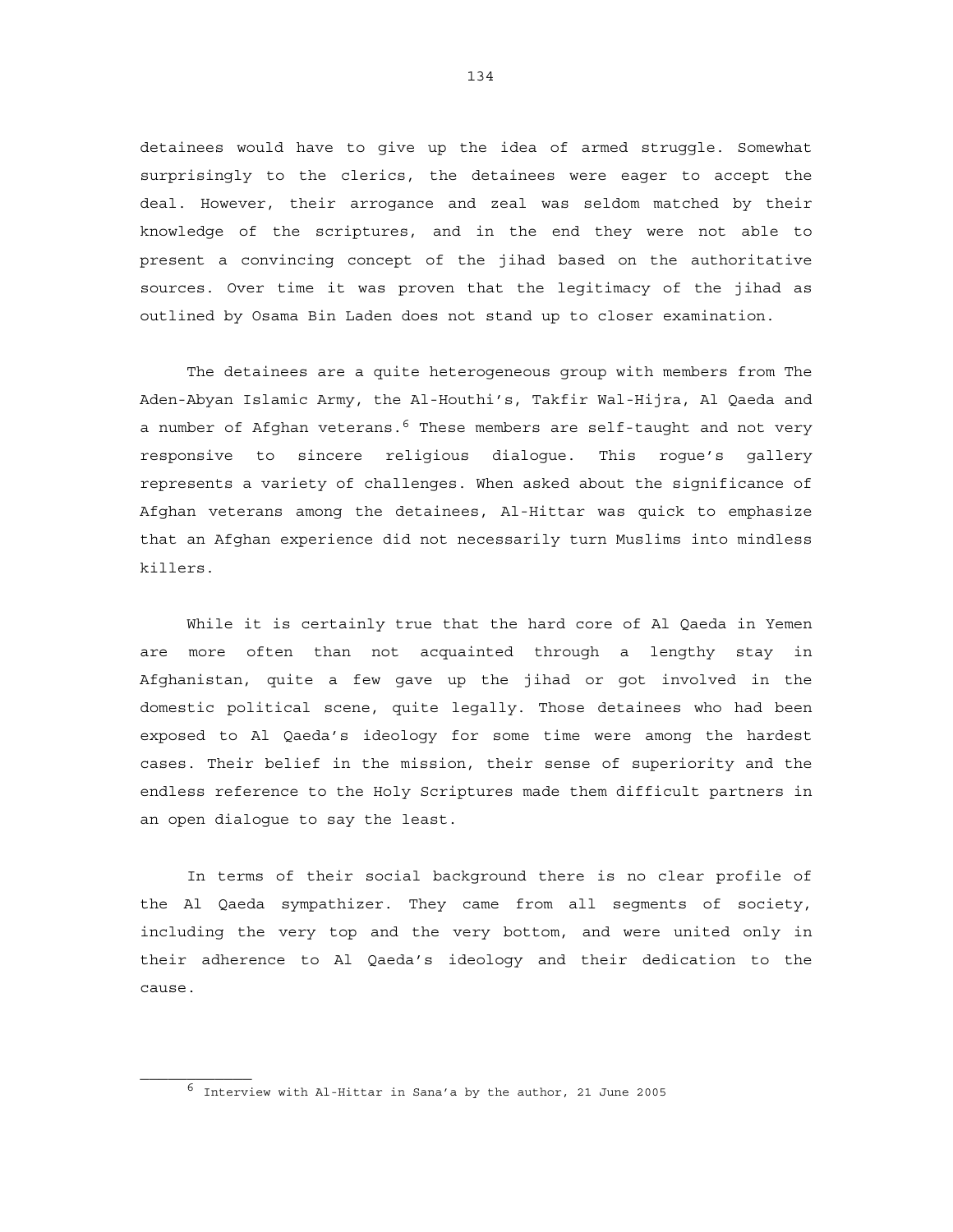# **Evaluation the dialogue programme**

The sheer number of detainees who have been released after the introduction of the dialogue programme necessitates further inquiry. As with any exit strategy there has been scepticism of the nature of the programme as well and doubts about the sincerity. Within Yemen, some say Judge Hittar's Committee is a sham and does not motivate any real conversions. Human rights activists working with prisoners have poured scorn on the notion that theological dialogue can change militant views. One observer, Professor Adel Sharjazee, said:

*"The results of dialogue are very limited…As these people are being talked to they are put under a lot of pressure and when they are released from prison, nothing has changed." 7*

There have also been unconfirmed reports of former detainees being caught fighting the coalition forces in Iraq. Yemen's Foreign Minister Dr Abu Bakr Al-Qirbi refused to deny that prisoners released under the scheme had turned up in Iraq, where Yemenis are thought to account for more than 10% of the foreign anti-coalition fighters.

An interesting example is the former bodyguard of Osama bin Laden who up till now have been made a showcase model of the success of the dialogue programme. He recently admitted that his basic views had not changed the least. Nasser al-Bahri was a member of Al Qaeda for three years and served as Bin Laden's bodyguard. Speaking to BBC journalists he told them that the dialogue programme didn't work for him; in fact he never participated in any long or deep religious dialogue with anyone. Bahri's interpretation of the situation was that the detainees quickly grasped that the dialogue programme was their way out of prison and played along simply to get out. By telling the judge what they believed he wanted to hear they secured their own release.

 $\mathcal{L}_\text{max}$ 

135

<sup>7</sup> Whewell, Tim "Yemeni Anti-terror Scheme in Doubt," *BBC News,* October 11 2005. http://news.bbc.co.uk/go/pr/fr/-/1/hi/programmes/crossing\_continents/4328894.stm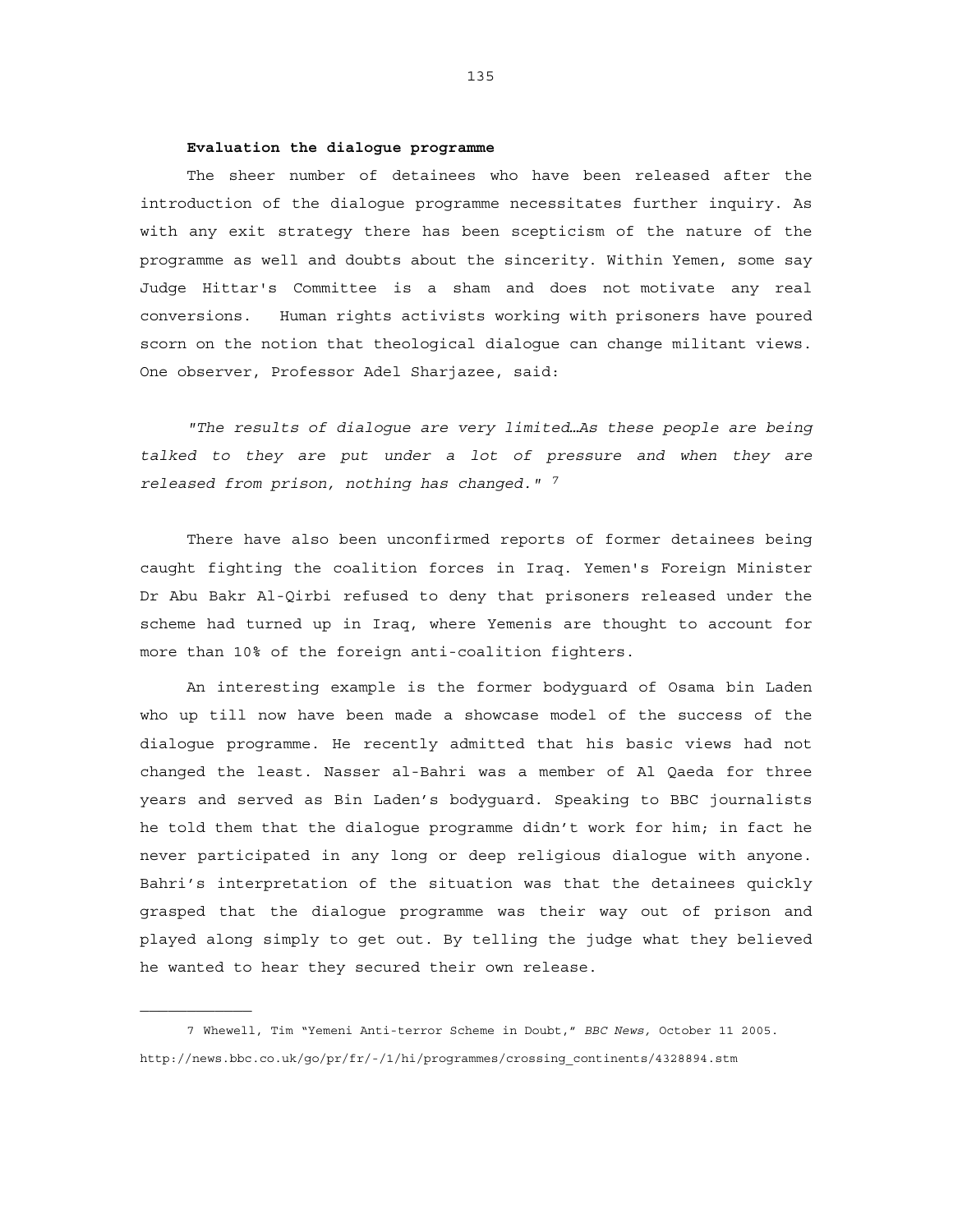However, and this is perhaps just as revealing, the former Al Qaeda operative with access to the inner circle had in fact renounced violence and stated that he would refuse to fight on behalf of Al Qaeda. 8 Al-Bahri said the authorities have helped him set himself up as a small businessman, and he will not be returning to his old life as an anti-Western militant.

Judge Hittar, as evidence of the success of his scheme, often cites the lack of attacks in Yemen since the beginning of the programme. According to Al-Hittar, nine out of ten detainees are released and he personally considers the programme a success.<sup>9</sup>

To balance the negative examples mentioned before one success story often pointed out by the Yemeni's is the arrest in 2004 of Mohammad al-Ahdal, the alleged master of the bombing of the USS Cole in 2000 in the port of Aden. The information that led to the capture of this particularly high-value target came from one of the released detainees who had gone through the dialogue programme.<sup>10</sup> Other formed detainees have lead the police to hidden arms caches and other have offered tactical advice; they more than anyone knew the militants doctrine.

An earlier success that has caused some controversy in Yemen, was the 2002 assassination of Abu Ali al-Harithi by a US air strike. Al-Harithi was one of the central figures of Al Qaeda in Yemen, and also this time the crucial information came out of the dialogue programme. The controversy that followed was more about US involvement than the actual assassination. Speculations are still circulated on the true nature of what really happened. According to one local rumour, the crater analysis indicated that it was actually a hidden car bomb detonated by remote control, which implies that the US didn't really have the capacity to conduct surgical strikes as claimed.

<sup>8</sup> Whewell, Tim "Yemeni Anti-terror Scheme in Doubt," *BBC News*, October 11 2005. http://news.bbc.co.uk/go/pr/fr/-/1/hi/programmes/crossing\_continents/4328894.stm

<sup>9 &</sup>quot;Treat the Cause, Not the Symptoms," *The Guardian*, 2 March 2004.

<sup>10</sup> Johnsen, Greg, "A Benevolent Alternative to Osama Bin Laden," *Pacific News Service*, 20 January 2004.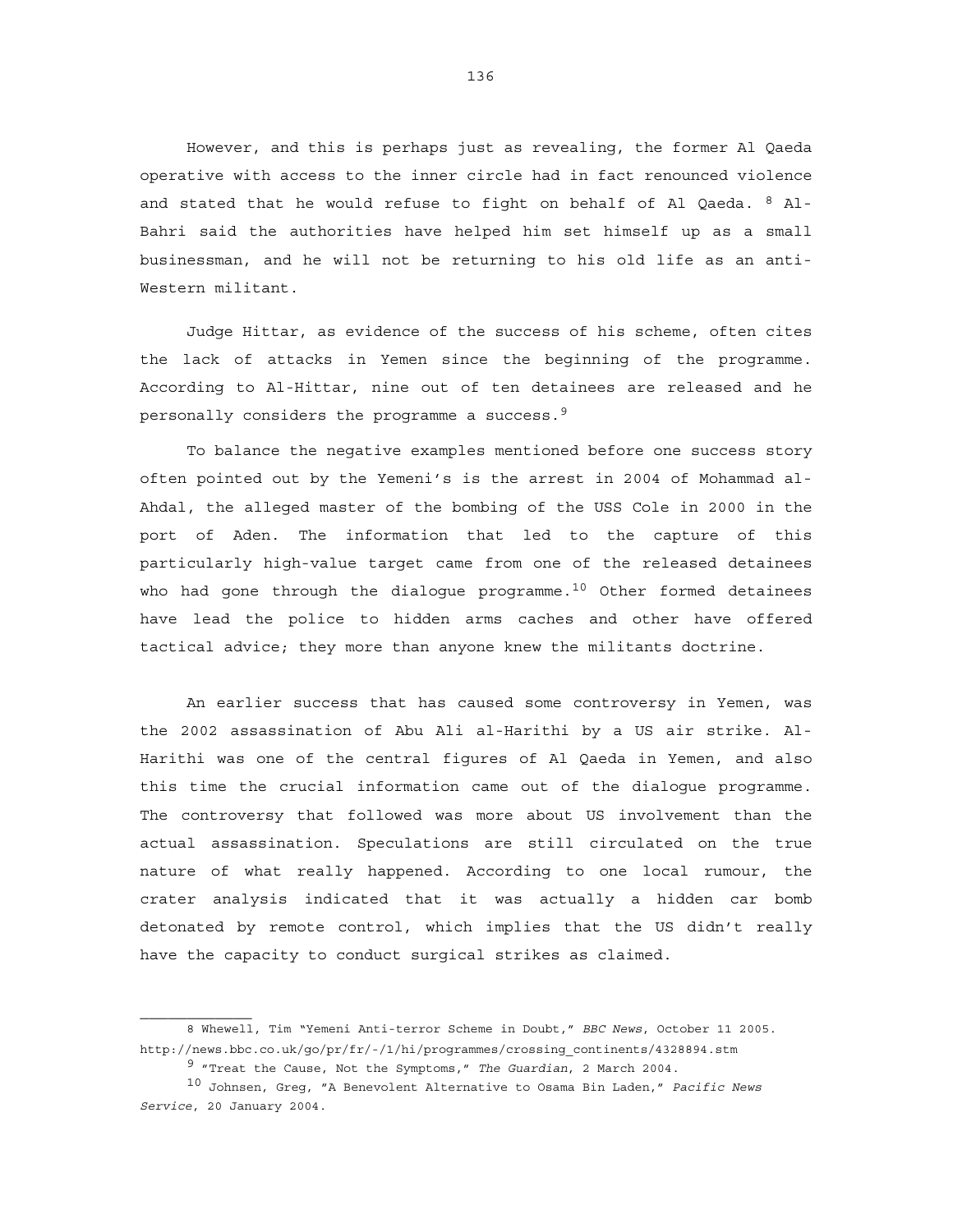#### **Future prospects**

Being turned around is not enough if the suspect to be released relapses into his old habits and circle of friends. An unspecified period of surveillance follows the immediate release, though this is probably less complicated than a similar affair in say, a Western European country. Great care is being taken to carefully reinsert the former militant Islamists into society in a viable manner. If possible they are returned to their jobs or alternatively a new job is found. Those who dropped out of school or university are encouraged to continue their studies and provided with a government loan if needed.

As of June 2005, 364 suspects have been released, an astounding number by any standard. The answer to the sensitive question of how many of those released have returned to their previous militant lifestyle was evasive. Realistically, the government has little control over the former detainees and can do little to stop them if they want to join the insurgency in Iraq. According to government officials there is very strict control of their movements to make sure they don't leave the country. Yet the borders are not controlled as Yemen's geography makes this option impossible.

The work of the Committee is nearing its third year and the results are worth noticing. The Yemenis are generally quite happy about the work of the Committee and share the impression that its efforts have contributed to the improvement of the security situation and internal stability. The criticism that has occurred over the years has less to do with the idea behind the initiative and more to do with local political agendas. Only recently has the entire concept of the program been questioned and that debate should be followed closely. In essence, this debate is focused on success and how it can and should be measured.

Yemen understands perfectly that international critics are keen to point out the futility of the project. Assuming that it is true that a

137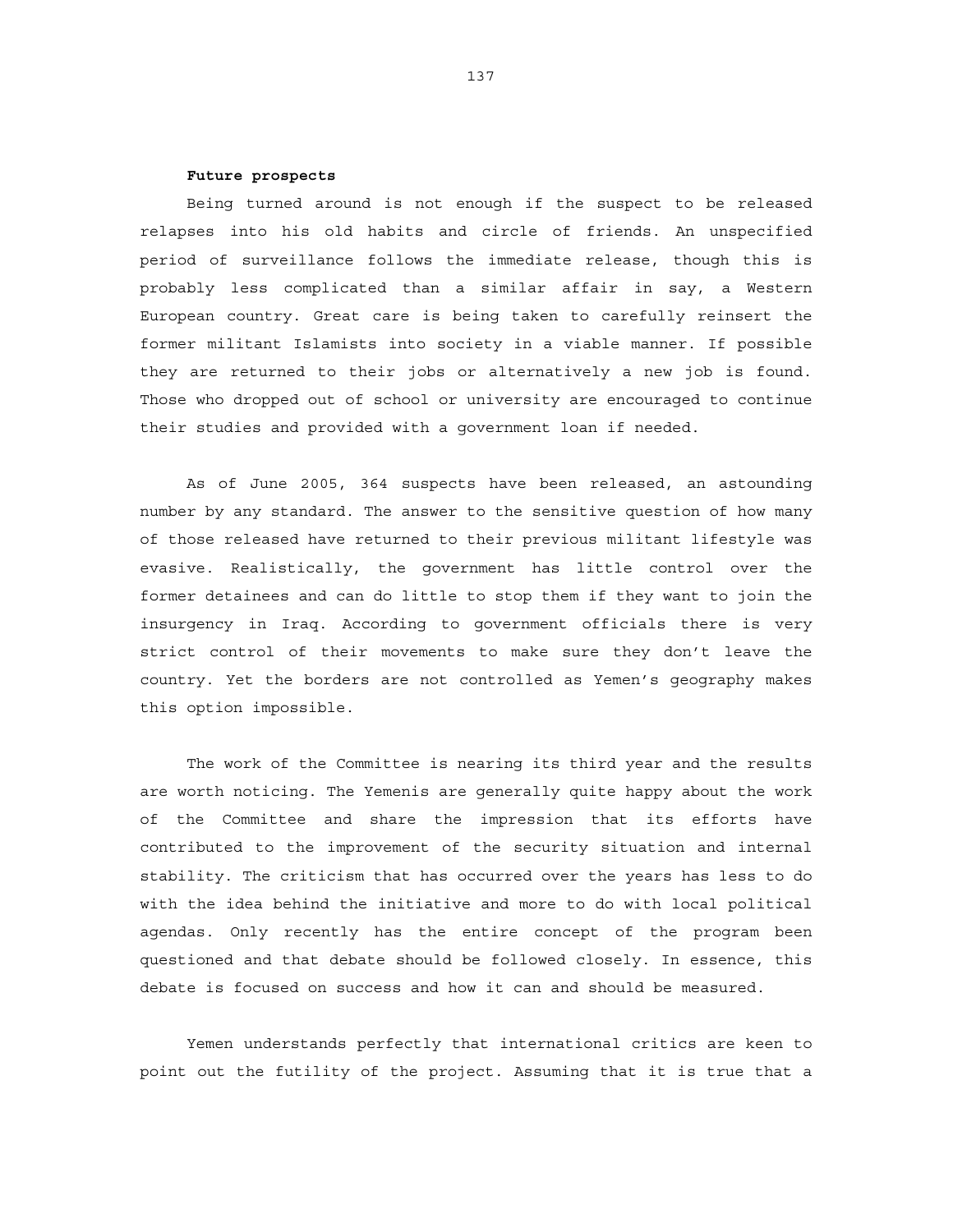handful have returned to wage jihad $11$ , this raises an important question in itself. What percentage should be considered an acceptable threshold for success? The evidence obtained so far, and it is indeed hazy, suggests that some – but not all – have renounced violence.

When high-value targets have been captured using information from former jihadists, how will this success be measured against the likelihood that some released detainees end up in Iraq? It appears pointless to answer this difficult question in quantitative terms alone. Instead this Yemeni dilemma should serve as an indication of the current state of asymmetrical warfare and the inappropriateness of using traditional bench-marking. In this respect, there is a direct parallel to the U.S. problem in relation to the detainees at Guantanamo Bay. Initially considered as success in the global war on terrorism, it could very well be argued that this operational success turned out to become a liability in the long run.

Perhaps there are other measures of success within this relatively new field of counter terrorism. Judge Al-Hittar has received a number of death threats, a point he did not bother to mention himself, perhaps considering it too trivial. He currently lives under armed protection, an indication that someone is following his work and has drawn the conclusion that the soft-spoken cleric is a danger that should be eliminated. Another way of assessing the work of the Committee is through the words of Al-Hittar himself. Before the Committee started there were two options for the jihadists - to kill or be killed themselves. Now there is a third choice, a return to society.

 $11$  An unverifiable number obtained by author through interviews with others familiar with the work of the Committee.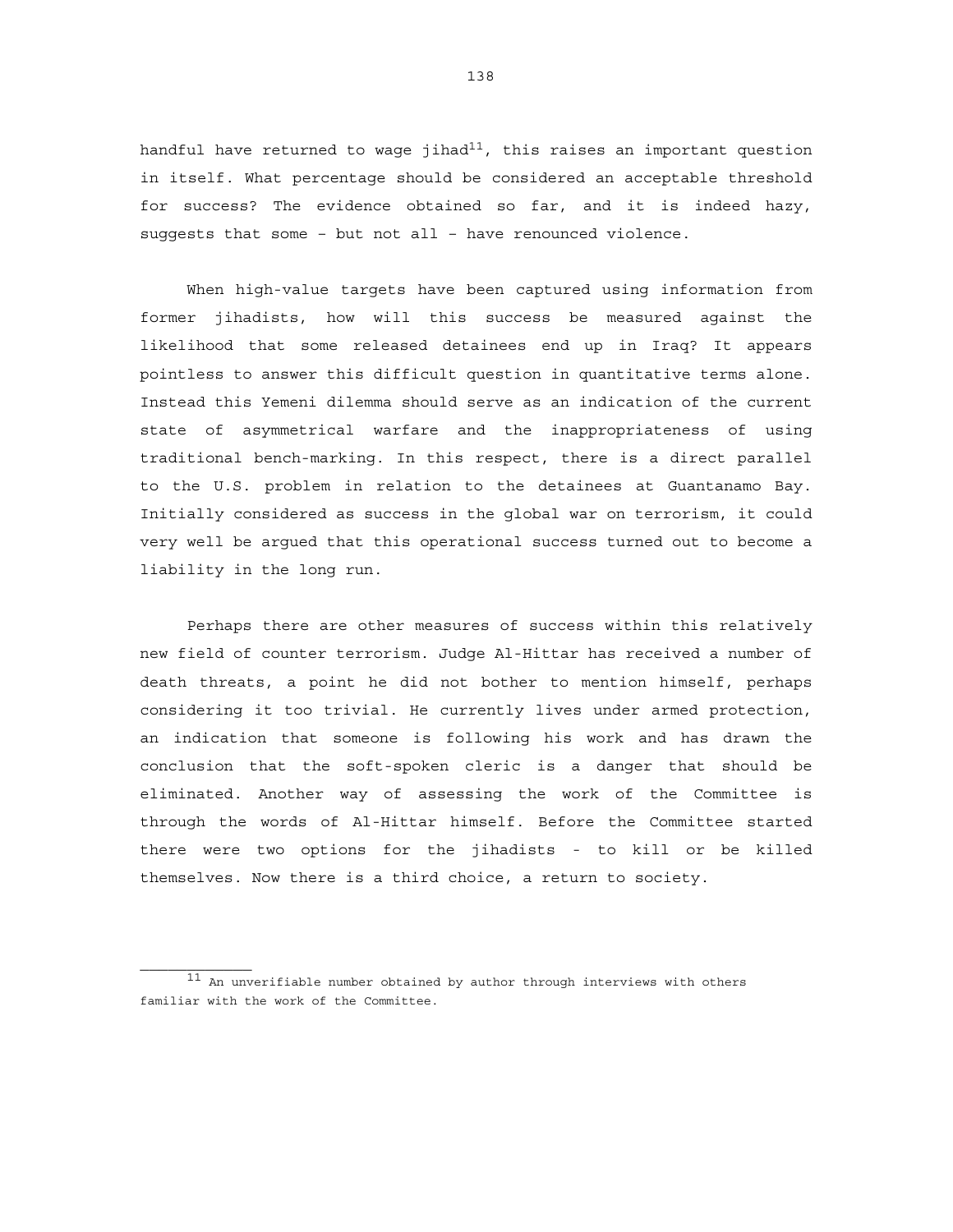# **Michael Taarnby**

Michael Taarnby has a Masters degree in social anthropology and political science from the University of Aarhus, Denmark. He has worked on issues related to radical Islamism for almost a decade and has conducted research in the fields of suicide terrorism and recruitment to terrorism in Europe. Fieldwork has been conducted in Lebanon, Israel, Yemen and Kazakhstan among others.

He is the author of several reports commissioned by the Danish government and a frequent contributor in the both local and international media. Over the past few years Taarnby has presented at EUROPOL, NATO, RAND, the Center for Strategic and International Studies (CSIS), and a range of other institutions. He has also served as a consultant on terrorism related issues internationally.

Taarnby is currently working as a Research Fellow at the Danish Institute for International Studies (DIIS) on a project that aims to identify how development assistance can be targeted to counter radicalization and terrorism. He also serves as an advisor to the Danish Ministry of Foreign Affairs on various issues related to counter terrorism.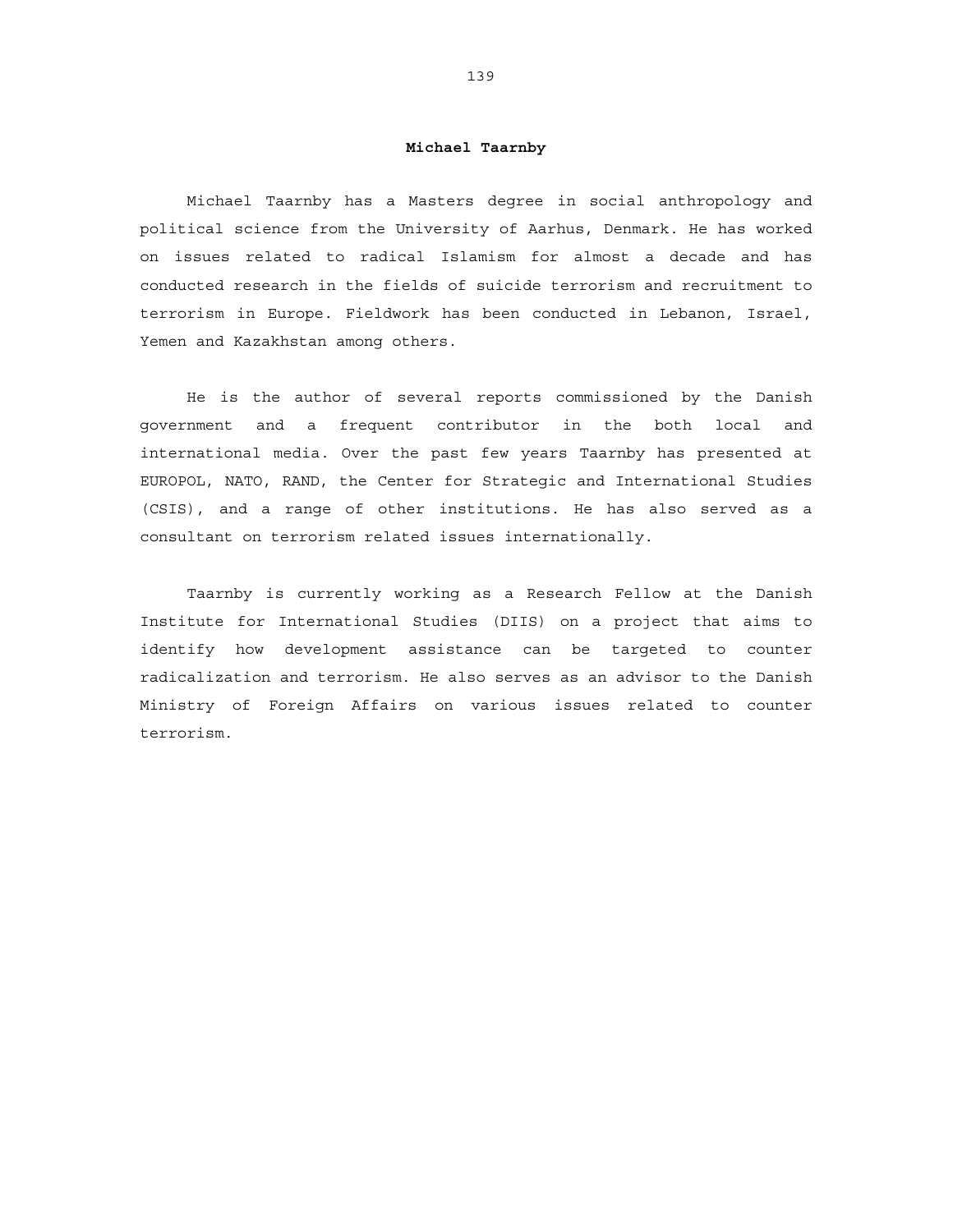**9. THE ROLE OF DEVELOPMENTAL ASSETS AND YOUTH CIVIC ENGAGEMENT IN PROMOTING POSITIVE DEVELOPMENT AMONG YOUTH—AIDA BALSANO AND RICHARD LERNER1**

# **Introduction**

How do we counter the seductive influence on youth of radical ideologies (e.g., as found in extreme fundamentalist Islamic groups), and the links among youth of adoption of these ideologies and the enactment of behaviors counter to peace, democracy, and civil society? In virtually all communities there exist human and institutional resources that may promote individual healthy and positive social development among youth.<sup>2,3</sup> These resources (e.g., the presence of adult mentors, school and after-school programs that build skills, and norms for boundaries on youth behaviors and for expectations about community service) have been termed developmental assets.<sup>4</sup> A key instance of such developmental assets are community opportunities for civic engagement by youth; that is, for youth participation in and leadership of valued, community activities linked to the preservation and promotion of civil society.<sup>5</sup> When youth engage in such civic contributions they are regarded as having a "noble purpose," and they are likely to thrive.<sup>6</sup>

The availability of such opportunities within communities provides youth with meaningful, healthy ideologies and social engagement and, as such, these activities have been viewed as crucial to promoting positive development among youth, to combating issues of youth radicalization

<sup>1</sup> The writing of this chapter was supported in part by grant from the National 4-H Council.

<sup>2</sup> Benson, P. L., "Developmental Assets and Asset Building Communities: Conceptual and Empirical Foundations," In R. M. Lerner & P. L. Benson, Eds., *Developmental Assets and Asset-Building Communities: Implications for Research, Policy, and Practice*, Norwell, MA: Kluwer Academic, 2003, pp. 19-43.

<sup>3</sup> Benson, P. L., Scales, P. C., Hamilton, S. F., & Semsa, A., Jr., "Positive Youth Development: Theory, Research, and Applications," In W. Damon & R. M. Lerner, Eds., *Handbook of Child Psychology*, Vol. I: Theoretical Models of Human Development, 6th ed., Hoboken, NJ: Wiley, forthcoming. 4 Ibid.

<sup>5</sup> Lerner, R. M., *Liberty: Thriving and Civic Engagement Among America's Youth*, Thousand Oaks, CA: SAGE Publications, 2004.

<sup>6</sup> Damon, W., Menon, J., & Bronk, K.C., "The Development of Purpose During Adolescence," *Applied Developmental Science*, Vol 7, No. 3, 2003, pp. 119-128.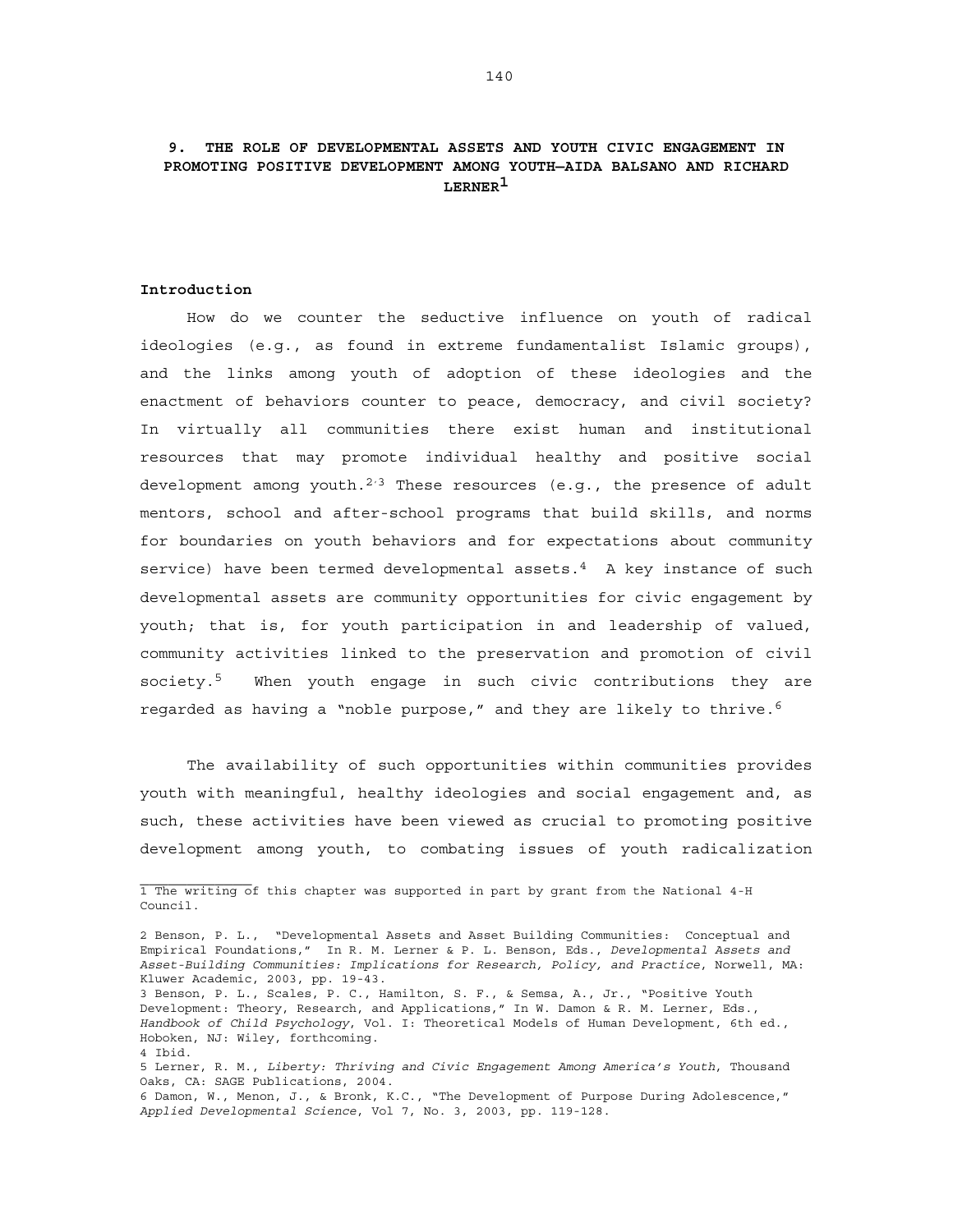(from inner-city gang involvement in the United States to youth recruitment into terrorist movements in the Middle East and elsewhere) and, hence, to the survival of democratic systems and the protection of civil society.7

Youth engagement in civil society constitutes a key part of the social capital that strengthens democratic institutions by serving as "the currency of a healthy community." $8$  This relation between youth civic engagement and civil society implies that the more civic engagement a society can secure across its youth, the more future social capital the society will have at its disposal. Research supports this line of thought.

For instance, civic engagement in high school youth positively relates to the ability of youth to take the perspective of others and to feel sympathy for a friend.<sup>9</sup> Civic engagement serves also as an outlet for adolescents' emerging empathetic behaviors, and it is associated with sympathetic and helping behaviors,  $10$  increased school attendance and motivation for learning, and higher grade point averages. $^{11}$  In addition, civic engagement is linked to an increased sense of competencies among youth, to a drive to get involved in prosocial activities, and to higher self-esteem.  $^{12}$ 

In short, then, from the perspective of either an interest in promoting positive youth development (PYD) (and thereby deterring youth radicalism) or an interest in furthering the social capital present in a community for the maintenance and perpetuation of civil society, there

\_\_\_\_\_\_\_\_\_\_\_\_ 7 Lerner, R. M., *Liberty: Thriving and Civic Engagement Among America's Youth*, Thousand Oaks, CA: SAGE Publications, 2004.

<sup>8</sup> Roulier, M., "Local Community: Seedbed of Civil Society," In J. Burbidge, Ed., *Beyond Prince and Merchant: Citizen Participation and the Rise of Civil Society*, New York, NY: Pact Publications, 1998, pp. 183-196.

<sup>9</sup> Estrada, P., "Adolescents' Self-Reports of Prosocial Responses to Friends and Acquaintances: The Role of Sympathy Related Cognitive, Affective, and Motivational Processes," *Journal of Research on Adolescence*, Vol 5, No. 2, 1995, pp. 173-200. 10 Roberts, W., & Strayer, J., "Empathy, Emotional Expressiveness, and Prosocial Behavior," *Child Development*, 67, 1996, pp. 449-470.

<sup>11</sup> Shumer, R., "Community-based Learning: Humanizing Education," *Journal of Adolescence*, 17, 1994, pp. 357-367.

<sup>12</sup> Yates, M., & Youniss, J., "A Developmental Perspective on Community Service in Adolescence," *Social Development*, Vol 5, No. 1, 1996, pp. 85-111.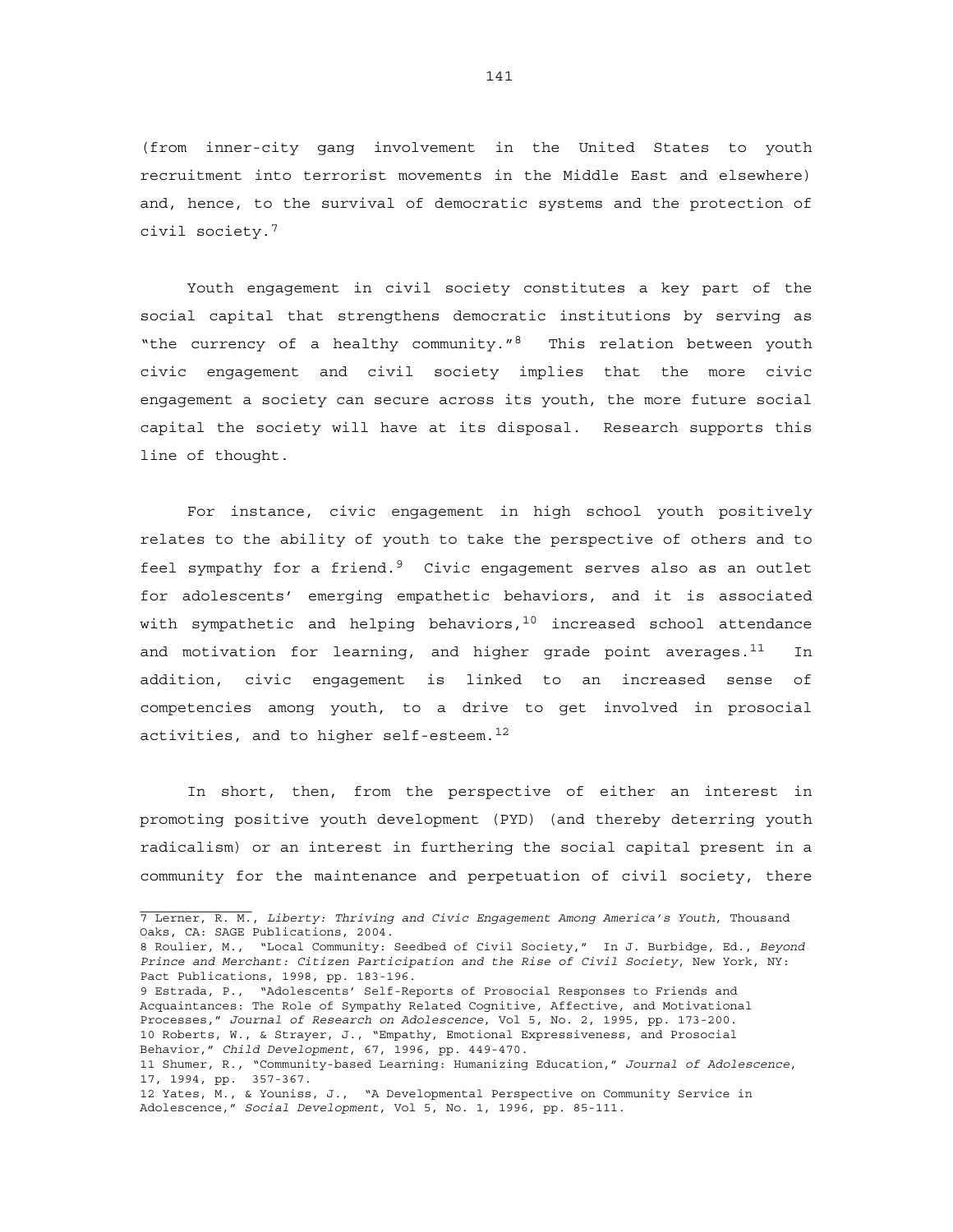is great value in enhancing opportunities for youth to become civically engaged. How may such individually and socially valuable relations between young people and their communities be built and/or enhanced?

From the perspective of models associated with developmental systems theories, $13$  the key to understanding the trajectory of individual  $\leftrightarrow$  context relations that result in positive or negative youth development in youth is a focus on the relation between the ways in which youth influence their context and the way in which contexts influence youth. When this relation aligns the strengths of youth (e.g., a key strength of young people is the enormous capacity for change in their cognitive and behavioral repertoires) with the developmental assets of their communities, the likelihood of PYD is increased.<sup>14</sup> However, when such alignment is weak or absent, then negative, unhealthy development may become more likely and such development may be expressed by increased feelings of hate for, and by behaviors that do not support, institutions of civil society.

Accordingly, in this chapter we present a brief overview of the scientific study of adolescence and discuss the role that ideas about the bases of PYD can play in helping identify some of the reasons that youth may become either positively civically engaged or, in turn, involved in radical movements. We emphasize that the alignment of youth strengths with community developmental assets and, particularly, with opportunities for civic engagement, can deter young people from involvement in radical groups and, in contrast, promote positive, healthy development of both youth and their communities.

<sup>13</sup> Lerner, R. M., *Concepts and Theories of Human Development* (3rd ed.), Mahwah, NJ: Lawrence Erlbaum, 2002. And, Lerner, R. M., *Liberty: Thriving and Civic Engagement Among America's Youth*, Thousand Oaks, CA: SAGE Publications, 2004.

<sup>14</sup> Lerner, R.M., Balsano, A. B., Banik, R., & Naudeau, S., "The Diminution of Hate Through the Promotion of Positive Individual-Context Relations," In R. J. Sternberg, Ed., *The Psychology of Hate*, Washington, D. C.: American Psychological Association, 2005, pp. 103-120.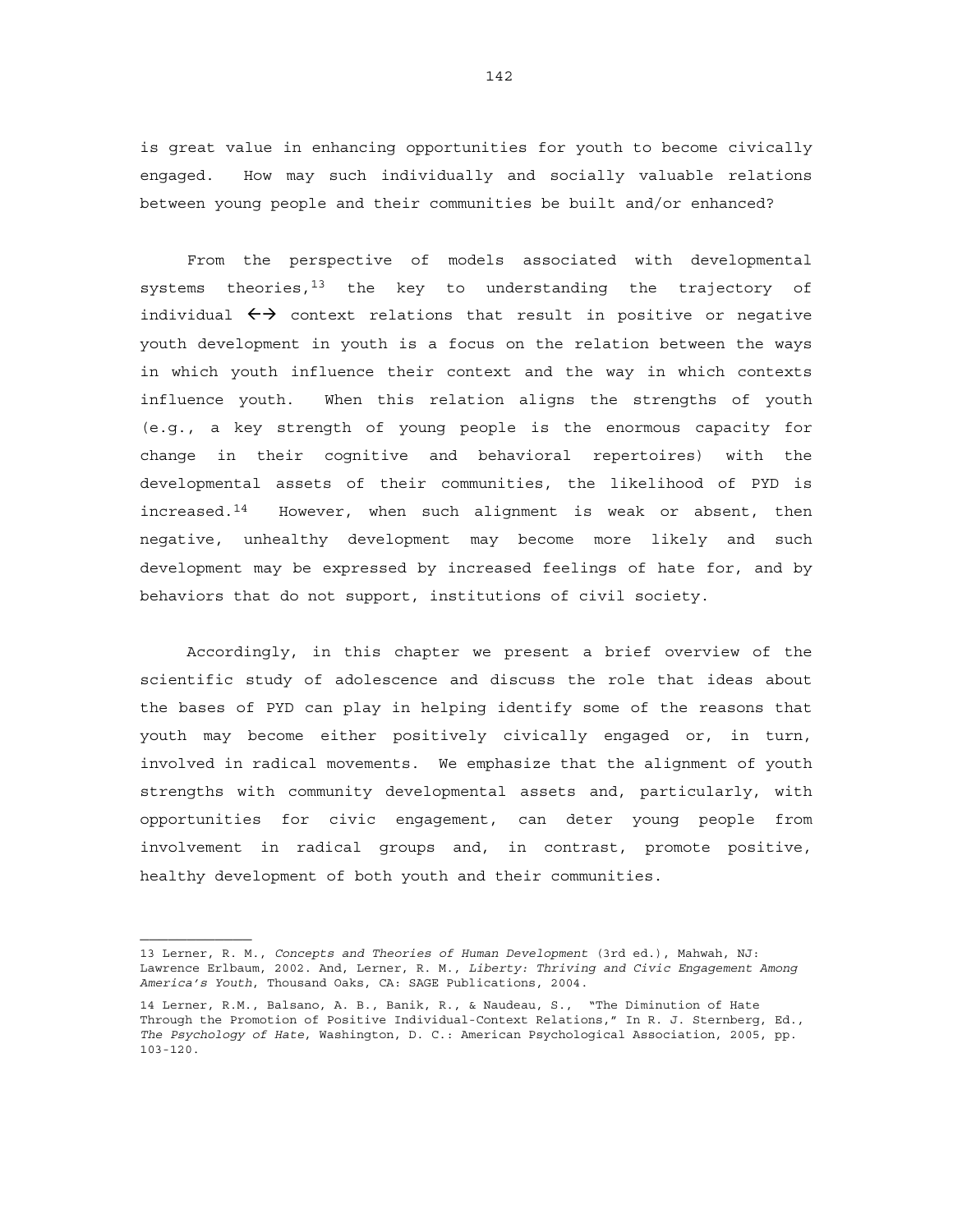## **The Scientific Study of Adolescence**

Adolescence represents a developmental period that spans the second decade of  $life.$ <sup>15</sup> It is a period of extremely rapid transitions in physical characteristics and of changes in a person's biological, cognitive, physiological, and social characteristics.

Past perspectives on adolescent development have been framed by a "deficit model" of the period. Beginning with the work of G. Stanley Hall and illustrated as well by the theories of Anna Freud and Erik Erikson<sup>16</sup>, this deficit view emphasized that the adolescent period was a time of universal and inevitable "storm and stress" and of biologicallybased behavioral disruptions or disturbances. Accordingly, because deficits were based in the biological "nature" of young people, all adolescents were characterized as being "at risk" for behaving in problematic ways and, due to their "problematic behavior," as posing a challenge and danger to themselves and to people around them.  $177 \cdot 18$ Simply, adolescents had an inevitable deficit in their behavior, which meant they were "broken" or in danger of becoming "broken."

It was not until 1960s that researchers began to systematically challenge this biologically-based, deficit view of adolescence and to point at the lack of universality in adolescents' experiences and expression of storm and stress. Some adolescents, and in many studies the majority of youth, did not experience storm and stress.

However, even in the light of this new understanding of adolescence, up until the 1990s most research still continued to use the deficit model of Hall and others to study adolescence, and empirical

\_\_\_\_\_\_\_\_\_\_\_\_ 15Lerner, R. M., & Steinberg, L., Eds., *Handbook of Adolescent Psychology* (2nd ed.), Hoboken, NJ: John Wiley & Sons Inc, 2004.

<sup>16</sup>Freud, A., *Difficulties in the Path of Psychoanalysis. A Confrontation of Past with Present Viewpoints*., New York: Int. Univ. Press, 1969; Erikson, E., Youth, Identity and Crisis, New York: Norton, 1968.

<sup>17</sup>Benson, P. L., Scales, P. C., Hamilton, S. F., & Semsa, A., Jr., "Positive Youth Development: Theory, Research, and Applications," In W. Damon & R. M. Lerner, Eds., *Handbook of Child Psychology*, Vol. I: Theoretical Models of Human Development, 6th ed., Hoboken, NJ: Wiley, forthcoming.

<sup>18</sup> Roth, J., Brooks-Gunn, J., Murray, L., & Foster, W. "Promoting Healthy Adolescents: Synthesis of Youth Development Program Evaluations," *Journal of Research on Adolescence*, Vol 8, 1998, pp. 423-459.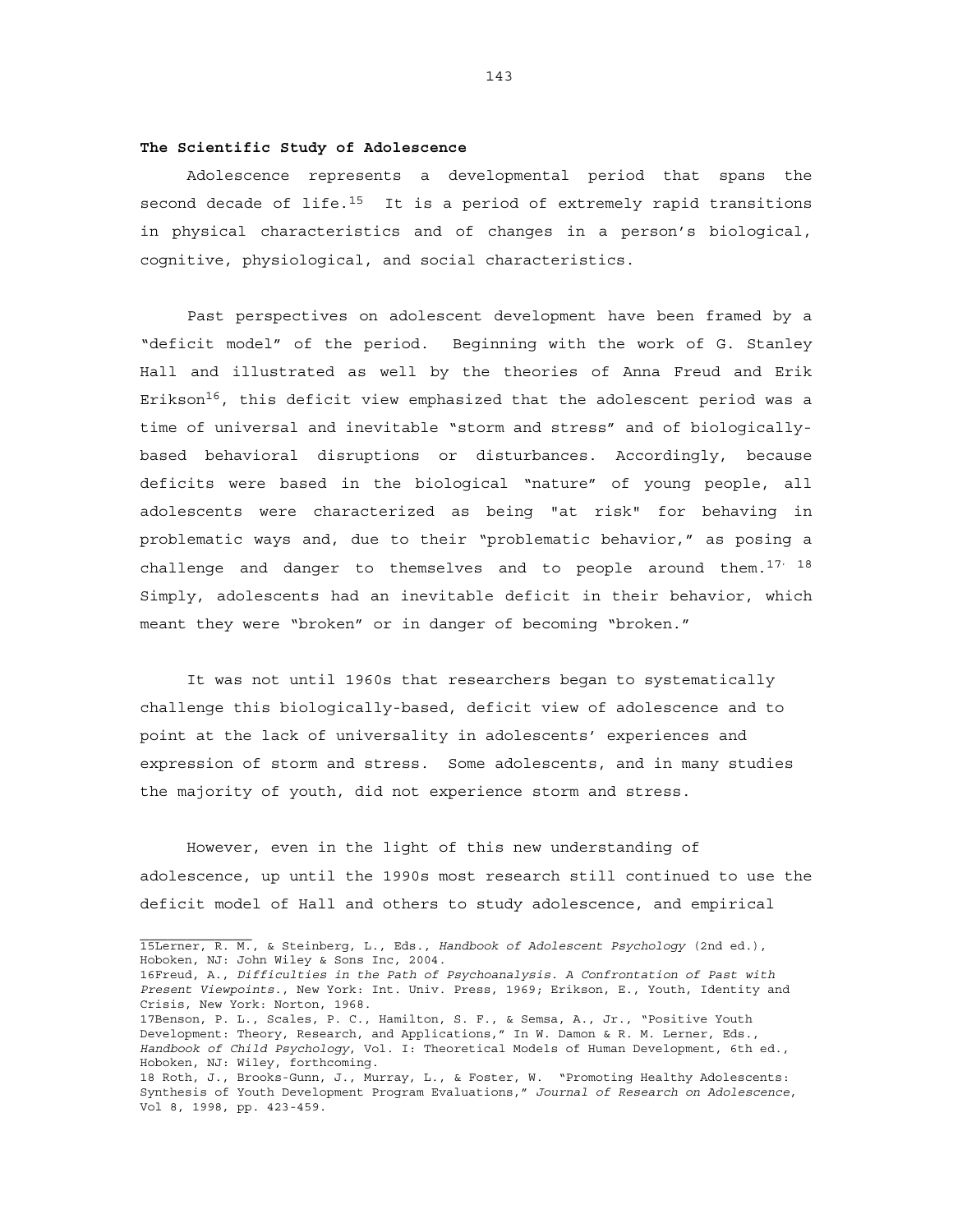interest was focused on reducing the problems "caused" by the alleged deficits in adolescents' behavior.<sup>19</sup> Some of these deficits in youth's behavior included school failure and drop-out, alcohol use and abuse, unsafe sex and teenage pregnancy, crime and delinquency, and depression.

### **The Emergence and Key Components of the PYD Perspective**

Beginning in the 1970s scholarship about life-span human development moved away from the biologically reductionist views of behavior, of which the deficit view of youth development was a key example. In place of views that "split" nature from nurture, relational, developmental systems models emerged.<sup>20,21,22</sup> These perspectives emphasized that biology and the contexts or ecology of human development (families, communities, social instructions, culture, and the flow of historical change) were always fused and mutually influential. Therefore, there was always some potential for change over the course of life, and problems of development were not inevitable. Within the context of interest in the mounting evidence for the empirical use of these developmental systems theories both for understanding basic developmental processes and for applications to policies and programs aimed at enhancing human development, a new vision of adolescence emerged in the 1990s. This conception was the Positive Youth Development (PYD) perspective.

The PYD perspective offered a new, strength-based vision for and vocabulary about youth, one emphasizing that all adolescents have developmental strengths (e.g., the potential for systematic change in their psychological and behavioral functioning) and that greater levels

\_\_\_\_\_\_\_\_\_\_\_\_ 19 Lerner, R. M., & Steinberg, L., Eds., *Handbook of Adolescent Psychology* (2nd ed.). Hoboken, NJ: John Wiley & Sons Inc, 2004.

<sup>20</sup> Bronfenbrenner, U., "Bioecological Theory of Human Development," In N. J. Smelser and P. B. Baltes Eds., Vol. 10: *International Encyclopedia of the Social and Behavioral Sciences*, Oxford, UK: Elsevier Science Ltd, 2001, pp. 6963-6970.

<sup>21 21</sup> Lerner, R. M., *Concepts and Theories of Human Development* (3rd ed.), Mahwah, NJ: Lawrence Erlbaum, 2002.

<sup>22</sup> Lerner, R. M., "Editor's Introduction: Developmental Science, Developmental Systems, and Contemporary Theories," In W. Damon & R. M. Lerner, Eds., *Handbook of Child Psychology*, Vol. I: Theoretical Models of Human Development, 6th ed., Hoboken, NJ: Wiley, forthcoming.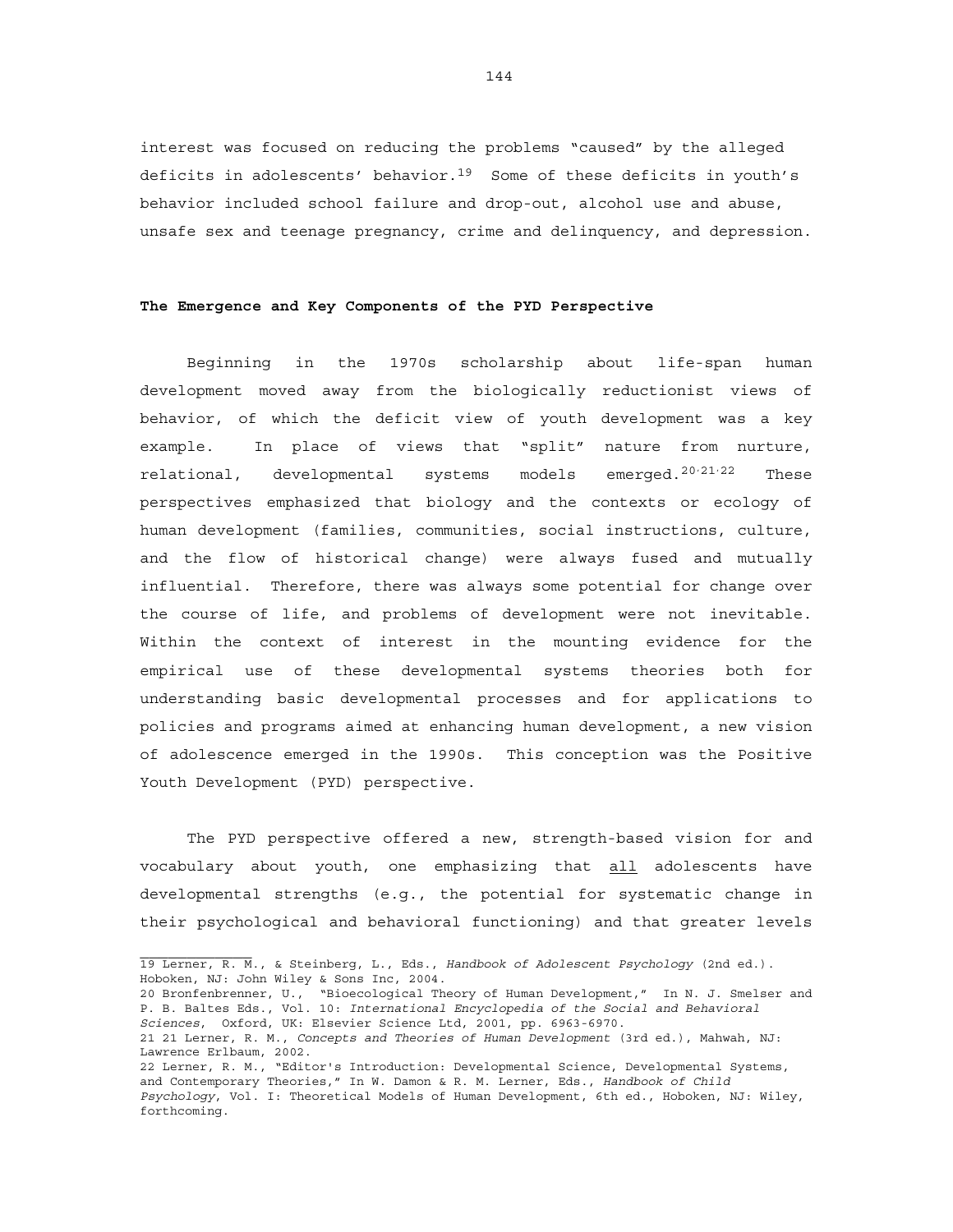of well-being and thriving is possible for all youth, if their strengths are integrated in health-promoting manners with the resources for positive growth present in their ecologies. The mantra of the PYD perspective is that youth are resources to be developed, not problems to be managed.<sup>23</sup> Accordingly, research and applications predicated on the PYD perspective focus on the promotion of health and positive behaviors in youth rather than on the amelioration and prevention of risk behaviors.

Within the PYD perspective, five general characteristics of psychological and behavioral functioning have been used to operationally define thriving, or optimal development, among adolescents. These "Five Cs" are competence (defined in terms of social, academic and vocational competence), confidence (i.e., positive sense of self), positive connections (to family, peers and community), character (e.g., morality, integrity, and possession of values supportive of both personal and communal health), and compassion or caring. Moreover, within the PYD literature, the hypothesis is advanced that, when youth possess the Five Cs then a "Sixth C," contribution to self, family, community, and society, is believed to emerge. $24/25$  That is, when youth develop the Five Cs they are likely to exhibit transcendence of self and self-interest in support of community needs and of engagement in civil society.  $26/27$ 

\_\_\_\_\_\_\_\_\_\_\_\_ 23Roth, J. L., & Brooks-Gunn, J., "What Exactly is a Youth Development Program? Answers from Research and Practice," *Applied Developmental Science*, Vol 7, No. 2, 2003, pp. 94- 111.

<sup>24</sup> Little, R., "What's Working for Today's Youth: The Issues, the Programs, and the Learnings," Paper presented at the ICYF Fellows Colloquium, Michigan State University, East Lansing, MI, October 1993.

<sup>25</sup> Pittman, K. J., Irby, M., Tolman, J., Yohalem, N., & Ferber, T., "Preventing Problems, Promoting Development, Encouraging Engagement: Competing Priorities or Inseparable Goals?" 2001. The Forum of Youth Investment. Online at: www.forumforyouthinvestment.org (As of August 9, 2004)

<sup>26</sup> Lerner, R. M., *Liberty: Thriving and Civic Engagement Among America's Youth*, Thousand Oaks, CA: SAGE Publications, 2004.

<sup>27</sup> Lerner, R. M., Lerner, J. V., Almerigi, J., Theokas, C., Phelps, E., Gestdottir, S., Naudeau, S., Jelicic, H., Alberts, A., Ma, L., Smith, L., Bobek, D., Richman-Raphael, D., Simpson, I., Christiansen, E. D., & von Eye, A., "Positive Youth Development, Participation in Community Youth Development Programs, and Community Contribution to Fifth-grade Adolescents: Findings from the First Wave of the 4-H Study of Positive Youth Development," *Journal of Early Adolescence*, Vol 25, No. 1, 2005, 17-71.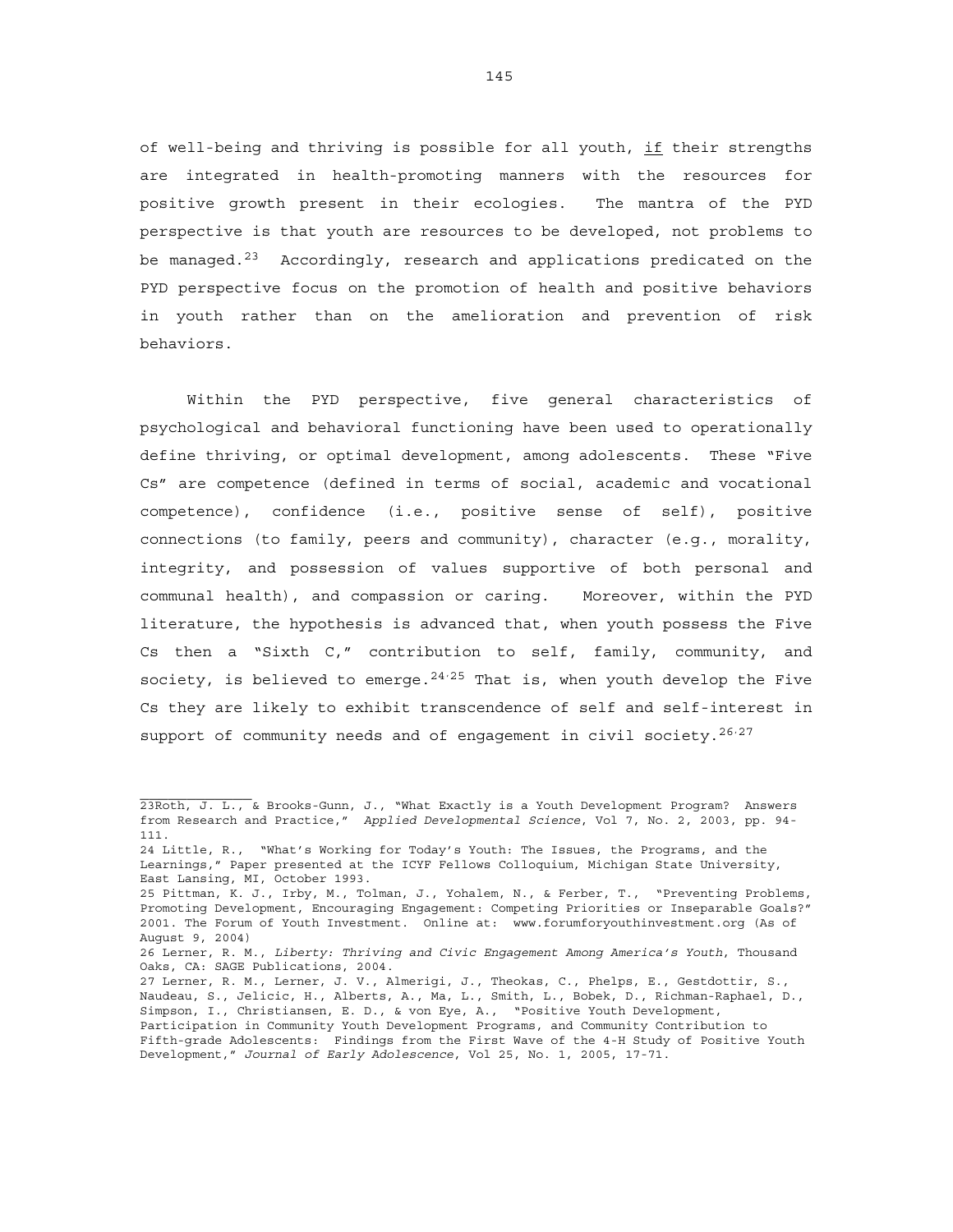# **The Role of Developmental Assets**

The development of both the Five Cs and of contribution is believed to be prompted by aligning young people across their adolescence with the developmental assets that exist in their communities. These assets can be found in families, schools, faith institutions, youth-serving organizations, and the community more generally. There is a growing body of research indicating the validity of the key idea within the PYD perspective – that is, of such development becoming more probable when individual strengths and community developmental assets are integrated in the lives of young people.

For instance, researchers at the Search Institute<sup>28</sup><sup>29</sup> identified 40 person- and environment-based protective factors ("developmental assets") that they hypothesized to be "building blocks" that support and enhance positive and healthy development. These 40 assets included 20 internal resources (grouped into four categories, i.e., commitment to learning, positive values, social competences, and positive identity) and 20 external assets (also grouped into four categories, i.e., support, empowerment, boundaries and expectations, and constructive use of time).<sup>30</sup> The higher number of assets one possesses, the greater the likelihood that the person will show positive and healthy behaviors and, as a consequence, develop positively.<sup>31</sup> For instance, the overall number of developmental assets present in a life of an adolescent is correlated positively with various indicators of thriving among youth

\_\_\_\_\_\_\_\_\_\_\_\_ 28 Benson, P. L., *Developmental Assets among Minneapolis Youth: The Urgency of Promoting Healthy Communities*, Minneapolis, MN: Search Institute, 1996.

<sup>29</sup> Leffert, N., Benson, P. L., Scales, P. C., Sharma, A. R., Drake, D. R., & Blyth, D. A., "Developmental Assets: Measurement and Predictions of Risk Behaviors Among Adolescents," *Applied Developmental Science*, Vol 2, No. 4, 1998, pp. 209-230. 30 Ibid.

<sup>31</sup> Benson, P. L., Leffert, N., Scales, P. C., & Blyth, D. A., "Beyond the "Village" Rhetoric: Creating Healthy Communities for Children and Adolescents," *Applied Developmental Science*, Vol. 2, No. 3, 1998, pp.138-159. And, Leffert, N., Benson, P. L., Scales, P. C., Sharma, A. R., Drake, D. R., & Blyth, D. A., "Developmental Assets: Measurement and Predictions of Risk Behaviors among Adolescents." *Applied Developmental Science*, Vol. 2, No. 4, 1998, pp. 209-230.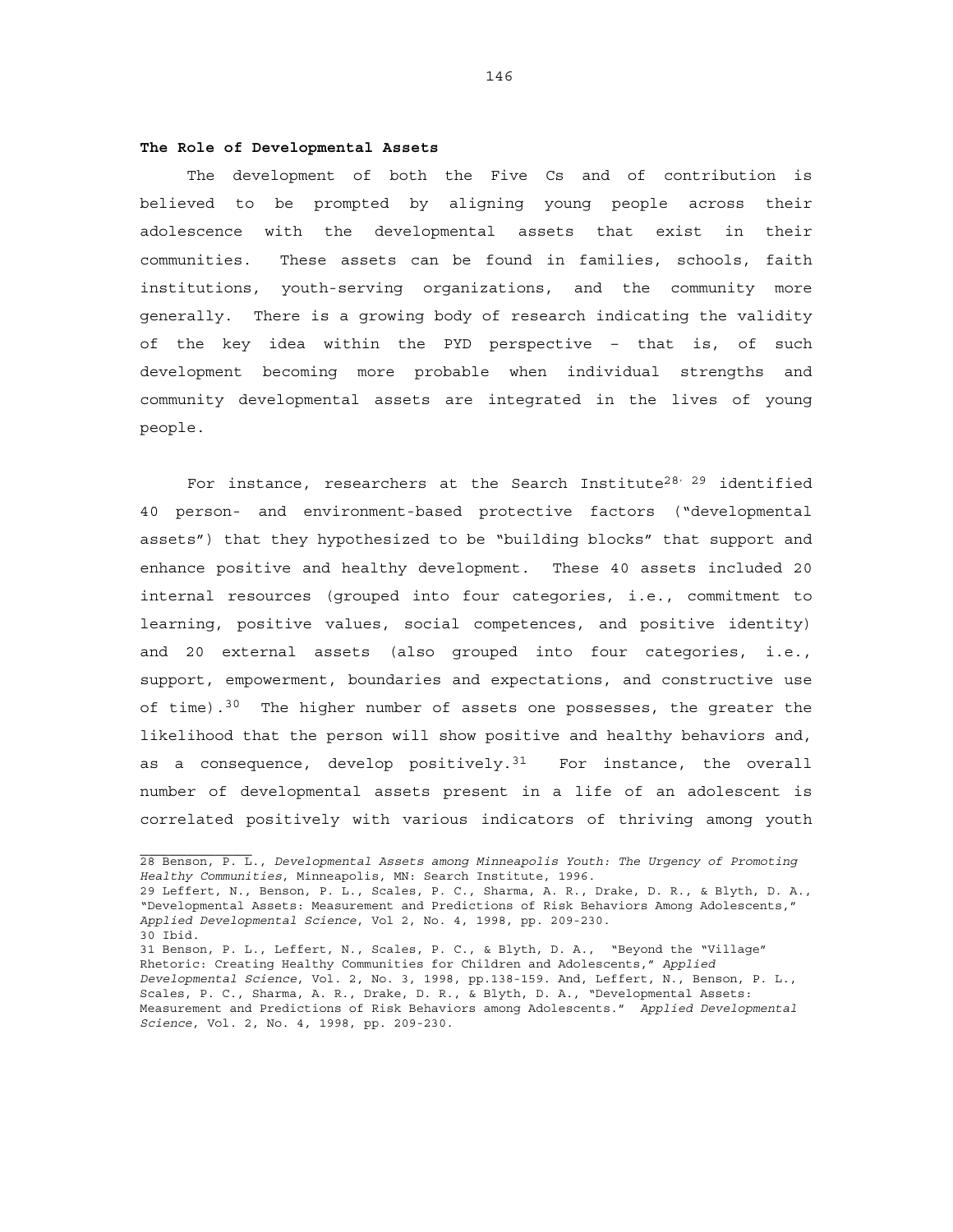(such as school success, leadership, helping others, maintenance of physical health, and reduced involvement in risk behaviors).32

Recently, in collaboration with Search Institute, Theokas and others33 revisited the above-mentioned list of 40 assets and concluded that the 40 assets do not actually exist as 40 separate entities. Rather, the original 40 assets can be reduced to 14 assets, seven of which are individual and seven of which are ecological assets. A list of these 14 assets is provided in Table 1. The 14 assets were correlated with the above-noted indicators of thriving as well.

<sup>)&</sup>lt;br>32 Benson, P. L., Leffert, N., Scales, P. C., & Blyth, D. A., "Beyond the "Village" Rhetoric: Creating Healthy Communities for Children and Adolescents," *Applied Developmental Science*, Vol. 2, No. 3, 1998, pp.138-159.

<sup>33</sup> Lerner, R. M., Lerner, J. V., Almerigi, J., Theokas, C., Phelps, E., Gestdottir, S., Naudeau, S., Jelicic, H., Alberts, A., Ma, L., Smith, L., Bobek, D., Richman-Raphael, D., Simpson, I., Christiansen, E. D., & von Eye, A., "Positive Youth Development, Participation in Community Youth Development Programs, and Community Contribution to Fifth-grade Adolescents: Findings from the First Wave of the 4-H Study of Positive Youth Development," *Journal of Early Adolescence*, Vol 25, No. 1, 2005, pp. 17-71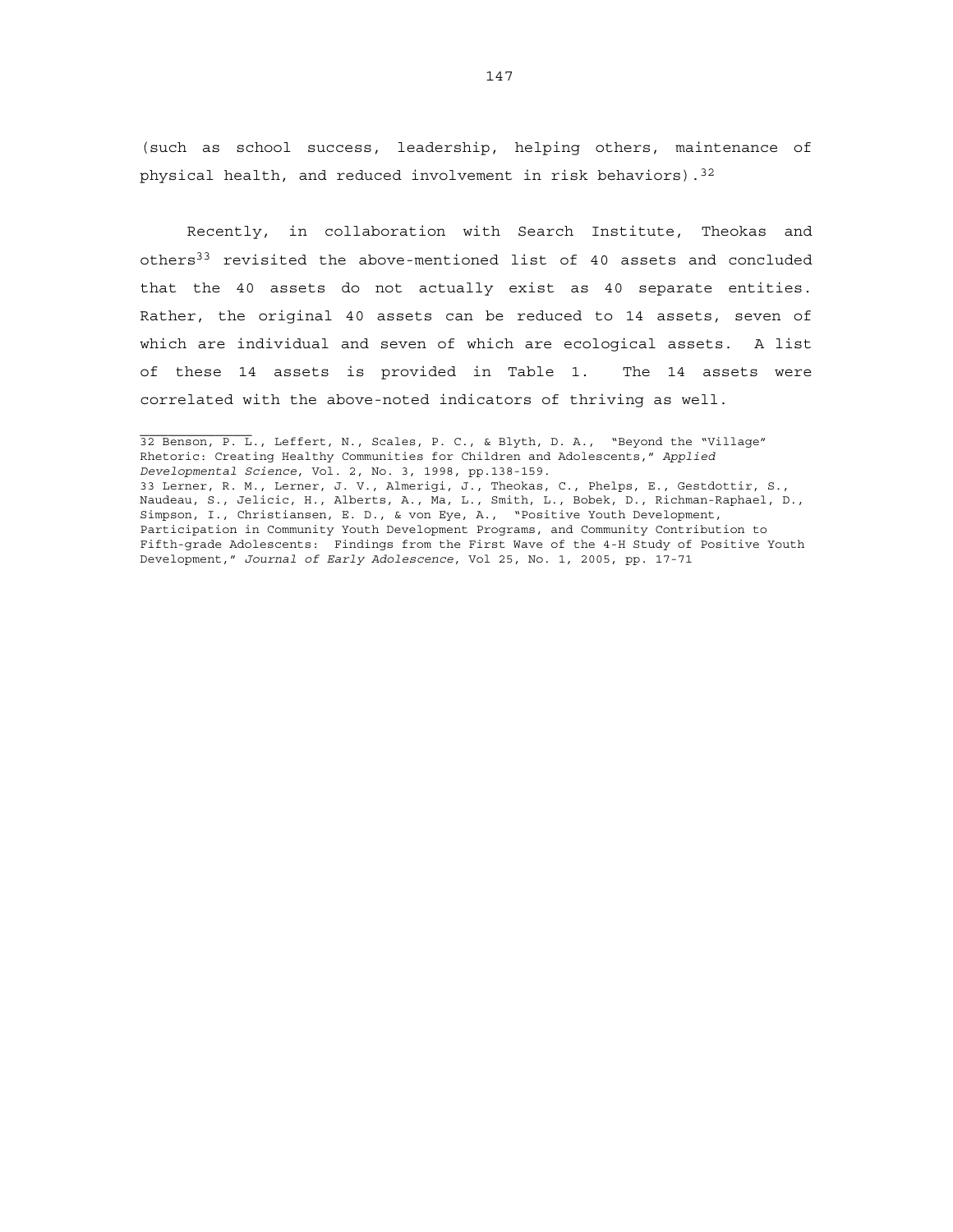| Label                        | Table 1.  The 14 Developmental Assets Identified by Theokas, et al. (2005)<br>Representative Item |
|------------------------------|---------------------------------------------------------------------------------------------------|
| INTERNAL (INDIVIDUAL) ASSETS |                                                                                                   |
| Social conscience            | Degree important to reduce hunger and poverty in the world                                        |
| Personal values              | Degree important - do what I believe is right                                                     |
|                              | Interpersonal values Degree like me - care about others feelings                                  |
| Risk avoidance               | Amount close friends drink alcohol                                                                |
|                              | School engagement Frequency come to class without books                                           |
|                              | Activity participation Hours per week - non-stop school club or organization                      |
|                              | Rules and boundaries My family has clear rules for conduct                                        |
| EXTERNAL (ECOLOGICAL) ASSETS |                                                                                                   |
|                              | Connection to family Get along well with parents                                                  |
|                              | Community connection Adults in town listen to what I say                                          |
| School connection            | Teachers push me to be my best                                                                    |
|                              | Contextual safety Frequency afraid - get hurt by someone at school                                |
| Adult mentors                | Number of adults give you lots of encouragement                                                   |
| Parent involvement           | Frequency parents ask about homework                                                              |
| Positive identity            | On the whole, I like myself                                                                       |

Table 1. The 14 Developmental Assets Identified by Theokas, et al. (2005)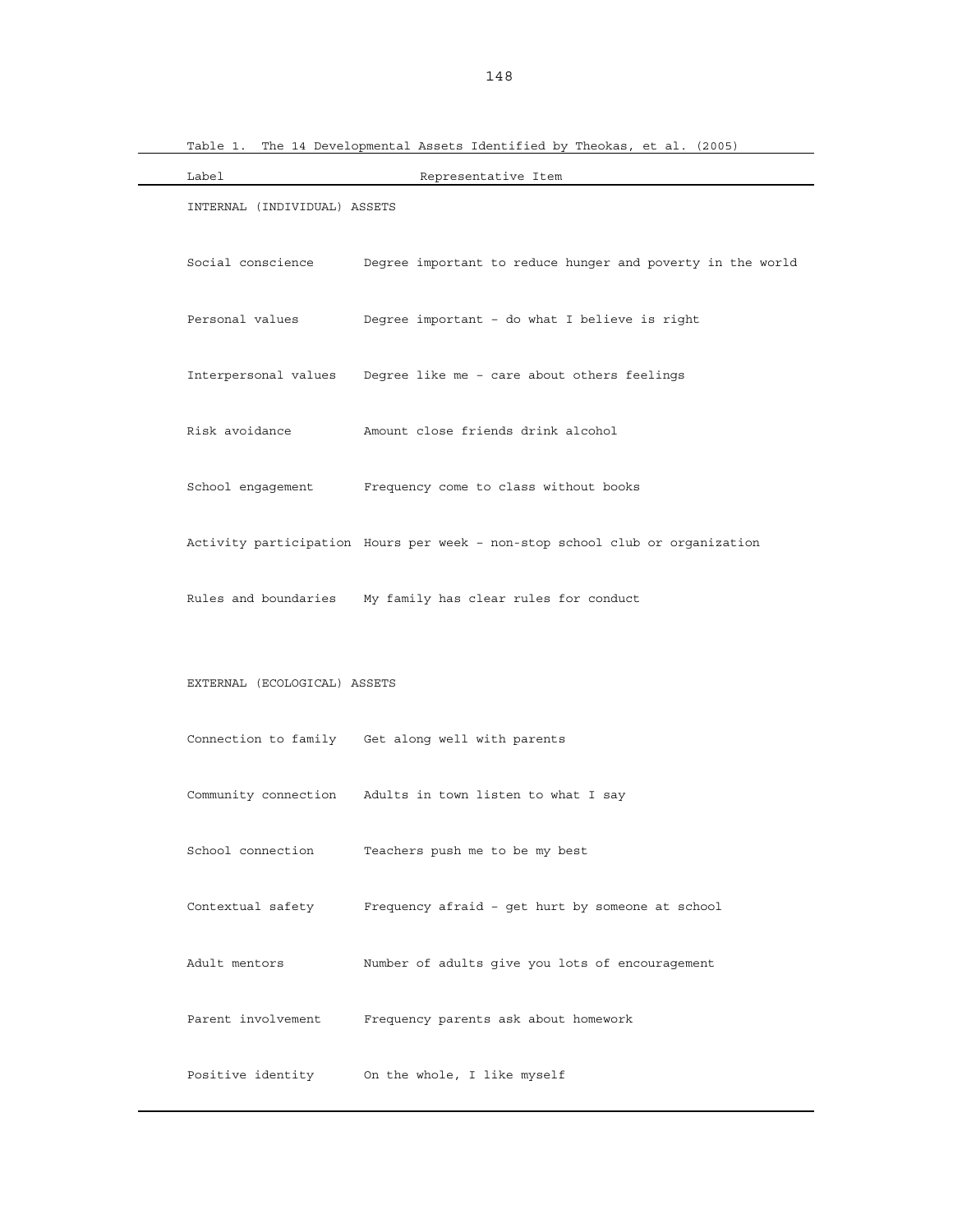However, Theokas and Lerner note that assets measured by Search Institute represent only youth perceptions of the developmental assets that they possess or that are present in their communities<sup>34</sup>. They point out that perceptions of community assets, especially those that are actually functioning to engage youth civically and promote the Five Cs and contribution, do not necessarily relate to any actual, objective assets that may exist in the homes, schools and communities within which youth are embedded. The measurement of actual community assets are crucial, however, since some youth -- because of living in harsh circumstances -- may not perceive or even know about assets available (or potentially available) to them.

Indeed, Theokas and Lerner noted that actual assets can be found in all communities, even in communities that might be characterized as especially challenging due to, for example, gang activity (such is the case with urban Detroit),  $35$  or post-conflict toxicity of a setting (such is the case with post-war communities of Bosnia and Herzegovina and Iraq.<sup>36</sup> Accordingly, they developed a system for identifying and mapping the actual developmental assets that existed in diverse communities across the United States. Four categories of ecological assets were identified: Human resources, institutional resources, collective activity (by youth and adults in civic activities), and accessibility of assets. These assets were measured in families, school, and communities. Theokas and Lerner reported that the actual assets were linked to the "Cs" of PYD at levels greater than were perceived assets, even after the effects of race and socioeconomic status were controlled. Although different assets were important in

\_\_\_\_\_\_\_\_\_\_\_\_ 34 Theokas, C., & Lerner, R.M., 'Observed Ecological Assets in Families, Schools, and Neighborhoods: Conceptualization, Measurement and Relations with Positive and Negative Developmental Outcomes," *Applied Developmental Science*, Forthcoming. 35 Taylor, C. S., Smith, P., Taylor, V. A., von Eye, A., Lerner, R. M., Balsano, A. B., Anderson, P. M., Banik, R., & Almerigi, J., "Individual and Ecological Assets and Thriving Among African American Adolescent Male Gang and Community-based Organization Members: A Report from Wave 3 of the "Overcoming the Odds" study," *Journal of Early Adolescen*ce, Vol 25, No. 1, 2005, pp. 72-93. 36 Garbarino, J., Kostelny, K., and Barry, F., "Value Transmission in an Ecological

Context: The High-Risk neighborhood," In Joan E. Grusec and Leon Kuczynski, Eds., *Parenting and Children's Internalization of Values: A Handbook of Contemporary Theory*, New York, NY: John Wiley & Sons, Inc, 1997, pp. 307-332.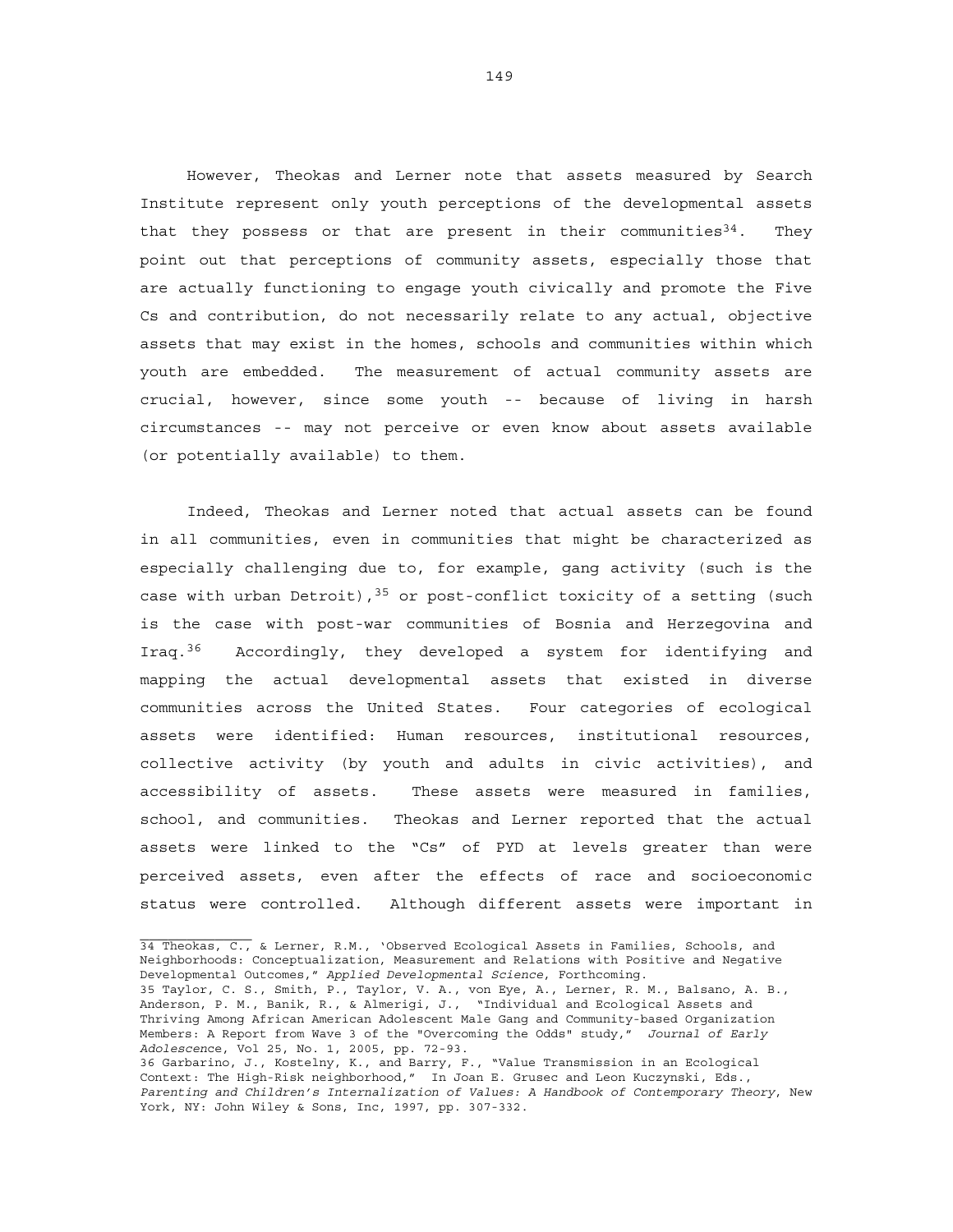different settings, human resources (e.g., the presence of caring and competent mentors, teachers, or parents) were the best predictors of PYD across all settings.

### **From Developmental Assets to Civic Engagement**

Instantiating opportunities for civic engagement constitutes a key developmental asset for youth. Civic engagement fits, for instance, in the frame developed by Theokas and Lerner, as an asset pertinent to the categories of collective activity and, as well, human resources. As such, a potentially positive avenue for youth to get involved in the promotion of their own and each other's positive development. Indeed, youth civic engagement has been described as prosocial behavior exhibited by youth through involvement in activities that have benefit both to them and to institutions within the context through which they are supported; these institutions include schools, local community-based organizations, and the political institutions of civil society.<sup>37</sup>

Involvement in community-based service groups, school- and nonschool-based sport activities, arts and literary groups, voluntary associations (e.g., houses of worship), and more formal activism, such as voting and political engagement, all represent identified indicators of civic engagement among youth. $38$  However, the communal benefit aspect of youth's participation in these institutions sets apart youth participation in general from *youth civic engagement*.39

38 Hauser, S. M., "Education, Ability, and Civic Engagement in the Contemporary United States," *Social Science Research*, Vol 29, 2000, pp. 556-582. And, Youniss, J., McLellan, J. A., & Mazer, B., "Voluntary Service, Peer Group Orientation, and Civic Engagement," *Journal of Adolescent Research*, Vol 16, No. 5, 2001, pp. 456-468.

\_\_\_\_\_\_\_\_\_\_\_\_ 37 Lerner, R. M., *Liberty: Thriving and Civic Engagement Among America's Youth*, Thousand Oaks, CA: SAGE Publications, 2004.

<sup>39</sup> Lerner, R. M., *Liberty: Thriving and Civic Engagement Among America's Youth*, Thousand Oaks, CA: SAGE Publications, 2004.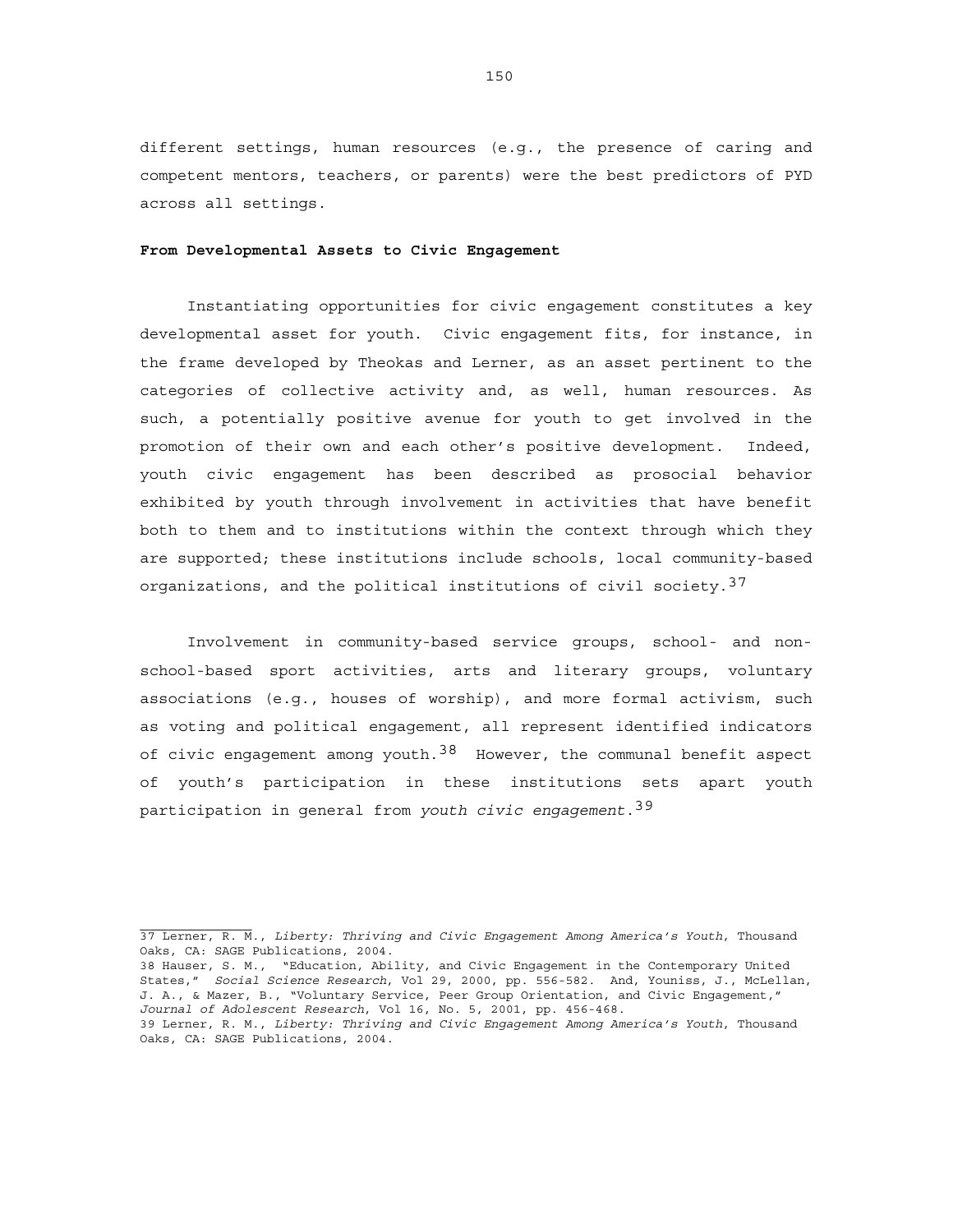# **Civic Engagement: Benefits for Youth**

Civic engagement may be an ideal means for young people to develop the defining feature of their own being – their identity – and to do so in a manner that is mutually beneficial to self and to society. During the course of adolescence, youth begin to search for tools that will aid them in molding their own identity and, thereby, creating a pathway to leading a fulfilled life. It is during adolescence that youth begin to 1.) question the extent of their agency and the responsibilities that they have toward people and institutions surrounding them; 2.) evaluate their own preparedness to commit to and/or challenge the values and ideologies defined for them by their context; and 3.) developmentally mature enough to understand the nature of civic participation.<sup>40</sup> However, they are also young enough to have flexible and adaptable civic habits.41

While identity development is a process that every individual must construct and experience for herself/himself, the forming of one's identity does not take place independent of one's context and historical time. Erik Erikson stressed this socio-historical component in his work on identity development in children and youth. $^{42}$  He argued that youth's understanding of actions and events they witness is based on the ideological guides that surround them and that are provided to them by their context. These ideological guides come to represent tools used by adolescents to evaluate and judge what is going on around them. For example, one's religion, race, ethnicity, or country of origin can all be used as potential ideological guides/tools.

During the course of using ideological guides provided by their social world, adolescents are drawn to values (be they noble or ignoble) that have some historical permanence and relevance because such values

<sup>40</sup> Balsano, A. B., " Youth Civic Engagement in the United States: Understanding and Addressing the Impact of Social Impediments on Positive Youth and Community Development," *Applied Developmental Science*, Forthcoming.

<sup>41</sup> Goss, K., *Better Together: The Report of the Saguaro Seminar on Civic Engagement in America*, Cambridge, MA: John F. Kennedy School of Government, Harvard University, 2000. 42 Erikson, E., Youth, *Identity and Crisis*, New York: Norton, 1968.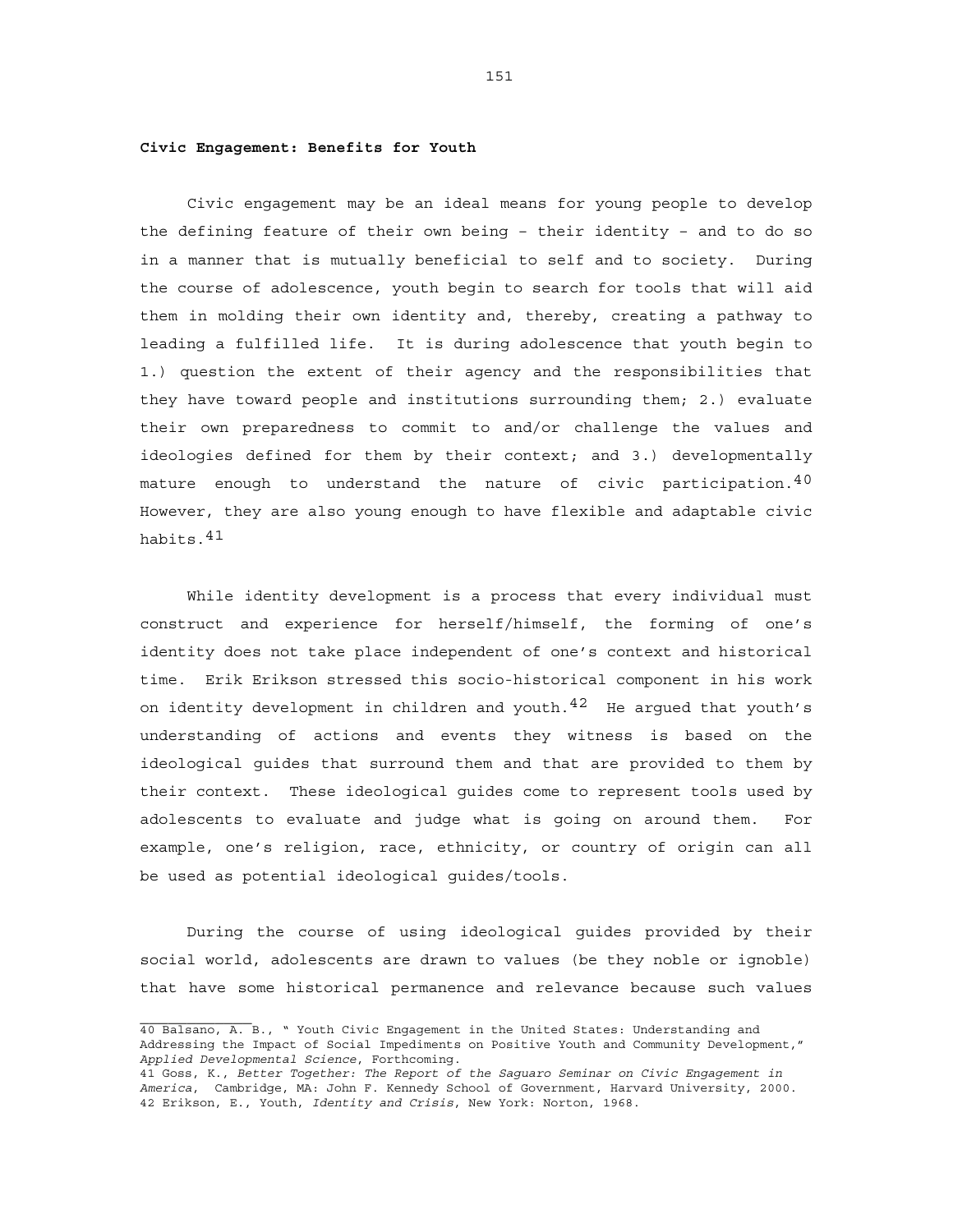may be the most reliable tools enabling them to transcend self and find a socially prescribed role. Once an ideological guide is identified and "claimed," it also becomes an ideology to protect.

Youth's involvement in prosocial, civic activities provides, therefore, an opportunity for stimulating noble civic involvement and, thereby, serves a personal interest of supporting one's positive identity development. In addition, prosocial involvement also provides youth with a way to contribute to their community and broader society, thereby going beyond personal interest and fulfilling a communal interest.43 As such, prosocial experiences represent, in a way, a conduit, for attaining the transcendence that allows youth to form productive, healthy identities that are aimed at moving them beyond self-interest and self-indulgence and tows community contributions.

In other words, civic engagement aligns strengths of youth (the changes they are undergoing in the development of their identities and values) with the developmental assets of their communities (e.g., involving collective activity) and has the potential to be a powerful vehicle for promoting both PYD and civil society.

In an effort to explore the connection between participation in community service and identity development in adolescence, Yates and Youniss assessed 132 students (95% African-American) attending the third year of a parochial high school that had a mandatory school-based service program<sup>44</sup>. As part of the program, over the course of the academic year each student had to work at a local soup kitchen on at least four occasions. Students' experiences at the soup kitchen were examined through one-page reflection papers which students were asked to write after their first two visits to the soup kitchen. The writing assignment asked students to reflect on their experiences and feelings associated with the work they performed at the soup kitchen. The

<sup>43</sup> Youniss, J., McLellan, J. A., & Yates, M., "What We Know About Engendering Civic Identity," *American Behavioral Scientist*, Vol 40, No. 5, 1997, pp. 620-631. 44 Yates, M., & Youniss, J., " A Developmental Perspective on Community Service in Adolescence," *Social Development*, Vol 5, No. 1, 1996, pp. 85-111.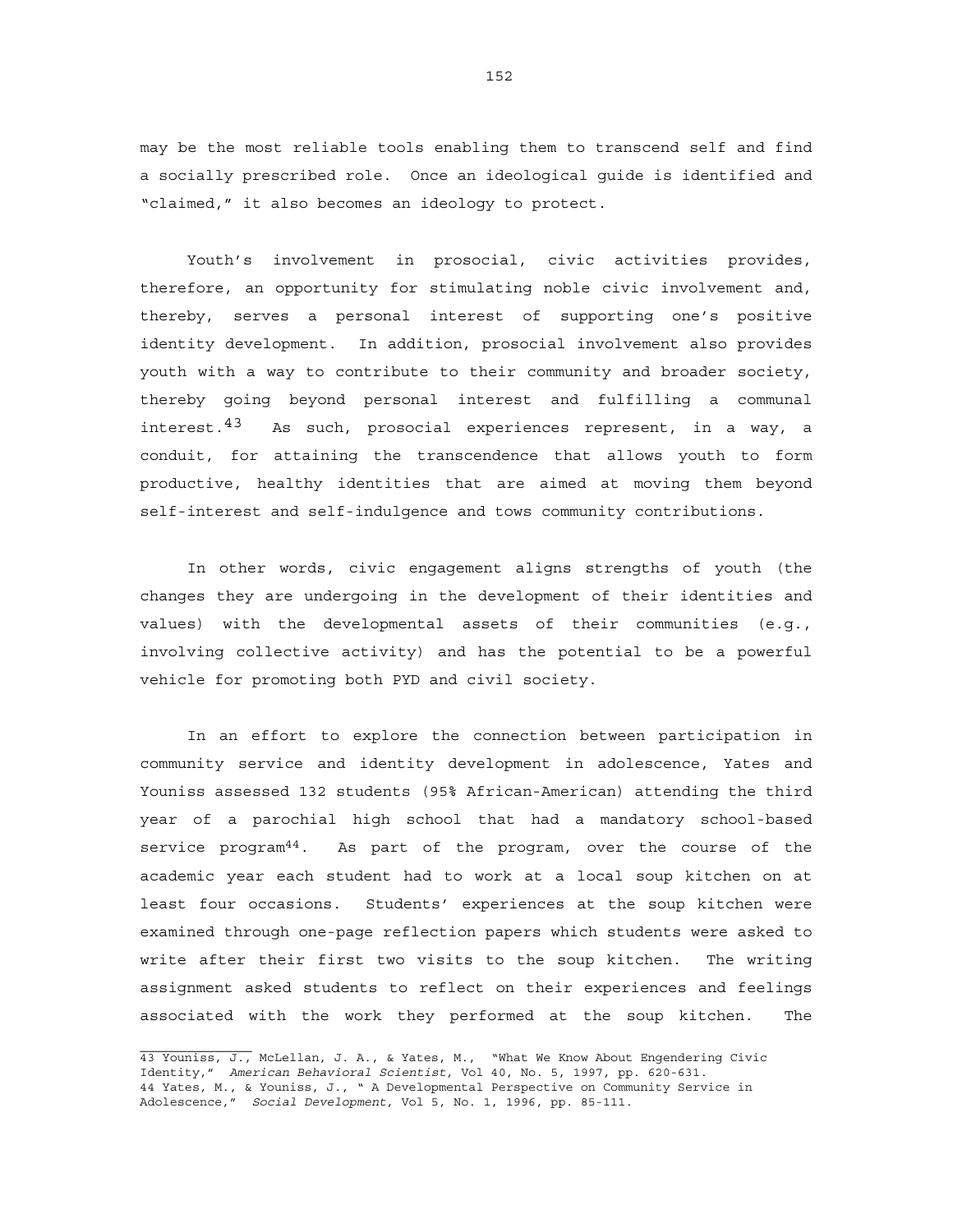researchers then assessed the level of students' identification with concrete activities (e.g., mopping the floor) versus transcendent ideologies (e.g., speculating about responsibility for redressing social inequity).

Students involved in the service program exhibited some level of transcendence after the second visit to the soup kitchen, with students who exhibited change in transcendence statements between the first and second visit to the soup kitchen expressing a change that went from lower to higher levels of transcendence. Yates and Youniss concluded that service activities can be used as a vehicle to provide youth with experiences that help them assess their own lives by comparing them to lives of other people (especially people less fortunate than themselves); such experiences may help youth define their own identities through the experiences gained within a socio-historical context of which they are part.<sup>45</sup>

As adolescents' work on defining and understanding their own self, they often take into account both their actual selves (defining what one is really like) and their ideal selves (defining what one would like to be).46 When ideal selves involve positive civic engagement and when ideal selves are incorporated into their actual selves, youth may be more likely to exhibit prosocial behaviors. It may be that their definitions of the self they seek to be might be driving these youth to get involved in activities that go beyond the self and, in turn, to contribute to a cause of communal interest.

Of course, there are individual differences in identity formation. For some youth, identity development represents a more challenging process than it does for other youth. For example, native minority youth and immigrant and refugee youth living in the United States represent segments of the population whose identity development may be

<sup>45</sup>Yates, M., & Youniss, J., "A Developmental Perspective on Community Service in Adolescence," *Social Development*, Vol 5, No. 1, 1996, pp. 85-111.

<sup>46</sup> Hart, D., & Fegley, S., "Prosocial Behavior and Caring in Adolescence: Relations to Self-understanding and Social Judgment," *Child Development*, Vol 66, 1995, pp. 1346-1359.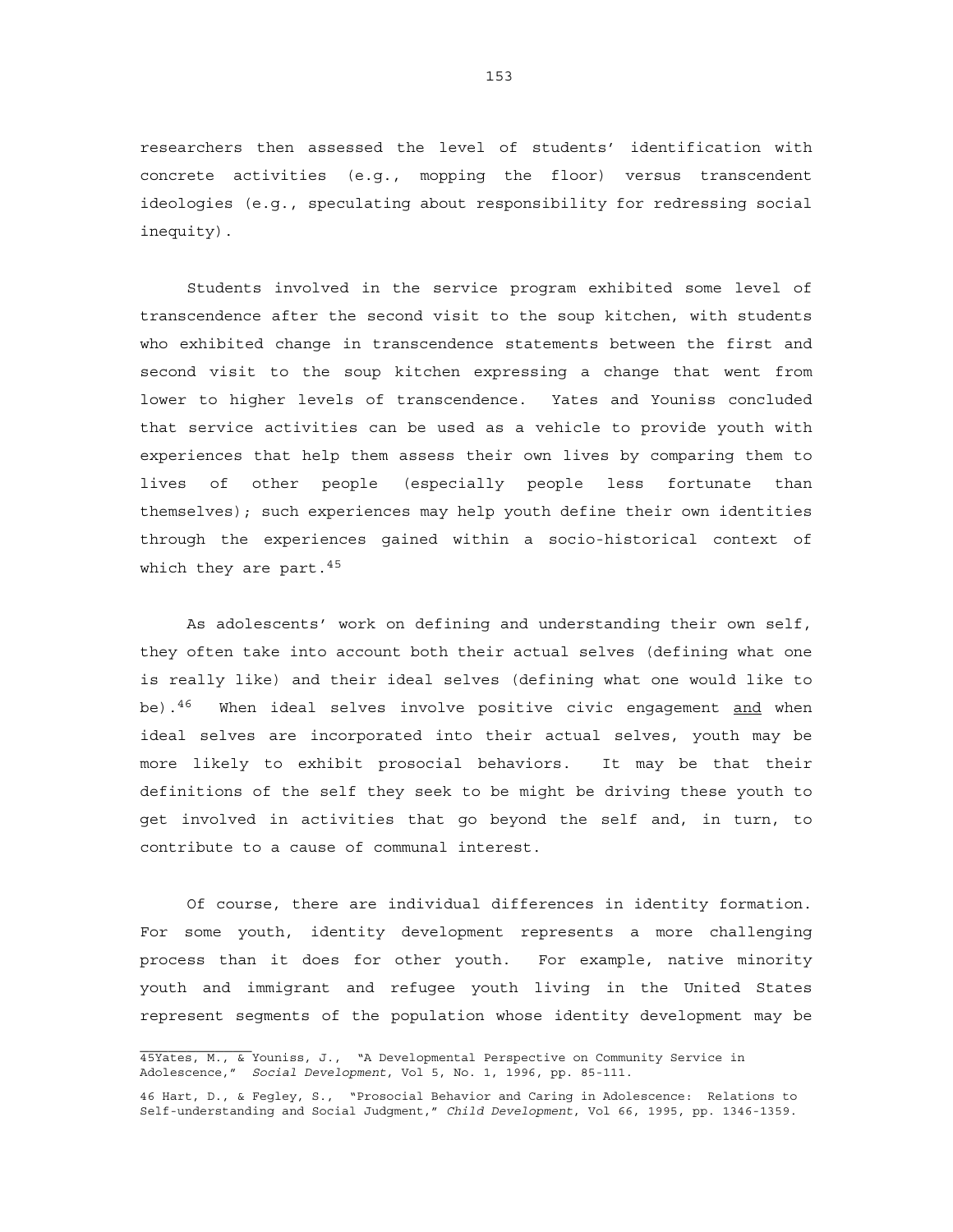likely to be significantly molded by their multi-cultural affiliations and, in some cases, dual citizenships, as well as by the extent to which they feel discriminated against or socially marginalized. Nevertheless, Stepick and Stepick, in their discussion of civic engagement among immigrant youth in the United States, argue that multiple identities have a potential to contribute to youth civic engagement by making adolescents open to more diverse forms of civic involvement<sup>47</sup>. In this view, multiple identities, however complex, come to represent an asset in community efforts to encourage or increase civic engagement among their minority youth.

First-hand involvement in community service can also serve as a tool to induce and increase in youth moral feelings toward others,  $48$ allowing youth to practice and more readily question their own morality. When moral goals are incorporated into one's sense of self, one may exhibit moral motivation from adolescence into adulthood. Such motivation may support the maintenance of moral commitment in terms of, for example, civic and political engagement.<sup>49</sup> In other words, once morality is incorporated into one's identity, a moral identity may emerge that provides a foundation for the "spontaneous morality" that is exhibited in adulthood.<sup>50</sup>

In sum, there is reason to believe that PYD may be enhanced in a manner that benefits both young people and their communities. One way of achieving this is by aligning the strengths of adolescents (e.g., the changes they undergo in their search for an identity) with the assets of their contexts (e.g., providing opportunities for collective activity and access to human resources through affording opportunities for civic engagement). How may this knowledge about the bases of mutually

<sup>47</sup> Stepick, Alex, and Carol Dutton Stepick "Becoming American, Constructing Ethnicity: Immigrant Youth and Civic Engagement," *Applied Developmental Science*, Vol 6, No. 4, 2002, p. 246-257

<sup>48</sup> Yates, M., & Youniss, J., " A Developmental Perspective on Community Service in Adolescence," *Social Development*, Vol 5, No. 1, 1996, pp. 85-111.

<sup>49</sup> Colby, A., & Damon, W., "The development of Extraordinary Commitment," In Killen, M., and Hart, D., eds., *Morality in everyday life: Developmental perspectives*, New York, NY: Cambridge University Press, 1995, pp. 342-370.

<sup>50</sup> Youniss, J., & Yates, M., "Youth Service and Moral-Civic Identity: A Case for Everyday Morality," *Educational Psychology Review*, Vol 11, No. 4, 1999, pp. 361-376.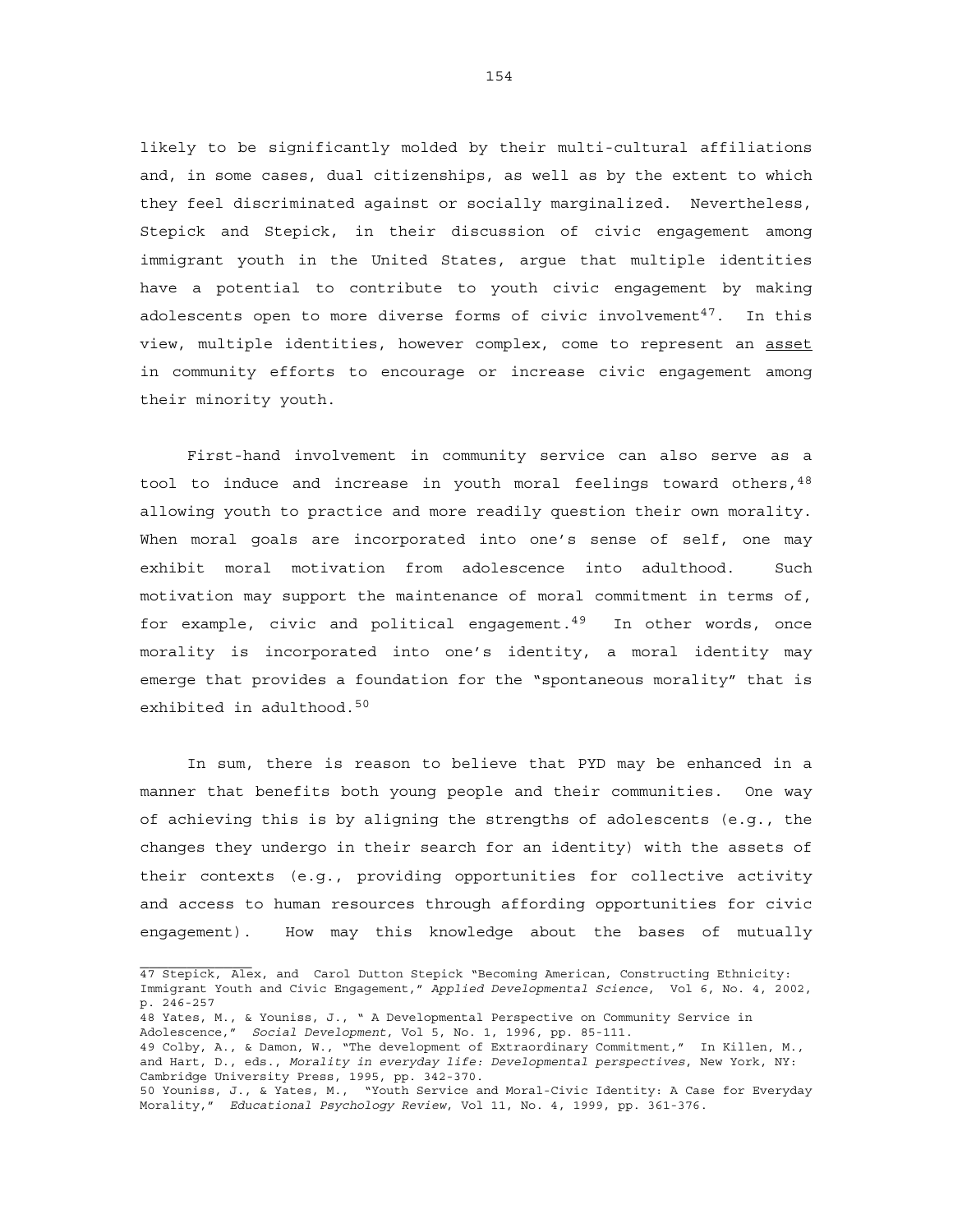beneficial outcomes for young people and civil society be applied to improve the likelihood of PYD, especially among young people developing in harsh, challenging circumstances, such as war-torn nations, urban gangs, or poor communities with weak or deteriorated infrastructures? Addressing this question is the chief activity of the Institute for Applied Research in Youth Development.

### **Action Items at the Institute for Applied Research in Youth Development**

The Institute for Applied Research in Youth Development (IARYD) at Tufts University seeks to be a model for how an academic unit may use sound research information about PYD to benefit directly youth and communities. The Institute seeks inform policies, help in the design and evaluation of PYD-promoting programs, strengthen future research, and generate ideas for successful, cross-cultural applications of the PYD perspective.

Using the above-described developmental systems approach to PYD, faculty and graduate students at the Institute conduct applied scholarship focused on healthy development of youth and on the role of youth civic engagement in both fostering thriving and in deterring youth from engaging in risk and problems behaviors and in participating in radical groups (such as urban gangs<sup>51</sup>).

For example, the Institute has taken a leadership role in creating measurement tools that allow researchers, practitioners, and policy makers to conduct mapping of internal and external assets within their communities, and thereby provide effective means to support efforts in to introduce or rebuild and to integrate assets crucial for PYD.  $52<sup>7</sup>$  53

<sup>.&</sup>lt;br>51 Taylor, C. S., Lerner, R. M., von Eye, A., Balsano, A. B., Dowling, E. M., Anderson, P. M., Bobek, D. L., & Bjelobrk, D., "Individual and Ecological Assets and Positive Developmental Trajectories Among Gang and Community-based Organization Youth," In R. M. Lerner, C. S. Taylor, & A. von Eye, Eds., Vol. 95: *New Directions for Youth Development: Theory, Practice and Research: Pathways to Positive Development Among Diverse Youth*, G. Noam, Series Ed., San Francisco: Jossey-Bass, 2002, pp. 57-72. 52 Balsano, A. B., Youth Civic Engagement in the United States: Understanding and Addressing the Impact of Social Impediments on Positive Youth and Community Development. *Applied Developmental Science*, Forthcoming.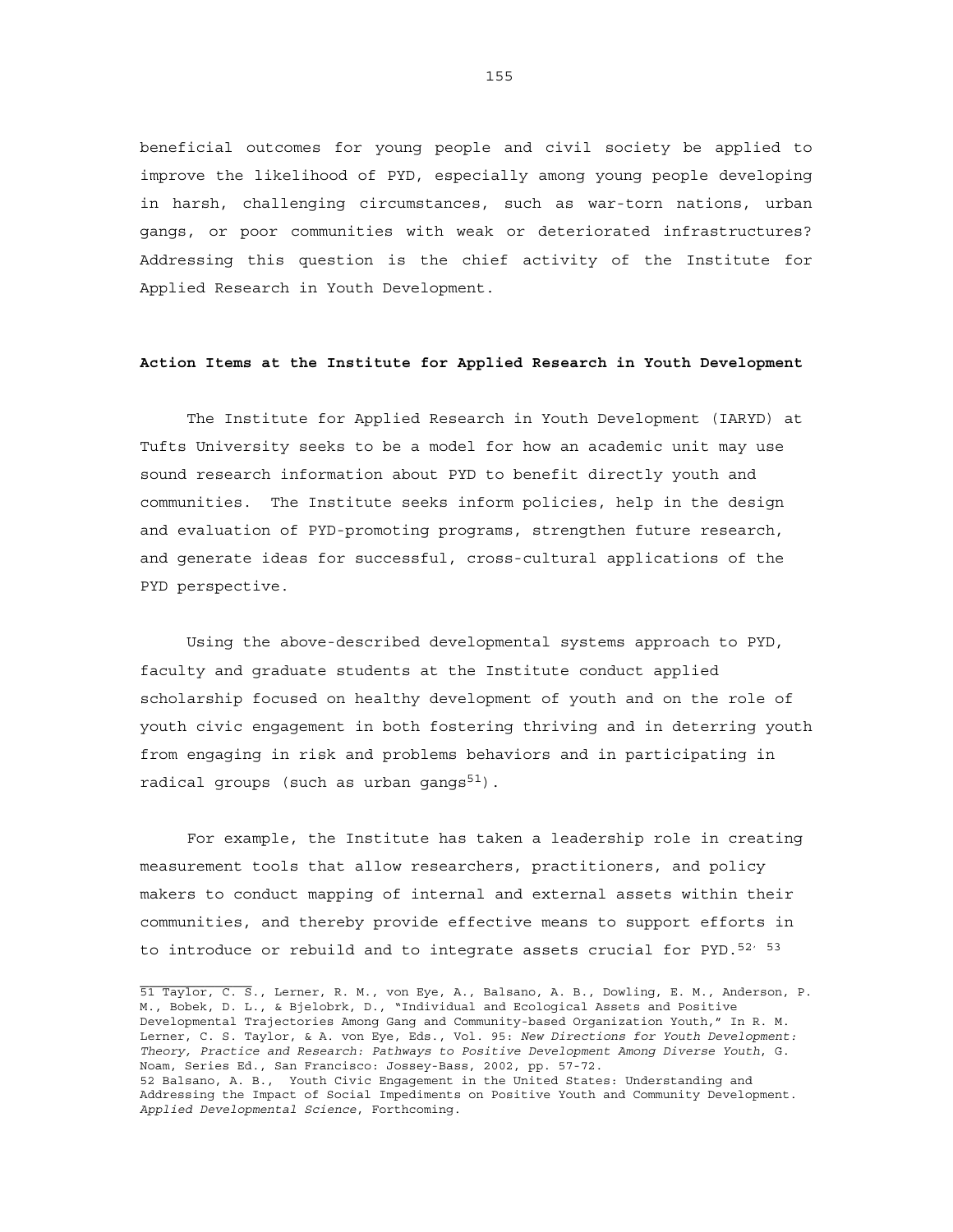In addition, members of the Institute continue to devise and test empirically theoretical (structural) models that seek to identify attributes of PYD and of youth contribution and civic engagement across different cultures, to establish context-sensitive definitions and measures, and to identify, understand, and address social and individual impediments to civic engagement nationally and internationally. To advance this work, the Institute has forged collaborations with several national and international youth-serving organizations, helping to inform and strengthen their work with children and youth by sharing with them expertise in PYD.

### **Conclusions**

Given the enormous costs to individuals, communities, and nations when youth are involved in radical, ignoble movements, there is a great historical need and opportunity to capitalize on the strengths of individuals, families, and communities and to create the conditions whereby youth become thriving agents of democracy, social justice, and civil society.<sup>54,55</sup> As illustrated by the work of the Institute for Applied Research in Youth development, in order to achieve this goal, and to promote the health of individuals and of the institutions of society that assure social justice, equity, and liberty, we must seek to: 1.) understand the genesis of youth radicalism within different cultural settings (in the Middle East and in other venues); 2.) understand the individual  $\leftrightarrow$  context relations that either promote youth radicalism, or that put young people on a life path marked by positive contributions to civil society and democracy; and 3.) seek

 53 Theokas, C., "Promoting Positive Development in Adolescence: Measuring and Modeling Observed Ecological Assets," Ph.D. Dissertation, Medford, MA: Tufts University, 2005. And, Theokas, C., & Lerner, R.M. "Observed Ecological Assets in Families, Schools, and Neighborhoods: Conceptualization, Measurement and Relations with Positive and Negative Developmental Outcomes." *Applied* D*evelopmental Science*, Forthcoming. 54 Lerner, R. M., *Liberty: Thriving and Civic Engagement Among America's Youth*, Thousand Oaks, CA: SAGE Publications, 2004. 55 Lerner, R. M., Lerner, J. V., Almerigi, J., Theokas, C., Phelps, E., Gestdottir, S., Naudeau, S., Jelicic, H., Alberts, A., Ma, L., Smith, L., Bobek, D., Richman-Raphael, D., Simpson, I., Christiansen, E. D., & von Eye, A., "Positive Youth Development, Participation in Community Youth Development Programs, and Community Contribution to Fifth-grade Adolescents: Findings from the First Wave of the 4-H Study of Positive Youth Development," *Journal of Early Adolescence*, Vol 25, No. 1, 2005, pp. 17-71.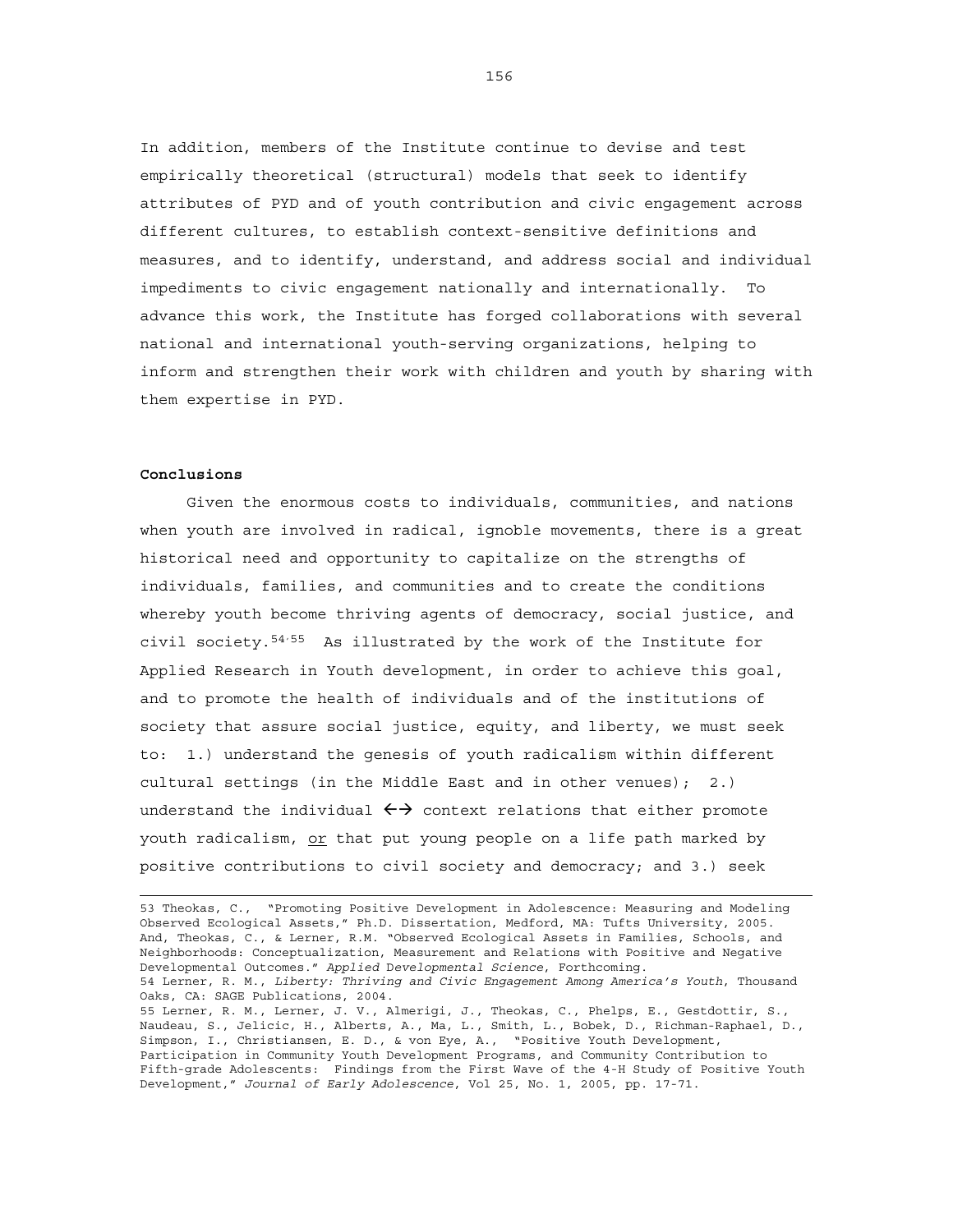cross-cultural and contextually-sensitive applications of the PYD perspective in research, practice, policy, and advocacy.

We must become scholars and practitioners who effectively and productively produce thriving youth  $\leftrightarrow$  civil society relations. We can accomplish this end by acknowledging adolescents' universal developmental need for self-definition and for ideologies to pursue and protect. We need also to understand the appeal that certain ideologies within particular communities (for example, the ideologies promoted by Islamic militants across the Middle East) have for youth growing up within those settings. To combat these pernicious ideologies – linked to ignoble, not noble, purposes – we must help communities identify diverse opportunities for meaningful, trusting, and positive civic engagement in which adolescents are active agents in collective intergenerational activities. <sup>56</sup> We must then provide such activities to adolescents. As Lerner et al. note, "what we will gain from such actions are new cohorts of healthy, civically engaged youth on their way to becoming the leaders of vibrant democracies in which people have the opportunity to contribute to their own and others' positive development."57 These individuals will refuse involvement in radical movements and choose to follow, become actively engaged in promoting, and work to protect ideologies supportive of their and their communities' successful development.

<sup>56</sup> Theokas, C., & Lerner, R.M., 'Observed Ecological Assets in Families, Schools, and Neighborhoods: Conceptualization, Measurement and Relations with Positive and Negative Developmental Outcomes," *Applied Developmental Science*, Forthcoming. 57 Lerner, R. M., Lerner, J. V., Almerigi, J., Theokas, C., Phelps, E., Gestdottir, S., Naudeau, S., Jelicic, H., Alberts, A., Ma, L., Smith, L., Bobek, D., Richman-Raphael, D., Simpson, I., Christiansen, E. D., & von Eye, A., "Positive Youth Development, Participation in Community Youth Development Programs, and Community Contribution to Fifth-grade Adolescents: Findings from the First Wave of the 4-H Study of Positive Youth Development," *Journal of Early Adolescence*, Vol 25, No. 1, 2005, pp. 17-71.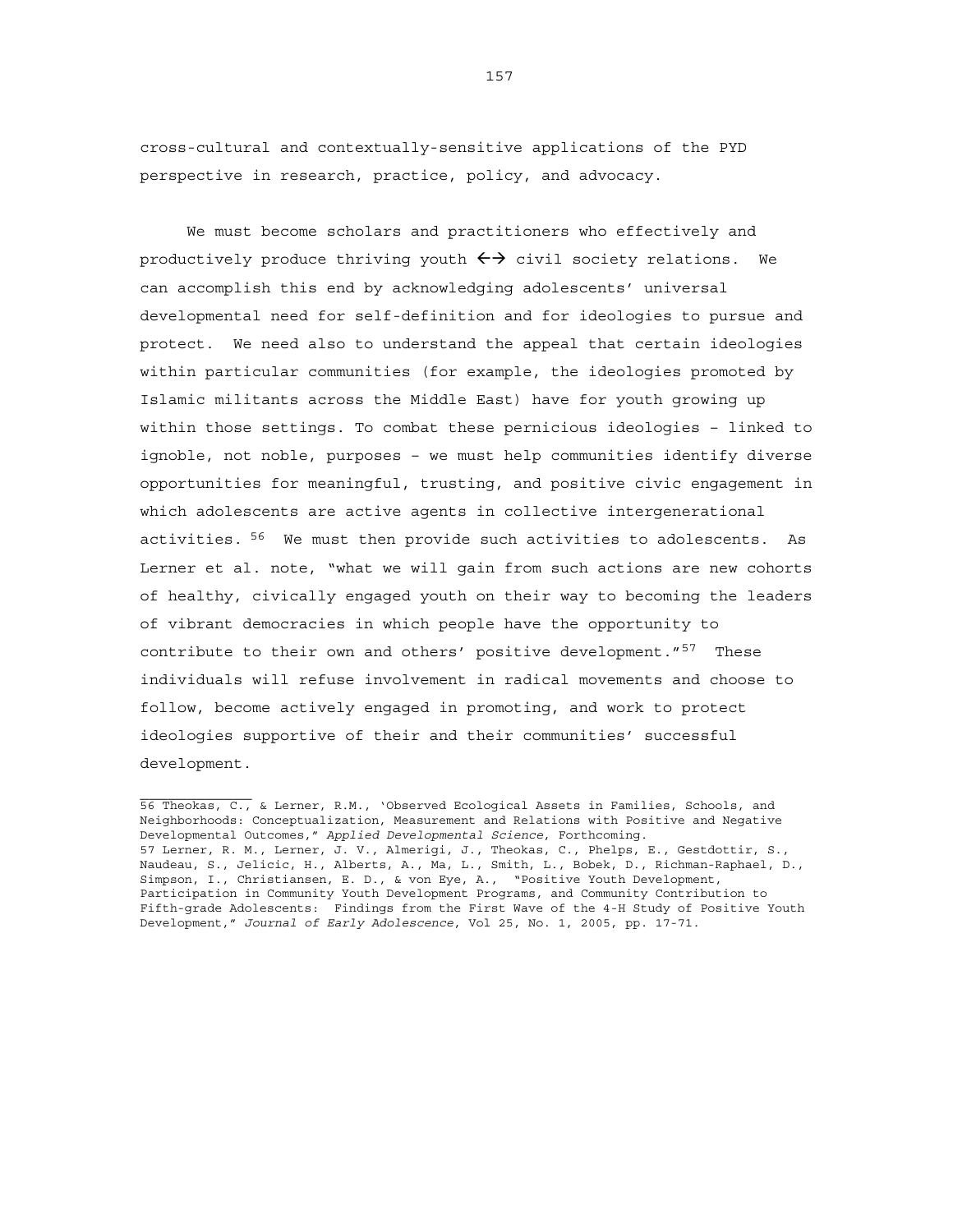### **Aida B. Balsano**

Aida B. Balsano is a post-doctoral fellow at the Institute for Applied Research in Youth Development at Tufts University, Medford, MA. She received her B. A. in psychology from Grinnell College, IA, and her M.A. in child development from Tufts University. In July 2005, as a Jacobs Foundation Doctoral Fellow, Ms. Balsano completed her Ph.D. in child and adolescent development at Tufts University under the supervision of Prof. Richard M. Lerner. Her thesis work focused on cultural adaptation of Bosnian refugees who are living in the United States.

Ms. Balsano's scholarly and research interests include understanding the role of ecological assets and civic engagement in promoting healthy development in youth, families, and communities. She currently works on two longitudinal research projects: the Overcoming the Odds (OTO) project and the 4-H Study of Positive Youth Development. The OTO study examines the bases of positive development among African American youth living in Detroit and seeks to identify the assets for positive development among the subset of gang youth who are able to "overcome the odds" and live healthy, productive lives. The 4-H study (conducted at a national level) seeks to understand what individual characteristics and characteristics of youths' families, schools, and communities combine to promote thriving in youth.

Ms. Balsano has assisted in writing competitive grants and has authored, co-authored, and edited a number of chapters and empirical articles about positive youth development, youth civic engagement, and acculturation/cultural adaptation among immigrants. As a scholar, she has also served as a reviewer for *Applied Developmental Science* and *Developmental Psychology*, as an outside grants consultant to Children's Trust Fund, and as a consultant to Universities and youth-/familyserving NGOs in Eastern Europe. In recognition of her contribution to community service and leadership at local and international level, Tufts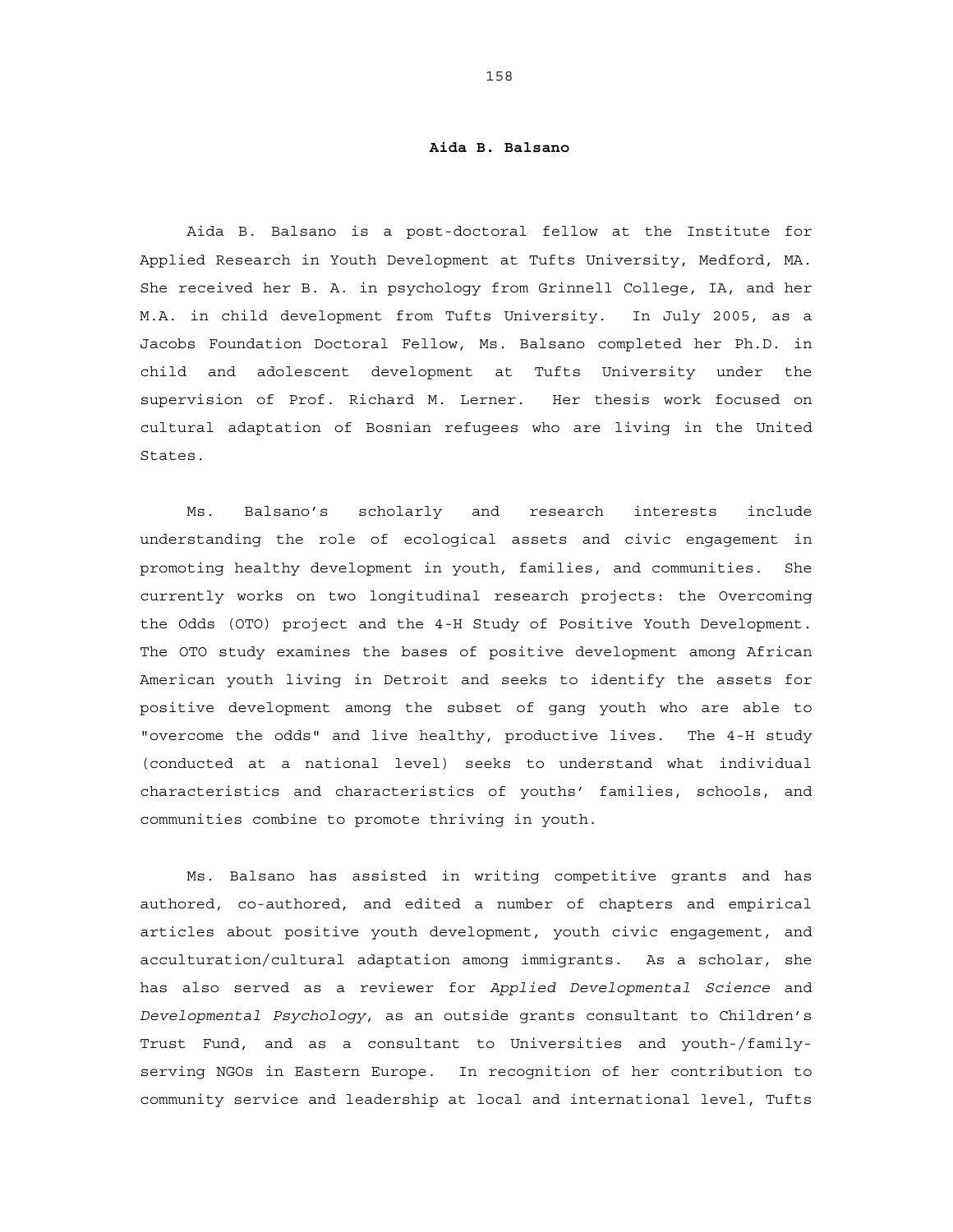University awarded Ms. Balsano the 2003 Robert Hollister Award for Graduate Student Citizenship and the 2003 Presidential Award for Citizenship and Public Service.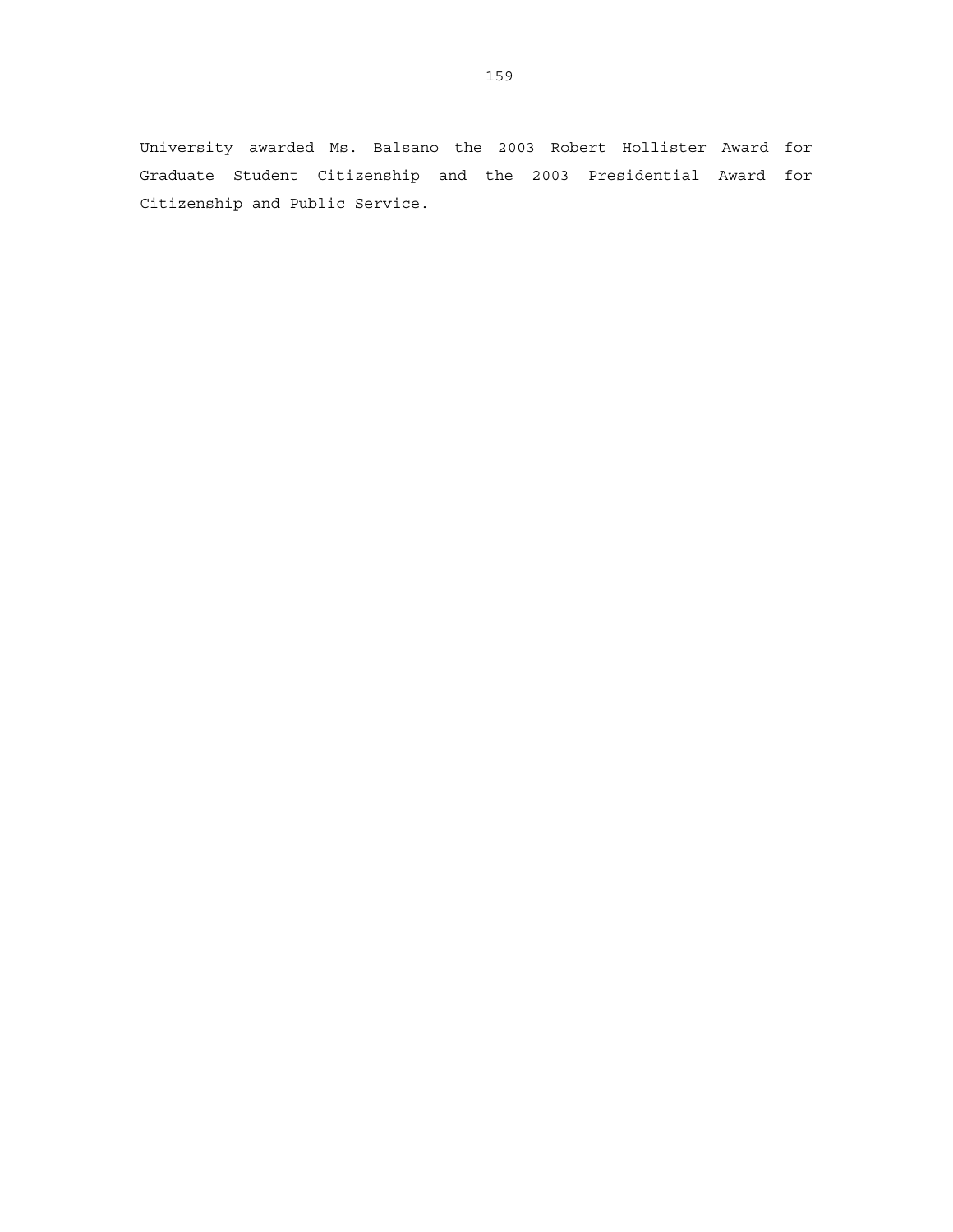#### **Richard M. Lerner**

Richard M. Lerner is the Bergstrom Chair in Applied Developmental Science and the Director of the Institute for Applied Research in Youth Development in the Eliot-Pearson Department of Child Development at Tufts University.

A developmental psychologist, Lerner received a Ph.D. in 1971 from the City University of New York. He has been a fellow at the Center for Advanced Study in the Behavioral Sciences and is a fellow of the American Association for the Advancement of Science, the American Psychological Association, and the American Psychological Society. Prior to joining Tufts University, he was on the faculty and held administrative posts at The Pennsylvania State University, Michigan State University, and Boston College, where he was the Anita L. Brennan Professor of Education and the Director of the Center for Child, Family, and Community Partnerships. During the 1994-95 academic year, Lerner held the Tyner Eminent Scholar Chair in the Human Sciences at Florida State University.

 Lerner is the author or editor of 63 books and more than 450 scholarly articles and chapters. He edited Volume 1, "Theoretical Models of Human Development," for the fifth edition of the *Handbook of Child Psychology* (1998), edited (with Francine Jacobs and Donald Wertlieb) the four-volume *Handbook of Applied Developmental Science* (2003)*,* edited (with Laurence Steinberg) the second edition of the *Handbook of Adolescent Psychology* (2004), and is editing (with William Damon) the forthcoming sixth edition of the *Handbook of Child Psychology*.

He is the founding editor of the *Journal of Research on Adolescence* and of *Applied Developmental Science*. He is also the Associate Editor of *Developmental Psychology.* He is known for his theory of, and research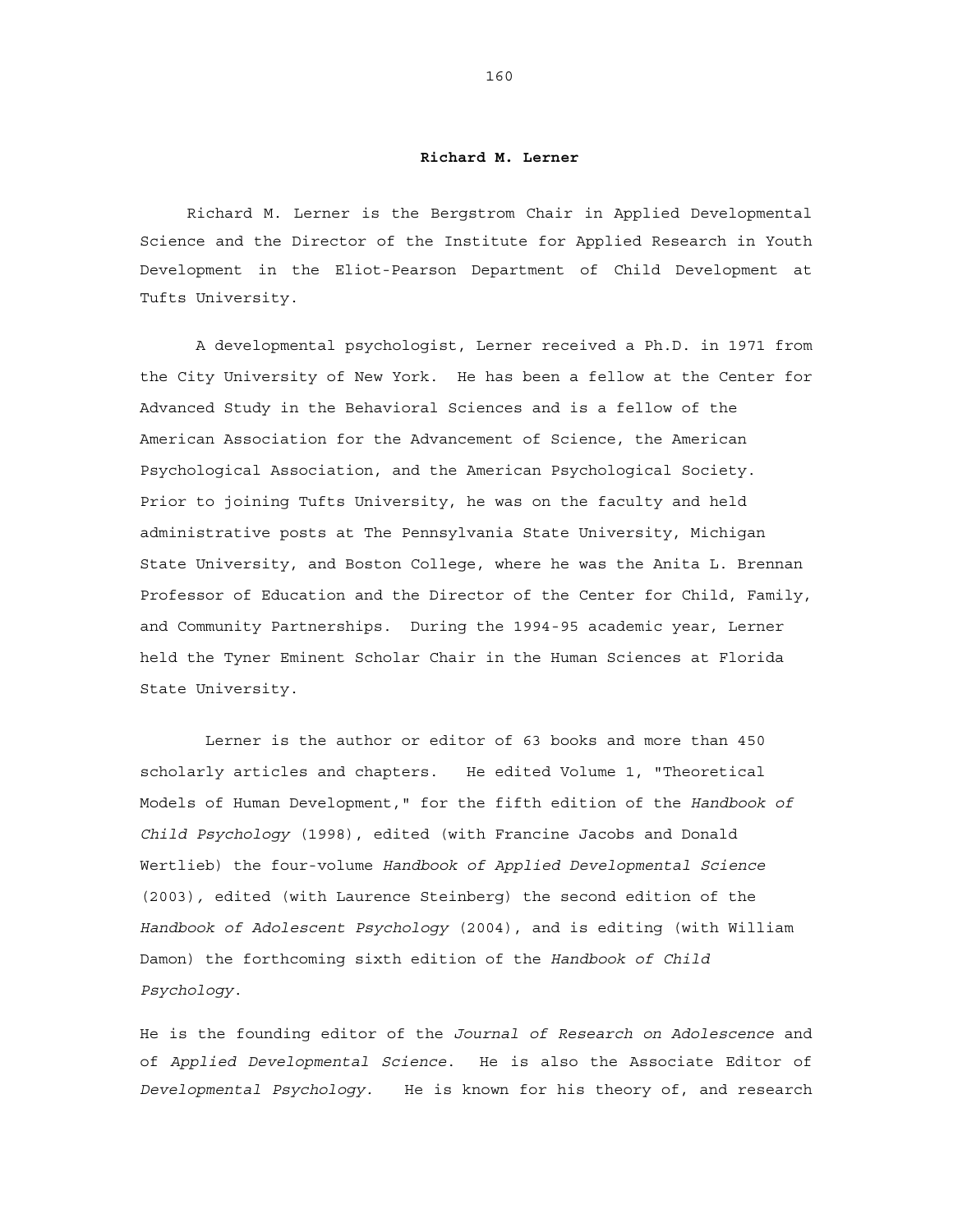about, relations between life-span human development and contextual or ecological change. He has done foundational studies of the mutually influential relations between adolescents and their peer, family, school, and community contexts, and is a leader in the study of public policies and community-based programs aimed at the promotion of positive youth development.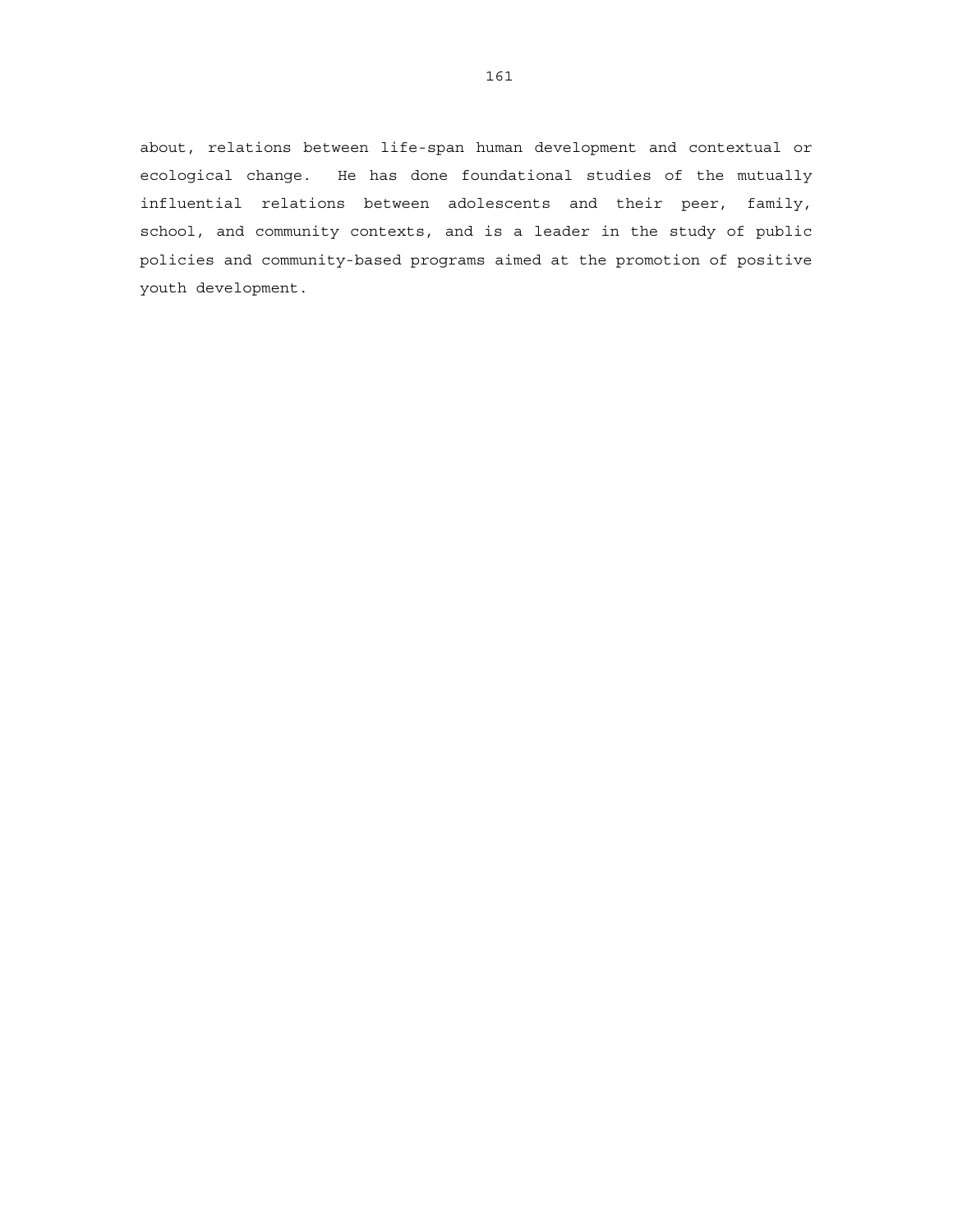**10. HOOP DREAMS SCHOLARSHIP FUND - SUSIE KAY, PRESIDENT AND FOUNDER, RACHEL CLEAVER, PROGRAM DIRECTOR, BRANDON BRADFORD, HOOP DREAMS ALUMNI** 



During her first year as a teacher in an inner city D.C. public school, Susie Kay attended 14 funerals of students. The contrast, within the nation's capital, between highly educated, affluent professionals, and minority young people growing up in an atmosphere of violence, street crime and absent opportunities, led her to think about opportunities for bridging that gap. In 1996, she founded the Hoop Dreams Scholarship Fund. Since then, HDSF has awarded over 1000 scholarships, connected 800 inner-city students with mentors, and matched over 300 students with internships in businesses and government agencies. Of those who graduated college through the help of HDSF, many return to the community to give back through mentoring and networking. (see http://www.hoopdreams.org/)

Hoop Dreams participated in this conference as an example of a program that addresses the exclusion and marginalization of minority youths. In the European Diaspora, Muslim immigrant youths are vulnerable to radicalization and crime for related reasons: because they feel excluded from hope and opportunities, and because their own communities are weak and plagued by multiple social problems. France after its recent riots, the Netherlands and the U.K. after terrorist incidents originating in their minority communities, and those dealing with the Iraqi insurgency, all confront the same question: how to convey to excluded young people the sense that they have a place within the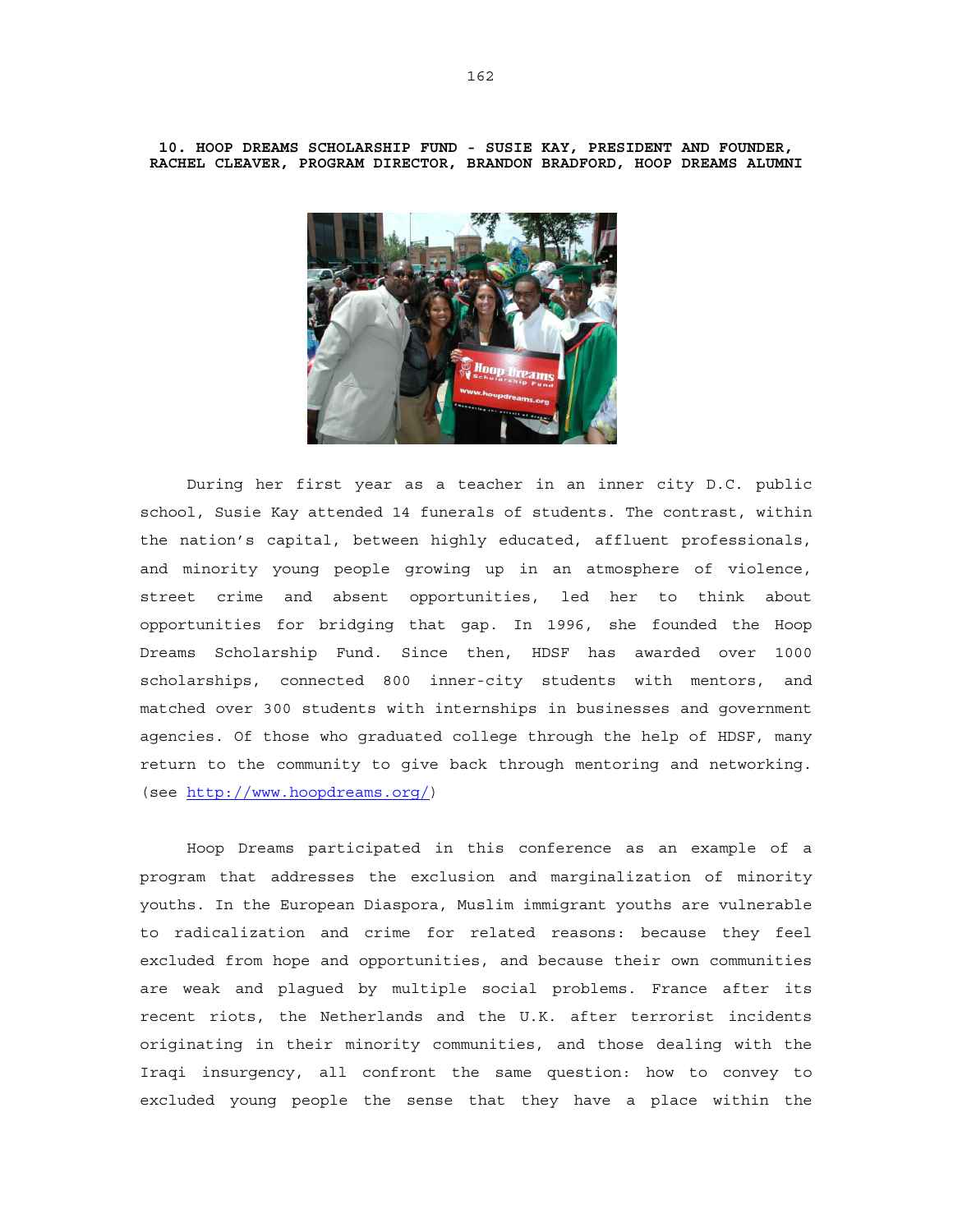society; the skills and mindset to actively pursue that place; and the support and encouragement to keep going when they falter. By addressing the needs of disenfranchised youth and respecting their potential, HDSF has helped stem their flow into violent organizations, street crime and other forms of antisocial and self-destructive behavior.

HDSF has found that mentoring and student support programs that link minority individuals with successful members of mainstream society are the most effective among its offerings. By forming relationships with at-risk youths, mentors and advisors who might otherwise not have any contact with troubled communities now have an understanding of the challenges facing these youths. Conversely, young people can learn some of the necessary skills and habits of professional and educational success from their mainstream mentors. HDSF hopes to promote an ongoing commitment to community responsibility and a lasting spirit of service among all participants, in order to keep dialogue open and to improve conditions in the affected neighborhoods.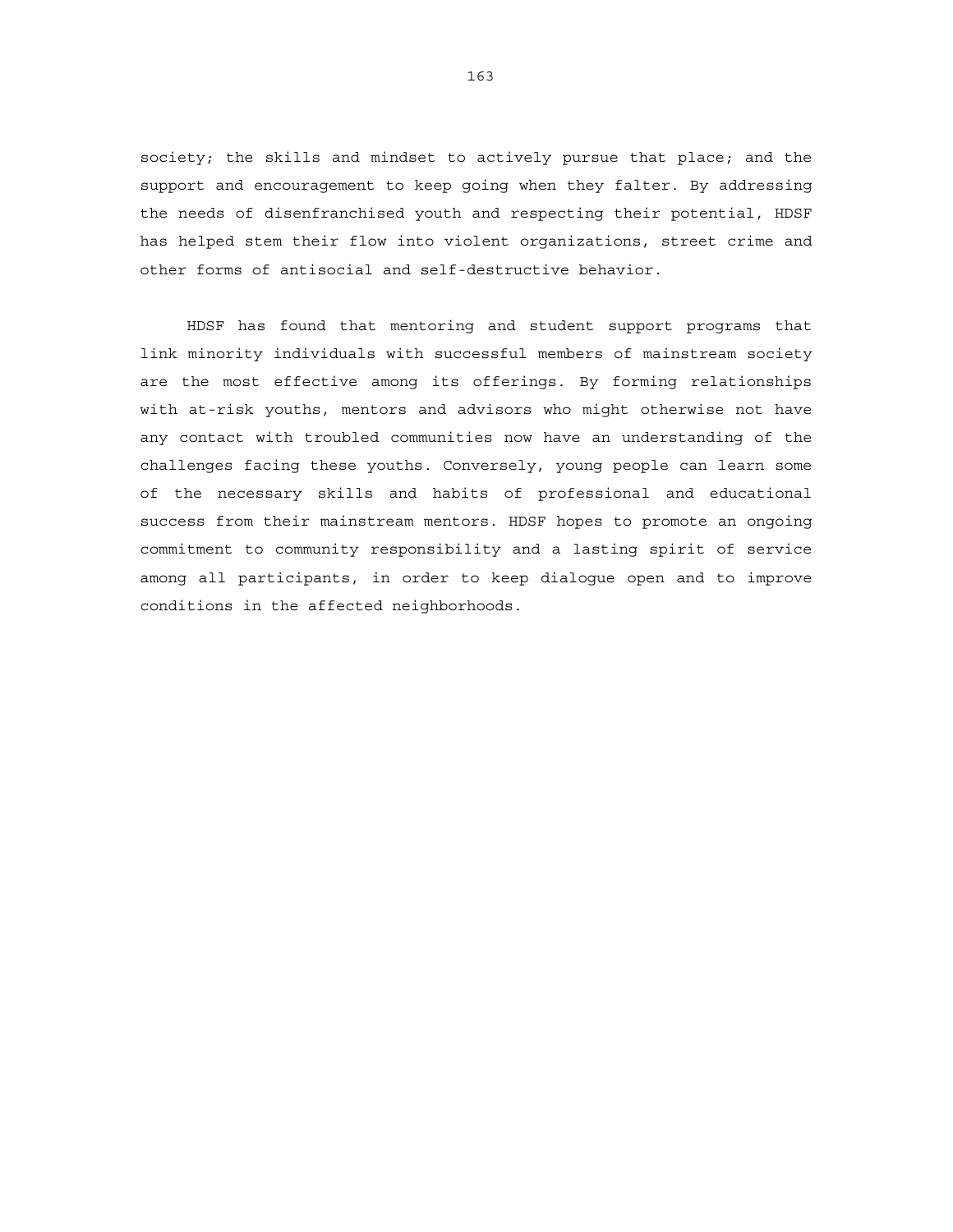#### **Susie Kay**

Susie Kay is the Founder and President of the Hoop Dreams Scholarship Fund. In 1996, she started the Hoop Dreams Scholarship Fund, after growing frustrated that so many of her talented students were unable to attend college due to lack of funds and other resources.

Kay taught 12<sup>th</sup> grade American Government at H.D. Woodson High School, a 100% African-American, inner-city public high school in Washington, D.C. for thirteen years prior to running Hoop Dreams full time. She authored the curriculum guide for STAR-Students Talk About Race—a tool used to instruct teachers about teaching racial reconciliation and how to break down racial barriers. The curriculum, designed for *People for the American Way*, has been distributed to teachers in high schools across the nation.

Susie Kay's other professional experience includes working on Capitol Hill for former Rhode Island member of Congress Claudine Schneider and volunteering on numerous local and national Democratic political campaigns. She has appeared on local and national television (CNN, CSPAN) and radio outlets, speaking on a wide range of issues: education, urban politics, socio-economic disparity, The Hoop Dreams Scholarship Fund and current issues.

The President's Commission on Race honored Kay in 1999 for her work to further racial reconciliation. Kay's testimonial on educational budget cuts was delivered by the late Senator Paul Wellstone (D-MN) on the Senate floor and was printed in the Congressional Record on March 12, 1996. She was honored with the Myrtle Wreath award for education by Hadassah and was selected as one of the Washingtonians of the Year for 2000 by *Washingtonian* Magazine. In 2002, Coca-Cola selected Kay to be a torch bearer of the Olympic Torch as it passed through Washington, DC on its journey for the Salt Lake 2002 Winter Olympics. In 2002, Kay was presented with the Martin Luther King Service Award by the United Planning Organization.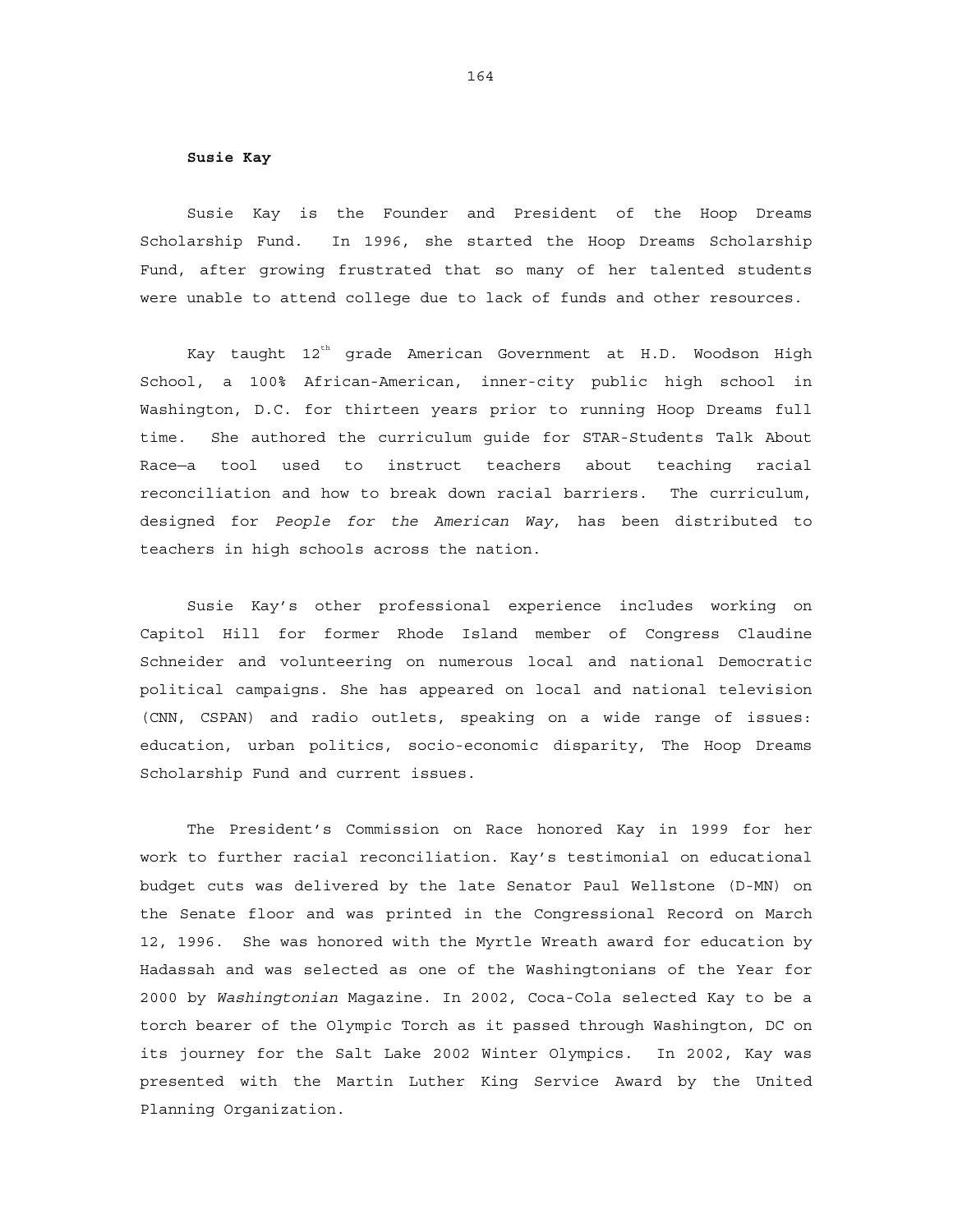In 2003, Kay was been recognized by Soroptomist International as a 2003 Woman of Distinction in the area of Education. She is a graduating member of the 2002-2003 class of Leadership Washington and a member of the Washington, DC Non Profit Roundtable. American University awarded her their Distinguished Alumni of 2003 Award and the Jewish Social Service Agency of Greater Washington recognized her with the Lehrman-Pikser Award. In 2004, she served as the keynote speaker for the U.S. Department of Education's Electronic Access Conferences, and was recognized as the "Community Activist of the Decade" by the Urban Independent Music Awards and the Citizen of the Year by Omega Psi Phi Fraternity, Inc. Washington, DC Chapters.

The daughter of a Navy captain, Kay grew up in Newport, Rhode Island and graduated from American University in Washington, D.C.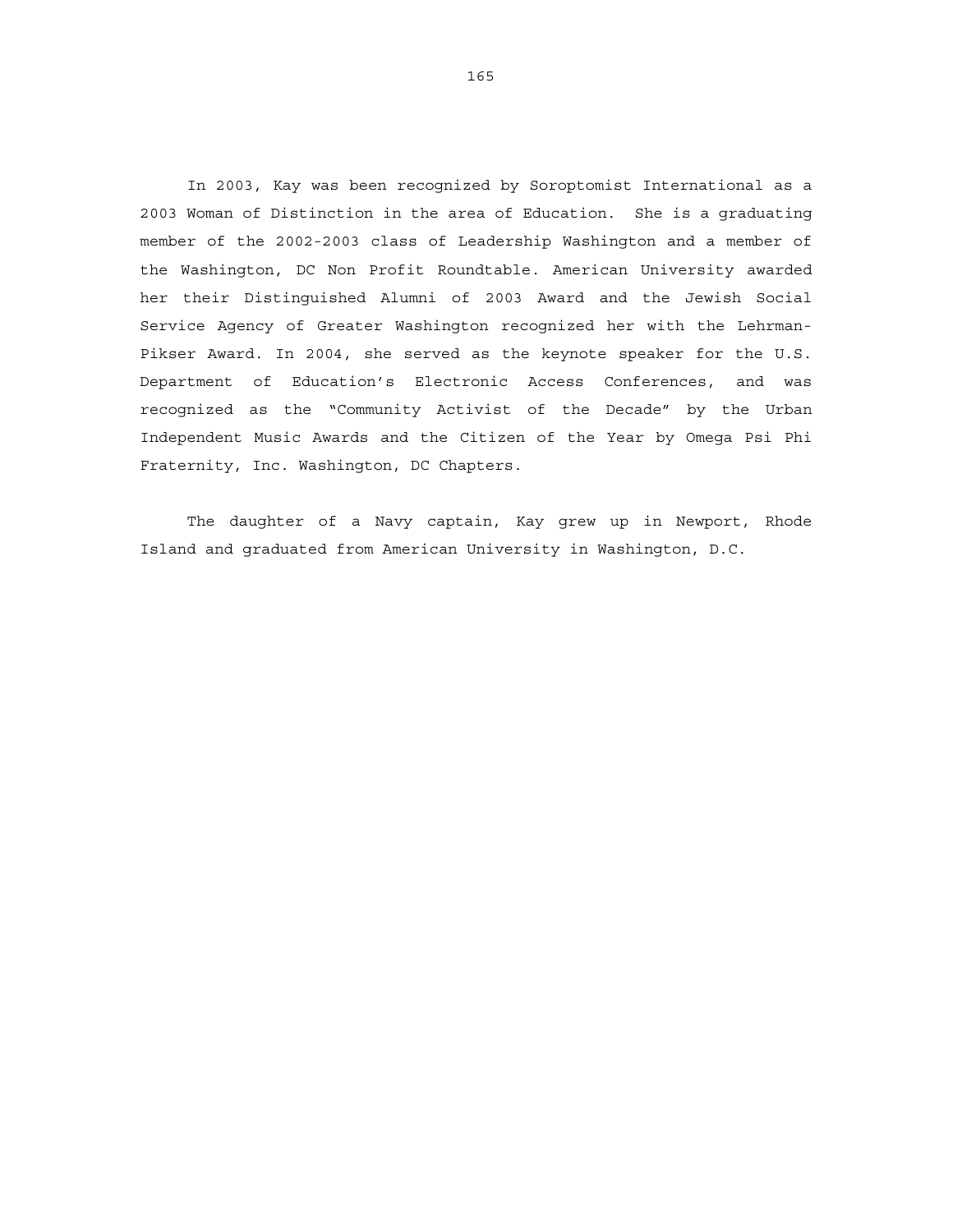# **11. CONCLUSIONS**

#### **Working Group 1: Research Questions and Priorities**

Working Group 1 was asked to think about what gaps exist in terrorism research today in order to determine which areas would be the most salient and significant for further exploration. The primary conclusion resulting from the group's discussion was that researchers and analysts must view terrorism as a complex phenomenon that requires interpretation through multiple disciplinary lenses. Only after observing terrorism through this broadened conceptual framework can the current gaps in terrorism research be adequately filled and lead to the development of effective counter-terrorism strategies.

# **Complex Phenomena Require an Interdisciplinary Approach**

Terrorism is a highly dynamic and complex phenomenon consisting of many components that constantly change and adapt overtime and as interactions occur.<sup>1</sup> Understanding this, Working Group 1 concluded that no linear analytical framework would be applicable in helping researchers understanding the myriad of issues related to terrorism. Instead a new analytical framework, which considers and complements the complexity of terrorism, needed to be developed. To illustrate the inherent complexity of terrorism, they decided to focus on the developmental process of becoming a terrorist from an individual/psychological perspective.

They began by expressing Petter Nesser's tentative typology of terrorist cell members, where he argues that terrorists can be divided into four categories: 1) the entrepreneur, 2) the impressionable wiz kid, 3) the misfit, and 4) the drifter.<sup>ii</sup> They then proceeded to map out the developmental process of one typological category, in this case the impressionable wiz kid, across a progressive developmental continuum which was broken into three stages: 1) Recruitment, 2) Participation, and 3) Disengagement. In doing so, the participants began to observe numerous complexities in engaging in this task.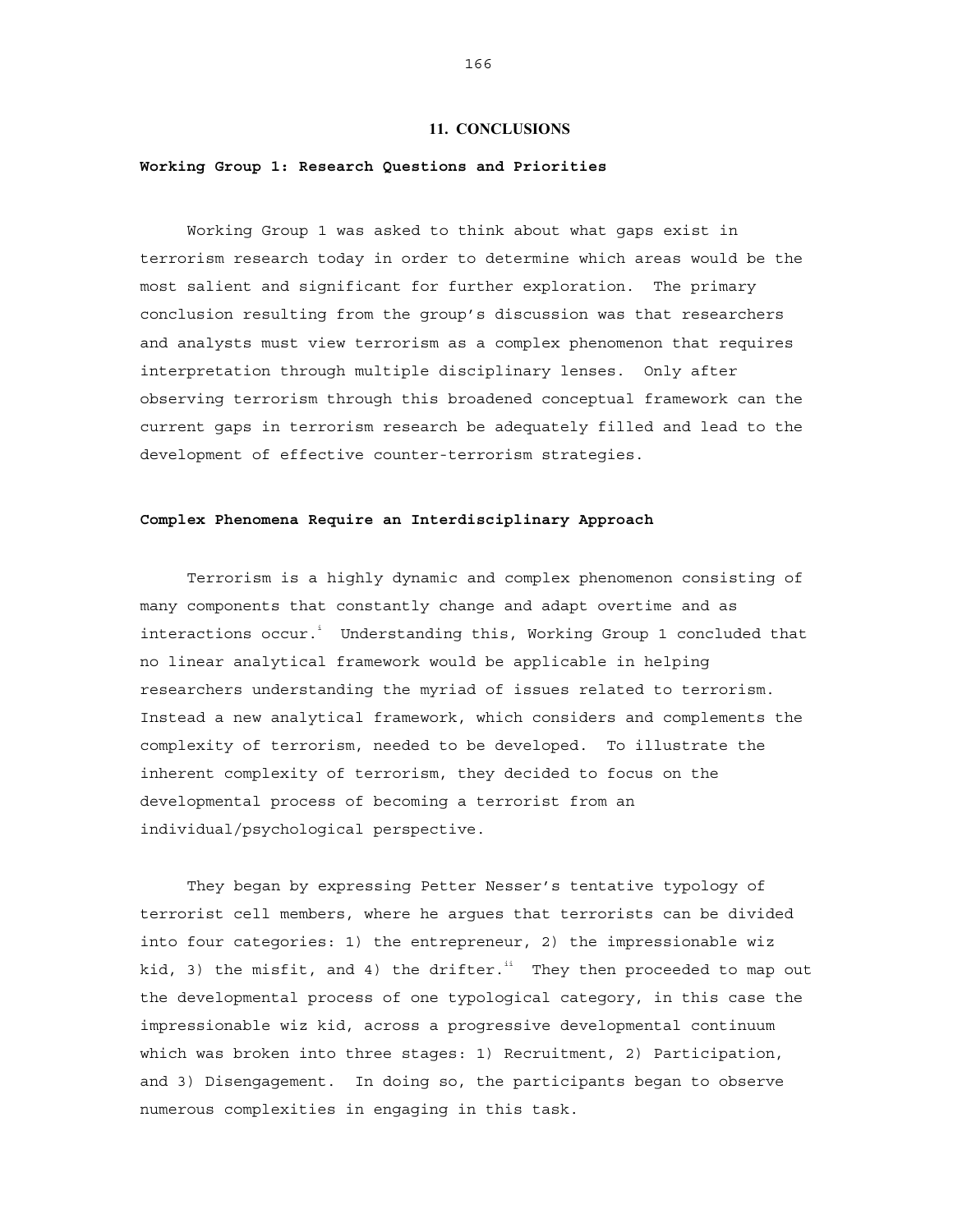First, by examining only one typological category of a terrorist, one is in essence fixing an individual's role within a terrorist group. As an individual progresses along the aforementioned developmental continuum of becoming a terrorist, that individual can move into and out of the four typological categories. Holding observations constant to just one category thus limits one's understanding of the dynamic changes that may occur while an individual is associated with a terrorist group.

Second, the group observed that the reasons why an individual in one particular typological category becomes involved with, participates within, and disengages from a terrorist group are not always the same reasons for other individuals within the same and or a different typological categories. Moreover, the motivations and actions of an individual in a particular stage of the developmental continuum do not always help explain motivations and actions in other stages of the continuum.iii

Third, the participants learned that trying to understand the developmental process of becoming a terrorist by observing the event only through an individual/psychological perspective provides only a myopic and incomplete comprehension of this phenomenon. Since terrorism is also a group process, it must be observed from an organizational behavior context as well. Furthermore, the motivations and actions of an individual and/or a group takes place within a unique social, political, religious, and ideological environment. This environment influences why and how an individual and/or a group will act and must be taken into consideration when trying to understand the developmental process of becoming a terrorist.<sup>iv</sup>

After recognizing some of the inherent complexities with their initial approach, the group determined that in order to adequately analyze the developmental process of becoming a terrorist, they would have to view this phenomenon from multiple levels and disciplinary perspectives. Such a broadened and interdisciplinary conceptual framework of analysis would not only examine each individual actor and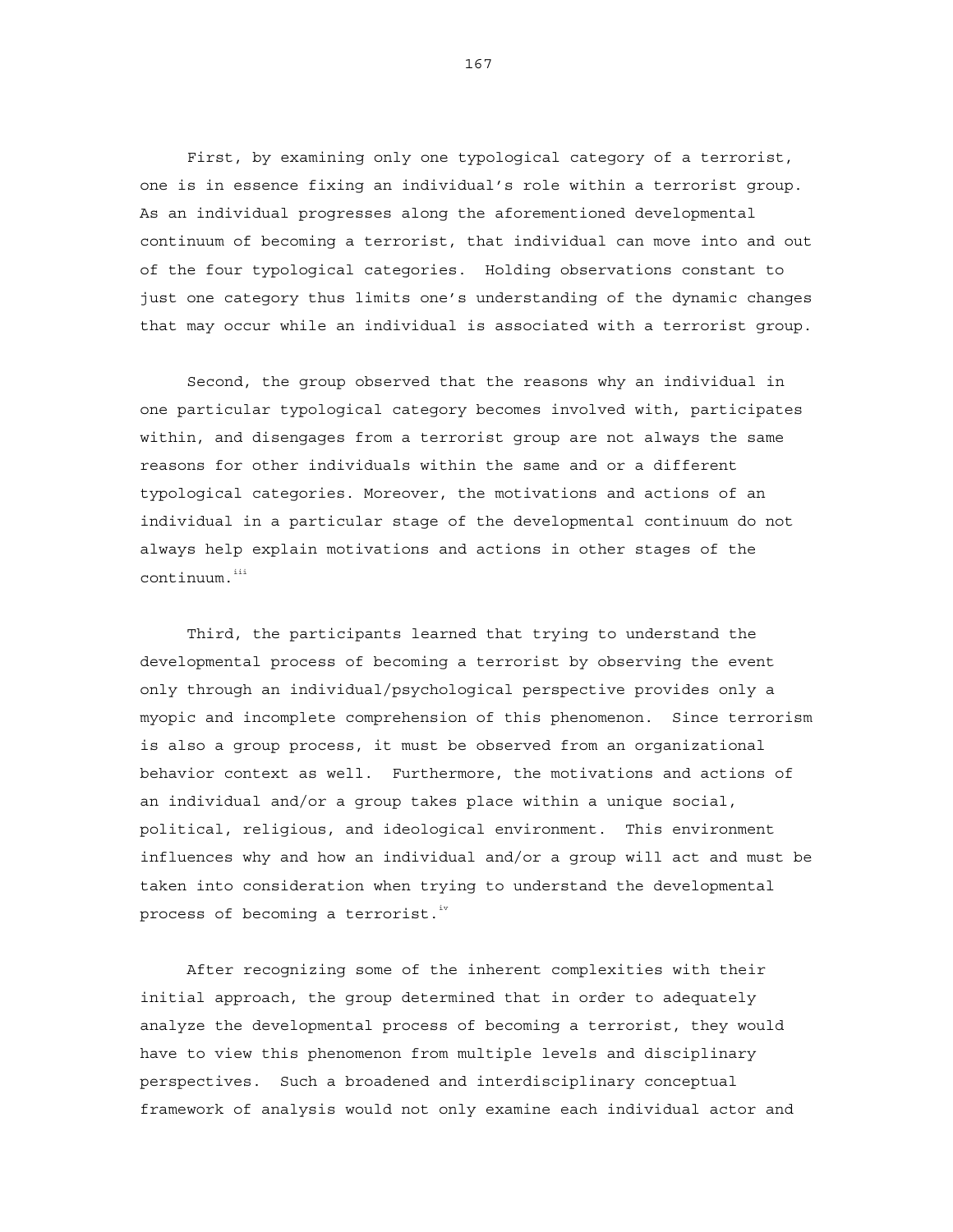component within the developmental process, but also the synergistic relationship between these actors and components.

Currently, however, there is a dearth of research that examines the developmental process of becoming a terrorist, and terrorism in general, from such an approach. In order for effective counterterrorism strategies to be developed and executed, this multi-level and multi-disciplinary analysis must be applied. Thus, in order to observe how such an analysis could take place and determine where gaps in research currently exist, the participants decided to very briefly analyze the disengagement stage of the developmental continuum of becoming a terrorist.

# **Disengagement**

The group defined the process of disengagement from a terrorist group as ceasing involvement in terrorist activities and or exiting from a terrorist group altogether. In attempting to understand how they could better develop strategies to facilitate disengagement, they concluded that only by understanding the relationship among the threestages of the developmental continuum of becoming a terrorist would one be able to develop specific disengagement strategies for a particular group."

Thus, one major area for empirical research is to systematically map the process of recruitment, participation, and disengagement in order to understand during each stage: 1) the specific roles played by individuals, 2) the organizational dynamics within a group, and 3) the relationship of a group with its civil society and government."

This would require thinking through these issues for each stage from multiple levels such as: 1) individual, 2) group 3) movement, 4) society, 5) state, and 6) international. Then for each level of analysis, a multi-disciplinary team would need to investigate, analyze,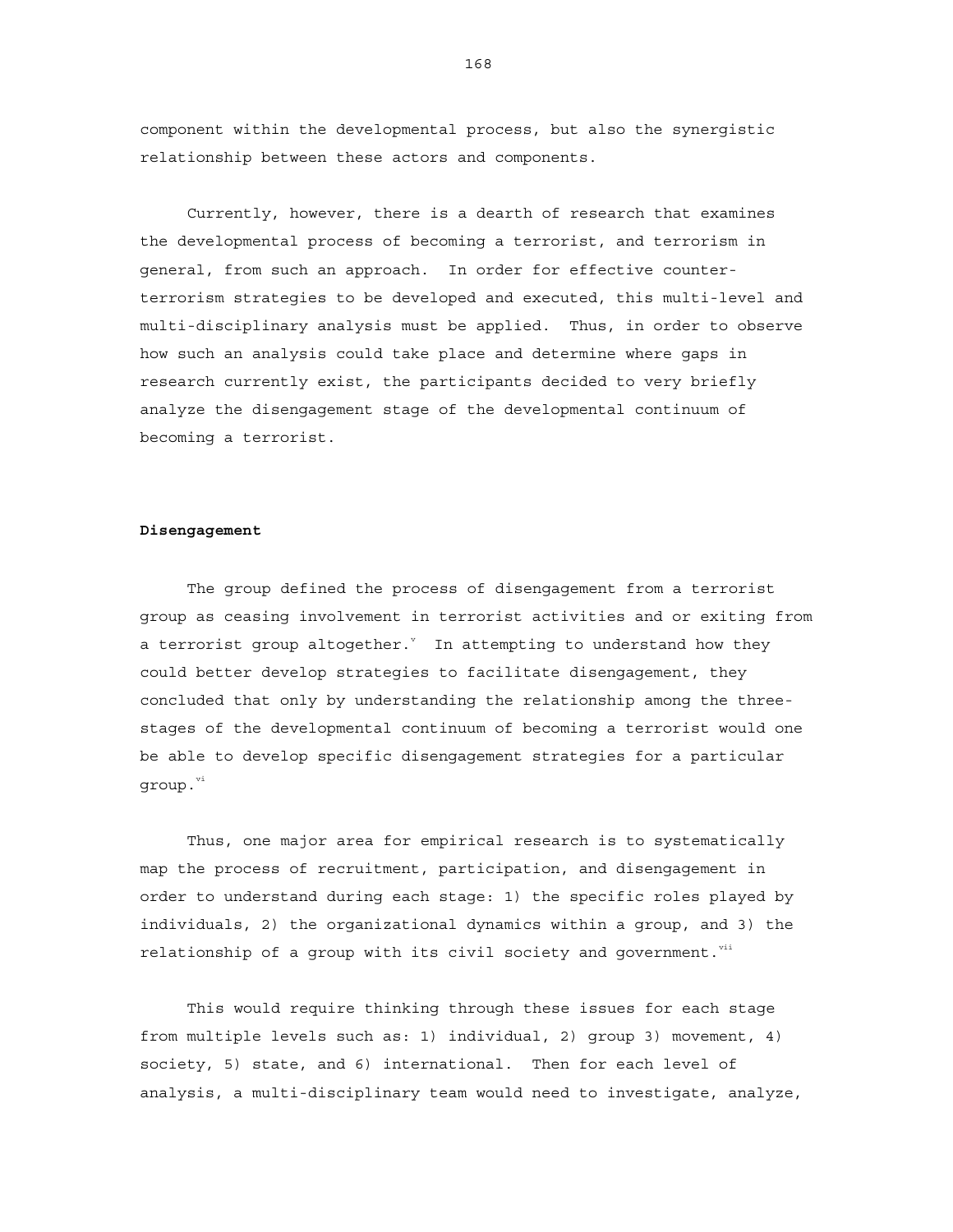interpret, and recommend specific actions that would facilitate disengagement.<sup>viii</sup>

Since each terrorist group is a product of its own specific time and place, the participants concluded that attempts to generalize and create homogenous templates should be discouraged. While similarities may be present in terms of overall process, the many differences in content and culture will require a context-specific approach.<sup>ix</sup> Thus, applying a multi-level and multi-disciplinary approach would address the inherent complexity of the developmental process of becoming a terrorist and lead to the development of more effective counter-terrorism strategies.

The participants decided to finish their discussion by listing what gaps exist in research today regarding disengagement. The areas they thought needed further exploration from a multi-level and multidisciplinary framework are as follows:

> 1) Systematically map the process of recruitment, participation, and disengagement in order to understand during each stage: a) the specific roles played by individuals, b) the organizational dynamics within a group, and 3) the relationship of a group with its civil society and government during each stage;

2) Study the nature of the discourse used to disengage members from groups that are stigmatized or accepted within their operating environment;

3) Identify the specific social and political contexts in which specific disengagement processes may emerge or be accepted; and

4) Engage in intensive case studies of disengagement from individual groups and then proceed with a comparative analysis between groups;

This multi-level and multi-disciplinary approach should be applied to the other two stages of the developmental continuum of becoming a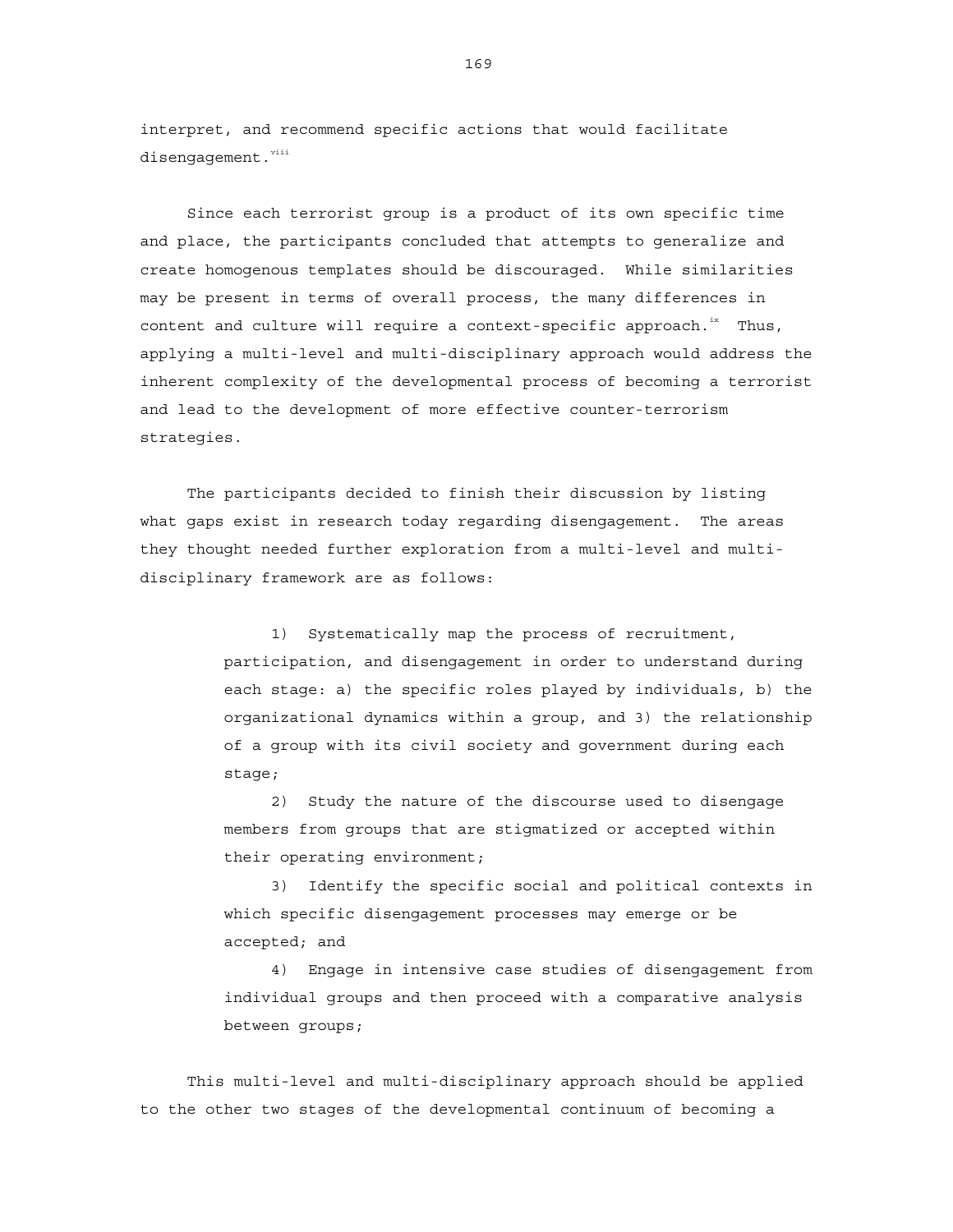terrorist. Only after this has occurred will some of the gaps be filled that will enable researchers to develop more effective and robust counter-terrorism strategies.

## **Working Group 2: Practical Programs and Public Diplomacy**

Three overarching ideas came out of the meetings of Working Group 2. First, particularly in the U.S. government, youth programs are often seen as a 'soft issue', or as less important to counter-terrorism and security goals. Many participants acknowledged that this misconception must be addressed and corrected in order to get the U.S. government to utilize youth programs effectively. Second, any program that aims to have an impact on deterring radicalism must be sustainable and longterm, addressing the actual needs and wishes of the population. Related to that, the third idea entailed involving youth in developing programs that would best suit their needs. By respecting youth's input, program implementers can encourage the empowerment process and may uncover effective solutions to population-specific problems.

The discussion in the first round of Working Group 2 centered on promising programs that could be built upon in key areas--reconciliation and disengagement (Afghanistan's National Solidarity Program and Yemen's Committees for Dialog), employment (Provisional Reconstruction Teams in Afghanistan and the Quick Reaction Infrastructure model), and sports and recreation (Iraqi Olympic Committee model). The discussants also focused on public diplomacy emphasis areas and themes that might prove effective in drawing youth away from violent radicalism: commonality with strife in Western communities (We Are You), resolving personal identity and other cognitive conflicts, and building lives for today's youth.

In the second round, discussion focused on how to implement such programs, and how to address the most immediate needs. The group agreed that a comprehensive, *international* database should be established that catalogs what programs have been undertaken and their success quotient. Additionally, the group stopped to reflect on institutions that they might not have considered in their other discussions—World Bank, UNICEF,